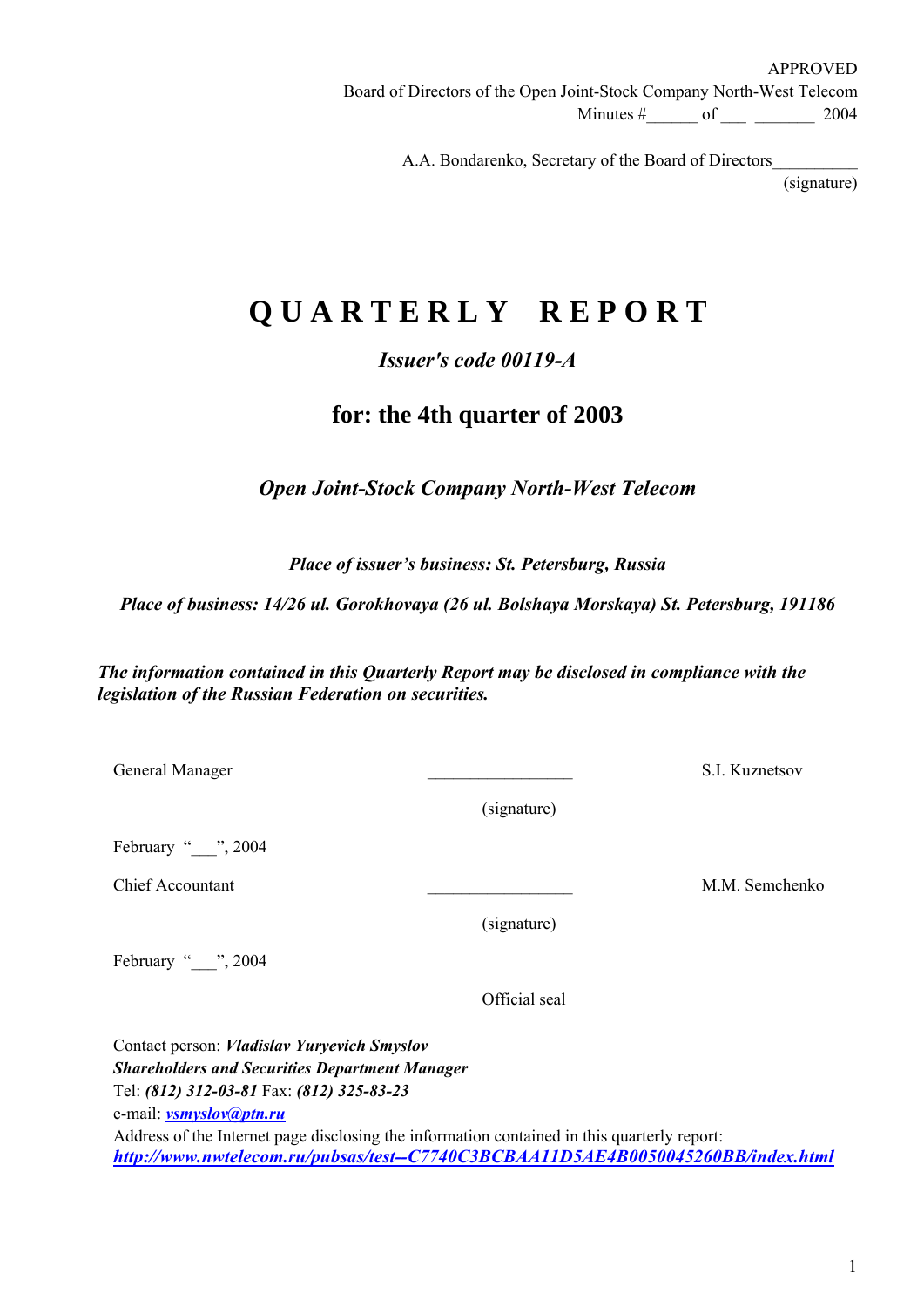## **CONTENTS**

| I. Brief Data on Members of the Issuer's Management Bodies, Data on Bank Accounts, on the Auditor,          |                |
|-------------------------------------------------------------------------------------------------------------|----------------|
| Appraiser and Financial Consultant of the Issuer, as well as on Other Persons who have Signed the           |                |
|                                                                                                             |                |
|                                                                                                             |                |
|                                                                                                             |                |
|                                                                                                             |                |
| 1.1.3. Person holding the position of (acting as) the Issuer's sole executive body10                        |                |
|                                                                                                             |                |
|                                                                                                             |                |
|                                                                                                             |                |
|                                                                                                             |                |
|                                                                                                             |                |
|                                                                                                             |                |
|                                                                                                             |                |
|                                                                                                             |                |
|                                                                                                             |                |
|                                                                                                             |                |
|                                                                                                             |                |
|                                                                                                             |                |
|                                                                                                             |                |
| 2.4. Goals of the Issue and Areas of Using the Funds Received as a Result of Floating the Issued Securities |                |
|                                                                                                             |                |
|                                                                                                             |                |
|                                                                                                             |                |
|                                                                                                             |                |
|                                                                                                             |                |
|                                                                                                             |                |
|                                                                                                             |                |
|                                                                                                             |                |
|                                                                                                             |                |
|                                                                                                             |                |
|                                                                                                             |                |
|                                                                                                             |                |
|                                                                                                             |                |
|                                                                                                             |                |
|                                                                                                             |                |
|                                                                                                             |                |
|                                                                                                             |                |
|                                                                                                             |                |
|                                                                                                             |                |
|                                                                                                             |                |
| 3.2.4. Names of the issuer's suppliers, on whom 10% and more of all inventory holdings supplies fall,       |                |
|                                                                                                             |                |
|                                                                                                             |                |
|                                                                                                             |                |
|                                                                                                             |                |
|                                                                                                             |                |
|                                                                                                             |                |
|                                                                                                             |                |
|                                                                                                             |                |
| 3.2.13. Extra Requirements for Issuer's Whose Key Activities Consist in Provision of Communication          |                |
|                                                                                                             |                |
|                                                                                                             |                |
| 3.5. Participation of the Issuer in industrial, banking and financial groups, holdings, concerns and        |                |
|                                                                                                             |                |
|                                                                                                             |                |
| 3.7. Composition, Structure and Value of Issuer's Fixed Assets, Information on Plans for Acquisition,       |                |
| Replacement and Retirement of Fixed Assets, and on all Facts of Issuer's Fixed Assets Burdening 49          |                |
|                                                                                                             |                |
|                                                                                                             | $\overline{2}$ |
|                                                                                                             |                |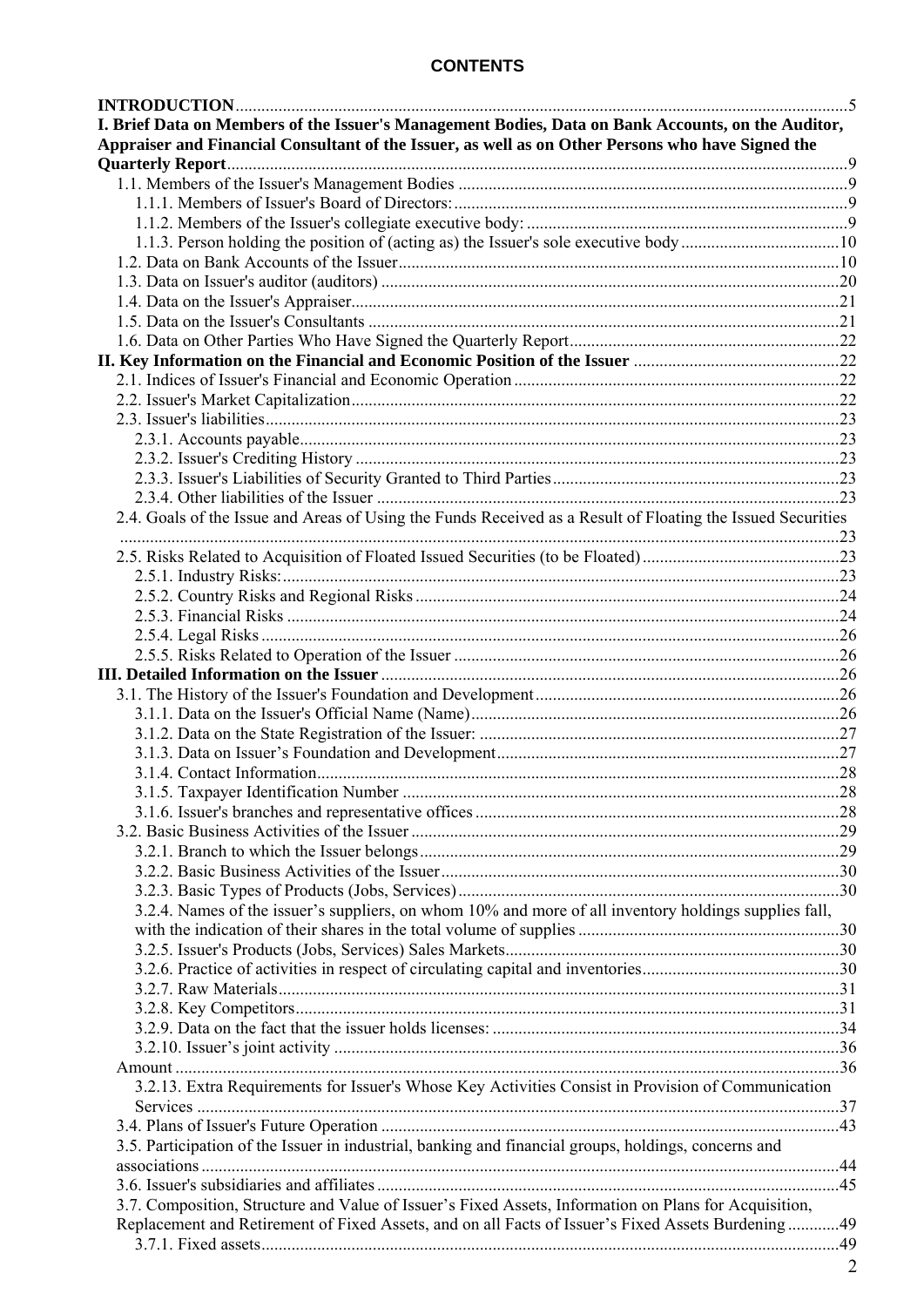| 4.4. Data on the policy and expenses of the issuer in the field of scientific and technical development, in       |  |
|-------------------------------------------------------------------------------------------------------------------|--|
|                                                                                                                   |  |
| 4.5. Analysis of the Development Trends in the Field of the Issuer's Principal Activity 57                        |  |
| V. Detailed Data on the Persons Who are Members of the Issuer's Management Bodies, Issuer's Bodies                |  |
| for Control over its Financial and Economic Operation, and Brief Data on the Workers (Employees) of               |  |
|                                                                                                                   |  |
|                                                                                                                   |  |
|                                                                                                                   |  |
| 5.3. Data on the Amount of Remuneration, Privileges and/or Reimbursement of Expenses for Each of the              |  |
|                                                                                                                   |  |
| 5.4. Data on the Structure and Terms of Reference of the Bodies of Control over Financial and Economic            |  |
| 5.5. Information on Members of the Bodies for Control over the Financial and Economic Activities of the           |  |
|                                                                                                                   |  |
|                                                                                                                   |  |
| 5.6. Data on the Amount of Remuneration, Privileges and/or Reimbursement of Expenses for the Body of              |  |
| 5.7. Data on the Number of and Generalized Data on the Education and Composition of the Issuer's                  |  |
| Workers (Employees) and on Any Changes in the Number of the Issuer's Workers (Employees)88                        |  |
| 5.8. Data on Any Obligations of the Issuer to Workers (Employees) Concerning the Possibility of their             |  |
|                                                                                                                   |  |
| VI. Data on the Issuer's Participants (Shareholders) and on Party-Related Transactions Made by the                |  |
|                                                                                                                   |  |
|                                                                                                                   |  |
| 6.2. Data on the Issuer's participants (shareholders) holding at least 5 per cent of its authorized capital (unit |  |
| investment fund) or at least 5 per cent of its common stock, as well as data on participants (shareholders) of    |  |
| such parties, holding at least 20 per cent of the authorized capital (unit investment fund) or at least 20 per    |  |
|                                                                                                                   |  |
| 6.3. Data on the share of the state or the municipal unit in the authorized capital (unit investment fund) of     |  |
|                                                                                                                   |  |
| 6.4. Data on Restrictions for Participation in the Authorized Capital (Unit Investment Fund) of the Issuer .90    |  |
| 6.5. Data on changes in the composition and size of participation of the Issuer's participants (shareholders)     |  |
| holding at least 5 per cent of its authorized capital (unit investment fund) or at least 5 per cent of its        |  |
|                                                                                                                   |  |
|                                                                                                                   |  |
|                                                                                                                   |  |
|                                                                                                                   |  |
|                                                                                                                   |  |
|                                                                                                                   |  |
| 7.3. Issuer's Summary Accounts for the Three Last Completed Fiscal Years or for Each Completed Fiscal             |  |
|                                                                                                                   |  |
|                                                                                                                   |  |
| 7.4. Data on the Total Amount of Exports and on the Share of Exports in the Total Volumes of Sales94              |  |
| 7.5. Data on Any Essential Changes that Have Taken Place in the Composition of Issuer's Property after the        |  |
|                                                                                                                   |  |
| 7.6. Data on Issuer's Participation in Any Court Proceedings, if Such Participation May Materially Affect         |  |
|                                                                                                                   |  |
|                                                                                                                   |  |
|                                                                                                                   |  |
| 8.1.1. Data on the Amount and Structure of the Authorized Capital (Unit Fund) of the Issuer 94                    |  |
|                                                                                                                   |  |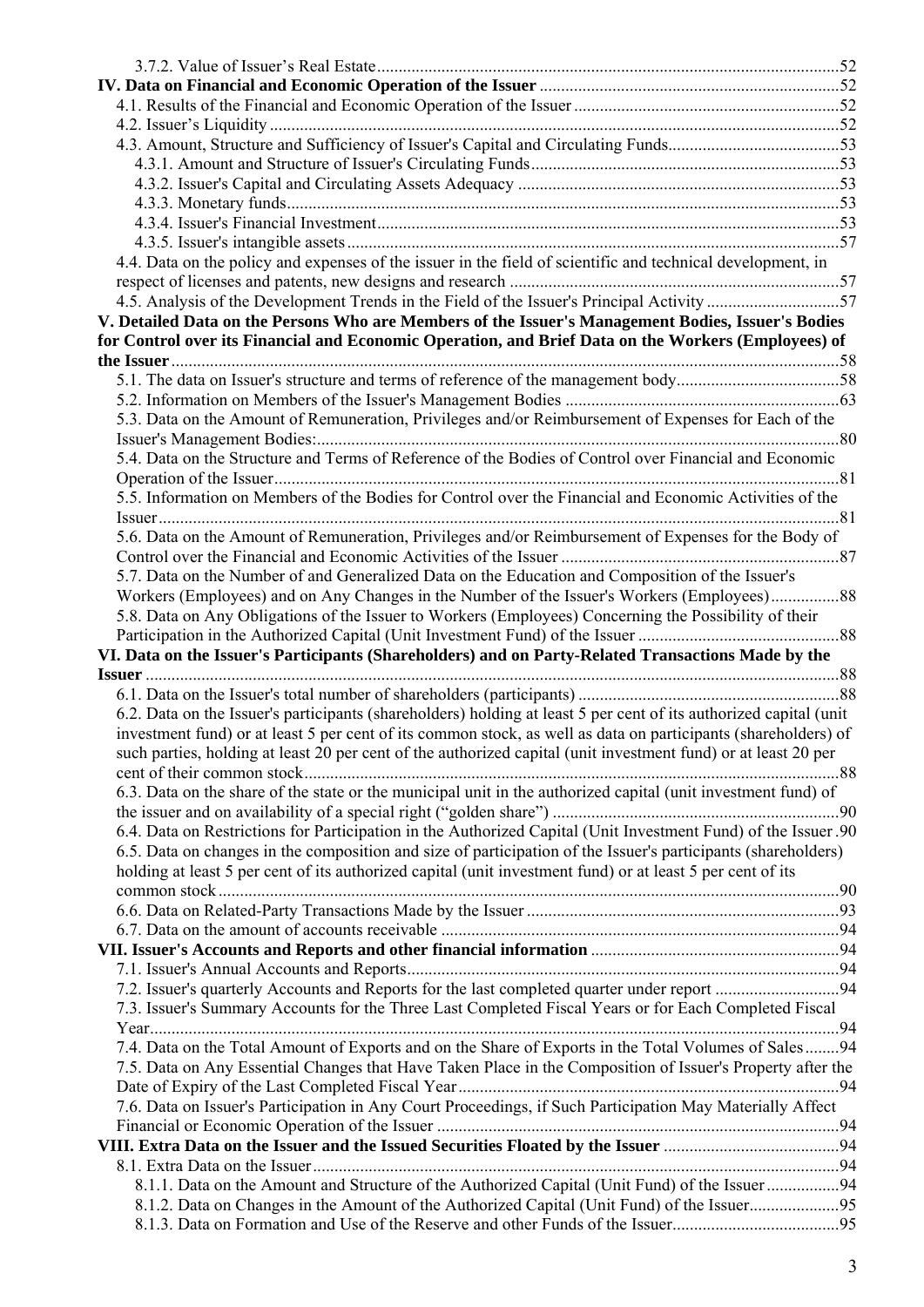| 8.1.4. Data on the Procedure of Convoking and Holding the Meeting (Session) of the Supreme                 |       |
|------------------------------------------------------------------------------------------------------------|-------|
| Management Body of the Issuer                                                                              | 95    |
| 8.1.5. Data on Commercial Organizations, in Which the Issuer Holds not Less Than 5 Per Cent of the         |       |
|                                                                                                            |       |
|                                                                                                            |       |
|                                                                                                            |       |
|                                                                                                            |       |
| 8.3. Data on Any Previous Issues of Issuer's Securities, Except for Issuer's Stock112                      |       |
| 8.3.1. Data on Issues, All Securities of Which Have Been Retired (Cancelled) 112                           |       |
|                                                                                                            |       |
| 8.3.3. Data on the Issues, the Issuer's Commitments under the Securities of Which Have not Been            |       |
|                                                                                                            |       |
|                                                                                                            |       |
|                                                                                                            |       |
|                                                                                                            |       |
| 8.7. Data on Legislative Acts Regulating the Issues of Import and Export of Capital That may Influence the |       |
|                                                                                                            |       |
| 8.8. Description of the Taxation Procedure for Income under Issuer's Securities That have been Floated and |       |
| are to be Floated.                                                                                         | 124   |
| Procedure of profit taxation of income gained by non-resident legal entities of the Russian Federation     |       |
|                                                                                                            | - 127 |
| 8.9. Data on Stated (Accrued) and Paid Dividend under Issuer's Shares, and on Income Yielded by Issuer's   |       |
|                                                                                                            |       |
|                                                                                                            | .134  |
|                                                                                                            |       |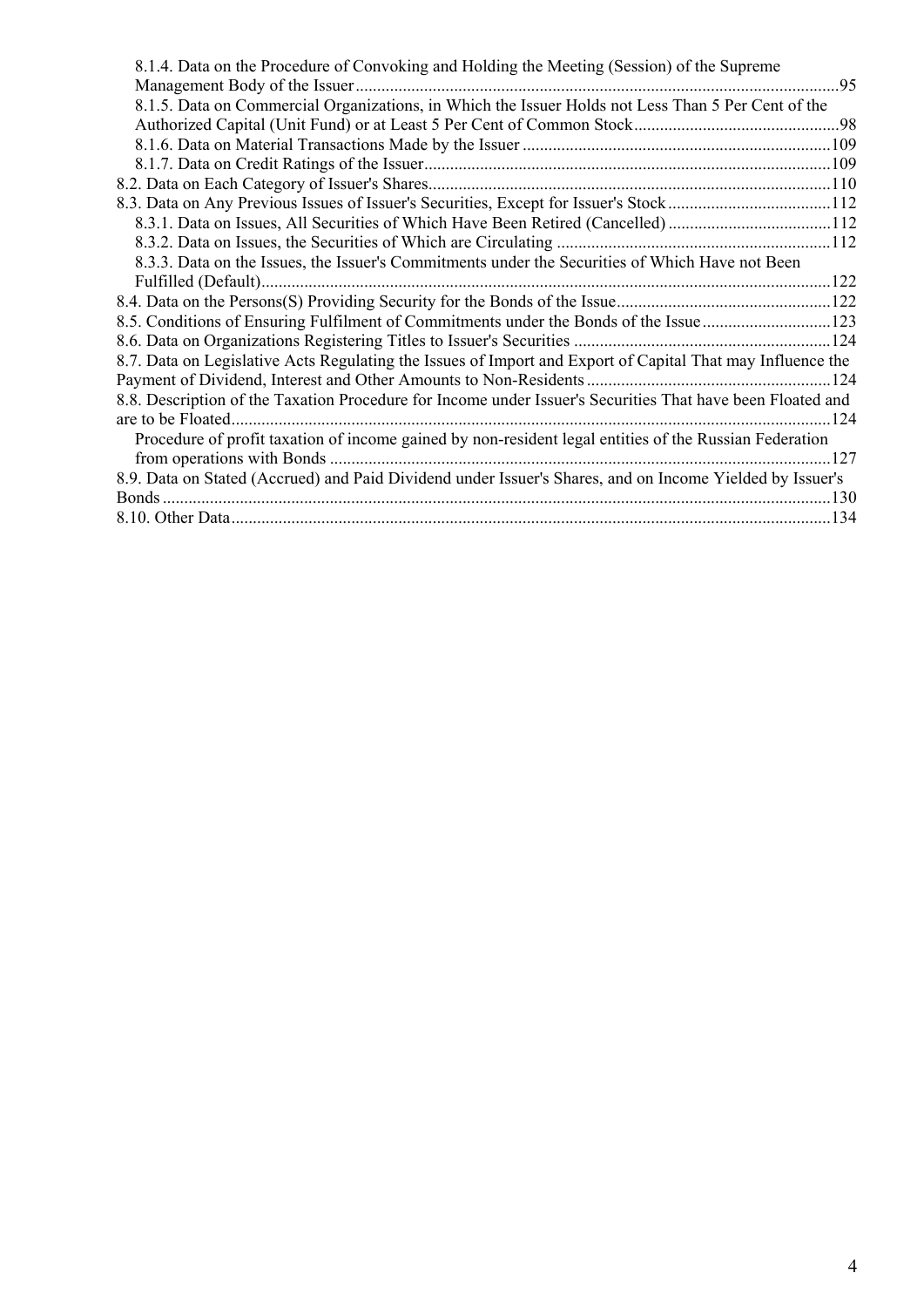## **INTRODUCTION**

*a)* Full official name of the issuer company: *Open Joint-Stock Company North-West Telecom* Abbreviated official name of the issuer company: *OJSC NWT* 

*b)* Place of issuer's business: *14/26 ul. Gorokhovaya (26 ul. Bolshaya Morskaya) St. Petersburg, 191186, Russia*

*c)* Issuer's contact phone Nos *(812) 315-4706* e-mail: *office@nwtelecom.ru*

*d*) Address of the Internet page publishing the complete text of the issuer's quarterly report: *http://www.nwtelecom.ru/pubsas/test--C7740C3BCBAA11D5AE4B0050045260BB/index.html*

*e)* basic data on securities floated by the issuer:

Type: *stock* Category: *common* Number of floated securities: *735,917,222*  Face value: *1 rouble*

Data on registration of the issue by the state: Date of registration: *12.09.2003* Registration No.: *1-02-00119-А* Authority of state registration: *Federal Commission for Securities Market of Russia*

Floatation method, procedure and timing: *the present issue has been obtained as a result of combining the earlier floated issues (on the basis of the Resolution of the Federal Commission for the Securities Market of Russia No.03-DG-04/13248 of 12.09.03) that had the following state registration numbers: 72-1- 5986, 1-04-00119-A, 1-06-00119-A, 1-08-00119-A, 1-09-00119-A, 1-10-00119-A, 1-11-00119-A, 1-12-00119-A, 1-13- 00119-A, 1-14-00119-A, 1-15-00119-A*

Type: *stock* Category (type): *preferred type A* Number of floated securities: *202,022,788* Face value: *1 rouble*

Data on registration of the issue by the state: Date of registration: *12.09.2003* Registration No.: *2-02-00119-А* Authority of state registration: *Federal Commission for Securities Market of Russia*

Floatation method, procedure and timing: *the present issue has been obtained as a result of combining the earlier floated issues (on the basis of the Resolution of the Federal Commission for the Securities Market of Russia No.03-DG-04/13248 of 12.09.03) that had the following state registration numbers: 72-1- 5986, 1-05-00119-A, 1-07-00119-A, 2-08-00119-A, 2-09-00119-A, 2-10-00119-A, 2-11-00119-A, 2-12-00119-A, 2-13- 00119-A, 2-14-00119-A, 2-15-00119-A*

Type: *bonds* Category: *interest-bearing* Series: *01* Number of floated securities: *300,000* Face value: *1,000 roubles*

Data on registration of the issue by the state: Date of registration: *6.03.2002*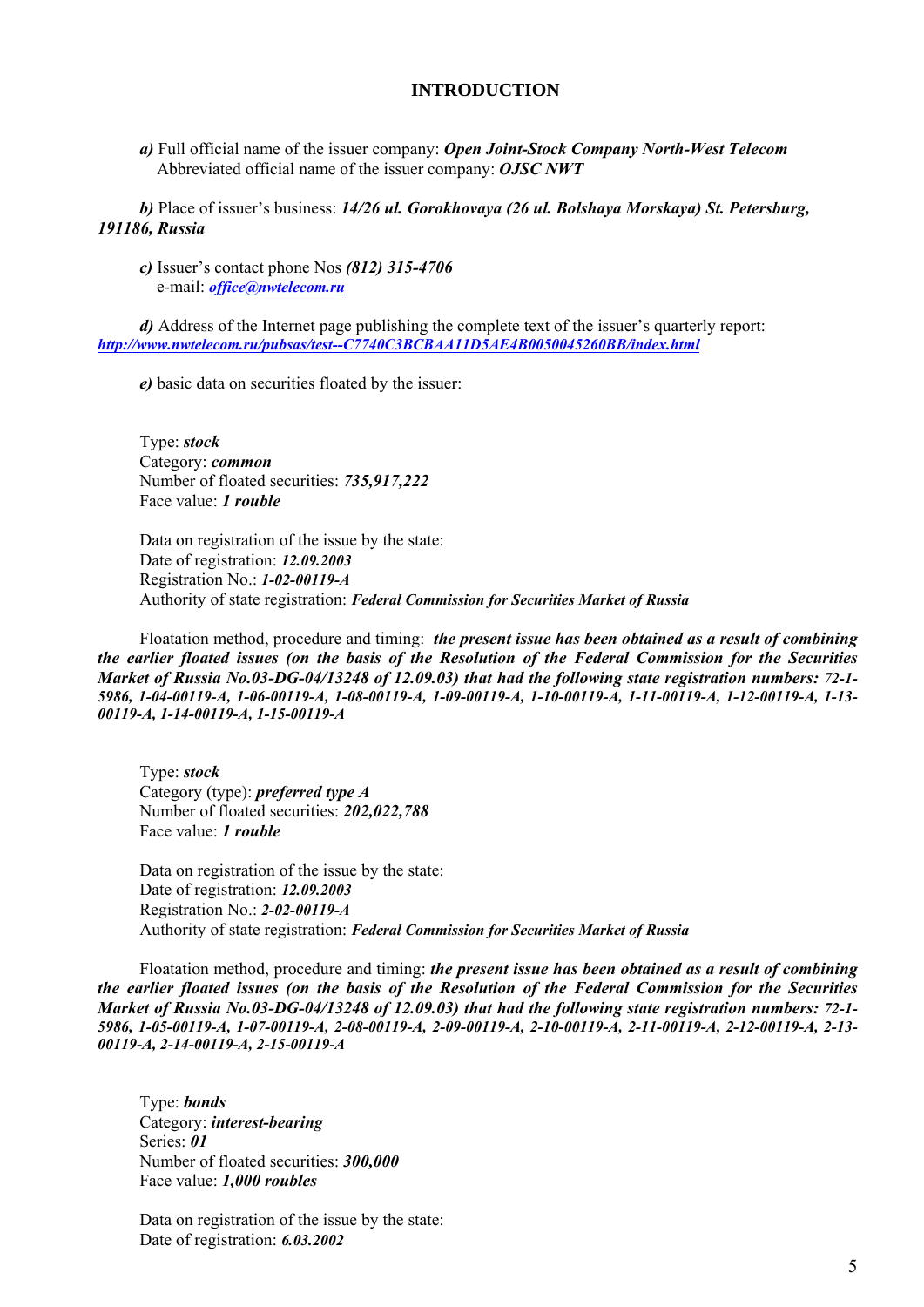Registration No.: *4-01-00119-A* Authority of state registration: *Federal Commission for Securities Market of Russia* 

Floatation method: *public subscription* 

Floatation procedure: *The Bonds are floated through making transactions of sale and purchase at the Floatation Price of the Bonds, fixed by the Issuer's Board of Directors (starting from the second day of Bonds floatation, when making an operation of sale and purchase, the buyer also pays the accumulated coupon income on Bonds).* 

*Transactions related to Bonds floatation are made starting from on the first day of the Bonds floatation period till the date when the floatation of the Bonds of the Issue is over.* 

*Bonds are floated in the stock market section of CJSC Moscow Interbank Currency Exchange (hereinafter referred to as MMVB) and in the stock section of CJSC St. Petersburg Currency Exchange (hereinafter referred to as SPVB).* 

*150,000 of Bonds of the issue are floated in the stock market section of MMVB and 150,000 Bonds of the issue in the stock section of SPVB* 

*Transactions related to floating the Bonds are made as negotiation transactions in the stock market section of MMVB and in the stock section of SPVB by satisfying applications for purchase/sale of Bonds, submitted using the trading and payment systems of MMVB and SPVB respectively.* 

*Sellers of Bonds are authorized Underwriters acting on their own behalf, but on the instructions and for the account of the Issuer:* 

*in the stock market section of MMVB: - Joint-Stock Commercial Bank Moskovsky Delovoy Mir (Open Joint-Stock Company) in the stock section of SPVB: - North-West Telecombank Closed Joint-Stock Company, - the stock commercial bank MENATEP St. Petersburg (open joint-stock company).*  Floatation start date: *10 April 2002*  Floatation end date: *10 April 2002* Floatation price. *96.5% of the face value* Security conditions: *no security is provided for*

Type: *bonds* Category: *interest-bearing* Series: *02* Number of floated securities: *1,500,000* Face value: *1,000 roubles*

Data on registration of the issue by the state: Date of registration: *8.07.2003* Registration No.: *4-02-00119-А* Authority of state registration: *Federal Commission for Securities Market of Russia* 

Floatation method: *public subscription*

Floatation procedure: *Bonds shall be floated by making transactions of purchase and sale.*

*Transactions related to Bonds floatation are made starting from the first day of the Bonds floatation period till the date when the floatation of the Bonds is over.* 

*Transactions in Bonds floatation shall be made in the Stock Market Section of the Closed Joint-Stock Company Moscow Interbank Currency Exchange by the Underwriters satisfying applications for the purchase of Bonds, filed using the trading and payment systems of MMVB, by members of the Stock Market Section of MMVB acting both in their own name and for their own account, and for the account and on behalf of their clients.* 

*If a potential buyer is not a Member of the Section of the Stock Market of MMVB, he shall make an appropriate contract with any broker being a Member of the Section of the Stock Market of MMVB and shall instruct him to acquire Bonds.* 

*A potential buyer of Bonds, being a Member of the Section of the Stock Market of MMVB, shall act independently.* 

*The potential buyer of Bonds must open a respective custody account with NDC or with any other depositary being a depositor of NDC. The procedure and timing of opening custody accounts are established by the bylaws of respective depositaries.*

*a) Procedure of Determining the Interest Rate of the First Coupon*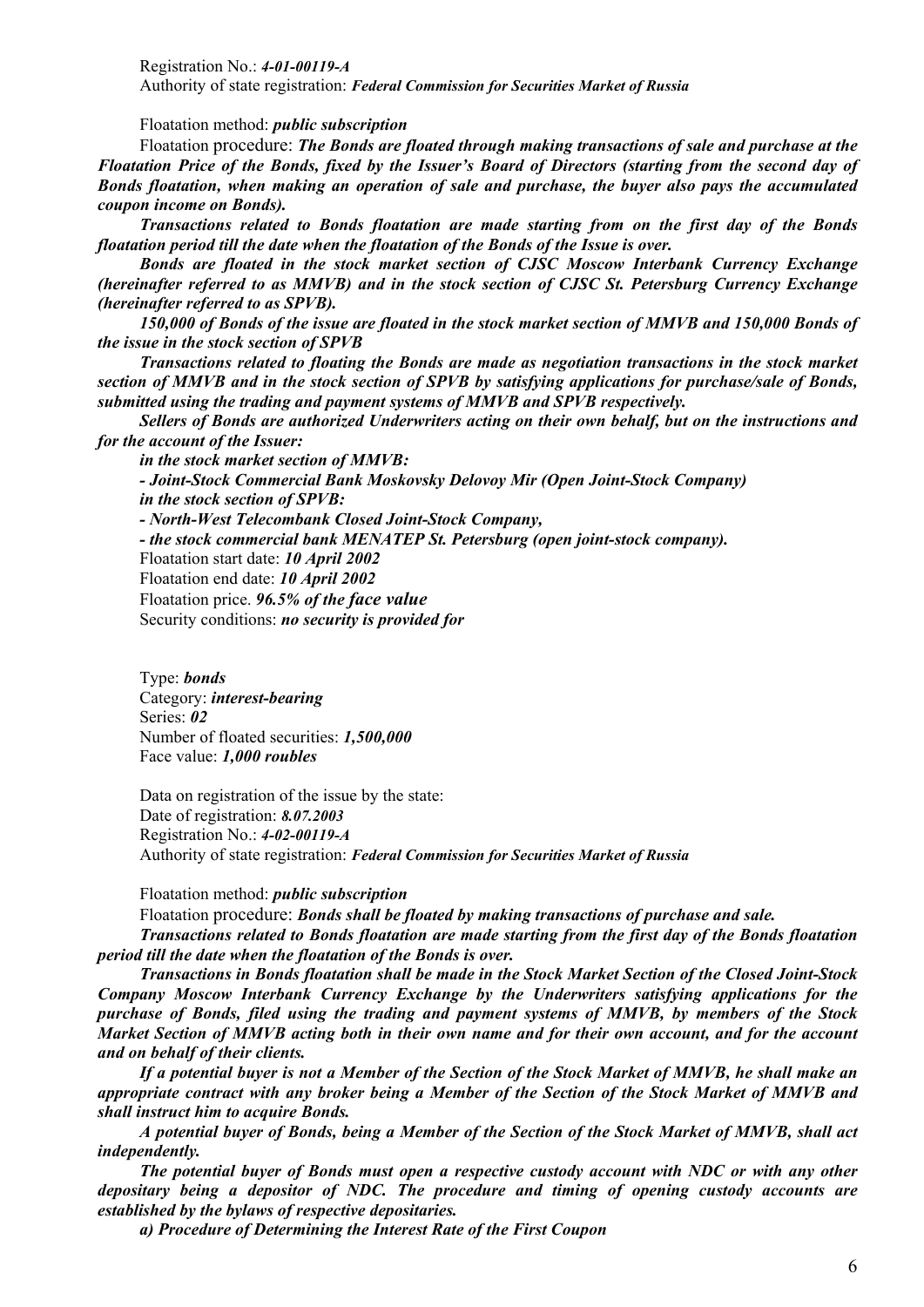*The interest rate of the first coupon is determined according to the results of the auction held at the Moscow Interbank Currency Exchange (MMVB). The auction to determine the interest rate of the first coupon (hereinafter referred to as auction, or auction to determine the rate of the first coupon) is held on the starting date of Bonds floatation.*

*On the day when the auction to determine the interest rate of the first coupon is held, Members of the Stock Market Section of MMVB submit applications for the auction, using the trading system of MMVB both for their own account and for the account and on behalf of clients. The time for submitting applications for the auction to determine the interest rate of the first coupon is established by MMVB upon agreement with the Issuer and the Underwriters. Applications for acquisition of Bonds are to be sent by members of the stock market section of MMVB to the Underwriter with the indication of the following significant conditions:* 

*1) Purchase price: 100% (one hundred per cent) of the face value;* 

*2) Number of Bonds, that the potential buyer would like to acquire, if the Issuer assigns the interest rate of the first coupon as greater or equal to the acceptable interest rate of the first coupon indicated in the application.* 

*3) Interest rate of the first coupon acceptable for the investor. The term "Acceptable interest " means the minimum interest rate of the first coupon, which, if announced by the Issuer, would make the potential investor ready to buy the number of Bonds indicated in the application at the price of 100% (one hundred per cent) of the face value. The acceptable interest rate of the first coupon must be expressed in per cent per annum accurate to a hundredth of per cent.*

*Money must be reserved in the amount sufficient for complete payment of the Bonds stated in the applications, taking into account the MMVB's commission fee.* 

*Applications, in which one or several of the above significant conditions do not comply with the requirements set forth in items 1-3, and applications that are not secured by money as provided for in the previous paragraph are not permitted for participation in the auction to determine the interest rate of the first coupon.* 

*Upon expiry of the period for filing applications for the auction to determine the interest rate of the first coupon, MMVB makes up the summary list of entered applications and hands it over to the Issuer and the Underwriters.* 

*On the basis of the analysis of the summary list of applications submitted for participation in the auction, the Issuer takes a decision on the interest rate of the first coupon and advises the Underwriters and MMVB in writing on the decision taken.* 

*After information is received from the Issuer on the established interest rate of the first coupon, the Underwriters make transactions by submitting cross-applications against the applications, in which the interest rate of the first coupon is less than or equal to the established interest rate of the first coupon. The time of effecting operations in the framework of the auction to determine the rate of the Bonds first coupon and making transactions to float them is to be established by Moscow Interbank Currency Exchange (MMVB) upon agreement with the Issuer and the Underwriters.*

*The filed applications for the purchase of Bonds are to be fully satisfied by the Underwriters, unless the number of Bonds stated in the purchase application exceeds the number of the Bonds that have not been floated. If the volume of a Bonds purchase application exceeds the number of the Bonds that have not been floated, such a securities purchase application shall be satisfied in the amount of the unfloated residue of the Bonds. In such a case, Bond purchase applications are to be satisfied by the Underwriters as follows: 1) applications shall be satisfied in the ascending order of the interest rate of the first coupon as stated in such applications, i.e. the first application to be satisfied is the one with the minimum indicated rate of the first coupon of all filed applications, the second application to be satisfied is the one with the minimum rate of the first coupon of the applications that remain unsatisfied, etc.; 2) in case of equal rates of the first coupon, stated in the applications, they shall be satisfied according to the sequence in which they have been filed. If all Bonds have been floated, there shall be no further transactions made.*

*After the interest rate of the first coupon is established and the applications filed in the course of the auction are satisfied, the members of the Stock Market Section acting in their own name both for their own account and for the account and on behalf of potential buyers may submit target applications for the purchase of Bonds during the floatation period. Applications addressed to the Underwriter and having only the T0 settlements code are permitted for filing. Applications shall be filed taking into account the interest rate of the first coupon established by the Issuer.* 

*Starting from the second day of Bonds floatation, the buyer shall pay the accrued Bonds coupon yield for the respective number of days when acquiring Bonds.* 

*A condition of accepting for execution the target Bonds purchase applications filed by Members of the Stock Market Section is to fulfil the conditions of the sufficiency of provided security as stipulated by the Clearing Conditions of MMVB.*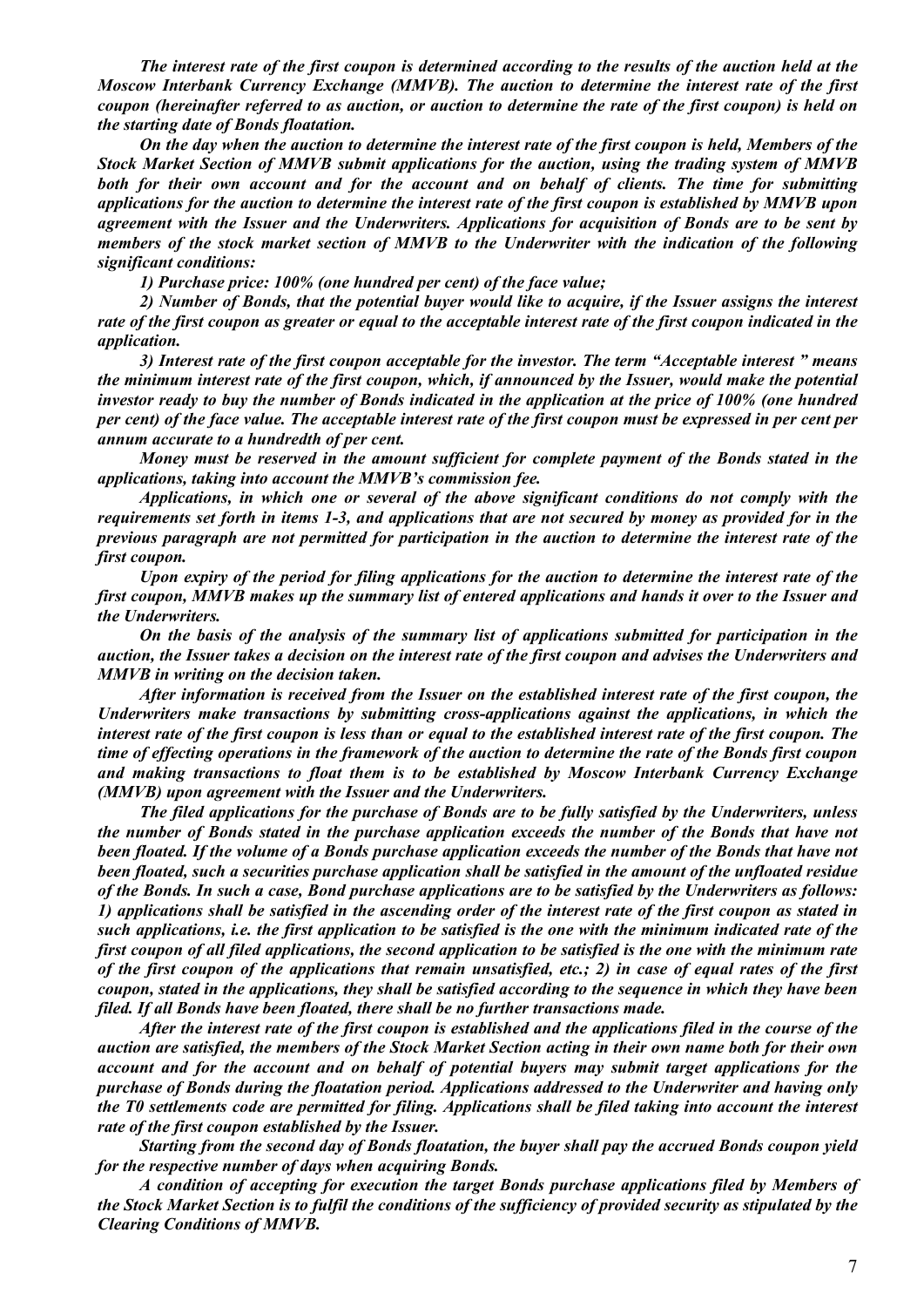*If a filed application meets the above conditions, the Underwriter shall make the transaction by filing a cross-application on the day the respective purchase application is filed.* 

*Bonds shall be floated according to the Rules of MMVB and other standard documents of MMVB.* 

*Settlements under made transactions shall be effected according to the Clearing Conditions of MMVB.* 

*The sold Bonds shall be transferred by the Depositary to the custody accounts of the Bond buyers on the date of the sale and purchase operation.* 

Floatation start date: *October 08, 2003* Floatation end date: *October 08, 2003* Floatation price. *100% of the face value*

Security conditions: *The acquisition of Bonds means that the acquirer of Bonds makes a contract, under which a security of the Bonds issue is provided. With the passage of the title to the Bond, the acquirer also receives the rights under the said Contract in the same scope and on the same conditions that exist as of the moment of the passage of the title to the Bond.* 

*An Offer of Providing a Security in the Form of a Surety for the Purposes of the Bonds Issue by OJSC North-West Telecom shall serve as the document confirming the provision by the limited liability company Trubsnab of a security for the purposes of the Bonds issue.* 

*f)* other information: *none*

This quarterly report contains estimates and forecasts of the authorized management bodies of the issuer in respect of future events and/or actions, development prospects for the industry, in which the issuer mainly operates, and results of issuer's activities, including issuer's plans, probability of the occurrence of certain events and performance of certain actions. Investors must not fully rely on the estimates and forecasts of the issuer's management bodies, as actual results of the issuer's activities in the future may differ from the forecast for many reasons. Acquisition of issuer's securities implies risks that are described in this quarterly report.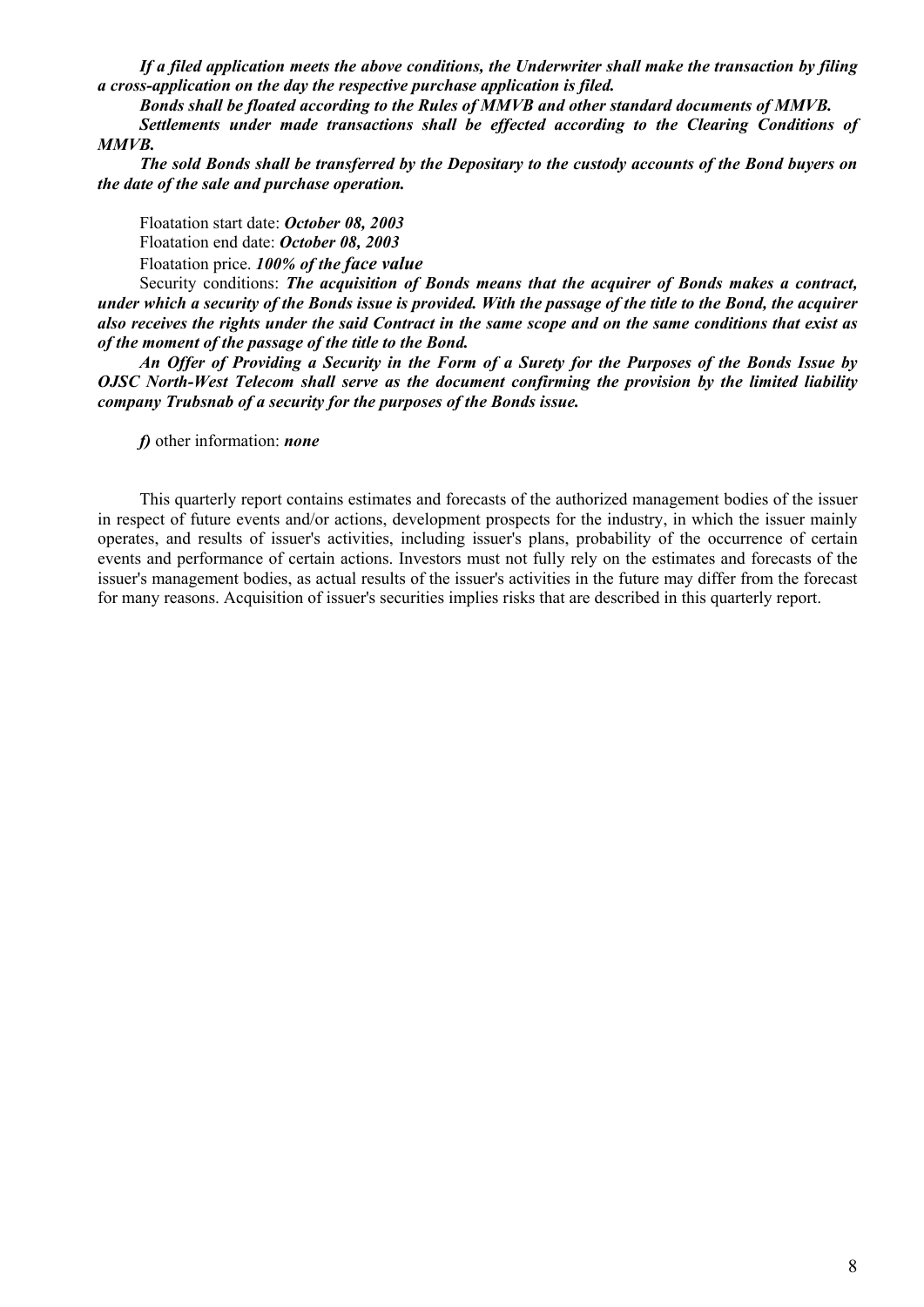## **I. Brief Data on Members of the Issuer's Management Bodies, Data on Bank Accounts, on the Auditor, Appraiser and Financial Consultant of the Issuer, as well as on Other Persons who have Signed the Quarterly Report**

## *1.1. Members of the Issuer's Management Bodies*

## **1.1.1. Members of Issuer's Board of Directors:**

Chairperson: *Valery Nikolayevich Yashin* Year of birth: *1941*

*Alexandr Vyacheslavovich Ikonnikov* Year of birth: *1971*

*Vadim Yevgenyevich Belov* Year of birth: *1958*

*Ivan Ivanovich Rodionov* Year of birth: *1953*

*Sergey Vladimirovich Soldatenkov* Year of birth: *1963*

*Dmitry Vladimirovich Levkovsky* Year of birth: *1965*

*Irina Mikhailovna Ragozina* Year of birth: *1950*

*Yury Alexandrovich Bilibin* Year of birth: *1971*

*Alexandr Alexandrovich Gogol* Year of birth: *1946*

*Alexandr Abramovich Sysoyev* Year of birth: *1949*

*Oleg Anatolyevich Lebedinets* Year of birth: *1977*

## **1.1.2. Members of the Issuer's collegiate executive body:**

*Nikolay Gennadyevich Bredkov* Year of birth: *1953*

*Sergey Mikhaylovich Gavryushev* Year of birth: *1951*

*Ilya Vladimirovich Kravchuk* Year of birth: *1975*

*Sergey Ivanovich Kuznetsov* Year of birth: *1953*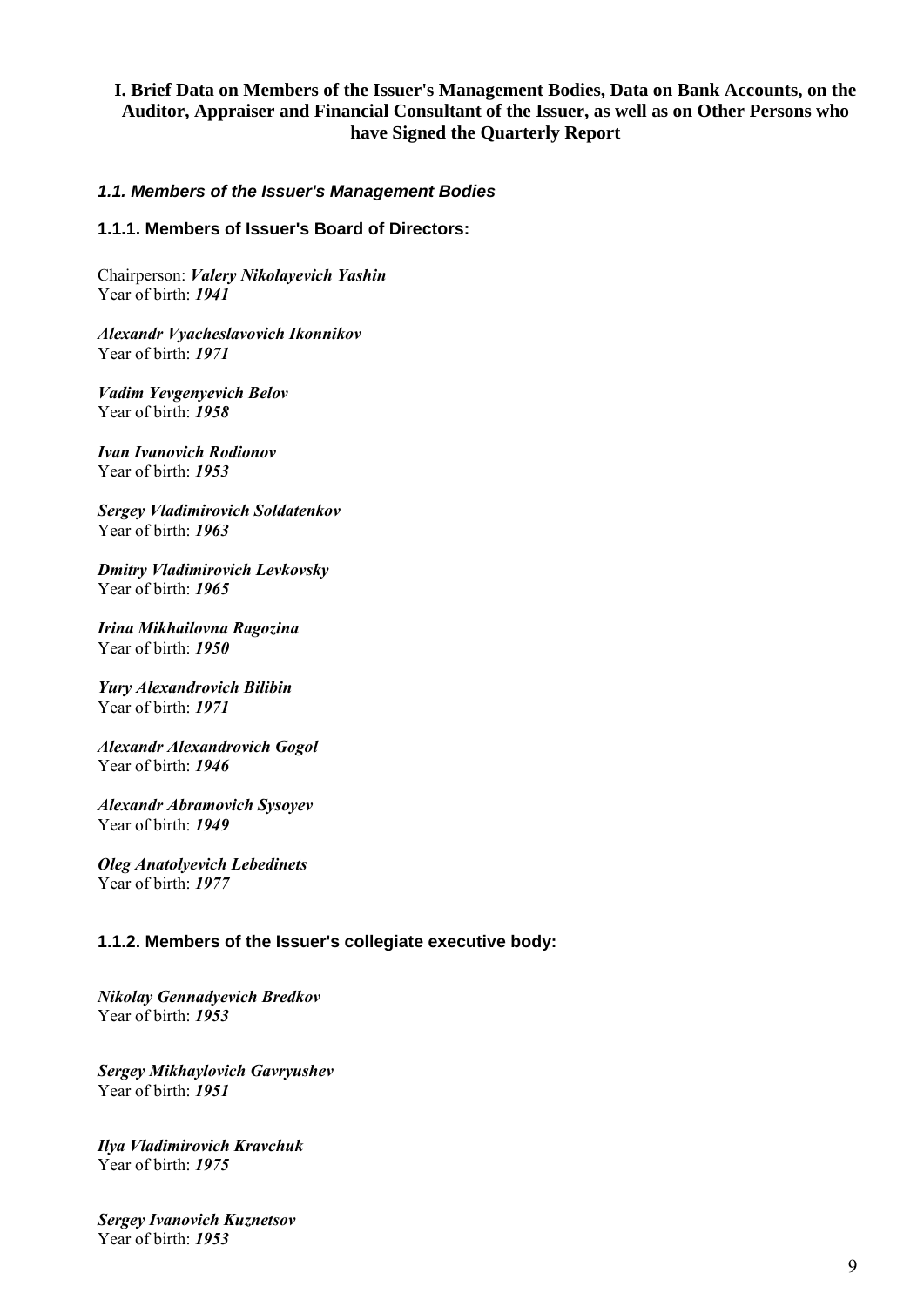*Oleg Anatolyevich Semanov* Year of birth: *1967*

*Igor Nikolayevich Samylin* Year of birth: *1957*

*Evgeny Borisovich Stepanov* Year of birth: *1978*

*Maya Mikhaylovna Semchenko* Year of birth: *1967*

*Elena Vladimirovna Umnova* Year of birth: *1954*

*Grigory Borisovich Chernyak* Year of birth: *1949*

## **1.1.3. Person holding the position of (acting as) the Issuer's sole executive body**

Person acting as the sole executive body of the Issuer: *Sergey Ivanovich Kuznetsov* Year of birth: *1953*

## *1.2. Data on Bank Accounts of the Issuer*

| No.<br><b>Name</b><br><b>Full</b><br>name<br>TIN:<br>Corr. acc.:<br>BIK:<br><b>Address:</b> | 1.<br><b>JSCB Avtobank-NIKOIL OJSC</b><br>Joint-Stock Commercial Bank Open Joint-Stock Company<br>Avtobank-NIKOIL<br>7707027313<br>30101810100000000774<br>044525774<br>8, ul. Efremova, Moscow, 119048 |                                                                     |
|---------------------------------------------------------------------------------------------|---------------------------------------------------------------------------------------------------------------------------------------------------------------------------------------------------------|---------------------------------------------------------------------|
|                                                                                             | <b>Account No.:</b><br>40702810000001003500                                                                                                                                                             | <b>Purpose of account</b><br>Settlement account                     |
|                                                                                             | 40702810330020000483                                                                                                                                                                                    | Settlement account                                                  |
|                                                                                             | 40702840030029000291                                                                                                                                                                                    | Special transit account                                             |
|                                                                                             | 40702840230029000091                                                                                                                                                                                    | Transit account                                                     |
|                                                                                             | 40702840830021000091                                                                                                                                                                                    | Current account                                                     |
| No.<br><b>Name</b><br>Full<br>name                                                          | $\overline{2}$ .<br><b>JSCB Agrocredbank CJSC</b>                                                                                                                                                       | Joint-Stock Commercial Bank Agrocredbank Closed Joint-Stock Company |
| TIN:<br>Corr. acc.:<br><b>BIK:</b>                                                          | 3523000385<br>30101810700000000742<br>041946742                                                                                                                                                         |                                                                     |
| <b>Address:</b>                                                                             | 34 A Sovetskiy pr., Cherepovets, 162602                                                                                                                                                                 |                                                                     |
|                                                                                             | <b>Account No.:</b><br>40702810400000000670                                                                                                                                                             | <b>Purpose of account</b><br>Settlement account                     |
| No.<br><b>Name</b><br>Full<br>name                                                          | 3.<br>Alfa Bank OJSC<br>Alfa Bank Open Joint-Stock Company                                                                                                                                              |                                                                     |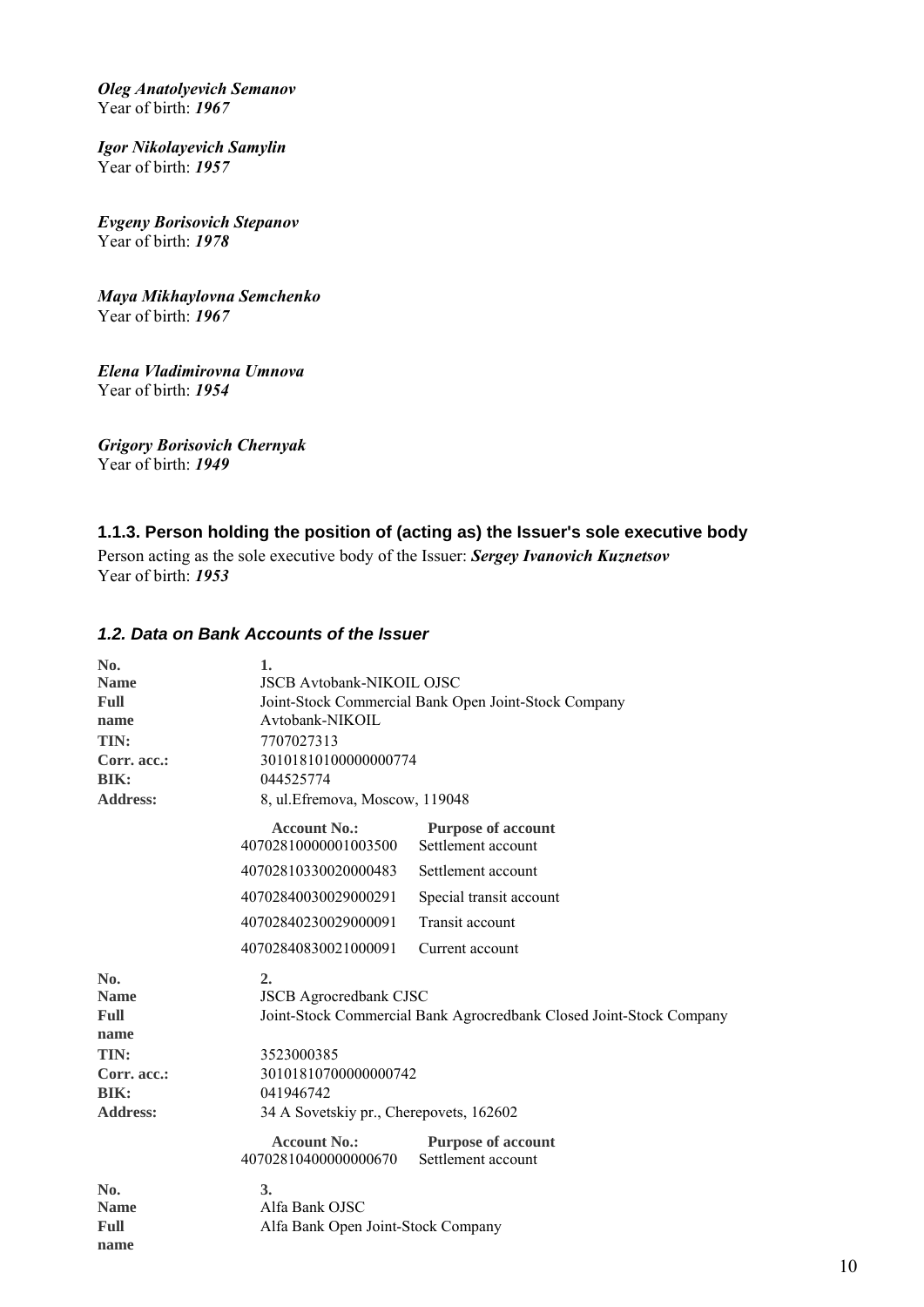| TIN:<br>Corr. acc.:<br>BIK:<br><b>Address:</b>                    | 7728168971<br>30101810200000000593<br>044525593<br>9, ul. Mashi Poryvayevoy, Moscow, 107078                                |                                                                                            |
|-------------------------------------------------------------------|----------------------------------------------------------------------------------------------------------------------------|--------------------------------------------------------------------------------------------|
|                                                                   | <b>Account No.:</b><br>40702810400020501247                                                                                | <b>Purpose of account</b><br>Settlement account                                            |
|                                                                   | 40702810200300000147                                                                                                       | Settlement account                                                                         |
| No.<br><b>Name</b><br>Full<br>name<br>TIN:<br>Corr. acc.:         | $\overline{4}$ .<br>Baltiysky Bank CJSC<br>Baltiysky Bank Closed Joint-Stock Company<br>7834002576<br>30101810100000000875 |                                                                                            |
| <b>BIK:</b>                                                       | 044030875                                                                                                                  |                                                                                            |
| <b>Address:</b>                                                   | 34, ul. Sadovaya, St. Petersburg, 191023                                                                                   |                                                                                            |
|                                                                   | <b>Account No.:</b><br>40702810700180019023                                                                                | <b>Purpose of account</b><br>Settlement account                                            |
| No.<br><b>Name</b><br><b>Full</b><br>name                         | 5.<br>Bank of Foreign Trade                                                                                                | Bank of Foreign Trade Open Joint-Stock Company                                             |
| TIN:<br>Corr. acc.:<br>BIK:<br><b>Address:</b>                    | 7702070139<br>30101810700000000187<br>044525187<br>37, ul.Plyushchikha, Moscow, 119992                                     |                                                                                            |
|                                                                   | <b>Account No.:</b><br>40702810310000900009                                                                                | <b>Purpose of account</b><br>Settlement account (for settlements under corporate<br>cards) |
|                                                                   | 40702810810001000495                                                                                                       | Settlement account                                                                         |
|                                                                   | 42101810710001000495                                                                                                       | Deposit account                                                                            |
|                                                                   | 40702840110001000495                                                                                                       | Current account                                                                            |
|                                                                   | 40702840310001020495                                                                                                       | Special transit account                                                                    |
|                                                                   | 40702840410001001495                                                                                                       | Transit account                                                                            |
|                                                                   | 40702978010001001495                                                                                                       | Transit account                                                                            |
|                                                                   | 40702978710001000495                                                                                                       | Current account                                                                            |
|                                                                   | 40702978910001020495                                                                                                       | Special transit account                                                                    |
| No.<br><b>Name</b><br>Full<br>name<br>TIN:<br>Corr. acc.:<br>BIK: | 6.<br><b>Bank MENATEP Spb OJSC</b><br>Joint-Stock Company<br>7831001567<br>30101810500000000763<br>044030763               | Joint-Stock Commercial Bank MENATEP Saint Petersburg Open                                  |
| <b>Address:</b>                                                   | 1, Nevsky pr., St. Petersburg, 191186                                                                                      |                                                                                            |
|                                                                   | <b>Account No.:</b><br>40702810200150100400                                                                                | <b>Purpose of account</b><br>Settlement account (for settlements under corporate<br>cards) |
| No.<br><b>Name</b><br>Full<br>name<br>TIN:<br>Corr. acc.:<br>BIK: | 7.<br><b>JSCB</b> Vneshagrobank<br>Company<br>7703026580<br>30101810300000000918<br>044585918                              | Joint-Stock Commercial Bank Vneshagrobank Open Joint-Stock                                 |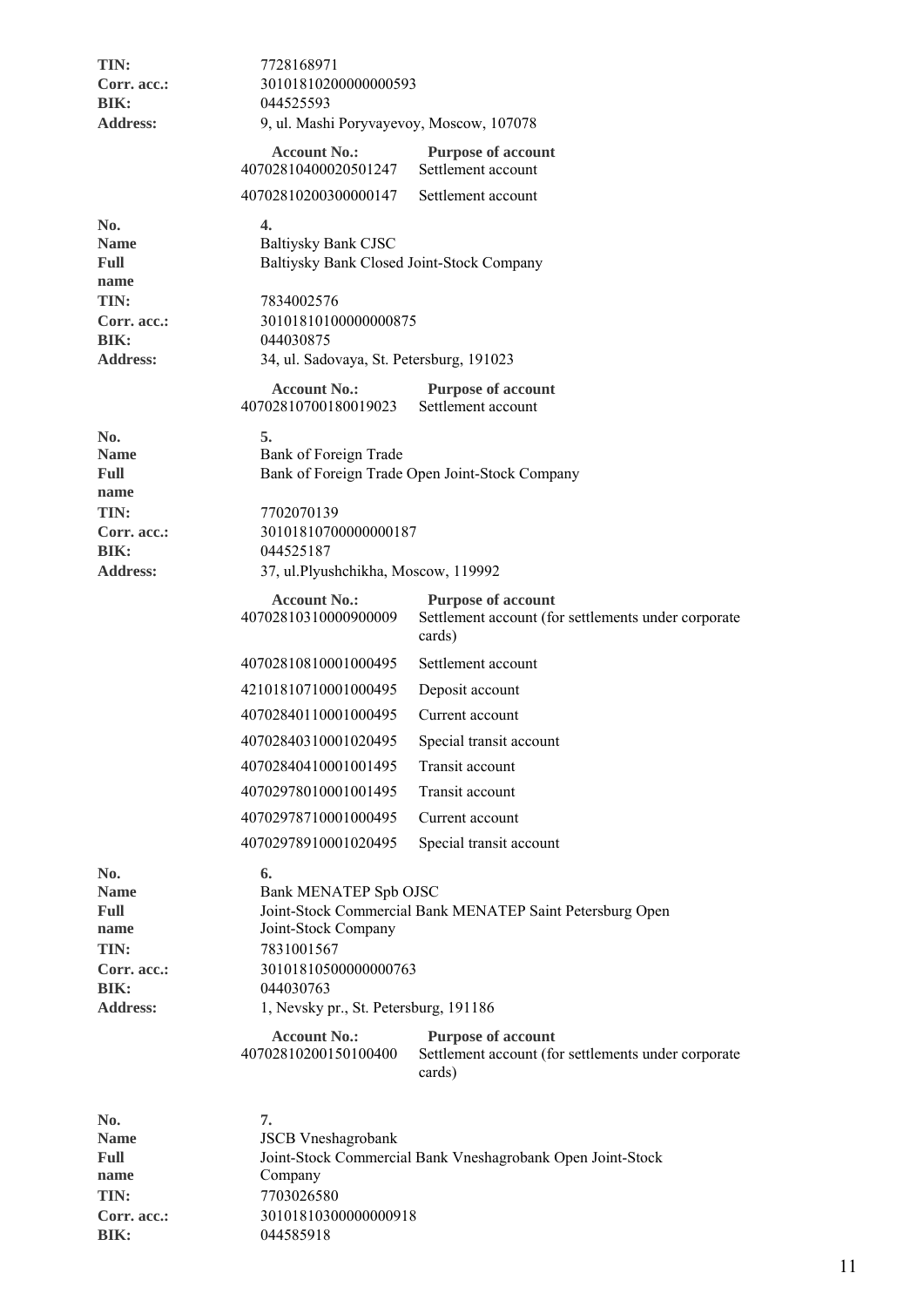| <b>Address:</b>                                                                       | 33/2/5 Gagarinsky per. building 1, Moscow 121002                                                                                                    |                                                                                            |  |
|---------------------------------------------------------------------------------------|-----------------------------------------------------------------------------------------------------------------------------------------------------|--------------------------------------------------------------------------------------------|--|
|                                                                                       | <b>Account No.:</b><br>40702810000030000083                                                                                                         | <b>Purpose of account</b><br>Settlement account                                            |  |
| No.<br><b>Name</b><br>Full<br>name                                                    | 8.<br>Vozrozhdenie OJSC                                                                                                                             | Bank Vozrozhdenie Open Joint-Stock Company                                                 |  |
| TIN:<br>Corr. acc.:<br>BIK:<br><b>Address:</b>                                        | 5000001042<br>30101810900000000181<br>044525181                                                                                                     | 7/4 Luchnikov per. building 1, Moscow 101999                                               |  |
|                                                                                       | <b>Account No.:</b><br>40702810103908740729                                                                                                         | <b>Purpose of account</b><br>Settlement account (for settlements under corporate<br>cards) |  |
|                                                                                       | 40702810303900140729                                                                                                                                | Settlement account                                                                         |  |
|                                                                                       | 42101810003906140729                                                                                                                                | Deposit account                                                                            |  |
| No.<br><b>Name</b><br><b>Full</b><br>name                                             | 9.<br>Dresdner Bank<br>Dresdner Bank Closed Joint-Stock Company                                                                                     |                                                                                            |  |
| TIN:<br>7831000901<br>30101810900000000813<br>Corr. acc.:<br>044030813<br><b>BIK:</b> |                                                                                                                                                     | 23 ul. Malaya Morskaya, St. Petersburg, 190000                                             |  |
| <b>Address:</b>                                                                       | <b>Account No.:</b>                                                                                                                                 | <b>Purpose of account</b>                                                                  |  |
|                                                                                       | 40702810200002009225                                                                                                                                | Settlement account                                                                         |  |
|                                                                                       | 40702840164082009225                                                                                                                                | Transit account                                                                            |  |
|                                                                                       | 40702840500002009225                                                                                                                                | Current account                                                                            |  |
|                                                                                       | 40702840600002909225                                                                                                                                | Special transit account                                                                    |  |
| No.<br><b>Name</b><br>Full<br>name<br>TIN:<br>Corr. acc.:                             | 10.<br><b>JSCB</b> Inkombank<br>(declared bankrupt by the award of the Court of Arbitration of Moscow<br>dated 01.02.2000, No. A40-35610/98-95-27B) |                                                                                            |  |
| <b>BIK:</b>                                                                           |                                                                                                                                                     |                                                                                            |  |
| <b>Address:</b>                                                                       | 41, ul. Komsomola, St. Petersburg, 195009                                                                                                           |                                                                                            |  |
|                                                                                       | <b>Account No.:</b><br>40702280602315003204                                                                                                         | <b>Purpose of account</b><br>Transit account                                               |  |
|                                                                                       | 40702756602315003204<br>40702810802310003204                                                                                                        | Transit account<br>Settlement account                                                      |  |
|                                                                                       | 40702810802310003686                                                                                                                                | Settlement account                                                                         |  |
|                                                                                       | 40702840102310003204                                                                                                                                | Current account                                                                            |  |
|                                                                                       | 40702840102310003686                                                                                                                                | Current account                                                                            |  |
|                                                                                       | 40702840602315003204                                                                                                                                | Transit account                                                                            |  |
|                                                                                       | 40702840602315003686                                                                                                                                | Transit account                                                                            |  |
| No.<br><b>Name</b><br><b>Full</b><br>name<br>TIN:<br>Corr. acc.:<br>BIK:              | 11.<br>CB Mak-Bank LLC<br>(LIMITED LIABILITY COMPANY)<br>1433001750<br>30101810100000000766<br>041117766                                            | MIRNINSKY COMMERCIAL BANK MAK-BANK                                                         |  |
| <b>Address:</b>                                                                       | 36 Pomorskaya ul., Arkhangelsk, 163000                                                                                                              |                                                                                            |  |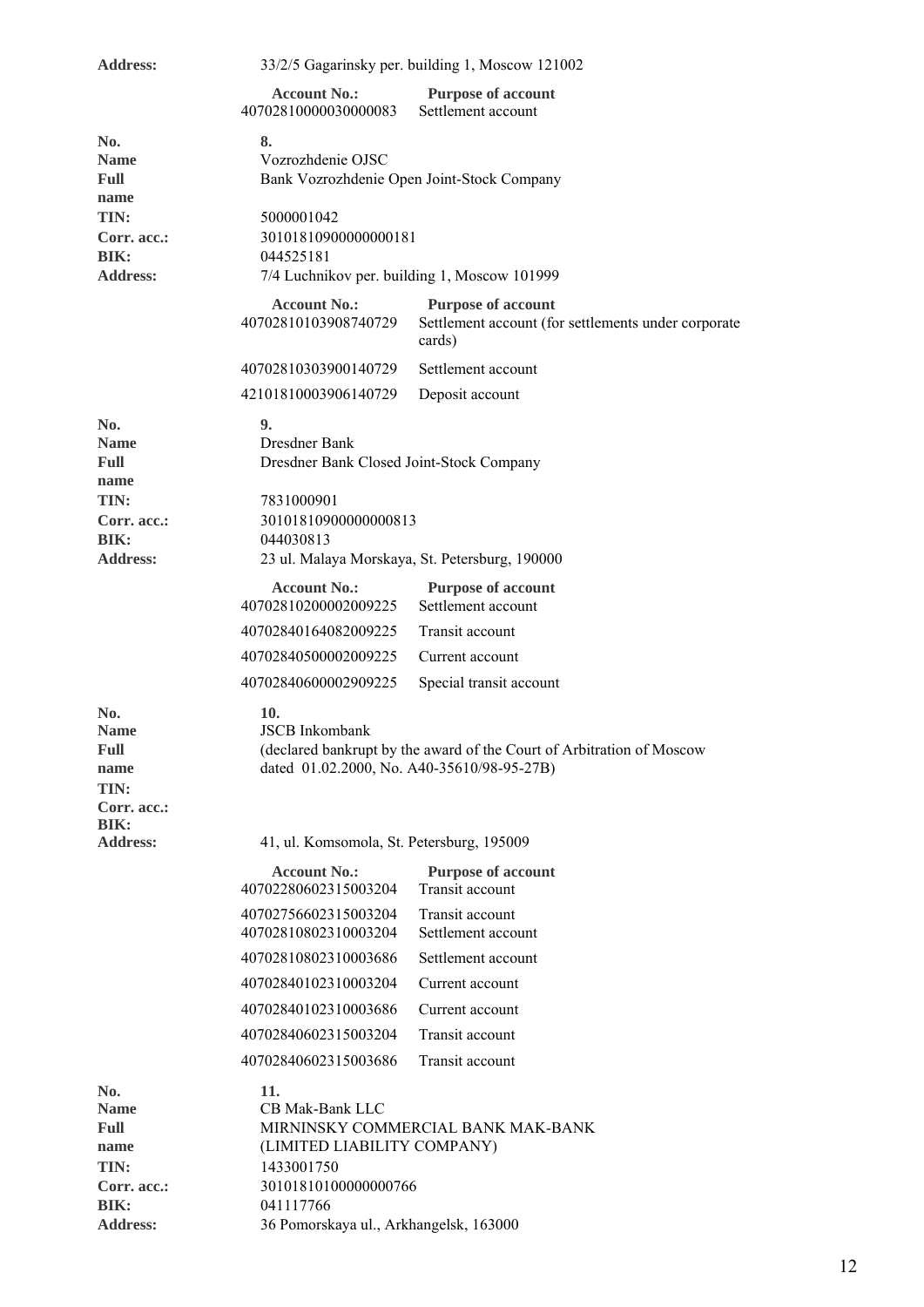|                                                                                      | <b>Account No.:</b><br>40702810700100000072                                                                | <b>Purpose of account</b><br>Settlement account                                                                   |
|--------------------------------------------------------------------------------------|------------------------------------------------------------------------------------------------------------|-------------------------------------------------------------------------------------------------------------------|
| No.<br><b>Name</b><br>Full                                                           | 12.<br>MDM-Bank Saint Petersburg                                                                           | MDM-Bank Saint Petersburg Open Joint-Stock Company                                                                |
| name<br>TIN:<br>Corr. acc.:<br><b>BIK:</b>                                           | 7831000179<br>30101810600000000809<br>044030809                                                            |                                                                                                                   |
| <b>Address:</b>                                                                      | 26, Nevsky pr., St. Petersburg, 191186                                                                     |                                                                                                                   |
|                                                                                      | <b>Account No.:</b><br>40702810710000003101                                                                | <b>Purpose of account</b><br>Settlement account                                                                   |
| No.<br><b>Name</b><br>Full<br>name<br>TIN:<br>Corr. acc.:                            | 13.<br><b>JSCB Moskovsky Delovoy Mir</b><br>Open Joint-Stock Company<br>7706074960<br>30101810900000000466 | Joint-Stock Commercial Bank Moskovsky Delovoy Mir                                                                 |
| RIK:                                                                                 | 044525466                                                                                                  |                                                                                                                   |
| <b>Address:</b>                                                                      | 14, ul. Zhytnaya, Moscow, 113035                                                                           |                                                                                                                   |
|                                                                                      | <b>Account No.:</b><br>40702810800020002580                                                                | <b>Purpose of account</b><br>Settlement account                                                                   |
|                                                                                      | 45204810700020032580                                                                                       | Loan account                                                                                                      |
|                                                                                      | 45204810800020042580                                                                                       | Loan account                                                                                                      |
|                                                                                      | 40702810001170020001                                                                                       | Settlement account                                                                                                |
|                                                                                      | 40702810301170020028                                                                                       | Settlement account                                                                                                |
|                                                                                      | 40702810301171020001                                                                                       | Settlement account                                                                                                |
| No.<br><b>Name</b><br>Full                                                           | 14.<br>OFK for Tsentralny District                                                                         |                                                                                                                   |
| name<br>TIN:<br>Corr. acc.:<br><b>BIK:</b><br><b>Address:</b>                        | no data<br>no data<br>no data<br>no data<br>no data                                                        |                                                                                                                   |
|                                                                                      | <b>Account No.:</b><br>40105810155097010023                                                                | <b>Purpose of account</b><br><b>Budget</b>                                                                        |
| No.<br><b>Name</b><br>Full<br>name<br>TIN:<br>Corr. acc.:<br>BIK:<br><b>Address:</b> | 15.<br><b>JSCB</b> Promsvyazbank<br>Company<br>7744000912<br>30101810600000000119<br>044583119             | Joint-Stock Commercial Bank Promsvyazbank Closed Joint Stock<br>10, ul. Smirnovskaya, building 22, Moscow, 109052 |
|                                                                                      | <b>Account No.:</b><br>40702810000020344772                                                                | <b>Purpose of account</b><br>Settlement account                                                                   |
|                                                                                      | 40702840200021344774                                                                                       | Transit account                                                                                                   |
|                                                                                      | 40702840600020344773                                                                                       | Current account                                                                                                   |
|                                                                                      | 40702840800022344775                                                                                       | Special transit account                                                                                           |
|                                                                                      | 40702978100020344776                                                                                       | Current account                                                                                                   |
|                                                                                      | 40702978300022344778                                                                                       | Special transit account                                                                                           |
|                                                                                      | 40702978700021344777                                                                                       | Transit account                                                                                                   |
|                                                                                      |                                                                                                            |                                                                                                                   |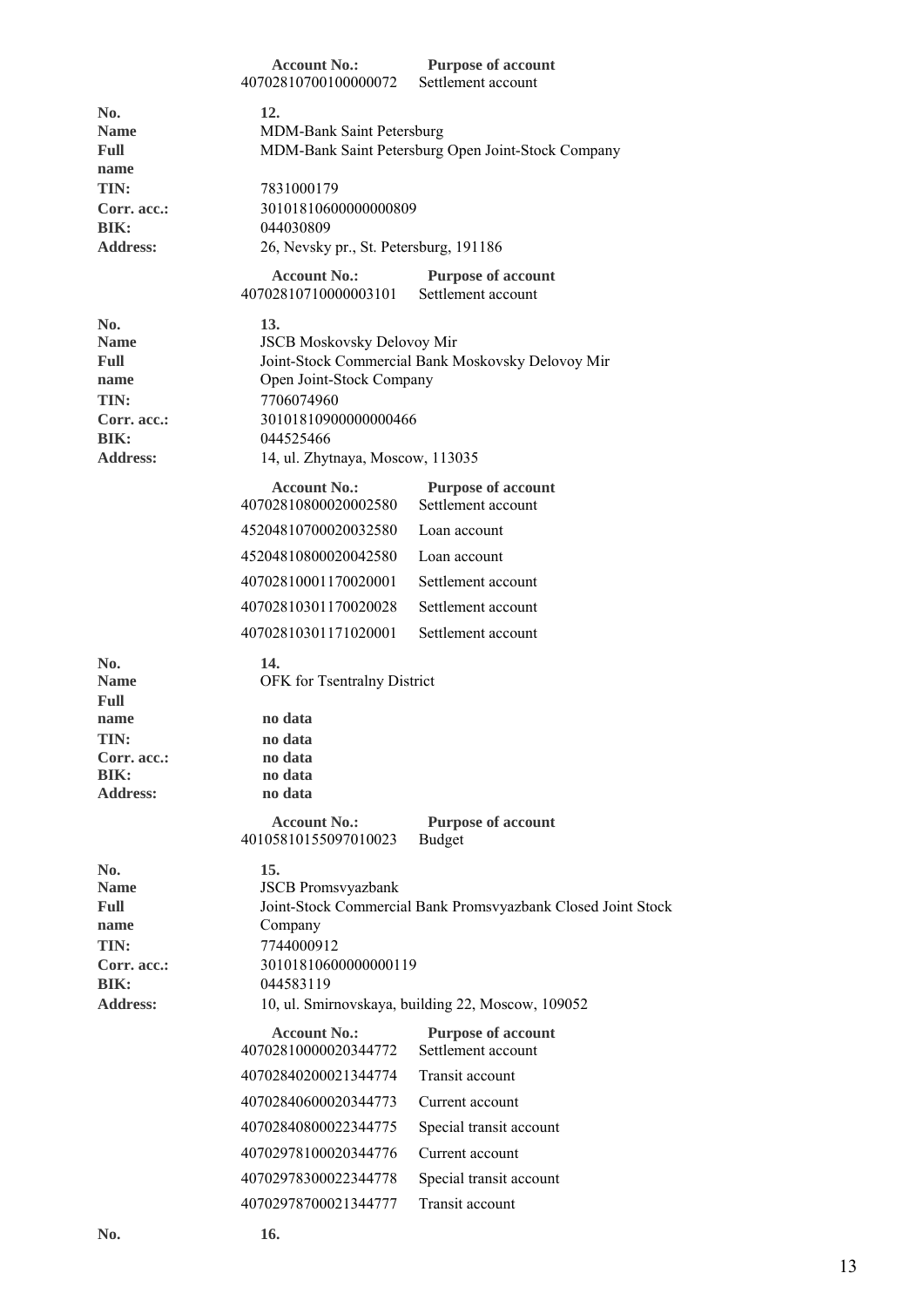| <b>Name</b><br><b>Full</b>                                                                                                                                                                                                               | Industry and Construction Bank OJSC<br>Industry and Construction Bank Open Joint-Stock Company |                                                                                                                                      |  |  |
|------------------------------------------------------------------------------------------------------------------------------------------------------------------------------------------------------------------------------------------|------------------------------------------------------------------------------------------------|--------------------------------------------------------------------------------------------------------------------------------------|--|--|
| name<br>TIN:<br>Corr. acc.:<br>BIK:<br><b>Address:</b>                                                                                                                                                                                   | 7831000010<br>30101810200000000791<br>044030791<br>38, Nevsky pr., St. Petersburg, 191011      |                                                                                                                                      |  |  |
|                                                                                                                                                                                                                                          | <b>Account No.:</b>                                                                            | <b>Purpose of account</b>                                                                                                            |  |  |
|                                                                                                                                                                                                                                          | 40702810968000002655                                                                           | Settlement account                                                                                                                   |  |  |
|                                                                                                                                                                                                                                          | 40702810572000002533<br>40702810137000002059                                                   | Settlement account                                                                                                                   |  |  |
|                                                                                                                                                                                                                                          |                                                                                                | Settlement account (for settlements under corporate<br>cards)                                                                        |  |  |
|                                                                                                                                                                                                                                          | 40702810471000000808                                                                           | Settlement account                                                                                                                   |  |  |
|                                                                                                                                                                                                                                          | 42108810437000000010                                                                           | Deposit account                                                                                                                      |  |  |
|                                                                                                                                                                                                                                          | 40702810537000001207                                                                           | Settlement account                                                                                                                   |  |  |
|                                                                                                                                                                                                                                          | 40702810351000003986                                                                           | Settlement account                                                                                                                   |  |  |
| No.<br><b>Name</b><br>Full<br>name                                                                                                                                                                                                       | 17.<br>Promenergobank OJSC                                                                     | Promyshlenny Energetichesky Bank (Industry Energy Bank) Open Joint-Stock Company                                                     |  |  |
| TIN:                                                                                                                                                                                                                                     | 3525018003                                                                                     |                                                                                                                                      |  |  |
| Corr. acc.:<br>BIK:                                                                                                                                                                                                                      | 30101810700000000797<br>041946797                                                              |                                                                                                                                      |  |  |
| <b>Address:</b>                                                                                                                                                                                                                          |                                                                                                | 52, ul. Sotsialisticheskaya, Cherepovets, 162622                                                                                     |  |  |
|                                                                                                                                                                                                                                          | <b>Account No.:</b><br>40702810600000000548                                                    | <b>Purpose of account</b><br>Settlement account                                                                                      |  |  |
| No.<br><b>Name</b><br>Full<br>name<br>TIN:<br>Corr. acc.:<br><b>BIK:</b>                                                                                                                                                                 | 18.<br>Open Joint-Stock Company<br>7831001373<br>30101810100000000891<br>044030891             | Saint Petersburg Bank of Reconstruction and Development<br>Commercial Bank The St. Petersburg Bank of Reconstruction and Development |  |  |
| <b>Address:</b>                                                                                                                                                                                                                          | 14, Izmaylovsky pr., St. Petersburg, 198005                                                    |                                                                                                                                      |  |  |
|                                                                                                                                                                                                                                          | <b>Account No.:</b><br>40702810400000000309                                                    | <b>Purpose of account</b><br>Settlement account                                                                                      |  |  |
| 19.<br>No.<br><b>Name</b><br><b>JSCB Svyaz-Bank</b><br><b>Full</b><br>Open Joint-Stock Company<br>name<br>7710301140<br>TIN:<br>30101810900000000848<br>Corr. acc.:<br>044525848<br>BIK:<br>Address:<br>7, ul. Tverskaya, Moscow, 103375 |                                                                                                | Inter-Regional Commercial Bank of Communication and Information Support Development                                                  |  |  |
|                                                                                                                                                                                                                                          | <b>Account No.:</b><br>40702810400260300018                                                    | <b>Purpose of account</b><br>Settlement account                                                                                      |  |  |
|                                                                                                                                                                                                                                          | 40702810700220000227                                                                           | Settlement account                                                                                                                   |  |  |
|                                                                                                                                                                                                                                          | 40702840300221000227                                                                           | Current account                                                                                                                      |  |  |
|                                                                                                                                                                                                                                          | 40702840300261000018                                                                           | Current account                                                                                                                      |  |  |
|                                                                                                                                                                                                                                          | 40702840600222000227                                                                           | Transit account                                                                                                                      |  |  |
|                                                                                                                                                                                                                                          | 40702840600262000018                                                                           | Transit account                                                                                                                      |  |  |
|                                                                                                                                                                                                                                          | 40702840900223000227                                                                           | Special transit account                                                                                                              |  |  |
|                                                                                                                                                                                                                                          | 40702840900263000018                                                                           | Special transit account                                                                                                              |  |  |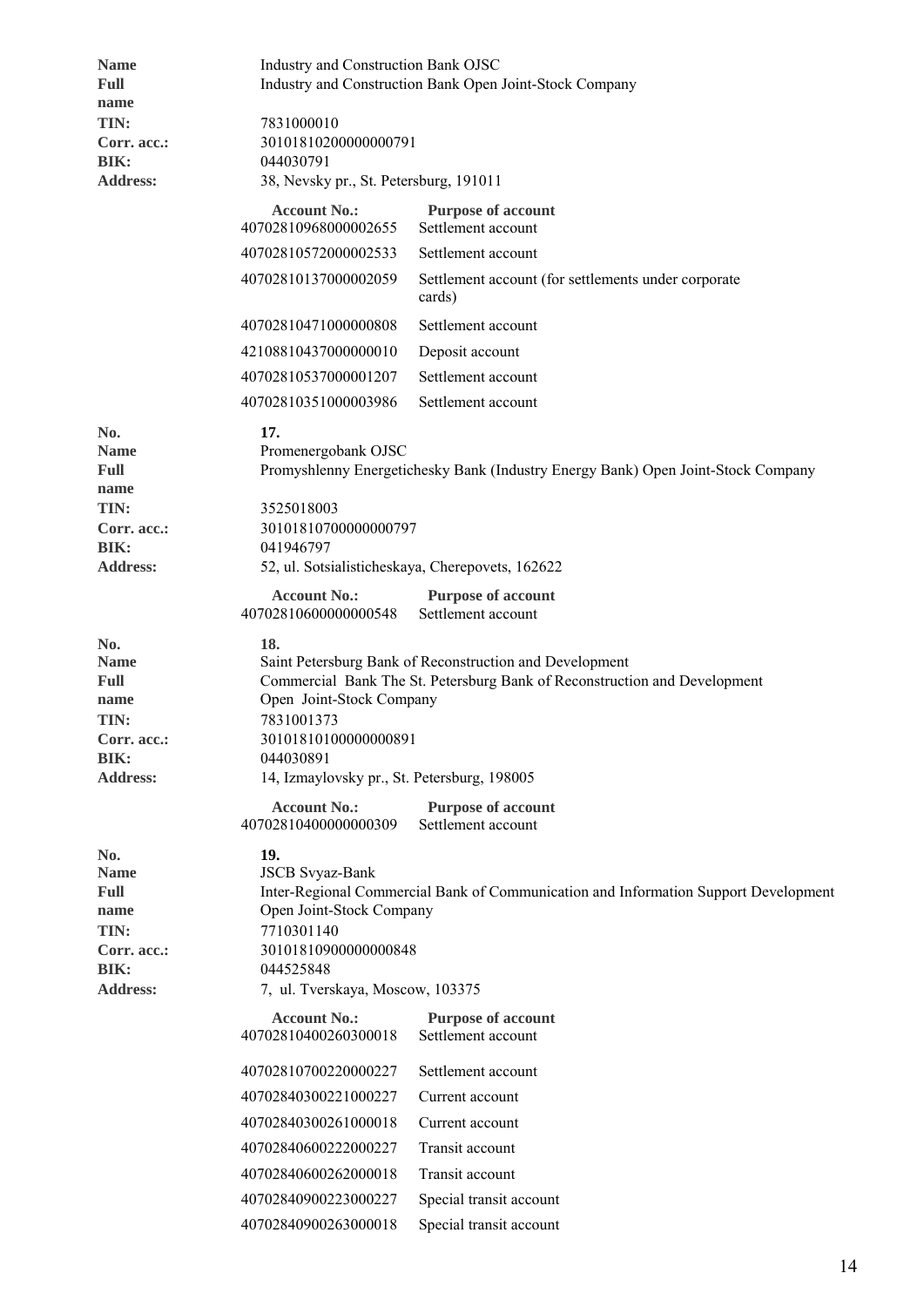|                                                                                             | 40702978200262000018                                                                                                                                                                                                                  | Transit account                                                                                                                                                                                                              |
|---------------------------------------------------------------------------------------------|---------------------------------------------------------------------------------------------------------------------------------------------------------------------------------------------------------------------------------------|------------------------------------------------------------------------------------------------------------------------------------------------------------------------------------------------------------------------------|
|                                                                                             | 40702978500223000227                                                                                                                                                                                                                  | Special transit account                                                                                                                                                                                                      |
|                                                                                             | 40702978500263000018                                                                                                                                                                                                                  | Special transit account                                                                                                                                                                                                      |
|                                                                                             | 40702978900221000227                                                                                                                                                                                                                  | Current account                                                                                                                                                                                                              |
|                                                                                             | 40702978900222000227                                                                                                                                                                                                                  | Transit account                                                                                                                                                                                                              |
|                                                                                             | 40702978900261000018                                                                                                                                                                                                                  | Current account                                                                                                                                                                                                              |
| No.<br><b>Name</b><br><b>Full</b><br>name<br>TIN:<br>Corr. acc.:<br>BIK:<br><b>Address:</b> | 20.<br>Northern Clearing Chamber CJSC<br>2901047470<br>30103810400000000309<br>041117309<br>8, ul. Voskresenskaya, Arkhangelsk, 163061<br><b>Account No.:</b><br>30214810200000000023<br>30214810600000000047<br>30214810900000000048 | CLOSED JOINT-STOCK COMPANY - NON-BANK CREDIT<br>ORGANIZATION NORTHERN CLEARING CHAMBER<br><b>Purpose of account</b><br>Settlement participants account<br>Settlement participants account<br>Settlement participants account |
| No.<br><b>Name</b><br>Full<br>name<br>TIN:<br>Corr. acc.:<br>BIK:<br><b>Address:</b>        | 21.<br>Northern Bank of the Savings Bank of Russia<br>7707083893<br>30101810500000000670<br>047888670<br>8, pr. Oktyabrya, Yaroslavl, 150028                                                                                          | Northern Bank - the branch of the Stock Commercial Savings Bank<br>of the Russian Federation (Open Joint-Stock Company)                                                                                                      |
|                                                                                             | <b>Account No.:</b>                                                                                                                                                                                                                   | <b>Purpose of account</b>                                                                                                                                                                                                    |
|                                                                                             | 40702810104040100694                                                                                                                                                                                                                  | Settlement account                                                                                                                                                                                                           |
|                                                                                             | 40702810212230100131<br>40702810512230100132                                                                                                                                                                                          | Settlement account<br>Settlement account                                                                                                                                                                                     |
|                                                                                             | 40702810512030100180                                                                                                                                                                                                                  | Settlement account                                                                                                                                                                                                           |
|                                                                                             | 40702810912030100181                                                                                                                                                                                                                  | Settlement account                                                                                                                                                                                                           |
|                                                                                             | 40702810212290100249                                                                                                                                                                                                                  | Settlement account                                                                                                                                                                                                           |
|                                                                                             | 40702810912290100248                                                                                                                                                                                                                  | Settlement account                                                                                                                                                                                                           |
|                                                                                             | 40702810804180101332                                                                                                                                                                                                                  | Settlement account                                                                                                                                                                                                           |
|                                                                                             | 40702810904180101274                                                                                                                                                                                                                  | Settlement account                                                                                                                                                                                                           |
|                                                                                             | 40702810004010400026                                                                                                                                                                                                                  | Settlement account (for settlements under corporate<br>cards)                                                                                                                                                                |
|                                                                                             | 40702810104010101678                                                                                                                                                                                                                  | Settlement account                                                                                                                                                                                                           |
|                                                                                             | 40702810112000102155                                                                                                                                                                                                                  | Settlement account                                                                                                                                                                                                           |
|                                                                                             | 40702810404010101679                                                                                                                                                                                                                  | Settlement account                                                                                                                                                                                                           |
|                                                                                             | 40702810612000102066                                                                                                                                                                                                                  | Settlement account                                                                                                                                                                                                           |
|                                                                                             | 40702810712000102173                                                                                                                                                                                                                  | Settlement account                                                                                                                                                                                                           |
|                                                                                             | 40702810712270101603                                                                                                                                                                                                                  | Settlement account                                                                                                                                                                                                           |
|                                                                                             | 40702810804010101677                                                                                                                                                                                                                  | Settlement account                                                                                                                                                                                                           |
|                                                                                             | 40702810804010101680                                                                                                                                                                                                                  | Settlement account                                                                                                                                                                                                           |
|                                                                                             | 40702810812000102154                                                                                                                                                                                                                  | Settlement account                                                                                                                                                                                                           |
|                                                                                             | 40702810912270102033                                                                                                                                                                                                                  | Settlement account                                                                                                                                                                                                           |
|                                                                                             | 40702840204010300543                                                                                                                                                                                                                  | Special transit account                                                                                                                                                                                                      |
|                                                                                             | 40702840304010200543                                                                                                                                                                                                                  | Transit account                                                                                                                                                                                                              |
|                                                                                             | 40702840404010100543                                                                                                                                                                                                                  | Current account                                                                                                                                                                                                              |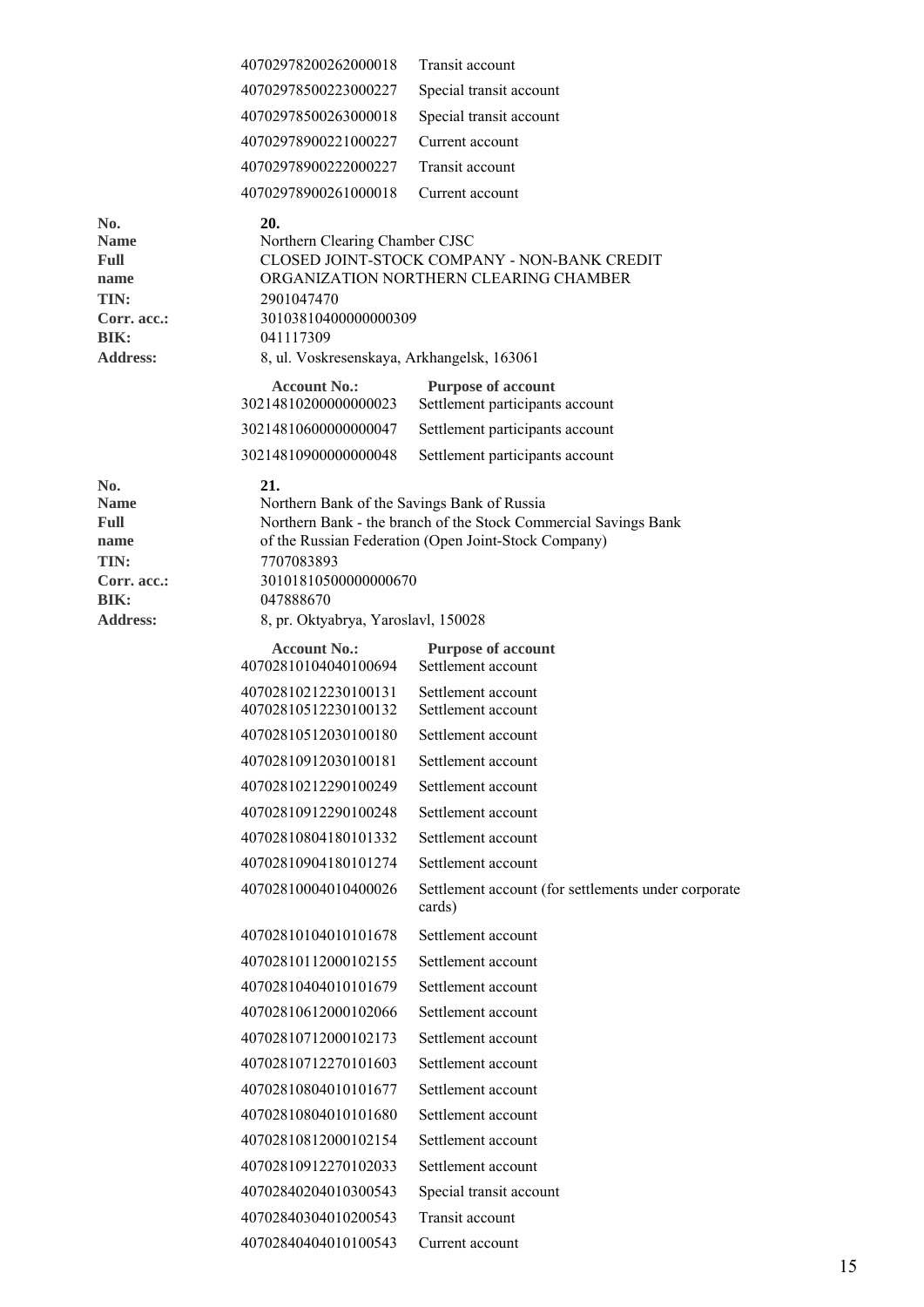|                                            | 40702978004010100543                                           | Current account                                                                                                                 |
|--------------------------------------------|----------------------------------------------------------------|---------------------------------------------------------------------------------------------------------------------------------|
|                                            | 40702978804010300543                                           | Special transit account                                                                                                         |
|                                            | 40702978904010200543                                           | Transit account                                                                                                                 |
|                                            | 40702810112090100167                                           | Settlement account                                                                                                              |
|                                            | 40702810412090100168                                           | Settlement account                                                                                                              |
|                                            | 40702810404240102121                                           | Settlement account                                                                                                              |
|                                            | 40702810704240102164                                           | Settlement account                                                                                                              |
|                                            | 40702810604010101699                                           | Settlement account                                                                                                              |
|                                            | 40702810804010102074                                           | Settlement account                                                                                                              |
|                                            | 40702810504010101692                                           | Settlement account                                                                                                              |
|                                            | 40702810504010102073                                           | Settlement account                                                                                                              |
|                                            | 40702810004210100317                                           | Settlement account                                                                                                              |
|                                            | 40702810504210100325                                           | Settlement account                                                                                                              |
|                                            | 40702810312150100069                                           | Settlement account                                                                                                              |
|                                            | 40702810612150200070                                           | Settlement account                                                                                                              |
|                                            | 40702810804100100397                                           | Settlement account                                                                                                              |
|                                            | 40702810804100100423                                           | Settlement account                                                                                                              |
|                                            | 40702810304140101636                                           | Settlement account                                                                                                              |
|                                            | 40702810504140101698                                           | Settlement account                                                                                                              |
|                                            | 40702810004260112355                                           | Settlement account                                                                                                              |
|                                            | 40702810304140100271                                           | Settlement account                                                                                                              |
|                                            | 40702810704260112257                                           | Settlement account                                                                                                              |
|                                            | 40702810212300100278                                           | Settlement account                                                                                                              |
|                                            | 40702810912300100277                                           | Settlement account                                                                                                              |
|                                            | 40702810612180100195                                           | Settlement account                                                                                                              |
|                                            | 40702810812180200196                                           | Settlement account                                                                                                              |
|                                            | 40702810112210100138                                           | Settlement account                                                                                                              |
|                                            | 40702810812210100137                                           | Settlement account                                                                                                              |
| No.<br><b>Name</b><br>Full<br>name<br>TIN: | 22.<br>North-West Bank of the Savings Bank of RF<br>7707083893 | North-West Bank - the branch of the Joint-Stock Commercial Savings<br>Bank of the Russian Federation (Open Joint-Stock Company) |
| Corr. acc.:                                | 30101810500000000653                                           |                                                                                                                                 |

**No.**<br>**Name TIN:** Corr. acc.: **BIK:** Address:

| name            | Bank of the Russian Federation (Open Joint-Stock Company) |                                                         |  |  |
|-----------------|-----------------------------------------------------------|---------------------------------------------------------|--|--|
| TIN:            | 7707083893                                                |                                                         |  |  |
| Corr. acc.:     | 30101810500000000653                                      |                                                         |  |  |
| BIK:            | 044030653                                                 |                                                         |  |  |
| <b>Address:</b> |                                                           | 2, ul. Krasnykh Tekstilshchikov, St. Petersburg, 193124 |  |  |
|                 | <b>Account No.:</b><br>40702810225020000098               | <b>Purpose of account</b><br>Settlement account         |  |  |
|                 | 40702810425020105120                                      | Settlement account                                      |  |  |
|                 | 40702810143050100496                                      | Settlement account                                      |  |  |
|                 | 40702810243090100123                                      | Settlement account                                      |  |  |
|                 | 40702810343080100127                                      | Settlement account                                      |  |  |
|                 | 40702810343100100162                                      | Settlement account                                      |  |  |
|                 | 40702810643050109036<br>40702810743050100508              | Settlement account<br>Settlement account                |  |  |
|                 | 40702810243150100076                                      | Settlement account                                      |  |  |
|                 | 40702810543060100222                                      | Settlement account                                      |  |  |
|                 | 40702810543200100082                                      | Settlement account                                      |  |  |
|                 | 40702810843060100223                                      | Settlement account                                      |  |  |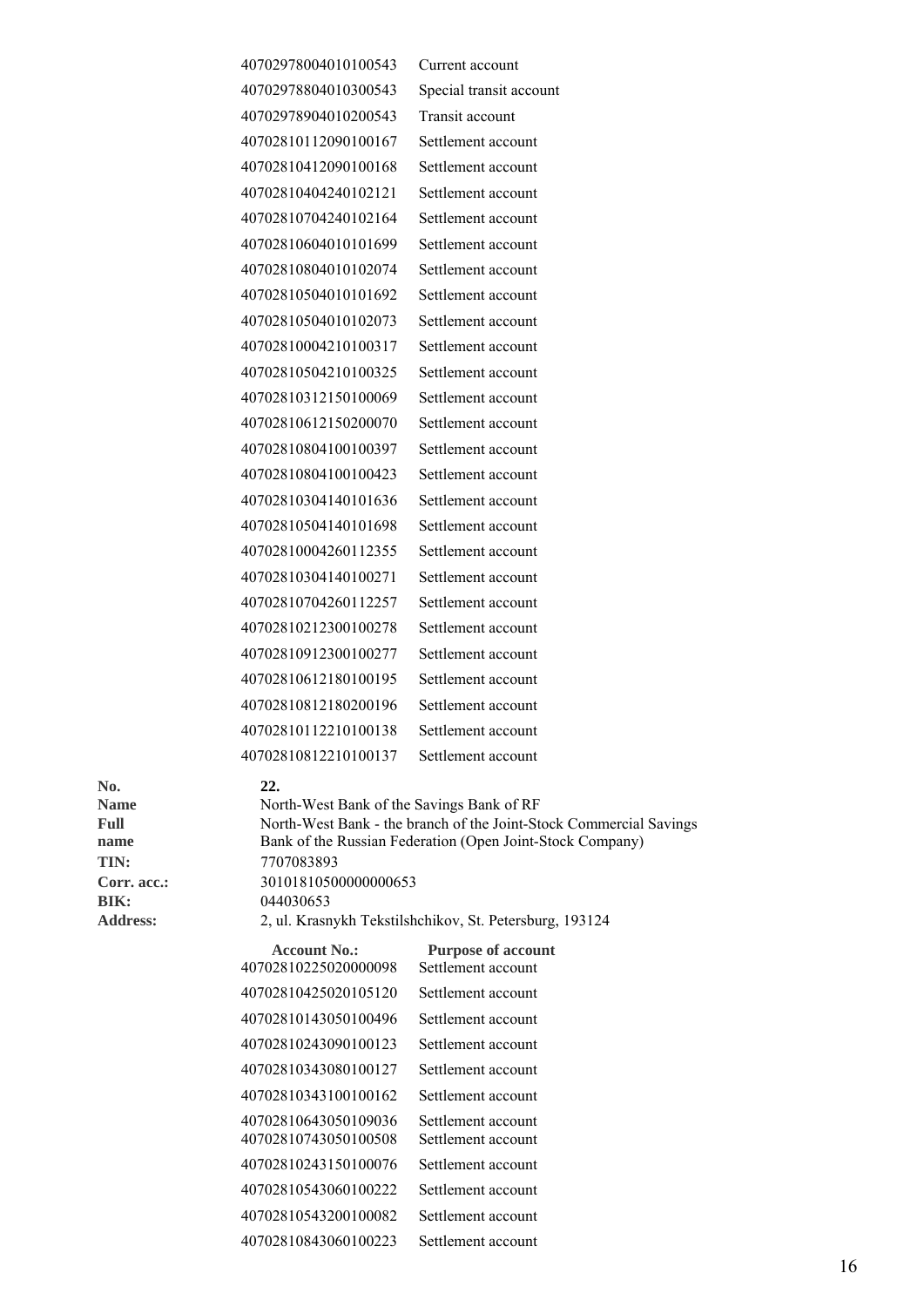| 40702810451160191194 | Settlement account                                            |
|----------------------|---------------------------------------------------------------|
| 40702810651160101191 | Settlement account                                            |
| 40702810851160161193 | Settlement account                                            |
| 40702810851160171196 | Settlement account                                            |
| 40702810951160101192 | Settlement account                                            |
| 40702810120170100384 | Settlement account                                            |
| 40702810420170100385 | Settlement account                                            |
| 40702810655080111573 | Settlement account                                            |
| 40702810655080120674 | Settlement account                                            |
| 40702810520120100154 | Settlement account                                            |
| 40702810520120100155 | Settlement account                                            |
| 40702810251010199132 | Settlement account                                            |
| 40702810551010199133 | Settlement account                                            |
| 40702810651030100125 | Settlement account                                            |
| 40702810951030100126 | Settlement account                                            |
| 40702810655000100218 | Settlement account                                            |
| 45201810455000000153 | Loan account                                                  |
| 40702810143020111664 | Settlement account                                            |
| 40702810220010102339 | Settlement account                                            |
| 40702810220010102342 | Settlement account                                            |
| 40702810225000103229 | Settlement account                                            |
| 40702810243020112013 | Settlement account                                            |
| 40702810320010101926 | Settlement account                                            |
| 40702810351010102993 | Settlement account                                            |
| 40702810451010103533 | Settlement account                                            |
| 40702810520010102343 | Settlement account                                            |
| 40702810525000103550 | Settlement account                                            |
| 40702810541020403230 | Settlement account (for settlements under corporate<br>cards) |
| 40702810751010103479 | Settlement account                                            |
| 40702810751010103534 | Settlement account                                            |
| 40702810855000100555 | Settlement account                                            |
| 40702810941020003230 | Settlement account                                            |
| 40702840420010301926 | Special transit account                                       |
| 40702840520010201926 | Transit account                                               |
| 40702840620010101926 | Current account                                               |
| 40702978020010301926 | Special transit account                                       |
| 40702978120010201926 | Transit account                                               |
| 40702978220010101926 | Current account                                               |
| 40702810455020124830 | Settlement account                                            |
| 40702810020020102121 | Settlement account                                            |
| 40702810320020102122 | Settlement account                                            |
| 40702810725070100192 | Settlement account                                            |
| 40702810725670100231 | Settlement account                                            |
| 40702810025140000259 | Settlement account                                            |
| 40702810625140000222 | Settlement account                                            |
| 40702810625030100203 | Settlement account                                            |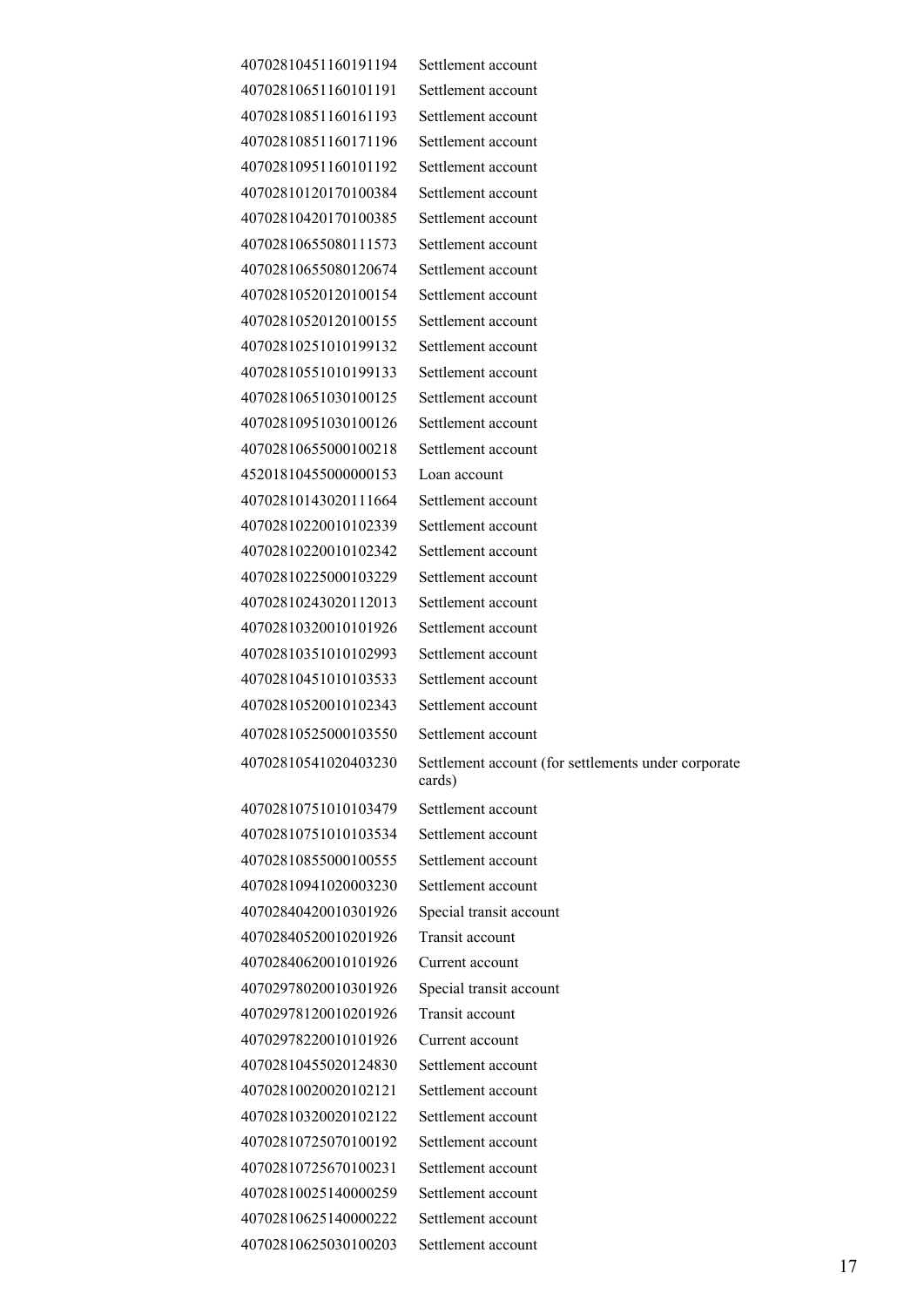Settlement account Settlement account Settlement account Settlement account Settlement account Settlement account Settlement account Settlement account Settlement account Settlement account Settlement account 40702810843070100190 Settlement account 40702810051140100204 Settlement account Settlement account Settlement account Settlement account Settlement account Settlement account Settlement account Settlement account Settlement account Settlement account Settlement account Settlement account Settlement account Settlement account Settlement account Settlement account Settlement account Settlement account Settlement account Settlement account Settlement account Settlement account Settlement account Settlement account Settlement account Settlement account Settlement account Settlement account Settlement account Settlement account Settlement account 40702810243130100258 Settlement account 40702810343130107821 Settlement account Settlement account Settlement account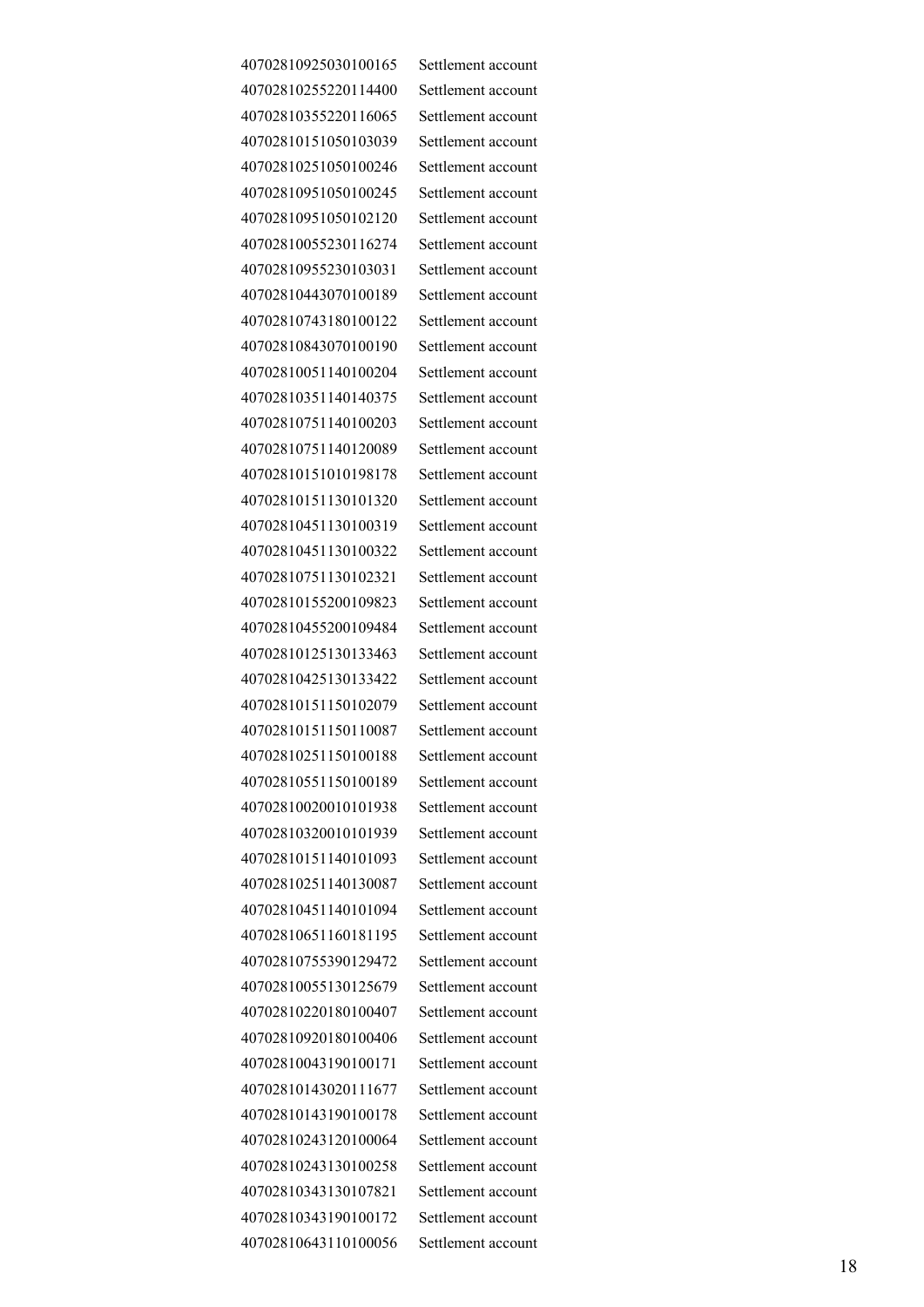| 40702810643210100215 | Settlement account |
|----------------------|--------------------|
| 40702810943130100260 | Settlement account |
| 40702810020010101941 | Settlement account |
| 40702810551010102997 | Settlement account |
| 40702810720010101940 | Settlement account |
| 40702810851010102998 | Settlement account |
| 40702810255090104174 | Settlement account |
| 40702810755090116853 | Settlement account |
| 40702810043170100230 | Settlement account |
| 40702810143140100173 | Settlement account |
| 40702810743170100239 | Settlement account |
| 40702810620020102123 | Settlement account |
| 40702810920020102124 | Settlement account |

**North-West Telecombank CJSC Full** North-West Telecombank Closed Joint-Stock Company

**TIN:** 7834000145 **Corr. acc.:** 30101810700000000822 **BIK:** 044030822 **Address:** 12, Baskov per., St. Petersburg, 191014

| <b>Account No.:</b><br>40702810200000001010 | <b>Purpose of account</b><br>Settlement account |
|---------------------------------------------|-------------------------------------------------|
| 40702810500000001011                        | Settlement account                              |
| 40702810100000001217                        | Settlement account                              |
| 42103810600108631217                        | Deposit account                                 |
| 45201810600004663220                        | Loan account                                    |
| 40702840100000301217                        | Special transit account                         |
| 40702840200000201217                        | Transit account                                 |
| 40702840300000101217                        | Current account                                 |
| 40702978700000301217                        | Special transit account                         |
| 40702978800000201217                        | <b>Transit account</b>                          |
| 40702978900000101217                        | Current account                                 |
| 40702810200000000590                        | Settlement account                              |
| 40702810200000001777                        | Settlement account                              |
| 42107810400001350590                        | Deposit account                                 |
| 40702840300000200011                        | <b>Transit account</b>                          |
| 40702840500000301011                        | Special transit account                         |
| 40702840700000101011                        | Current account                                 |
| 40702978100000301011                        | Special transit account                         |
| 40702978200000201011                        | Transit account                                 |
| 40702978300000101011                        | Current account                                 |
| 40702810600000000776                        | Settlement account                              |
| 40702810700000001219                        | Settlement account                              |
| 40702810200000001007                        | Settlement account                              |
| 40702810900000001006                        | Settlement account                              |
| 40702810100000001013                        | Settlement account                              |
| 40702810800000001012                        | Settlement account                              |

**No. 23. Name No. 23. name**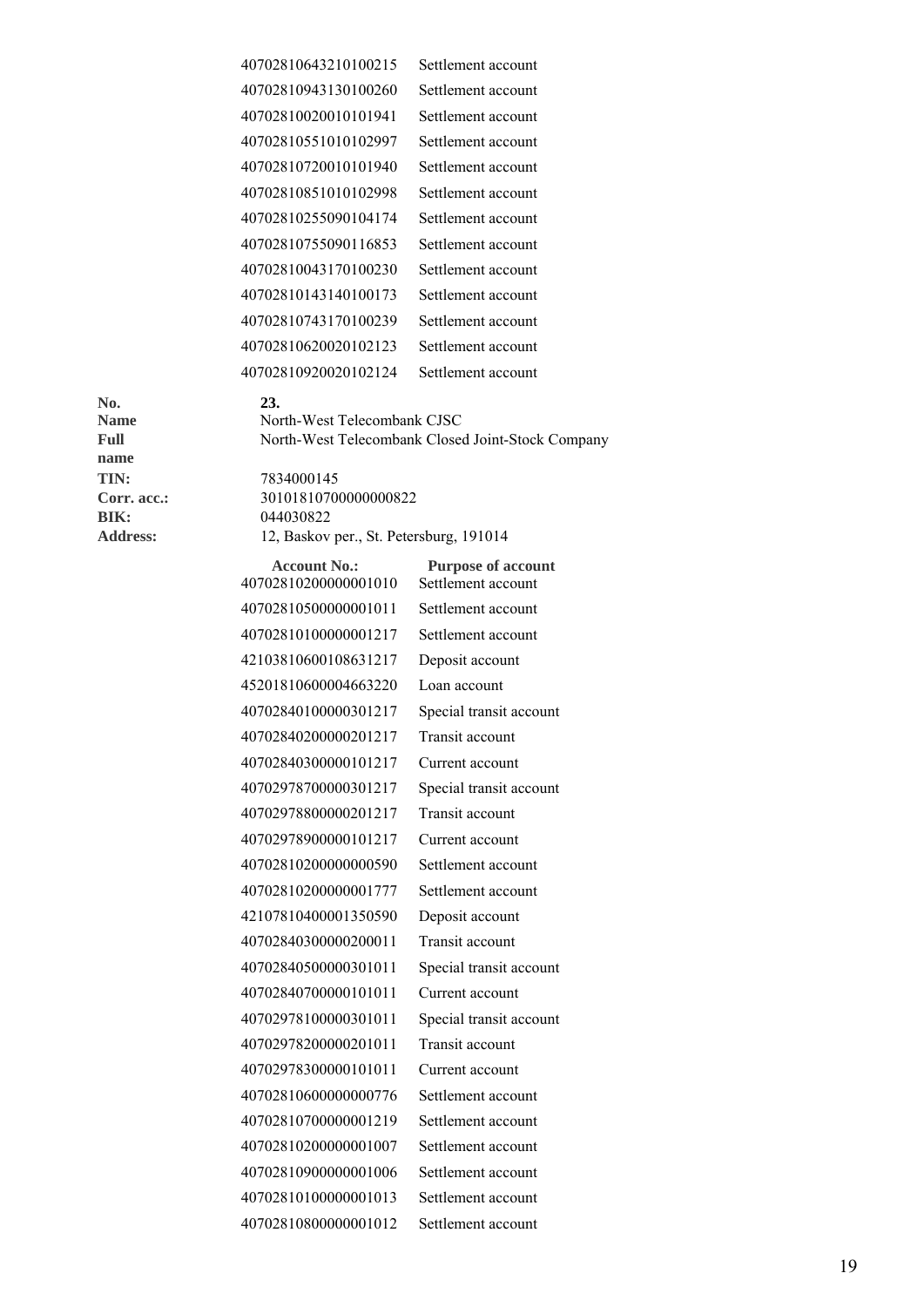Settlement account Settlement account Settlement account Settlement account

## *1.3. Data on Issuer's auditor (auditors)*

Full name: *Ernst and Jang Vneshaudit Closed Joint-Stock Company* Abbreviated name: *Ernst and Jang Vneshaudit CJSC* Place of business: *23, ul. Malaya Morskaya, St. Petersburg, 190000* TIN: *7717025097* Tel: *(812) 103-7800* Fax: *(812) 103-7810* e-mail: *none*

Data on Auditor's license: No. of license for auditing: *Е003246* Date of issue: *17.01.2003* Period: *till 17.01.2008* Authority issuing the license: *Ministry of Finance of the Russian Federation*

Fiscal year, for which the auditor independently checked the issuer's accounts and financial (book-keeping) reports: *2002*

*Factors are described that may have influence on independence of the auditor on the issuer, and measures are indicated that have been taken by the issuer and the auditor to reduce the influence of the said factors.* 

Issuer's auditor selection procedure:

*The auditor is selected at the Annual General Meeting Of The Shareholders* 

The use of a tender procedure related to the selection of the auditor, and its basic conditions: *no tender is provided for the selection* 

Procedure of proposing a candidate to the position of the auditor for approval by the meeting of the shareholders (participants), including the management body taking the respective decision:

*the shareholder(s) holding in the aggregate at least 2 per cent of the Company's voting shares, and in case of absence of a respective proposal from the shareholders the Company Board of Directors, are entitled to include issues in the agenda of the annual general meeting of the shareholders and to propose candidatures of auditors; in 2003 the candidature of the auditor was proposed by the Board of Directors and approved by the Annual General Meeting of the Shareholders* 

Information on the work performed by the auditor in the framework of special auditor assignments:

*Making up the auditor's report on the Russian accounts and reports of OJSC NWT as of 31.12.2002 and for 2 previous years 2000 and 2001 in connection with the issue of 1,500,000 Bonds with the face value of 1,000 roubles.* 

Information on any essential interests connecting the auditor (auditors officials) with the issuer (issuer's officials): *there are no essential interests connecting the auditor (auditors officials) with the issuer (issuer's officials)* 

Share of the auditors (auditors officials) participation in the authorized capital of the issuer: *none*

Granting of borrowed funds by the issuer to the auditor (auditors officials): *no borrowed funds have been granted* 

Any close business relations (participation in issuer's products (services) promotion, participation in joint business, etc.) or kinship: *none*

Data on issuer's officials who are at the same time auditors officials: *no such parties*  Procedure of determining the auditors remuneration amount: *The amount of the auditor's remuneration is based on a number of facts, including the time actually spent by the auditor to provide the services under the agreement, the complexity and value of the services provided and the hourly rates corresponding to*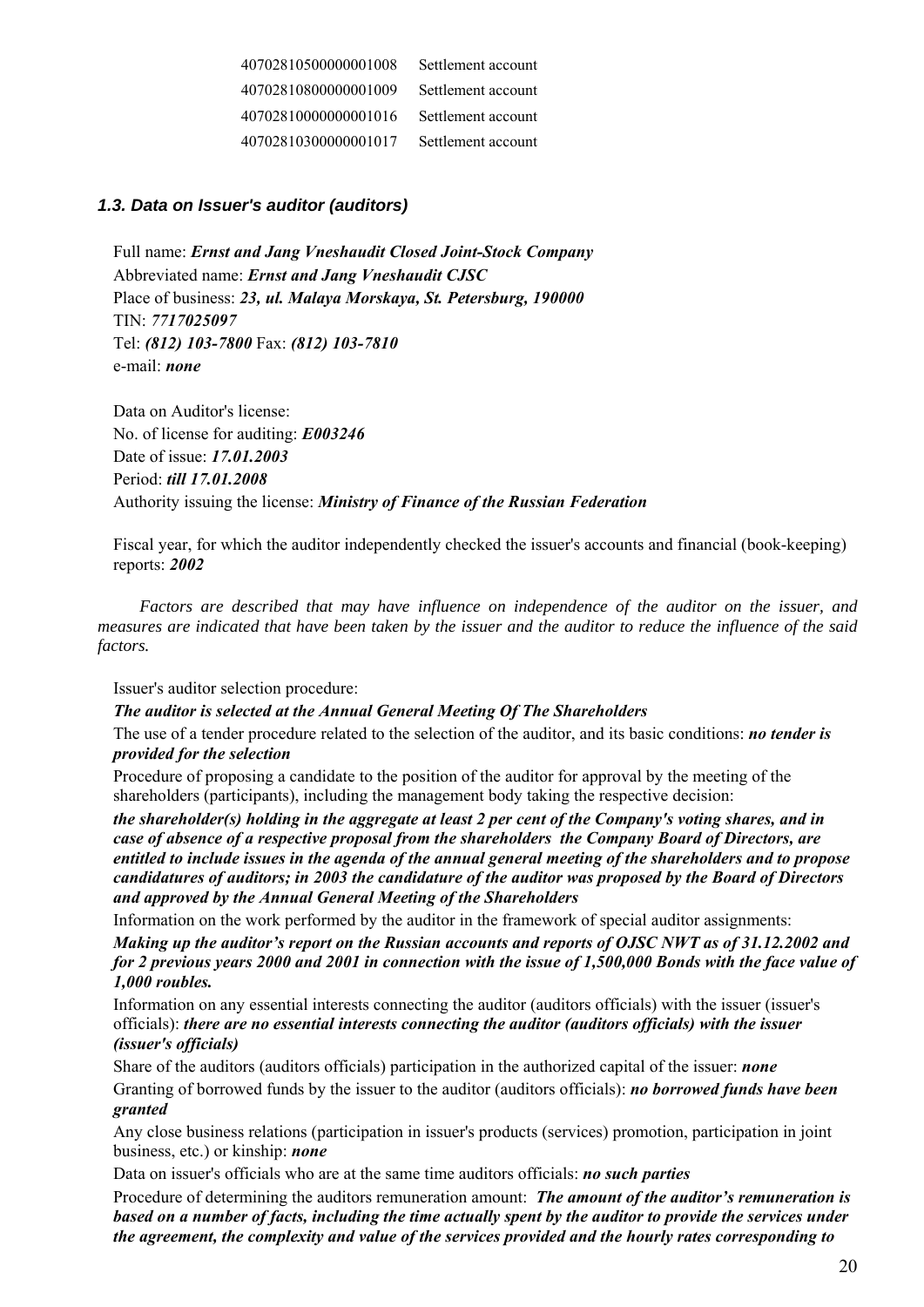#### *the positions of specialists engaged.*

Any postpones or outstanding payments for services provided by the auditor: *none*

#### *1.4. Data on the Issuer's Appraiser*

Appraiser(s) employed by the issuer for:

determining the market value of issuer's fixed assets or real estate, for which the issuer carried out revaluation as recorded in other sections of the quarterly report.

Full name: *RosExpert Consulting and Analytical Centre LLC*

Abbreviated name: *RosExpert LLC* Place of business: *no data* Telephone: *(8172) 72-49-16* Fax: none e-mail: *none* License for valuation:

*A.V. Shepelin Certificate No. 4361 of 4th July 1997 issued by the Appraisal Academy RAA, Moscow. M.B .Zhiromsky Certificate No. N-680 of 7th October 1998 issued by MIPK REA named after G.V. Plekhanov*

Information on valuation services provided by the appraiser: *determining the market value of fixed assets* 

Full name: *Lair Expert Examination Centre* Abbreviated name: *Lair LLC* Place of business: *40, ul. Furshatskaya, St. Petersburg* Telephone: *(812) 552-9366* Fax: *none* e-mail: *none* No. of license for valuation: *№00004* Date of issue: *06.08.2001* Period: *till 06.08.2004* Authority issuing the license: *Ministry of Privity of RF* Information on valuation services provided by the appraiser: *determining the market value of fixed* 

#### *assets*

Full name: *MKD Partner Closed Joint-Stock Company* Abbreviated name: *MKD Partner CJSC* Place of business: *2, pl. Truda, St. Petersburg, 190000, Russia* Telephone: *(812 )311-48-10, (812) 311 48 55* Fax: *(812) 311- 48 -33* e-mail: *office@mcdhld.spb.ru* No. of license for valuation: *there are no data on the license, the appraisal was carried out by* 

*independent appraiser A.V. Selishchev, Certificate No. 11Zh-02788, Certificate No. MOT-277* Date of issue: *issued on 20.12.99, issued on 29.06.96*

Period: *no data*

Authority issuing the license: *The Russian Society of Appraisers*

Information on valuation services provided by the appraiser: *Determining the market value of fixed assets* 

#### *1.5. Data on the Issuer's Consultants*

Full name: *AVK Investment Company Closed Joint-Stock Company* Abbreviated name: *IC AVK CJSC* Place of business: *10, Kamennoostrovsky pr., St. Petersburg, 197101, Russia* Telephone: *(812) 230-7733* Fax: *(812) 237-0650* Address of the Internet page used by the financial consultant to provide information on the issuer: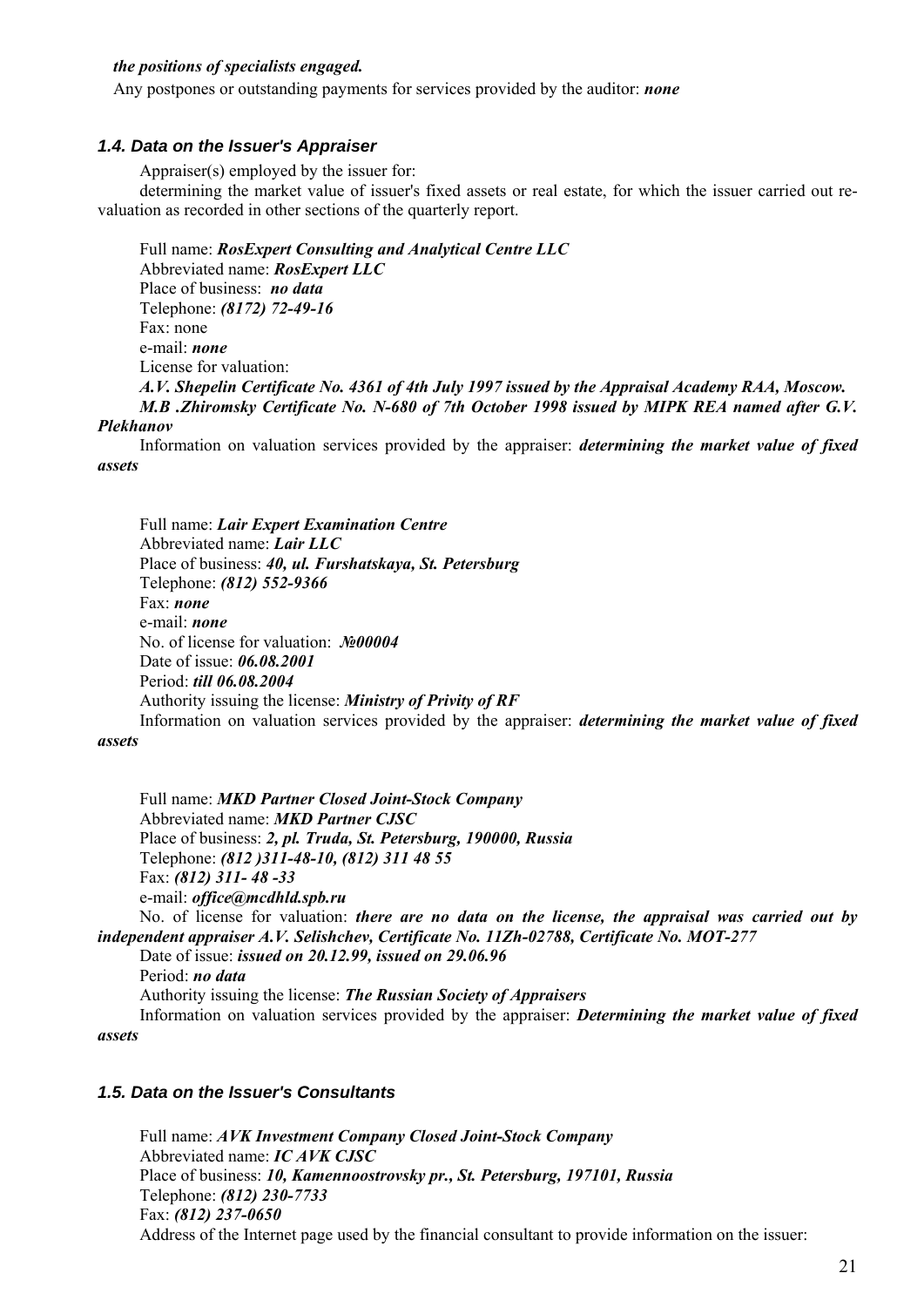*http://www.avk.ru/siteDatabase.nsf/0/4B815029D15C97FFC3256DB90038ED3F*

No. of the license of a professional participant of the securities market for dealership: *178-03343- 010000*

Date of issue: *29.11.2000* Period: *without fixed period* Authority issuing the license: *Federal Commission for Securities Market of Russia*

No. of the license of a professional participant of the securities market for brokerage: *178-03255-100000* Date of issue: *29.11.2000* Period: *without fixed period* Authority issuing the license: *Federal Commission for Securities Market of Russia*

Services provided by the consultant: *consulting services in the framework of the bond loan issue of OJSC NWT.* 

*The consultant acts on the basis of agreement No.30-OF dated 24.04.2003 "Of Consulting Services", which expires from the moment of registration of the Report on the Results of the Issue of Interest-Bearing Documentary Non-Convertible Bonds Payable to Bearer, with Obligatory Centralized Care, Series 02 (starting from 14th November 2003). No agreement of Information Disclosure Monitoring between OJSC NWT and IC AVK CJSC was made as of the end of the period under report.*

## *1.6. Data on Other Parties Who Have Signed the Quarterly Report*

*there are no such parties* 

**II. Key Information on the Financial and Economic Position of the Issuer** 

## *2.1. Indices of Issuer's Financial and Economic Operation*

*This information is not provided in the quarter under report.* 

### *2.2. Issuer's Market Capitalization*

#### *1999*

Market capitalization of common stock: *126,155,304 US dollars* Market capitalization of preferred stock: *6,734,880 US dollars 2000*  Market capitalization of common stock: *124,243,860 US dollars* Market capitalization of preferred stock: *12,627,900 US dollars 2001*  Market capitalization of common stock: *198,683,926 US dollars* Market capitalization of preferred stock: *22,888,170 US dollars 2002*  Market capitalization of common stock: *262,722,448 US dollars* Market capitalization of preferred stock: *42,525,797 US dollars 2003*  Market capitalization of common stock: *290,687,303 US dollars* Market capitalization of preferred stock: *61,616,950 US dollars*

Description of the method for determining the Issuer's market capitalization:

*market capitalization is calculated as a product of the number of shares of the respective category (type) by the weighted average price of a share of that category (type) calculated by 10 biggest transactions made through the organizer of trade in the securities market (RTS exchange) in the month preceding the month, in which the last quarter under report ends, or in the last month of each completed fiscal year, for which the issuer's market capitalization is indicated.* 

*If, during the month mentioned in this clause, less than 10 transactions are made through the organizer of trade in the securities market , the weighted average price of a share shall be calculated by 10*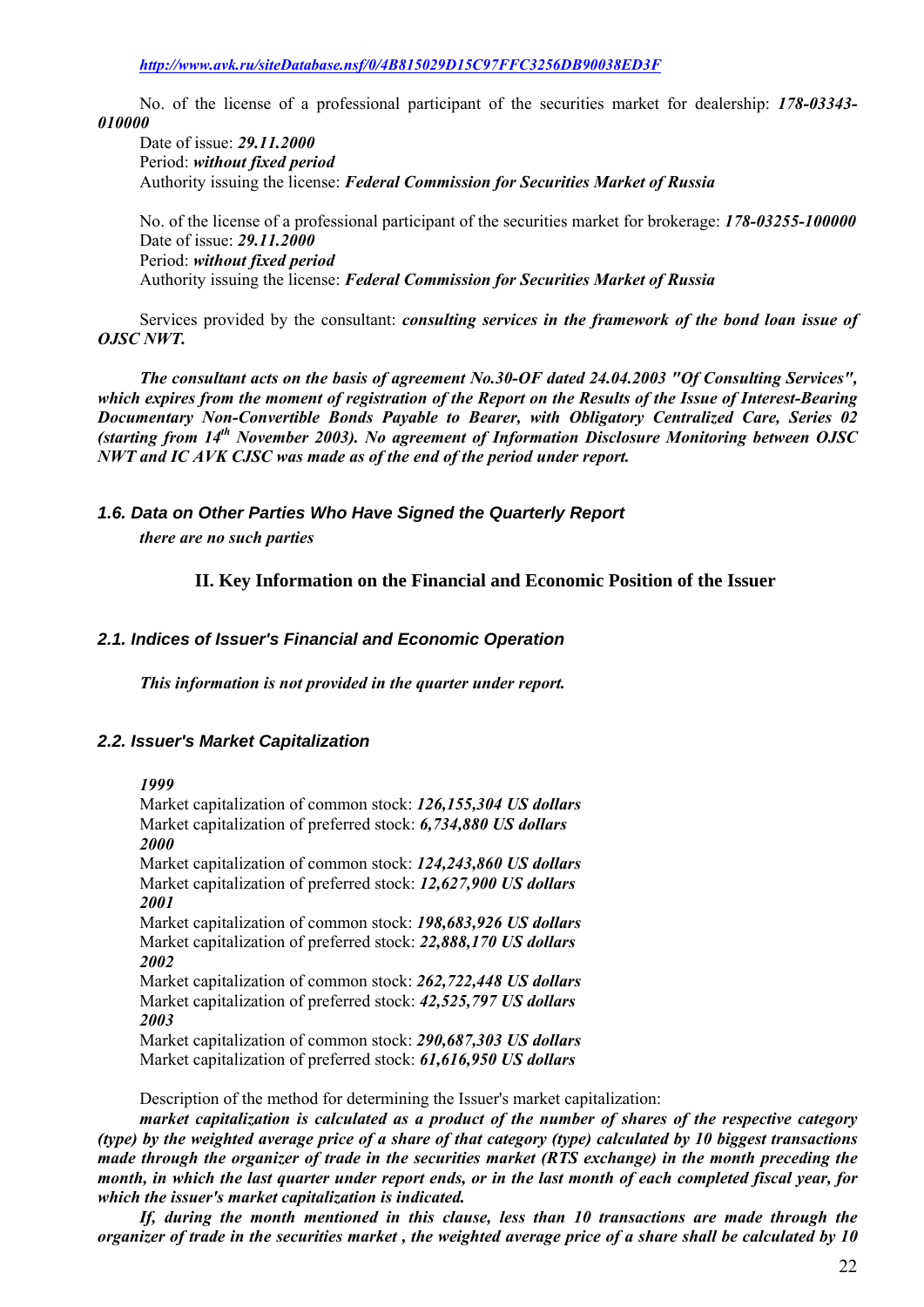*biggest transactions made through the organizer of trade in the securities market for 3 months preceding the month, in which the last quarter under report ends, or for 3 last months of each completed fiscal year, for which information on the issuer's market capitalization is indicated.* 

*If, during the 3 months mentioned in this clause, less than 10 transactions are made through the organizer of trade in the securities market or information on transactions made cannot be provided by the organizer of trade in the securities market for certain reasons, the method of determining the issuer's market capitalization on the basis of calculating the weighted average price of the shares permitted for circulation by the organizer of trade in the securities market shall not be used.* 

*If issuer's shares are permitted for circulation by two or more organizers of trade in the securities market, the choice of the organizer of trade in the securities market for calculation of the weighted average price of the share shall be made by the issuer at its own discretion.* 

## *2.3. Issuer's liabilities*

## **2.3.1. Accounts payable**

*This information is not provided in the quarter under report.* 

## **2.3.2. Issuer's Crediting History**

*In the quarter under report this information is not provided, because according to the accounting rules the annual balance sheet must be made up before or on 31st March.* 

## **2.3.3. Issuer's Liabilities of Security Granted to Third Parties**

*In the quarter under report this information is not provided, because according to the accounting rules the annual balance sheet must be made up before or on 31st March.* 

### **2.3.4. Other liabilities of the Issuer**

*none* 

## *2.4. Goals of the Issue and Areas of Using the Funds Received as a Result of Floating the Issued Securities*

Indicate the goals of the issue and areas of using the funds received as a result of floating the issued securities: *it is planned that the funds obtained from floating the bonds will be used for development of OJSC North-West Telecom's investment programmes, as well as for restructuring the rouble and currency debt of the Company in order to reduce its service costs.* 

## *2.5. Risks Related to Acquisition of Floated Issued Securities (to be Floated)*

## **2.5.1. Industry Risks:**

*Main industry risks for the Issuer may be reduced to the following:* 

### *1) Strengthening of Competition*

*The Issuer is facing a growing competition from other operators, which may lead to a reduction of the operation margin, a decrease in the market share and a reduction of the price of our services.* 

*The Russian market of telecommunication services is becoming very competitive. The trend of the Russian Government's licensing policy consists in increasing the competition between suppliers of telecommunication services. The Ministry of Communication has abandoned the principle of issuing exclusive licenses for each technological standard for a region, and adopted the principle of issuing several licenses covering the same territory. Competitors of OJSC North-West Telecom are in a more favourable position, as they are free in choosing services to be provided and a price policy, unlike the Issuer who has to bear the social burden and is restricted in the possibility of changing the rates.*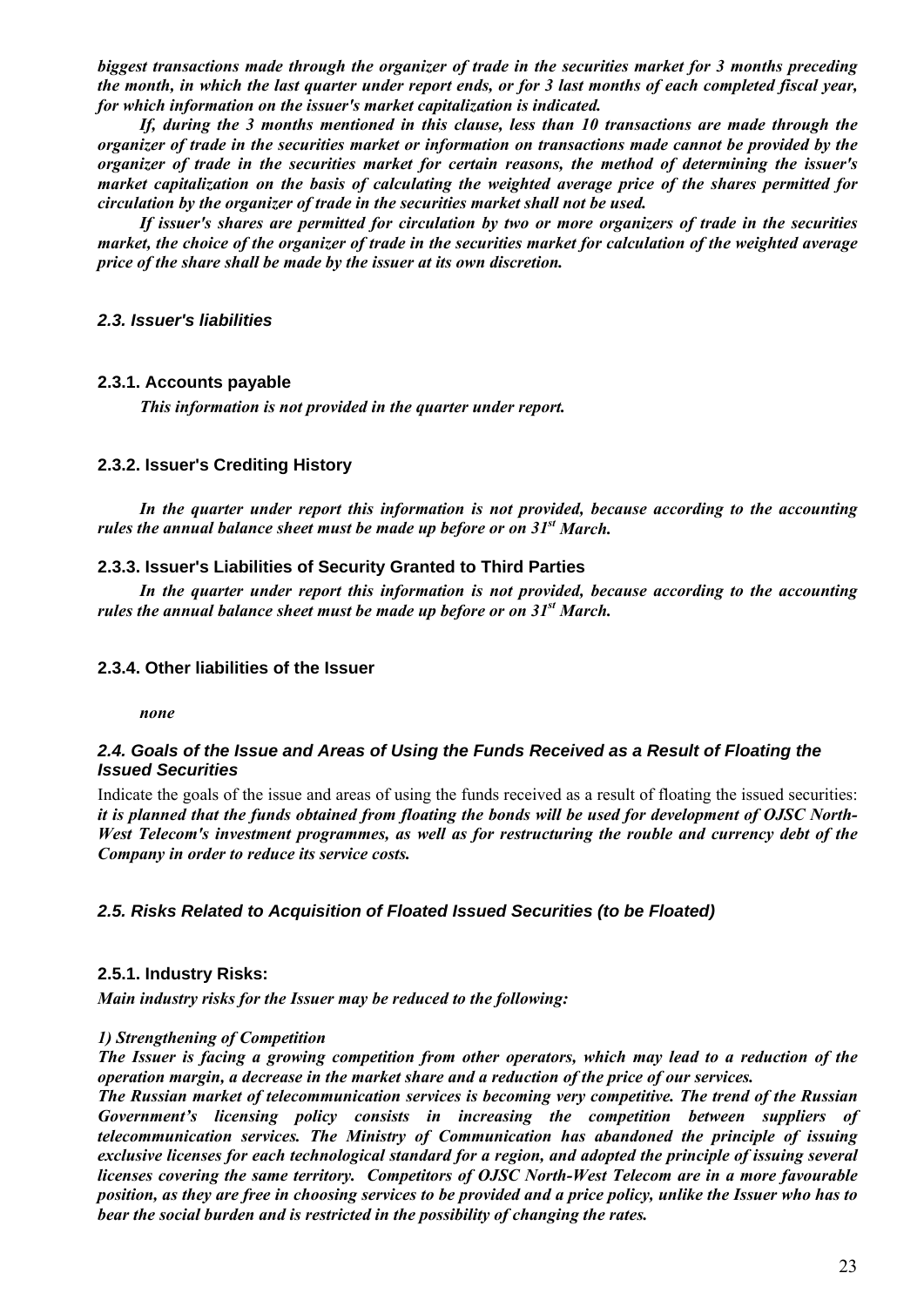*In this respect, mobile communication operators are the strongest competitors of the Issuer. MTS and MegaFon have already won significant shares of the market. By the moment, another operator – Beeline (Vympelcom OJSC) has started its operation in the cellular communication services market.* 

*2) State Regulation of the Industry* 

*In compliance with the legislation of Russia, a license has to be obtained for provision of communication services. Uncertainty in the regulation in respect of prolonging our licenses may lead to incapability of prolonging our licenses or to an increase of our obligations and a reduction of our rights according to the conditions of prolonged licenses, which increases expenses and may limit the area of communication services provision.*

*The period of our licenses expires at different times in the range of the years 2003 – 2012 and can be prolonged after submitting an application to the Ministry of Communication. Officials in the Ministry of Communication may decide anything as to prolonging the licenses, and we cannot be sure whether our licenses will be prolonged or not. Besides, even if they are prolonged, this may take place with extra obligations, including extra fees, or with a reduced coverage area. If we are not able to prolong our licenses or get renewed licenses on conditions similar to the current conditions, the scope of services provided by us and the number of subscribers may decrease.*

*Besides licensing, there are other possible risks related to the state regulation of the industry, the level of which is quite high due to the strategic significance of the industry.* 

*3) Decrease in the Solvent Demand for Provided Communication Services* 

*A reduction of company's receipts may also be caused by a decrease in the demand for provided services. Such a reduction is possible in different situations, e.g. in case of higher inflation (see inflation risks), growth of rates as a result of increased costs, in case of a general decrease in solvent demand and in other cases.*

*However, on the whole industry risks are evaluated as minimal, for as a result of industry enterprises restructuring, OJSC North-West Telecom has acquired the status of a natural monopolist in the entire North-Western region, and the resistance of such companies to unfavourable conditions of the environment is very high.* 

*In case of unfavourable development of the situation in the region, the issuer plans to:* 

*· optimize the structure of production expenses;* 

*· reduce enterprise's expenses, including reduction and revision of issuer's investment policy;* 

*· change the structure of provided services for the purpose of maximizing the income of the enterprise.* 

## **2.5.2. Country Risks and Regional Risks**

*Forecast of the influence of situation changes in the region on the Issuer's operation. Issuer's actions in case of adverse effect of changes on the operation.*

*A deterioration of the economic situation in the North-Western region may take place in case of material changes in the economic situation in Russia, including drastic changes in the exchange rate of the national currency, which may entail a reduction of the number of industrial and agricultural enterprises of all forms of ownership operating in the region, a growth of unemployment and a slowdown of the population's solvent demand.* 

*Such developments would result in a suspension of implementing the Issuer's investment programme, a reduction of the volume growth of communication services provided by the Issuer in the territory of the region and a growth impairment of the income base.* 

*In such a case, the Issuer will fulfil the obligations through Company's income from operation, and, if necessary, it will attract short-term loans from commercial banks for that purpose.* 

## **2.5.3. Financial Risks**

*Changes of the currency exchange rate may increase our expenses, reduce our reserves or hamper repayment of our debts.*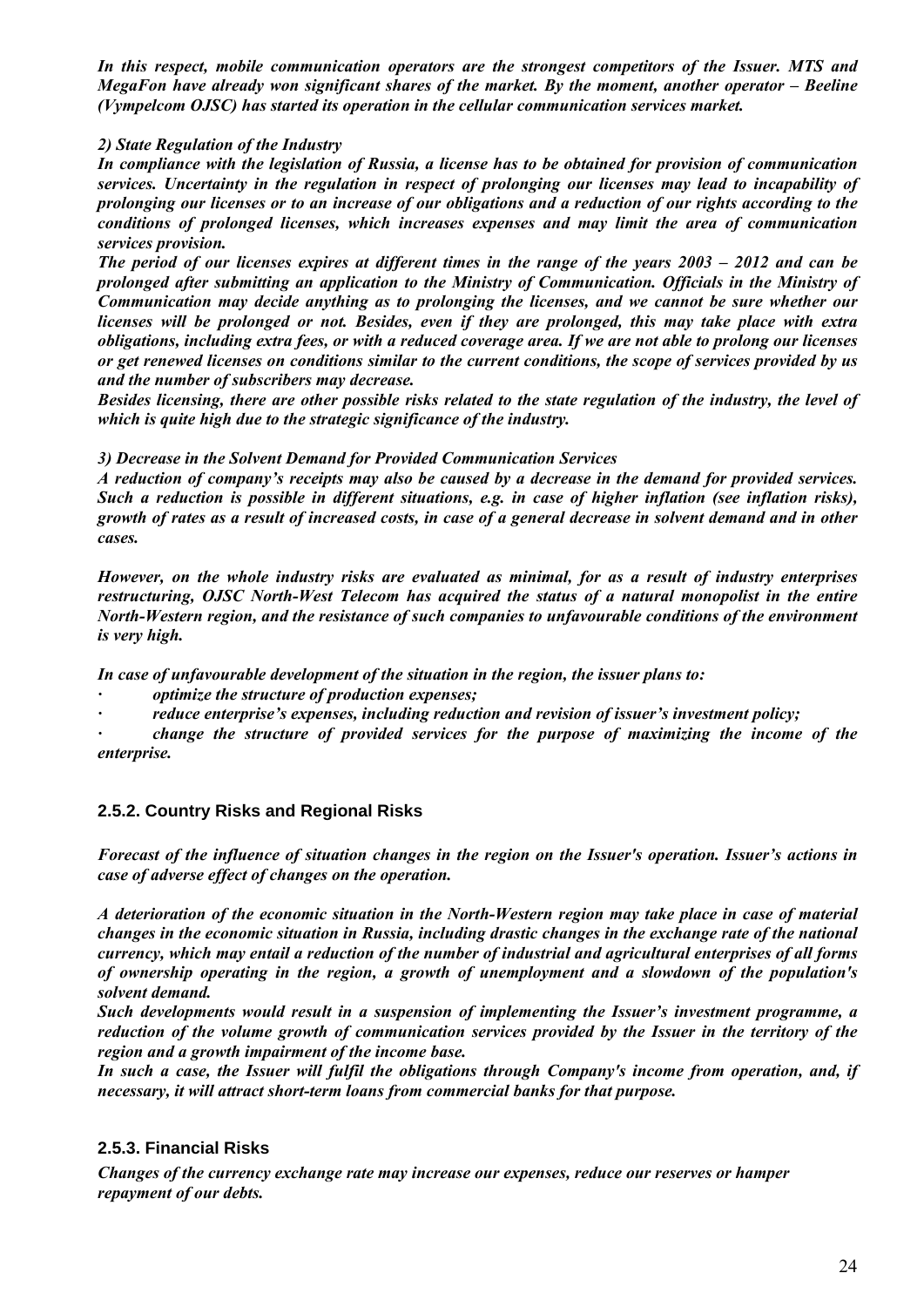*Changes of the currency exchange rate may increase the expenses and reduce the reserves of the Issuer. During the recent several years there has been a significant fluctuation of the rouble as compared to the main world currencies, which has been mainly expressed in the fall of the exchange rate of the rouble. The Central Bank of RF has imposed various restrictions on trading operations involving foreign currency, trying to support the rouble exchange rate. The capability of the Government and of the Central Bank of RF to support a stable rouble exchange rate will depend on many political and economic factors. These factors include the capability of funding the budget deficit without resorting to issuing banknotes, control of the inflation level and maintaining sufficient foreign currency reserves to support the rouble exchange rate.*

*A certain part of expenses and liabilities of the Issuer is nominated in foreign currency or rigidly tied to the exchange rate of such foreign currencies as the US dollar and Euro. This includes, among other things, investment and borrowing.*

*Besides, there are significant loans provided to us by Vnesheconombank (Foreign Economic Bank) expressed in Euros or tied to the exchange rate of Euro. As to the latter type of loans (tied to Euro), in compliance with the accounting policy pursued by us, we carry out revaluation at the moment of repaying a debt only. As of 1st January 2003, the amount of sum differences under contracts with Vnesheconombank was 143 MIO roubles. The amount has not undergone any serious changes later.*

*Thus, a further devaluation of the rouble relative to the main world currencies may have an adverse effect on the Issuer by increasing expenses in roubles. In case of a decrease of the rouble exchange rate ahead of the increase of the rates for services, the Issuer may experience difficulties in payment or re-financing of a debt in foreign currency.*

*We will not be able to eliminate this risk by tying our rates to the US dollar/Euro exchange rate because of the state regulation of rates for most of the communication services provided by us.* 

*A significant devaluation of the rouble (e.g., by 25-50%) can make it more difficult for the Issuer to fulfil the obligations, as in such a case even the respective increase of rates may become insufficient to make up the drop in the volume of services in kind, which will be caused by the slowdown of the population's purchasing capacity. In such a case, OJSC North-West Telecom is planning to take the following measures: - optimize costs, including measures to limit expenses for wages;* 

*- revise the investment programme;* 

*- take measures to increase the turnover of the accounts receivable.* 

*At the same time, under the current conditions of stabilization of the economy and a significant increase of the gold and exchange currency reserves of the Central Bank of RF, most forecasts predict a low level of rouble devaluation, at least relative to the US dollar, or even some strengthening of the rouble, which may, vice versa, have a positive effect on operational profitability of the company.* 

*The risk of the influence of inflation may arise if the received monetary income is devalued from the standpoint of the real purchasing power of money quicker than it is growing nominally. Inflation growth leads to increased expenses of the enterprise due to the growth of suppliers' prices. This is made up by indexing from time to time the prices of the services provided by the Issuer, in the amount agreed upon with the Ministry of Antimonopoly Policy and taking into account the inflation rate. However, with a considerable inflation level, such indexing may fail to correspond to the costs level, which may lead to increased expenses of the enterprise (because of the increased prices of fixed assets) and, as a consequence, to a drop in profits of the Issuer and, respectively, in the profitability of its business. This is aggravated by the fact that inflation is usually accompanied by devaluation of the rouble, and in such a case the currency risks are actualized, too.*

*Besides, a growth of inflation will lead to an increase in the value of borrowed funds for the Issuer, which may result in a shortage of the enterprise's circulating funds. On the other hand, according to the Issuer, inflation levels with which OJSC North-West Telecom may have difficulties in fulfilling its obligations to bond holders are much higher than the inflation level planned in the Russia's federal budget for the year 2004 -10% per annum, being 30%--40% per annum.*

*The main inflation-related risk of the Issuer is an increase in the prime cost in respect of material and fuel resources, which is far ahead of the change in the rates for communication services.*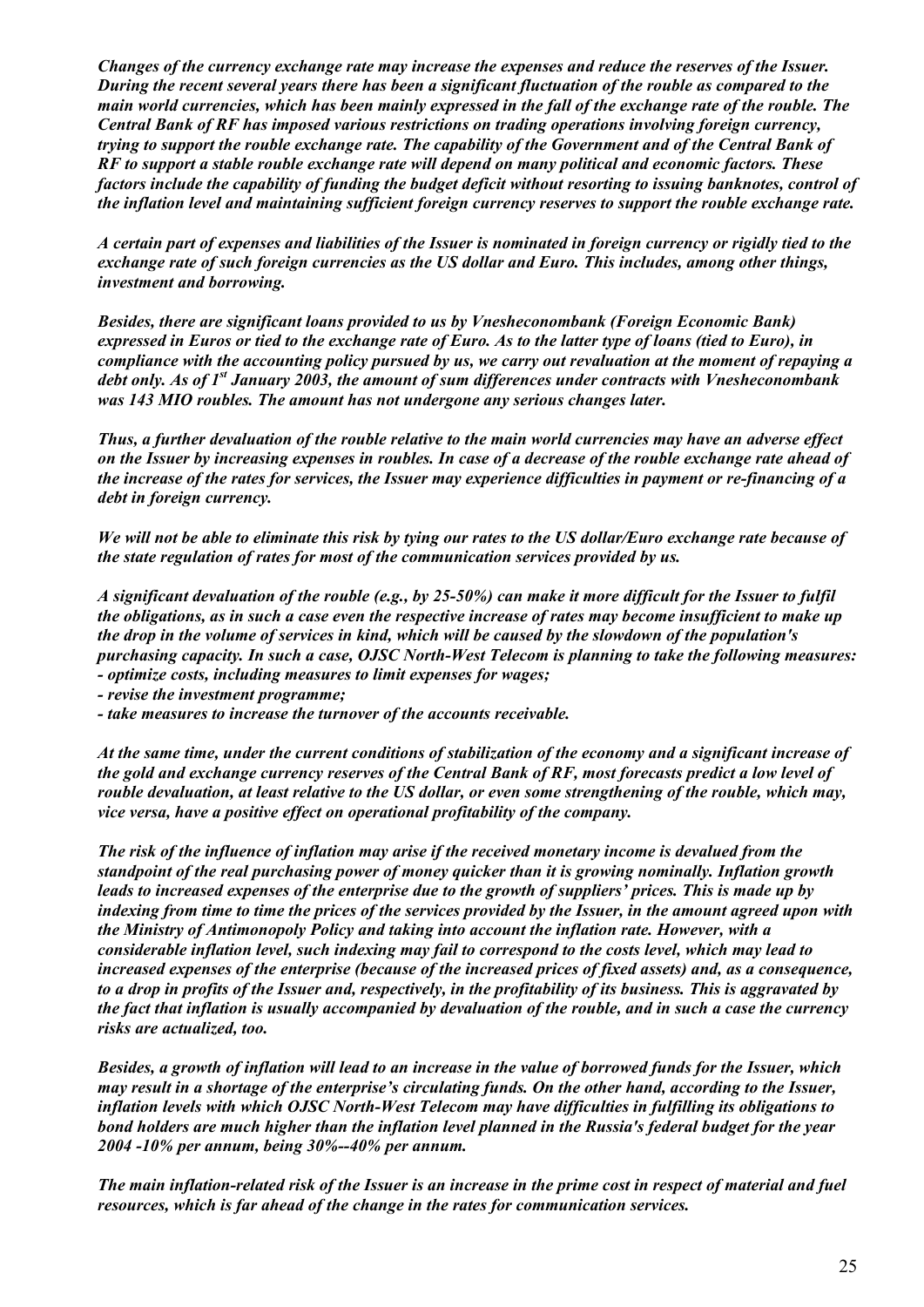*In case of inflation growth, the issuer is planning to take measures to limit the growth of expenses and to pay special attention to increasing the turnover of circulating assets, including a change in the existing contractual relations with the consumers for the purpose of reducing the accounts receivable of buyers.* 

## **2.5.4. Legal Risks**

*OJSC North-West Telecom (hereinafter referred to as the Issuer) considers as one of the risks related to the change in the active law the fact that starting from 1st January 2004, Chapter 30 "Tax on Property of Organizations" of the Tax Code of the Russian Federation takes effect, canceling the property tax privilege that was earlier applied by the Issuer – exemption from paying the property tax on the balance value of communication lines. To minimize tax consequences, the Issuer has initiated considering the issue of providing privileges similar to those cancelled, at the level of the Federation entities, in which the Issuer operates.*

*The possibility of consequences (unfavourable for the Issuer) of changes in the existing court practices in respect of cases related to indemnification by the state for losses inflicted to the Issuer in connection with the provision of benefits to certain categories of citizens shall be also considered as a legal risk. Unfavourable changes in the court practices may result in increased amounts of income that will not be received by the Issuer and, consequently, in increased accounts receivable of the Issuer. As according to the active law the primary business of the Issuer is subject to licensing and the list of licensing terms is formed and annually adjusted by the Government of RF in compliance with the law "On* 

*Communication", there is a risk that the "licensing load" on the Issuer will grow (that there will be more licensing terms) and a risk that the area of communication services provision by the Issuer will be restricted.* 

*There are no legal risks related to changes of the currency laws or customs control rules, that could have a significant influence on Issuer's activities results or on the results of current judicial proceedings.* 

## **2.5.5. Risks Related to Operation of the Issuer**

*There are no such risks* 

## **III. Detailed Information on the Issuer**

## *3.1. The History of the Issuer's Foundation and Development*

## **3.1.1. Data on the Issuer's Official Name (Name)**

Full official name: *Open Joint-Stock Company North-West Telecom* Abbreviated official name: *OJSC NWT* The current name was introduced on: *10.12.2001* Grounds for the introduction of the current name: *the name has been introduced in compliance with the decision of the general meeting of the shareholders of 28.11.2001, Minutes No.1*

Previous names of the Issuer

Full official name: *Petersburg Telephone Network Open Joint-Stock Company* Abbreviated official name: *PTN OJSC*

The name was introduced on: *16.05.1996*

Ground of introducing the name: *the name has been introduced in compliance with the decision of the general meeting of the shareholders of 18.04.96, Minutes No.1, in order to bring the name in line with the Civil Code of RF and the Federal Law On Joint-Stock Companies*

Full official name: *Petersburg Telephone Network Open Type Joint-Stock Company* Abbreviated official name: *PTN OTJSC* The name was introduced on: *06.05.1993*

Ground of introducing the name: *the name has been introduced as a result of re-organization of the state communication and information engineering enterprise The Leningrad City Telephone Network Awarded the Order of the Red Banner of Labour in compliance with the Decree of the President of the*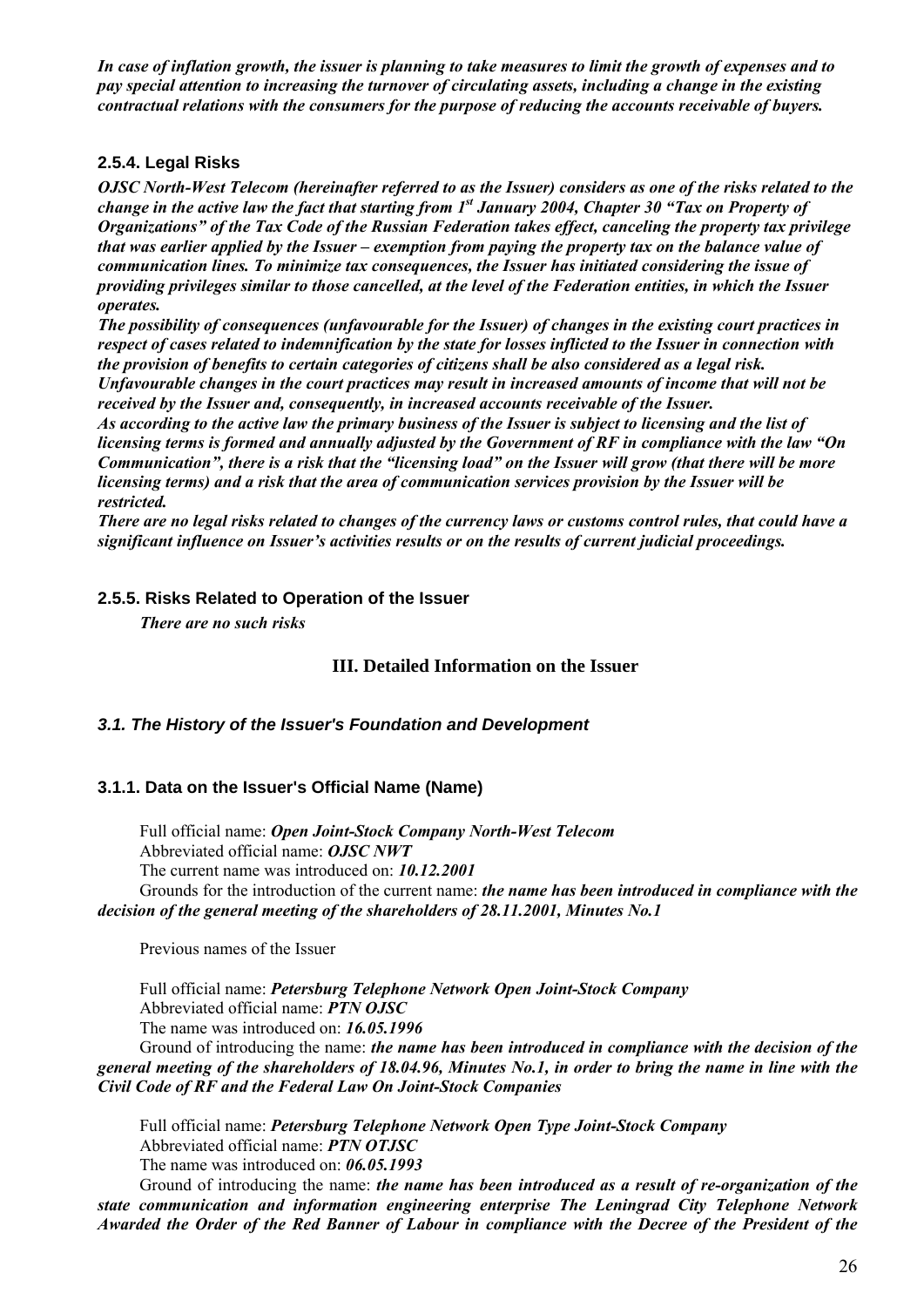*Russian Federation of 01.07.92 No. 721 "On Organizational Measures of Transforming State Enterprises and Voluntary Associations of State Enterprises into Stock Companies"* 

#### **3.1.2. Data on the State Registration of the Issuer:**

Date of the Issuer's state registration: *6.05.1993*

No. of the certificate of registration by the state (or any other document confirming the registration of the Issuer by the state): *2717*

Authority of state registration: *Registration Chamber of St. Petersburg Mayor's Office*

According to the data indicated in the certificate of making an entry in the Single State Register of Legal Entities on the legal entity registered before  $1<sup>st</sup>$  July 2002:

Basic state registration No. of the legal entity: *1027809169849*

Date of registration: *17.07.2002*

Name of registering authority: *Inspectorate of the Ministry of Taxes and Fees of the Russian Federation for Tsentralny District of St. Petersburg* 

#### **3.1.3. Data on Issuer's Foundation and Development**

Period of the issuer's existence from the date of its registration by the state: *10 years and 7 months* Date, to which the issuer will exist: *the issuer was established for an unlimited period.* 

*HISTORY OF ISSUER'S FOUNDATION AND BUSINESS* 

*Brief Description of the History of Issuer's Foundation and Business* 

*The enterprise providing telephone communication for St. Petersburg - Petrograd - Leningrad - St. Petersburg was established in 1882 when the rights of arranging and operating telephone communications in St. Petersburg were granted to the international company Bell's Telephones.* 

*In compliance with the Decree of the RF President No. 721 of July 1, 1992 On Organizational Measures for Transformation of State-Run Enterprises … into Joint-Stock Companies, privatization of the State-Run Leningrad City Telephone Network (LGTS) started.* 

*On July 14, 1992, on the basis of the Order for the LGTS, a privatization commission was formed. From July to September 1992 the foundation documents of the Company were prepared (Articles of Association, Privatization Plan, Property Evaluation Statement, etc.).* 

*On April 8, 1993, Resolution No. 613-r of GKI (State Committee for Property) of RF On Privatization of LGTS was signed.* 

*On May 6, 1993, the Registration Chamber of the St. Petersburg Mayor's Office issued the Certificate of Registration of the Open Type Joint-Stock Company Petersburg Telephone Network (JSC PTN), and on May 31, 1993, the Financial Board of the St. Petersburg Mayor's Office registered the issue of JSC PTN's stock.* 

*In 1996 OTJSC PTN was transformed into OJSC PTN, and respective amendments were introduced to the Articles of Association.* 

*On November 28, 2001, on the basis of a decision of an extraordinary General Meeting of the Shareholders, in the framework of re-organization in the form of affiliation of 8 telecommunication operators of the North-Western region with OJSC PTN, the latter was transformed into OJSC North-West Telecom, and then the respective amendments were introduced to the Articles of Association.* 

*On 17th July 2002 OJSC North-West Telecom was re-registered by the Inspectorate of the Ministry of Taxes and Fees of the Russian Federation for Tsentralny District of St. Petersburg and received its basic registration No.: 1027809169849.* 

*On 31st October 2002 the following companies providing telecommunication services in the territory of the North-Western Federal District were affiliated with OJSC North-West Telecom:* 

- *Artelecom of Arkhangelsk Oblast Open Joint-Stock Company*
- *Murmanelectrosvyaz Open Joint-Stock Company*
- *Novgorodtelecom Open Joint-Stock Company*
- *Electrosvyaz of Pskov Oblast Open Joint-Stock Company*
- *Cherepovetsectrosvyaz Open Joint-Stock Company*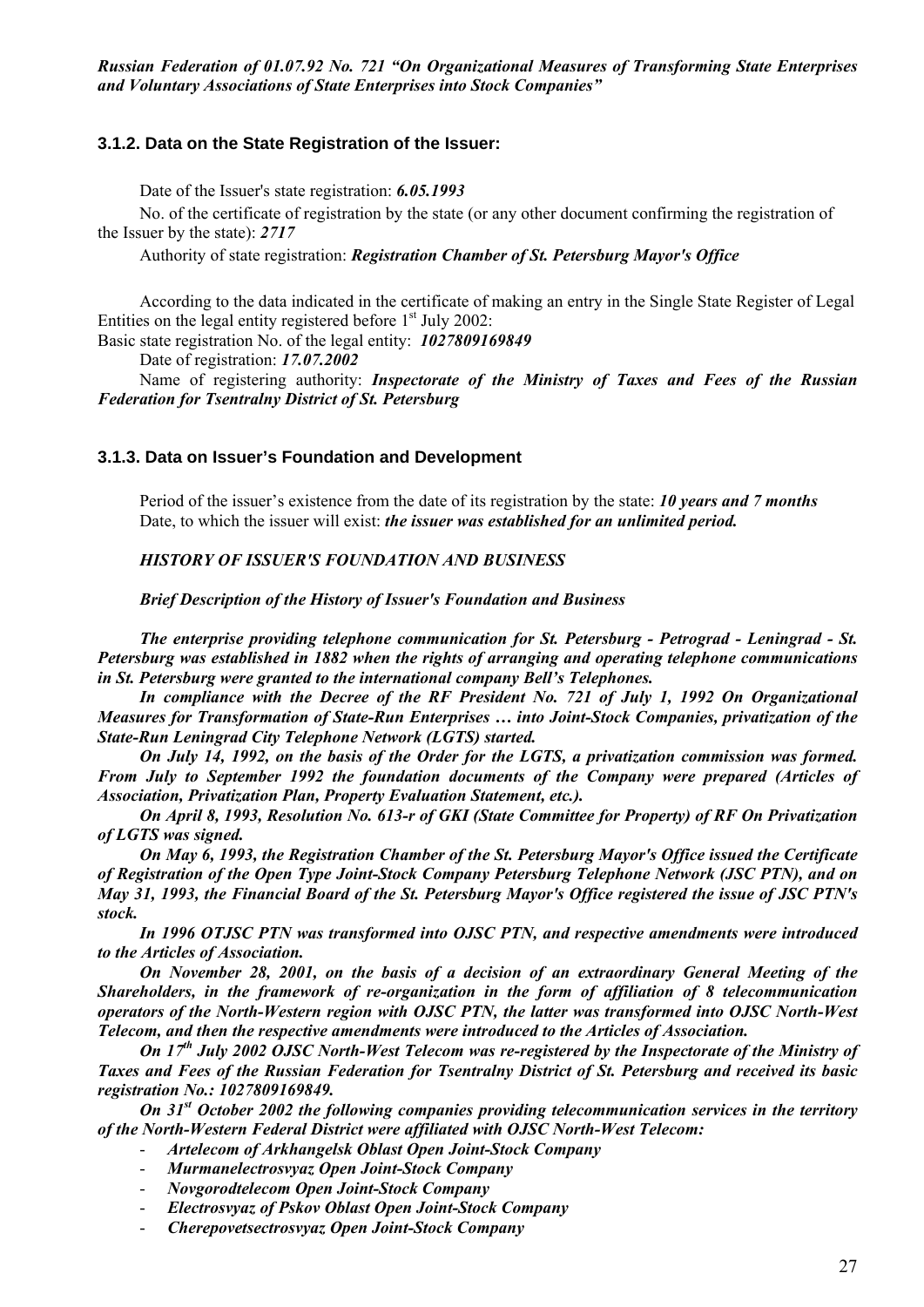- *Electrosvyaz of Vologda Oblast Open Joint-Stock Company*
- *Electrosvyaz of Kaliningrad Oblast Open Joint-Stock Company*
- *Electrosvyaz of the Republic of Karelia Open Joint-Stock Company.*

*In 2004 the affiliation of Svyaz Open Joint-Stock Company of the Komi Republic and Lensvyaz Open Joint-Stock Company is expected.* 

*Goals of Establishing the Issuer* 

*The main goals of establishing the North-West Telecom Open Joint-Stock Company are to organize and provide local telephone services and, starting from December 28, 2000, long-distance and international telephone communication services for subscribers in the territory of in the territory of St. Petersburg and in certain territories of Leningrad Oblast and after affiliation of 8 telecommunication operators of the North-Western Federal Region, the company provides telecommunication services within all the North-Western Federal Region, excluding Leningrad Oblast and Komi Republic.* 

*OJSC North-West Telecom also provides accompanying communication services, such as leasing out channels for data transmission of automated control, telegraph and broadcasting systems, renders radiotelephone communication services and reference services, and Internet access services.* 

## *MISSION*

*Providing all kinds of telecommunication services to the population and organizations of St. Petersburg and the North-West of Russia in interaction with local and federal authorities, using up-to-date technologies and labour of skilled workers and retaining the leading positions among communication operators.* 

## **3.1.4. Contact Information**

Place of issuer's business: *14/26 ul. Gorokhovaya (26 ul. Bolshaya Morskaya) St. Petersburg, 191186, Russia*

Location of the standing executive body of the issuer: *14/26 ul. Gorokhovaya (26 ul. Bolshaya Morskaya) St. Petersburg, 191186, Russia*

Telephone: *(812) 315-4706* Fax: *(812) 110-6277* e-mail: *office@nwtelecom.ru*

URL of the page in the Internet with information on the Issuer and on securities issued and/or to be issued by it: *http://www.nwtelecom.ru/*

Location of the special division of the issuer for work with shareholders and investors of the issuer: *14/26 ul. Gorokhovaya (26 ul. Bolshaya Morskaya) St. Petersburg, 191186, Russia*

Telephone: *(812) 312-0381* Fax: *(812) 325-8323* e-mail: *vsmyslov@ptn.ru*

## **3.1.5. Taxpayer Identification Number**

*7808020593* 

## **3.1.6. Issuer's branches and representative offices**

Name: *Artelecom of Arkhangelsk oblast* Date of opening: *11.07.2002* Place of business: *45, Troitsky prospekt, Arkhangelsk, 163061, Russia* Manager: *Vladimir Ivanovich Belokaminskiy* Period of power of attorney: *31.12.2003*

Name: *Murmanelectrosvyaz* Date of opening: *11.07.2002* Place of business: *82-a, pr. Lenina, Murmansk, Russia, 183038* Manager: *Vitaly Stanislavovich Vitman*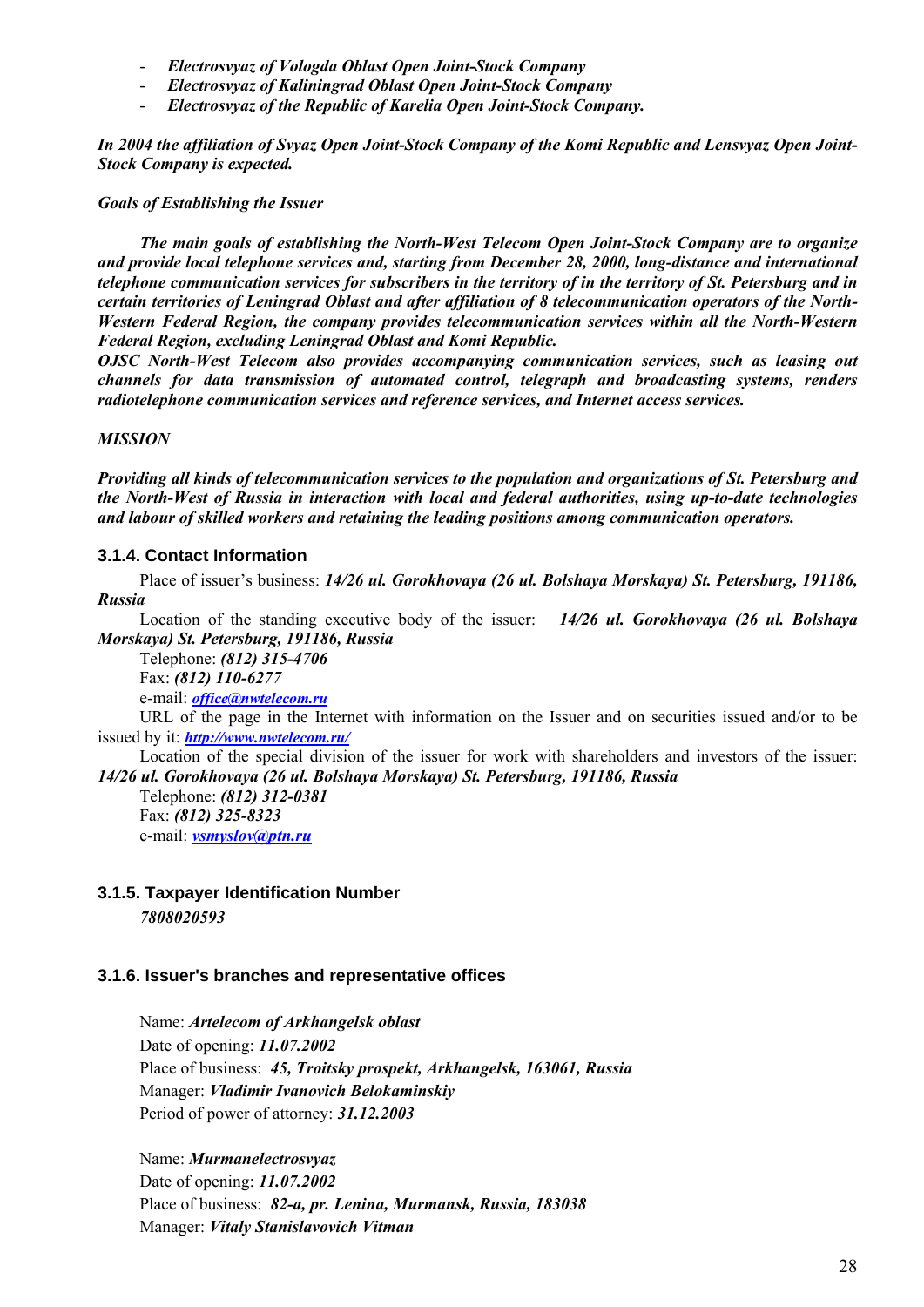Period of power of attorney: *31.12.2003*

Name: *Novgorodtelecom* Date of opening: *11.07.2002* Place of business: *2, ul. Lyudogoshcha, Veliky Novgorod, 173001, Russia* Manager: *Nikolay Pavlovich Emelyanov* Period of power of attorney: *31.12.2003*

Name: *Petersburg Telephone Network* Date of opening: *18.12.2001* Place of business: *24, ul. Bolshaya Morskaya, St. Petersburg, 191186, Russia* Manager: *Igor Nikolayevich Samylin* Period of power of attorney: *31.12.2003*

Name: *Cherepovetselectrosvyaz* Date of opening: *11.07.2002* Place of business: *29, ul. Kommunistov, Cherepovets, Vologda Oblast, 162602, Russia* Manager: *Yury Alexandrovich Pochekin* Period of power of attorney: *31.12.2003*

Name: *Electrosvyaz of Vologda Oblast* Date of opening: *11.07.2002* Place of business: *4, Sovetsky prospekt, Vologda, 160035, Russia* Manager: *Alexandr Alexeyevich Kliman* Period of power of attorney: *31.12.2003*

Name: *Electrosvyaz of Kaliningrad Oblast* Date of opening: *11.07.2002* Place of business: *24, ul. Bolnichnaya, Kaliningrad, 236024, Russia* Manager: *Alexandr Vladimirovich Andreyev* Period of power of attorney: *31.12.2003*

Name: *Electrosvyaz of the Republic of Karelia* Date of opening: *11.07.2002* Place of business: *5, ul. Dzerzhinskogo, Petrozavodsk, the Republic of Karelia, 185000, Russia* Manager: *Sergey Mikhaylovich Gavryushev*  Period of power of attorney: *31.12.2003*

Name: *Electrosvyaz of Pskov oblast* Date of opening: *11.07.2002* Place of business: *5, Oktyabrsky pr., Pskov, 180000, Russia* Manager: *Nikolay Alexeyevich Shalnev* Period of power of attorney: *31.12.2003*

## *3.2. Basic Business Activities of the Issuer*

### **3.2.1. Branch to which the Issuer belongs**

Codes of basic branch areas of the issuer's activities according to the OKVED classifier:

Basic code: *64.20.11*

Other codes: *64.20.3; 64.20.22; 64.20.21; 64.20.12*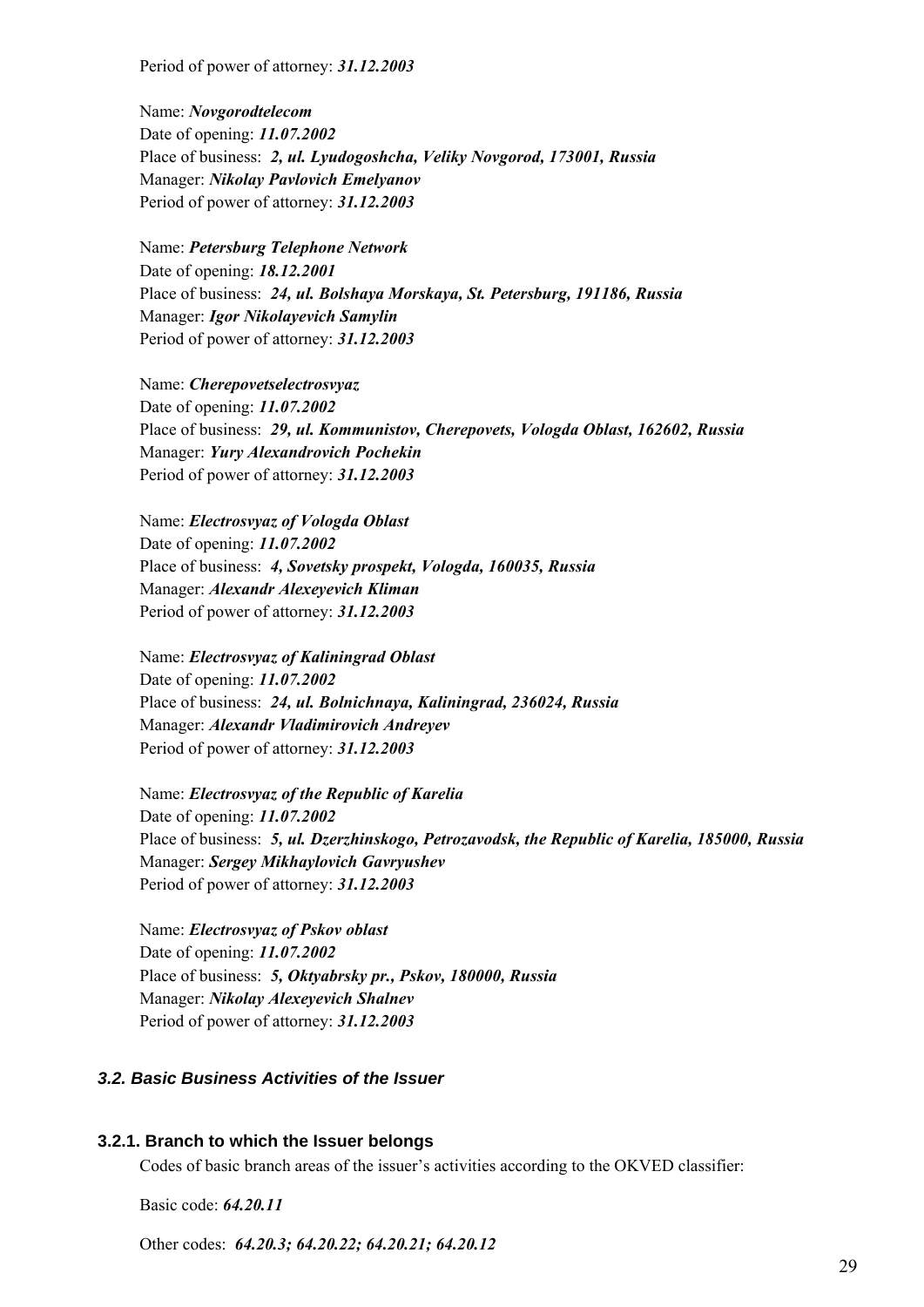## **3.2.2. Basic Business Activities of the Issuer**

*This information is not provided in the quarter under report*

## **3.2.3. Basic Types of Products (Jobs, Services)**

*This information is not provided in the quarter under report*

## **3.2.4. Names of the issuer's suppliers, on whom 10% and more of all inventory holdings supplies fall, with the indication of their shares in the total volume of supplies**

*The Issuer does not have any suppliers, on whom at least 10% of all inventory holdings supplies fall.* 

*Forecasts of the accessibility of material assets sources are estimated as favourable. The key sources of material assets are reliable and long-term partners of the Issuer, whose production activities are aimed at telecommunication companies who are the main consumers. No changes in the structure of material assets suppliers are planned. The offer of producers and sellers of imported products used in the Issuer's production activities considerably exceed the Issuer's demand for them. Thus, no difficulties in accessibility of material assets sources are expected.* 

## **3.2.5. Issuer's Products (Jobs, Services) Sales Markets**

*The key buyers of the Issuer's products are enterprises of all forms of ownership, and individuals of the North-Western region of the Russian Federation. There are no consumers of Issuer's products, on whom at least 10% of the total receipts from Issuer's sales fall.* 

*Possible adverse factors that may affect the sales of the Issuer's products are:* 

*- Deterioration of the legal, political and economic situation in the country and in the Issuer's business region;* 

*- Intensification of investment in alternative telecommunication enterprises of the Issuer's business region;* 

*- State regulation of the company's commercial activities.* 

## **3.2.6. Practice of activities in respect of circulating capital and inventories**

*The Issuer's policy in respect of reserves is set forth in the Provisions on the Accounting Policy of OJSC North-West Telecom.* 

*Inventories (raw materials and goods) are taken for accounting on the basis of the actual expenses for their acquisition or manufacture.* 

*Evaluation of retiring inventories (except for precious metals) is carried out according to the average prime cost.* 

*Turnover ratio and its calculation methods:* 

*The inventories turnover ratio (ITR) reflecting the inventories use rate is calculated as follows: ITR = line 010 (form 2 of the accounting report)* /  $((Ib + Ie)/2)$ 

 *where Ib is the value of inventories as of the beginning of the period (line 210 (form 1 of the accounting report)),* 

 *and Ie is the value of inventories as of the end of the period (line 210 (form 1 of the accounting report))* 

 *Turnover ratio: this information is not provided in the period under report.*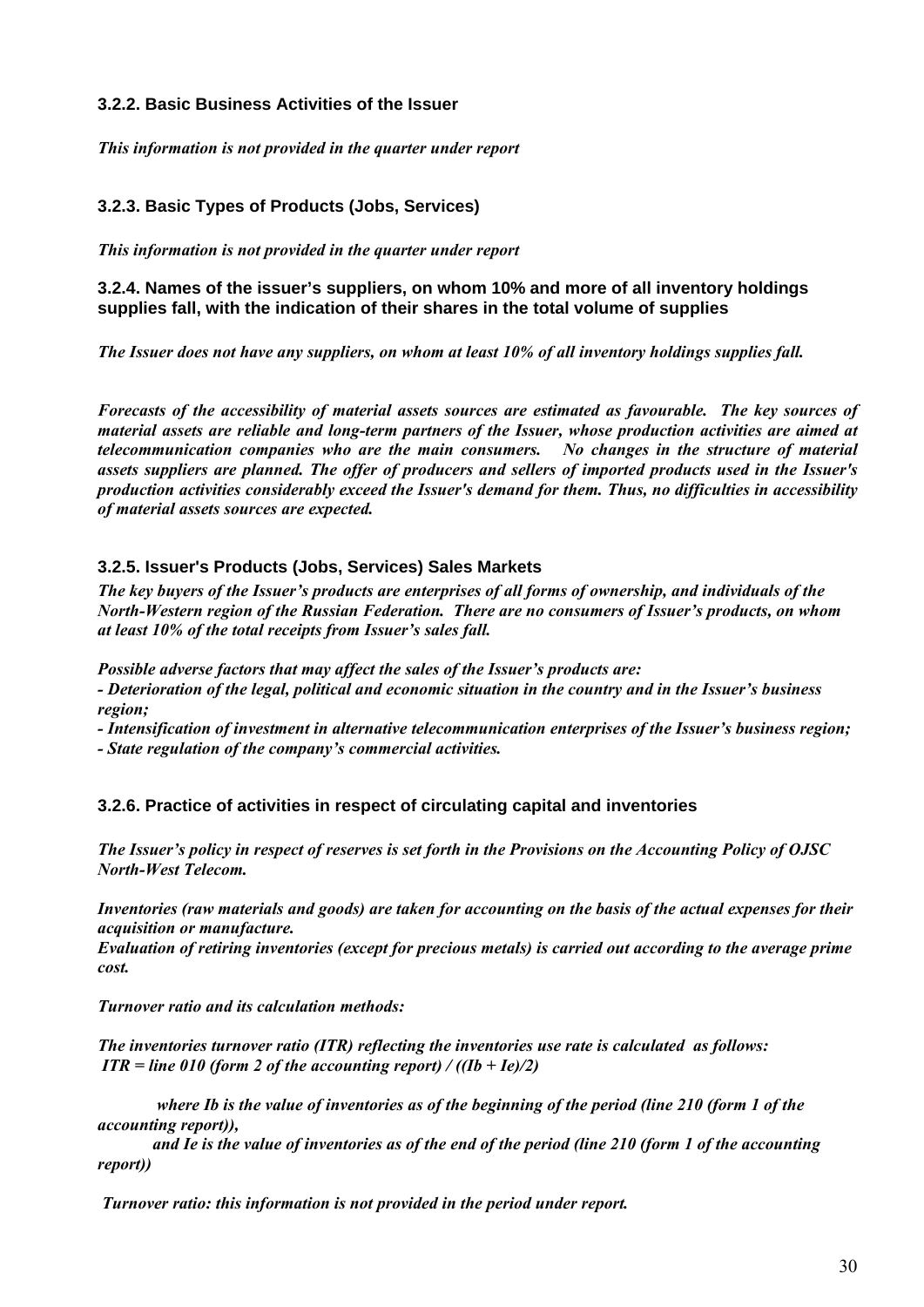## **3.2.7. Raw Materials**

*Due to the peculiarities of OJSC North-West Telecom's activities, whose key business area is the provision of communication services, no raw material resources are used.* 

## **3.2.8. Key Competitors**

*Competitive conditions of Issuer's business. Markets in which the Issuer operates or intends to operate. Principal existing and expected competitors.*

## *1. MegaFon, North-Western branch*

*The company provides services of local, long-distance and international cellular communication in the GSM digital standard, in the frequency band of 900 and 1800 MHz.* 

*Territory - Oblasts: Leningrad, Arkhangelsk, Vologda, Murmansk, Novgorod, Kaliningrad and Pskov Oblasts; cities: St. Petersburg; Republics: Karelia.*

*The key clients of the company are residents of St. Petersburg and Leningrad Oblast with medium and high income. There are many corporate clients from all industries among clients of the company.*

*Megafon is the leader of the cellular communication market of St. Petersburg with the estimated 50% share of the market.* 

*Strengths: high quality of provided services, well-developed own network, many corporate clients, a wide range of digital cellular communication services, and unification of North-Western GSM and Megaphone into a single network, due to which the company has significantly expanded its geographic presence in the Russian and foreign markets.*

*2. Golden Telecom, a branch in St. Petersburg* 

*Services: local, long-distance and international telephone communication, dial-up and dedicated access (SDSL) to the Internet, ISDN network services (telephony, video conference communication, Internet), Frame Relay (Internet, data transmission), co-location, web-hosting (registration of domains and placement of web-servers).*

*Territory - Oblasts: Moscow, Leningrad, Pskov and Kaliningrad Oblasts; cities: St. Petersburg, Moscow. The company is mainly aimed at the corporate and mass market, small- and medium-size companies, and it is from the business sector that gains the bulk of its income.* 

*According to estimates, the Company owns 19% of Russia's Internet services and data transmission market, having 140 points of presence in Russia.* 

*Strengths: high quality and wide range of provided services; introduction of new services; a flexible rate policy; merger with bigger communication operator companies. The company has united with the Sovintel company.*

*3. Equant/Global One, the St. Petersburg Representative Office* 

*Services: local, long-distance and international telephone communication (including CONTACT card and Global Calling Card), dial-up and dedicated access to the Internet, services of X.25, Frame Relay, ATM, ISDN, data and message transmission, corporate networks, end-to-end solutions, video conferences, unification of local networks, solutions of IP-telephony for operators (including those using telephone cards), access to electronic auctions, the Reuters dealing systems, the interbank payment system SWIFT, to* 

*international systems of electronic payments and money transfer, web-hosting, web-design;*

*Territory: national network. The company has representative offices in 14 major Russian regions, over 100 partner organizations deal with distribution in Russia; there is an up-to-date communication network with access from 220 countries, including 300 cities of Russia, CIS and Baltic countries.*

*Strengths: a wide range of services, constant introduction and improvement of new services, provision of comprehensive servicing, a well-developed infrastructure, high quality of services.* 

*Weaknesses: the company adheres to a conservative manner of development, there are high prices of services.*

*Structure of income (according to the company's data): local, long-distance and international telephony - 30-40%, dedicated access to the Internet - 25%, data transmission - 5-10%, services to communication operators - 20%. The company owns 19% of the Russian Internet services and data transmission market, having 300 points of presence in Russia at its disposal.*

*The most profitable for the company are communication operators, transport (mainly, sea transport), industrial enterprises and commercial banks. The company mainly specializes in the construction of corporate data transmission networks and aims at end-to-end solutions. 4. PeterStar* 

*Services: local, long-distance and international telephone communication (including that by telephone cards), organization of dial-up and dedicated high-speed digital data transmission channels, wireless access to the telephone network, data transmission services using the ATM, ISDN and Frame Relay*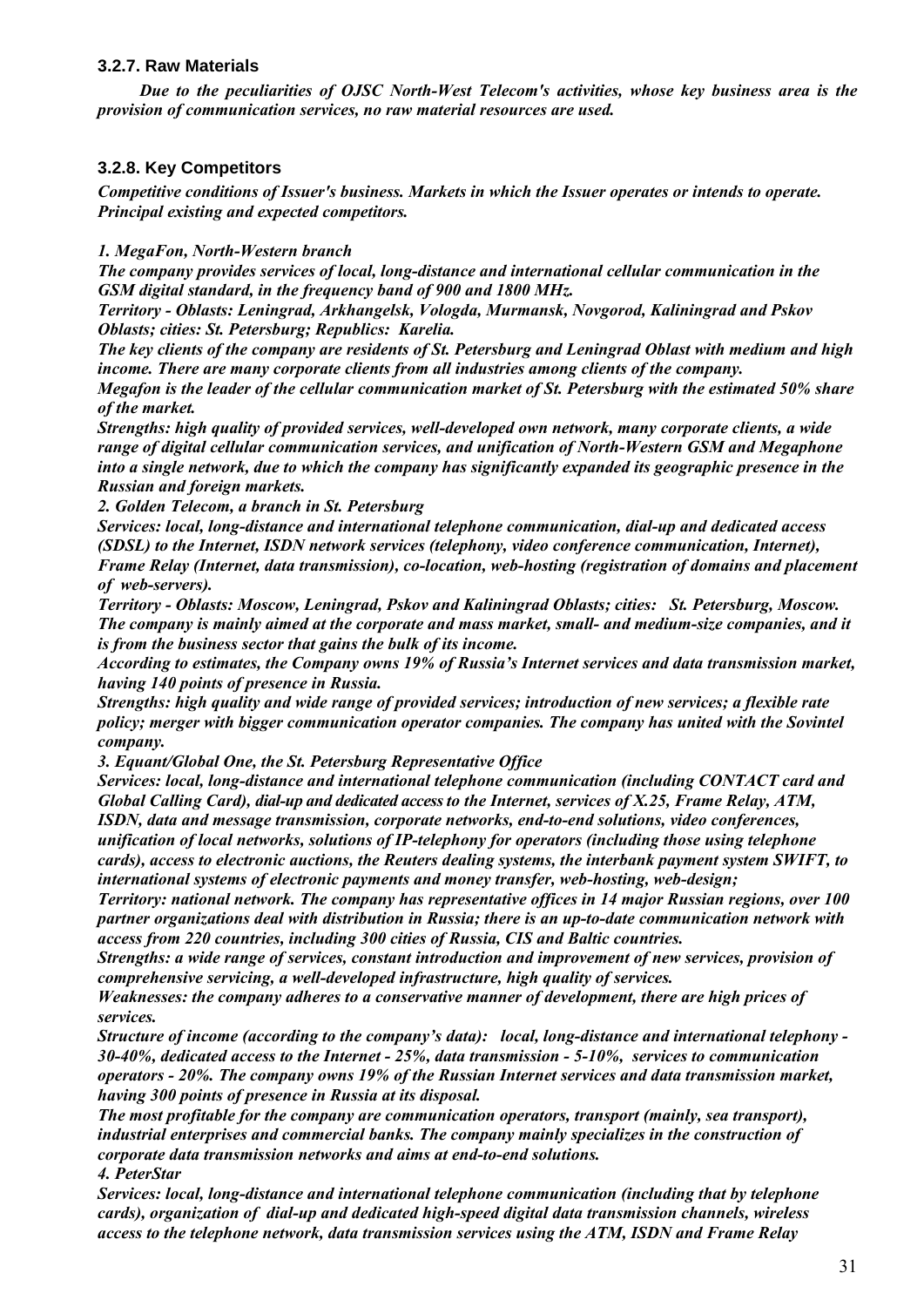*technologies, as well as wideband access, Long Reach Ethernet, DSL, dial-up and dedicated access to the Internet, corporate networks construction, video conference communication, office telephone exchanges with installation on a turnkey basis and complete maintenance, connection to external trading and information systems, the 777 operator services for clients.*

*Territory: national network.*

*Strengths: high quality and wide range of provided telecommunication services, constant design and introduction of new services.*

*Weaknesses: high rates for the services, payment for outbound calls.* 

*The main source of the company's income is the business sector (up to 95%), the rest being the population (up to 5%). The company occupies 27.4% of the business telephony market; 7% of the mass Internet access market; and 39.4% of the data transmission market (according to the results of the year 2001). 5. MTS (Telecom XXI)* 

*The company provides services of local, long-distance and international cellular communication in the GSM digital standard, in the frequency band of 900 and 1800 MHz.* 

*Territory - Oblasts: Leningrad, Arkhangelsk, Vologda, Murmansk, Novgorod, Kaliningrad and Pskov Oblasts; cities: St. Petersburg; Republics: Karelia.*

*The key clients of the company are residents of St. Petersburg and Leningrad Oblast with medium and high income. The company has acquired its clients base (more than 500,000 people) due to a powerful advertising campaign and competitive rates.*

*The share of MTS in the cellular communication market of St. Petersburg as of the end of February 2003 was 36%.* 

*Strengths: rate plans for cellular communication services provision, that are new for St. Petersburg; rapid construction of new base stations in Leningrad Oblast, a wide range of telecommunication services, flexibility of rate plans; the services of the company are intended for people with medium and high income, which, in its turn, has significantly increased the number of subscribers with medium income. Weaknesses: the network has been built starting from the beginning of the year 2002; and in spite of the rapid development rate, there happen some failures in its operation, which, in its turn, affects the quality of provided services.*

*6. National Payphone Network* 

*Payphone Communication Services.* 

*Territory - Republics: Karelia, Komi, Tatarstan; Krays: Krasnodar Kray; Oblasts: Arkhangelsk, Volgograd, Vologda, Ivanovo, Kaliningrad, Leningrad, Moscow, Murmansk, Nizhny Novgorod, Novgorod, Pskov, Rostov, Saratov, Sverdlovsk and Ulyanovsk Oblasts; cities: St. Petersburg, Moscow.*

*Strengths: development of a single payphone network all over Russia.* 

*Weaknesses: at the moment, the level of single payphone network coverage of entire Russia is not very high, people cannot use a TC from a home telephone set.*

*The bulk of the company's services consumers are the residents of the city. The bulk of the income is gained from the population, and only 10-15% is the income from the business sector. 7. BCL* 

*Services: local, long-distance and international telephone communication (including that on the basis of own network of payphones), dial-up and dedicated access to the Internet (including that on the basis of Ethernet in business centers), access via dedicated channels in Moscow and in over 30 countries of the world on the conditions of One Stop Shopping, data transmission services (using the Frame Relay and ATM technologies, on the basis of dedicated channels, by the X.25 protocol), installation of digital P.A.X. of the leading producers of telecommunication equipment: Avaya and Nortel - Definity, Meridian or Mercator, web-hosting, colocation, e-mail exchange, services of transit and termination of VoIP traffic, services of leasing dedicated channels.*

*Territory - Republics: Karelia, Komi; Oblasts: Arkhangelsk, Vologda, Leningrad, Murmansk, Novgorod, Pskov and Tver Oblasts; cities: St. Petersburg, Moscow.*

*Strengths: highly skilled personnel and qualified approach aimed at the buyer, a wide dealership network. Weaknesses: a weakly developed infrastructure, closed information on rates for services provided. 8. Petersburg Transit Telecom* 

*The company operates in the wholesale market, selling telecommunication resources (line and channel capacity) to big communication operators.* 

*Territory: the cities of St. Petersburg and Moscow.*

*Strengths: a well-developed own infrastructure, provision of services to communication operators only, individual solution of rate plans.* 

*Weaknesses: small coverage area (Moscow and St. Petersburg only).*

*Main consumers: communication operators (wholesale buyers of communication channels).* 

*9. LANCK-Telecom*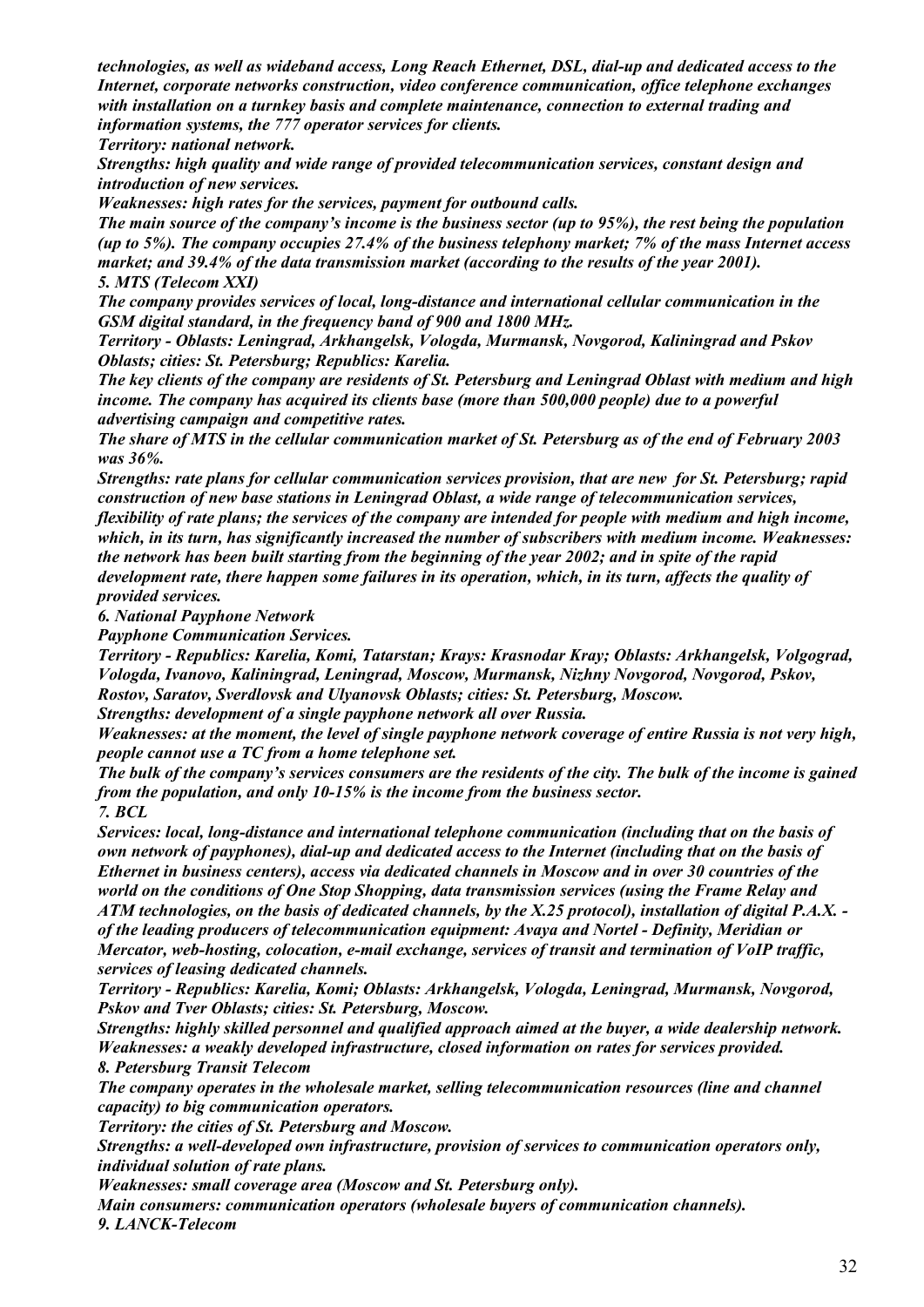*Services: long-distance and international communication based on the up-to-date method of voice transmission via digital and dedicated channels; data transmission and telematic services; constant connection to the Internet via dial-up and dedicated lines, digital channels in the SDH network and virtual channels in the Frame Relay network using the ISDN technology; HPNA; web-hosting and web-design. Territory: St. Petersburg and Leningrad Oblast.*

*Strengths: the established image of the company.* 

*Weaknesses: a weakly developed rate policy, a strong competition with local communication operators and Internet providers, high dependence on services suppliers (lease of channels).*

*The company is getting most of its income (about 60%) from providing services to the population, and the rest of the income comes from the business sector, in which the most profitable are commercial banks and companies operating in the field of trade and public catering.* 

*10. Comin* 

*Services: leasing long-distance and international satellite communication channels; provision of services in satellite communication, telecasting and broadcasting; telematic services; connection to the Internet; delivery, deployment and installation of equipment and stations of satellite and radio-relay communication. Territory: national network.*

*Strengths: uniqueness and a wide range of services, high speed of organizing a communication channel with any place in Russia (the capacity of organizing a communication channel with any place in Russia within 3 months), originality of services provided.* 

*Weaknesses: the company's activities directly depend on the development of communication operators who, in their turn, are leasing communication channels.*

*The company mainly works only with communication operators, leasing out communication channels to them, the only exception being the provision of telematic services, where the population's share is about 1%. Based on the obtained official data of the St. Petersburg Committee of Statistics, the following conclusions may be drawn:* 

*1. The bulk of money of the entire communication services market of St. Petersburg falls on North-Western GSM (today it is a part of the Megafon network), a little more than a third of the market income; 2. The second company by the income gained is OJSC PTN, today OJSC North-West Telecom, almost a fourth of the entire market falling on this company;* 

*3. The third company by the income gained is Sovintel.* 

*Actually, OJSC North-West Telecom is the monopolist in the market of telecommunication services provided. The shares of market ownership by certain services reach 100%. i.e. the share of absolute ownership for the segment. In each of the Issuer's branches a weakness in the development of Internet technologies is observed. In fact, all regional branches control about a half of the local market of dial-up access to the Internet. In some areas of the North-Western Federal District, OJSC North-West Telecom owns up to 60% of the market; however, the situation with dedicated access is much worse. One of the basic causes of the current situation is the poor physical state of the communication equipment. To change this position, much investment for renewal of fixed assets is required.* 

| <b>Name</b>                                   | Country of<br>registration | Volume of sold<br>products,<br>thousand<br>roubles | Market share, % |      |      |  |
|-----------------------------------------------|----------------------------|----------------------------------------------------|-----------------|------|------|--|
|                                               |                            |                                                    |                 | 2001 | 2002 |  |
| Issuing company (fixed communication)         |                            | 10,091,841                                         | 93              | 85   | 88   |  |
| PeterStar (fixed communication)               | Russia                     | $\ast$                                             | π               | 7.8  | 7.6  |  |
| MegaFon (cellular<br>communication)           | Russia                     | $\ast$                                             | 83              | 59   | 57   |  |
| MTS (Telecom XXI) (cellular<br>communication) | Russia                     | $\ast$                                             | $\ast$          | 10   | 36   |  |
| Peterlink (Internet services)                 | Russia                     | $\ast$                                             | 15              | 15   | 20   |  |
| Golden Telecom (Internet<br>services)         | Russia                     | $\ast$                                             | 10              | 11   | 15   |  |

\* *The Issuer does not have this information* 

*The competitors' share exceeds 100%, as the said shares are given for various segments of the communication services market*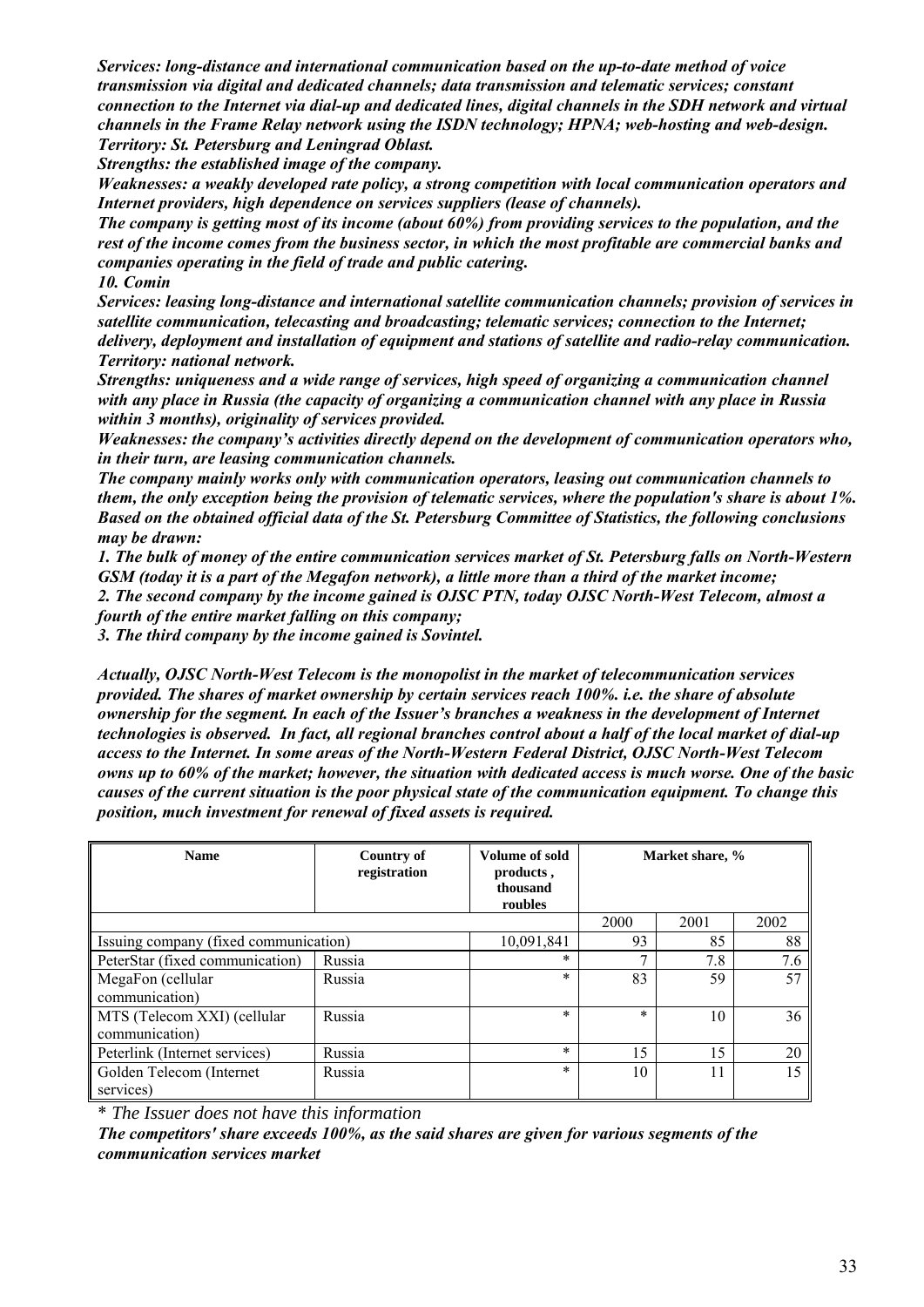## **3.2.9. Data on the fact that the issuer holds licenses:**

License: *17591* Date of issue: *3.04.2001* Period: *till 03.04.2006* Authority issuing the license: *Ministry of the Russian Federation on Communication and Informatization* Areas of activities: *mobile radiotelephone communication services (with Annex No.1) in the territory of St. Petersburg*

License: *22791* Date of issue: *11.07.2002* Period: *till 11.07.2007* Authority issuing the license: *Ministry of the Russian Federation on Communication and Informatization* Areas of activities: *Telematic services in the territory of the Republic of Karelia, Komi Republic, Arkhangelsk, Vologda, Kaliningrad, Leningrad, Murmansk, Novgorod, Pskov Oblasts, Nenets Autonomous District and Saint Petersburg*

License: *22792*

Date of issue: *11.07.2002* Period: *till 11.07.2007*

Authority issuing the license: *Ministry of the Russian Federation on Communication and Informatization* Areas of activities: *Data transmission services in the territory of the Republic of Karelia, Komi Republic, Arkhangelsk, Vologda, Kaliningrad, Leningrad, Murmansk, Novgorod, Pskov Oblasts, Nenets Autonomous District and Saint Petersburg*

License: *23224*

Date of issue: *1.08.2002* Period: *till 01.08.2007*

Authority issuing the license: *Ministry of the Russian Federation on Communication and Informatization* Areas of activities: *Leasing out communication channels in the territory of the Republic of Karelia, Komi Republic, Arkhangelsk, Vologda, Kaliningrad, Leningrad, Murmansk, Novgorod, Pskov Oblasts, Nenets Autonomous District and Saint Petersburg*

License: *23225*

Date of issue: *1.08.2002* Period: *till 01.08.2007* Authority issuing the license: *Ministry of the Russian Federation on Communication and Informatization* Areas of activities: *Long-distance and international telephone communication services in the territory of the Republic of Karelia, Komi Republic, Arkhangelsk, Vologda, Kaliningrad, Leningrad, Murmansk, Novgorod, Pskov Oblasts, Nenets Autonomous District and Saint Petersburg*

License: *23226*

Date of issue: *14.11.2002* Period: *till 14.11.2007* Authority issuing the license: *Ministry of the Russian Federation on Communication and Informatization* Areas of activities: *Telegraph communication services in the territory of the Republic of Karelia, Komi Republic, Arkhangelsk, Vologda, Kaliningrad, Leningrad, Murmansk, Novgorod, Pskov Oblasts, Nenets Autonomous District and Saint Petersburg*

License: *23227*

Date of issue: *4.10.2002* Period: *till 4.10.2012* Authority issuing the license: *Ministry of the Russian Federation on Communication and Informatization* Areas of activities: *provision of local and intra-zone telephone communication services in the territory of the Republic of Karelia, Komi Republic, Arkhangelsk, Vologda, Kaliningrad, Leningrad, Murmansk, Novgorod and Pskov Oblasts, Nenets Autonomous Area, and Saint Petersburg*

License: *24074* Date of issue: *14.11.2002* Period: *till 01.02.2006* Authority issuing the license: *Ministry of the Russian Federation on Communication and Informatization*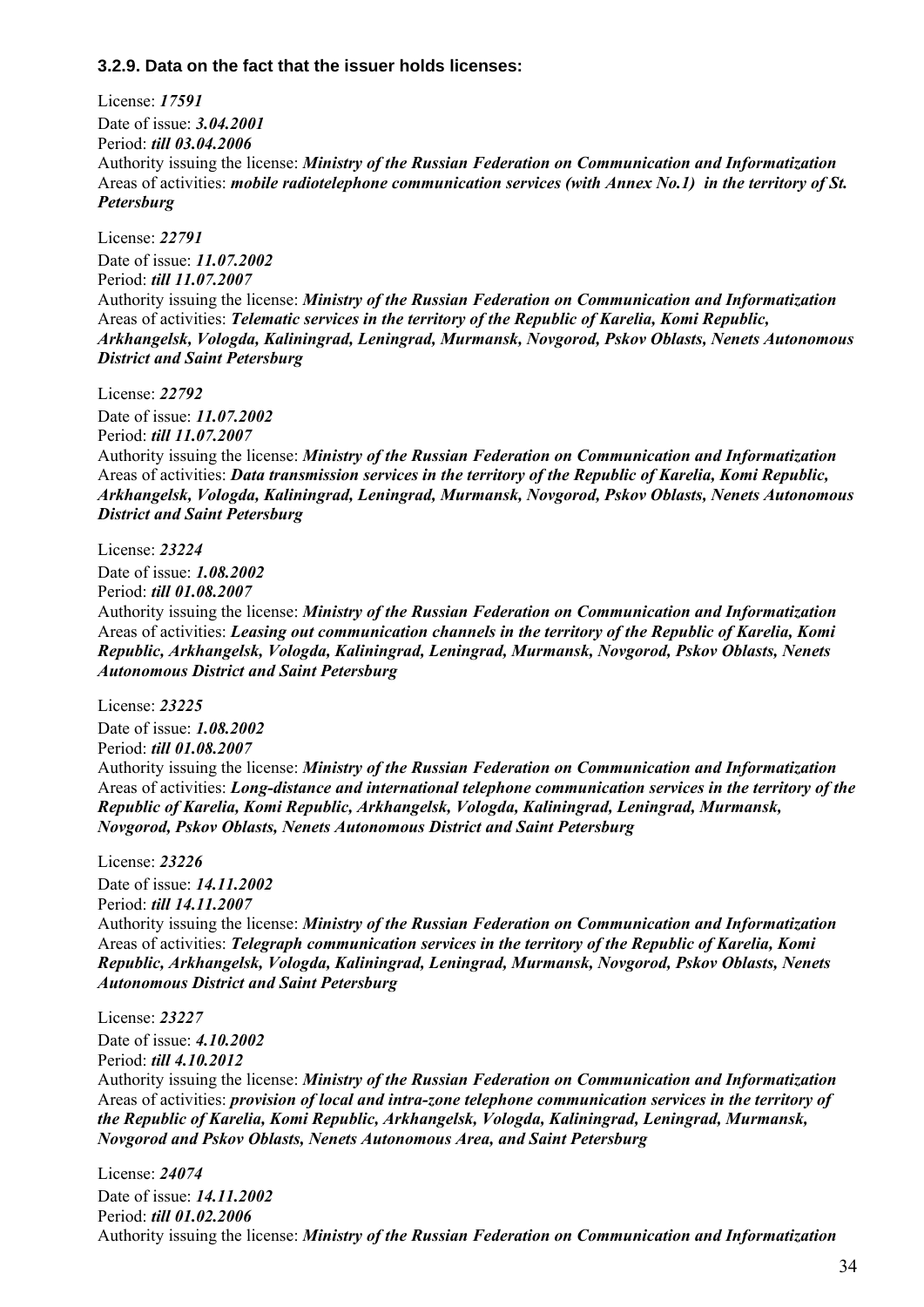Areas of activities: *provision of cellular radio telephone communication services in the 450 MHz band in the territory of Arkhangelsk Oblast*

License: *24658* Date of issue: *14.11.2002* Period: *till 30.12.2007* Authority issuing the license: *Ministry of the Russian Federation on Communication and Informatization* Areas of activities: *provision of wired network sound broadcasting in the territory of Arkhangelsk, Vologda, Kaliningrad, Murmansk, Novgorod and Pskov Oblasts, the Republic of Karelia and the Nenets Autonomous Area*

License: *3166* Date of issue: *24.01.1997* Period: *till 01.07.2006* Authority issuing the license: *Ministry of Communication of the Russian Federation* Areas of activities: *Local and long-distance telephone communication services (with Annexes Nos.1-5) in the territory of Leningrad Oblast*

License: *D 341184* Date of issue: *25.07.2002* Period: *till 25.07.2007* Authority issuing the license: *State Committee of RF for Construction and Housing and Communal Services*  Areas of activities: *design of 1st and 2nd responsibility level buildings and facilities in compliance with the state standard in the territory of RF*

License: *D 341156*

Date of issue: *25.07.2002* Period: *till 25.07.2007* Authority issuing the license: *State Committee of RF for Construction and Housing and Communal Services* Areas of activities: *construction of 1st and 2nd responsibility level buildings and facilities in compliance with the state standard in the territory of RF* 

License: *PI #2-6254* Date of issue: *15.11.2002* Period: *not determined* Authority issuing the license: *Ministry of RF for Press, Telecasting, Broadcasting and Mass Media* Areas of activities: *Certificate of registration of the edition Ves Peterburg. A reference periodical. Distributed in St. Petersburg and Leningrad Oblast*

License: *12972* Date of issue: *8.10.1999* Period: *till 8.10.2004* Authority issuing the license: *The State Committee of the Russian Federation on Telecommunication (Annexes - by the Ministry of the Russian Federation of Communication and Informatization)* Areas of activities: *provision of services in telecasting and broadcasting of programmes and transmission of extra information (with addenda Nos. 1-5) in the territory of Arkhangelsk Oblast)*

License: *12842* Date of issue: *9.09.1999* Period: *till 9.09.2004* Authority issuing the license: *The State Committee of the Russian Federation on Telecommunication (Annexes - by the Ministry of the Russian Federation of Communication and Informatization)* Areas of activities: *License for provision of cable network telecasting (with addenda Nos. 1-3) in the territory of the city of Vologda.*

License: *14799* Date of issue: *21.04.2000* Period: *till 21.04.2005* Authority issuing the license: *Ministry of the Russian Federation on Communication and Informatization* Areas of activities: *provision of cable network telecasting (with addenda Nos. 1-3) in the territory of the city of the village of Lovozero, Murmansk Oblast*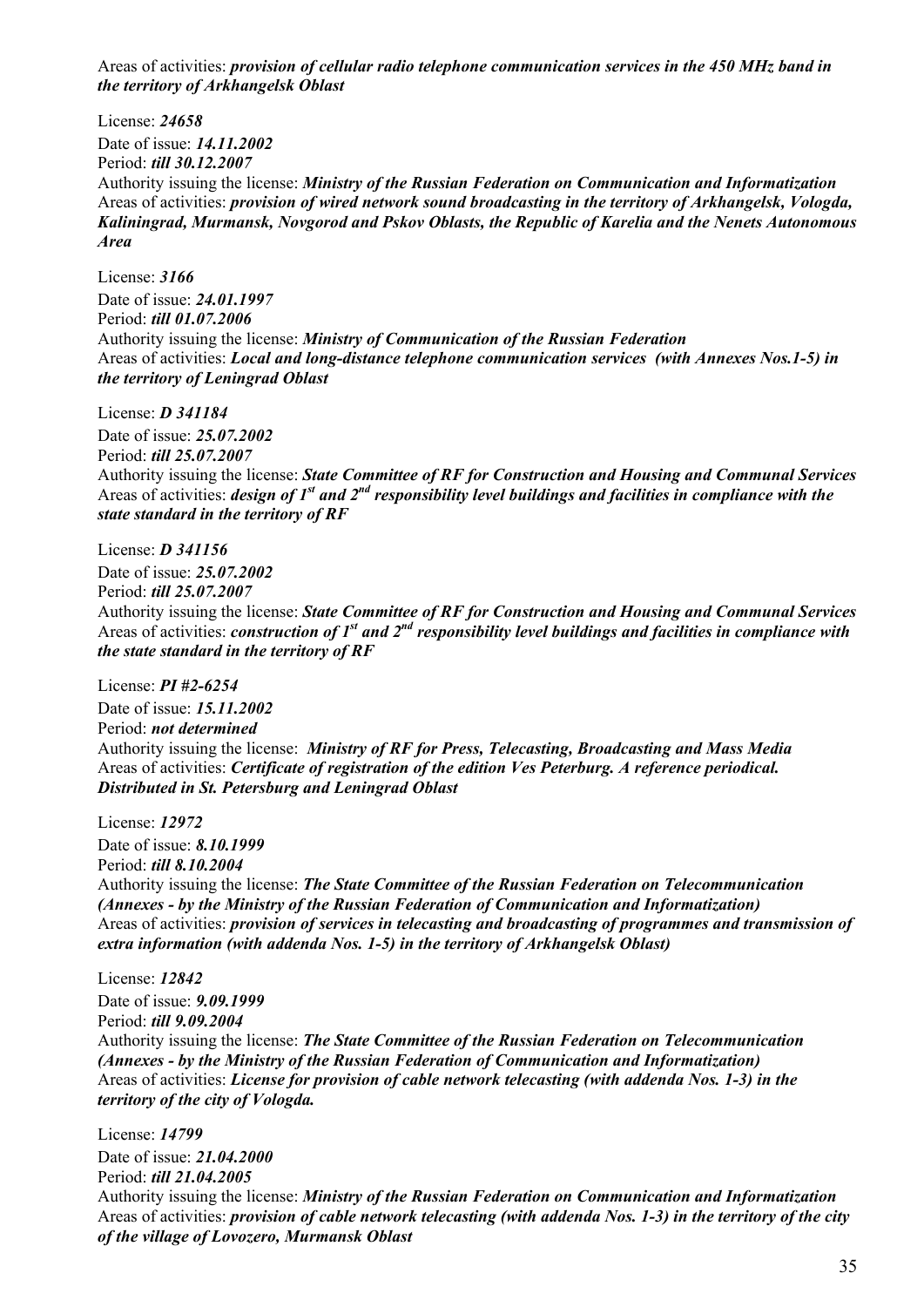License: *14838* Date of issue: *21.04.2000* Period: *till 21.04.2005* Authority issuing the license: *Ministry of the Russian Federation on Communication and Informatization* Areas of activities: *provision of services in telecasting and broadcasting of programmes and transmission of extra information (with addenda Nos. 1-4) in the territory of Murmansk Oblast)*

License: *15664* Date of issue: *21.04.2000* Period: *till 21.04.2005* Authority issuing the license: *Ministry of the Russian Federation on Communication and Informatization* Areas of activities: *provision of services in telecasting of programmes (with addenda Nos. 1-2) in the territory of Pskov Oblast*

License: *1535*

Date of issue: *02.06.2003* Period: *till 02.06.2008* Authority issuing the license: *Board of Russian Federal Security Service for Saint Petersburg and Leningrad oblast* Areas of activities: *carrying out work related to the use of data considered a state secret*

License: *1536* Date of issue: *02.06.2003* Period: *till 02.06.2008* Authority issuing the license: *Board of Russian Federal Security Service for Saint Petersburg and Leningrad oblast* Areas of activities: *measures and/or services of state secrets protection*

## **3.2.10. Issuer's joint activity**

| Cooperation with other<br>organizations, and Issuer's<br>subsidiaries founded with<br>investments by third parties | Amount<br>of<br>investments<br>thousand<br>roubles | Purpose<br>of investments                                                                                                                                                                                               | Net profit (loss)<br>thousand roubles |                        | Income from<br>investments<br>thousand roubles |                           |
|--------------------------------------------------------------------------------------------------------------------|----------------------------------------------------|-------------------------------------------------------------------------------------------------------------------------------------------------------------------------------------------------------------------------|---------------------------------------|------------------------|------------------------------------------------|---------------------------|
|                                                                                                                    |                                                    |                                                                                                                                                                                                                         | 2002                                  | 4th quarter<br>of 2003 | 2002                                           | 4th<br>quarter of<br>2003 |
| <b>Polycomp Limited Liability</b><br>Company                                                                       | $\overline{4}$                                     | gaining profit                                                                                                                                                                                                          | 119                                   | 18                     | $\mathbf{0}$                                   | $\theta$                  |
| <b>Artelecom Service Limited</b><br><b>Liability Company</b>                                                       | 62,052                                             | gaining profit                                                                                                                                                                                                          | 16122                                 | (400)                  | $\mathbf{0}$                                   | $\mathbf{0}$              |
| Vologda Cellular<br><b>Communication Closed Joint-</b><br><b>Stock Company</b>                                     | 33                                                 | gaining profit                                                                                                                                                                                                          | (1)                                   | (600)                  | $\mathbf{0}$                                   | $\mathbf{0}$              |
| <b>St. Petersburg</b><br><b>Telecommunication Centre</b><br><b>Closed Joint-Stock Company</b>                      | 2,151                                              | gaining profit                                                                                                                                                                                                          | (71)                                  | (900)                  | $\mathbf{0}$                                   | $\mathbf{0}$              |
| <b>Novgorod Datacom Limited</b><br><b>Liability Company</b>                                                        | 52                                                 | gaining profit                                                                                                                                                                                                          | 5                                     | 70                     | $\mathbf{0}$                                   | $\mathbf{0}$              |
| Kolatelecom Open Joint-Stock<br>Company                                                                            | 75                                                 | Creating and<br>operating the<br>information and<br>telecommunicati<br>on network,<br>promoting and<br>selling<br>equipment and<br>technologies in<br>the North-<br>Western<br>(Murmansk and<br>Arkhangelsk<br>Oblasts, | 4535                                  | 1200                   | $\theta$                                       | $\Omega$                  |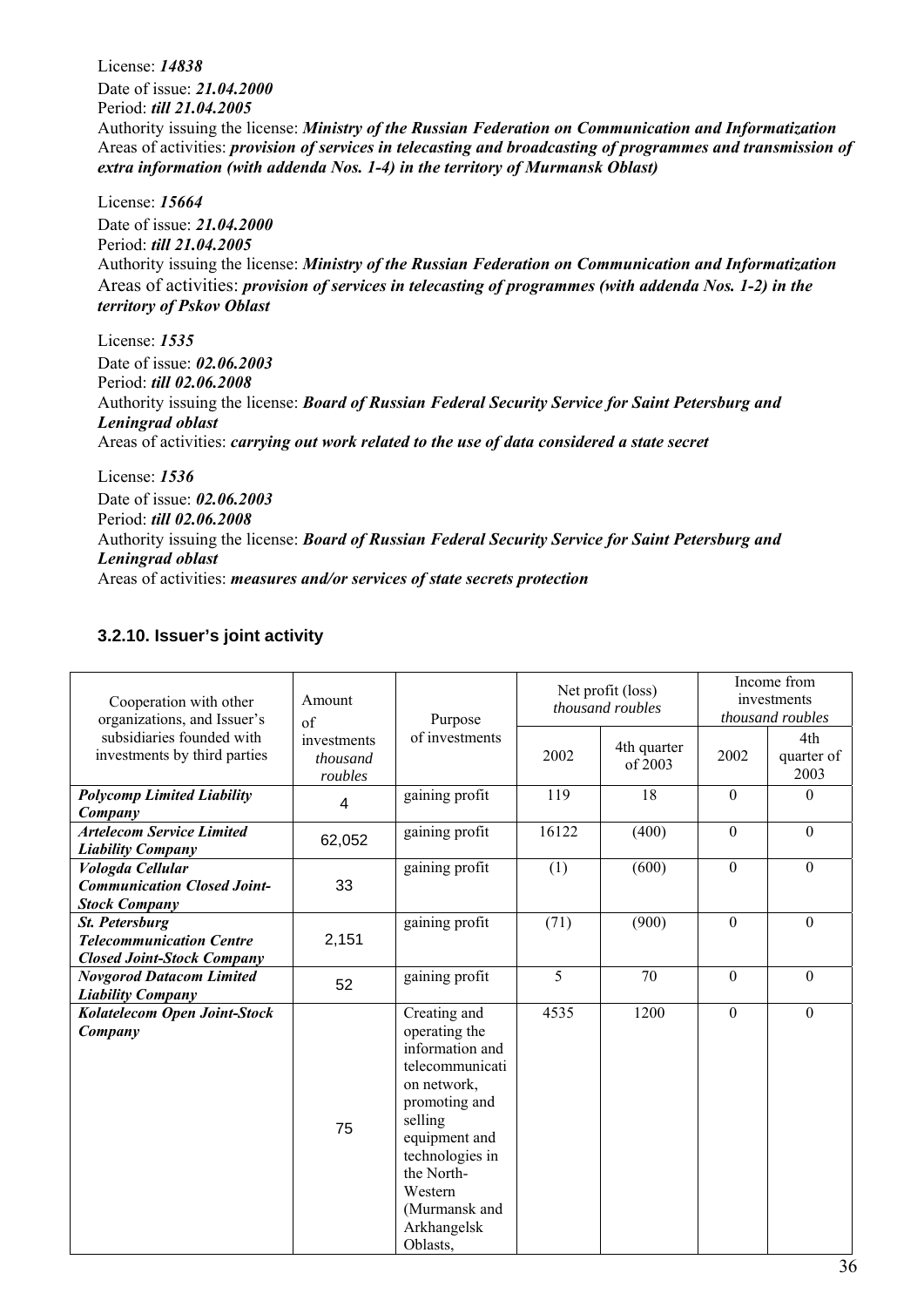|                                          |      | Republic of<br>Karelia) region<br>of RF    |     |  |  |
|------------------------------------------|------|--------------------------------------------|-----|--|--|
| <b>Bona Limited Liability</b><br>Company |      | No information<br>on Company's<br>activity |     |  |  |
| Joint activity with FORE CJSC            | 4055 | Bread baking                               | 901 |  |  |

# **3.2.13. Extra Requirements for Issuer's Whose Key Activities Consist in Provision of Communication Services**

a) License for provision of communication services

License: *17591* Date of issue: *3.04.2001* Period: *till 03.04.2006* Authority issuing the license: *Ministry of the Russian Federation on Communication and Informatization* Areas of activities: *mobile radiotelephone communication services (with Annex No.1) in the territory of St. Petersburg*

License: *22791* Date of issue: *11.07.2002* Period: *till 11.07.2007* Authority issuing the license: *Ministry of the Russian Federation on Communication and Informatization* Areas of activities: *Telematic services in the territory of the Republic of Karelia, Komi Republic, Arkhangelsk, Vologda, Kaliningrad, Leningrad, Murmansk, Novgorod, Pskov Oblasts, Nenets Autonomous District and Saint Petersburg*

License: *22792*

Date of issue: *11.07.2002* Period: *till 11.07.2007* Authority issuing the license: *Ministry of the Russian Federation on Communication and Informatization* Areas of activities: *Data transmission services in the territory of the Republic of Karelia, Komi Republic, Arkhangelsk, Vologda, Kaliningrad, Leningrad, Murmansk, Novgorod, Pskov Oblasts, Nenets Autonomous District and Saint Petersburg*

License: *23224* Date of issue: *1.08.2002* Period: *till 01.08.2007* Authority issuing the license: *Ministry of the Russian Federation on Communication and Informatization* Areas of activities: *Leasing out communication channels in the territory of the Republic of Karelia, Komi Republic, Arkhangelsk, Vologda, Kaliningrad, Leningrad, Murmansk, Novgorod, Pskov Oblasts, Nenets Autonomous District and Saint Petersburg*

License: *23225*

Date of issue: *1.08.2002* Period: *till 01.08.2007* Authority issuing the license: *Ministry of the Russian Federation on Communication and Informatization* Areas of activities: *Long-distance and international telephone communication services in the territory of the Republic of Karelia, Komi Republic, Arkhangelsk, Vologda, Kaliningrad, Leningrad, Murmansk, Novgorod, Pskov Oblasts, Nenets Autonomous District and Saint Petersburg*

License: *23226* Date of issue: *14.11.2002* Period: *till 14.11.2007* Authority issuing the license: *Ministry of the Russian Federation on Communication and Informatization* Areas of activities: *Telegraph communication services in the territory of the Republic of Karelia, Komi Republic, Arkhangelsk, Vologda, Kaliningrad, Leningrad, Murmansk, Novgorod, Pskov Oblasts, Nenets Autonomous District and Saint Petersburg*

License: *23227*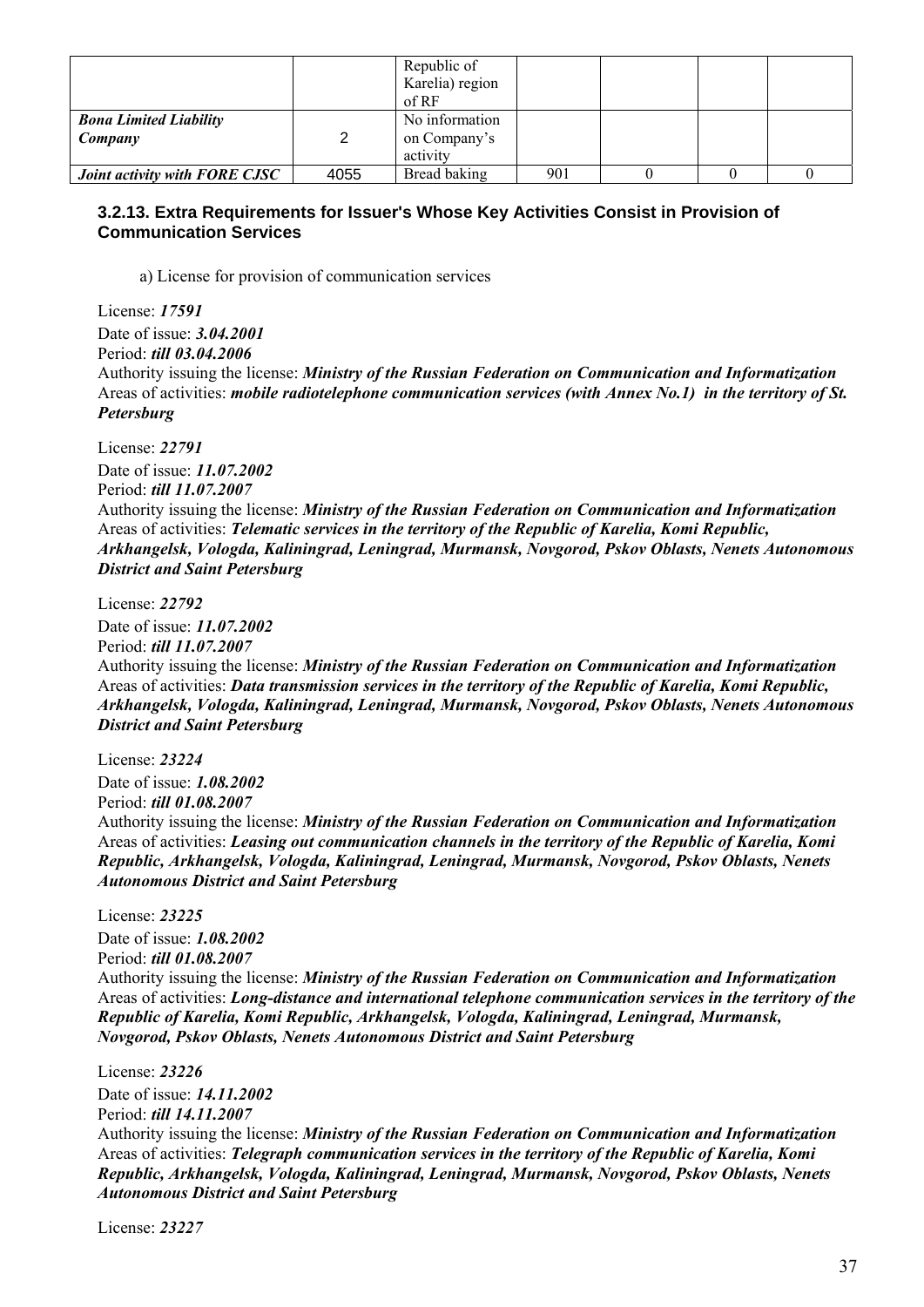Date of issue: *4.10.2002* Period: *till 4.10.2012* Authority issuing the license: *Ministry of the Russian Federation on Communication and Informatization* Areas of activities: *provision of local and intra-zone telephone communication services in the territory of the Republic of Karelia, Komi Republic, Arkhangelsk, Vologda, Kaliningrad, Leningrad, Murmansk, Novgorod and Pskov Oblasts, Nenets Autonomous Area, and Saint Petersburg*

License: *24074* Date of issue: *14.11.2002* Period: *till 01.02.2006* Authority issuing the license: *Ministry of the Russian Federation on Communication and Informatization* Areas of activities: *provision of cellular radio telephone communication services in the 450 MHz band in the territory of Arkhangelsk Oblast*

License: *24658* Date of issue: *14.11.2002* Period: *till 30.12.2007* Authority issuing the license: *Ministry of the Russian Federation on Communication and Informatization* Areas of activities: *provision of wired network sound broadcasting in the territory of Arkhangelsk, Vologda, Kaliningrad, Murmansk, Novgorod and Pskov Oblasts, the Republic of Karelia and the Nenets Autonomous Area*

License: *3166*

Date of issue: *24.01.1997* Period: *till 01.07.2006* Authority issuing the license: *Ministry of Communication of the Russian Federation* Areas of activities: *Local and long-distance telephone communication services (with Annexes Nos.1-5) in the territory of Leningrad Oblast*

License: *12972*

Date of issue: *08.10.1999* Period: *till 08.10.2004* Authority issuing the license: *The State Committee of the Russian Federation on Telecommunication (Annexes - by the Ministry of the Russian Federation of Communication and Informatization)* Areas of activities: *provision of services in telecasting and broadcasting of programmes and transmission of extra information (with addenda Nos. 1-5) in the territory of Arkhangelsk Oblast)*

License: *12842* Date of issue: *09.09.1999* Period: *till 09.09.2004* Authority issuing the license: *The State Committee of the Russian Federation on Telecommunication (Annexes - by the Ministry of the Russian Federation of Communication and Informatization)* Areas of activities: *License for provision of cable network telecasting (with addenda Nos. 1-3) in the territory of the city of Vologda.*

License: *14799* Date of issue: *21.04.2000* Period: *till 21.04.2005* Authority issuing the license: *Ministry of the Russian Federation on Communication and Informatization* Areas of activities: *provision of cable network telecasting (with addenda Nos. 1-3) in the territory of the city of the village of Lovozero, Murmansk Oblast*

License: *14838* Date of issue: *21.04.2000* Period: *till 21.04.2005* Authority issuing the license: *Ministry of the Russian Federation on Communication and Informatization* Areas of activities: *provision of services in telecasting and broadcasting of programmes and transmission of extra information (with addenda Nos. 1-4) in the territory of Murmansk Oblast)*

License: *15664* Date of issue: *21.04.2000*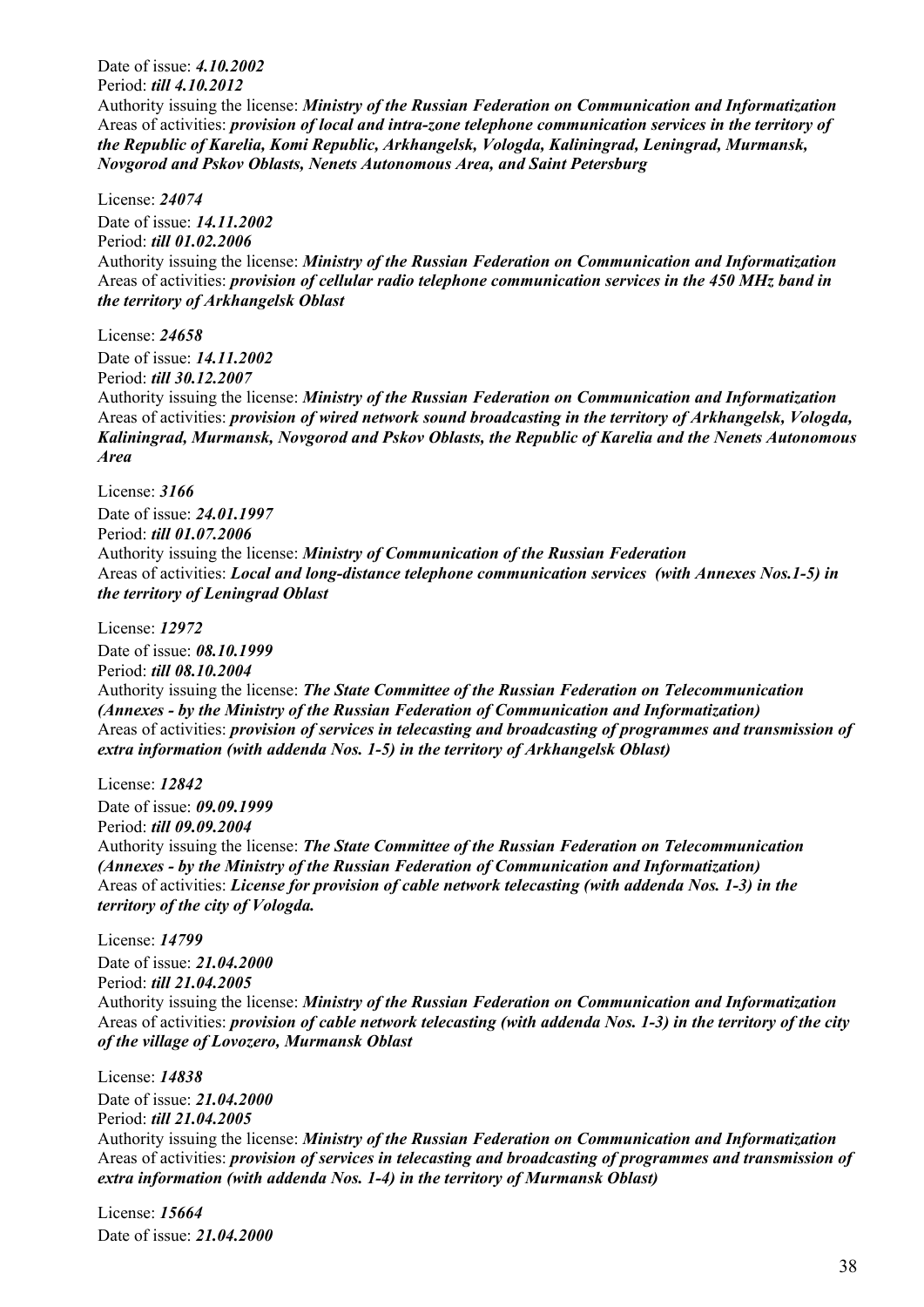### Period: *till 21.04.2005*

Authority issuing the license: *Ministry of the Russian Federation on Communication and Informatization* Areas of activities: *provision of services in telecasting of programmes (with addenda Nos. 1-2) in the territory of Pskov Oblast*

Issuer's commitments to create a subscriber base under the said licenses: *all obligations of creating the subscriber base and other terms of licenses are fulfilled within the established time and in the full volume* Factors that may have an adverse effect on the Issuer's performance of its commitments under the licenses, and possibilities of their occurrence: *there are no such factors*

b) Communication Networks

*The telecommunication network of OJSC NWT includes the following basic constituents:* 

- *Local stationary telephone networks, including city and rural networks;*
- *Elements of the long-distance and international telephone network;*

• *Wireless communication networks, including cellular mobile communication networks,* 

*mobile radio telephone (trunking) communication, personal radio call, and subscriber radio access;* 

• *Document telecommunication networks, including traditional telegraph communication networks and data transmission and telematic services networks;* 

- *Wired radio networks;*
- *Primary networks:*
- *local;*
- *intra-zone.*

#### *Description of OJSC NWT networks as of 31.12.2003*

 *Local stationary telephone networks, including city and rural networks* 

*Preliminary data on the installed and commissioned capacity of telephone exchanges of city and rural telephone networks are given in the table:* 

| <b>Branch</b>                            | <b>Installed capacity</b> |                  | Use factor, %    |                     |
|------------------------------------------|---------------------------|------------------|------------------|---------------------|
|                                          | City                      | Rural            | City             | <b>Rural</b>        |
|                                          | <b>Telephone</b>          | <b>Telephon</b>  | <b>Telephone</b> | <b>Telephon</b>     |
|                                          | <b>Networks</b>           | $\boldsymbol{e}$ | <b>Networks</b>  | $\boldsymbol{\ell}$ |
|                                          |                           | <b>Networks</b>  |                  | <b>Networks</b>     |
| Artelecom                                | 315,964                   | 60,838           | 95               | 87.42               |
| <b>Electrosyyaz of Vologda Oblast</b>    | 162,070                   | 51,302           | 93.6             | 87.2                |
| Kaliningrad<br><i>Electrosvyaz</i><br>of | 163,717                   | 19,886           | 92.23            | 83.66               |
| <i><b>Oblast</b></i>                     |                           |                  |                  |                     |
| Electrosvyaz of the Republic of          | 194,478                   | 30,946           | 94.5             | 90.3                |
| <b>Karelia</b>                           |                           |                  |                  |                     |
| <b>Murmanelectrosyyaz</b>                | 271,261                   | 11,246           | 97.45            | 93.5                |
| Novgorodtelecom                          | 159,178                   | 32,163           | 96               | 82                  |
| <b>Electrosyyaz of Pskov oblast</b>      | 113,927                   | 40,200           | 96.3             | 82.4                |
| <i>Cherepovetselectrosvyaz</i>           | 108,065                   | 8,480            | 95.8             | 84.1                |
| <i>PTN</i>                               | 1,993,179                 | 0                | 94.5             | 0                   |
| <b>Total for OJSC NWT</b>                | 3,481,839                 | 255,061          | 95.04            | 86.32               |

*The digitalization level for the local telephone network of OJSC NWT on the whole is 47.29%: 47.96% on city telephone networks and 10.9% on rural telephone networks.* 

*Payphones have been installed on the network of OJSC NWT. Data on the number of payphones are given in the table.*

| <b>Branch</b>                                  | Number of payphones, (pcs.) |
|------------------------------------------------|-----------------------------|
| <i><b>Artelecom</b></i>                        | 1077                        |
| <b>Electrosyyaz of Vologda Oblast</b>          | 481                         |
| <b>Electrosyyaz of Kaliningrad Oblast</b>      | 1334                        |
| <b>Electrosyyaz of the Republic of Karelia</b> | 297                         |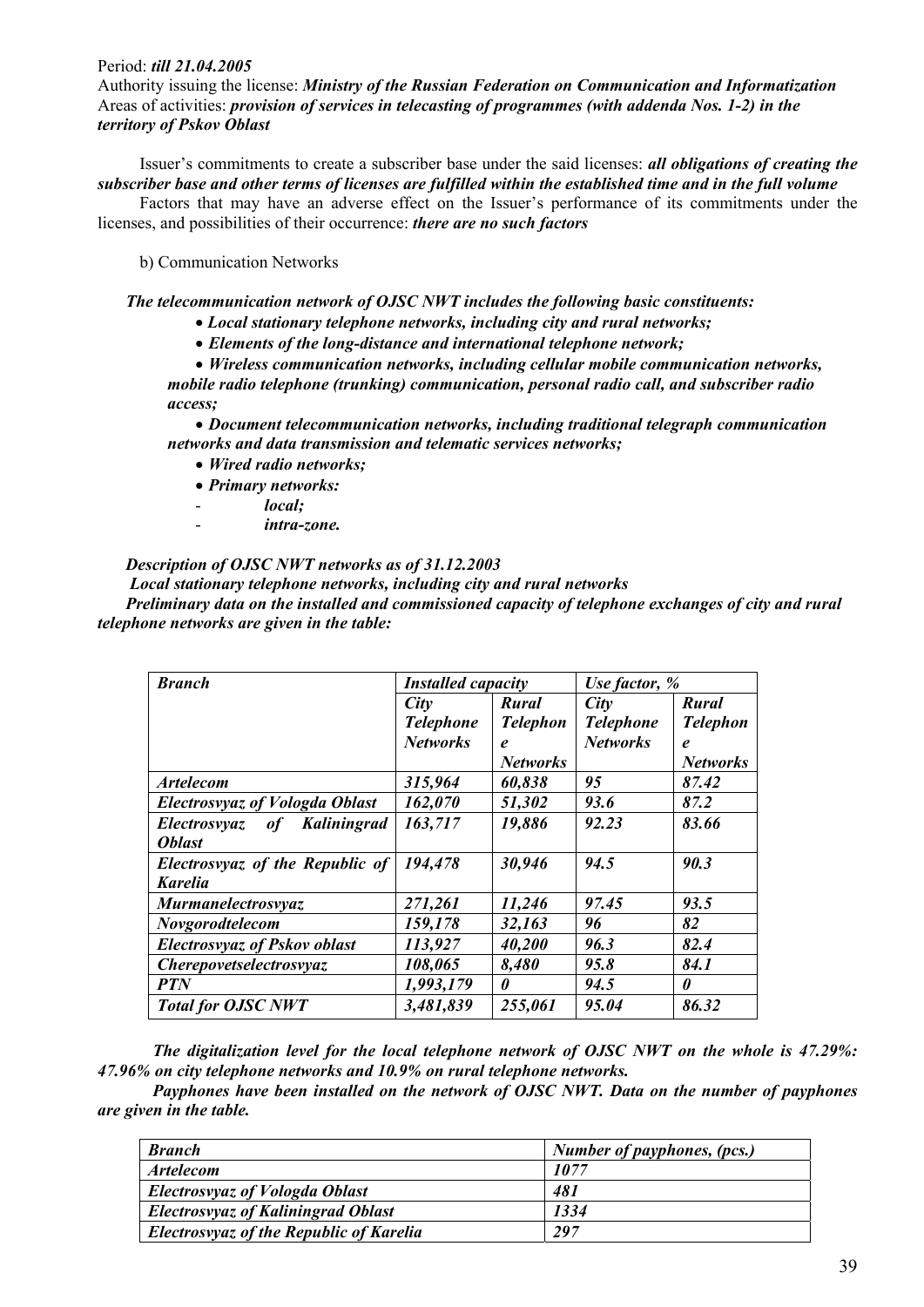| <b>Murmanelectrosyyaz</b>           | 1917 |  |
|-------------------------------------|------|--|
| Novgorodtelecom                     | 880  |  |
| <b>Electrosyyaz of Pskov oblast</b> | 664  |  |
| <i>Cherepovetselectrosvyaz</i>      | 548  |  |
| <b>PTN</b>                          | 21   |  |
| Total for OJSC NWT                  | 7219 |  |

*Long-distance and international telephone network* 

*At the moment, 18 automatic long-distance telephone exchanges operate in branches of OJSC NWT. The automatic long-distance telephone exchanges are connected to each other, to automatic switching centers, international switching centers and international telephone exchanges of OJSC Rostelecom.*

*Preliminary data on the installed and commissioned capacity of the automatic long-distance telephone exchanges are given in the table:* 

| <b>Branch</b>                             | <i><b>Installed</b></i><br>of<br>capacity<br>long-distance<br><i>automatic</i><br>exchanges*,<br>telephone<br>channels | Commissioned capacity of<br>long-distance<br><i>automatic</i><br>exchanges*,<br>telephone<br>channels |
|-------------------------------------------|------------------------------------------------------------------------------------------------------------------------|-------------------------------------------------------------------------------------------------------|
| <i><b>Artelecom</b></i>                   | 4530                                                                                                                   | 4004                                                                                                  |
| <b>Electrosyyaz of Vologda Oblast</b>     | 4241                                                                                                                   | 3101                                                                                                  |
| <b>Electrosyyaz of Kaliningrad Oblast</b> | 6674                                                                                                                   | 4765                                                                                                  |
| Electrosvyaz of the Republic of           | 2732                                                                                                                   | 2516                                                                                                  |
| <b>Karelia</b>                            |                                                                                                                        |                                                                                                       |
| <i>Murmanelectrosvyaz</i>                 | 3870                                                                                                                   | 3830                                                                                                  |
| Novgorodtelecom                           | 2216                                                                                                                   | 2114                                                                                                  |
| <b>Electrosyyaz of Pskov oblast</b>       | 3390                                                                                                                   | 3160                                                                                                  |
| <b>Cherepovetselectrosvyaz</b>            | 1307                                                                                                                   | 887                                                                                                   |
| <b>PTN</b>                                | 27375                                                                                                                  | 19959                                                                                                 |
| <b>Total for OJSC NWT</b>                 | 56335                                                                                                                  | 44336                                                                                                 |

*There are switching halls and two-frequency semiautomatic equipment for servicing of the nonautomatic part of exchange at automatic long-distance telephone exchanges.* 

#### *Wireless networks*

*Data on the composition and number of subscribers of wireless networks for branches of OJSC NWT are given in the Table:* 

| <b>Branch</b>                        | Number of subscriber stations connected to the network, pcs. |                          |                               |                            |  |  |
|--------------------------------------|--------------------------------------------------------------|--------------------------|-------------------------------|----------------------------|--|--|
|                                      | mobile<br><b>Cellular</b><br>communication<br>$(NMT-450)$    | <b>Trunking</b>          | <b>Personal</b><br>radio call | Subscriber radio<br>access |  |  |
| <i><b>Artelecom</b></i>              | 6500                                                         | 182                      | $\qquad \qquad$               | 57                         |  |  |
| Vologda<br><b>Electrosyyaz</b><br>of | $\blacksquare$                                               | 198                      | ۰                             | 35                         |  |  |
| <b>Oblast</b>                        |                                                              |                          |                               |                            |  |  |
| Electrosvyaz of Kaliningrad          | $\overline{\phantom{a}}$                                     | 209                      | $\overline{a}$                | $\overline{\phantom{a}}$   |  |  |
| <b>Oblast</b>                        |                                                              |                          |                               |                            |  |  |
| Electrosyyaz of the Republic         |                                                              | -                        |                               | 92                         |  |  |
| of Karelia                           |                                                              |                          |                               |                            |  |  |
| Murmanelectrosvyaz                   | -                                                            | $\overline{\phantom{0}}$ | 684                           | 275                        |  |  |
| Novgorodtelecom                      | $\overline{\phantom{0}}$                                     | 211                      | 681                           | 398                        |  |  |
| <b>Electrosvyaz of Pskov oblast</b>  | $\overline{\phantom{0}}$                                     | -                        |                               | 208                        |  |  |
| <i>Cherepovetselectrosvyaz</i>       | -                                                            | -                        |                               | <b>20</b>                  |  |  |
| <b>PTN</b>                           | -                                                            | 1056                     | -                             | 525                        |  |  |
| <b>Total for OJSC NWT</b>            | 6500                                                         | 1856                     | 1365                          | 1610                       |  |  |

*The NMT-450 standard cellular mobile communication network is deployed in Arkhangelsk Oblast and operated by the Artelecom branch. The network includes 33 base stations installed in 22 inhabited localities.*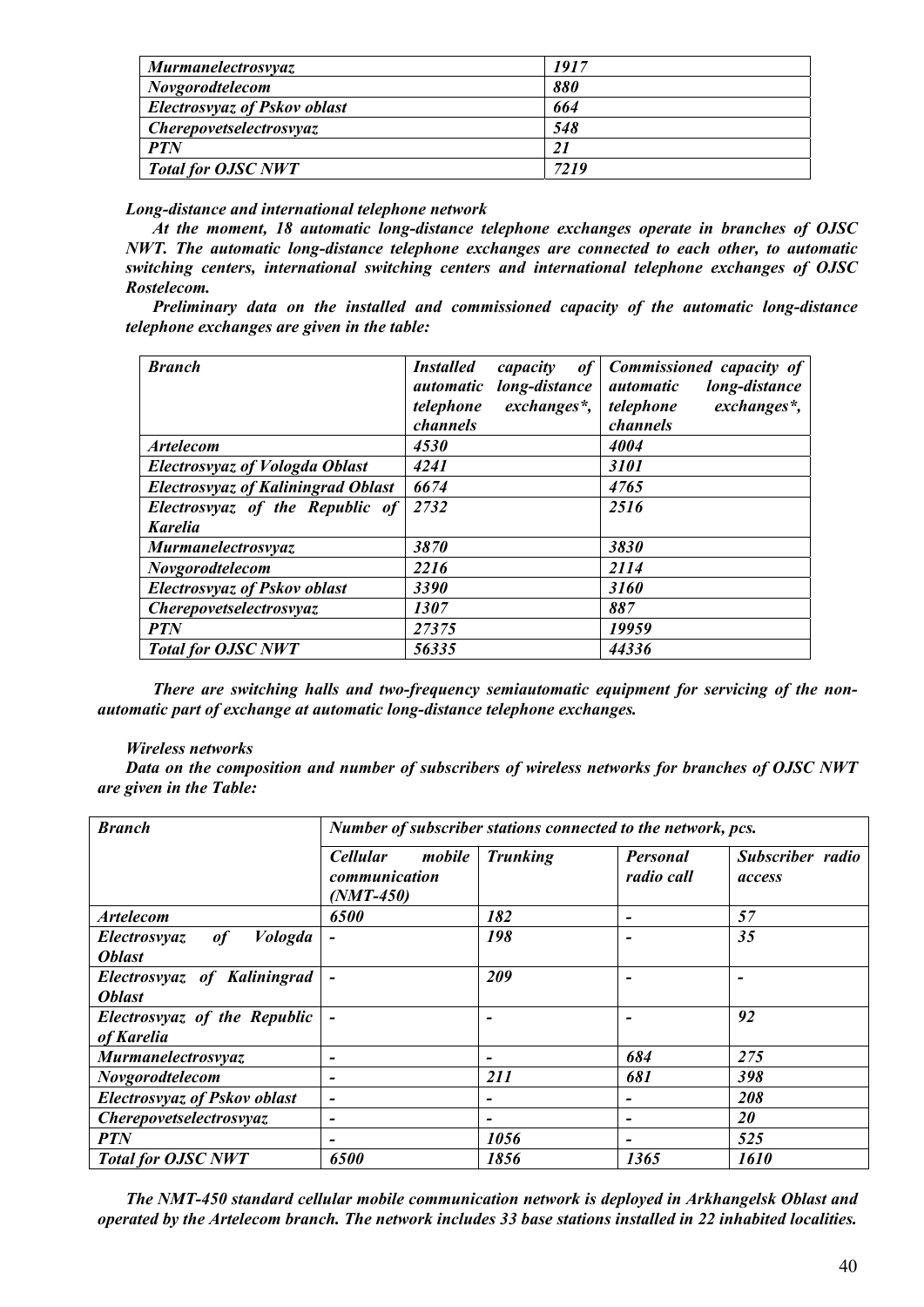*Trunking networks are organized on the basis of mobile radiotelephone communication systems Altay-3M in the frequency band of 300 MHz (15 base stations - BS - in St. Petersburg, 2 BS in Arkhangelsk, 3 BS in Kaliningrad, 2 BS in Novgorod and 2 BS in Vologda).* 

 *The personal radio call networks of the POCSAG standard are deployed on the basis of GM-300 (Motorola) equipment in the frequency band of 160 MHz (7 transmitters in Murmansk and Murmansk Oblast, and 4 transmitters in Veliky Novgorod and Novgorod Oblast).* 

 *Subscriber radio access networks are built on the basis of Airspan-60, Airspan-4000 (St. Petersburg), DECT, KART-4 and Airlink-512S systems equipment.* 

#### *Document telecommunication networks*

*Telegraph networks (Tributary Office Telegraph Communication, switched channel telegraph service/ Telex)* 

*Due to the low demand for traditional services of telegraph communication, there is no increase in the volumes of telegraph networks. Nevertheless, telegraph networks continue to operate, are maintained at the appropriate level and upgraded. A gradual replacement of telegraph sets by modern computer-based terminals and replacement of obsolete message switching centers by modern united switching stations is taking place.*

*Data on outbound telegraph traffic for the 4th quarter of 2003 are given in the table.* 

| <b>Branch</b>                                  | Outbound telegraph exchange for the $\overline{4^{th}}$<br>quarter of 2003 (thousand telegrams) |
|------------------------------------------------|-------------------------------------------------------------------------------------------------|
| <i><b>Artelecom</b></i>                        | 477                                                                                             |
| <b>Electrosvyaz of Vologda Oblast</b>          | 246                                                                                             |
| <b>Electrosyyaz of Kaliningrad Oblast</b>      | 287                                                                                             |
| <b>Electrosvyaz of the Republic of Karelia</b> | 188                                                                                             |
| <b>Murmanelectrosvyaz</b>                      | 467                                                                                             |
| Novgorodtelecom                                | 147                                                                                             |
| <b>Electrosyyaz of Pskov oblast</b>            | 155                                                                                             |
| <b>Cherepovetselectrosvyaz</b>                 | 93                                                                                              |
| <b>PTN</b>                                     | 423                                                                                             |
| <b>Total for OJSC NWT</b>                      | 2483                                                                                            |

*Data transmission and telematic service networks* 

*In the framework of document telecommunication networks of OJSC NWT, up-to-date data transmission and telematic service networks are being developed, ensuring corporate users' data exchange, access to the Internet, e-mail, video communication, etc.* 

*The data on the number of consumers' installations of data transmission and telematic service networks and on the volume of Internet traffic are given in the table.* 

| <b>Branch</b>                                  | Number of consumers' | Internet traffic in the $4th$ quarter of |
|------------------------------------------------|----------------------|------------------------------------------|
|                                                | installations, pcs.  | 2003, Mbytes                             |
| <b>Artelecom</b>                               | 34351                | 21042830                                 |
| <b>Electrosyyaz of Vologda Oblast</b>          | 7017                 | 4344403                                  |
| <b>Electrosvyaz of Kaliningrad Oblast</b>      | 2884                 | 15098449                                 |
| <b>Electrosyyaz of the Republic of Karelia</b> | 18636                | 72573000                                 |
| <b>Murmanelectrosvyaz</b>                      | 8177                 | 16090539                                 |
| Novgorodtelecom                                | 3335                 | 814784                                   |
| <b>Electrosyyaz of Pskov oblast</b>            | 9015                 | 6347909                                  |
| <i>Cherepovetselectrosvyaz</i>                 | 9386                 | 6019928                                  |
| <b>PTN</b>                                     | 168105               | 14169210                                 |
| <b>Total for OJSC NWT</b>                      | 260906               | 156501052                                |

*At the moment, the regional multiservice network of OJSC North-West Telecom is being developed. A segment of a multiservice network in St. Petersburg is operating on the basis of Alcatel's equipment (ATM/FR switchboards, DISLAM), fragments of a multiservice network in Arkhangelsk Oblast and Cherepovets are under construction and those in Murmansk Oblast and Novgorod Oblast are under design.* 

#### *Wired radio networks*

*Wired radio networks are developed in compliance with the Programme of Wired Radio Development for the period to the year 2010 for Entities of the Russian Federation. The level of wired radio networks*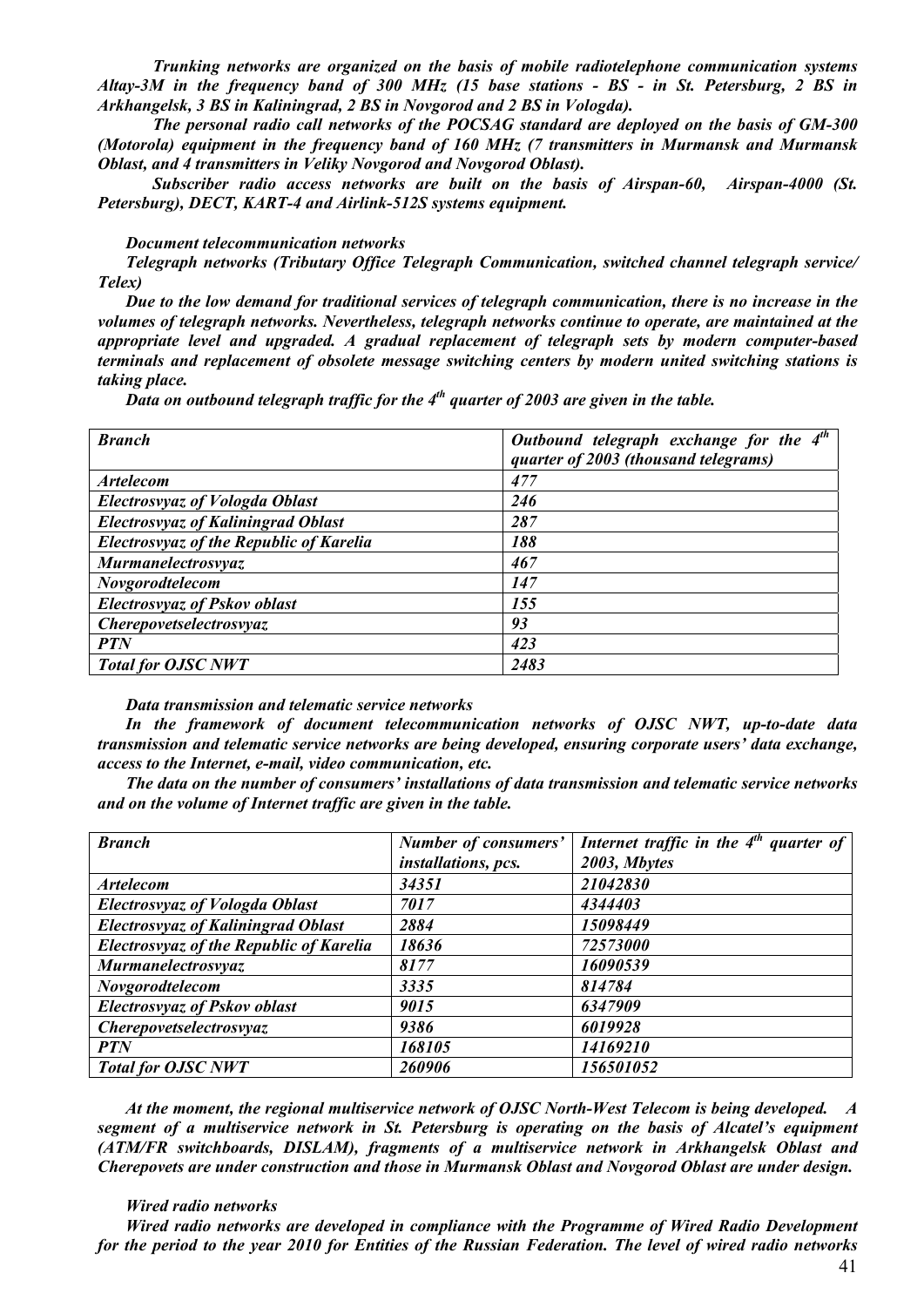*state differs significantly in cities and villages, which determines the areas of these networks development: in the cities (towns) and rural areas where wired radio networks exist and are profitable, they are developed by replacement of obsolete and worn equipment, while in the areas where there are no wired radio networks or where they are unprofitable, their use is replaced by on-air (ultra-short waves - FM) broadcasting. Data on the number of broadcasting points of wired radio networks are given in the table.* 

| <b>Branch</b>                                     | pcs.         | Number of broadcasting sets,                    | Number of broadcasting sets of<br>ultra-short<br>FM<br>waves<br>broadcasting, pcs. |                                             |  |
|---------------------------------------------------|--------------|-------------------------------------------------|------------------------------------------------------------------------------------|---------------------------------------------|--|
|                                                   | <b>Total</b> | <b>Including</b><br>multi-<br>programme<br>ones | <b>Total</b>                                                                       | <b>Including</b><br>those in rural<br>areas |  |
| Artelecom                                         | 155061       | 122397                                          | 10793                                                                              | 9096                                        |  |
| <b>Electrosyyaz of Vologda Oblast</b>             | 84056        | 65643                                           | 20144                                                                              | 17364                                       |  |
| <b>Electrosyyaz of Kaliningrad Oblast</b>         | 124299       | 119857                                          | 2145                                                                               | 2006                                        |  |
| Electrosvyaz of the Republic of<br><b>Karelia</b> | 148234       | 129318                                          | 2312                                                                               | 2179                                        |  |
| <b>Murmanelectrosyyaz</b>                         | 225015       | 222761                                          | $\theta$                                                                           | $\boldsymbol{\theta}$                       |  |
| Novgorodtelecom                                   | 55248        | 49855                                           | 30115                                                                              | 25691                                       |  |
| <b>Electrosyyaz of Pskov oblast</b>               | 38722        | 28929                                           | 1634                                                                               | 1073                                        |  |
| <i>Cherepovetselectrosvyaz</i>                    | 55442        | 54071                                           | 778                                                                                | 778                                         |  |
| <b>Total for OJSC NWT</b>                         | 886077       | 792831                                          | 67921                                                                              | 58187                                       |  |

*Primary networks* 

*Local primary networks* 

*Local primary networks of NWT include interoffice city cable and radio-relay lines; cable, aerial and radio-relay connecting lines on rural telephone networks; subscriber access networks.* 

*Interoffice city cable primary networks are developed on the basis of fibre-optic transmission lines only, using SDH transmission systems of the STM-1 – STM-4 levels, made by Siemens, Alcatel, ECI, NEC, Lucent Technologies, Ericsson.* 

*In urban and rural areas where laying of fibre-optic cables is impossible or economically inadvisable, radio-relay lines are used. Radio-relay lines with PDH systems (IKM-15, IKM-30, NxE1, E3) and SDH systems (STM-1), as well as thin-route radio-relay lines (Nx voice-frequency channels) are used.*

*Local primary networks in rural areas mainly use metal cables with the IKM-30 and IKM-15 transmission systems, as well as multiplexers and modems using the xDSL technology (NxE1, E3).* 

*Subscriber access is organized via metallic circuits in metal or optic cables, via digital channels using the xDSL technology and using radio access technologies.* 

*Intrazone primary networks* 

*Central-office primary networks use fibre-optic cables with SDH transmission systems of the STM-1 – STM-4 levels and optic linear terminals (NxE1); metal cables with digital PDH systems IKM-120, IKM-480, IKM-30, IKM-15 and analog transmission systems K-60P, K-120, K-300, K-1020S; aerial lines; as well as radio-relay lines with the PDH and SDH systems and thin-route radio-relay lines.* 

 *Data on the length and capacity of central-office primary network lines as of 31.12.2003 are given in the table.* 

| <b>Branch</b>                        | Length of lines, km |        |                       | Capacity | networks,<br><i>thousand</i><br>of<br>channel-km |                       |  |
|--------------------------------------|---------------------|--------|-----------------------|----------|--------------------------------------------------|-----------------------|--|
|                                      | Cable               | Air    | Radio-<br>relay       | Cable    | Air                                              | Radio-<br>relay       |  |
| <b>Artelecom</b>                     | 465.3               | 3061.6 | 205.5                 | 23       | 26.9                                             | 1.9                   |  |
| Vologda<br><b>Electrosyyaz</b><br>of | 935.6               | 307.7  | 100.6                 | 99.1     | 3.4                                              | 0                     |  |
| <b>Oblast</b>                        |                     |        |                       |          |                                                  |                       |  |
| Electrosvyaz of Kaliningrad          | 1619.1              | 1882.3 | $\boldsymbol{\theta}$ | 122.9    | 1.7                                              | $\boldsymbol{\theta}$ |  |
| <b>Oblast</b>                        |                     |        |                       |          |                                                  |                       |  |
| Electrosvyaz of the Republic         | 828.6               | 520.3  | $\boldsymbol{\theta}$ | 257.2    | 8.3                                              | 0.1                   |  |
| of Karelia                           |                     |        |                       |          |                                                  |                       |  |
| Murmanelectrosvyaz                   | 843.6               | 1029   | 19.7                  | 565.8    | 9.6                                              | 0                     |  |
| Novgorodtelecom                      | 894.2               | 481    | 41.5                  | 359.9    | 6.3                                              | 0                     |  |
| <b>Electrosyyaz of Pskov oblast</b>  | 2235.2              | 27.3   | $\theta$              | 1021.9   | 0.4                                              | 0                     |  |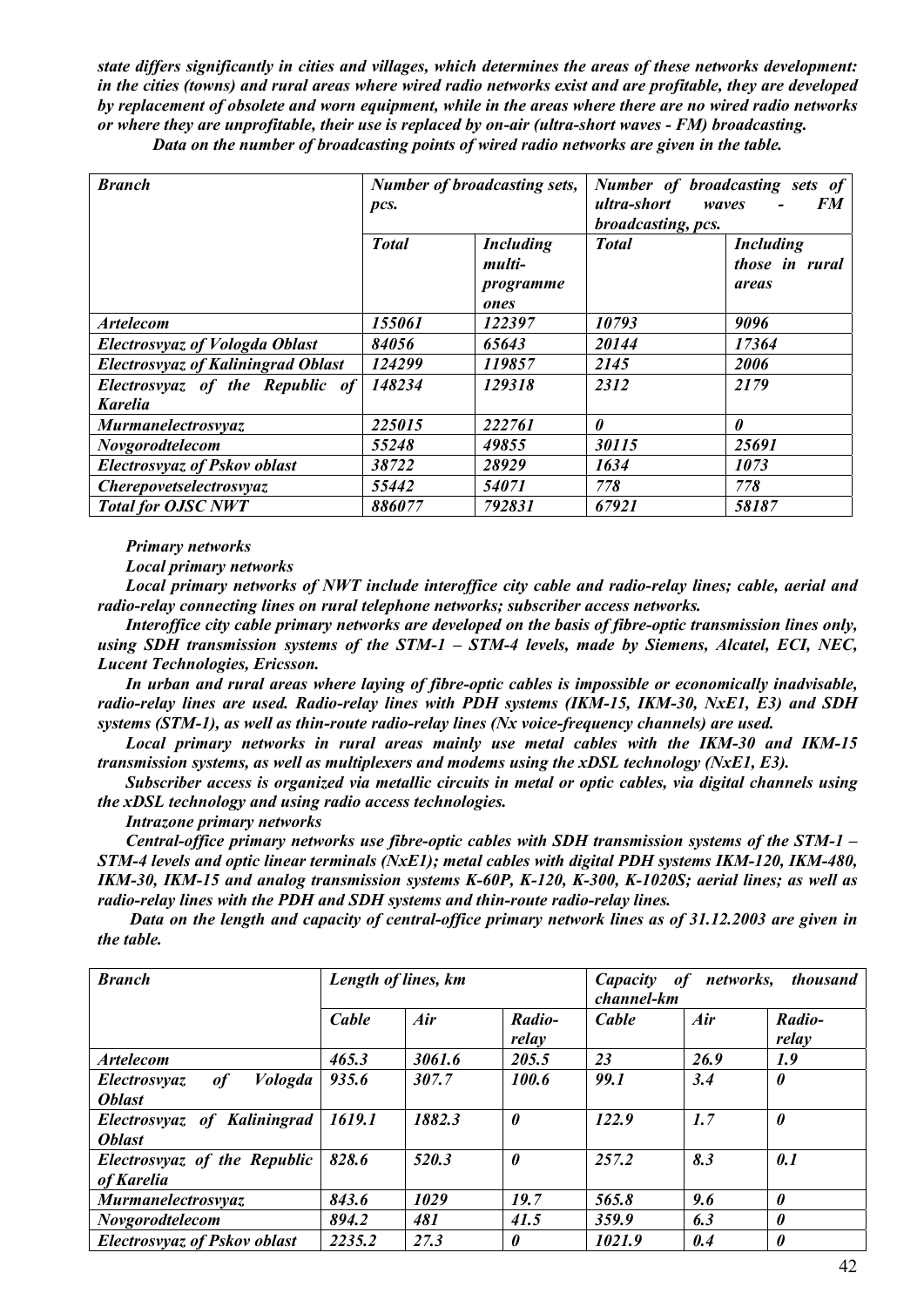| $\sim$<br>Cherepovetselectrosyyaz                                 | $\mathbf{A}$<br>14.I | $\overline{\phantom{a}}$<br>42.5 |      | $\bullet$                          | $\cdot$ 0. |  |
|-------------------------------------------------------------------|----------------------|----------------------------------|------|------------------------------------|------------|--|
| $\bm{\mathcal{C}}$ nii $\bm{V}\bm{T}$<br><i>Total</i> for<br>ojsc | 7022 7<br>,,,,,      | ັບພະ                             | 30/3 | $\overline{1}$<br><b>43</b><br>7.0 | 90. O      |  |

# *3.4. Plans of Issuer's Future Operation*

#### *Brief Description of Issuer's Future Operation Plans*

*At the moment, besides the up-to date digital equipment of telephone centers, digital equipment of telephone exchanges and data transmission systems, OJSC North-West Telecom has a lot of obsolete equipment. The obsolete and worn out equipment does not make it possible to make a qualitatively new step in the development of OJSC North-West Telecom's network - transition to the digital network with a wide range of new services. In this connection, OJSC North-West Telecom's strategy will be aimed at restructuring the network topology and at replacing the obsolete equipment. To solve that task, renovation and re-equipment of switching systems and line structures are planned, as well as expansion of the existing telephone exchanges, renovation of technical premises and other operations aimed at replacement and improvement of the obsolete and worn out equipment.*

*The key tasks to be tackled by the company within the five years to come include:* 

*- satisfying citizens' applications for installation of telephone lines;* 

*- transition to the time-based call billing system throughout the North-Western District of Russia;* 

*- development of extra services (Internet, data transmission, complete set services to business clients);* 

*- increasing the company's share in the markets of new services.* 

*Solving these tasks will require much effort in developing the communication networks infrastructure. The key areas of developing telecommunication networks of OJSC North-West Telecom are:* 

- *telephone network digitalization;*
- *creating intelligent networks;*
- *creating multiservice networks for provision of integrated services;*
- *digitalization of primary public networks.*

*OJSC North-West Telecom's financial plans provide for:* 

- *· increasing receipts through increasing the volume of provided services;*
- *· reducing the specific value of expenses;*
- *· significantly reducing and liquidating the accounts receivable for communication services;*
- *· pursuing a flexible rate policy;*
- *· attracting new investment.*

*The Company development strategy is aimed at spreading to the telecommunication services market throughout the North-Western region of Russia.* 

#### *Sources of Future Income*

*The forecasted gross income of the Company for the year 2004 is about 14 billion roubles without taking into account the reorganization in the form of affiliation of OJSC Lensvyaz and OJSC Svyaz of the Republic of Komi with OJSC NWT* 

*Plans for Organizing, Expanding or Curtailing New Operating Facilities* 

*There are no plans for organization of new operating facilities or their curtailment, the Company will continue its operation under the existing licenses.* 

*The total amount of capital investment aimed at developing the business directly connected with the commissioning of 220,472 lines is 68% of the Investment Plan volume.* 

*Design of New Product Types* 

*No design of new product types is planned by OJSC North-West Telecom: the Company is planning to do its business in the framework of the active licenses.* 

*Upgrading and Renovation of Key Assets*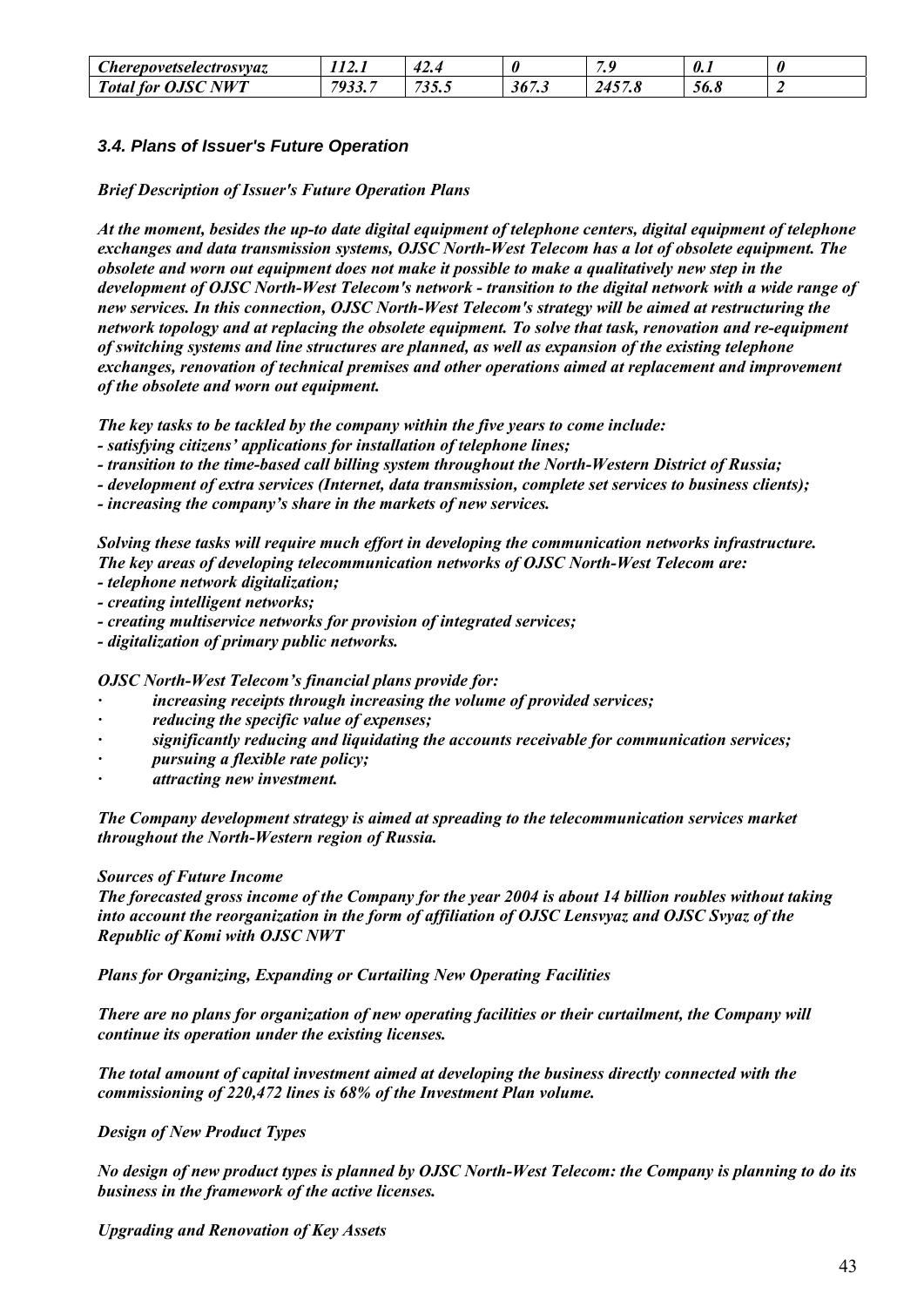*To introduce new equipment, upgrade the obsolete equipment and to improve the operating processes, OJSC North-West Telecom is purchasing and installing modern digital equipment for new electronic type automatic telephone exchanges.* 

*Possible changes in Issuer's business field* 

*OJSC North-West Telecom does not plan any changes in the field of its principal business - provision of communication services in compliance with the active licenses and the Company's Articles of Association.* 

# *3.5. Participation of the Issuer in industrial, banking and financial groups, holdings, concerns and associations*

Organization: *Iskra - the Association of Operators of the Federal Business Servicing Network (BSN)* Place and functions of the Issuer in the organization: *The OJSC North-West Telecom is a participant in the Iskra BSN Association from November 28, 2001 pursuant to the decision of the Extraordinary Meeting of the Company's Shareholders.* 

*As a member of the Association, the Company has the following functions:* 

*1. Participation in the management of the Association* 

*2. Representing the Association in its operation regions* 

*3. Paying annual target fees in due time, the amount of the fees being determined by the General Meeting of the Members* 

*4. Providing information required to resolve issues related to the operation of the Association* 

*According to the Articles of Association, the basic tasks of the Association are:* 

*- Facilitating the development of a Mutually Coordinated Communication Network of the Russian Federation* 

*- Facilitating the development of the leased Federal Business Servicing Network Iskra (hereinafter referred to as Iskra BSN)* 

*- Facilitating the provision of the needed volume and quality of up-to-date communication services rendered to customers in Russia* 

*- Facilitating the development of the research, technical, economic and organizational bases of Iskra BSN* 

*- Facilitating the distribution of standardized solutions in creating the Iskra BSN* 

*- Studying and facilitating the coordination of the interests of domestic developers, suppliers and consumers of Iskra BSN's services* 

*- Distributing the advanced experience of digital networks organization in Russia and abroad* 

*- Developing proposals on development of Iskra BSN* 

*- Facilitating the development of the Russian market of communication services, finding the needs of consumers, advertising the capacities and advantages of Iskra BSN*

Organization: *Association of Telecommunication Operators of the North-Western Region of the Russian Federation*

Place and functions of the Issuer in the organization: *OJSC North-West Telecom is a promoter and a permanent member of the Association. Functions of OJSC North-West Telecom in the Association:* 

*1. Making contributions to centralized and specialized funds formed by the Association to ensure the formation of funding sources and implementation of regional programmes* 

*2. Funding and crediting on favourable conditions projects and programmes adopted by the Association* 

*3. Participation on a contractual basis in affairs of joint, mixed and other ventures, and market structures established by the Association* 

*4. Assigning to the bodies of the Association the required premises, communication facilities, office facilities, furniture and other office equipment and transport necessary for the Association to achieve the goals established by the incorporation documents.* 

*The Association was founded in September 1996 and now comprises OJSC North-West Telecom and OJSC*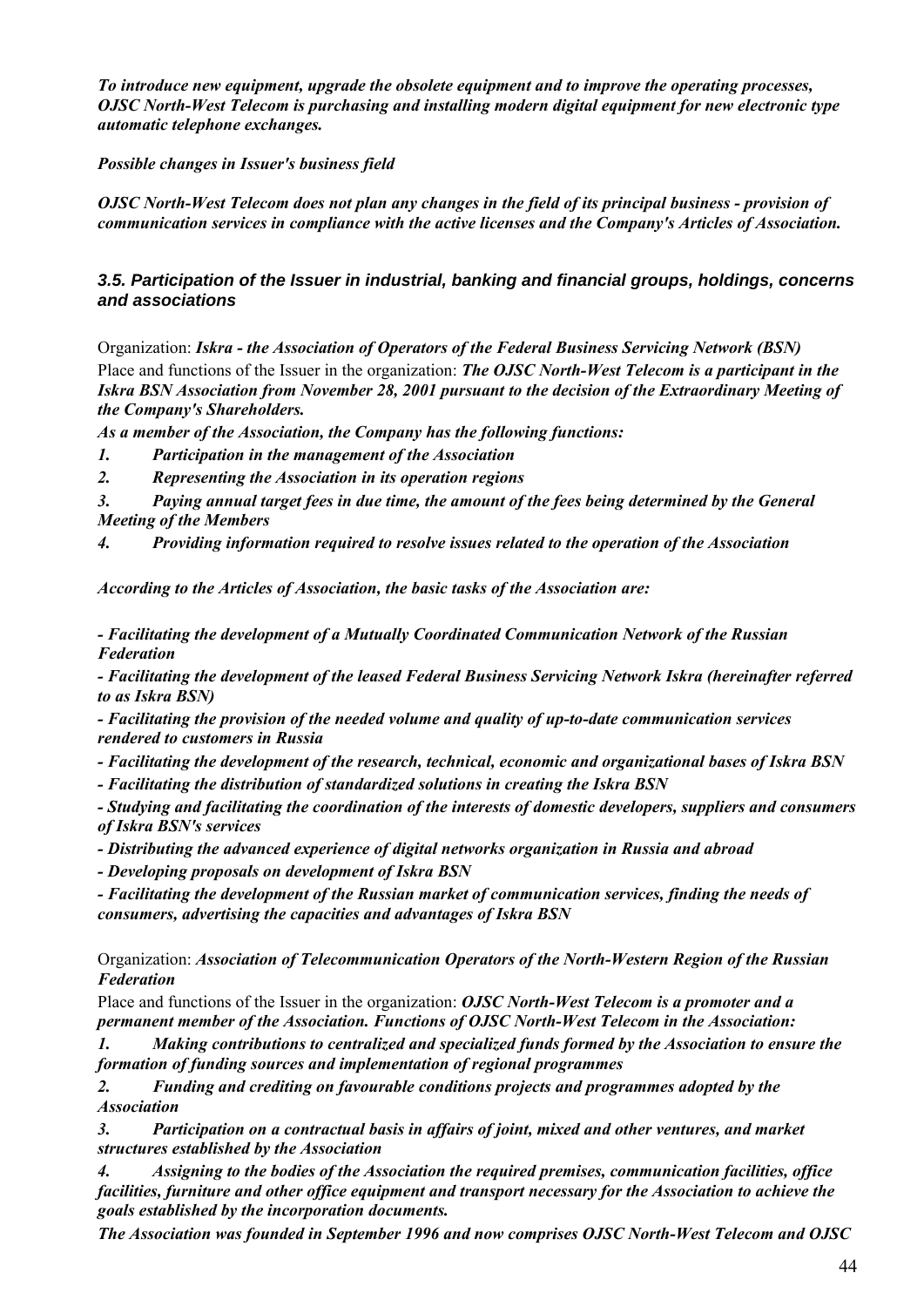# *Lensvyaz*

Organization: *Association of Operators of the Federal Cellular Network NMT-450* Place and functions of the Issuer in the organization: *The Association was established for the purpose of facilitating the development of the federal public network of mobile radio telephone communication of Russia. OJSC North-West Telecom is a member of the Association.* 

*As a member of the organization, the Issuer performs the following functions:* 

- *1. Paying annual membership fees in due time*
- *2. Facilitating the solution of issues of developing the Federal Cellular Network NMT-450*
- *3. Organizing interaction with local and federal authorities*

Organization: *Association of the Documentary Telecommunication*

Place and functions of the Issuer in the organization: *The Association was founded for the purpose of facilitating the implementation of the state policy in the field of telecommunication, facilitating the study of users' needs, agreeing upon and coordinating their interests with the interests of information and telecommunication systems manufactures and operators, facilitating the creation of a legislatively grounded standard and law mechanism of developing the information and telecommunication technologies and their applications, facilitating the integration of Russian telecommunication and information systems into the European and world infrastructures. OJSC North-West Telecom is a member of the Association.* 

*As a member of the organization, the Issuer performs the following functions:* 

*1. Paying annual membership fees in due time* 

*2. Facilitating the implementation of decisions taken by the state authority in the field of telecommunications* 

*3. Facilitating the cooperation of departments and organizations in creating and using telecommunication networks* 

*4. Facilitating the design and implementation of programmes for the development of data transmission networks and systems, telematic services, etc.*

# *3.6. Issuer's subsidiaries and affiliates*

Full and abbreviated official name: *RSU-Telecom Limited Liability Company, RSU-Telecom LLC* Place of business: *18, pr. Stachek, block 2, letter B, Saint Petersburg, Russia* Mailing address: *18, pr. Stachek, block 2, letter B, Saint Petersburg, 198095*

Ground, on which the company is considered a subsidiary of the issuer:

*Prevailing interest in the authorized capital of the company*

Issuer's share in the authorized capital of the corporation: *100 %*

Share of the party in the Issuer's authorized capital: *0%*

Basic areas of business of the company: *construction, operation and renovation of production, social, cultural and utility facilities, including communication facilities.* 

Full and abbreviated official name: *Recreation and Disease Prevention Centre "Svyazist" Limited Liability Company, RDPC "Svyazist" LLC*

Place of business: *poselok Petrovskoye, Priozersky rayon, Leningrad oblast, Russia*

Mailing address: *poselok Petrovskoye, Priozersky rayon, Leningrad oblast, 188732*

Ground, on which the company is considered a subsidiary of the issuer:

*Prevailing interest in the authorized capital of the company*

Issuer's share in the authorized capital of the corporation: *100 %*

Share of the party in the Issuer's authorized capital: *0%*

Basic areas of business of the company: *provision of services in health centre and resort treatment and care*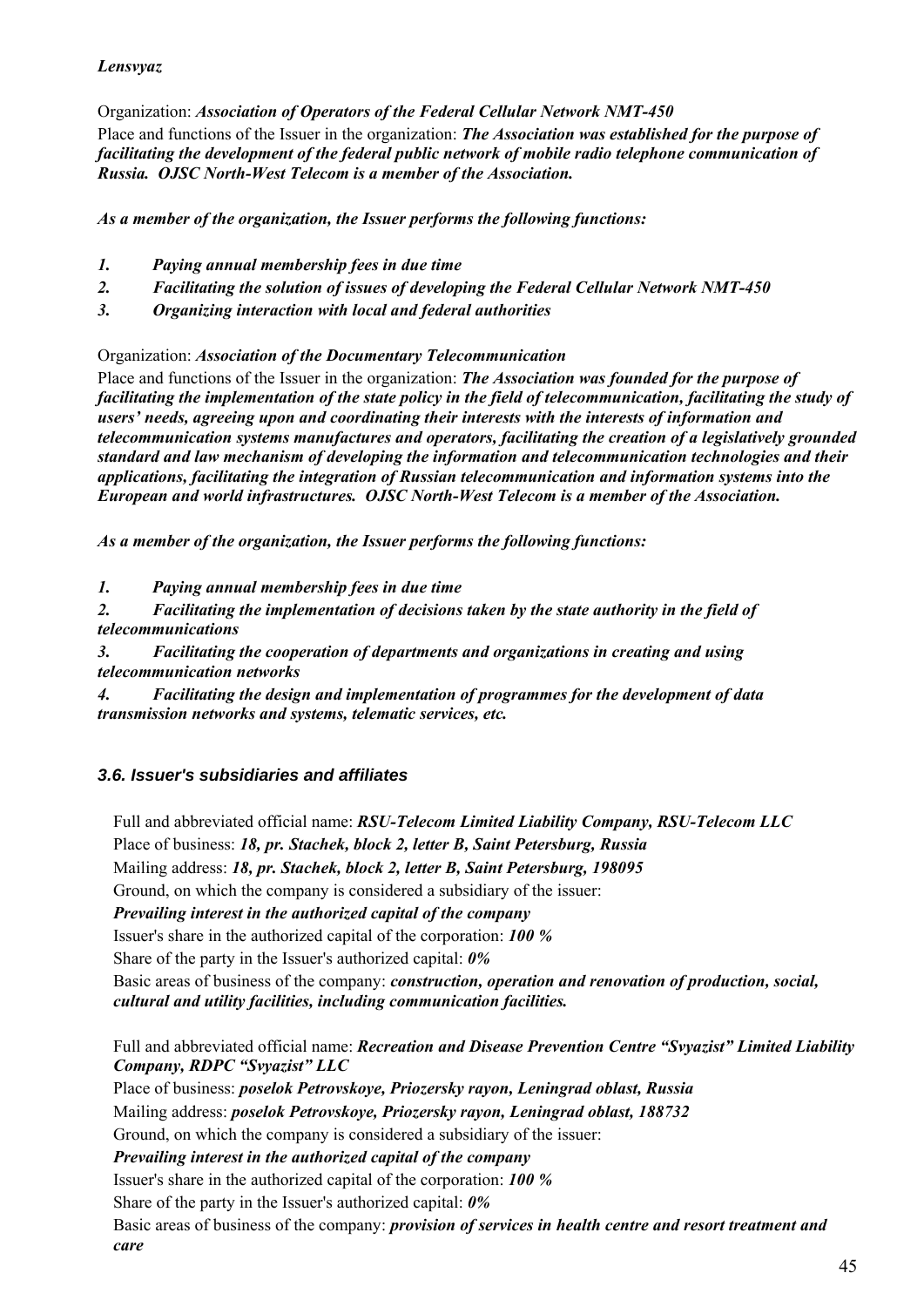Full and abbreviated official name: *Pagetelecom Limited Liability Company, Pagetelecom LLC* Place of business: *6, pr. Stroiteley, Cherepovets, Vologda Oblast, Russia* Mailing address: *6, pr. Stroiteley, Cherepovets, Vologda Oblast, 162627, Russia* Ground, on which the company is considered a subsidiary of the issuer: *Prevailing interest in the authorized capital of the company*  Issuer's share in the authorized capital of the corporation: *100 %* Share of the party in the Issuer's authorized capital: *0.00203%* Basic areas of business of the company: *Personal radio call services Participation in the company makes it possible to satisfy the consumers' demand of the residents of the city of Cherepovets and Cherepovets District for paging communication services.* 

Full and abbreviated official name: *Tsentrum Limited Liability Company, Tsentrum LLC* Place of business: *22, ul. Antikainena, Petrozavodsk, the Republic of Karelia* Mailing address: *22, ul. Antikainena, Petrozavodsk, 185000, the Republic of Karelia* Ground, on which the company is considered a subsidiary of the issuer: *Prevailing interest in the authorized capital of the company* Issuer's share in the authorized capital of the corporation: *100 %* Share of the party in the Issuer's authorized capital: *no share* Basic areas of business of the company: *Trading and agency, including production and sales of foodstuffs for public catering Social efficiency of participation: providing uninterrupted high-quality meals for the working team of the regional branch.* 

Full and abbreviated official name: *AMT Limited Liability Company, AMT LLC* Place of business: *k.201, d.14, Sinopskaya nab., St. Petersburg, 193167, Russia* Mailing address: *3-5 ul. B. Morskaya, St. Petersburg, 191186* Ground, on which the company is considered a subsidiary of the issuer: *Prevailing interest in the authorized capital of the company*  Issuer's share in the authorized capital of the corporation: *100 %* Share of the party in the Issuer's authorized capital: *0.29741 %* Basic areas of business of the company: *Operation in the securities market within the limits established by the active law.*

*Participation in organizing a secondary market of Issuer's securities* 

Full and abbreviated official name: *Polycomp Limited Liability Company, Polycomp LLC* Place of business: *20, ul. Bolshaya Morskaya, St. Petersburg, 191186, Russia* Mailing address: *24, ul. Bolshaya Morskaya, St. Petersburg, 191186, Russia* Ground, on which the company is considered a subsidiary of the issuer: *Prevailing interest in the authorized capital of the company*  Issuer's share in the authorized capital of the corporation: *90 %* Share of the party in the Issuer's authorized capital: *no share* Basic areas of business of the company: *publishing Making various forms and advertising products for the issuer.* 

Full and abbreviated official name: *Artelecom Service Limited Liability Company, Artelecom Service LLC* Place of business: *the Russian Federation, the city of Arkhangelsk* Mailing address: *4, proyezd Priorova, Arkhangelsk, 163071* Ground, on which the company is considered a subsidiary of the issuer: *Prevailing interest in the authorized capital of the company*  Issuer's share in the authorized capital of the corporation: *77 %* Share of the party in the Issuer's authorized capital: *no share* Basic areas of business of the company: *creating a modern telecommunication commercial network and a high-quality information servicing system in the interests of the public economic complex in*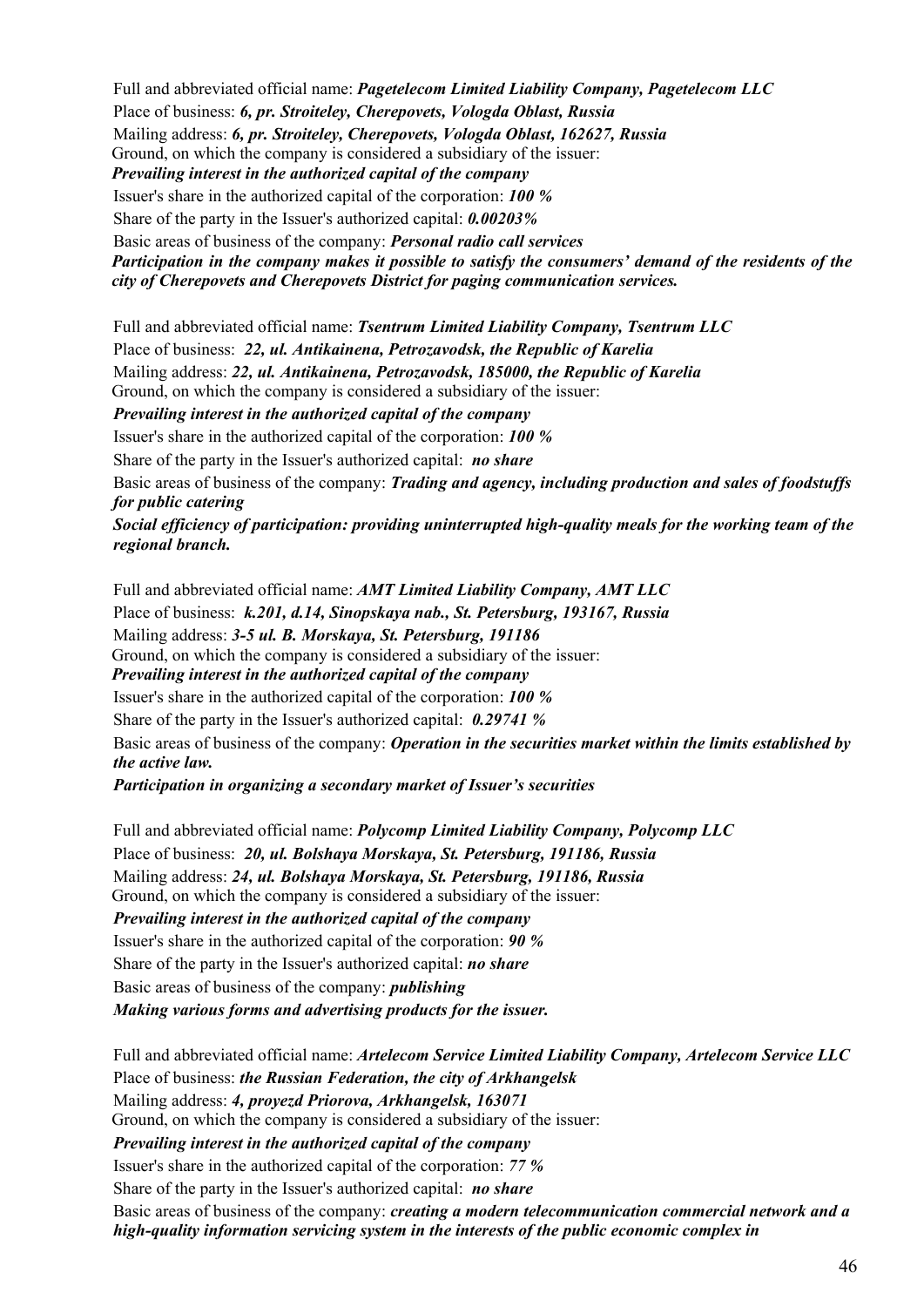*Arkhangelsk, commercial organizations and the entire population The Issuer provides unified management of the communication network of the city of Arkhangelsk, there is a single centre for settlements with subscribers for communication services of the two networks.* 

Full and abbreviated official name: *Vologda Cellular Communication Closed Joint-Stock Company, VCC CJSC*

Place of business: *103, ul. Zosimovskaya, Vologda, the Russian Federation* Mailing address: *103, ul. Zosimovskaya, Vologda, 160009, the Russian Federation* Ground, on which the company is considered a subsidiary of the issuer: *Prevailing interest in the authorized capital of the company*  Issuer's share in the authorized capital of the corporation: *60 %* Share of the party in the Issuer's authorized capital: *0%* Basic areas of business of the company: *Cellular communication services of the NMT-450 standard*

Full and abbreviated official name: *St. Petersburg Telecommunication Centre Closed Joint-Stock Company, SPb Telecommunication Centre CJSC*

Place of business: *24, Bolshevikov pr., St. Petersburg, 193232, the Russian Federation* Mailing address: *30/32, 3-liniya, Vasilyevsky Ostrov, St. Petersburg, 199053* Ground, on which the company is considered a subsidiary of the issuer: *Prevailing interest in the authorized capital of the company*  Issuer's share in the authorized capital of the corporation: *54.38 %*

Share of the party in the Issuer's authorized capital: *no share*

Basic areas of business of the company: *Further professional training of telecommunication specialists The issuer maintains a high professional level of the employees with much lower expenses for further professional training* 

Full and abbreviated official name: *Bona Limited Liability Company, Bona LLC* Place of business: *45, Troitsky prospekt, Arkhangelsk, 163061* Mailing address: *45, Troitsky prospekt, Arkhangelsk, 163061* Ground, on which the company is considered a subsidiary of the issuer: *Prevailing interest in the authorized capital of the company*  Issuer's share in the authorized capital of the corporation: *51 %* Share of the party in the Issuer's authorized capital: *no share*

Basic areas of business of the company: *No operation, under liquidation*

Full and abbreviated official name: *Novgorod Datacom Limited Liability Company, Novgorod Datacom LLC*

Place of business: *22, ul. Industrialnaya, the settlement of Pankovka, Veliky Novgorod, 173526* Mailing address: *20, ul. Mikhaylova, Veliky Novgorod, 173000* Ground, on which the company is considered a subsidiary of the issuer: *Prevailing interest in the authorized capital of the company*  Issuer's share in the authorized capital of the corporation: *52 %* Share of the party in the Issuer's authorized capital: *no share* Basic areas of business of the company: *Provision of data transmission services via the public communication network in the territory of Novgorod Oblast*

Full and abbreviated official name: *Kolatelecom Open Joint-Stock Company, Kolatelecom OJSC* Place of business: *the city of Murmansk* Mailing address: *5/23, ul. Vorovskogo, Murmansk, 183038* Ground, on which the company is considered a subsidiary of the issuer: *Prevailing interest in the authorized capital of the company*  Issuer's share in the authorized capital of the corporation: *50 %* Share of the party in the Issuer's authorized capital: *no share* Basic areas of business of the company: *Provision of local, long-distance and international communication services via the dedicated network in the territory of Murmansk and Arkhangelsk Oblast,*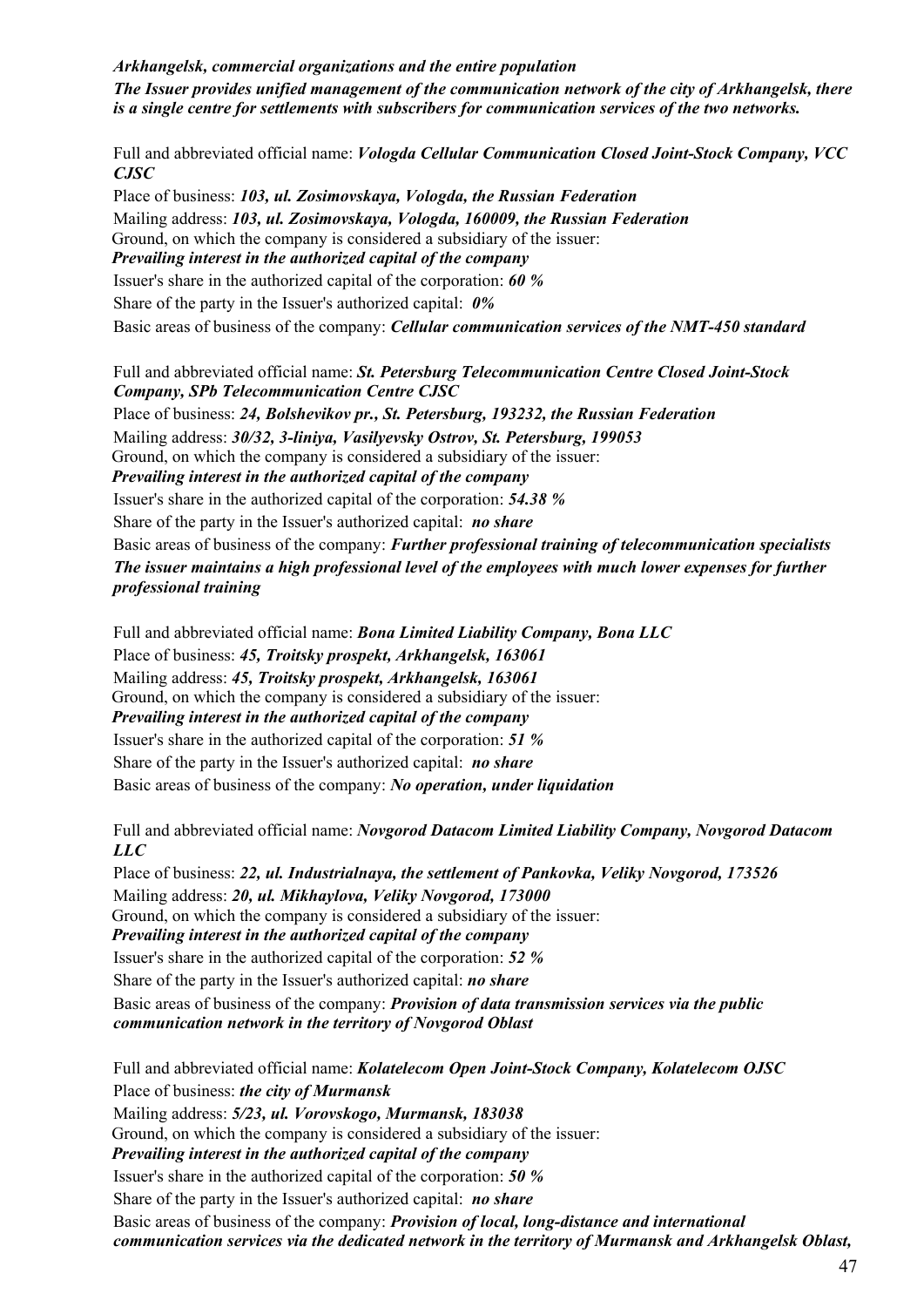# *and the Republic of Karelia.*

Full and abbreviated official name: *NEVA KABEL Closed Joint-Stock Company, NEVA KABEL CJSC* Place of business: *8 proyezd, 9 kvartal, Promyshlennaya zona Parnas, St. Petersburg, Russia* Mailing address: *8 proyezd, 9 kvartal, Promyshlennaya zona Parnas, St. Petersburg, 194292, Russia*  Ground, on which the company is considered a dependent company of the issuer: *The issuer holds over 20% of voting shares*  Issuer's share in the authorized capital of the corporation: *48.97 %* Share of the party in the Issuer's authorized capital: *no share* Basic areas of business of the company: *Production and sales of high-quality telephone cables*

Full and abbreviated official name: *Commercial Television and Radio Closed Joint-Stock Company, Com TV CJSC*

Place of business: *3, Academician Pavlov ul., St. Petersburg, 197022* Mailing address: *3, Academician Pavlov ul., St. Petersburg, 197022* Ground, on which the company is considered a dependent company of the issuer: *The issuer holds over 20% of voting shares*  Issuer's share in the authorized capital of the corporation: *40 %* Share of the party in the Issuer's authorized capital: *no share* Basic areas of business of the company: *No operation, under liquidation*

Full and abbreviated official name: *Medexpress Insurance Closed Joint-Stock Company, Medexpress ICJSC*

Place of business: *2, ul. Malaya Konyushennaya, St. Petersburg, 191186* Mailing address: *14, ul. Gorokhovaya, St. Petersburg, 191186* Ground, on which the company is considered a dependent company of the issuer: *The issuer holds over 20% of voting shares*  Issuer's share in the authorized capital of the corporation: *34.59 %* Share of the party in the Issuer's authorized capital: *no share* Basic areas of business of the company: *Voluntary medical insurance: all varieties of personal and proprietary insurance*

*Social effect of participation: insurance of Issuer's employees* 

Full and abbreviated official name: *Kalinigrad Mobile Networks Open Joint-Stock Company, KMS OJSC* Place of business: *24, ul. Bolnichnaya, Kaliningrad, 236040, the Russian Federation* Mailing address: *2, pl. Vasilevskogo, Kaliningrad, 236016, the Russian Federation* Ground, on which the company is considered a dependent company of the issuer: *The issuer holds over 20% of voting shares*  Issuer's share in the authorized capital of the corporation: *33.5 %* Share of the party in the Issuer's authorized capital: *no share* Basic areas of business of the company: *Cellular communication services of the NMT-450 standard*

Full and abbreviated official name: *WestBaltTelecom Closed Joint-Stock Company, WBT CJSC* Place of business: *2, pl. Vasilevskogo, Kaliningrad, 236016, the Russian Federation* Mailing address: *2, pl. Vasilevskogo, Kaliningrad, 236016, the Russian Federation* Ground, on which the company is considered a dependent company of the issuer: *The issuer holds over 20% of voting shares*  Issuer's share in the authorized capital of the corporation: *28 %* Share of the party in the Issuer's authorized capital: *no share* Basic areas of business of the company: *Provision of local, long-distance and international telephone communication services*

Full and abbreviated official name: *Octagon Technologies Closed Joint-Stock Company, OCTATECH CJSC*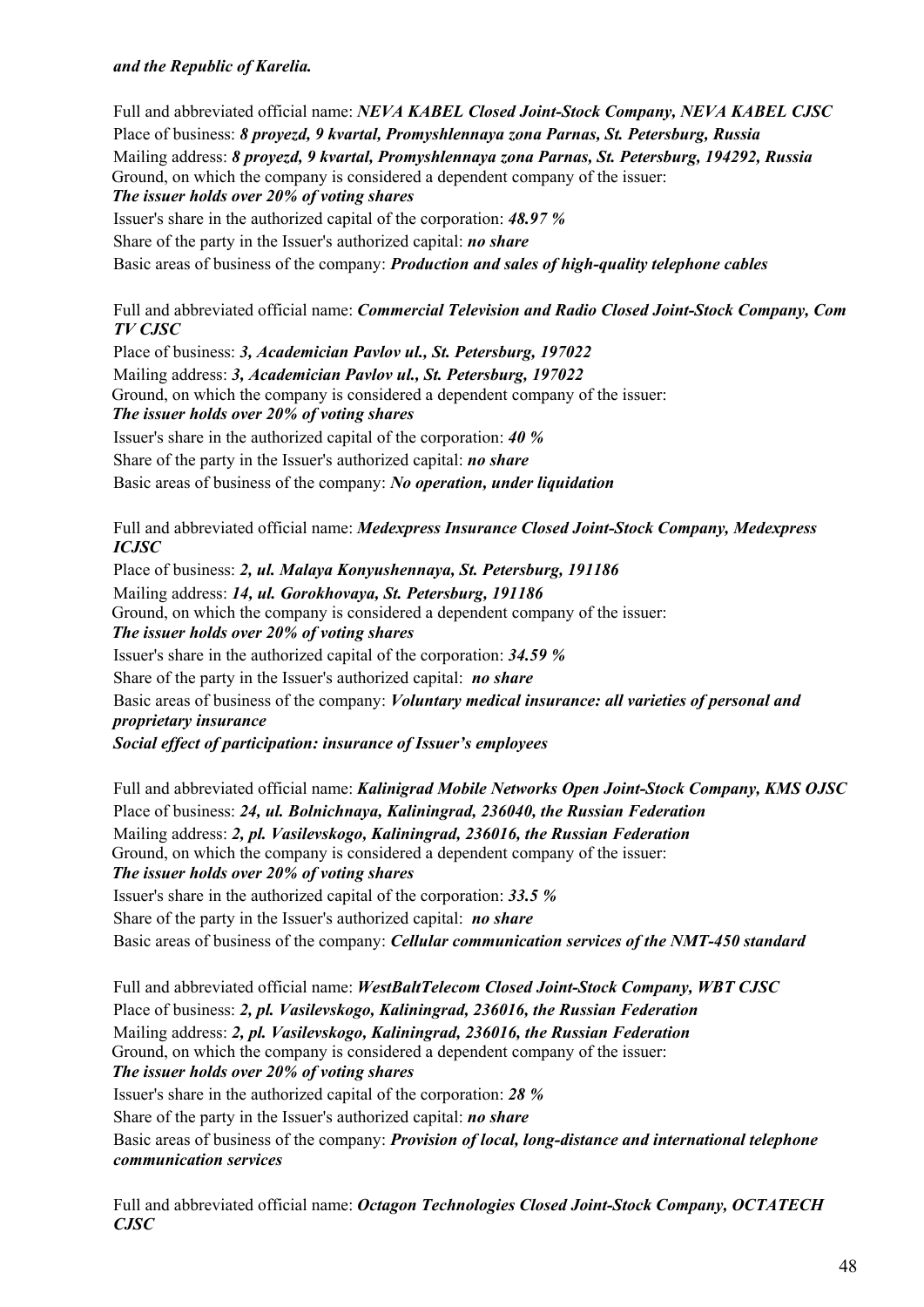Place of business: *pom. 12-H, 29, Ligovsky pr., St. Petersburg, 193036* Mailing address: *pom. 12-H, 29, Ligovsky pr., St. Petersburg, 193036* Ground, on which the company is considered a dependent company of the issuer: *The issuer holds over 20% of voting shares*  Issuer's share in the authorized capital of the corporation: *26.4 %* Share of the party in the Issuer's authorized capital: *no share* Basic areas of business of the company: *no operations, the company is being liquidated* 

Full and abbreviated official name: *Tele-Nord Open Joint-Stock Company, Tele-Nord OJSC* Place of business: *5, ul. Samoylovoy, Murmansk, 183038, Russia*  Mailing address: *5, ul. Samoylovoy, Murmansk, 183038, Russia* Ground, on which the company is considered a dependent company of the issuer: *The issuer holds over 20% of voting shares*  Issuer's share in the authorized capital of the corporation: *25 %* Share of the party in the Issuer's authorized capital: *no share* Basic areas of business of the company: *Cellular communication services of the NMT-450 standard*

Full and abbreviated official name: *Dancell, Saint Petersburg Closed Type Joint-Stock Company* Place of business: *51, Baltiyskaya ul., St. Petersburg, 198092* Mailing address: *51, Baltiyskaya ul., St. Petersburg, 198092* Ground, on which the company is considered a dependent company of the issuer: *The issuer holds over 20% of voting shares*  Issuer's share in the authorized capital of the corporation: *23.65 %* Share of the party in the Issuer's authorized capital: *no share* Basic areas of business of the company: *no operations, the company is being liquidated* 

# *3.7. Composition, Structure and Value of Issuer's Fixed Assets, Information on Plans for Acquisition, Replacement and Retirement of Fixed Assets, and on all Facts of Issuer's Fixed Assets Burdening*

# **3.7.1. Fixed assets**

| Initial (replacement) value of the Amount<br><i>fixed assets:</i> | depreciation | <i>of</i> | accumulated   Residual | 31.12.2003<br><i>roubles</i> ) | value as   | (thousand | – of |
|-------------------------------------------------------------------|--------------|-----------|------------------------|--------------------------------|------------|-----------|------|
| 21909259.17                                                       | 9437345.97   |           |                        |                                | 12471913.2 |           |      |

*As before 31st October 2002 branches of OJSC North-West Telecom were independent legal entities, data on revaluation of fixed assets and on revaluation of fixed assets leased on a long-term basis are presented in a breakdown by branches that performed revaluation for the period under report.* 

#### Branch Artelecom of Arkhangelsk oblast

| Group of fixed assets                                   | Complete value<br>prior to revaluation | Residual (less<br>depreciation) value<br>prior to revaluation | Date of<br>revaluation | Complete value<br>after revaluation | Residual (less<br>depreciation) value<br>after revaluation |
|---------------------------------------------------------|----------------------------------------|---------------------------------------------------------------|------------------------|-------------------------------------|------------------------------------------------------------|
| Fixed assets in operation (except for<br>social sphere) | 1,403,065,277                          | 701,718,608                                                   | 01.01.1999             | 1,567,309,156                       | 812,559,426                                                |
| Land plots and nature management sites                  | 1,390                                  | 1,390                                                         | 01.01.1999             | 1,390                               | 1,390                                                      |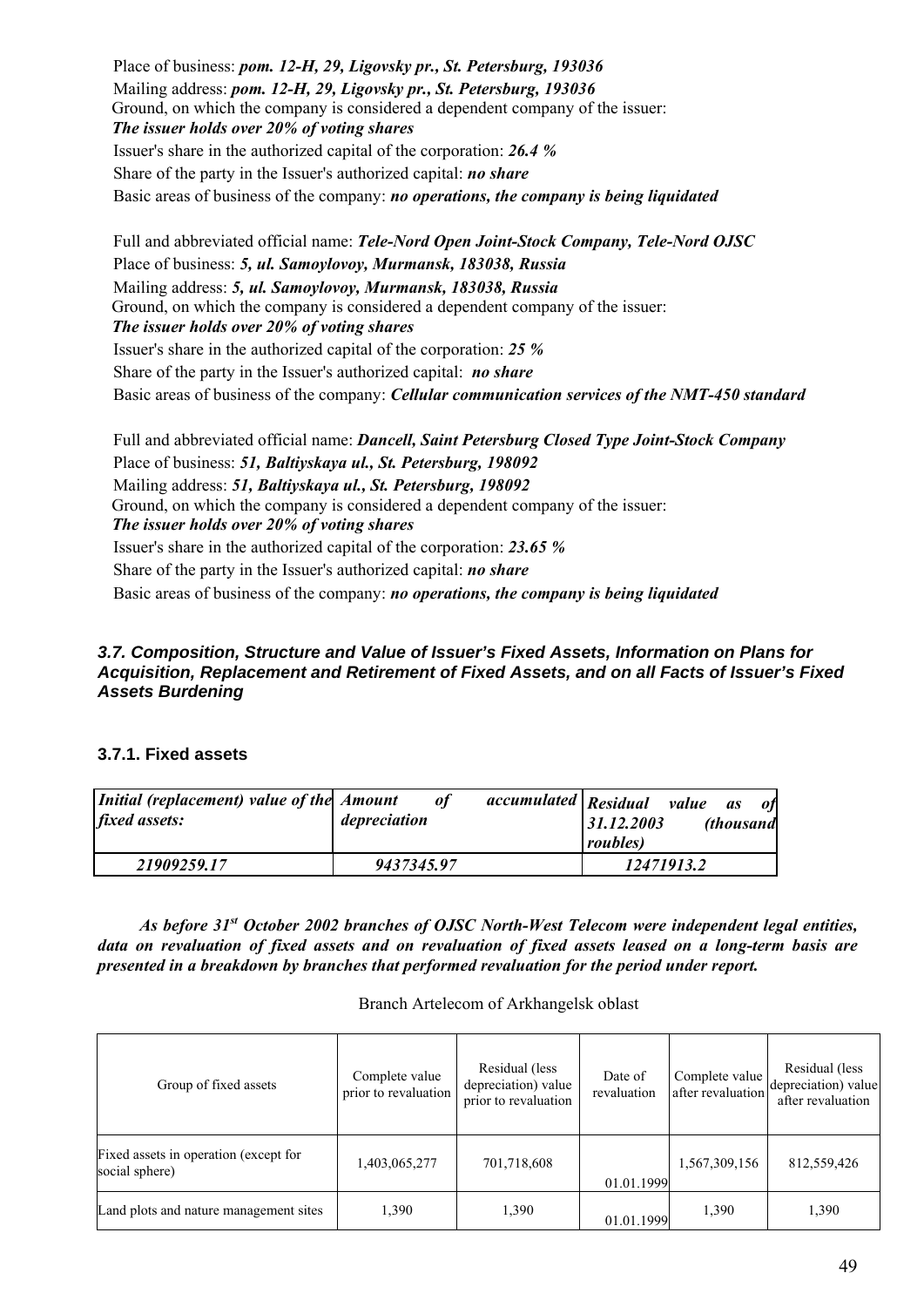| Buildings, except for social sphere                                  | 225, 152, 938 | 152,380,665  | 01.01.1999 | 250,625,061   | 174,016,933  |
|----------------------------------------------------------------------|---------------|--------------|------------|---------------|--------------|
| Communication lines                                                  | 464,659,010   | 184,400,816  | 01.01.1999 | 497,939,950   | 209,911,978  |
| Other facilities, except for social sphere                           | 131,057,669   | 52,010,487   | 01.01.1999 | 140,444,601   | 59,205,943   |
| Transport facilities, except for social<br>sphere                    | 21,477,512    | 8,268,035    | 01.01.1999 | 24, 342, 827  | 10,491,785   |
| Switchboards                                                         | 395,686,317   | 213,773,852  | 01.01.1999 | 460,041,875   | 250,439,425  |
| Other equipment of communication<br>networks                         | 153,878,012   | 83, 134, 275 | 01.01.1999 | 178,905,173   | 97, 393, 110 |
| Computing and office facilities                                      | 7,902,936     | 5,888,405    | 01.01.1999 | 10,604,525    | 8,408,976    |
| Other fixed assets, except for social<br>sphere                      | 3,249,493     | 1,860,683    | 01.01.1999 | 4,403,754     | 2,689,886    |
| Fixed assets, the depreciation of which is<br>included in account 29 | 16,775,797    | 15,600,140   | 01.01.1999 | 19,474,559    | 18,166,648   |
| Not intended (according to IAS) for<br>gaining income                |               |              | 01.01.1999 |               |              |
| Intended (according to IAS) for gaining<br>income                    | 16,775,797    | 15,600,140   | 01.01.1999 | 19,474,559    | 18,166,648   |
|                                                                      | 1,419,841,074 | 717,318,748  |            | 1,586,783,715 | 830,726,074  |

*Revaluation was carried out according to the coefficients of the State Statistics Committee of the Russian Federation* 

The branch Electrosvyaz of Vologda Oblast

| Group of fixed assets               | Complete value prior<br>to revaluation | Residual (less<br>depreciation) value<br>prior to revaluation | Date of<br>revaluation    | after revaluation | Residual (less<br>Complete value depreciation) value<br>after revaluation |
|-------------------------------------|----------------------------------------|---------------------------------------------------------------|---------------------------|-------------------|---------------------------------------------------------------------------|
| According to the card of accounts   |                                        |                                                               |                           |                   |                                                                           |
| 9<br>- Technical literature         | 3,505.00                               |                                                               | 3,505.00 October 1998     | 3,505.00          | 3,505.00                                                                  |
| - Production buildings<br>10        | 151,339,550.00                         | 117,337,799.00 October 1998                                   |                           | 147,388,215.00    | 114,879,358.90                                                            |
| 10.1 - Housing Fund                 | 15,931,917.00                          | 12,308,122.48 October 1998                                    |                           | 15,931,917.00     | 12,308,122.48                                                             |
| - Structures<br>20                  | 6,566,551.00                           |                                                               | 4,252,408.27 October 1998 | 6,566,551.00      | 4,252,408.27                                                              |
| - Transmission devices<br>30        | 302,946,686.90                         | 100,661,154.34 October 1998                                   |                           | 302,260,725.90    | 100,432,010.01                                                            |
| - Power machines<br>40              | 19,511,777.00                          |                                                               | 4,938,484.83 October 1998 | 19,048,161.00     | 4,775,357.59                                                              |
| - Operation machines<br>41          | 283,355,568.00                         | 160,590,889.62 October 1998                                   |                           | 247,871,265.00    | 144,371,192.50                                                            |
| - Measurement instrumentation<br>47 | 2,774,265.00                           |                                                               | 491,648.63 October 1998   | 2,767,020.00      | 490,689.71                                                                |
| - Computing facilities<br>48        | 2,097,373.00                           |                                                               | 1,248,135.90 October 1998 | 2,074,623.00      | 1,237,779.24                                                              |
| - Other machines<br>49              | 51,050.00                              |                                                               | 11,767.48 October 1998    | 50,150.00         | 10,986.43                                                                 |
| - Transport facilities<br>50        | 8,511,380.00                           |                                                               | 3,680,285.37 October 1998 | 8,399,180.00      | 3,604,652.58                                                              |
| 60 - Tools                          | 67,220.00                              |                                                               | 24,896.44 October 1998    | 67,220.00         | 24,896.44                                                                 |
| 70 - Production implements          | 374,737.00                             |                                                               | 252,600.40 October 1998   | 366,337.00        | 247,767.60                                                                |
| 70.1 - Furniture                    | 404,887.00                             |                                                               | 276,185.23 October 1998   | 388,487.00        | 269,362.64                                                                |
|                                     | 793,936,466.90                         | 406,077,882.99                                                |                           | 753,183,356.90    | 386,908,089.39                                                            |

*Revaluation was carried out with the participation of an appraiser. Revaluation method: according to the market value* 

### The branch Murmanelectrosvyaz

| Group of fixed assets | Complete value<br>prior to revaluation | Residual (less<br>depreciation)<br>value prior to<br>revaluation | Date of<br>revaluation | Complete<br>value after<br>revaluation | Residual (less<br>depreciation)<br>value after<br>revaluation |
|-----------------------|----------------------------------------|------------------------------------------------------------------|------------------------|----------------------------------------|---------------------------------------------------------------|
|-----------------------|----------------------------------------|------------------------------------------------------------------|------------------------|----------------------------------------|---------------------------------------------------------------|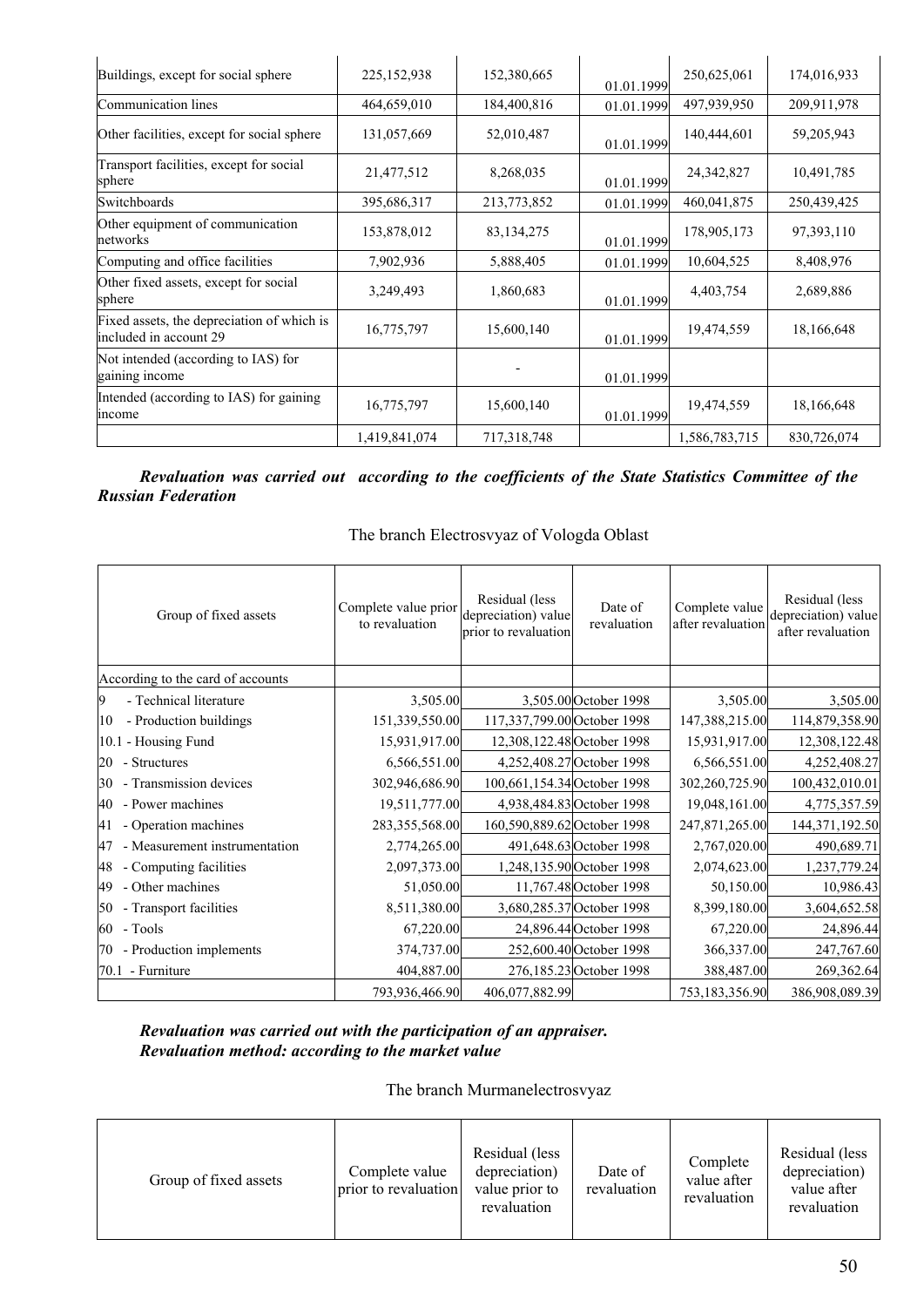| facilities                        | 1800838.84  | 1384593.02  | 30.06.2000 | 24998630.66 | 19220448.13 |
|-----------------------------------|-------------|-------------|------------|-------------|-------------|
| facilities (transmission devices) | 4689668.9   | 1091643.04  | 30.06.1999 | 27127244.77 | 6314575.44  |
| facilities (transmission devices) | 1488033     | 633848      | 31.12.1999 | 31919123    | 9926776     |
| facilities (transmission devices) | 61099438.81 | 11842438.49 | 30.09.2000 | 145317805.8 | 25288785.76 |
| facilities (transmission devices) | 55215223.94 | 20020800.17 | 01.01.2001 | 614507636.7 | 243197289.9 |
| machines and equipment            | 24272476.3  | 17778880.93 | 30.09.2000 | 78604800    | 57575723.32 |
|                                   | 148565679.8 | 52752203.65 |            | 922475240.9 | 361523598.5 |

*Revaluation was carried out with the participation of an appraiser. Revaluation method: according to the market value* 

# The branch Novgorodtelecom

| Group of fixed assets      | Complete value<br>prior to revaluation | Residual (less<br>depreciation)<br>value prior to<br>revaluation | Date of<br>revaluation | Complete<br>value after<br>revaluation | Residual (less<br>depreciation)<br>value after<br>revaluation |
|----------------------------|----------------------------------------|------------------------------------------------------------------|------------------------|----------------------------------------|---------------------------------------------------------------|
| Other network equipment in |                                        |                                                                  |                        |                                        |                                                               |
| operation                  | 6418299.57                             | 2060613                                                          | 01.01.2001             | 1584900.8                              | 5088368.26                                                    |
| <b>TOTAL</b>               | 6418299.57                             | 2060613                                                          | 01.01.2001             | 1584900.8                              | 5088368.26                                                    |

*Revaluation method: according to the market value and in accordance with the accounts, invoices, information and price-lists of suppliers of similar equipment as of the date of the revaluation.* 

### The branch Petersburg Telephone Network

| to revaluation | Residual (less<br>depreciation) value | Date of<br>revaluation                                                                                                                                                           | Complete value<br>after revaluation                                                               | Residual (less<br>depreciation) value<br>after revaluation |
|----------------|---------------------------------------|----------------------------------------------------------------------------------------------------------------------------------------------------------------------------------|---------------------------------------------------------------------------------------------------|------------------------------------------------------------|
|                |                                       |                                                                                                                                                                                  |                                                                                                   |                                                            |
|                | 610573685.37                          | 2000                                                                                                                                                                             | 2359987299.81                                                                                     | 1846843480.13                                              |
|                |                                       | 2000                                                                                                                                                                             | 5753200.00                                                                                        | 3408767.01                                                 |
|                |                                       |                                                                                                                                                                                  | 2365740499.81                                                                                     | 1850252247.14                                              |
|                |                                       |                                                                                                                                                                                  |                                                                                                   |                                                            |
|                | 437375.61                             | 2000                                                                                                                                                                             | 1278486.73                                                                                        | 371603.23                                                  |
|                |                                       |                                                                                                                                                                                  |                                                                                                   |                                                            |
|                |                                       | 2000                                                                                                                                                                             | 101842543.18                                                                                      | 39702932.10                                                |
|                | 220205214.14                          | 2000                                                                                                                                                                             | 344725547.66                                                                                      | 179422980.03                                               |
|                | 386884408.03                          | 2000                                                                                                                                                                             | 659765327.05                                                                                      | 299850621.70                                               |
|                |                                       |                                                                                                                                                                                  | 1106333417.89                                                                                     | 518976533.83                                               |
|                | 38977034.67                           | 2000                                                                                                                                                                             | 82774746.99                                                                                       | 32487585.62                                                |
|                |                                       |                                                                                                                                                                                  | 3556127151.42                                                                                     | 2402087969.82                                              |
|                |                                       | Complete value prior<br>766212923.48<br>936400.00<br>767149323.48<br>1512985.03<br>166431439.79<br>434000792.72<br>877052657.15<br>1477484889.66<br>99552224.72<br>2345699422.89 | prior to revaluation<br>554816.35<br>611128501.72<br>64377616.53<br>671467238.70<br>1322010150.70 |                                                            |

*Revaluation method: direct recalculation on the basis of the data confirmed by documents*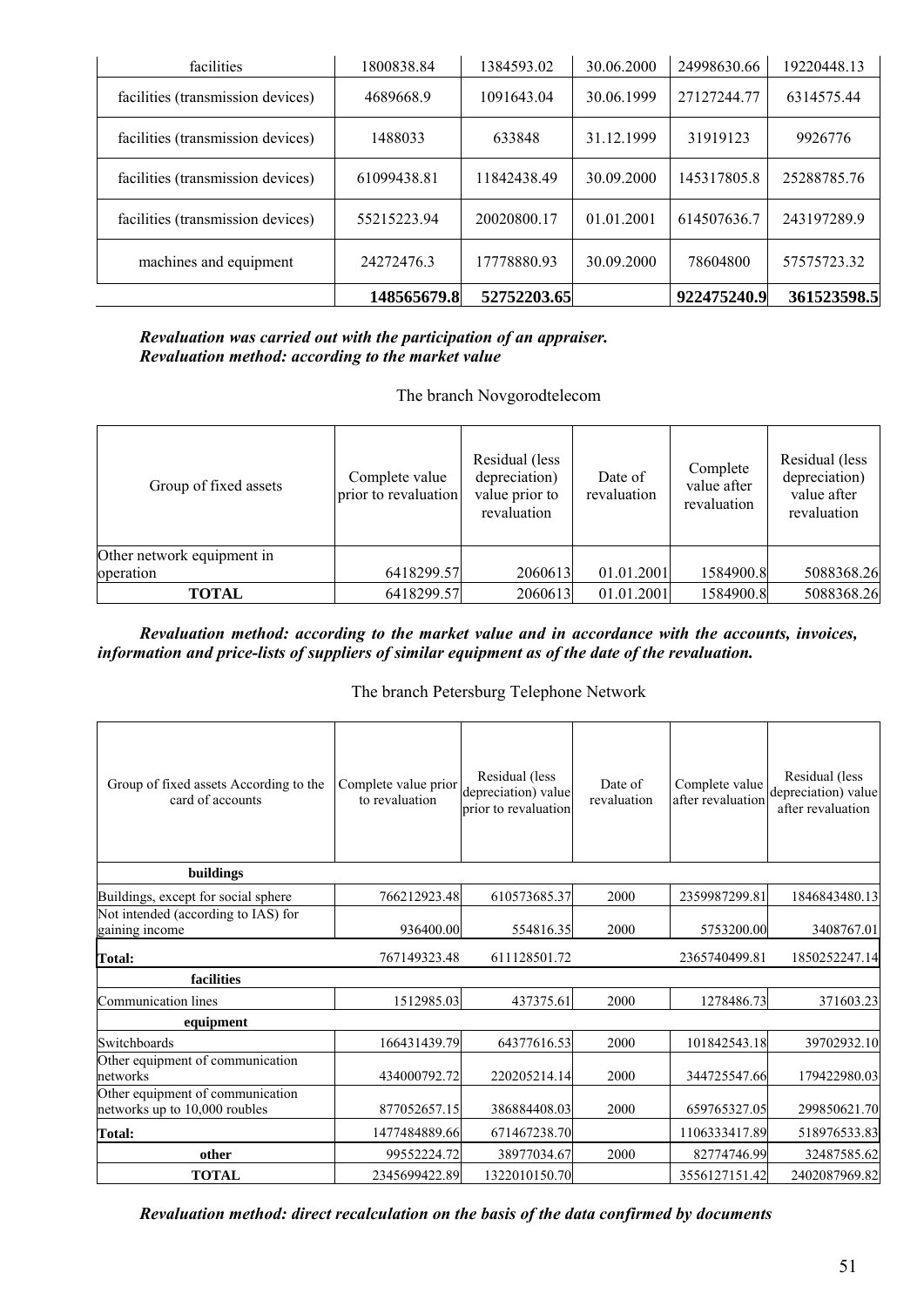*Evaluation of buildings and facilities was mainly carried out by the index method - using the indices of rise in prices of construction and installation in industrial engineering in the region as of December 1999.* 

*The basic information for using the indices of rise in prices normally consists in data on the estimate value of facilities or on actually incurred expenses for their construction as included in the inventory list of fixed assets during commissioning. If the said information is not available, valuation is performed based on the functional purpose, construction volume or area of the site, using the standard values of the comparison unit cost in basic prices.* 

*To determine the complete replacement value of the produced equipment, as well as other fixed assets, information on market prices for valuation objects or their functional analogues in the region as of December 1999 was used. If and when necessary, such information was adjusted for the existing differences between the valuation object and its functional analogues.*

| Group of fixed assets              | Complete value prior<br>to revaluation | Residual (less<br>depreciation) value<br>prior to revaluation | Date of<br>revaluation | Complete value<br>after revaluation | Residual (less<br>depreciation) value<br>after revaluation |
|------------------------------------|----------------------------------------|---------------------------------------------------------------|------------------------|-------------------------------------|------------------------------------------------------------|
| <b>Buildings</b>                   | 115032                                 | 89846                                                         | As of 01.01.99         | 133989                              | 104316                                                     |
| Facilities                         | 227321                                 | 62601                                                         | As of 01.01.99         | 255565                              | 75600                                                      |
| Machines and equipment             | 155117                                 | 90317                                                         | As of 01.01.99         | 293205                              | 209857                                                     |
| <b>Transport facilities</b>        | 11469                                  | 4916                                                          | As of 01.01.99         | 14226                               | 6283                                                       |
| Production and economic implements | 814                                    | 408                                                           | As of 01.01.99         | 951                                 | 547                                                        |
| Work stock                         | 6                                      |                                                               | As of 01.01.99         | $\overline{ }$                      |                                                            |
| Other types of fixed assets        | 65                                     | 65                                                            | As of 01.01.99         | 65                                  | 65                                                         |
| <b>TOTAL</b>                       | 509824                                 | 248154                                                        | As of 01.01.99         | 698008                              | 396669                                                     |

The branch Electrosvyaz of Pskov Oblast

*Revaluation method: according to the coefficients of the State Statistics Committee of the Russian Federation using the statistics and market value according to the manufacturer's information* 

*There are no plans for acquisition, replacement or withdrawal of fixed assets, the value of which is 10 and more per cent of the value of fixed assets of the Issuer and other fixed assets at the Issuer's discretion. There are no facts of Issuer's fixed assets burdening (with the indication of the nature of burdening, the moment when the burdening arises, its period and other terms at the Issuer's discretion).* 

# **3.7.2. Value of Issuer's Real Estate**

| Total value of real estate: | Amount of accumulated depreciation<br>as of 31.12.2003 (thousand roubles) |
|-----------------------------|---------------------------------------------------------------------------|
| 7021468                     | 2613944.6                                                                 |

*During 12 months before the date of the end of the quarter under report, no valuation of real estate owned or leased by the Issuer on a long-term basis.* 

# **IV. Data on Financial and Economic Operation of the Issuer**

#### *4.1. Results of the Financial and Economic Operation of the Issuer*

*This information is not provided in the quarter under report*

#### *4.2. Issuer's Liquidity*

*This information is not provided in the quarter under report*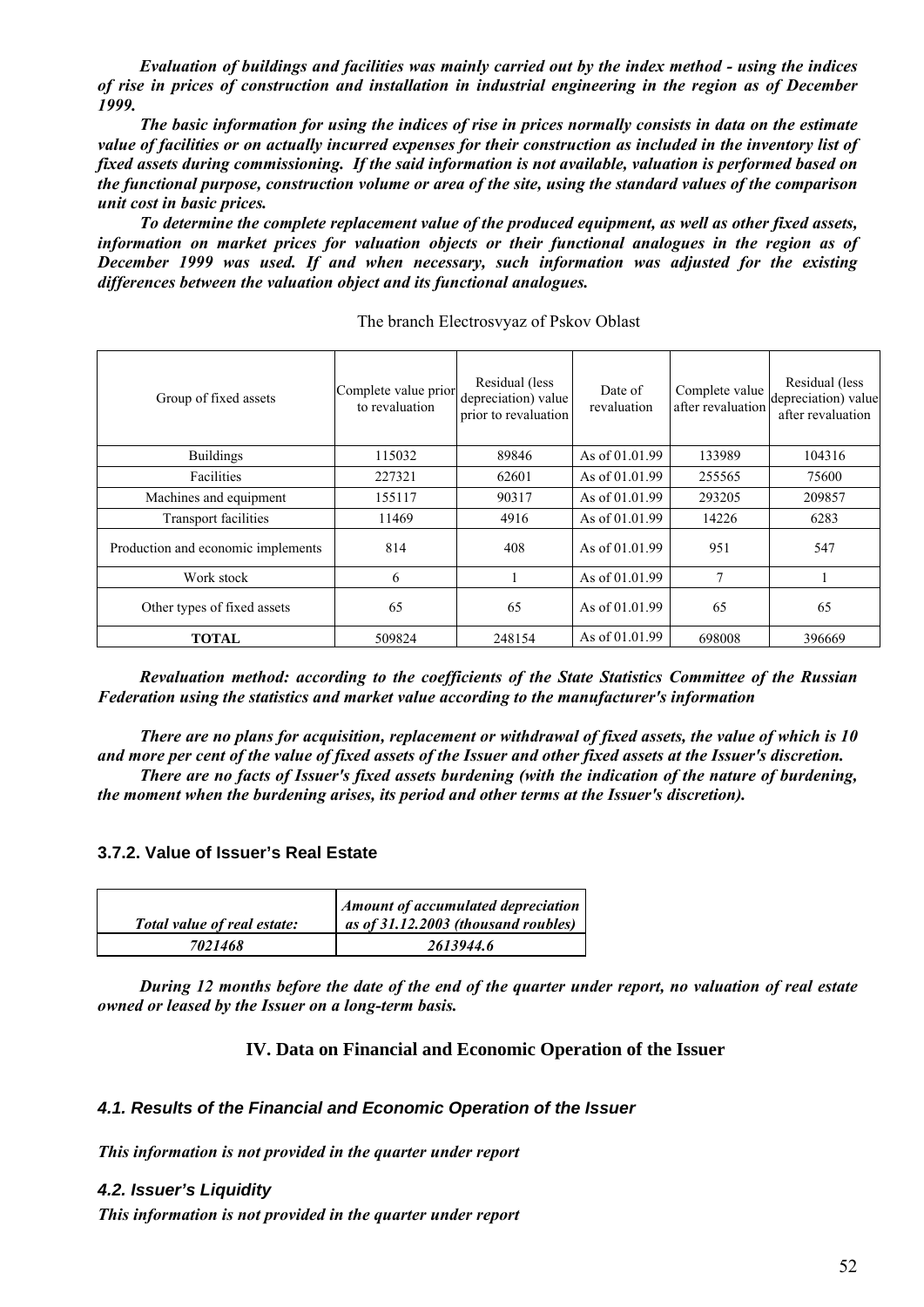# *4.3. Amount, Structure and Sufficiency of Issuer's Capital and Circulating Funds*

# **4.3.1. Amount and Structure of Issuer's Circulating Funds**

Capital structure

*Authorized capital – 937,940 thousand roubles Information on additional capital and capital reserves of the Issuer, Issuer's retained net profit of past years, Issuer's retained net profit, total amount of the capital, and on the structure of circulating assets in the quarter under report is not provided, as according to the accounting rules the annual balance sheet must be made up before or on 31st March.* 

### **4.3.2. Issuer's Capital and Circulating Assets Adequacy**

*In the quarter under report this information is not provided, because according to the accounting rules the annual balance sheet must be made up before or on 31st March.* 

### **4.3.3. Monetary funds**

*As by the moment the income and expenses budget or the Company's investment programme for the next year (2004) have not been formed yet, it is impossible to calculate the monetary funds requirement.* 

### **4.3.4. Issuer's Financial Investment**

Amount of all financial investment of the issuer as of the end of the last quater under report: *910,530 thousand roubles*

Financial investment of the issuer, making over 10 per cent of all financial investment as of the end of the last quarter under report:

Long-term financial investment of the issuer:

Type, category, form and series of securities: *series 02 documentary non-convertible interest-bearing bonds payable to bearer, with obligatory centralized care*

Securities Issuer:

Full official name: *Open Joint-Stock Company North-West Telecom* Abbreviated name: *OJSC North-West Telecom*

Place of business: *14/26 ul. Gorokhovaya (26 ul. Bolshaya Morskaya) St. Petersburg, 191186* Mailing address: *14/26 ul. Gorokhovaya (26 ul. Bolshaya Morskaya) St. Petersburg, 191186* TIN: *7808020593*

Data on issues of securities of this category held by the issuer:

| Date of issue<br>registration by the<br>state: | State registration number of the issue | <b>Authority of state registration</b><br>of the issue: |
|------------------------------------------------|----------------------------------------|---------------------------------------------------------|
| 8.07.03                                        | $4-02-000119-A$                        | The Federal Commission for<br><b>Securities Market</b>  |

Face value of one security (roubles): *1000*

Number of securities owned by the Issuer: *750,000* 

Total face value of the securities owned by the Issuer (roubles): *750,000,000*

Total balance value of the financial investment (roubles): *750,000,000.*

Interest yield, or procedure of determining it:

| Coupon (interest) period |                     | Coupon (interest) vield |
|--------------------------|---------------------|-------------------------|
| The start date           | The completion date |                         |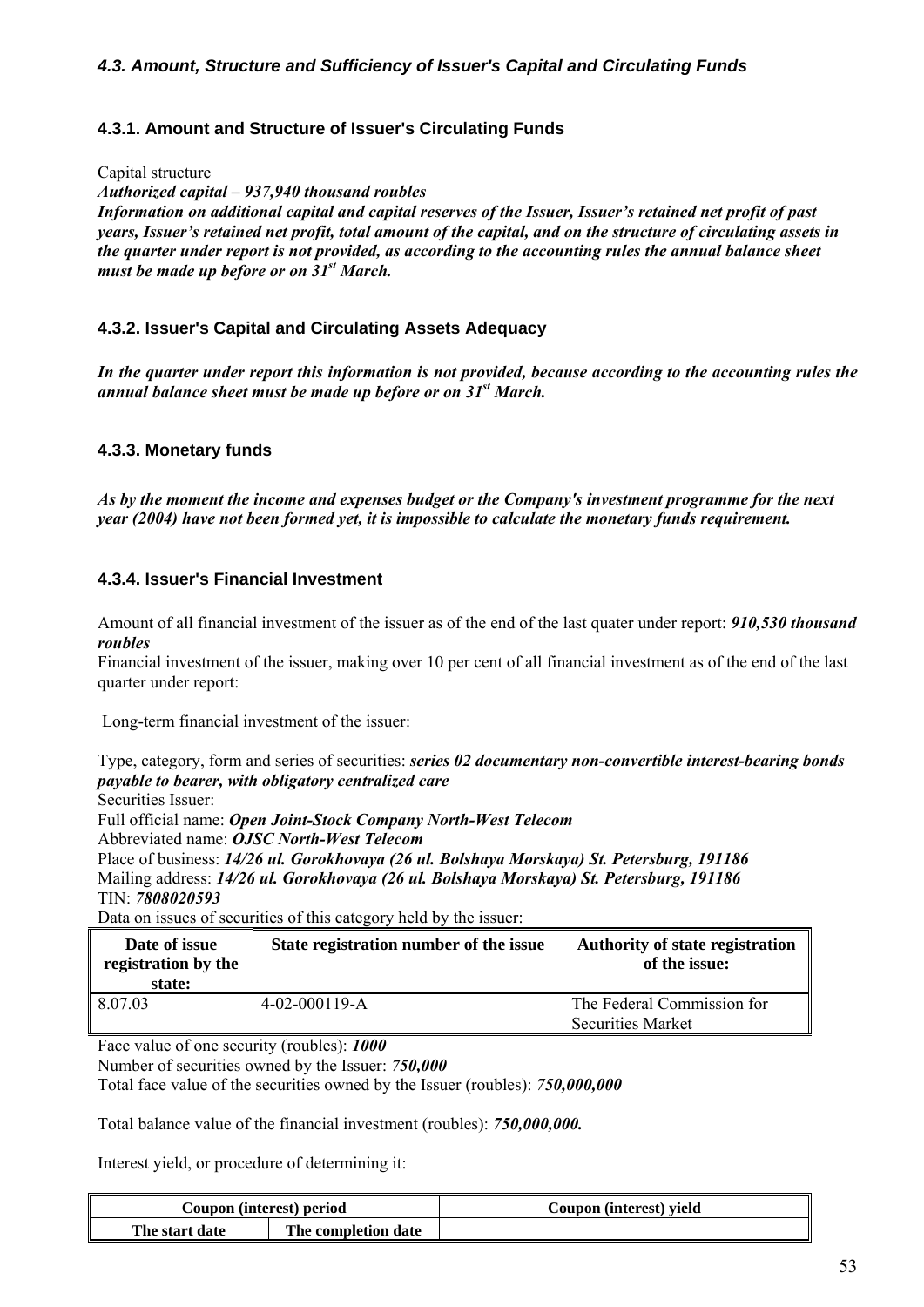| <b>1. Coupon:</b> 1 |  |
|---------------------|--|
|---------------------|--|

| The date of the Bonds<br>floatation start | 91st day from the day<br>when floatation of the<br>Bonds starts | The interest rate of the first coupon is determined by<br>holding an auction among potential buyers of Bonds on<br>the first day of the primary distribution of the issued<br>Bonds. On the day when the auction to determine the<br>interest rate of the first coupon of the Bond is held,<br>Members of the Section of MMVB submit applications<br>for the auction, using the trading system of MMVB both<br>for their own account and for the account and on behalf<br>of clients. The time for submitting applications for the<br>auction to determine the interest rate of the first coupon<br>is established by MMVB upon agreement with the<br>Issuer and the Underwriters. Applications for<br>acquisition of Bonds by Members of the MMVB Section<br>are to be sent to one of the Underwriters with the<br>indication of the following significant conditions:<br>1) Purchase price: 100% (one hundred per cent) of the<br>face value;<br>2) Number of Bonds, that the potential buyer would like<br>to acquire, if the Issuer assigns the interest rate of the<br>first coupon as greater or equal to the acceptable interest<br>rate indicated in the application.<br>3) Interest rate of the first coupon acceptable for the<br>investor. The term "Acceptable interest" means the<br>minimum interest rate of the first coupon, which, if<br>announced by the Issuer, would make the potential<br>investor ready to buy the number of Bonds indicated in<br>the application at the price of 100% (one hundred per<br>cent) of the face value. The acceptable interest rate must<br>be expressed in per cent per annum accurate to a<br>hundredth of per cent.<br>Money must be reserved in the amount sufficient for<br>complete payment of the Bonds stated in the<br>applications, taking into account the MMVB's<br>commission fee.<br>Applications, in which one or several of the above<br>significant conditions do not comply with the<br>requirements set forth in items 1-3, and applications that<br>are not secured by money as provided for in the previous<br>paragraph are not permitted for participation in the<br>auction to determine the interest rate of the first coupon.<br>Upon expiry of the period for filing applications for<br>auction to determine the interest rate of the first coupon,<br>MMVB makes up the summary list of entered<br>applications filed to each of the Underwriters and hands<br>it over to the Issuer and the Underwriters.<br>On the basis of the analysis of the summary list of<br>applications submitted for participation in the auction,<br>the Issuer takes a decision on the interest rate of the first<br>coupon and advises the Underwriters and MMVB in<br>writing on the decision taken.<br>The organizer shall publish a notice on the interest rate<br>of the first coupon using the trading system of Moscow<br>Interbank Currency Exchange (MMVB) by sending<br>electronic messages to all Members of the Section. |
|-------------------------------------------|-----------------------------------------------------------------|----------------------------------------------------------------------------------------------------------------------------------------------------------------------------------------------------------------------------------------------------------------------------------------------------------------------------------------------------------------------------------------------------------------------------------------------------------------------------------------------------------------------------------------------------------------------------------------------------------------------------------------------------------------------------------------------------------------------------------------------------------------------------------------------------------------------------------------------------------------------------------------------------------------------------------------------------------------------------------------------------------------------------------------------------------------------------------------------------------------------------------------------------------------------------------------------------------------------------------------------------------------------------------------------------------------------------------------------------------------------------------------------------------------------------------------------------------------------------------------------------------------------------------------------------------------------------------------------------------------------------------------------------------------------------------------------------------------------------------------------------------------------------------------------------------------------------------------------------------------------------------------------------------------------------------------------------------------------------------------------------------------------------------------------------------------------------------------------------------------------------------------------------------------------------------------------------------------------------------------------------------------------------------------------------------------------------------------------------------------------------------------------------------------------------------------------------------------------------------------------------------------------------------------------------------------------------------------------------------------------------------------------------------------------------------------------------------------------------------------------------------------------------------------------------------------------------------------------------------------------------------------------------------------------------------------------------------------------------------------------------|
| 2. Coupon: 2                              |                                                                 |                                                                                                                                                                                                                                                                                                                                                                                                                                                                                                                                                                                                                                                                                                                                                                                                                                                                                                                                                                                                                                                                                                                                                                                                                                                                                                                                                                                                                                                                                                                                                                                                                                                                                                                                                                                                                                                                                                                                                                                                                                                                                                                                                                                                                                                                                                                                                                                                                                                                                                                                                                                                                                                                                                                                                                                                                                                                                                                                                                                                    |
| 91st day from the day                     | 182nd day from the day                                          |                                                                                                                                                                                                                                                                                                                                                                                                                                                                                                                                                                                                                                                                                                                                                                                                                                                                                                                                                                                                                                                                                                                                                                                                                                                                                                                                                                                                                                                                                                                                                                                                                                                                                                                                                                                                                                                                                                                                                                                                                                                                                                                                                                                                                                                                                                                                                                                                                                                                                                                                                                                                                                                                                                                                                                                                                                                                                                                                                                                                    |
| when floatation of the<br>Bonds starts    | when floatation of the<br>Bonds starts                          | The amount of coupon rate for the second coupon equals<br>to the amount of coupon rate for the first coupon.                                                                                                                                                                                                                                                                                                                                                                                                                                                                                                                                                                                                                                                                                                                                                                                                                                                                                                                                                                                                                                                                                                                                                                                                                                                                                                                                                                                                                                                                                                                                                                                                                                                                                                                                                                                                                                                                                                                                                                                                                                                                                                                                                                                                                                                                                                                                                                                                                                                                                                                                                                                                                                                                                                                                                                                                                                                                                       |
| 3. Coupon: 3                              |                                                                 |                                                                                                                                                                                                                                                                                                                                                                                                                                                                                                                                                                                                                                                                                                                                                                                                                                                                                                                                                                                                                                                                                                                                                                                                                                                                                                                                                                                                                                                                                                                                                                                                                                                                                                                                                                                                                                                                                                                                                                                                                                                                                                                                                                                                                                                                                                                                                                                                                                                                                                                                                                                                                                                                                                                                                                                                                                                                                                                                                                                                    |
| 182nd day from the day                    | 273rd day from the day                                          | The amount of coupon rate for the third coupon equals                                                                                                                                                                                                                                                                                                                                                                                                                                                                                                                                                                                                                                                                                                                                                                                                                                                                                                                                                                                                                                                                                                                                                                                                                                                                                                                                                                                                                                                                                                                                                                                                                                                                                                                                                                                                                                                                                                                                                                                                                                                                                                                                                                                                                                                                                                                                                                                                                                                                                                                                                                                                                                                                                                                                                                                                                                                                                                                                              |
| when floatation of the<br>Bonds starts    | when floatation of the<br>Bonds of the issue starts             | to the amount of coupon rate for the first coupon.                                                                                                                                                                                                                                                                                                                                                                                                                                                                                                                                                                                                                                                                                                                                                                                                                                                                                                                                                                                                                                                                                                                                                                                                                                                                                                                                                                                                                                                                                                                                                                                                                                                                                                                                                                                                                                                                                                                                                                                                                                                                                                                                                                                                                                                                                                                                                                                                                                                                                                                                                                                                                                                                                                                                                                                                                                                                                                                                                 |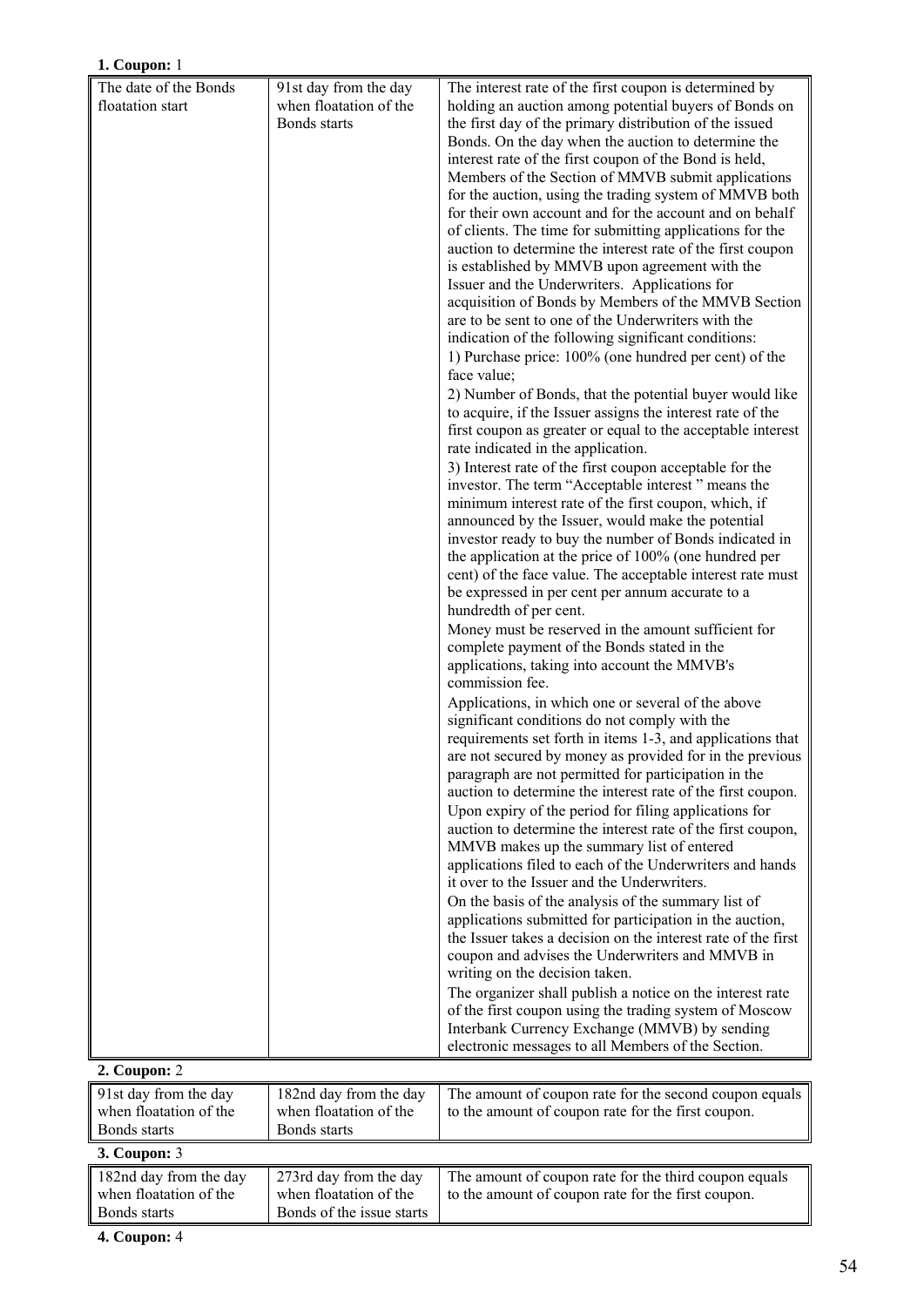| 273rd day from the day<br>when floatation of the<br>Bonds of the issue starts | 364th day from the day<br>when floatation of the<br>Bonds of the issue starts | The amount of coupon rate for the fourth coupon equals<br>to the amount of coupon rate for the first coupon.                                                                                                                                                                                                                                                                                       |  |  |
|-------------------------------------------------------------------------------|-------------------------------------------------------------------------------|----------------------------------------------------------------------------------------------------------------------------------------------------------------------------------------------------------------------------------------------------------------------------------------------------------------------------------------------------------------------------------------------------|--|--|
| <b>5. Coupon: 5</b>                                                           |                                                                               |                                                                                                                                                                                                                                                                                                                                                                                                    |  |  |
| 364th day from the day<br>when floatation of the<br>Bonds of the issue starts | 455th day from the day<br>when floatation of the<br>Bonds of the issue starts | The coupon rate for the fifth coupon shall be determined<br>according to the following formula:<br>$C(5) = C(1) - 1$                                                                                                                                                                                                                                                                               |  |  |
|                                                                               |                                                                               | where $C(1)$ is the interest rate of the first coupon, in per<br>cent per annum;<br>and $C(5)$ is the interest rate of the fifth coupon, in<br>per cent per annum;                                                                                                                                                                                                                                 |  |  |
| <b>6. Coupon: 6</b>                                                           |                                                                               |                                                                                                                                                                                                                                                                                                                                                                                                    |  |  |
| 455th day from the day<br>when floatation of the<br>Bonds of the issue starts | 546th day from the day<br>when floatation of the<br>Bonds starts              | The amount of coupon rate for the sixth coupon equals<br>to the amount of coupon rate for the fifth coupon.                                                                                                                                                                                                                                                                                        |  |  |
| <b>7. Coupon: 7</b>                                                           |                                                                               |                                                                                                                                                                                                                                                                                                                                                                                                    |  |  |
| 546th day from the day<br>when floatation of the<br>Bonds starts              | 637th day from the day<br>when floatation of the<br>Bonds starts              | The amount of coupon rate for the seventh coupon<br>equals to the amount of coupon rate for the fifth coupon.                                                                                                                                                                                                                                                                                      |  |  |
| <b>8. Coupon: 8</b>                                                           |                                                                               |                                                                                                                                                                                                                                                                                                                                                                                                    |  |  |
| 637th day from the day<br>when floatation of the<br>Bonds starts              | 728th day from the day<br>when floatation of the<br>Bonds starts              | The amount of coupon rate for the eighth coupon equals<br>to the amount of coupon rate for the fifth coupon.                                                                                                                                                                                                                                                                                       |  |  |
| 9. Coupon: 9                                                                  |                                                                               |                                                                                                                                                                                                                                                                                                                                                                                                    |  |  |
| 728th day from the day<br>when floatation of the<br>Bonds starts              | 819th day from the day<br>when floatation of the<br>Bonds starts              | The interest rate of the ninth coupon is established by<br>the Issuer's Board of Directors and brought to the notice<br>of all interested parties by publishing the information in<br>the newspaper Vedomosti and/or the newspaper<br>Izvestiya (the regional edition of St. Petersburg) not later<br>than 14 (fourteen) working days before the date of<br>expiry of the eighth coupon period.    |  |  |
| <b>10. Coupon: 10</b>                                                         |                                                                               |                                                                                                                                                                                                                                                                                                                                                                                                    |  |  |
| 819th day from the day<br>when floatation of the<br>Bonds starts              | 910th day from the day<br>when floatation of the<br>Bonds starts              | The interest rate of the tenth coupon is established by<br>the Issuer's Board of Directors and brought to the notice<br>of all interested parties by publishing the information in<br>the newspaper Vedomosti and/or the newspaper<br>Izvestiya (the regional edition of St. Petersburg) not later<br>than 14 (fourteen) working days before the date of<br>expiry of the eighth coupon period.    |  |  |
| 11. Coupon: 11                                                                |                                                                               |                                                                                                                                                                                                                                                                                                                                                                                                    |  |  |
| 910th day from the day<br>when floatation of the<br>Bonds starts              | 1001st day from the day<br>when floatation of the<br>Bonds starts             | The interest rate of the eleventh coupon is established by<br>the Issuer's Board of Directors and brought to the notice<br>of all interested parties by publishing the information in<br>the newspaper Vedomosti and/or the newspaper<br>Izvestiya (the regional edition of St. Petersburg) not later<br>than 14 (fourteen) working days before the date of<br>expiry of the eighth coupon period. |  |  |
| 12. Coupon: 12                                                                |                                                                               |                                                                                                                                                                                                                                                                                                                                                                                                    |  |  |
| 1001st day from the day<br>when floatation of the<br><b>Bonds</b> starts      | 1092nd day from the<br>day when floatation of<br>the Bonds starts             | The interest rate of the twelfth coupon is established by<br>the Issuer's Board of Directors and brought to the notice<br>of all interested parties by publishing the information in<br>the newspaper Vedomosti and/or the newspaper<br>Izvestiya (the regional edition of St. Petersburg) not later<br>than 14 (fourteen) working days before the date of<br>expiry of the eighth coupon period.  |  |  |
| <b>13. Coupon: 13</b>                                                         |                                                                               |                                                                                                                                                                                                                                                                                                                                                                                                    |  |  |
| 1092nd day from the day<br>when floatation of the                             | 1183rd day from the day<br>when floatation of the                             | The interest rate of the thirteenth coupon is established<br>by the Issuer's Board of Directors and brought to the                                                                                                                                                                                                                                                                                 |  |  |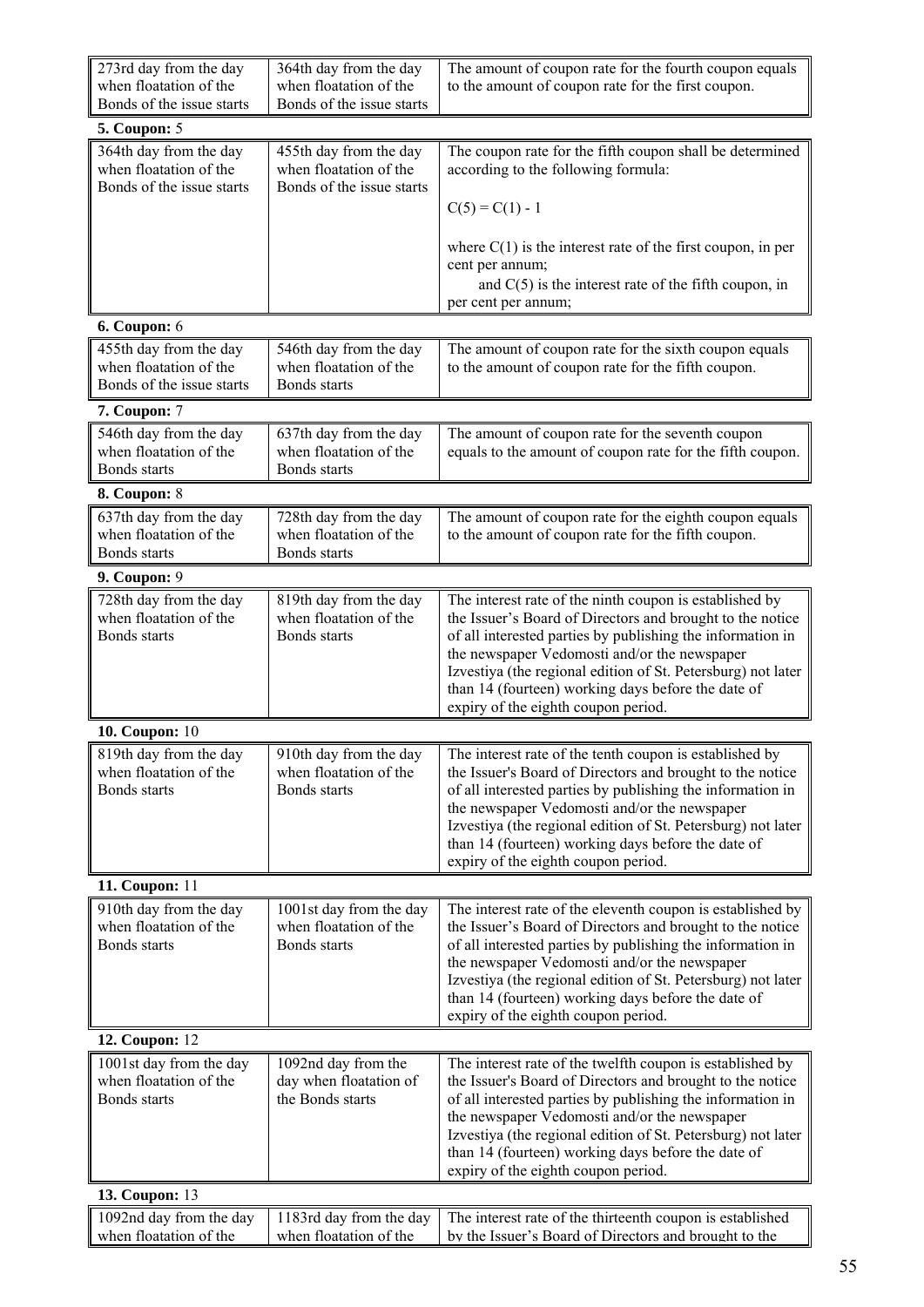| <b>Bonds</b> starts                                                      | <b>Bonds</b> starts                                                      | notice of all interested parties by publishing the<br>information in the newspaper Vedomosti and/or the<br>newspaper Izvestiya (the regional edition of St.<br>Petersburg) not later than 14 (fourteen) working days<br>before the date of expiry of the eighth coupon period.                                                                                                                       |  |  |  |  |
|--------------------------------------------------------------------------|--------------------------------------------------------------------------|------------------------------------------------------------------------------------------------------------------------------------------------------------------------------------------------------------------------------------------------------------------------------------------------------------------------------------------------------------------------------------------------------|--|--|--|--|
|                                                                          | 14. Coupon: 14                                                           |                                                                                                                                                                                                                                                                                                                                                                                                      |  |  |  |  |
| 1183rd day from the day<br>when floatation of the<br><b>Bonds</b> starts | 1274th day from the day<br>when floatation of the<br><b>Bonds</b> starts | The interest rate of the fourteenth coupon is established<br>by the Issuer's Board of Directors and brought to the<br>notice of all interested parties by publishing the<br>information in the newspaper Vedomosti and/or the<br>newspaper Izvestiya (the regional edition of St.<br>Petersburg) not later than 14 (fourteen) working days<br>before the date of expiry of the eighth coupon period. |  |  |  |  |
| 15. Coupon: 15                                                           |                                                                          |                                                                                                                                                                                                                                                                                                                                                                                                      |  |  |  |  |
| 1274th day from the day<br>when floatation of the<br>Bonds starts        | 1365th day from the day<br>when floatation of the<br>Bonds starts        | The interest rate of the fifteenth coupon is established by<br>the Issuer's Board of Directors and brought to the notice<br>of all interested parties by publishing the information in<br>the newspaper Vedomosti and/or the newspaper<br>Izvestiya (the regional edition of St. Petersburg) not later<br>than 14 (fourteen) working days before the date of<br>expiry of the eighth coupon period.  |  |  |  |  |
| 16. Coupon: 16                                                           |                                                                          |                                                                                                                                                                                                                                                                                                                                                                                                      |  |  |  |  |
| 1365th day from the day<br>when floatation of the<br>Bonds starts        | 1456th day from the day<br>when floatation of the<br><b>Bonds</b> starts | The interest rate of the sixteenth coupon is established<br>by the Issuer's Board of Directors and brought to the<br>notice of all interested parties by publishing the<br>information in the newspaper Vedomosti and/or the<br>newspaper Izvestiya (the regional edition of St.<br>Petersburg) not later than 14 (fourteen) working days<br>before the date of expiry of the eighth coupon period.  |  |  |  |  |

*The Bonds coupon yield for the first, second, third, fourth, fifth, sixth, seventh, eighth, ninth, tenth, eleventh and twelfth coupon periods is calculated according to the following procedure:* 

*Ki = Ci \* Ni \* (ti - Ti)/365/100% where i is the sequence number of the coupon, i= 1, 2, 3, 4, 5, 6, 7, 8, 9, 10, 11, 12,* 

*Ki is the amount of coupon payment on each Bond Ci is the coupon interest rate N is the face value of one Bond ti is the expiry date of the i-th coupon period Ti is the starting date of the i-th coupon period.* 

*The Bonds coupon yield for the thirteenth and fourteenth coupon periods is calculated according to the following procedure:* 

*Ki = Ci \* 0.7 \* N \* (ti - Ti)/365/100%* 

*The Bonds coupon yield for the fifteenth and sixteenth coupon periods is calculated according to the following procedure:* 

*Ki = Ci \* 0.4 \* N \* (ti - Ti)/365/100%* 

*The amount of yield on the coupon is calculated accurate to one kopeck (the second decimal place being rounded off according to the mathematical rounding-off rules, viz.: if the third decimal place is greater than or equal to 5, the second decimal place is increased by one, and if the third decimal place is less than 5, the second decimal place is not changed).*

*Note* 

*According to the results of the auction held among potential buyers of Bonds on the first day of the primary floatation of the Bonds of the issue at the Moscow Interbank Currency Exchange, the coupon rate from the*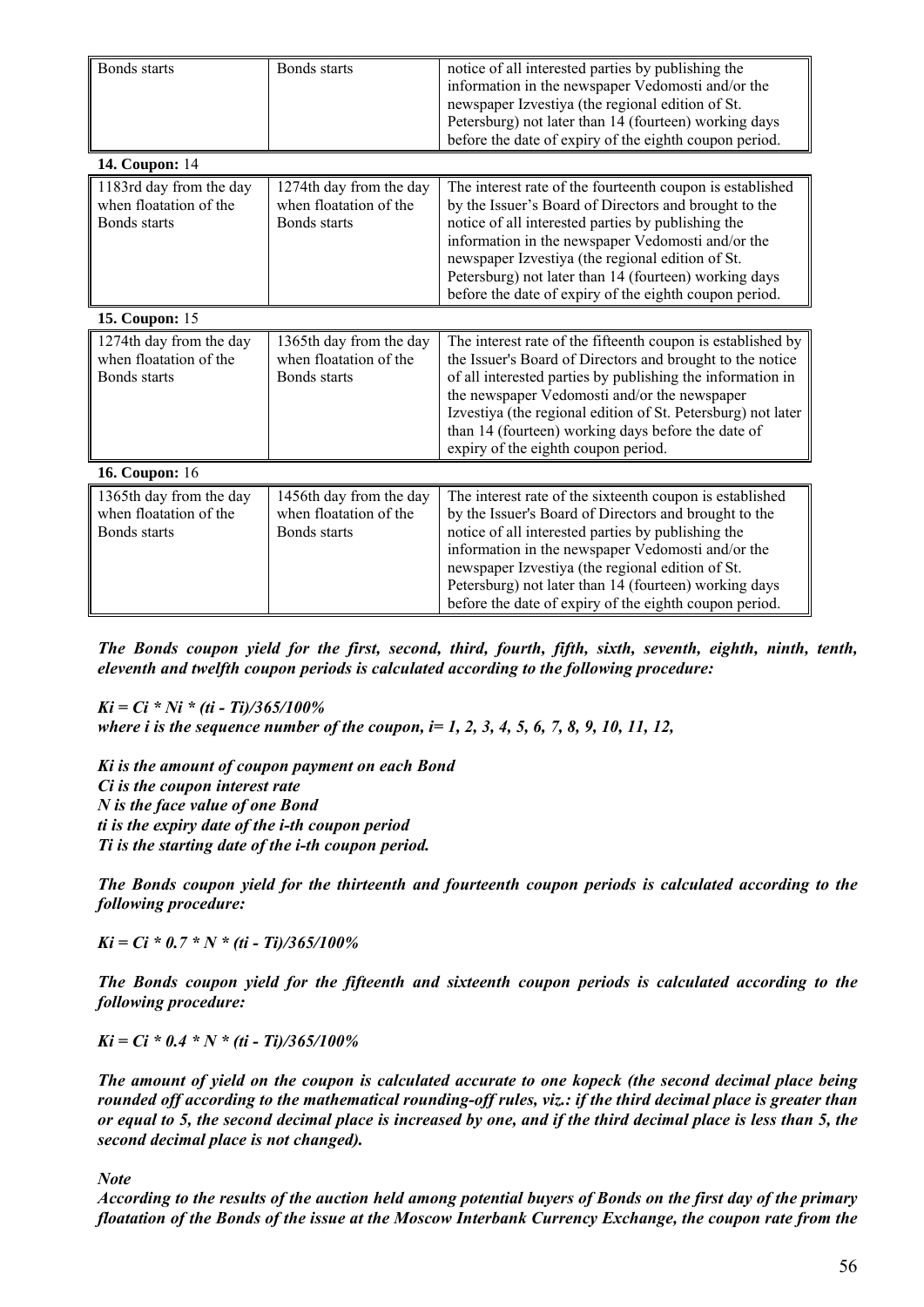*first to the fourth amounted to 14.2% per annum. According to the procedure for determining the coupons, described above, the coupon rate from the fifth to the eighth will amount to 13.2% per annum.*

Short-term financial investments of the Issuer:

*There is no such investment making at least 10 per cent of the entire financial investment of the issuer.* 

# **4.3.5. Issuer's intangible assets**

| No.                   | Name of the group of<br><i>intangible</i> assets | <b>Full</b> value | Value of charged<br>depreciation |
|-----------------------|--------------------------------------------------|-------------------|----------------------------------|
|                       | <b>Exclusive rights to computer programmes</b>   | 324275            | 317179                           |
|                       | <b>Trademarks and servicing marks</b>            | 6000              | <i>2000</i>                      |
| <b>Total, roubles</b> |                                                  | 330275            | 319179                           |

*4.4. Data on the policy and expenses of the issuer in the field of scientific and technical development, in respect of licenses and patents, new designs and research* 

*Development of OJSC NWT is implemented in compliance with the "Single Master Plan for the Development of Telecommunication Networks of Inter-Regional Companies and Rostelecom OJSC", prepared by Giprosvyaz OJSC to the order of OJSC NWT in 2002. At the moment, the "Single Master Plan …" is being adjusted taking into account the Lensvyaz Open Joint-Stock Company. It is expected that the "Single Master Plan for the Development …" will be considered by the Scientific and Technical Council of the Ministry of Communication and Informatization (NTS) of Russia and by a meeting of the State Commission for Telecommunications at the same Ministry early in 2004.* 

*In 2002 the trademark of OJSC NWT was developed. The costs of developing amounted to 60,000 roubles.The procedure of trademark registration is under way. In the 4th quarter an application was filed for registration of the trademark image and in November 2003 the respective payment was effected in the amount of 12,000 roubles.* 

*Besides, the dues to the Russian Agency of Patents and Trademarks were paid for filing the application for registration of the trademark image, classes 09, 35, 38. 41, 42 of MKTU (International Classification of Goods and Services) in the amount of 24,700 roubles.*

*4.5. Analysis of the Development Trends in the Field of the Issuer's Principal Activity Economic Prospects of the Region's Development* 

*The socio-economic contribution of the North-Western region in the GDP of Russia in 2002 amounted to 9.4% (or 889.4 billion roubles). The most economically developed regions of the district are St. Petersburg, the Murmansk, Leningrad, Arkhangelsk and Vologda Oblasts, their share being about 83% of the gross regional product of the united territory, 70% of the population's income and 70% of the communication services market.* 

*According to the results of the last months of 2003, the growth rate in the communication industry remained at the level exceeding 20%. In October 2003, as compared to October 2003, the growth of the communication services volume by 25.6% and for 10 months it by 21.8%. It should be noted, though, that the growth rate of paid communication services for the population was much lower than for the industry on the whole; however, it exceeded the growth rate of Russia's economy on the whole. According to the results of October 2003, the growth rate of paid communication services for the population was 14.6%, and according to the results of January-October 2003, the growth as compared to the same period of 2002 was 12.8%. It is noteworthy that the growth rate in the industry remained quite high with a comparatively slow growth of tariffs, which is dealt with below.*

*The high growth rate for the period remained in the non-traditional communication services sector, too. Thus, according to the AC&M-Consulting analytical agency, the number of cellular communication subscribers in Russia as of 31st October 2003 was 31,920 million people, which is 1,640 million people or 5.4% more than in the previous month.*

*The financial condition of the industry remained good in fact throughout the year 2003. The balanced financial result of communication enterprises grew in January-August 2003 as compared to January-August 2002 by 77.3% to the level of 62.9 billion – this is one of the best figures among all industries of Russia's economy. Among all industries of Russia's economy, only commerce and public catering had a better share of profitable enterprises, and this figure was better than in 2002.*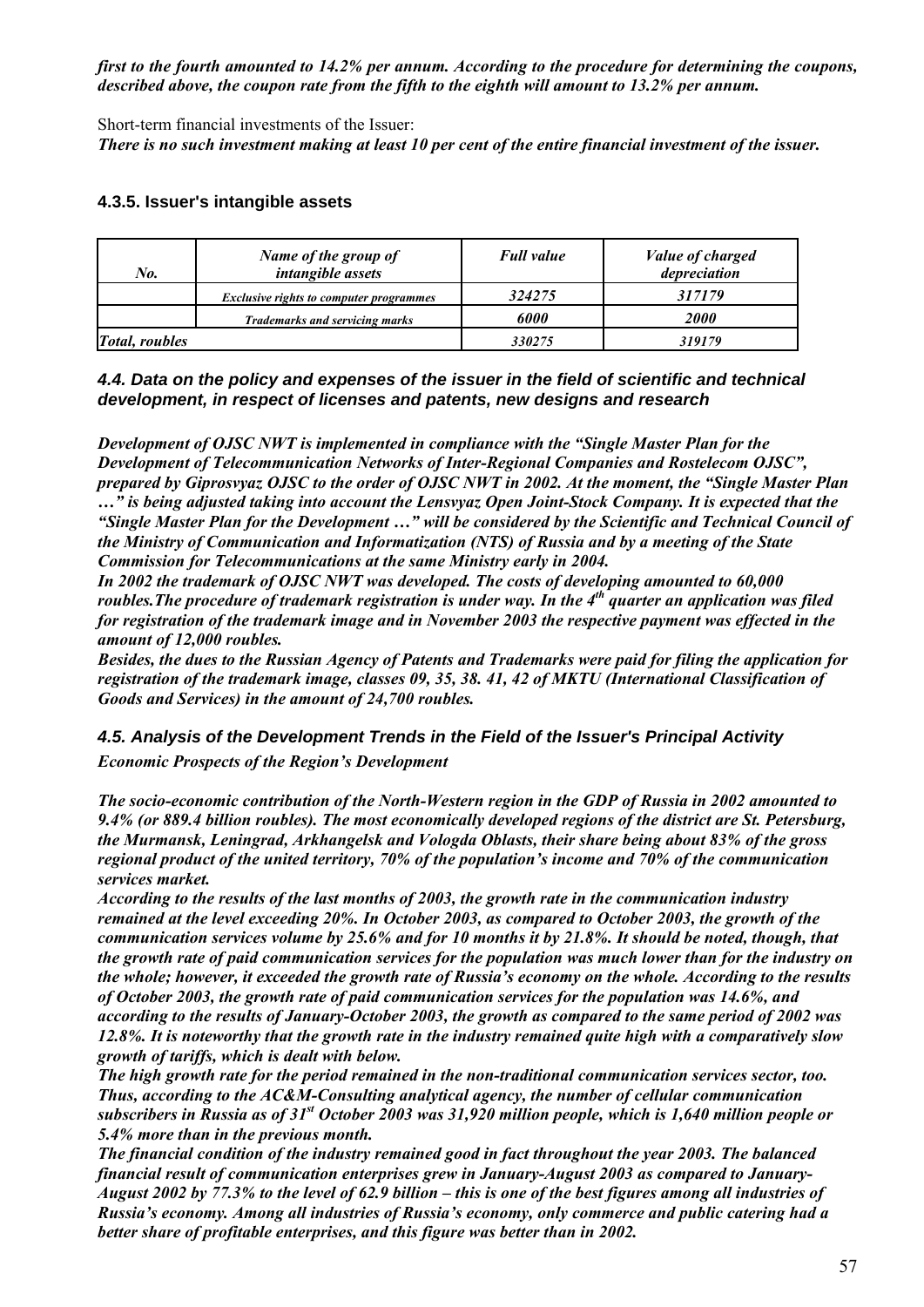*In spite of experts'warnings that the state of Russia's economy could worsen by the end of 2003, its growth rate remained quite high, increasing gradually from month to month. Thus, while according to the results of January-September 2003 the growth of the gross domestic product as compared to the same period of 2002 was 6.5%, according to the results of January-October 2003 as compared to the same period of 2002 it was already 6.6%. The growth of the gross domestic product in October as compared to September 2003 was 0.6%, and, as compared to October 2002, it was 7.3%.*

*According to forecasts, in the year 2004, the communication market in this country will grow to 8 billion US dollars, which corresponds to 2.05% of the GDP (390 billion US dollars). The key growth factors are the general improvement of the economic situation, strengthened rouble, penetration of mobile communication to regions and restructuring of local communication rates. Thus, the potential investors' interest in this segment of the market is quite high.*

*The North-Western region is one of well-developed telecommunication markets. A manifestation of that is the significant percentage of income from telecommunication services in the North-Western region in the income of the Russian communication industry – about 16%. The North-Western region is one of welldeveloped telecommunication markets. A manifestation of that is the significant percentage of income from telecommunication services in the North-Western region in the income of the Russian communication industry – about 16%. The market of the region is characterized by strong competition. The market share is strongly differentiated by regions: in St. Petersburg OJSC North-West Telecom controls only 20% of the market, while its regional branches occupy 52.5% of the telecommunication market.* 

*In 2002 the volume of the telecommunication market of the North-Western region made about 30 billion roubles. On the whole, the communication market development rates in the license territory of OJSC North-West Telecom are non-uniform: there is a more intensive development in regions than in St. Petersburg. This can be explained by the relative saturation of the market of communication services of St. Petersburg and by the increased expenses for communication in regions. Thus, with the existing market development level, for further development the Company must use extensive methods of gaining extra income from permanent subscribers more actively.* 

*Due to the geographical location of the North-Western Federal District, a number of territories of which have not been sufficiently developed or populated, the communication enterprises of the District hold quite modest positions in Russia. At the same time, the District takes the first place in Russia by e-mail traffic, leaving other territories far behind, which can be explained by the fact that the territory of the District is crossed by communication channels used for information exchange with foreign countries. The North-Western Federal District holds the third place among Federal Districts of RF by income from communication services for the first half of 2002.* 

# **V. Detailed Data on the Persons Who are Members of the Issuer's Management Bodies, Issuer's Bodies for Control over its Financial and Economic Operation, and Brief Data on the Workers (Employees) of the Issuer**

#### *5.1. The data on Issuer's structure and terms of reference of the management body.*

*The Company's General Meeting of the Shareholders is the supreme management body of the Issuer. The Company's Board of Directors consisting of 11 persons deals with the general management of Issuer's activities.* 

*Executive bodies of the Company deal with the management of Issuer's current activities. The General Manager is the sole executive authority, while the Management Board is the collegiate executive body.* 

Terms of reference of the general meeting of the Issuer's shareholders (participants) according to its Articles of Association (incorporation documents):

*The terms of reference of the general meeting of the shareholders include the following issues that cannot be handed over for consideration by the Board of Directors, General Manager or Management Board of the Company:* 

*1) introducing amendments and additions to the Articles of Association or approving the Articles of Association of the Company in a new version (except for the cases provided for by the Federal Law On Joint-Stock Companies), decisions being taken by at least three fourths of the votes of the shareholders holding the Company's voting shares and taking part in the meeting);*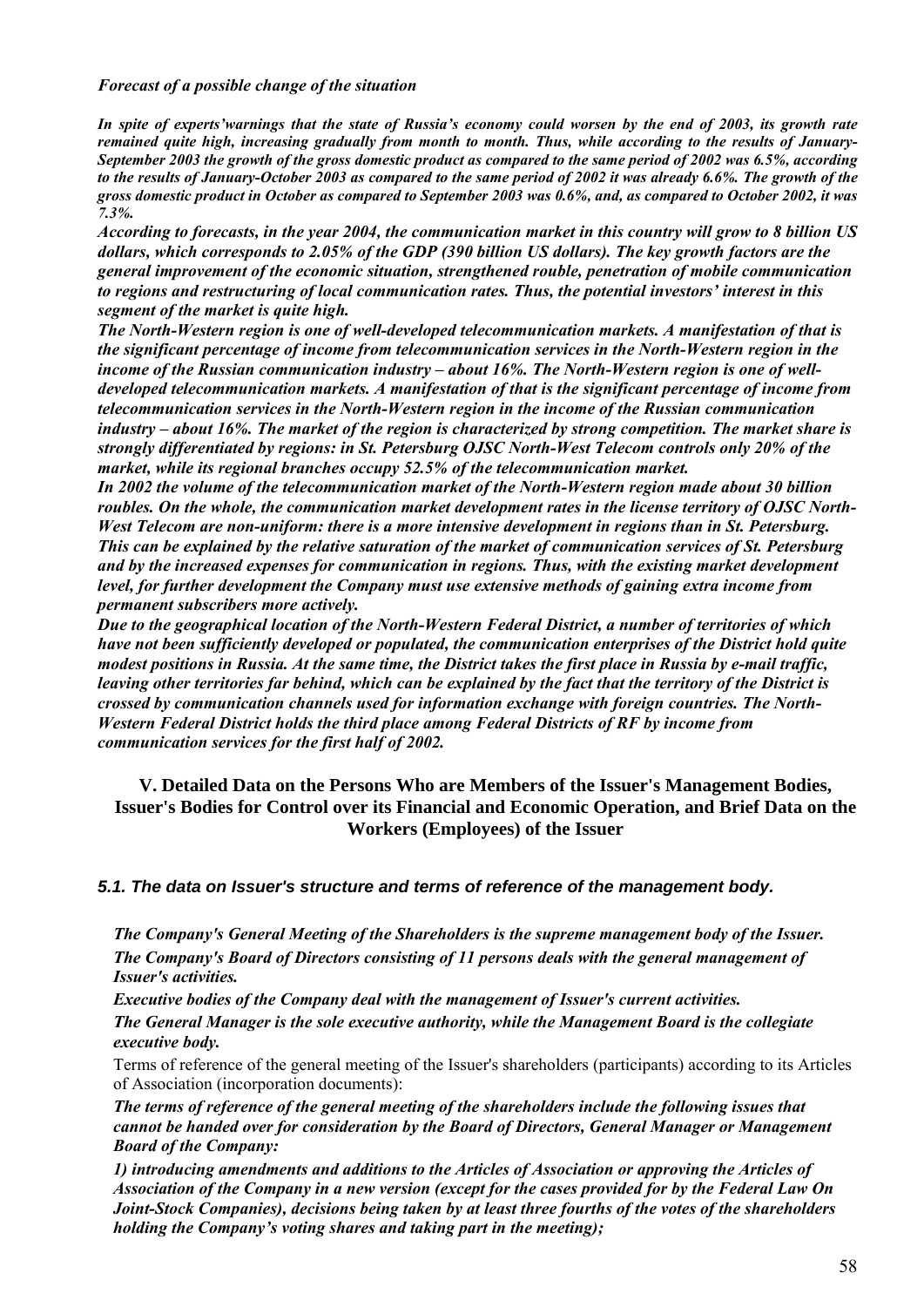*2) re-organization of the Company, decisions being taken by at least three fourths of the votes of the shareholders holding the Company's voting shares and taking part in the meeting;* 

*3) liquidation of the Company, appointing the liquidation committee and approval of the intermediate and final balance sheets, the decision being taken by at least three fourths of the votes of the shareholders holding the Company's voting shares and taking part in the meeting;* 

*4) electing members of the Board of Directors by cumulative voting;* 

*5) early termination of the powers of Members of the Board of Directors, the decision being taken by the majority of votes of the shareholders holding the voting shares and taking part in the meeting;* 

*6) determining the number, face value and category of stated shares of the Company and the rights granted by those shares, the decisions being taken by at least three fourths of the votes of the shareholders holding the Company's voting shares and taking part in the meeting;* 

*7) increasing the Company's authorized capital by increasing the face value of shares, the decision being taken by the majority of the votes of the shareholders holding the Company's voting shares and taking part in the meeting;* 

 *8) increasing the authorized capital of the Company by floating extra shares through public subscription in case the number of extra floated shares is more than 25 per cent of the common stock earlier floated by the Company, the decision being taken by at least three fourths of the votes of the shareholders holding the Company's voting shares and taking part in the meeting;* 

*9) increasing the Company's authorized capital by floating extra shares through closed subscription, the decision being taken by at least three fourths of the votes of the shareholders holding the Company's voting shares and taking part in the meeting;* 

*10) reducing the Company's authorized capital by reducing the face value of shares, through the Company acquiring a part of shares for the purpose of reducing their total number, as well as by retiring shares acquired or redeemed by the Company, the decision being taken by the majority of the votes of the shareholders holding the Company's voting shares and taking part in the meeting;* 

*11) electing the members of the Auditing Committee of the Company and early termination of their powers, the decisions being taken by the majority of the votes of the shareholders holding the Company's voting shares and taking part in the meeting;* 

*12) approving the auditor of the Company, the decision being taken by the majority of votes of the shareholders holding the voting shares and taking part in the meeting;* 

*13) approving annual reports, annual accounts of the Company, including profit and loss reports (profit and loss accounts) of the Company, as well as distribution of profit, including payment (statement) of dividend, and losses of the Company on the basis of the results of the fiscal year, the decisions being taken by the majority of the votes of the shareholders holding the Company's voting shares and taking part in the meeting;* 

*14) determining the procedure of holding the general meeting of the shareholders of the Company, the decision being taken by the majority of votes of the shareholders holding the voting shares and taking part in the meeting;* 

*15) splitting and consolidating shares, the decisions being taken by the majority of votes of the shareholders holding the voting shares and taking part in the meeting;* 

*16) taking a decision on approval of party-related transactions, the decision being taken in the cases and according to the procedure provided for by chapter XI of the Federal Law On Joint-Stock Companies; 17) taking a decision on approval of big transactions related to acquisition, alienation or possibility of alienation by the Company directly or indirectly of any property, the value of which is more than 50% of the balance value of the Company's assets as determined on the basis of its accounts as of the last reporting date, except for transactions performed in the course of normal economic operation of the Company, transactions related to floatation of common stock of the Company through subscription (realization), as well as transactions related to floatation of issued securities convertible into the Company's common stock, the decision being taken by the majority of three fourths of the votes of the shareholders holding the Company's voting shares and taking part in the meeting;* 

*18) taking a decision on participation in holding companies, financial and industrial groups, associations and other unions of commercial organizations, the decision being taken by the majority of the votes of the shareholders holding the Company's voting shares and taking part in the meeting;* 

*19) approving by-laws regulating the operation of the Company's bodies, the decision being taken by the majority of votes of the shareholders holding the voting shares and taking part in the meeting;* 

 *20) floatation by the Company of bonds convertible into shares, and other issued securities convertible into shares, if the said bonds (or other issued securities) are floated through closed subscription or through public subscription, when in case of public subscription convertible bonds (or other issued*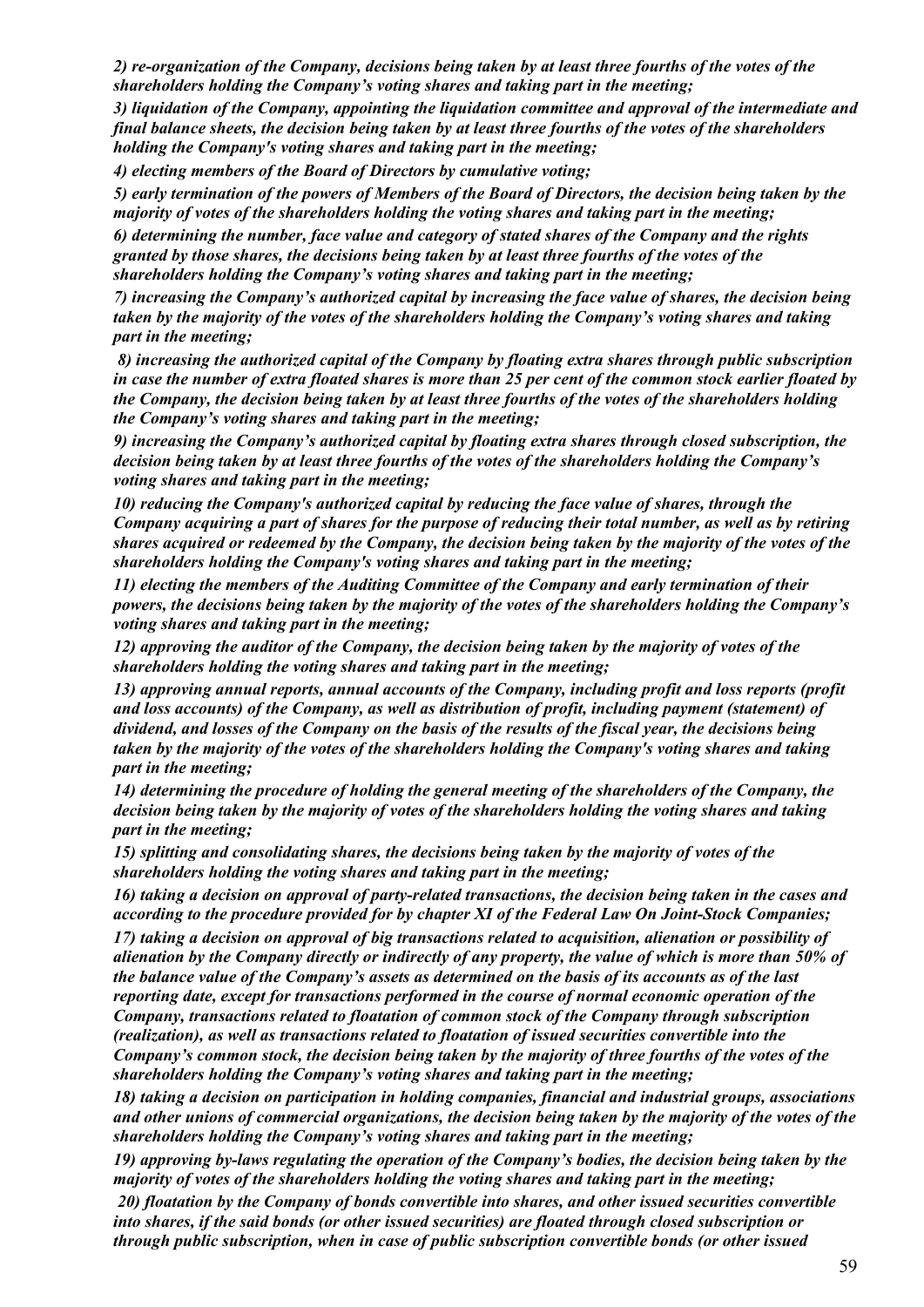*securities) may be converted into common shares of the Company, making more than 25 per cent of the earlier floated common shares, the decision being taken by at least three fourths of the votes of the shareholders holding the Company's voting shares and taking part in the meeting;* 

*21) taking a decision on making up for the Company's account expenses for preparation and holding of an a extraordinary general meeting of the Company's shareholders in the case when, contrary to the requirements of the active law of the Russian Federation, the Board of Directors has not taken a decision on convoking an extraordinary meeting and the meeting is convoked by other parties. The decision is taken by the majority of the votes of the shareholders holding the Company's voting shares and taking part in the meeting;* 

*22) relieving a party, who, independently or jointly with its affiliated parties, has acquired 30 and more per cent of floated common stock of the Company, from the duty of acquiring shares from other shareholders of the Company, the decision being taken by the majority of the votes of the shareholders holding the Company's voting shares and taking part in the meeting, except for the votes granted by the shares held by the said party and its affiliated parties;* 

*23) taking a decision on transferring the powers of the single executive body of the Company to a managing organization or to a manager, the decision being taken by the majority of the votes of the shareholders holding the Company's voting shares and taking part in the meeting;* 

*24) deciding other issues provided for by the Federal Law On Joint-Stock Companies and by the Articles of Association.* 

Terms of reference of the Issuer's Board of Directors according to its Articles of Association:

*The terms of reference of the Company's Board of Directors include the following issues:* 

*1) determining the priority areas of the Company's activities, including approval of the annual budget, medium- and long-term budgets, strategies and programmes of the Company's development, introducing amendments to the said documents, considering the results of their fulfillment;* 

*2) preliminarily approving operations which are beyond the framework established by the annual budget of the Company;* 

*3) convoking the annual and extraordinary General Meetings of the Company Shareholders, except for the cases provided for by clause 8 of article 55 of the Federal Law On Joint-Stock Companies;* 

*4) approving the agenda of the General Meeting of the Shareholders;* 

*5) setting the date for making up the list of the shareholders entitled to participation in the General Meeting of the Shareholders, and other issues included in the terms of reference of the Board of Directors in compliance with chapter VII of the Federal Law On Joint-Stock Companies and related to preparation and holding of the General Meeting of the Shareholders;* 

*6) preliminarily approving the annual report of the Company;* 

*7) increasing the authorized capital of the Company by the Company floating extra shares within the limits of the number of stated shares as established by the Articles of Association, except for the cases provided for by subclauses 8 and 9 of clause 12.2 of the Articles of Association;* 

*8) floatation by the Company of bonds and other issued securities in the case when, under the terms of floatation of such bonds and other issued securities, they are not convertible into Company's shares;* 

*9) floatation by the Company of bonds convertible into shares, and other issued securities convertible into shares, if such bonds (other issued securities) are floated through public subscription and the convertible bonds (other issued securities) can be converted into common stock of the Company making 25 and less per cent of earlier floated common stock;* 

*10) determining the price (monetary valuation) of the property, floatation and redemption price of issued securities in the cases provided for by the Federal Law On Joint-Stock Companies;* 

*11) approving decisions on the issue of securities, prospectuses of securities issue, reports on the results of Company's securities issue, quarterly reports of the issuer of issued securities, reports on the results of Company's shares acquisition for the purpose of retiring them;* 

*12) acquisition of shares, bonds and other securities floated by the Company;* 

*13) approval of the Company's registrar and the terms of the contract with him, as well as taking a decision on terminating the contract with him;* 

*14) recommendations on the amount of dividend earned by shares, the form and time of its payment, and approval of a bylaw on dividend earned by shares of the Company;* 

*15) the use of the reserve and other funds of the Company;* 

*16) control over the use of internal control procedures;* 

*17) recommendations on the amount of remunerations and reimbursements paid to the members of the*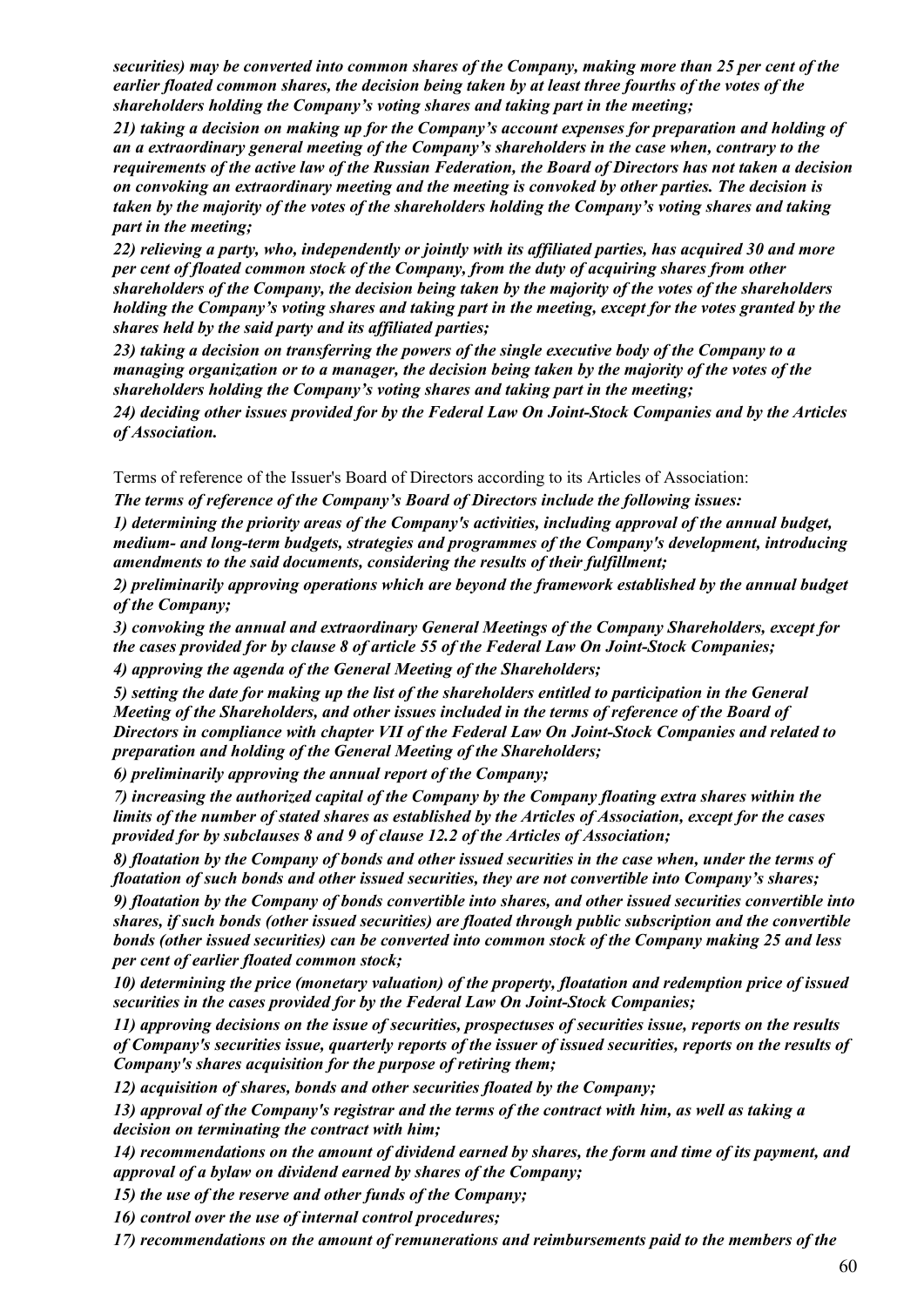*Company's Auditing Committee, approval of the terms of the contract made with the auditor, including the determination of his remuneration;* 

*18) approval of the Provisions on the Structural Division of the Company Exercising Internal Control, agreeing upon candidates for the position of its manager and consideration of other issues, decisions on which must be taken by the Board of Directors in compliance with the Provisions on the said Division; 19) approval of transactions related to acquisition, alienation or possibility of alienation by the Company directly or indirectly of any property, the value of which is from 0.75 to 25% of the balance value of the Company's assets as determined on the basis of its accounts as of the last reporting date;* 

*20) approval of transactions related to acquisition, alienation or possibility of alienation by the Company directly or indirectly of any property, the value of which is from 25 to 50 % of the balance value of the Company's assets as determined on the basis of its accounts as of the last reporting date, except for transactions made in the course of normal economic operation of the Company, transactions related to floatation of shares of the Company through subscription (realization), as well as transactions related to floatation of issued securities convertible into the Company's shares;* 

*21) approval of party-related transactions in the cases provided for by chapter XI of the Federal Law On Joint-Stock Companies;* 

*22) agreeing upon the organizational structure of the Company, including the basic functions of the structural divisions;* 

*23) creating branches, opening and liquidating representative offices, approving Provisions on them; 24) preliminarily agreeing upon candidates for positions of branch and representative office managers and dismissal of such managers;* 

*25) determining the priority areas of the branches activities;* 

*26) appointing the single executive body (General Manager), establishing the term of its office, and early termination of its powers;* 

*27) electing (re-electing) the Chairperson of the Board of Directors of the Company and his/her deputy;* 

*28) forming the collective executive authority (Management Board), establishing the term of its office, and early termination of the powers of the Management Board members;* 

*29) agreeing upon combining positions in management bodies of other organizations by the person acting as the single executive body of the Company and by members of the Company's Management Board;* 

*30) permitting to work for and receive wages from other organizations for the person acting as the single executive body;* 

*31) forming standing or provisional (to resolve certain issues) committees of the Board of Directors, and approving the Provisions on them;* 

*32) appointing and dismissing the corporate Secretary of the Company, and approving the Provisions on the staff of the corporate Secretary of the Company;* 

*33) approving terms of contracts (additional agreements) made with the General Manager, Members of the Management Board, managers of branches and representative offices, the manager of the Company's structural division exercising the internal control, with the Corporate Secretary of the Company, and considering issues, the decisions on which must be taken by the Board of Directors in compliance with the said contracts;* 

*34) taking decisions on participation (affiliation as a participant, termination of participation, change of the share of participation) of the Company in other organizations through purchasing or selling stock or shares of other organizations and through investing extra contributions to the authorized capitals of such organizations;* 

*35) taking decisions on Company's participation in nonprofit organizations, except for the cases provided for by subclause 18 of clause 12.2 of the Articles of Association, by affiliation as a participant, termination of participation, by investing extra contributions (fees) related to participation of the Company in nonprofit organizations;* 

*36) taking decisions on the issues of the agenda of general meetings of subsidiaries (supreme management bodies of other organizations), in which the Company is the only participant;* 

*37) determining the procedure of the Company's interaction with organizations in which the Company participates;* 

*38) approving the bylaw on the issues of disclosing information on the Company;* 

*39) approving other bylaws of the Company, besides the ones provided for in clause 13.4 of the Articles of Association, that regulate the issues included in the terms of reference of the Company's Board of Directors, except for the bylaws, the approval of which is included by the Company's Articles of Association in the terms of reference of the general meeting of the shareholders and executive bodies of*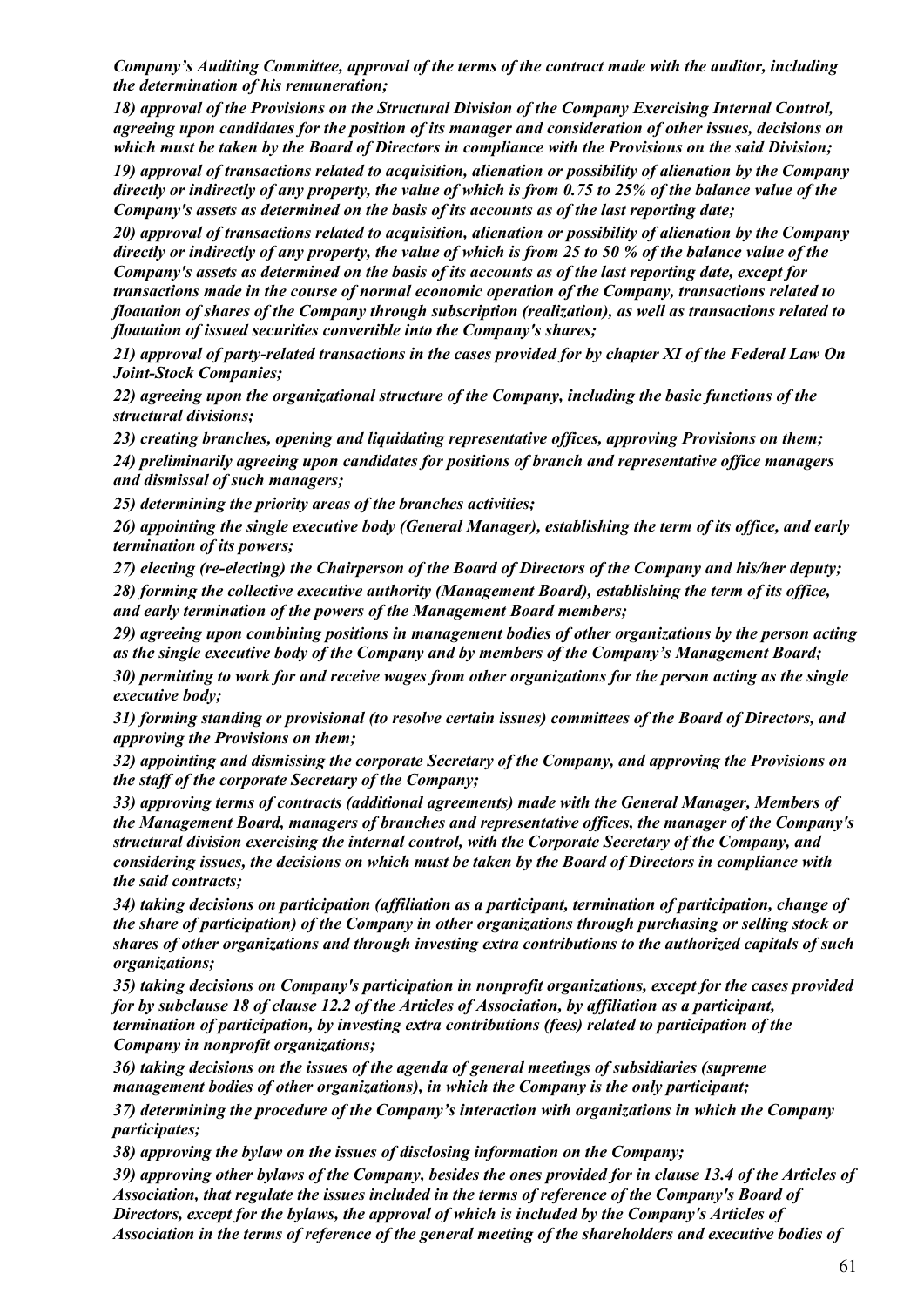*the Company;* 

*40) other issues provided for by the Federal Law On Joint-Stock Companies and by the Articles of Association.*

Terms of reference of the Issuer's sole and collegiate executive bodies according to its Articles of Association:

*The terms of reference of the Board of Directors include the following issues:* 

*1) The General Manager shall deal with the management of the current activities of the Company and shall be appointed by the general meeting of the shareholders for a period not exceeding five years. 2) The General Manager shall take decisions on issues that are not included by the Articles of Association in the terms of reference of the general meeting of the shareholders, the Board of Directors or the Management Board of the Company.* 

*3)The General Manager acts as the Chairperson of the Management Board.* 

*4) The General Manager shall preside over the general meeting of the shareholders.* 

*The terms of reference of the Company's Management Board include the following issues of managing the current activities of the Company:* 

*1) developing proposals on the priority areas of the Company's activities, including draft annual budgets, medium- and long-term budgets, strategies and programmes of the Company's development, proposals on introducing amendments to the said documents;* 

*2) developing and approving internal control procedures;* 

*3) determining the personnel and social policy of the Company;* 

*4) considering and taking a decision on making collective agreements and covenants, and approving the bylaw regulating the general provisions on labour incentives;* 

*5) preparing materials and draft decisions on issues to be considered by the general meeting of the shareholders and the Board of Directors, and presenting the materials to committees of the Board of Directors;* 

*6) working out the engineering, financial, economic and rate policy of the Company and its branches, strategies and programmes for development of branches;* 

*7) working out the accounting policy, control over improvement of the methodology of book-keeping and managerial accounting, as well as over the introduction of reporting according to international accounting standards in the Company and branches;* 

*8) working out the methodology of planning, budgeting and controlling of the Company and its branches; 9) working out the policy of ensuring the Company's and branches security;* 

*10) determining the amount, form and procedure of endowing branches with property and withdrawing it from them;* 

*11) determining the number of the members of collective executive bodies of branches and appointing them, as well as early termination of their powers, approving the Provisions on the Collective Executive Body of a Branch;* 

*12) preliminarily agreeing upon candidates for the positions of deputy managers and chief accountants or branches and representative offices and dismissal of the said officials;* 

*13) approving terms of contracts (additional agreements) made with members of collective executive bodies of branches, with deputy managers, and chief accountants or branches and representative offices, and considering issues, the decisions on which are to be taken by the Management Board in compliance with the above agreements;* 

*14) approving annual and quarterly budgets of branches, introducing amendments to the said documents and considering the results of fulfilling them;* 

*15) analysis of the results of the operation of Company's structural divisions, including separate divisions, and working out obligatory instructions for improvement of their operation;* 

*16) approving the bylaws regulating the issues included in the terms of reference of the Company's Management Board, except for the bylaws approved by the general meeting of the shareholders and by the Board of Directors of the Company.* 

Data on availability of an issuer's bylaw establishing the rules of issuer's corporate behaviour: *there is no such bylaw*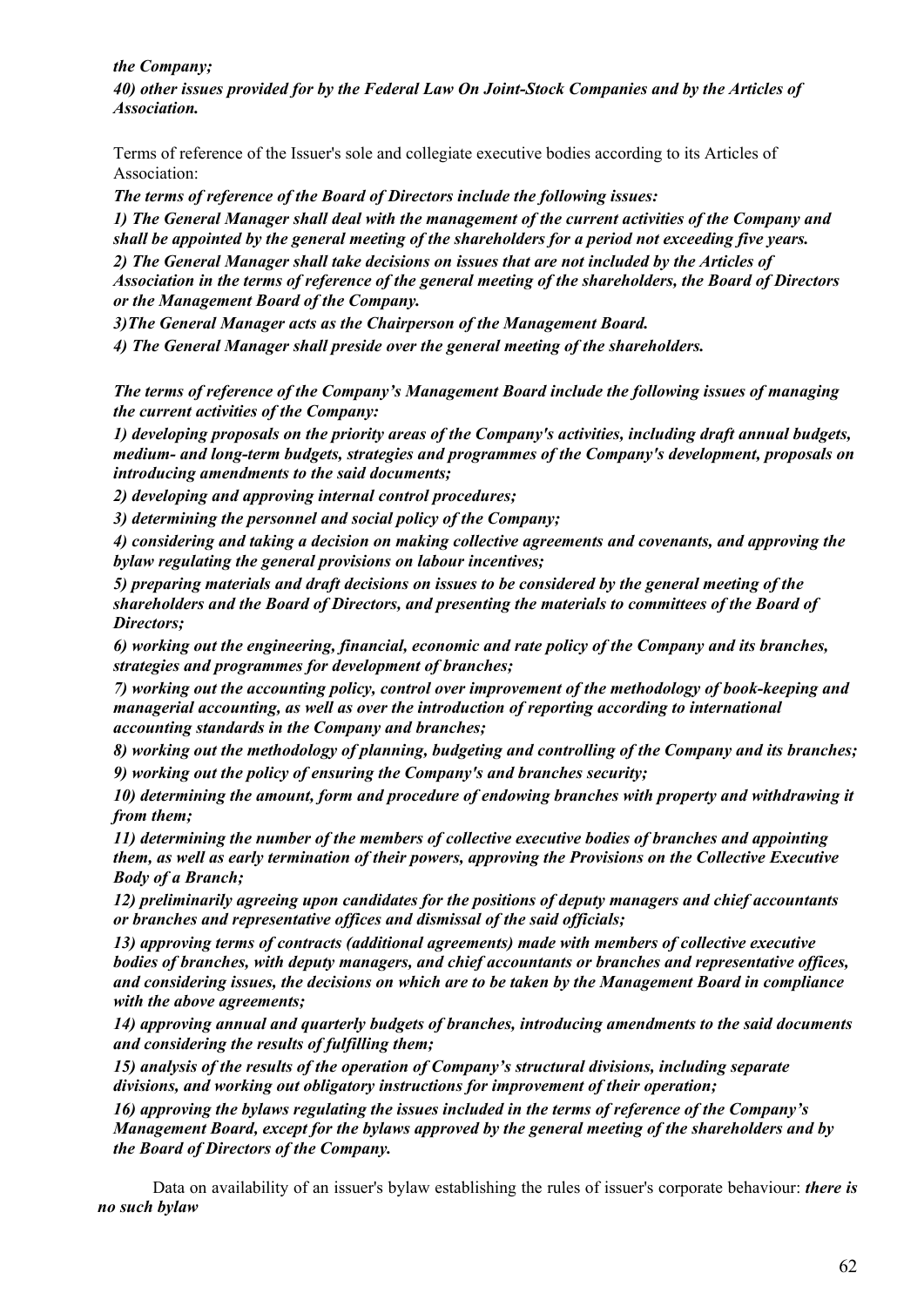#### *5.2. Information on Members of the Issuer's Management Bodies*

#### **Members of the Issuer's Board of Directors:**

Chairperson: *Valery Nikolayevich Yashin*  Education: *Higher*

Members of the Board of Directors: *Valery Nikolayevich Yashin*  Year of birth: *1941*

Posts for the recent 5 years: Period: *1993 - 1999* Organization: *Petersburg Telephone Network Open Joint-Stock Company* Position: *General Manager*

Period: *1994 - 1999* Organization: *Petersburg Telephone Network Open Joint-Stock Company* Position: *Chairperson of the Management Board*

Period: *1994 – till now* Organization: *Open Joint-Stock Company North-West Telecom* Position: *member of the Board of Directors* 

Period: *1996 – till now* Organization: *Telecom-Soyuz Non-Governmental Pension Fund* Position: *Chairperson of the Fund Council*

Period: *1997 - 2000* Organization: *St. Petersburg Long-Distance International Telephone Open Joint-Stock Company* Position: *Member of the Supervisory Board*

Period: *1998 – till now* Organization: *St. Petersburg Payphones Closed Joint-Stock Company* Position: *member of the Board of Directors* 

Period: *1999 – till now* Organization: *Investment Communication Company Open Joint-Stock Company* Position: *General Manager*

Period: *1999 – till now* Organization: *Investment Communication Company Open Joint-Stock Company* Position: *Chairperson of the Management Board*

Period: *2000 - 2003* Organization: *Mobitel Closed Joint-Stock Company* Position: *Chairperson of the Board of Directors*

Period: *2000 – till now* Organization: *Moscow City Telephone Network Open Joint-Stock Company* Position: *member of the Board of Directors* 

Period: *2000 – till now* Organization: *Rostelecom Open Joint-Stock Company* Position: *Chairperson of the Board of Directors*

Period: *2000 – till now* Organization: *TsentrTelecom Open Joint-Stock Company* Position: *Chairperson of the Board of Directors*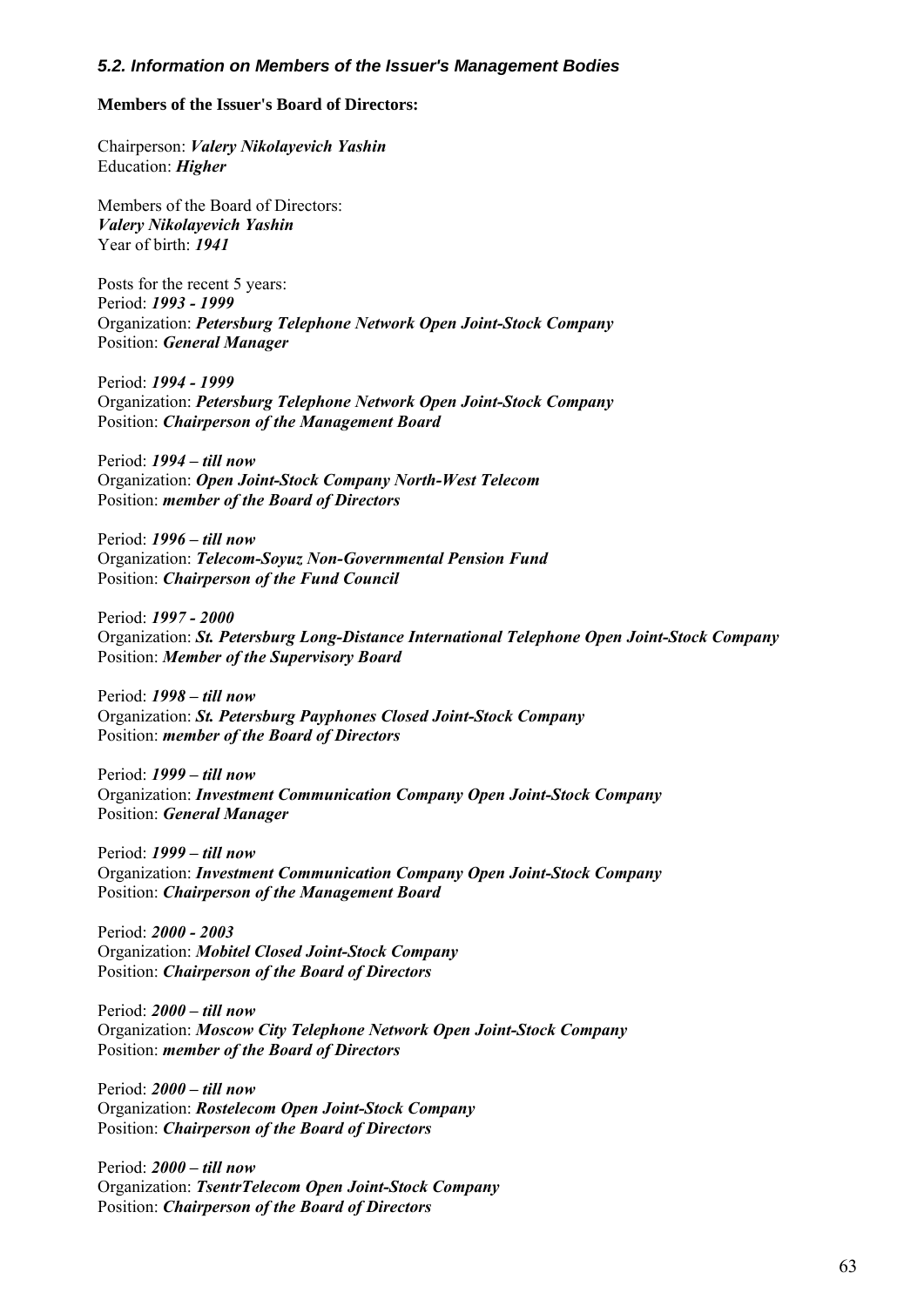Period: *2000 - 2002* Organization: *Svyazinvest-Media Open Joint-Stock Company* Position: *Chairperson of the Board of Directors*

Period: *2001 – till now* Organization: *RTComm.RU Open Joint-Stock Company*  Position: *Chairperson of the Board of Directors*

Period: *2001 - 2002* Organization: *Electrosvyaz of Oryol Oblast Open Joint-Stock Company* Position: *Chairperson of the Board of Directors*

Period: *1998 – till now* Organization: *Telecominvest Open Joint-Stock Company* Position: *Chairperson of the Board of Directors*

Period: *2001 - 2003* Organization: *Rostelecom-Garantiya Non-Governmental Pension Fund* Position: *Chairperson of the Fund Council*

Period: *2001 – till now* Organization: *National Payphone Network Open Joint-Stock Company* Position: *Chairperson of the Board of Directors*

Period: *2002 – till now* Organization: *Open Joint-Stock Company North-West Telecom* Position: *Chairperson of the Board of Directors*

Period: *2002 – till now* Organization: *The Russian Foundation of the History of Communications*  Position: *member of the Management Board* 

Period: *2003 – till now* Organization: *FC Zenith Closed Joint-Stock Company* Position: *member of the Board of Directors* 

Share in the Issuer's authorized capital: *0.17268%* Shares in the Issuer's subsidiaries/affiliates: *no shares*

*Alexandr Vyacheslavovich Ikonnikov*  Year of birth: *1971* Education: *Higher*

Posts for the recent 5 years: Period: *1997 - 1999* Organization: *Ministry of Fuel and Power Engineering of the Russian Federation* Position: *Head of the Department for foreign economic relations*

Period: *1999 - 2000* Organization: *National Association of stock market members* Position: *Deputy Chairperson of Executive Council*

Period: *2002 – till now* Organization: *Association of Independent Directors* Position: *Chairperson of the Management Board*

Period: *2002 – till now* Organization: *Association for Investors' Rights Protection*  Position: *Director*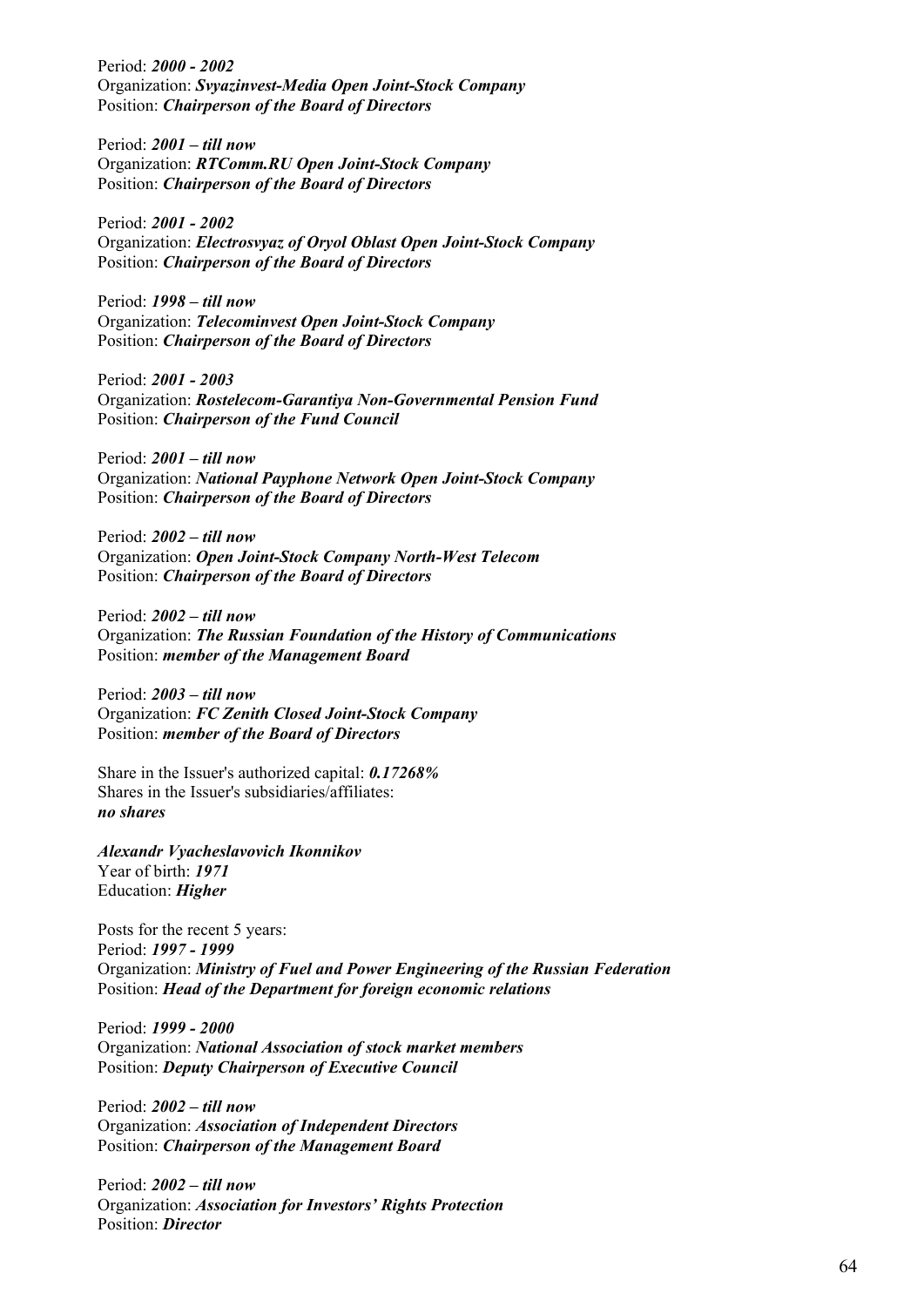Period: *2002 – till now* Organization: *Central Telecommunication Company Open Joint-Stock Company* Position: *member of the Board of Directors* 

Period: *2003 – till now* Organization: *Open Joint-Stock Company North-West Telecom* Position: *member of the Board of Directors* 

Share in the Issuer's authorized capital: *no share* Shares in the Issuer's subsidiaries/affiliates: *no shares*

*Vadim Yevgenyevich Belov*  Year of birth: *1958* Education: *Higher*

Posts for the recent 5 years: Period: *1997 - 1998* Organization: *Joint-Stock Commercial Bank "International Financial Corporation"* Position: *Deputy Chairperson of the Management Board*

Period: *1998 - 1999* Organization: *SPK Capital Limited* Position: *Managing Director of the Moscow Representative office*

Period: *1999 - 2000* Organization: *Volgogradelectrosvyaz Open Joint-Stock Company*  Position: *Chairperson of the Board of Directors*

Period: *1999 – till now* Organization: *Investment Communication Company Open Joint-Stock Company* Position: *Deputy General Manager* 

Period: *1999 – till now* Organization: *Investment Communication Company Open Joint-Stock Company* Position: *member of the Management Board* 

Period: *1999 - 2001* Organization: *Uralsvyazinform Open Joint-Stock Company* Position: *Chairperson of the Board of Directors*

Period: *1999 - 2000* Organization: *Electrosvyaz of Moscow Oblast Open Joint-Stock Company* Position: *Chairperson of the Board of Directors*

Period: *1999 - 2000* Organization: *Kirovelectrosvyaz Open Joint-Stock Company* Position: *Chairperson of the Supervisory Board*

Period: *1999 - 2000* Organization: *Electrosvyaz of Stavropol Kray Open Joint-Stock Company* Position: *member of the Board of Directors* 

Period: *1999 - 2000* Organization: *Electrosvyaz of Primorsk Kray Open Joint-Stock Company* Position: *member of the Board of Directors* 

Period: *1999 - 2001* Organization: *Kubanelectrosvyaz Open Joint-Stock Company* Position: *Chairperson of the Board of Directors*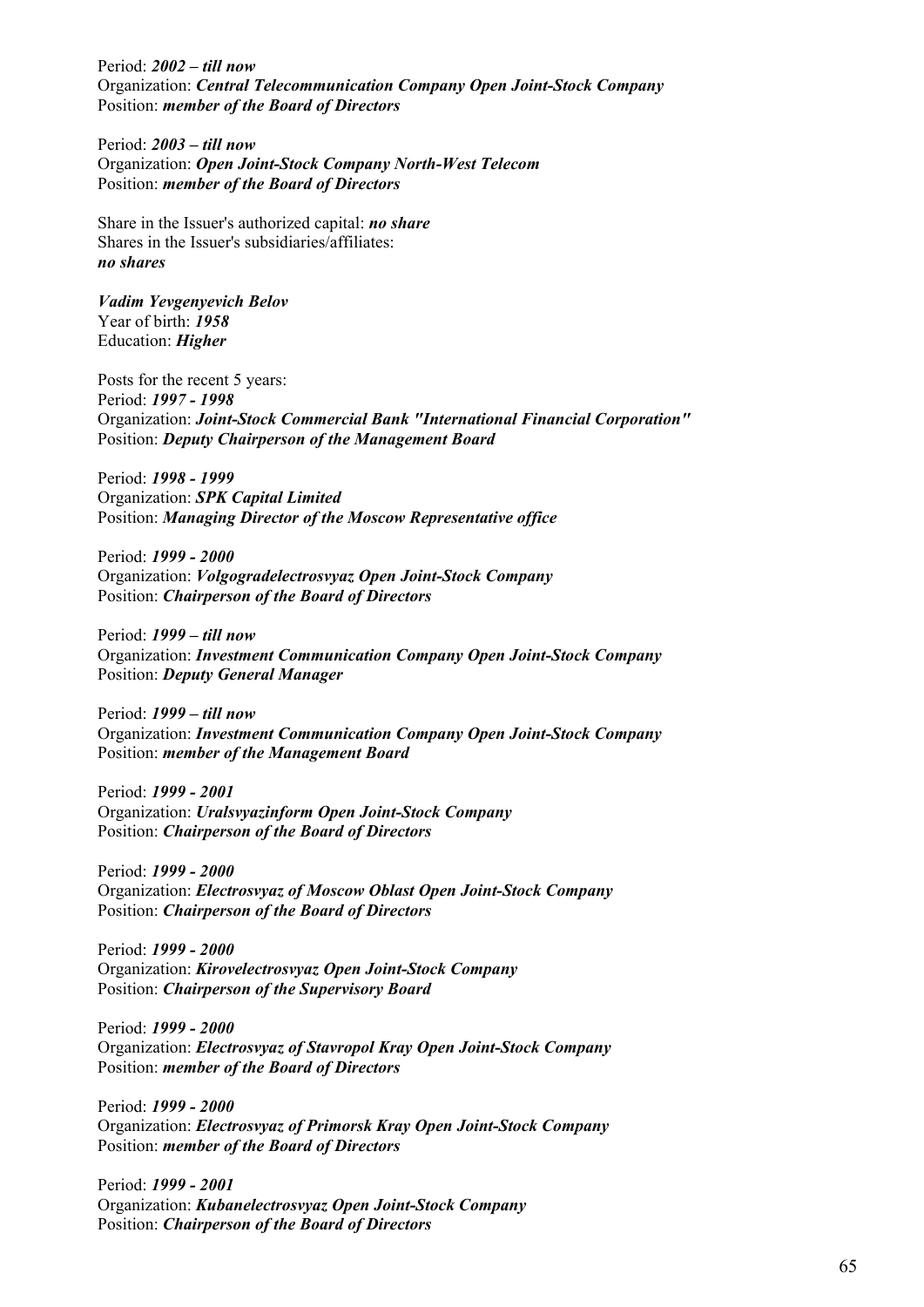Period: *2000- 2001* Organization: *Electrosvyaz of Moscow Oblast Open Joint-Stock Company* Position: *member of the Board of Directors* 

Period: *2000 - 2002* Organization: *Volgogradelectrosvyaz Open Joint-Stock Company*  Position: *member of the Board of Directors* 

Period: *2000 – till now* Organization: *Rostelecom Open Joint-Stock Company* Position: *member of the Board of Directors* 

Period: *2000 – 2002* Organization: *Uralsvyazinform Open Joint-Stock Company* Position: *member of the Board of Directors* 

Period: *2002 – till now* Organization: *Uralsvyazinform Open Joint-Stock Company* Position: *Chairperson of the Board of Directors*

Period: *2001 - 2002* Organization: *Sibirtelecom Open Joint-Stock Company* Position: *member of the Board of Directors* 

Period: *2001 – till now* Organization: *South Telecommunication Company Open Joint-Stock Company* Position: *Chairperson of the Board of Directors*

Period: *2001 - 2002* Organization: *Uraltelecom of Sverdlovsk Oblast Open Joint-Stock Company* Position: *Chairperson of the Board of Directors*

Period: *2001 – till now* Organization: *TsentrTelecom Open Joint-Stock Company* Position: *member of the Board of Directors* 

Period: *2001 - 2003* Organization: *Rostelecom-Garantiya Non-Governmental Pension Fund* Position: *Member of the Fund Council*

Period: *2002 - 2002* Organization: *Svyazinform of Chelyabinsk Oblast Open Joint-Stock Company* Position: *member of the Board of Directors* 

Period: *2001 - 2002* Organization: *Electrosvyaz of Rostov Oblast Open Joint-Stock Company* Position: *Chairperson of the Board of Directors*

Period: *2002 - 2003* Organization: *Inter-Regional Commercial Bank of Communication and Information Support Development Open Joint-Stock Company* Position: *member of the Board of Directors* 

Period: *2002 – till now* Organization: *Tsentralny Telegraf Open Joint-Stock Company* Position: *member of the Board of Directors* 

Period: *2002 - 2003* Organization: *RTK-Invest Closed Joint-Stock Company* Area of business: *financial services* Position: *Chairperson of the Board of Directors*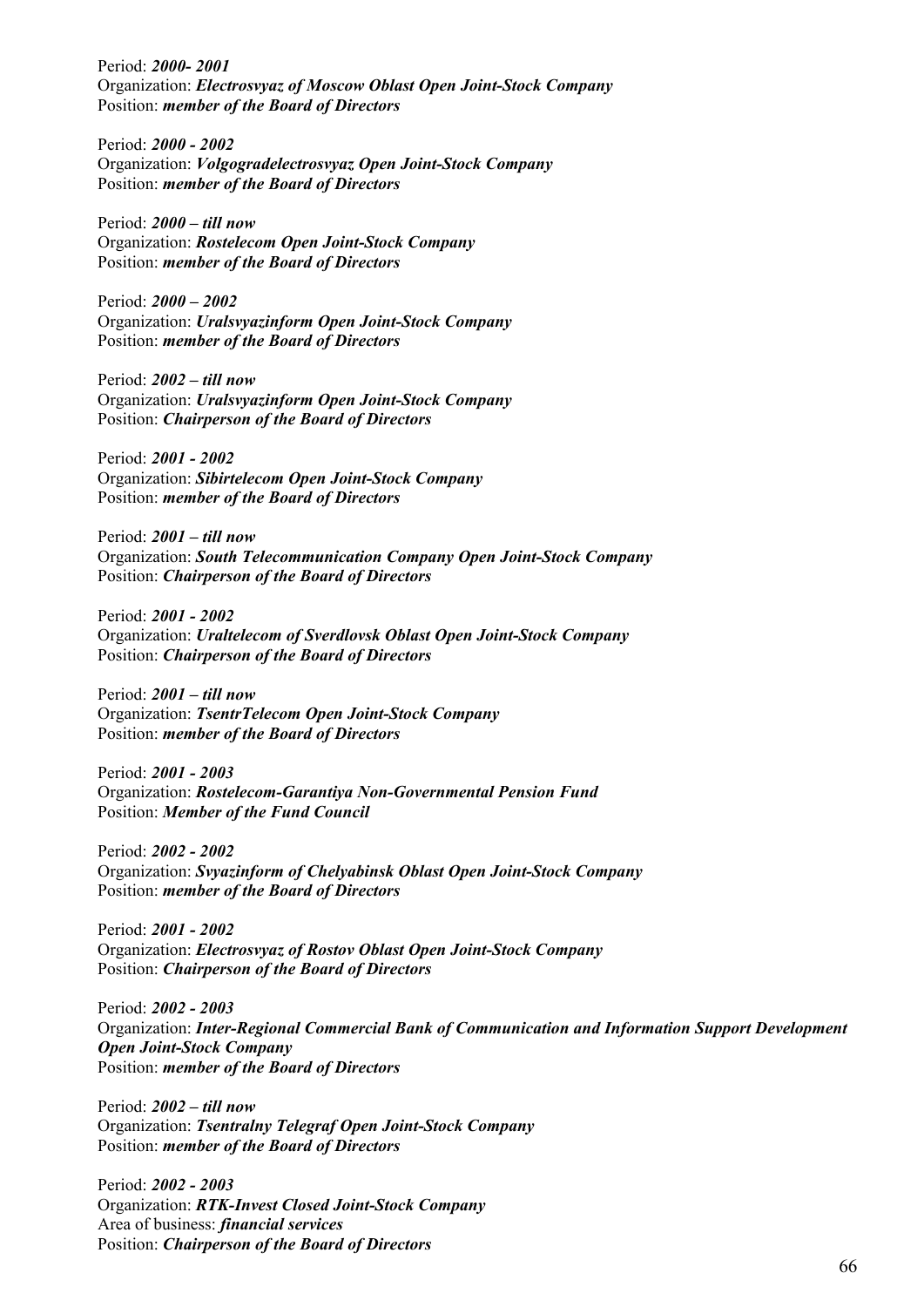Period: *2002 – till now* Organization: *Open Joint-Stock Company North-West Telecom* Position: *member of the Board of Directors* 

Period: *2002 - 2003* Organization: *RTK-Leasing Closed Joint-Stock Company* Position: *Member of the Board of Directors*

Period: *2002 – till now* Organization: *Non-Profit Partnership Centre for Research of Telecommunications Development Problems*  Position: *Chairman of the Board of the Partnership* 

Period: *2002 - 2003* Organization: *Telecom-Soyuz Non-Governmental Pension Fund* Position: *Member of the Fund Council*

Share in the Issuer's authorized capital: *0.00003%* Shares in the Issuer's subsidiaries/affiliates: *no shares*

*Ivan Ivanovich Rodionov*  Year of birth: *1953* Education: *Higher*

Posts for the recent 5 years: Period: *1997 – till now* Organization: *Brunswick Capital Management Investment Fund*  Position: *Managing director*

Period: *2001 - 2002* Organization: *Artelecom Open Joint-Stock Company* Position: *member of the Board of Directors* 

Period: *2001 - 2002* Organization: *Electrosvyaz of the Republic of Karelia Open Joint-Stock Company* Position: *member of the Board of Directors* 

Period: *2002 – till now* Organization: *Open Joint-Stock Company North-West Telecom* Position: *member of the Board of Directors* 

Share in the Issuer's authorized capital: *no share* Shares in the Issuer's subsidiaries/affiliates: *no shares*

*Sergey Vladimirovich Soldatenkov*  Year of birth: *1963* Education: *Higher*

Posts for the recent 5 years: Period: *1994 - 1998* Organization: *Delta Telecom Closed Joint-Stock Company* Position: *General Manager*

Period: *1998 - 1999* Organization: *Telecominvest Open Joint-Stock Company* Position: *Deputy General Manager* 

Period: *1999 – till now* Organization: *Open Joint-Stock Company North-West Telecom*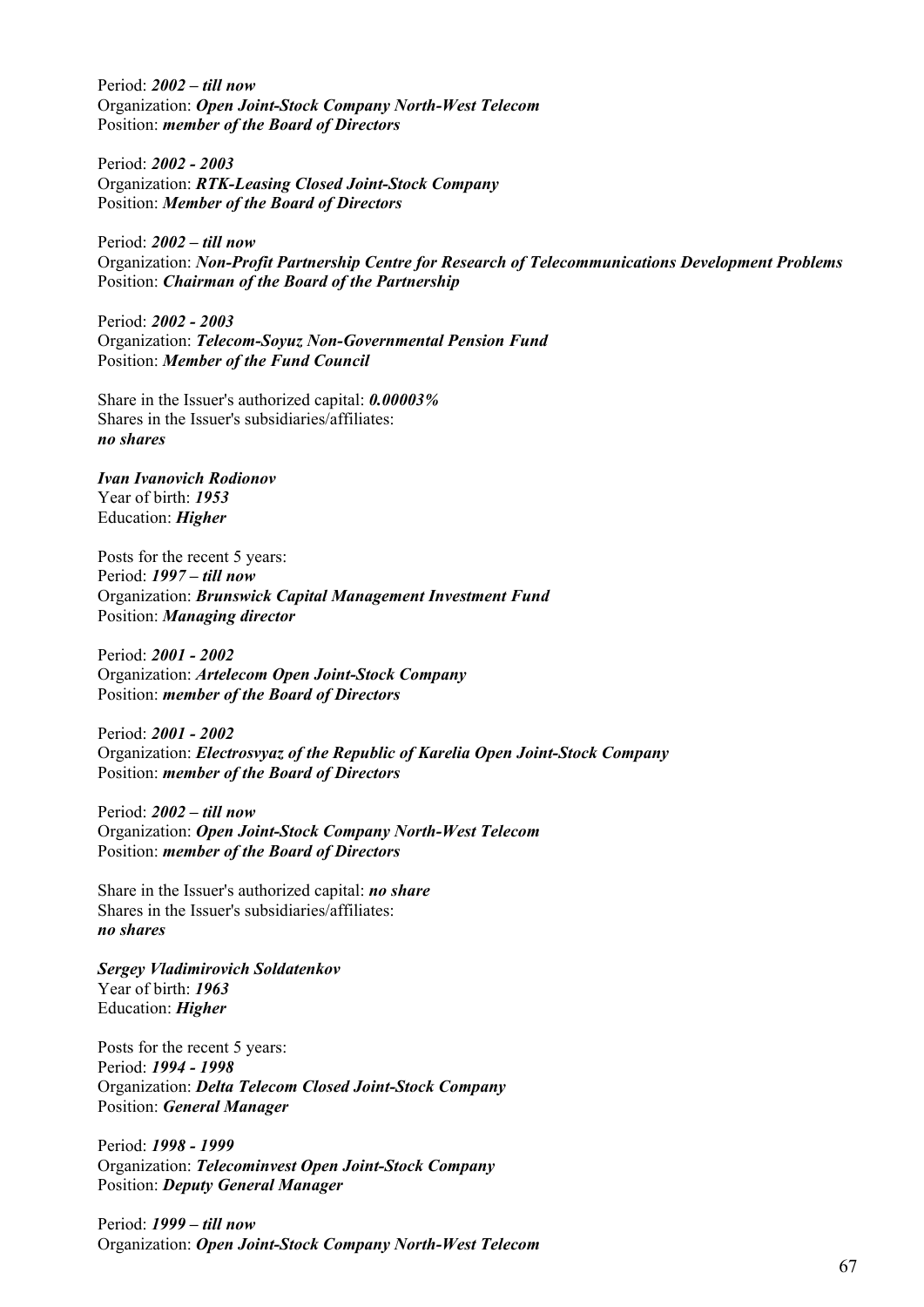Area of business: *communication services*  Position: *member of the Board of Directors* 

Period: *1999 - 2000* Organization: *Petersburg Telephone Network Open Joint-Stock Company* Position: *First Deputy General Manager - Commercial Manager*

Period: *2000 - 2002* Organization: *Open Joint-Stock Company North-West Telecom* Position: *Chairperson of the Management Board*

Period: *2000 - 2002* Organization: *Open Joint-Stock Company North-West Telecom* Position: *General Manager*

Period: *2001 - 2003* Organization: *Lensvyaz Open Joint-Stock Company* Position: *member of the Board of Directors* 

Period: *2001 – till now* Organization: *Megafon Open Joint-Stock Company* Position: *member of the Board of Directors* 

Period: *2001 – till now* Organization: *Telecominvest Open Joint-Stock Company* Position: *member of the Board of Directors* 

Period: *2001 - 2003* Organization: *Delta Telecom Closed Joint-Stock Company* Position: *member of the Board of Directors* 

Period: *2001 - 2003* Organization: *North-West Telecombank Closed Joint-Stock Company* Position: *member of the Supervisory Board*

Period: *2002 – till now* Organization: *Sonik Duo Closed Joint-Stock Company* Position: *member of the Board of Directors* 

Period: *2003 – till now* Organization: *Megafon Open Joint-Stock Company* Position: *Chairperson of the Management Board*

Period: *2003 – till now* Organization: *Megafon Open Joint-Stock Company* Position: *General Manager*

Share in the Issuer's authorized capital: *0.00249%* Shares in the Issuer's subsidiaries/affiliates: *no shares*

*Dmitry Vladimirovich Levkovsky*  Year of birth: *1965* Education: *Higher*

Posts for the recent 5 years: Period: *1995 – till now* Organization: *"NCH Advisors, Inc"* Position: *Vice-President*

Period: *2000 – till now*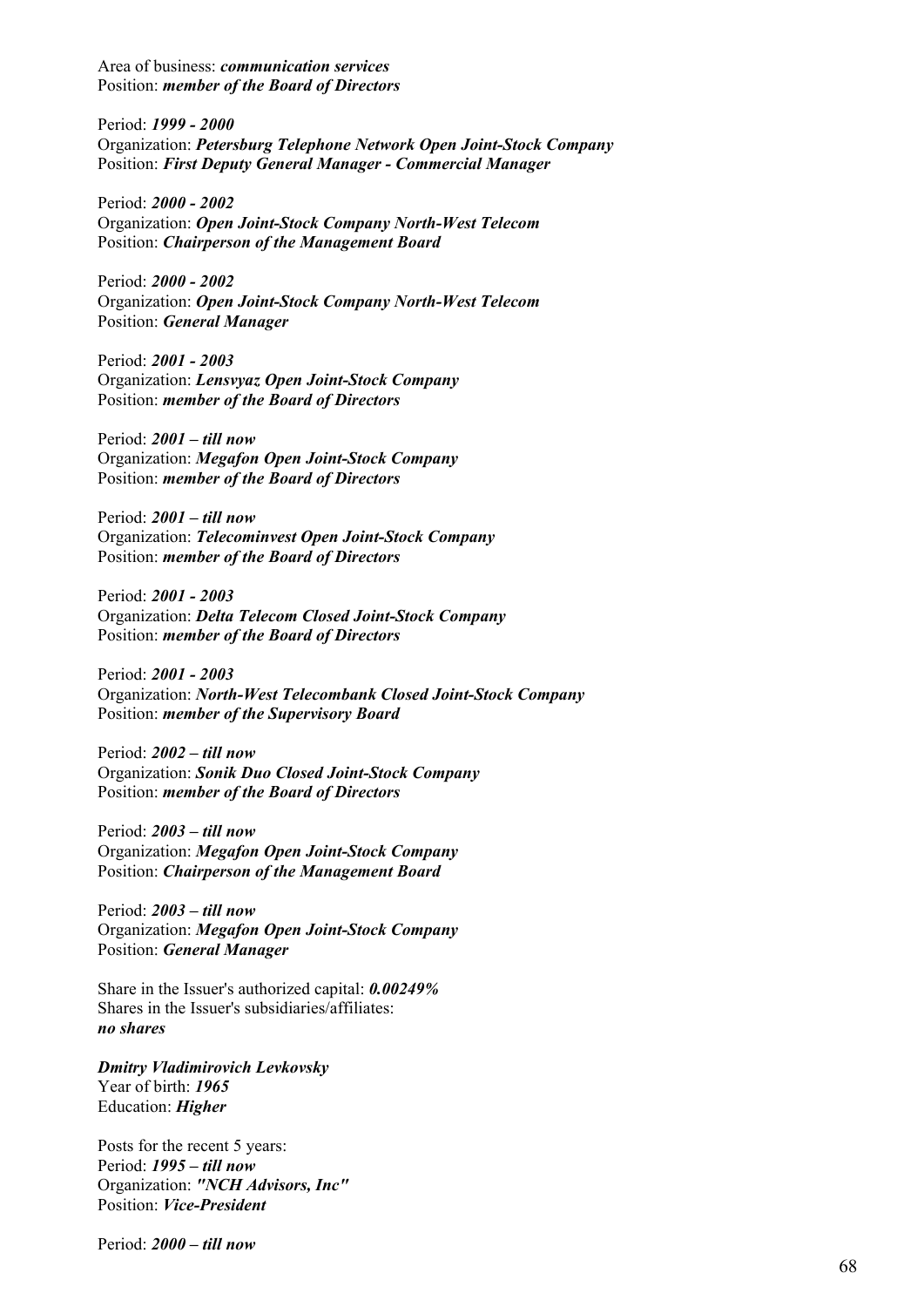Organization: *Open Joint-Stock Company North-West Telecom* Position: *member of the Board of Directors* 

Period: *2002 – till now* Organization: *Uralsvyazinform Open Joint-Stock Company* Position: *member of the Board of Directors* 

Share in the Issuer's authorized capital: *no share* Shares in the Issuer's subsidiaries/affiliates: *no shares*

*Irina Mikhailovna Ragozina*  Year of birth: *1950* Education: *Higher*

Posts for the recent 5 years: Period: *1996 – till now* Organization: *Open Joint-Stock Company North-West Telecom* Position: *member of the Board of Directors* 

Period: *1997 - 1999* Organization: *Investment Communication Company Open Joint-Stock Company* Position: *Shareholding Management Service Manager*

Period: *1998 - 1999* Organization: *Giprosvyaz Open Joint-Stock Company* Position: *Chairperson of the Board of Directors*

Period: *1998 - 1999* Organization: *Electrosvyaz of Vladimir Oblast Open Joint-Stock Company* Position: *member of the Board of Directors* 

Period: *1998 - 2001* Organization: *Kamchatsvyazinform Open Joint-Stock Company*  Position: *member of the Board of Directors* 

Period: *1998 - 2002* Organization: *Svyazinform of Chelyabinsk Oblast Open Joint-Stock Company* Position: *Chairperson of the Board of Directors*

Period: *1999 - 2000* Organization: *Lensvyaz Open Joint-Stock Company* Position: *member of the Board of Directors* 

Period: *1999 – till now* Organization: *Investment Communication Company Open Joint-Stock Company* Position: *Corporate Management Department Director*

Period: *2000 – till now* Organization: *Moscow City Telephone Network Open Joint-Stock Company* Position: *member of the Board of Directors* 

Period: *2000 - 2000* Organization: *St. Petersburg Long-Distance International Telephone Open Joint-Stock Company* Position: *member of the Supervisory Board*

Period: *2001 - 2002* Organization: *Kamchatsvyazinform Open Joint-Stock Company*  Position: *Chairperson of the Board of Directors*

Period: *2001 - 2002*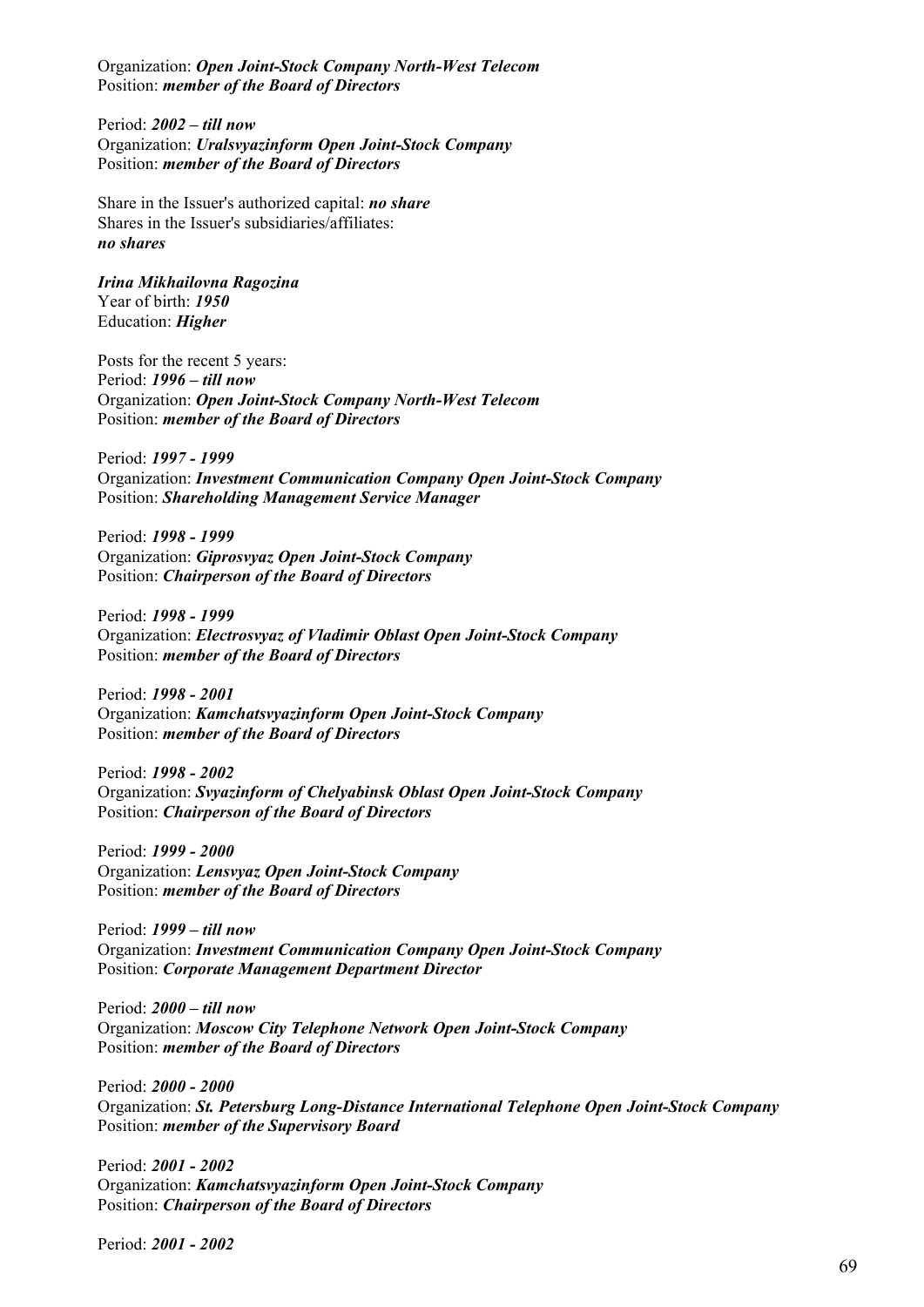Organization: *Electrosvyaz of Kurgan Oblast Open Joint-Stock Company* Position: *member of the Board of Directors* 

Period: *2002 – till now* Organization: *Rostelecom Open Joint-Stock Company* Position: *member of the Board of Directors* 

Share in the Issuer's authorized capital: *no share* Shares in the Issuer's subsidiaries/affiliates: *no shares*

*Yury Alexandrovich Bilibin*  Year of birth: *1971* Education: *Higher*

Posts for the recent 5 years: Period: *1998 - 1999* Organization: *Petersburg Telephone Network Open Joint-Stock Company* Position: *Manager of the Long-Term Investment and Securities Department* 

Period: *1999 - 2000* Organization: *Petersburg Telephone Network Open Joint-Stock Company* Position: *Deputy Commercial Manager*

Period: *2000 – till now* Organization: *Investment Communication Company Open Joint-Stock Company* Position: *Assistant General Manager*

Period: *2000 – till now* Organization: *Open Joint-Stock Company North-West Telecom* Position: *member of the Board of Directors* 

Period: *2001 – till now* Organization: *Medexpress Insurance Closed Joint-Stock Company* Position: *member of the Supervisory Board*

Period: *2001 – till now* Organization: *North-West Telecombank Closed Joint-Stock Company* Position: *member of the Supervisory Board*

Period: *2001 – till now* Organization: *National Payphone Network Open Joint-Stock Company* Position: *member of the Board of Directors* 

Period: *2001 – till now* Organization: *RTComm.RU Open Joint-Stock Company*  Position: *member of the Board of Directors* 

Period: *2001 - 2002* Organization: *Svyazinform of Samara Oblast Open Joint-Stock Company* Position: *member of the Board of Directors* 

Period: *2001 – till now* Organization: *Uralsvyazinform Open Joint-Stock Company* Position: *member of the Board of Directors* 

Period: *2001 - 2002* Organization: *Magadansvyazinform Open Joint-Stock Company* Position: *member of the Board of Directors* 

Period: *2001 - 2002*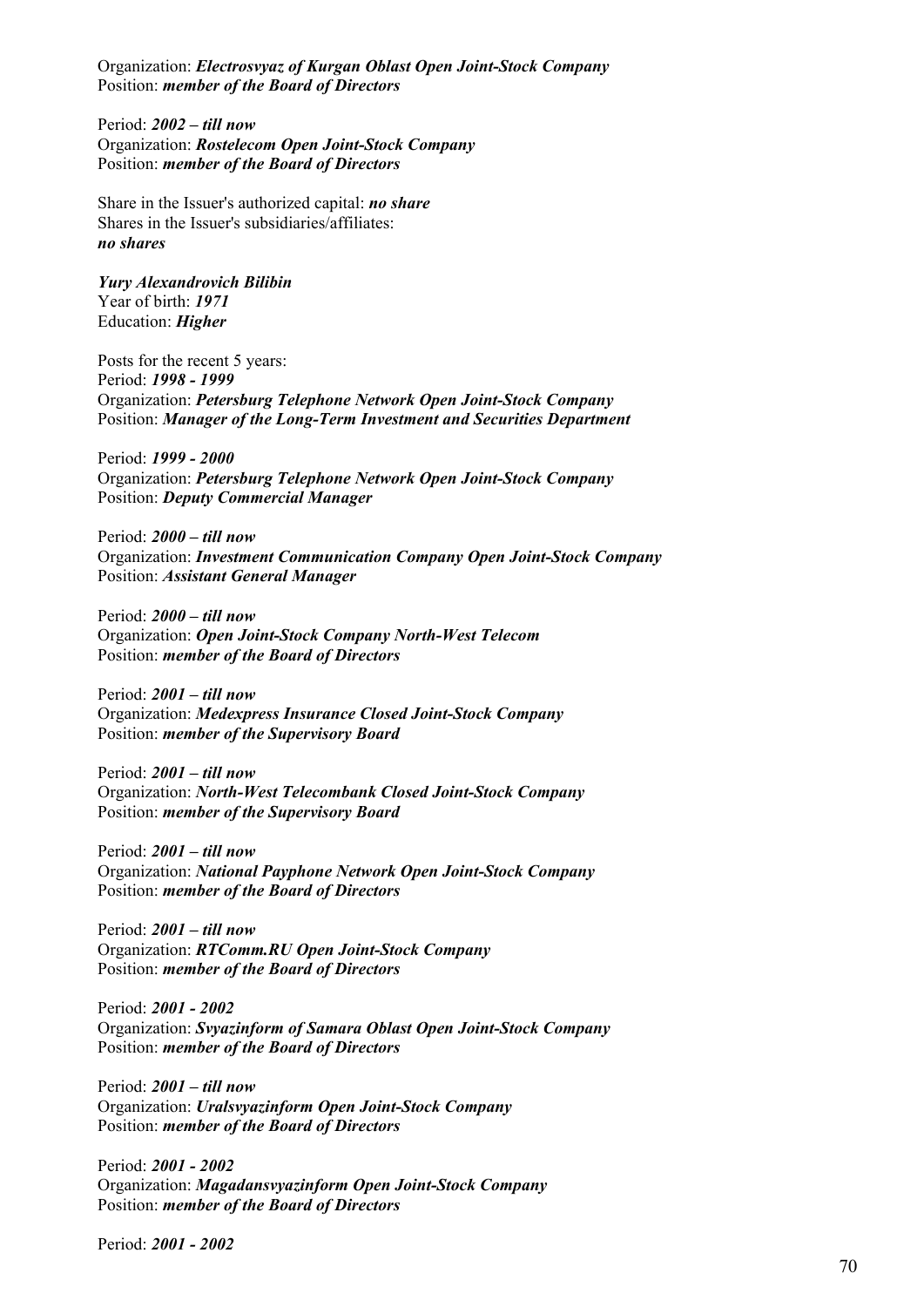Organization: *Murmanelectrosvyaz Open Joint-Stock Company* Position: *member of the Board of Directors* 

Period: *2001 - 2003* Organization: *The St. Petersburg Bank of Reconstruction and Development Open Joint-Stock Company* Position: *Chairperson of the Board of Directors*

Period: *2001 - 2002* Organization: *Electrosvyaz of Oryol Oblast Open Joint-Stock Company* Position: *member of the Board of Directors* 

Period: *2001 – till now* Organization: *Inter-Regional Commercial Bank of Communication and Information Support Development Open Joint-Stock Company* Position: *member of the Board of Directors* 

Period: *2001 - 2003* Organization: *Rostelecom-Garantiya Non-Governmental Pension Fund* Position: *Fund member*

Period: *2002 – till now* Organization: *RTK-Leasing Closed Joint-Stock Company* Position: *member of the Board of Directors* 

Period: *2002 - 2003* Organization: *RTK-Invest Closed Joint-Stock Company* Position: *member of the Board of Directors* 

Period: *2002 - 2003* Organization: *Interfax-Telecom Informational Agency Closed Joint-Stock Company* Position: *member of the Board of Directors* 

Period: *2002 – till now* Organization: *Svyazinvest-Media Open Joint-Stock Company* Position: *Chairperson of the Board of Directors*

Period: *2002 – till now* Organization: *Mobitel Closed Joint-Stock Company* Position: *member of the Board of Directors* 

Period: *2002 - 2003* Organization: *Lensvyaz Open Joint-Stock Company* Position: *member of the Board of Directors* 

Period: *2002 - 2002* Organization: *Electrosvyaz of Kaliningrad Oblast Open Joint-Stock Company* Position: *member of the Board of Directors* 

Share in the Issuer's authorized capital: *no share* Shares in the Issuer's subsidiaries/affiliates: *no shares*

*Alexandr Alexandrovich Gogol*  Year of birth: *1946* Education: *Higher*

Posts for the recent 5 years: Period: *1998 – till now* Organization: *Prof. M.A. Bonch-Bruyevich Saint Petersburg State University of Telecommunication* Position: *Rector*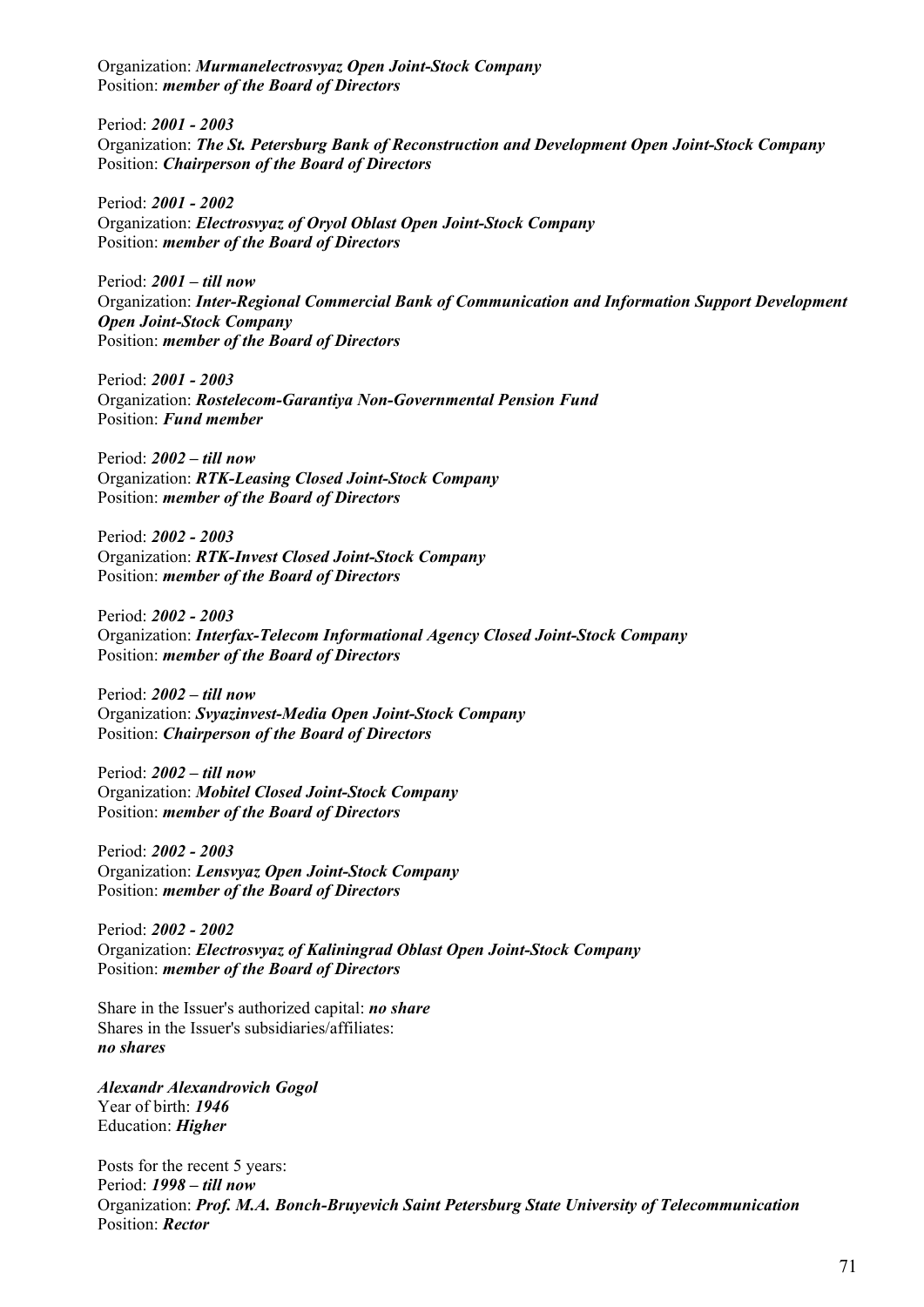Period: *2000 – till now* Organization: *St. Petersburg Telecommunication Centre Closed Joint-Stock Company* Position: *Member of the Board of Directors*

Period: *2003 – till now* Organization: *Open Joint-Stock Company North-West Telecom* Position: *member of the Board of Directors* 

Share in the Issuer's authorized capital: *no share* Shares in the Issuer's subsidiaries/affiliates: *no shares*

*Alexandr Abramovich Sysoyev*  Year of birth: *1949* Education: *Higher*

Posts for the recent 5 years: Period: *1995 - 1998* Organization: *Saint Petersburg Telegraph Open Joint-Stock Company* Position: *Chairperson of the Management Board*

Period: *1995 - 1998* Organization: *Saint Petersburg Telegraph Open Joint-Stock Company* Position: *General Manager*

Period: *1998 - 2002* Organization: *Lensvyaz Open Joint-Stock Company* Position: *General Manager*

Period: *1998 - 2003* Organization: *Lensvyaz Open Joint-Stock Company* Position: *member of the Board of Directors* 

Period: *1998 - 2002* Organization: *Lensvyaz Open Joint-Stock Company* Position: *Chairperson of the Management Board*

Period: *2002 – till now* Organization: *Telecominvest Open Joint-Stock Company* Position: *member of the Board of Directors* 

Period: *2002 - 2003* Organization: *Open Joint-Stock Company North-West Telecom* Position: *Chairperson of the Management Board*

Period: *2002 – till now* Organization: *Open Joint-Stock Company North-West Telecom* Position: *member of the Board of Directors* 

Period: *2002 - 2003* Organization: *Open Joint-Stock Company North-West Telecom* Position: *General Manager*

Period: *2002 – till now* Organization: *Delta Telecom Closed Joint-Stock Company* Position: *member of the Board of Directors* 

Period: *2003 - 2003* Organization: *St. Petersburg Telecommunication Centre Closed Joint-Stock Company* Area of business: *communication specialists training* Position: *member of the Board of Directors*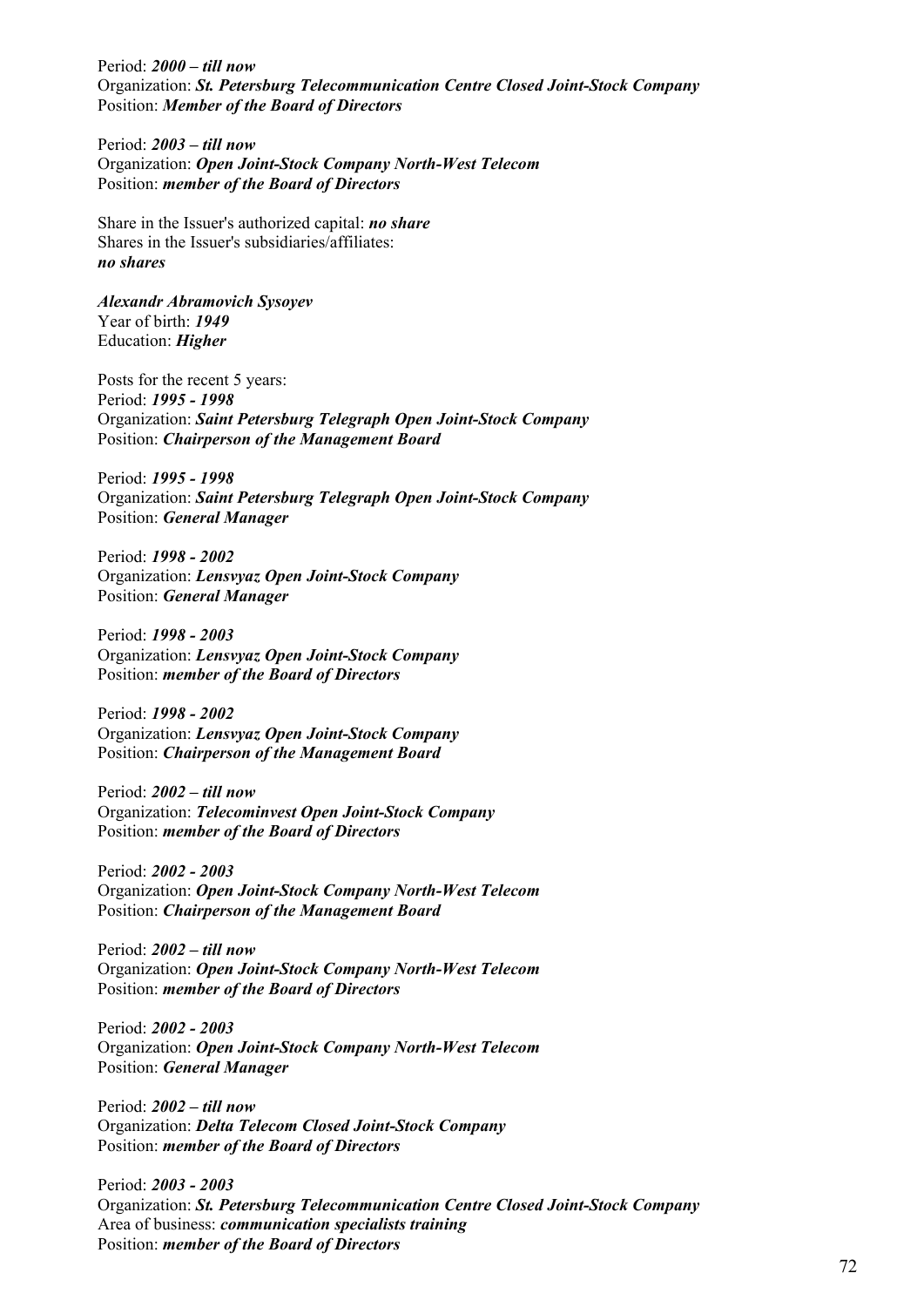Period: *2003 - 2003* Organization: *Neva Kabel Closed Joint-Stock Company* Position: *member of the Board of Directors* 

Period: *2003 – till now* Organization: *Kolatelecom Open Joint-Stock Company* Position: *member of the Board of Directors* 

Share in the Issuer's authorized capital: *0.0376%* Shares in the Issuer's subsidiaries/affiliates: *no shares*

#### *Oleg Anatolyevich Lebedinets*

Year of birth: *1977* Education:

Posts for the recent 5 years: Period: *1999 - 2000* Organization: *Wood & Company Investment Company* Position: *Financial analyst*

Period: *2000 - 2000* Organization: *Alfa Capital Investment Bank* Position: *Deputy Director of the Research Department*

Period: *2000 – till now* Organization: *Brunswick Asset Management* Position: *Director of the Investment fund Analytical department*

Period: 2002 – till now Organization: *Open Joint-Stock Company North-West Telecom* Position: *member of the Board of Directors* 

Share in the Issuer's authorized capital: *no share* Shares in the Issuer's subsidiaries/affiliates: *no shares*

#### **Issuer's Collegiate executive management body**

*Igor Nikolayevich Samylin*  Year of birth: *1957* Education: *Higher*

Posts for the recent 5 years: Period: *1997 - 1998* Organization: *Neda Closed Joint-Stock Company* Position: *General Manager*

Period: *1998 - 1999* Organization: *Petersburg Telephone Network Open Joint-Stock Company* Position: *Vyborgsky Telephone Centre Manager*

Period: *1999 - 2000* Organization: *Petersburg Telephone Network Open Joint-Stock Company* Position: *Customers Department Manager - Customers Manager*

Period: *2000 – till now* Organization: *Open Joint-Stock Company North-West Telecom*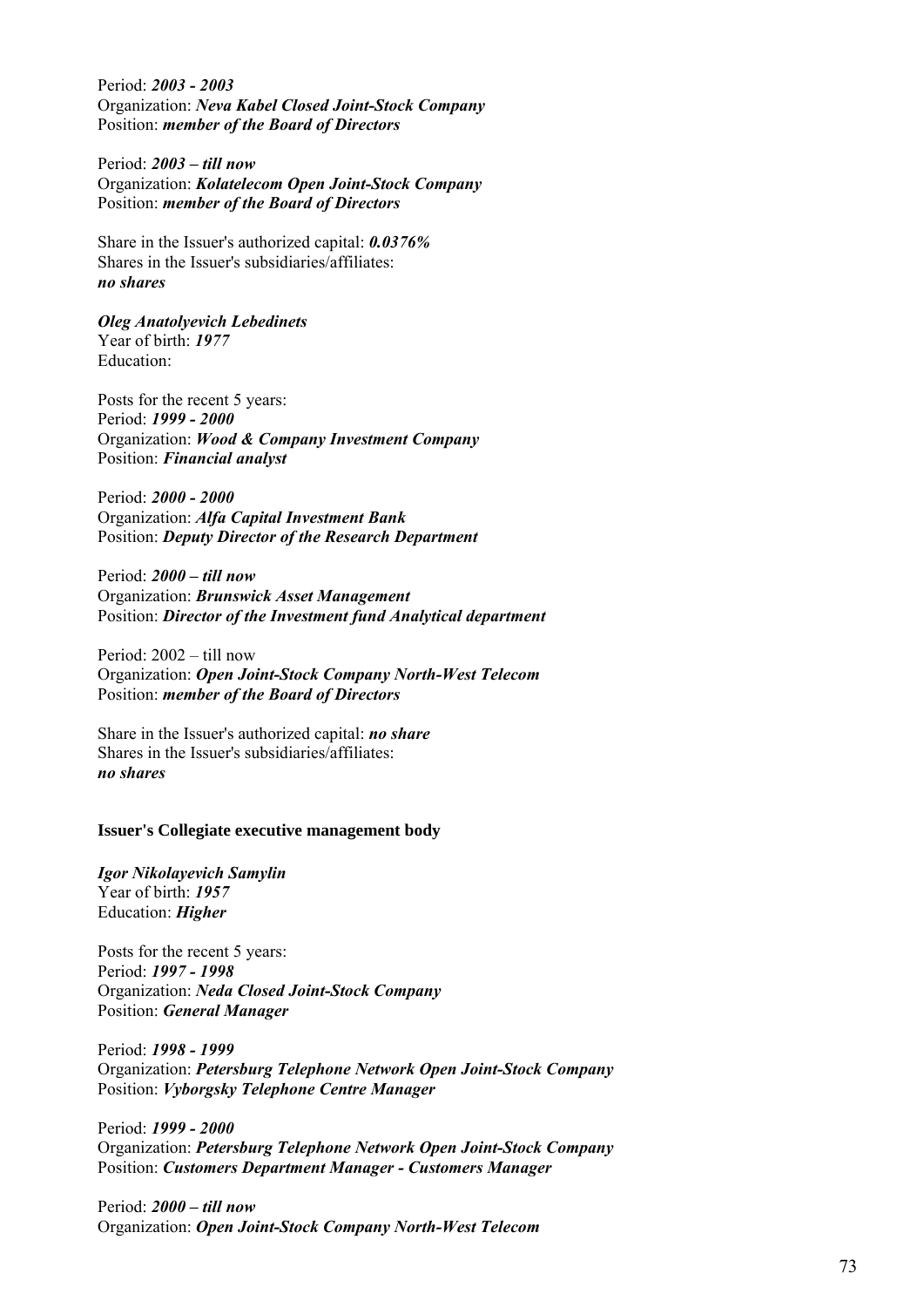Position: *member of the Management Board* 

Period: *2000 - 2002* Organization: *Open Joint-Stock Company North-West Telecom* Position: *First Deputy General Manager - Commercial manager, head of the Petersburg Telephone Network branch*

Period: *2001 – till now* Organization: *Petersburg Transit Telecom Open Joint-Stock Company* Position: *member of the Board of Directors* 

Period: *2001 – till now* Organization: *Telecominvest Open Joint-Stock Company* Position: *member of the Board of Directors* 

Period: *2001 - 2003* Organization: *Telecominvest Production Closed Joint-Stock Company* Position: *member of the Board of Directors* 

Period: *2001 - 2002* Organization: *Murmanelectrosvyaz Open Joint-Stock Company* Position: *member of the Board of Directors* 

Period: *2001 - 2003* Organization: *Lensvyaz Open Joint-Stock Company* Position: *member of the Board of Directors* 

Period: *2001 - 2003* Organization: *St. Petersburg Telecommunication Centre Closed Joint-Stock Company* Position: *member of the Board of Directors* 

Period: *2001 - 2003* Organization: *St. Petersburg Informational Company Closed Joint-Stock Company* Position: *member of the Board of Directors* 

Period: *2001 - 2002* Organization: *Electrosvyaz of Kaliningrad Oblast Open Joint-Stock Company* Position: *member of the Board of Directors* 

Period: *2001 – till now* Organization: *PeterStar Closed Joint-Stock Company* Position: *member of the Board of Directors* 

Period: *2002 - 2002* Organization: *Open Joint-Stock Company North-West Telecom* Position: *Deputy General Manager in charge of commercial affairs Regional Manager of the Petersburg Telephone Network branch*

Period: *2002 - 2003* Organization: *Open Joint-Stock Company North-West Telecom* Position: *Deputy General manager - Manager for strategic policy and business development - regional manager of the Petersburg Telephone Network branch*

Period: *2002 – till now* Organization: *Open Joint-Stock Company North-West Telecom* Position: *regional manager of the Petersburg Telephone Network branch*

Period: *2002 – till now* Organization: *Giprosvyaz SPb Open Joint-Stock Company* Position: *member of the Board of Directors*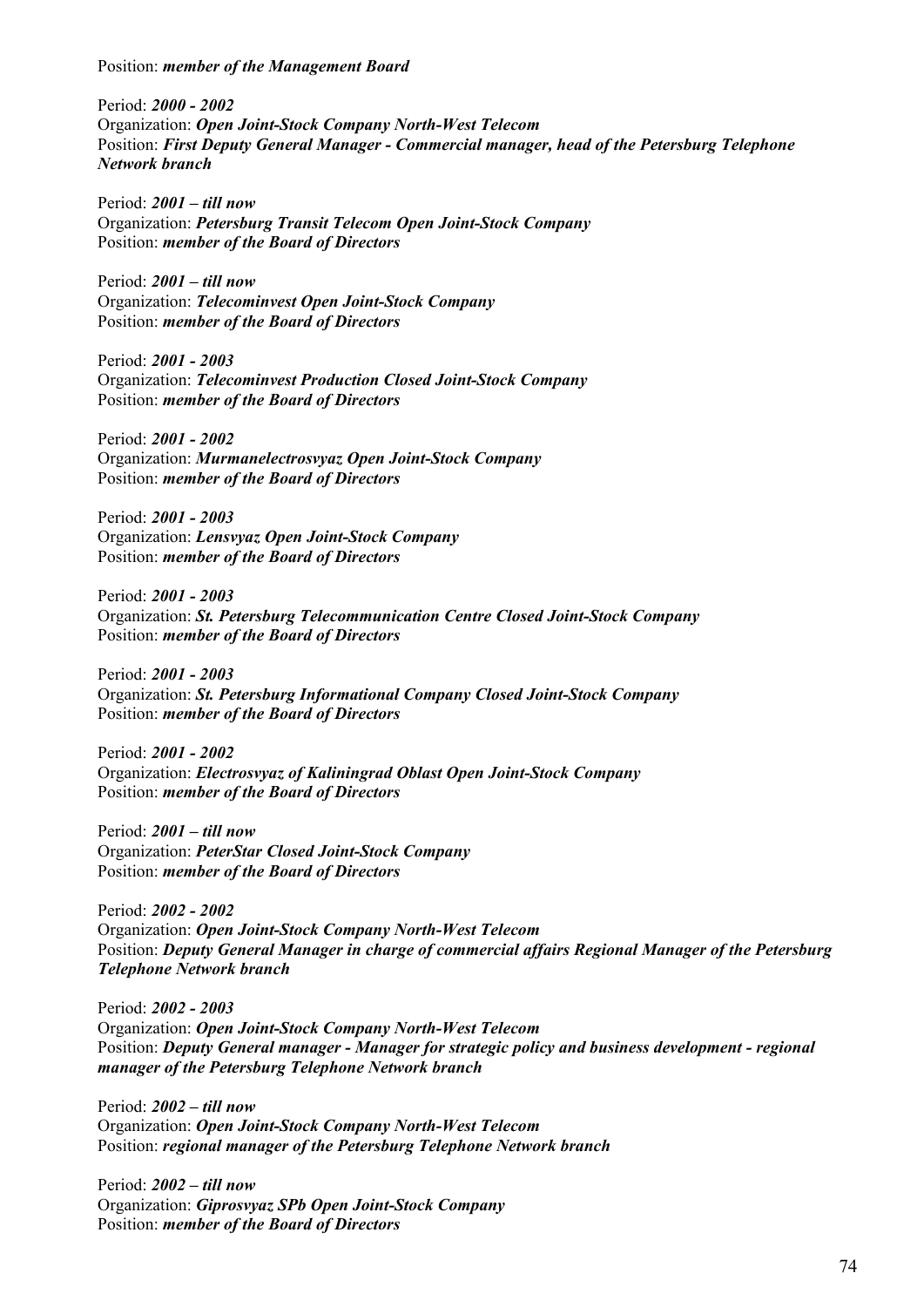Period: *2002 – till now* Organization: *TCI Telesense Closed Joint-Stock Company* Position: *member of the Board of Directors* 

Share in the Issuer's authorized capital: *no share* Shares in the Issuer's subsidiaries/affiliates: *no shares*

*Nikolay Gennadyevich Bredkov*  Year of birth: *1953* Education: *Higher*

Posts for the recent 5 years: Period: *1996 - 1999* Organization: *Petersburg Telephone Network Open Joint-Stock Company* Position: *Deputy General Manager in charge of Economics and Finance* 

Period: *1999 - 2000* Organization: *Petersburg Telephone Network Open Joint-Stock Company* Position: *Deputy Economics and Finance Director - Manager of the Labour Organization and Remuneration Department of the Financial Economic Service of the Central Directorate*

Period: *2000 - 2002* Organization: *Electrosvyaz of the Republic of Karelia Open Joint-Stock Company* Position: *member of the Board of Directors* 

Period: *2000 - 2002* Organization: *Artelecom Open Joint-Stock Company* Position: *member of the Board of Directors* 

Period: *2001 - 2002* Organization: *Electrosvyaz of Vologda Oblast Open Joint-Stock Company* Position: *member of the Board of Directors* 

Period: *2001 - 2002* Organization: *Cherepovetsectrosvyaz Open Joint-Stock Company* Position: *member of the Board of Directors* 

Period: *2001 - 2002* Organization: *Open Joint-Stock Company North-West Telecom* Position: *Manager in charge of structural reorganization*

Period: *2002 – till now* Organization: *Open Joint-Stock Company North-West Telecom* Position: *member of the Management Board* 

Period: *2002 – till now* Organization: *Open Joint-Stock Company North-West Telecom* Position: *Deputy General Manager in charge of corporate management*

Period: *2003 – till now* Organization: *Lensvyaz Open Joint-Stock Company* Position: *member of the Board of Directors* 

Period: *2003 – till now* Organization: *WestBaltTelecom Closed Joint-Stock Company* Position: *member of the Board of Directors* 

Period: *2003 – till now* Organization: *Vologda Cellular Communication Closed Joint-Stock Company* Position: *member of the Board of Directors*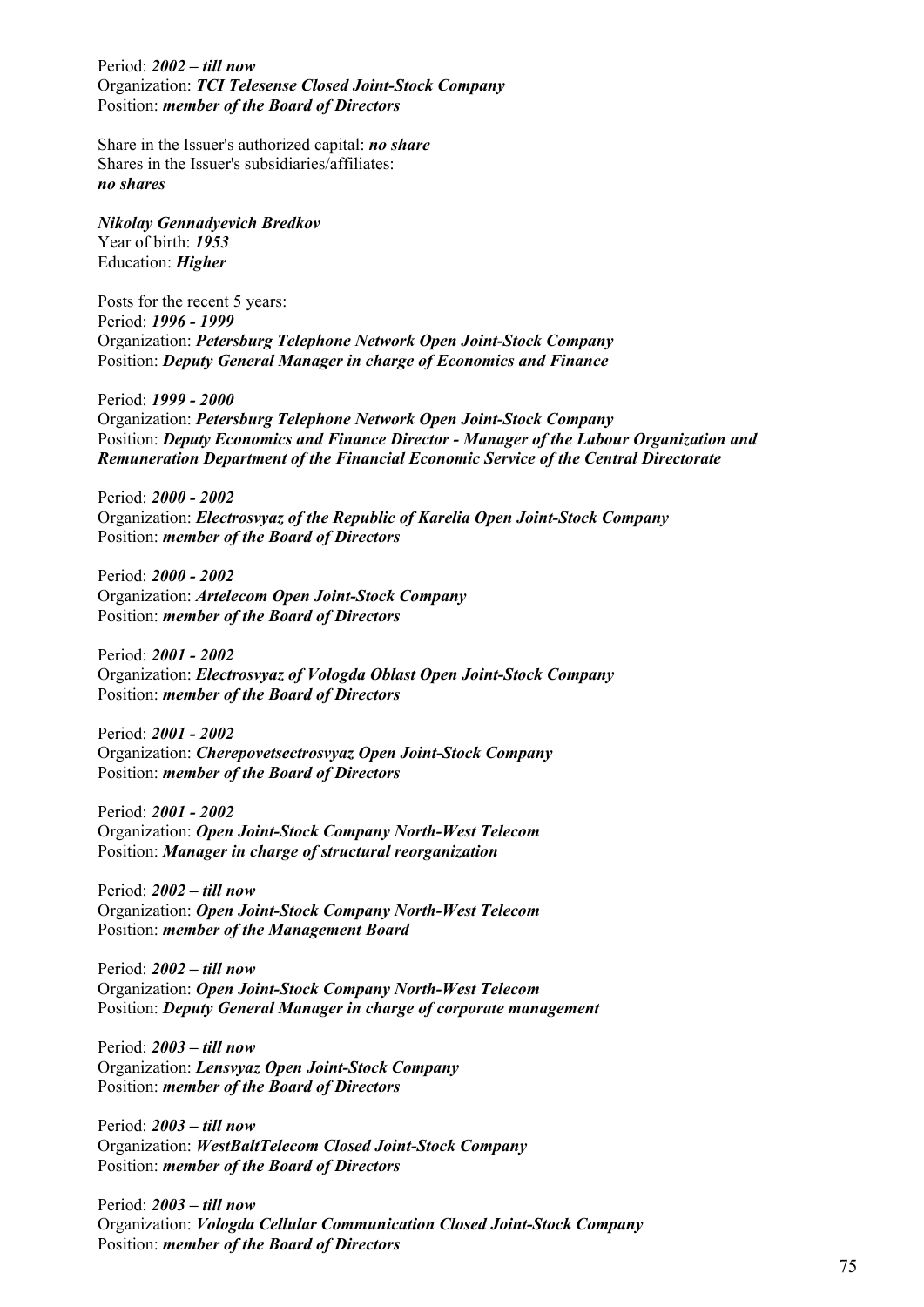Period: *2003 – till now* Organization: *Tele-Nord Open Joint-Stock Company* Position: *member of the Board of Directors* 

Period: *2003 – till now* Organization: *TD-Telecom Closed Joint-Stock Company* Position: *member of the Board of Directors* 

Share in the Issuer's authorized capital: *0.00397%* Shares in the Issuer's subsidiaries/affiliates: *no shares*

# *Maya Mikhaylovna Semchenko*

Year of birth: *1967* Education: *Higher*

Posts for the recent 5 years: Period: *1995 - 2000* Organization: *Delta Telecom Closed Joint-Stock Company* Position: *Chief Accountant, Financial Manager* 

Period: *2000 - 2002* Organization: *Open Joint-Stock Company North-West Telecom* Position: *Chief Accountant, Accounting Board Manager*

Period: *2000 – till now* Organization: *Open Joint-Stock Company North-West Telecom* Position: *member of the Management Board* 

Period: *2001 - 2003* Organization: *The St. Petersburg Bank of Reconstruction and Development Open Joint-Stock Company* Position: *member of the Board of Directors* 

Period: *2002 – till now* Organization: *Open Joint-Stock Company North-West Telecom* Position: *Chief Accountant*

Share in the Issuer's authorized capital: *no share* Shares in the Issuer's subsidiaries/affiliates: *no shares*

#### *Evgeny Borisovich Stepanov*  Year of birth: *1978* Education: *Higher*

Posts for the recent 5 years: Period: *1997 - 2000* Organization: *Telecominvest Closed Joint-Stock Company* Position: *Assistant Personnel Contacts Manager*

Period: *2000 - 2003* Organization: *Telecominvest Closed Joint-Stock Company* Position: *Personnel Manager*

Period: *2003 – till now* Organization: *Open Joint-Stock Company North-West Telecom* Position: *Director in charge of personnel management*

Period: *2003 – till now* Organization: *St. Petersburg Telecommunication Centre Closed Joint-Stock Company*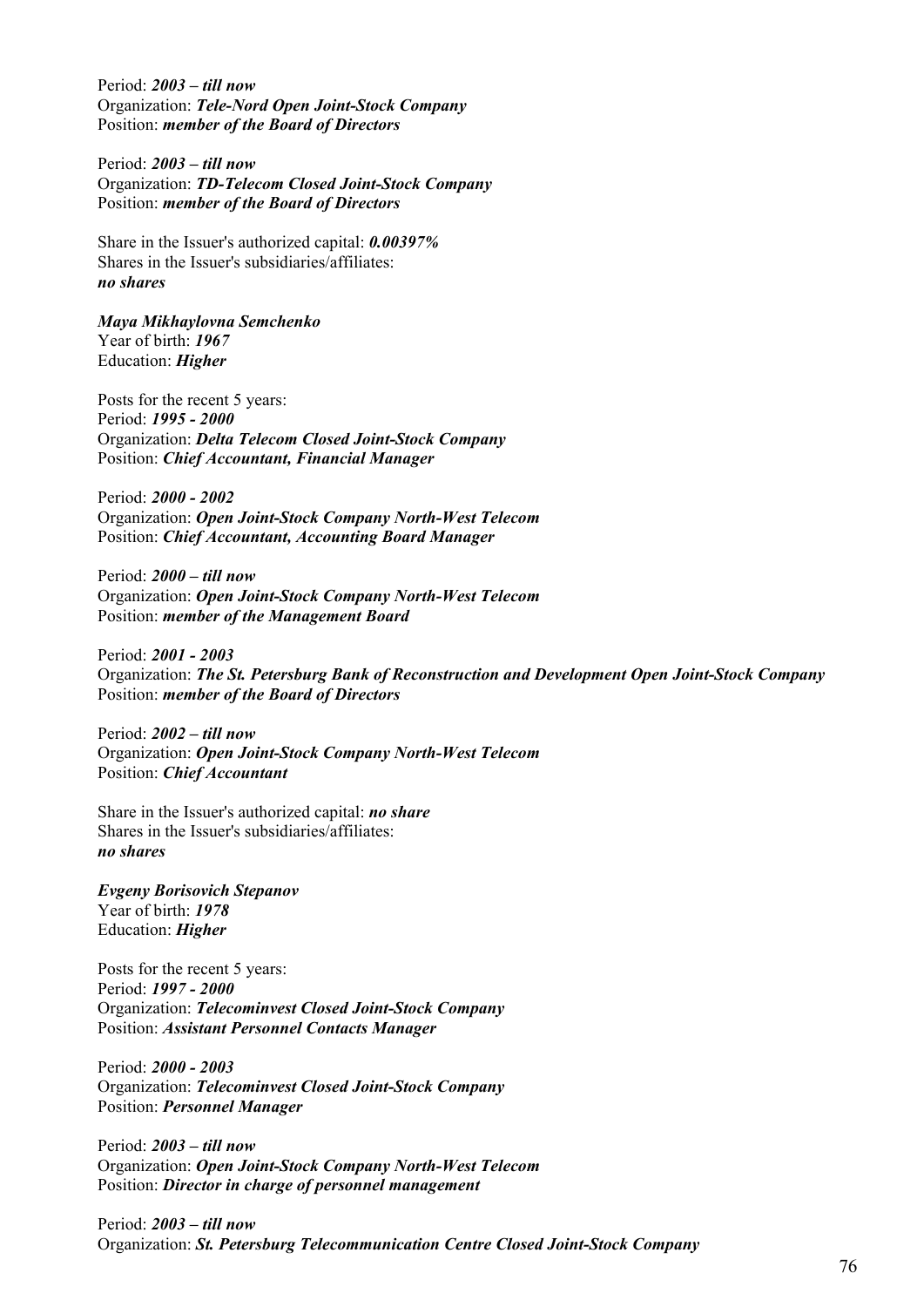#### Position: *member of the Board of Directors*

Share in the Issuer's authorized capital: *no share* Shares in the Issuer's subsidiaries/affiliates: *no shares*

*Elena Vladimirovna Umnova*  Year of birth: *1954* Education: *Higher*

Posts for the recent 5 years: Period: *1999 - 2003* Organization: *Bank MENATEP Saint Petersburg Open Joint-Stock Company* Position: *Deputy Branch Manager in Voronezh*

Period: *2003 – till now* Organization: *Investment Communication Company Open Joint-Stock Company* Position: *Finance Department Manager*

Period: *2003 – till now* Organization: *Open Joint-Stock Company North-West Telecom* Position: *member of the Management Board* 

Share in the Issuer's authorized capital: *no share* Shares in the Issuer's subsidiaries/affiliates: *no shares*

*Sergey Mikhaylovich Gavryushev*  Year of birth: *1951* Education: *Higher*

Posts for the recent 5 years: Period: *1999 - 2002* Organization: *Electrosvyaz of the Republic of Karelia Open Joint-Stock Company* Position: *General Manager*

Period: *2002 – till now* Organization: *Open Joint-Stock Company North-West Telecom* Position: *Regional Manager of the Branch Electrosvyaz of the Republic of Karelia*

*Ilya Vladimirovich Kravchuk*  Year of birth: *1975* Education: *Higher*

Posts for the recent 5 years: Period: *1998 - 2002* Organization: *Lensvyaz Open Joint-Stock Company* Position: *Securities Department Manager, Marketing and Services Sale Department Manager*

Period: *2002 - 2002* Organization: *Lensvyaz Open Joint-Stock Company* Position: *Commercial Manager*

Period: *2002 - 2003* Organization: *Open Joint-Stock Company North-West Telecom* Position: *Assistant General Manager*

Period: *2003 - 2003* Organization: *Open Joint-Stock Company North-West Telecom* Position: *Acting as Deputy General Manager – Manager in charge of operational management and business development*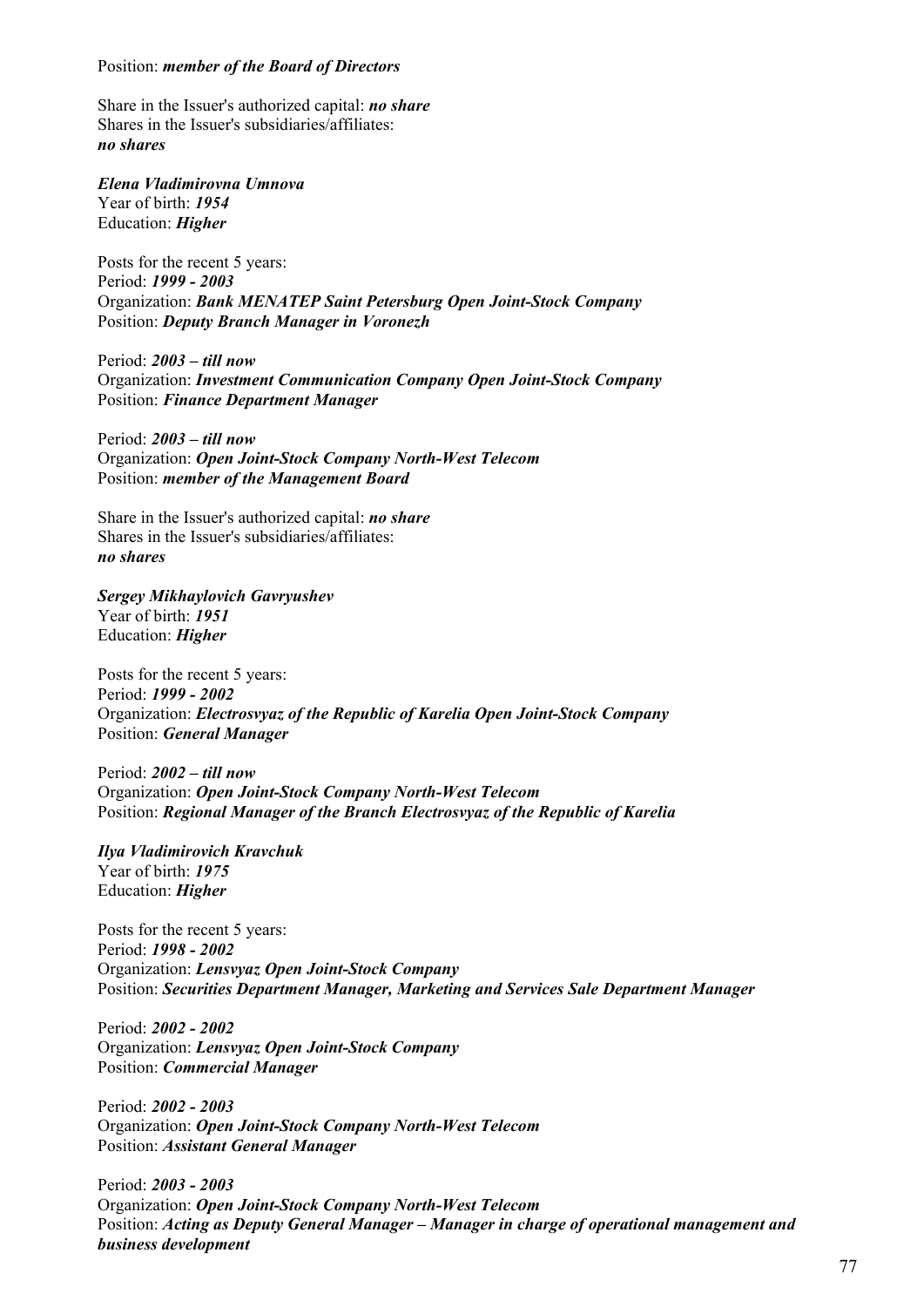Period: *2003 – till now* Organization: *Open Joint-Stock Company North-West Telecom* Position: *Deputy General Manager – Manager in charge of operational management and business development*

*Oleg Anatolyevich Semanov*  Year of birth: *1967* Education: *Higher*

Posts for the recent 5 years: Period: *1998 - 2002* Organization: *Artelecom of Arkhangelsk Oblast Open Joint-Stock Company* Position: *Communication Network Operation and Operational Technical Management Director*

Period: *2002 - 2003* Organization: *Open Joint-Stock Company North-West Telecom* Position: *Deputy Regional Operation Director of the Branch Artelecom of Arkhangelsk Oblast*

Period: *2003 – till now* Organization: *Open Joint-Stock Company North-West Telecom* Position: *Deputy General Manager - Manager in charge of strategic development and technical policy*

*Grigory Borisovich Chernyak*  Year of birth: *1949* Education: *Higher*

Posts for the recent 5 years: Period: *1994 – till now* Organization: *Open Joint-Stock Company North-West Telecom* Position: *member of the Management Board* 

Period: *1994 - 2001* Organization: *Petersburg Telephone Network Open Joint-Stock Company* Position: *General Issues Manager*

Period: *2001 – till now* Organization: *U Krasnogo Mosta Closed Joint-Stock Company* Position: *member of the Board of Directors*

Period: *2001 – till now* Organization: *Medexpress Insurance Closed Joint-Stock Company* Position: *member of the Supervisory Board*

Period: *2001 - 2002* Organization: *Zenith Football Club Closed Joint-Stock Company* Position: *member of the Board of Directors*

Period: *2002 - 2002* Organization: *Open Joint-Stock Company North-West Telecom* Position: *Deputy General manager in charge of common issues*

Period: *2002 – till now* Organization: *Lensvyaz Open Joint-Stock Company* Position: *member of the Management Board* 

Period: *2002 – till now* Organization: *Open Joint-Stock Company North-West Telecom* Position: *Deputy General Manager - manager in charge of property management*

Period: *2002 – till now*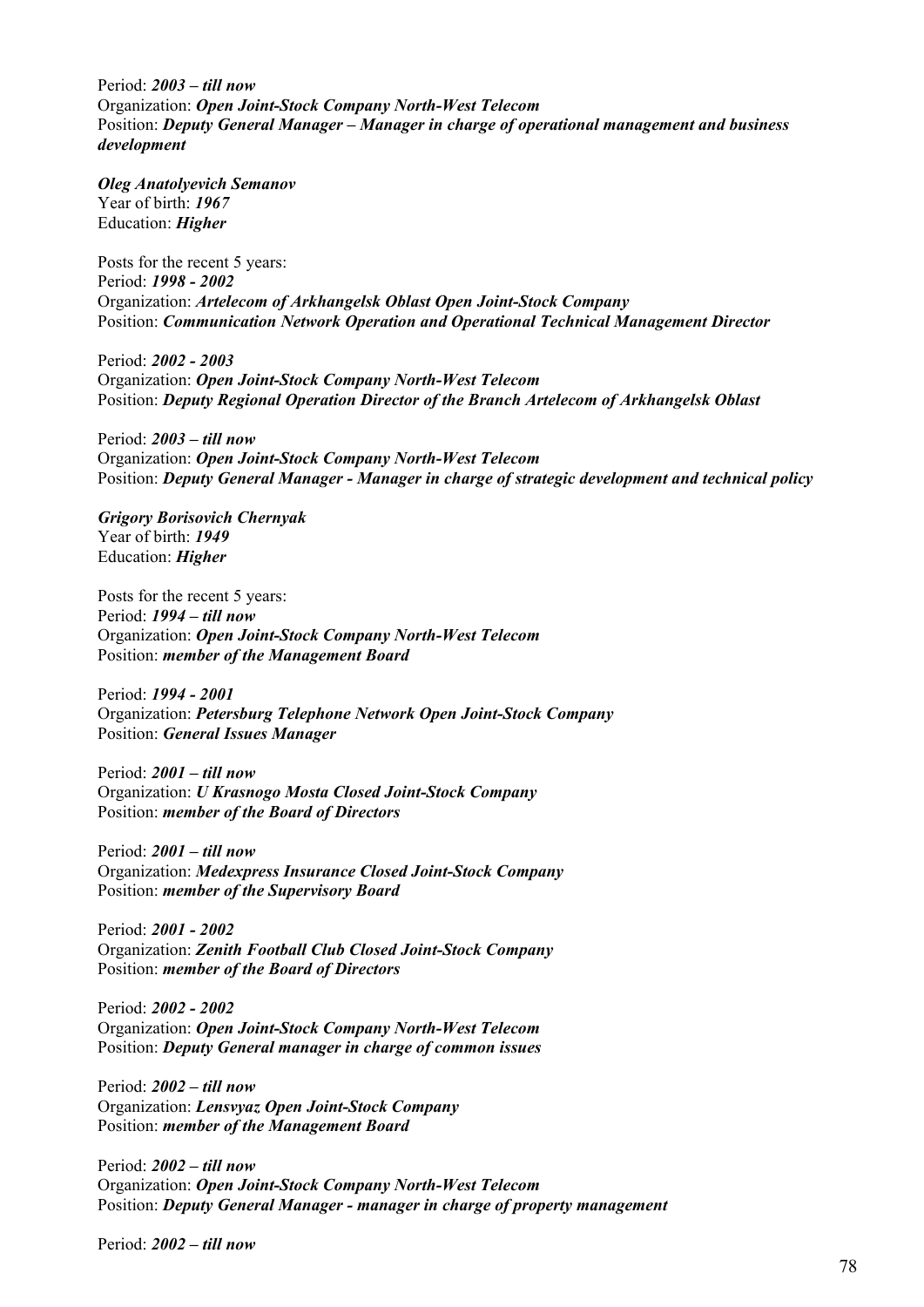Organization: *Open Joint-Stock Company North-West Telecom* Position: *General Issues Manager of the Petersburg Telephone Network branch* Share in the Issuer's authorized capital: *0.04004%* Shares in the Issuer's subsidiaries/affiliates: *no shares*

Period: *2003 – till now* Organization: *Neva Kabel Closed Joint-Stock Company* Position: *member of the Board of Directors*

*Sergey Ivanovich Kuznetsov*  Year of birth: *1953*

Posts for the recent 5 years: Period: *1998 - 2001* Organization: *PeterStar Closed Joint-Stock Company* Position: *General Manager*

Period: *2001 – till now* Organization: *Globaltel Closed Joint-Stock Company* Position: *member of the Board of Directors*

Period: *2001 – till now* Organization: *Telmos Closed Joint-Stock Company* Position: *member of the Board of Directors*

Period: *2002 – till now* Organization: *Rostelecom Open Joint-Stock Company* Position: *member of the Board of Directors*

Period: *2002 – till now* Organization: *RTComm.RU Open Joint-Stock Company*  Position: *member of the Board of Directors*

Period: *2002 – till now* Organization: *Joint-Stock Commercial Bank Svyaz-Bank Open Joint-Stock Company* Position: *member of the Board of Directors*

Period: *2001 - 2003* Organization: *Rostelecom Open Joint-Stock Company* Position: *General Manager*

Period: *2003 – till now* Organization: *Open Joint-Stock Company North-West Telecom* Position: *General Manager*

Share in the Issuer's authorized capital: *0.00142%* Shares in the Issuer's subsidiaries/affiliates: *no shares*

# **Person acting as the sole executive body of the Issuer:**

*Sergey Ivanovich Kuznetsov*  Year of birth: *1953*

Posts for the recent 5 years: Period: *1998 - 2001* Organization: *PeterStar Closed Joint-Stock Company* Position: *General Manager*

Period: *2001 – till now*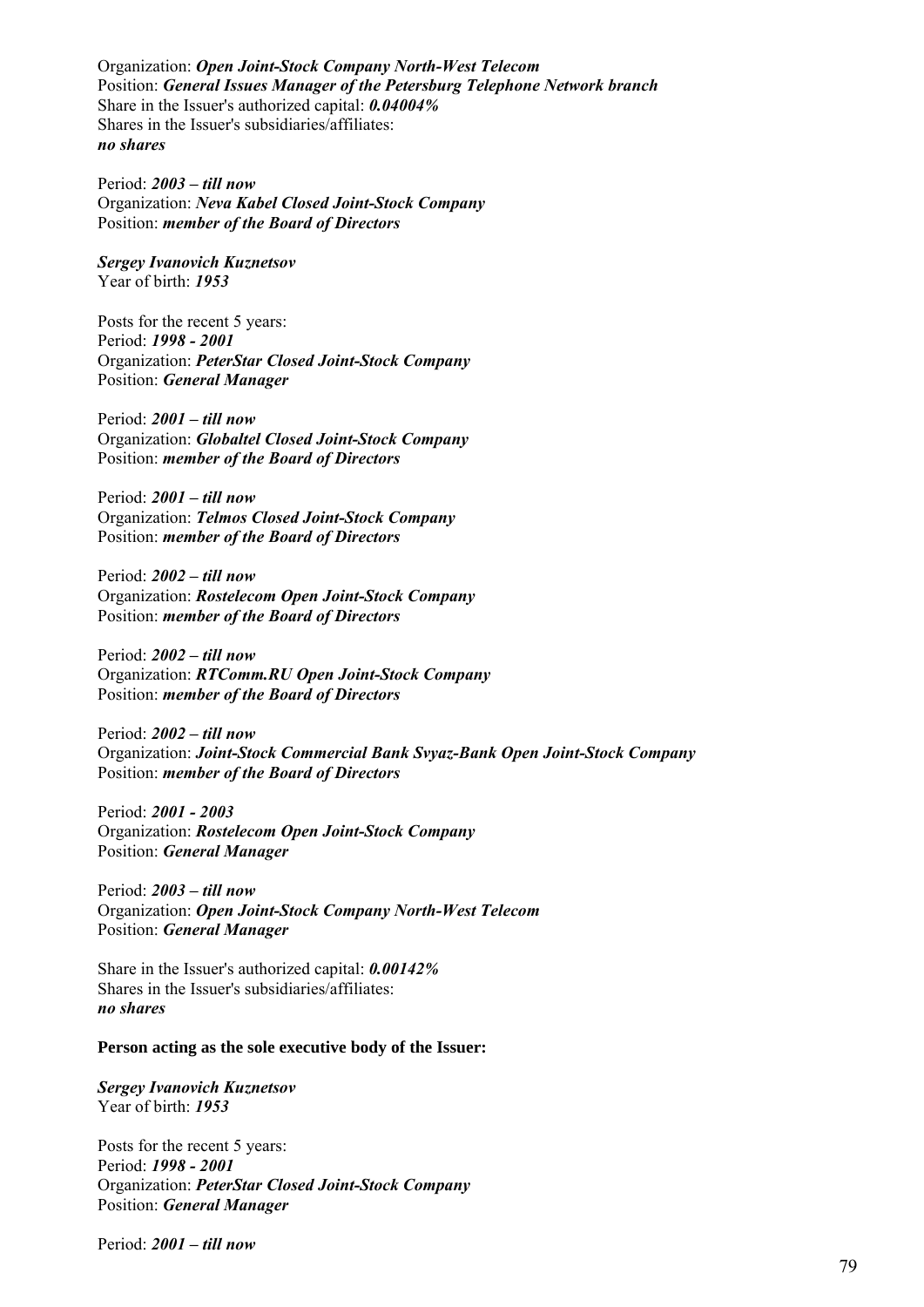Organization: *Globaltel Closed Joint-Stock Company* Position: *member of the Board of Directors*

Period: *2001 – till now* Organization: *Telmos Closed Joint-Stock Company* Position: *member of the Board of Directors*

Period: *2002 – till now* Organization: *Rostelecom Open Joint-Stock Company* Position: *member of the Board of Directors*

Period: *2002 – till now* Organization: *RTComm.RU Open Joint-Stock Company*  Position: *member of the Board of Directors*

Period: *2002 – till now* Organization: *Joint-Stock Commercial Bank Svyaz-Bank Open Joint-Stock Company* Position: *member of the Board of Directors*

Period: *2001 - 2003* Organization: *Rostelecom Open Joint-Stock Company* Position: *General Manager*

Period: *2003 – till now* Organization: *Open Joint-Stock Company North-West Telecom* Position: *General Manager*

Share in the Issuer's authorized capital: *0.00142%* Shares in the Issuer's subsidiaries/affiliates: *no shares*

Nature of kinship of the above persons with any other persons who are members of the issuer's management bodies and/or bodies of control over financial and economic activities of the issuer: *persons in the Board of Directors, collective and single executive management bodies of the issuer have no kinship with any other persons who are members of the issuer's management bodies and/or bodies of control over financial and economic activities of the issuer*

# *5.3. Data on the Amount of Remuneration, Privileges and/or Reimbursement of Expenses for Each of the Issuer's Management Bodies:*

Aggregate amount of remuneration paid to the members of the Board of Directors for the Year 2003: Wages (roubles): *1,640,363.97* Bonuses (roubles): *1,117,740.77* Commission (roubles): *7,309,437* Privileges and/or reimbursement of expenses (roubles): *3,345,801* Other property compensations (roubles): *0* Total (roubles): *13,675,842.74*

Aggregate amount of remuneration paid to the members of the Management Board for the Year 2003: Wages (roubles): *12,775,674.39* Bonuses (roubles): *6,024,896.39* Commission (roubles): *2,776,163* Privileges and/or reimbursement of expenses (roubles): *3,064,264* Other property compensations (roubles): *0* Total (roubles): *24,640,997.78*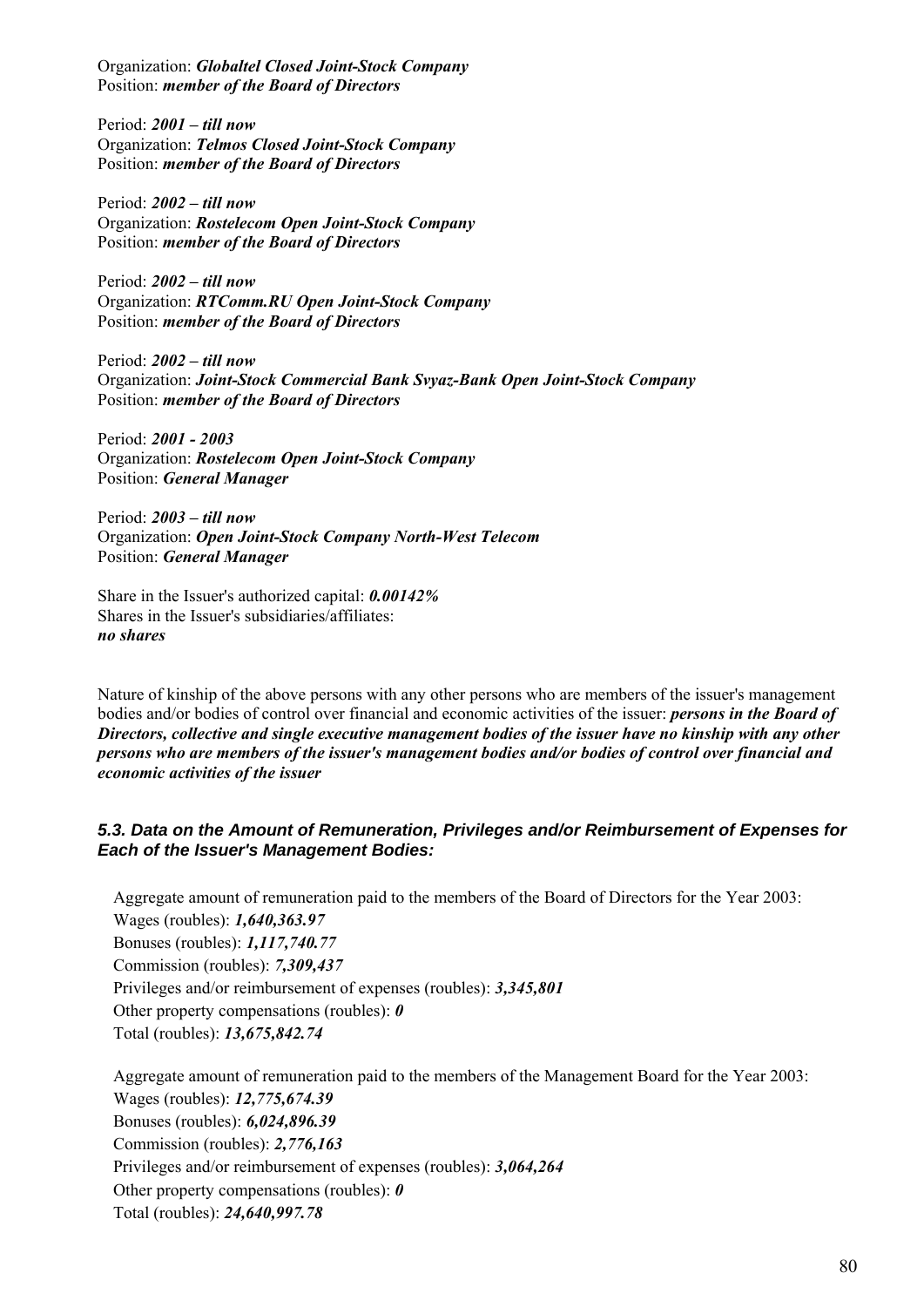Data on existing agreements in respect of such payments in the current fiscal year: *there are no such agreements*

#### *5.4. Data on the Structure and Terms of Reference of the Bodies of Control over Financial and Economic Operation of the Issuer*

*To exercise control over financial and economic operation, the Company creates an Auditing Committee, a special structural division exercising the internal control functions.* 

*The Auditing Committee is an independent control body of the Company, elected at the annual general meeting of the shareholders for a period till the next annual general meeting of the shareholders, with 7 members.* 

*The terms of reference of the Auditing Committee include:* 

*- checking the reliability of the data contained in the reports and other financial documents of the Company;* 

*- revealing any facts of violation of the procedure for book-keeping and submission of financial reports, established by the legal acts of the Russian Federation;* 

*- checking the observance of the legal standards in tax calculation and payment;* 

*- revealing any facts of violation of the legal acts of the Russian Federation, in compliance with which the Company performs its financial and economic operations;* 

*- evaluating the economic advisability of financial and economic operations of the Company.* 

*Starting from December 2002 the Internal Audit Department started functioning in OJSC North-West Telecom.* 

*As of the date of the end of the period under report, the Department comprised:* 

 *Alexandr Nikolayevich Levashev* 

*Larisa Alexandrovna Smirnova* 

Basic functions of the Internal Audit Department:

*- periodic control of the compliance of financial and economic operations transacted by the Company, its branches and other structural units with the interests of the Company, protection of Company's assets;* 

*- independent appraisal and analysis of Company's financial state on the whole, of the financial state of its branches and other structural units;* 

*- periodic control of the observance by the Company, its branches and other structural units of legislative and other standard acts (including bylaws) regulating their activities, as well as of decisions of the General Meeting of the Shareholders of the Company, the Board of Directors of the Company, the single and joint executive bodies of the Company;* 

*- checking the efficiency of the internal control system, control over cash flows and over related-party transactions, proving the reliability of accounts and reports and operational information of the Company its branches and other structural units;* 

*- consulting on issues of financial and tax legislation;* 

*- interaction with external auditors, representatives of tax and other supervision authorities.* 

Accountability of the Internal Audit Department: *In compliance with clause 16 of the active Articles of Association of the Company, the Board of Directors shall exercise control over the application of internal audit procedures. In compliance with clause 2.1 of the active "Provisions on the Committee for Reporting and Remunerations of the Board of Directors of OJSC North-West Telecom", this Committee ensures control of the Board of Directors in respect of internal audit issues.* 

Interaction of the Internal Audit Department with the executive bodies of the Issuer and with the Board of Directors: *a report on audits is submitted to the Board of Directors (upon request) and to the General Manager of the Company. Planned audits shall be conducted in compliance with the annual auditing plan approved by the General Manager.*

Interaction of the Internal Audit Department and the external auditor: *reports on results of audit by external auditors are to be received*

#### *5.5. Information on Members of the Bodies for Control over the Financial and Economic Activities of the Issuer*

Personal composition of the Auditing Committee and other issuer's bodies for control over its financial and economic activities: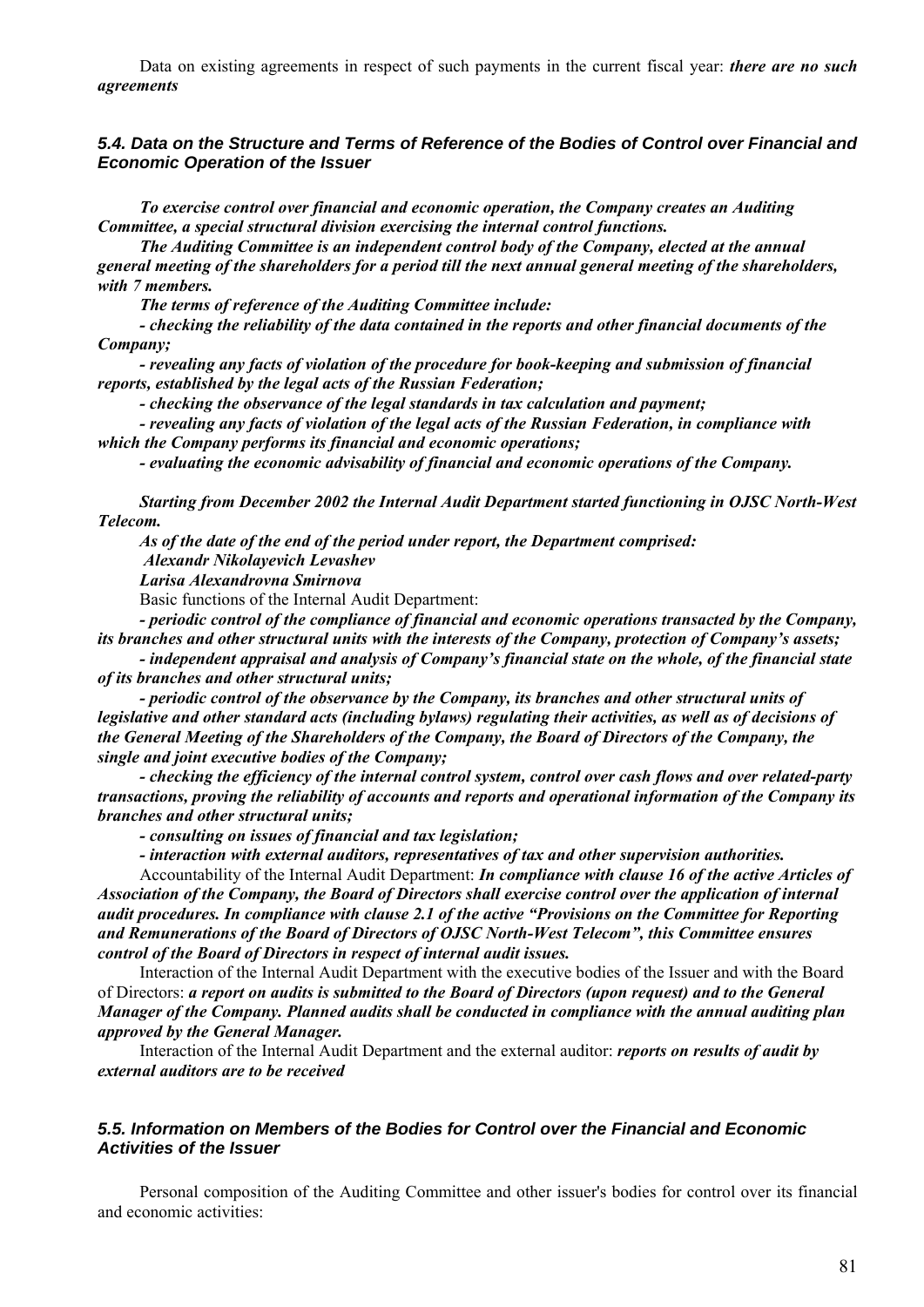Full name: *Natalia Vladimirovna Fedorova* Year of birth: *1962* Education: *Higher*

Period: *1998 - 2002* Organization: *Electrosvyaz of Pskov Oblast Open Joint-Stock Company* Position: *Chief Accountant*

## Period: *2002 - till now*

Organization: *Open Joint-Stock Company North-West Telecom* Position: *Chief accountant of the Electrosvyaz of Pskov Oblast branch, OJSC Nort-West Telecom*

Participation of the member of the issuer's body for control over its financial and economic activities in the authorized capital (unit investment fund) of the issuer (%): *0.022*

Percentage of issuer's common stock held by the said party (%): *0.026*

Number of issuer's shares of each category, that may be acquired by such a party as a result of exercising the rights granted by the issuer's options held by it: *no option programmes have been provided for by the issuer*

Participation of the member of the issuer's body for control over its financial and economic activities in the authorized capital (unit investment fund) of the issuer's subsidiaries and dependent companies  $(\%)$ :  $\theta$ 

Percentages of issuer's subsidiary or dependent company's common stock held by the said party (%): *0*

Number of issuer's subsidiaries or dependent company's shares of each category, that may be acquired by such a party as a result of exercising the rights granted by the issuer's subsidiaries or dependent company's options held by it: *no option programmes have been provided for in the issuer's subsidiaries or dependent companies*

Full name: *Andrey Yakovlevich Lang* Year of birth: *1970* Education: *Higher*

Period: *1999 - 2001* Organization: *Industry and Construction Bank Saint Petersburg Open Joint-Stock Company* Position: *Deputy Manager of the Planning and Budget Department – Head of the Financial Management Sector*

Period: *2001 - 2002* Organization: *Industry and Construction Bank Saint Petersburg Open Joint-Stock Company* Position: *Manager of the Planning and Budget Department – Head of the Financial Management* 

#### *Sector*

Period: *2002 - till now* Organization: *Open Joint-Stock Company North-West Telecom* Position: *Deputy General Manager in charge of Economics and Finance* 

Participation of the member of the issuer's body for control over its financial and economic activities in the authorized capital (unit investment fund) of the issuer  $(\%)$ : **0** 

Percentage of issuer's common stock held by the said party (%): *0*

Number of issuer's shares of each category, that may be acquired by such a party as a result of exercising the rights granted by the issuer's options held by it: *no option programmes have been provided for by the issuer*

Participation of the member of the issuer's body for control over its financial and economic activities in the authorized capital (unit investment fund) of the issuer's subsidiaries and dependent companies  $(\%)$ :  $\theta$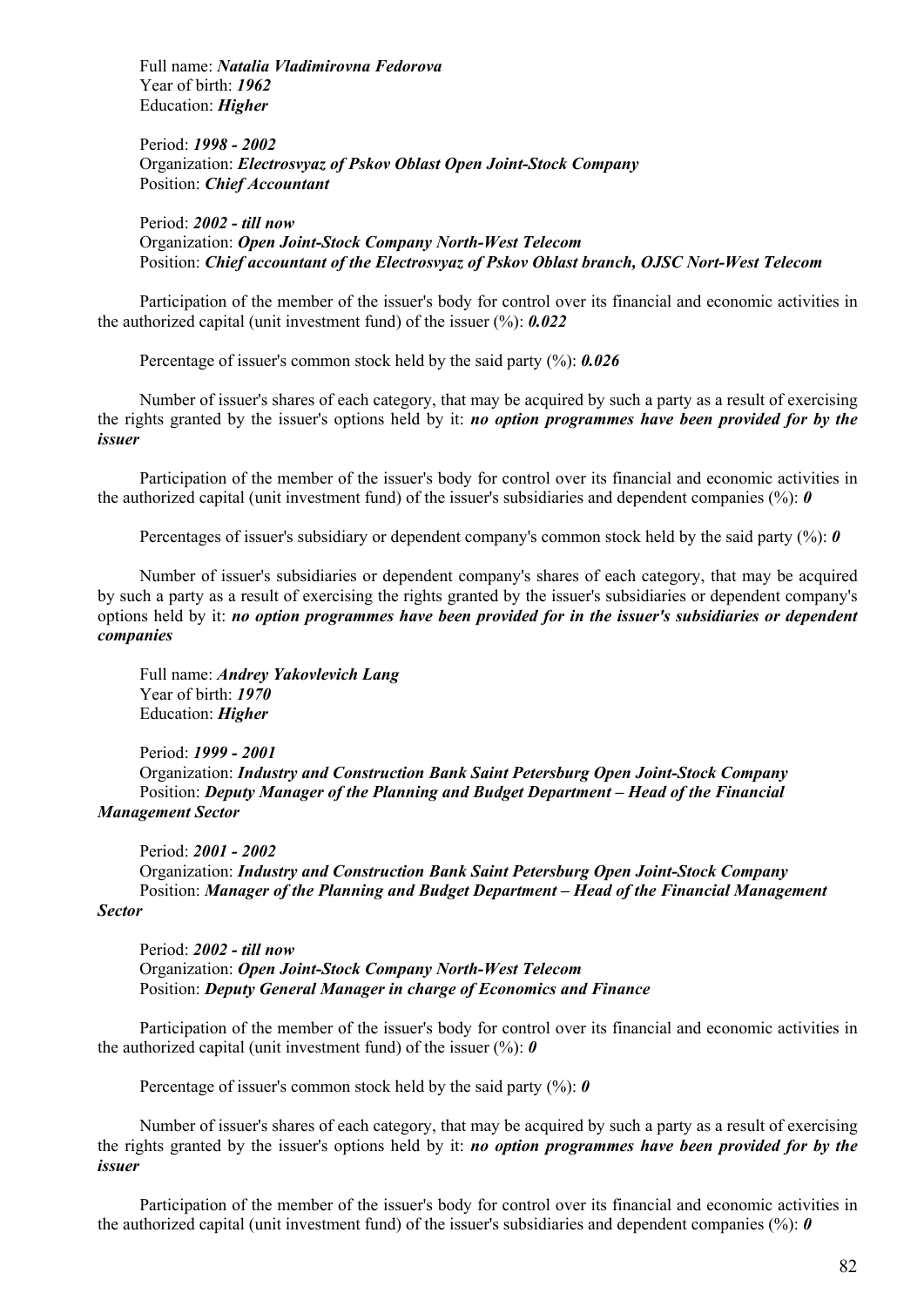Percentages of issuer's subsidiary or dependent company's common stock held by the said party (%): *0*

Number of issuer's subsidiaries or dependent company's shares of each category, that may be acquired by such a party as a result of exercising the rights granted by the issuer's subsidiaries or dependent company's options held by it: *no option programmes have been provided for in the issuer's subsidiaries or dependent companies*

Full name: *Larisa Mikhaylovna Tareyeva* Year of birth: *no data* Education: *Higher*

Period: *2003 – till now* Organization: *Narodny Telefon Saratov (Saratov People's Telephone) Closed Joint-Stock Company* Position: *Member of the Board of Directors*

Period: *2003 – till now* Organization: *Volgograd GSM Closed Joint-Stock Company* Position: *Member of the Board of Directors*

Period: *2003 – till now* Organization: *Uralvestcom Closed Joint-Stock Company* Position: *Member of the Board of Directors*

Period: *2003 – till now* Organization: *Novocom Closed Joint-Stock Company* Position: *Member of the Board of Directors*

Period: *2003 – till now* Organization: *Samara-Telecom Closed Joint-Stock Company* Position: *Member of the Board of Directors*

Period: *2003 – till now* Organization: *Yugsvyazstroy Closed Joint-Stock Company* Position: *Member of the Board of Directors*

Period: *2003 – till now* Organization: *Health-Improvement Centre Orbita Closed Joint-Stock Company* Position: *Member of the Board of Directors*

Period: *1999 – till now* Organization: *Investment Communication Company Open Joint-Stock Company* Position: *Leading Specialist of the Department of Direct Investment and Property* 

Participation of the member of the issuer's body for control over its financial and economic activities in the authorized capital (unit investment fund) of the issuer  $(\%)$ : **0** 

Percentage of issuer's common stock held by the said party (%): *0*

Number of issuer's shares of each category, that may be acquired by such a party as a result of exercising the rights granted by the issuer's options held by it: *no option programmes have been provided for by the issuer*

Participation of the member of the issuer's body for control over its financial and economic activities in the authorized capital (unit investment fund) of the issuer's subsidiaries and dependent companies  $(\%)$ :  $\theta$ 

Percentages of issuer's subsidiary or dependent company's common stock held by the said party (%): **0** 

Number of issuer's subsidiaries or dependent company's shares of each category, that may be acquired by such a party as a result of exercising the rights granted by the issuer's subsidiaries or dependent company's options held by it: *no option programmes have been provided for in the issuer's subsidiaries or dependent companies*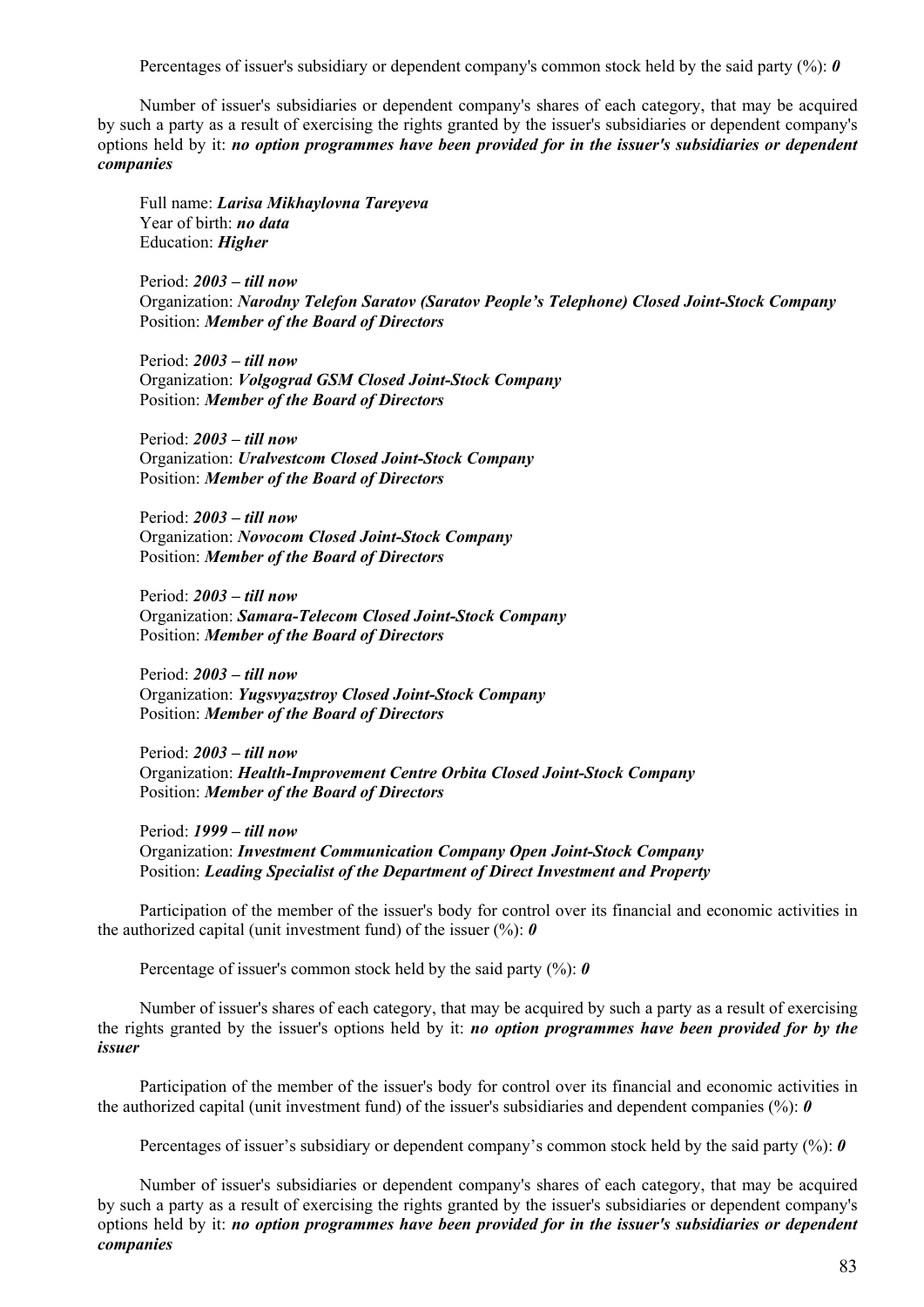Full name: *Irina Viktorovna Prokofyeva* Year of birth: *1968* Education: *Higher*

Period: *1997 - 1998* Organization: *State Tax Inspectorate for St. Petersburg*  Position: *Senior State Tax Officer of the Board for Tax Control of City Tax-Payers*

Period: *1998 - 2001* Organization: *Telecominvest Open Joint-Stock Company* Position: *Taxation specialist*

Period: *2001 - 2001* Organization: *Investment Communication Company Open Joint-Stock Company* Position: *Deputy Manager of the Department of Internal Audit and Economic Analysis* 

Period: *2001 - 2003* Organization: *Investment Communication Company Open Joint-Stock Company* Position: *Deputy Director - Manager of the Unit of Internal Audit of the Department of Internal Audit and Economic Analysis*

Period: *2003 – till now* Organization: *Yermak RMS Closed Joint-Stock Company* Position: *Member of the Board of Directors*

Period: *2003 - till now* Organization: *Investment Communication Company Open Joint-Stock Company* Position: *Manager of the Department of Internal Audit* 

Participation of the member of the issuer's body for control over its financial and economic activities in the authorized capital (unit investment fund) of the issuer (%): *0*

Percentage of issuer's common stock held by the said party (%): *0*

Number of issuer's shares of each category, that may be acquired by such a party as a result of exercising the rights granted by the issuer's options held by it: *no option programmes have been provided for by the issuer*

Participation of the member of the issuer's body for control over its financial and economic activities in the authorized capital (unit investment fund) of the issuer's subsidiaries and dependent companies  $(\%)$ :  $\theta$ 

Percentages of issuer's subsidiary or dependent company's common stock held by the said party (%): **0** 

Number of issuer's subsidiaries or dependent company's shares of each category, that may be acquired by such a party as a result of exercising the rights granted by the issuer's subsidiaries or dependent company's options held by it: *no option programmes have been provided for in the issuer's subsidiaries or dependent companies*

Full name: *Mariya Leonidovna Pravdina* Year of birth: *1971* Education: *Higher*

Period: *1998 - 2000* Organization: *State Tax Inspectorate for Saint Petersburg* Position: *Chief State Tax Officer*

Period: *2000- 2002* Organization: *Open Joint-Stock Company North-West Telecom* Position: *Contract Department Manager of the Petersburg Telephone Network branch*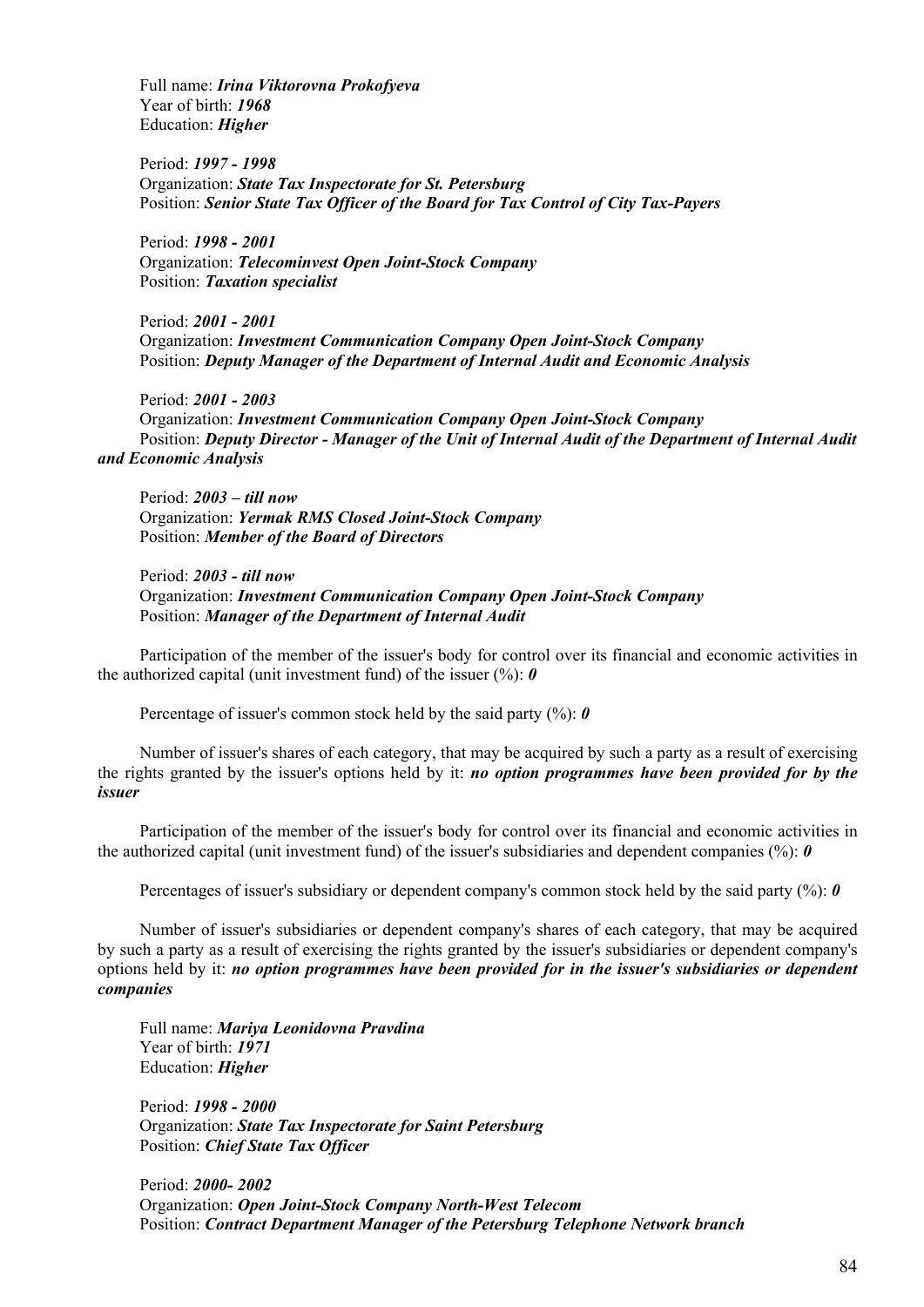#### Period: *2002 – till now*  Organization: *Open Joint-Stock Company North-West Telecom* Position: *Head of the Investment department*

Participation of the member of the issuer's body for control over its financial and economic activities in the authorized capital (unit investment fund) of the issuer  $(\%): \mathbf{0}$ 

Percentage of issuer's common stock held by the said party (%): *0*

Number of issuer's shares of each category, that may be acquired by such a party as a result of exercising the rights granted by the issuer's options held by it: *no option programmes have been provided for by the issuer*

Participation of the member of the issuer's body for control over its financial and economic activities in the authorized capital (unit investment fund) of the issuer's subsidiaries and dependent companies (%): *0*

Percentages of issuer's subsidiary or dependent company's common stock held by the said party (%): *0*

Number of issuer's subsidiaries or dependent company's shares of each category, that may be acquired by such a party as a result of exercising the rights granted by the issuer's subsidiaries or dependent company's options held by it: *no option programmes have been provided for in the issuer's subsidiaries or dependent companies*

Full name: *Sergey Ivanovich Alekhin* Year of birth: *1977* Education: *Higher*

Period: *1998 - 1999* Organization: *Craft Limited Liability Company* Position: *Chief accountant*

Period: *1999 - 2000* Organization: *NPP Energoresurs Closed Type Joint-Stock Company* Position: *Chief accountant*

Period: *2000 - 2000* Organization: *Avista-S Limited Liability Company* Position: *Chief accountant*

Period: *2000 - 2000* Organization: *Editorial Board of the Glavbukh Magazine Closed Joint-Stock Company* Position: *expert editor*

Period: *2000 - 2003* Organization: *Investment Communication Company Open Joint-Stock Company* Position: *Leading Specialist of the Unit of Internal Audit of the Department of Internal Audit and Economic Analysis*

Period: *2003 – till now* Organization: *Investment Communication Company Open Joint-Stock Company* Position: *Leading Specialist of the Internal Audit Department* 

Participation of the member of the issuer's body for control over its financial and economic activities in the authorized capital (unit investment fund) of the issuer  $(\%)$ : **0** 

Percentage of issuer's common stock held by the said party (%): *0*

Number of issuer's shares of each category, that may be acquired by such a party as a result of exercising the rights granted by the issuer's options held by it: *no option programmes have been provided for by the issuer*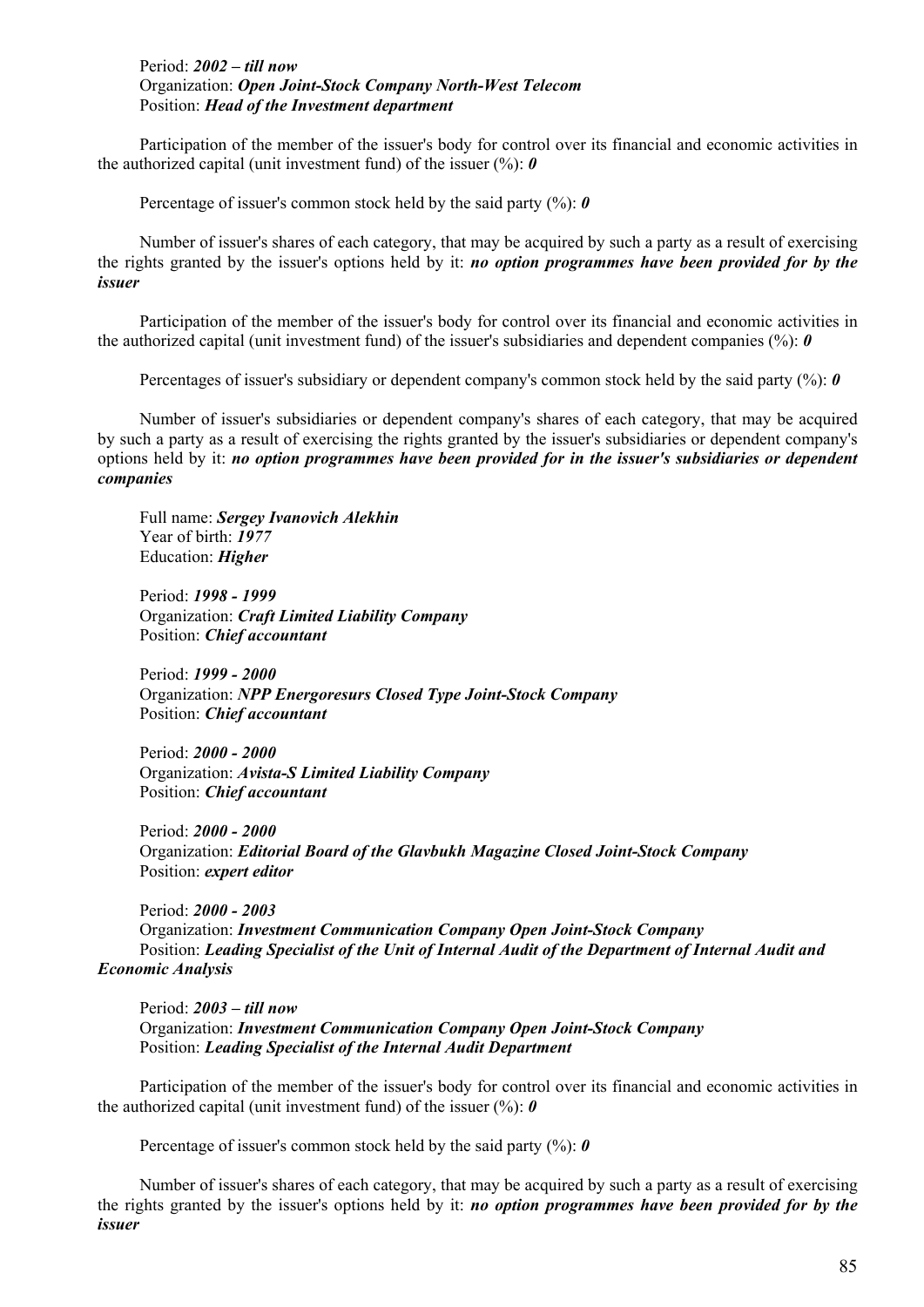Participation of the member of the issuer's body for control over its financial and economic activities in the authorized capital (unit investment fund) of the issuer's subsidiaries and dependent companies (%): *0*

Percentages of issuer's subsidiary or dependent company's common stock held by the said party (%): *0*

Number of issuer's subsidiaries or dependent company's shares of each category, that may be acquired by such a party as a result of exercising the rights granted by the issuer's subsidiaries or dependent company's options held by it: *no option programmes have been provided for in the issuer's subsidiaries or dependent companies*

Full name: *Konstantin Vladimirovich Belyaev* Year of birth: *1968* Education: *Higher*

Period: *1996-2001* Organization: *Artelecom of Arkhangelsk Oblast Open Joint-Stock Company* Position: *Deputy Chief accountant, Chief accountant*

Period: *2001 – till now* Organization: *Investment Communication Company Open Joint-Stock Company* Position: *Chief accountant*

Period: *2002 - 2002*  Organization: *Yartelecom Open Joint-Stock Company* Position: *member of the Board of Directors*

Period: *2003 – 2003* Organization: *Inter-Regional Commercial Bank of Communication and Information Support Development Open Joint-Stock Company* Position: *member of the Board of Directors*

Participation of the member of the issuer's body for control over its financial and economic activities in the authorized capital (unit investment fund) of the issuer (%): *0.00076*

Percentage of issuer's common stock held by the said party (%): *0.00067*

Number of issuer's shares of each category, that may be acquired by such a party as a result of exercising the rights granted by the issuer's options held by it: *no option programmes have been provided for by the issuer*

Participation of the member of the issuer's body for control over its financial and economic activities in the authorized capital (unit investment fund) of the issuer's subsidiaries and dependent companies (%): *0.00076*

Percentages of issuer's subsidiary or dependent company's common stock held by the said party (%): **0** 

Number of issuer's subsidiaries or dependent company's shares of each category, that may be acquired by such a party as a result of exercising the rights granted by the issuer's subsidiaries or dependent company's options held by it: *no option programmes have been provided for in the issuer's subsidiaries or dependent companies*

Personal composition of other issuer's bodies for control over its financial and economic activities (Internal Audit Department):

Full name: *Alexandr Nikolayevich Levashev* Year of birth: *1972* Education: *Higher*

Period: *1995 - 2000*  Organization: *Elf Limited Liability Company* Position: *Expert*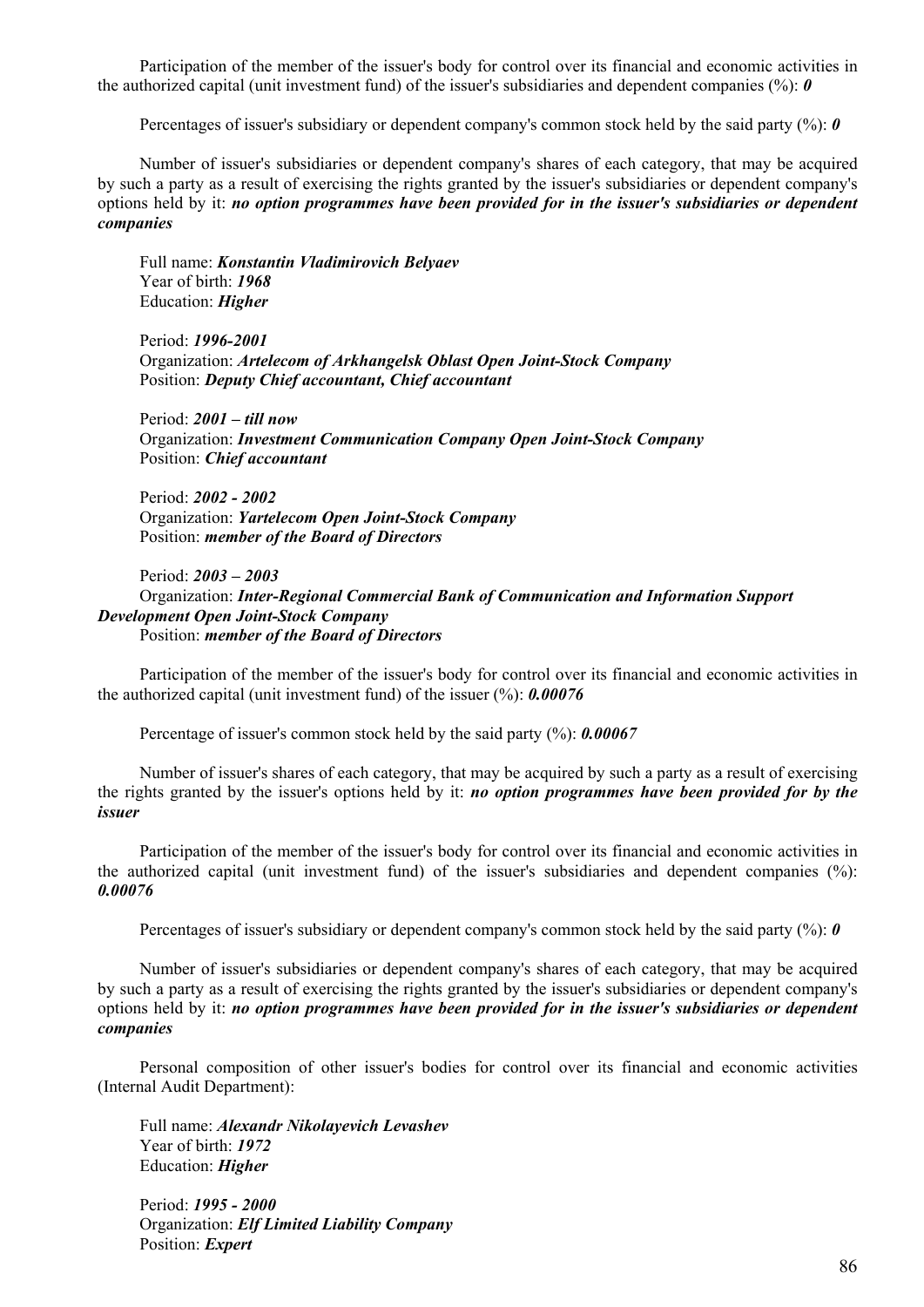Period: *2000 - 2001*  Organization: *Budimir Limited Liability Company* Position: *Consultant*

Period: *2001 - 2002*  Organization: *Lensvyaz Open Joint-Stock Company* Position: *Leading Accountant*

Period: *2002 - 2002*  Organization: *Lensvyaz Open Joint-Stock Company* Position: *Deputy Chief Accountant*

Period: *2002 – till now* Organization: *Open Joint-Stock Company North-West Telecom* Position: *Manager of the Internal Audit Department*

Full name: *Larisa Alexandrovna Smirnova* Year of birth: *1975* Education: *Higher*

Period: *1999 – 2002*  Organization: *Financial Control Department of the Ministry of Finance of RF for the Kingisepp District and Ivan Gorod* Position: *Treasurer*

Period: *2002 – 2002*  Organization: *Lensvyaz Open Joint-Stock Company* Position: *Economist of the Zapadny ("Western") branch*

Period: *2002 – 2002*  Organization: *Lensvyaz Open Joint-Stock Company* Position: *1st Category Economist of the Treasury*

Period: *2002 – 2003*  Organization: *Lensvyaz Open Joint-Stock Company* Position: *1st Category Economist of the Financial Department*

Period: *2003 – 2003*  Organization: *Open Joint-Stock Company North-West Telecom* Position: *1st Category Specialist of the Internal Audit Department*

Period: *2003 – till now* Organization: *Open Joint-Stock Company North-West Telecom* Position: *Leading Specialist of the Internal Audit Department* 

Nature of any kinship between members of the issuer's bodies of control over its financial and economic activities, members of the board of directors of the issuer, members of the collective executive body of the issuer or the person acting as the single executive body of the issuer: *members of the Issuer's bodies for control over its financial and economic activities have no relationship with members of the Issuer's Board of Directors, members of the Issuer's joint executive body, with the single executive body of the Issuer or with each other.*

#### *5.6. Data on the Amount of Remuneration, Privileges and/or Reimbursement of Expenses for the Body of Control over the Financial and Economic Activities of the Issuer*

The aggregate amount of remuneration paid to the body of control over the financial and economic activities of the issuer for the Year 2003: Wages (roubles): *1,821,464.5*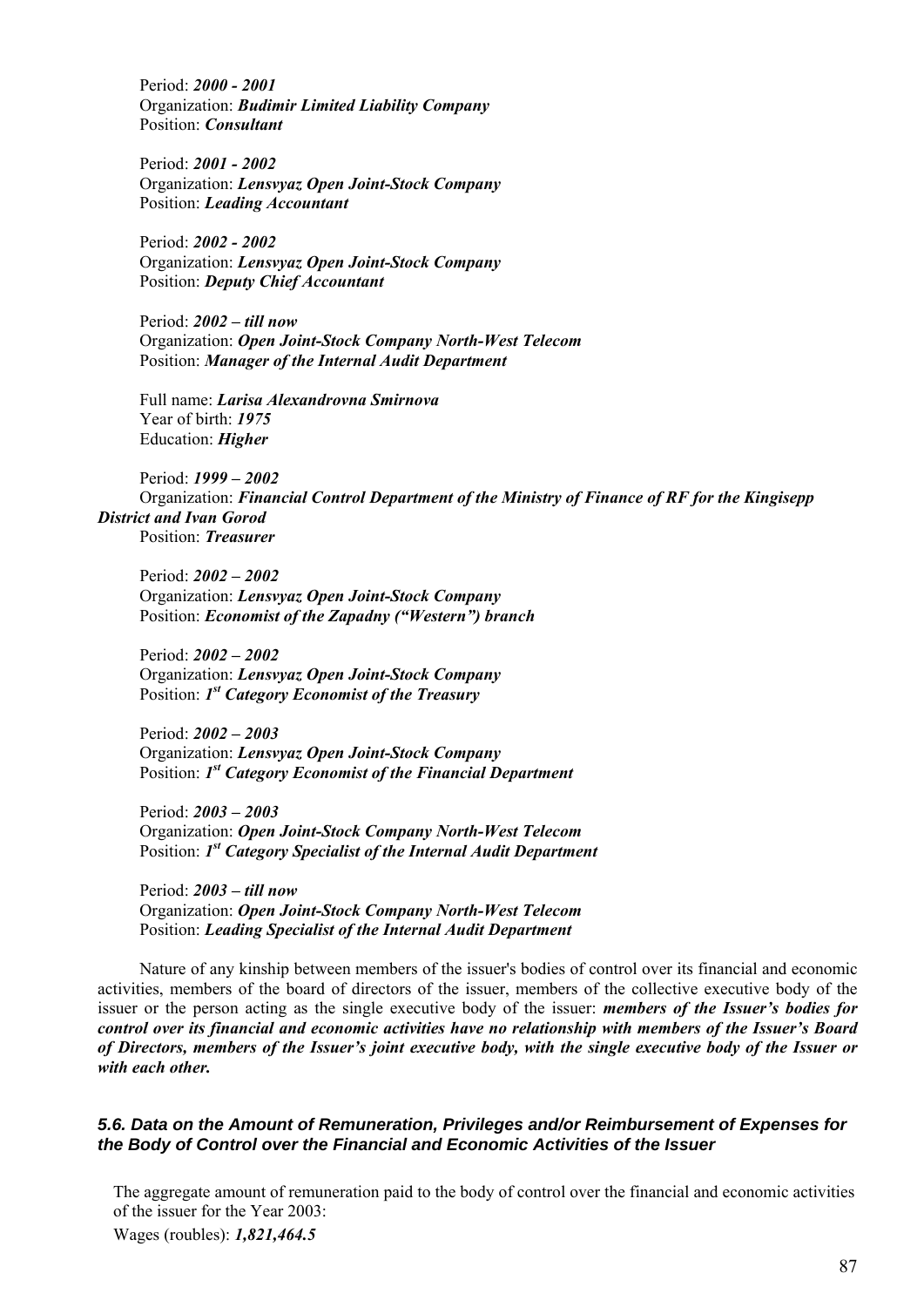Bonuses (roubles): *1,486,887* Commission (roubles): *1,603,148* Privileges and/or reimbursement of expenses (roubles): *297,364* Other property compensations (roubles): *0* Total (roubles): *5,208,864*

Aggregate amount of remuneration paid to other issuer's bodies for control over its financial and economic activities: Wages (roubles): *850,878* Bonuses (roubles): *337,177* Commission (roubles): *0* Privileges and/or reimbursement of expenses (roubles): *285,055* Other property compensations (roubles): *0*

Total (roubles): *1,473,111*

## *5.7. Data on the Number of and Generalized Data on the Education and Composition of the Issuer's Workers (Employees) and on Any Changes in the Number of the Issuer's Workers (Employees)*

*Not submitted for this period in the report*

# *5.8. Data on Any Obligations of the Issuer to Workers (Employees) Concerning the Possibility of their Participation in the Authorized Capital (Unit Investment Fund) of the Issuer*

*No agreements or obligations of the issuer have been provided for concerning the possibility of issuer's workers (employees) participation in its authorized capital (unit investment fund).* 

# **VI. Data on the Issuer's Participants (Shareholders) and on Party-Related Transactions Made by the Issuer**

# *6.1. Data on the Issuer's total number of shareholders (participants)*

Issuer's total number of participants as of the date of the end of the quarter under report: *31420* 

Total number of parties registered in the shareholders register of the issuer as of the date of the end of the last quarter under report:

*31420* 

Total number of nominal holders of issuer's shares: *38* 

## *6.2. Data on the Issuer's participants (shareholders) holding at least 5 per cent of its authorized capital (unit investment fund) or at least 5 per cent of its common stock, as well as data on participants (shareholders) of such parties, holding at least 20 per cent of the authorized capital (unit investment fund) or at least 20 per cent of their common stock*

Name: *Investment Communication Company Open Joint-Stock Company* Place of business: *str. 2, 55, Plyushchikha, Moscow, Russia*  Mailing address: *str. 2, 55, Plyushchikha, Moscow, 119121* TIN: *7710158355* Share in the Issuer's authorized capital: *39.893 %* Percentage of common shares: *50.8443 %*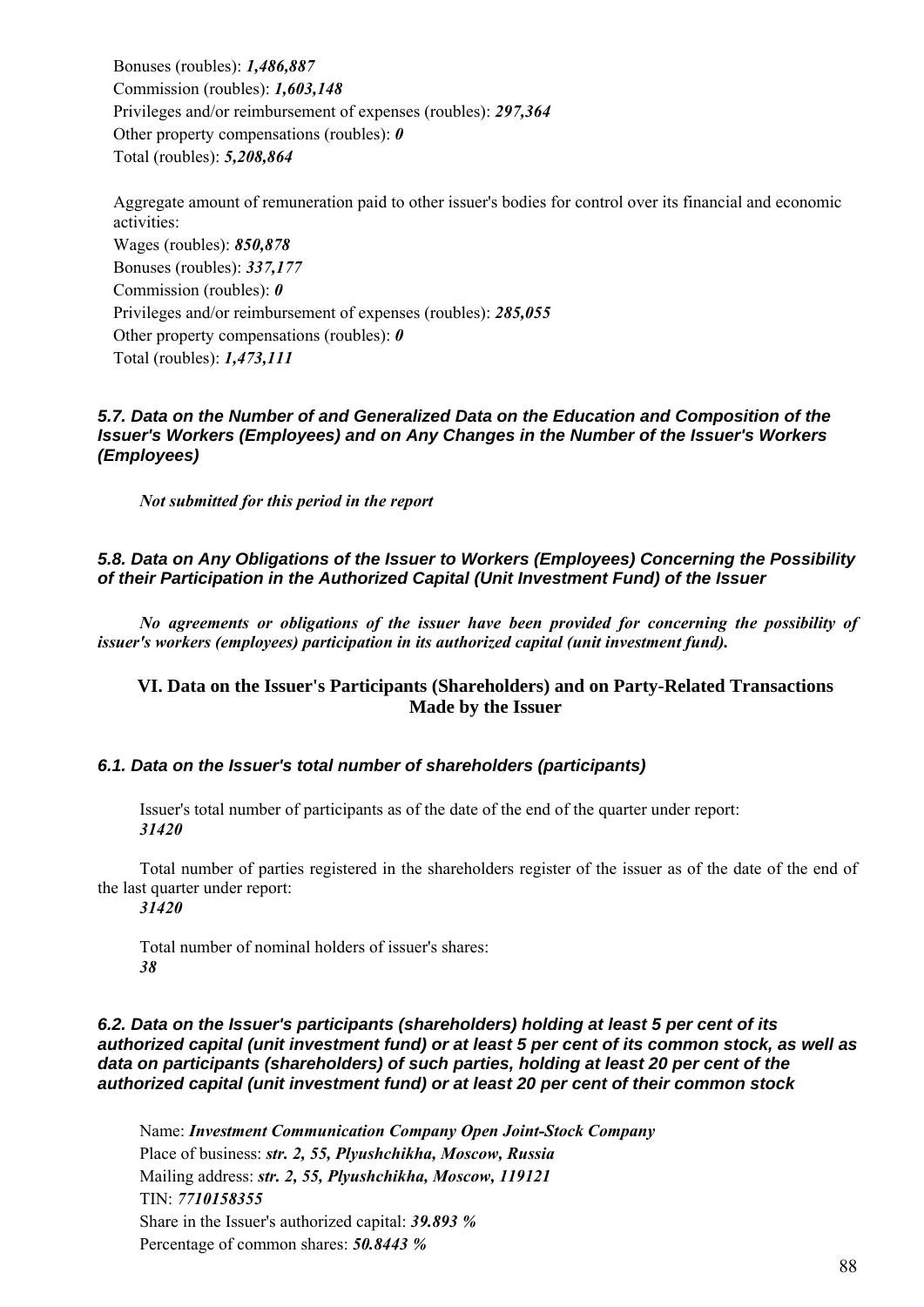Parties, holding at least 20 per cent of the authorized capital (unit investment fund) or at least 20 per cent of the common stock of an issuer's shareholder (participant):

> Name: *MUSTCOM LIMITED* Place of business: *3 Themistoklis Dervis Street Julia House CY-1066 Nicosia, Cyprus* Mailing address: *9, Dmitrovsky per., Moscow, 103031* Share in the authorized capital of the Issuer's shareholder (participant): *25% + 1 share* Percentage of common shares: *25% + 1 share*

> Name: *Ministry of Privity of RF* Place of business: *9, Nikolsky per., Moscow, 103685* Mailing address: *9, Nikolsky per., Moscow, 103685* TIN: *7710144747* Share in the authorized capital of the Issuer's shareholder (participant): *50 % + 1 share* Percentage of common shares: *50 % + 1 share*

> Name: *Russian Fund of Federal Property* Place of business: *9, Leninsky pr-t, Moscow, 117049* Mailing address: *9, Leninsky pr-t, Moscow, 117049* TIN: *7704097841* Share in the authorized capital of the Issuer's shareholder (participant): *25% -2 shares* Percentage of common shares: *25% -2 shares*

Full name: *Brunswick UBS Nominees Closed Joint-Stock Company (nominal holder)* Abbreviated name: *Brunswick UBS Nominees CJSC* Place of business: *52, Kosmodamyanskaya nab., building 4, Moscow, 115054* Mailing address: *2/2, Paveletskaya square, Moscow, 115054* TIN: *7711080038* Share in the Issuer's authorized capital: *18.6899 %* Percentage of common shares: *18.998 %*

Parties, holding at least 20 per cent of the authorized capital (unit investment fund) or at least 20 per cent of the common stock of an issuer's shareholder (participant):

> Name: *Brunswick Warburg (Russia) Ltd.* Place of business: *The issuer has no data* Mailing address: *The issuer has no data* Share in the authorized capital of the Issuer's shareholder (participant): *100 %*

Full name: *Depository Clearing Company Closed Joint-Stock Company (nominal holder)* Abbreviated name: *DCC CJSC* Place of business: *13, ul. Tverskaya-Yamskaya, Moscow, 125047* Mailing address: *14/2, ul. Staraya Basmannaya, building 4, Moscow, 103064* TIN: *7710021150* Share in the Issuer's authorized capital: *10.0753 %*  Percentage of common shares: *8.8412 %*

Parties, holding at least 20 per cent of the authorized capital (unit investment fund) or at least 20 per cent of the common stock of an issuer's shareholder (participant):

*The issuer has no data*

Full name: *Lindsell Enterprises Limited* Abbreviated name: *Lindsell Enterprises Ltd* Place of business: *2-4 Arch Makarios III Avenue Capital Center, 9th Floor, 1505, Nicosia Cyprus* Mailing address: *17-23, ul. Taganskaya, korp. C 6th floor, Moscow, 109104 Nch Advisors Inc. for* 

## *Lindsell Enterprises Ltd*

TIN: *no data are given, as the said party is not a resident of RF* Share in the Issuer's authorized capital: *7.6396 %*  Percentage of common shares: *6.8436 %*

Parties, holding at least 20 per cent of the authorized capital (unit investment fund) or at least 20 per cent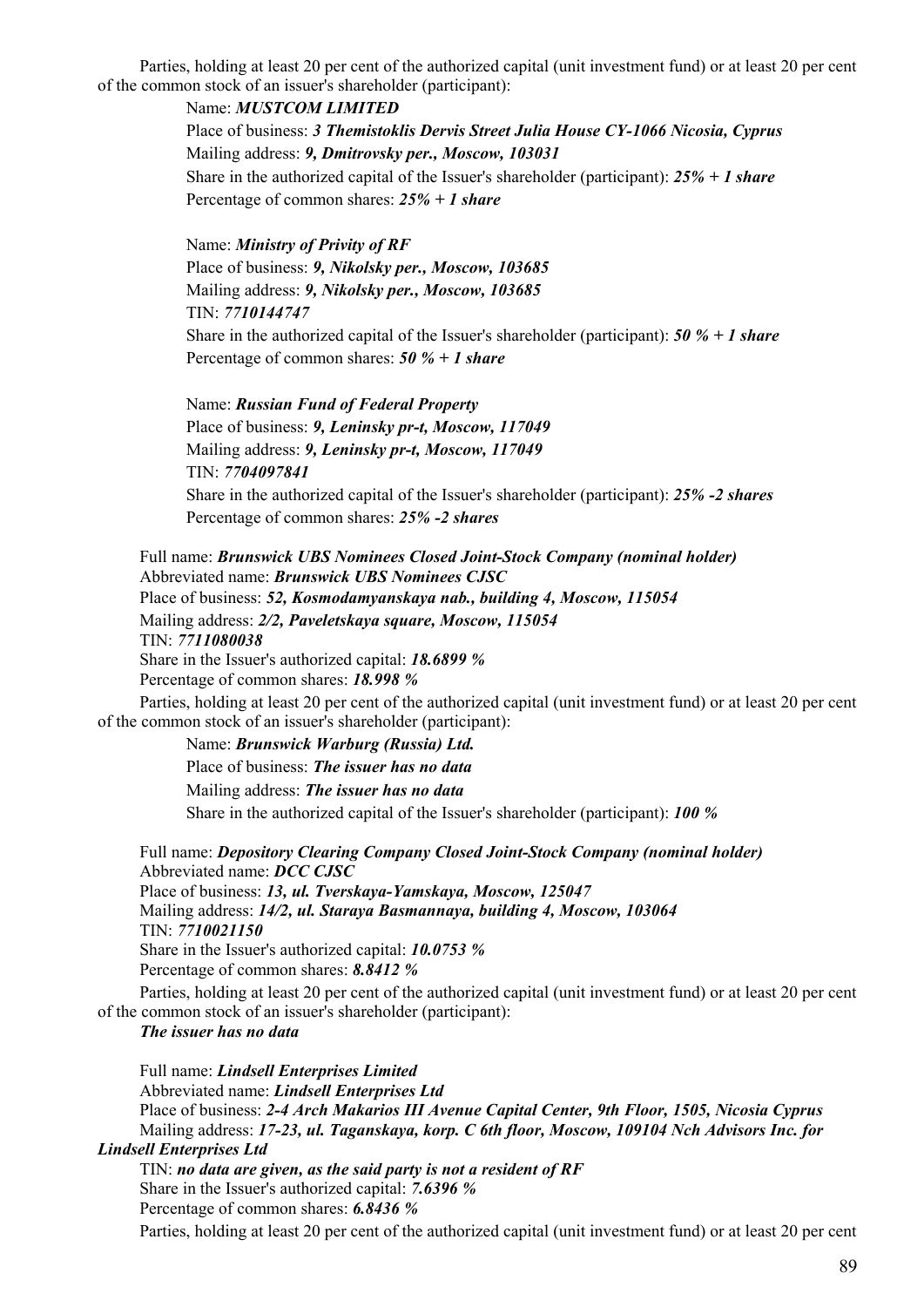of the common stock of an issuer's shareholder (participant): *The issuer has no data*

## *6.3. Data on the share of the state or the municipal unit in the authorized capital (unit investment fund) of the issuer and on availability of a special right ("golden share")*

Share of the Issuer's authorized capital owned by the state (municipality): Type of ownership: *federal* Share: *0.0007%* Manager of the block: *Ministry of Proprietary Relations of the Russian Federation*

Type of ownership: *of entities of RF*  Share: *0.000012%* Manager of the block: *Department of Proprietary Relations of Vologda Oblast*

A special right of participation for the Russian Federation, entities of the Russian Federation or municipal entities in managing the Issuer ('golden share'):

*no such special right is provided for*

## *6.4. Data on Restrictions for Participation in the Authorized Capital (Unit Investment Fund) of the Issuer*

If any restrictions of the number of shares held by one shareholder and/or their aggregate face value, and/or the maximum number of votes granted to one shareholder are established by the Articles of Association of the issuer, which is a joint-stock company, then such restrictions must be listed: *no such restrictions have been provided for by the Articles of Association of the issuer.* 

If any restrictions of the share of foreign parties participation in the authorized capital of the issuer have been established by the legislation of the Russian Federation or by other standard legal acts of the Russian Federation, then such restrictions mist be listed or it must be stated that there are no such restrictions: *there are no such restrictions*

Other restrictions related with Participation in the Authorized Capital (Unit Investment Fund) of the Issuer: *there are no other restrictions*

## *6.5. Data on changes in the composition and size of participation of the Issuer's participants (shareholders) holding at least 5 per cent of its authorized capital (unit investment fund) or at least 5 per cent of its common stock*

Compositions of the issuer's participants (shareholders) holding at least 5 per cent of its authorized capital (unit investment fund), and, for issuers being joint-stock companies - also at least 5 per cent of issuer's common stock as determined as of the date of the list of parties entitled to participation in each general meeting of the shareholders (participants) of the issuer, held for the 5 recent completed fiscal years preceding the date of the end of the quarter under report.

Date when the list of parties entitled to participation in the general meeting of the shareholders (participants) of the issuer was made up: *27.04.1999*

Issuer's participants (shareholders) holding at least 5 per cent of its authorized capital (unit investment fund), and, for issuers being joint-stock companies - also at least 5 per cent of issuer's common stock:

#### Full official name: *Investment Communication Company Open Joint-Stock Company* Abbreviated official name: *Svyazinvest OJSC*

Share of the party in the authorized capital (unit investment fund) of the issuer (%): *41.8*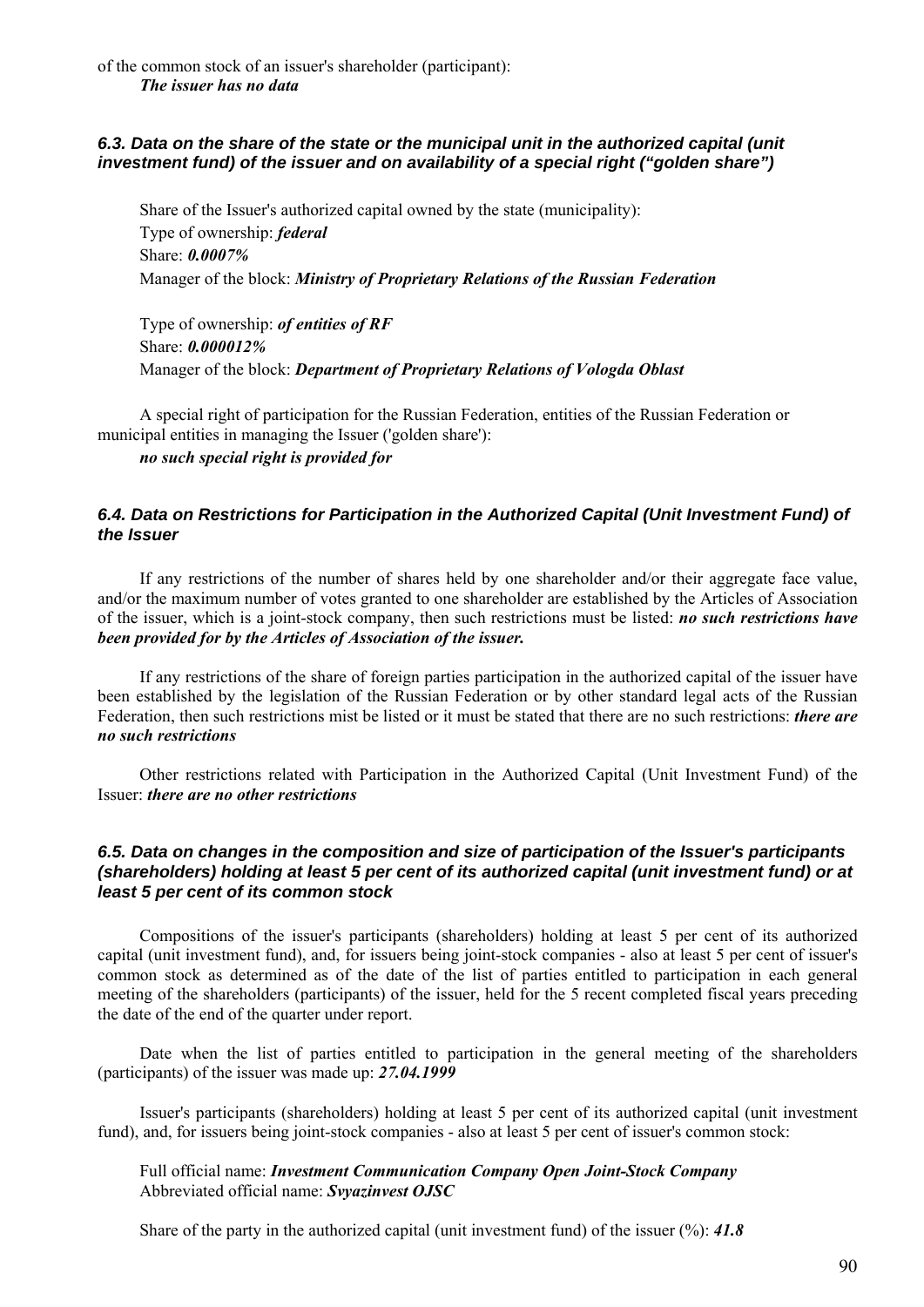Percentage of issuer's common stock held by the said party (%): *50.005*

Full official name: *Stotter Limited* Abbreviated official name: *The issuer has no data*

Share of the party in the authorized capital (unit investment fund) of the issuer (%): *15.698* Percentage of issuer's common stock held by the said party (%): *17.574*

Full official name: *Machaon Limited* Abbreviated official name: *The issuer has no data*

Share of the party in the authorized capital (unit investment fund) of the issuer (%): *6.832* Percentage of issuer's common stock held by the said party (%): *8.336*

Date when the list of parties entitled to participation in the general meeting of the shareholders (participants) of the issuer was made up: *03.04.2000*

Issuer's participants (shareholders) holding at least 5 per cent of its authorized capital (unit investment fund), and, for issuers being joint-stock companies - also at least 5 per cent of issuer's common stock:

Full official name: *Investment Communication Company Open Joint-Stock Company* Abbreviated official name: *Svyazinvest OJSC*

Share of the party in the authorized capital (unit investment fund) of the issuer (%): *41.8* Percentage of issuer's common stock held by the said party (%): *50.005*

Full official name: *Stotter Limited* Abbreviated official name: *The issuer has no data*

Share of the party in the authorized capital (unit investment fund) of the issuer (%): *13.768* Percentage of issuer's common stock held by the said party (%): *15.22*

Full official name: *Machaon Limited* Abbreviated official name: *The issuer has no data*

Share of the party in the authorized capital (unit investment fund) of the issuer (%): *6.832* Percentage of issuer's common stock held by the said party (%): *8.336*

Date when the list of parties entitled to participation in the general meeting of the shareholders (participants) of the issuer was made up: *20.04.2000*

Issuer's participants (shareholders) holding at least 5 per cent of its authorized capital (unit investment fund), and, for issuers being joint-stock companies - also at least 5 per cent of issuer's common stock:

Full official name: Investment Communication Company Open Joint-Stock Company Abbreviated official name: Svyazinvest OJSC

Share of the party in the authorized capital (unit investment fund) of the issuer (%): *41.8* Percentage of issuer's common stock held by the said party (%): *50.005*

Full official name: *Stotter Limited* Abbreviated official name: *The issuer has no data*

Share of the party in the authorized capital (unit investment fund) of the issuer (%): *13.768* Percentage of issuer's common stock held by the said party (%): *15.22*

Full official name: *Machaon Limited* Abbreviated official name: *The issuer has no data*

Share of the party in the authorized capital (unit investment fund) of the issuer (%): *6.832* Percentage of issuer's common stock held by the said party (%): *8.336*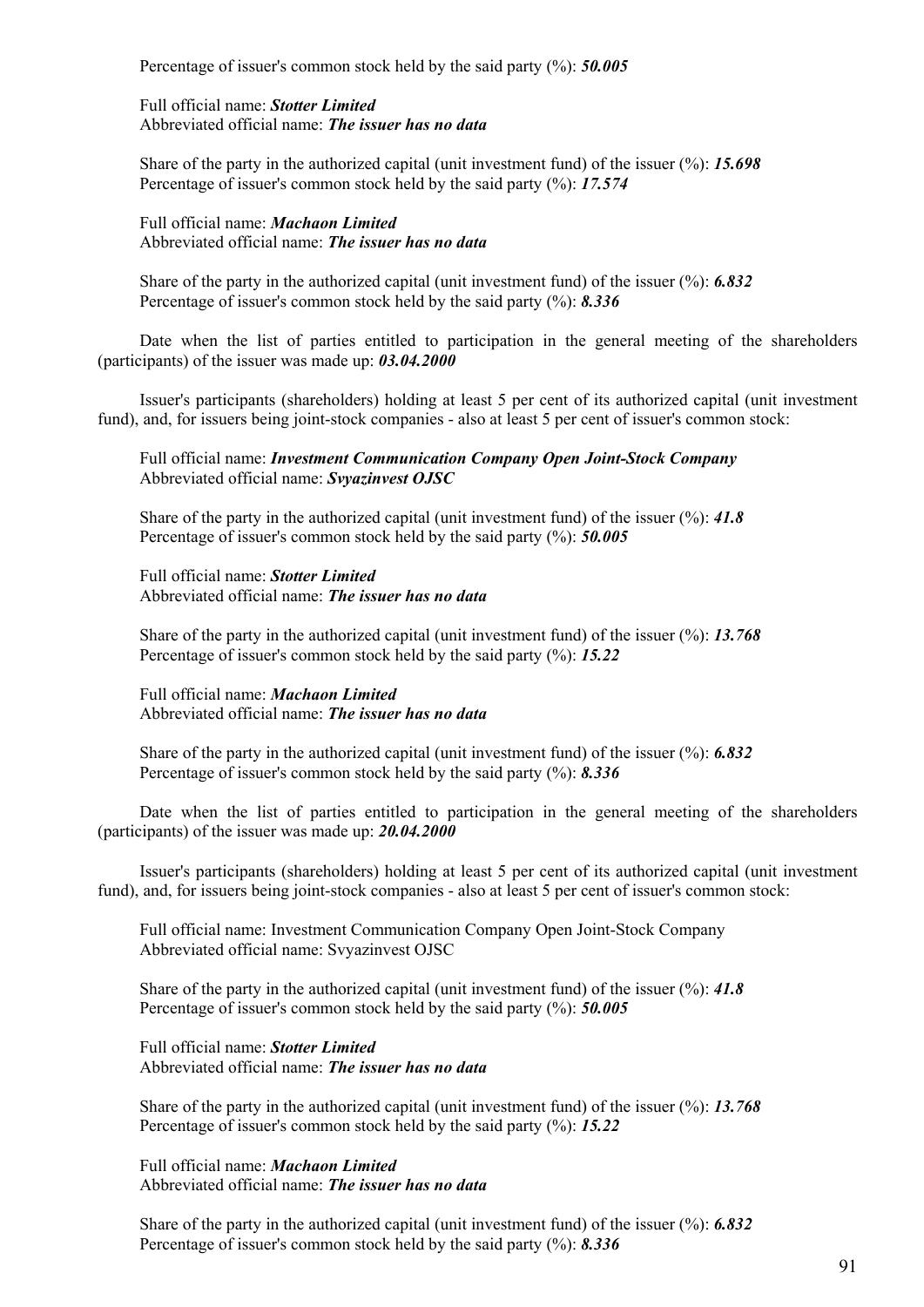Date when the list of parties entitled to participation in the general meeting of the shareholders (participants) of the issuer was made up: *02.04.2001*

Issuer's participants (shareholders) holding at least 5 per cent of its authorized capital (unit investment fund), and, for issuers being joint-stock companies - also at least 5 per cent of issuer's common stock:

Full official name: *Investment Communication Company Open Joint-Stock Company* Abbreviated official name: *Svyazinvest OJSC*

Share of the party in the authorized capital (unit investment fund) of the issuer (%): *41.017* Percentage of issuer's common stock held by the said party (%): *50.94*

Full official name: *Stotter Limited* Abbreviated official name: *The issuer has no data*

Share of the party in the authorized capital (unit investment fund) of the issuer (%): *10.932* Percentage of issuer's common stock held by the said party (%): *12.299*

Full official name: *Machaon Limited* Abbreviated official name: *The issuer has no data*

Share of the party in the authorized capital (unit investment fund) of the issuer (%): *5.424* Percentage of issuer's common stock held by the said party (%): *6.737*

Full official name: *DCL-KF Corporation* Abbreviated official name: *The issuer has no data*

Share of the party in the authorized capital (unit investment fund) of the issuer (%): *4.4* Percentage of issuer's common stock held by the said party (%): *5.465*

Date when the list of parties entitled to participation in the general meeting of the shareholders (participants) of the issuer was made up: *01.10.2001*

Issuer's participants (shareholders) holding at least 5 per cent of its authorized capital (unit investment fund), and, for issuers being joint-stock companies - also at least 5 per cent of issuer's common stock:

Full official name: *Investment Communication Company Open Joint-Stock Company* Abbreviated official name: *Svyazinvest OJSC*

Share of the party in the authorized capital (unit investment fund) of the issuer (%): *41.017* Percentage of issuer's common stock held by the said party (%): *50.94*

Full official name: *Stotter Limited* Abbreviated official name: *The issuer has no data*

Share of the party in the authorized capital (unit investment fund) of the issuer (%): *10.932* Percentage of issuer's common stock held by the said party (%): *12.299*

Full official name: *Machaon Limited* Abbreviated official name: *The issuer has no data*

Share of the party in the authorized capital (unit investment fund) of the issuer (%): *5.424* Percentage of issuer's common stock held by the said party (%): *6.737*

Full official name: *DCL-KF Corporation* Abbreviated official name: *The issuer has no data*

Share of the party in the authorized capital (unit investment fund) of the issuer (%): *4.4* Percentage of issuer's common stock held by the said party (%): *5.465*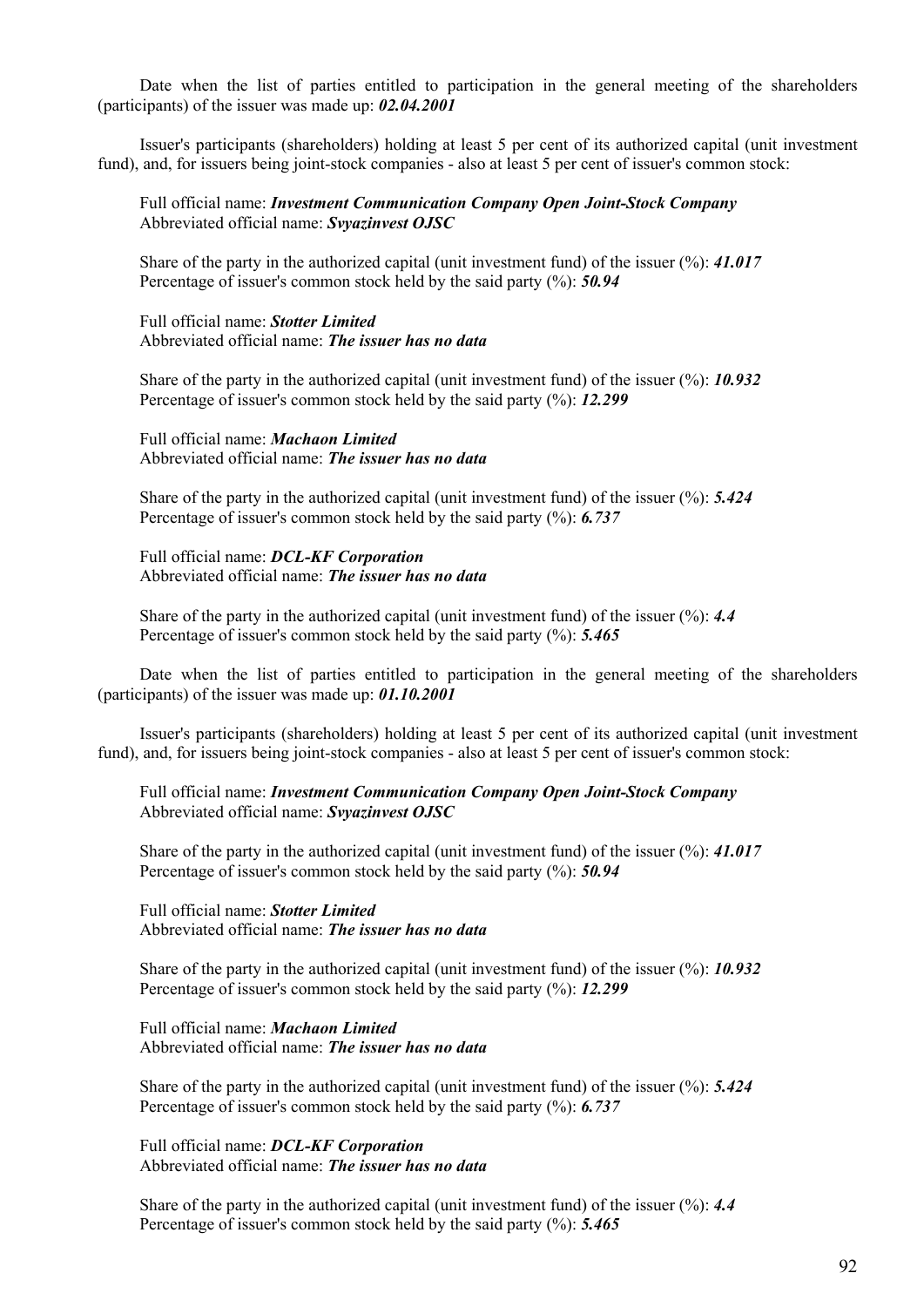Date when the list of parties entitled to participation in the general meeting of the shareholders (participants) of the issuer was made up: *08.05.2002*

Issuer's participants (shareholders) holding at least 5 per cent of its authorized capital (unit investment fund), and, for issuers being joint-stock companies - also at least 5 per cent of issuer's common stock:

Full official name: *Investment Communication Company Open Joint-Stock Company* Abbreviated official name: *Svyazinvest OJSC*

Share of the party in the authorized capital (unit investment fund) of the issuer (%): *41.017* Percentage of issuer's common stock held by the said party (%): *50.94*

Full official name: *Stotter Limited* Abbreviated official name: *The issuer has no data*

Share of the party in the authorized capital (unit investment fund) of the issuer (%): *10.932* Percentage of issuer's common stock held by the said party (%): *12.299*

Full official name: *Machaon Limited* Abbreviated official name: *The issuer has no data*

Share of the party in the authorized capital (unit investment fund) of the issuer (%): *5.424* Percentage of issuer's common stock held by the said party (%): *6.737*

Full official name: *DCL-KF Corporation* Abbreviated official name: *The issuer has no data*

Share of the party in the authorized capital (unit investment fund) of the issuer (%): *4.4* Percentage of issuer's common stock held by the said party (%): *5.465*

Date when the list of parties entitled to participation in the general meeting of the shareholders (participants) of the issuer was made up: *05.05.2003*

Issuer's participants (shareholders) holding at least 5 per cent of its authorized capital (unit investment fund), and, for issuers being joint-stock companies - also at least 5 per cent of issuer's common stock:

Full official name: *Investment Communication Company Open Joint-Stock Company* Abbreviated official name: *Svyazinvest OJSC*

Share of the party in the authorized capital (unit investment fund) of the issuer (%): *39.893* Percentage of issuer's common stock held by the said party (%): *50.844*

Full official name: *Lindsell Enterprises Limited* Abbreviated official name: *Lindsell Enterprises Ltd*

Share of the party in the authorized capital (unit investment fund) of the issuer (%): *6.633* Percentage of issuer's common stock held by the said party (%): *6.298*

#### *6.6. Data on Related-Party Transactions Made by the Issuer*

Total amount of related-party transactions approved by each management body of the issuer, based on the results of the last quarter under report:

*162,432.49 conventional units and 148,565,873.49 roubles* 

Transaction (a group of interrelated transactions) with the price of 5 and more per cent of the balance value of the issuer's assets as determined based on the data of its accounts and reports as of the last reporting date: *there have been no such transactions in the period under report*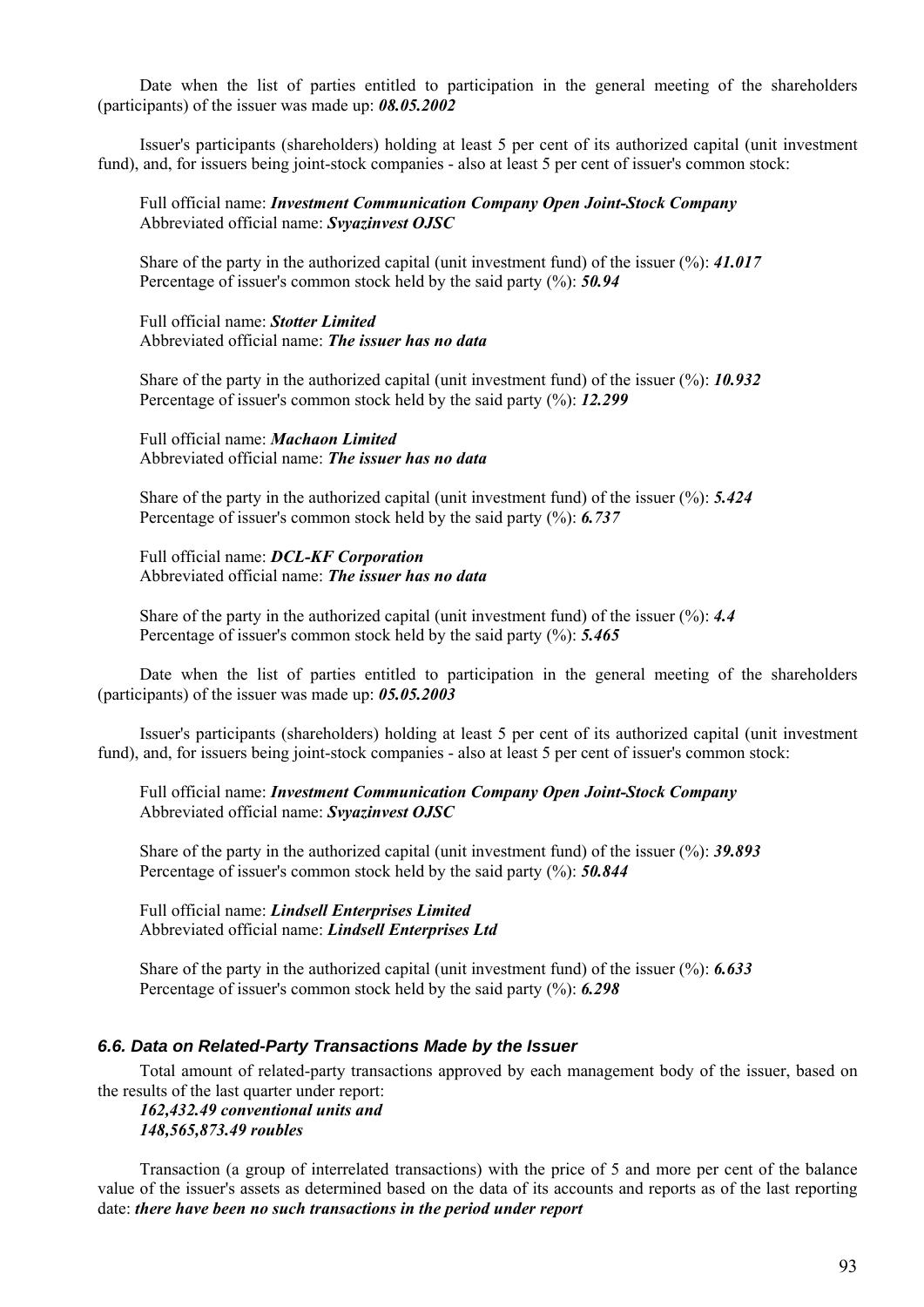Party-related transaction (a group of interrelated transactions), the decision on approving which was not taken by the Board of Directors (Supervisory Board) or the general meeting of the shareholders (participants) of the issuer in the cases when such approval was obligatory according to the laws of the Russian Federation: *there have been no such transactions in the period under report*

## *6.7. Data on the amount of accounts receivable*

*Not submitted for this period in the report* 

## **VII. Issuer's Accounts and Reports and other financial information**

#### *7.1. Issuer's Annual Accounts and Reports*

*Not submitted for this period in the report* 

*7.2. Issuer's quarterly Accounts and Reports for the last completed quarter under report Not submitted for this period in the report*

## *7.3. Issuer's Summary Accounts for the Three Last Completed Fiscal Years or for Each Completed Fiscal Year*

*Not submitted for this period in the report* 

*7.4. Data on the Total Amount of Exports and on the Share of Exports in the Total Volumes of Sales* 

*Not submitted for this period in the report*

## *7.5. Data on Any Essential Changes that Have Taken Place in the Composition of Issuer's Property after the Date of Expiry of the Last Completed Fiscal Year*

*There have been no essential changes in the composition of issuer's property after the date of expiry of the last completed fiscal year.* 

## *7.6. Data on Issuer's Participation in Any Court Proceedings, if Such Participation May Materially Affect Financial or Economic Operation of the Issuer*

*As of 31 December 2003 and during the three years preceding that date, OJSC North-West Telecom did not take part in any court proceedings, the results of which might materially affect the financial and economic operation of the Issuer and results of current court proceedings. Among other things, in the said period the Issuer did not take part in any court cases related to contesting the rights to Issuer's licenses, related to recognizing the Issuer and/or its subsidiaries and/or affiliates bankrupt, to alienation of Issuer's property (assets) or to exacting a debt in respect of taxes or fees to the budget or non-budgetary funds in any significant amount.*

#### **VIII. Extra Data on the Issuer and the Issued Securities Floated by the Issuer**

#### *8.1. Extra Data on the Issuer*

## **8.1.1. Data on the Amount and Structure of the Authorized Capital (Unit Fund) of the Issuer**

Amount of the Issuer's authorized capital as of the date of the expiry of the last quarter under report (roubles): *937,940,010*

Breakdown of the authorized capital by share categories: Common stock: Total (roubles): *735,917,222*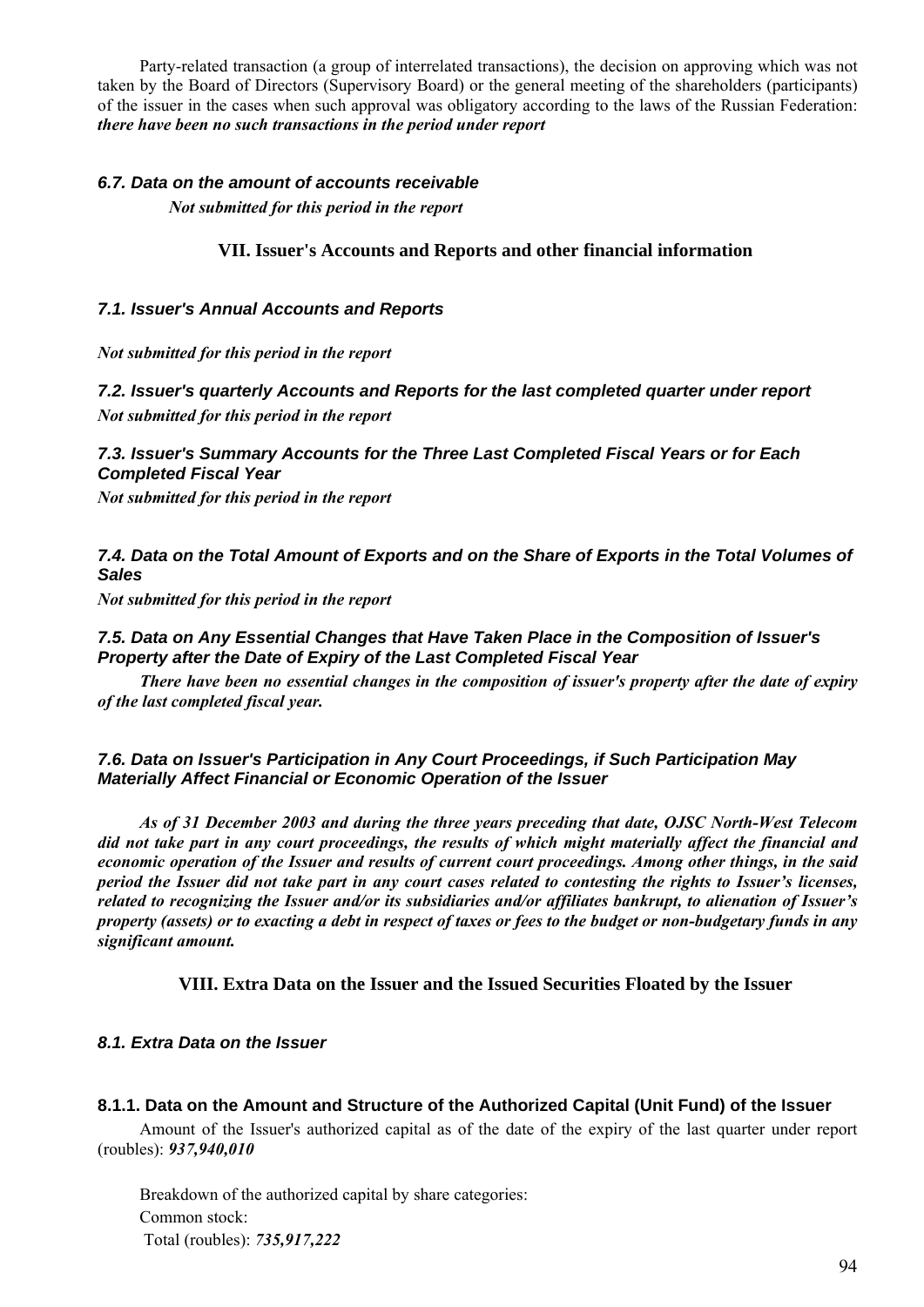Share in the Issuer's authorized capital: *78.461012 %* Preferred stock: Total (roubles): *202,022,788* Share in the Issuer's authorized capital: *21.538988 %*

Category of stock circulating outside the Russian Federation: *common registered non-documentary*

Percentage of stock circulating outside the Russian Federation in the total number of the stock of the respective category: *0.245%*

Name and location of the foreign issuer whose securities certify the rights in respect of issuer's stock of the respective category: *JPMorgan Chase Bank is the issuer under the 1st level ADR programme of OJSC NWT.*

Brief description of the programme (type of programme) for the issue of foreign issuer's securities certifying the rights in respect of the stock of the respective category: *1st level ADR*

Data on obtaining a permission from the Federal Commission for circulation of issuer's stock of the respective category outside the Russian Federation (if applicable): *Resolution No. 1590/r of 11th August 2001, Resolution No. 1590/r of 3rd January 2002.*

Name of foreign organizer of trade (organizer of trade) through whom foreign issuer's securities certifying the rights in respect of issuer's shares circulate (if there is such a circulation): *according to the circulation conditions in the framework of 1st level ADR programme, trade is effected in the off-exchange market only*

## **8.1.2. Data on Changes in the Amount of the Authorized Capital (Unit Fund) of the Issuer**

| Amount of<br>authorized<br>capital before<br>change, roubles | Number of<br>common shares | Face value<br>(roubles) | Number of<br>preferred shares | Face value<br>(roubles) | Issuer's<br>management<br>body taking the<br>decision on<br>changing AC | No and date of<br>making up the<br>minutes | Amount of<br>authorized<br>capital after<br>change, roubles |
|--------------------------------------------------------------|----------------------------|-------------------------|-------------------------------|-------------------------|-------------------------------------------------------------------------|--------------------------------------------|-------------------------------------------------------------|
| 466,474,800                                                  | 382,288,800                |                         | 84,186,000                    |                         | general<br>meeting of the<br>shareholders                               | 3.04.2000<br>No 1                          | 587,497,817                                                 |
| 587,497,817                                                  | 473,056,966                |                         | 114,440,851                   |                         | general<br>meeting of the<br>shareholders                               | 25.06.2002<br>$N_2$ 01-02                  | 937,940,010                                                 |

Period starting date: *January 1, 1998*

## **8.1.3. Data on Formation and Use of the Reserve and other Funds of the Issuer**

*In the quarter under report this information is not provided, because according to the accounting rules the annual balance sheet must be made up before or on 31st March.*

## **8.1.4. Data on the Procedure of Convoking and Holding the Meeting (Session) of the Supreme Management Body of the Issuer**

Name of the supreme management body of the issuer: *general meeting of the shareholders*

Procedure of notifying the shareholders (participants) on holding the meeting (session) of the supreme management body of the issuer:

*1. A notification on holding a general meeting of the shareholders must be provided not later than 20 days in advance, while a notification on holding a general meeting of the shareholders, the agenda of which contains an issue of Company re-organization must be provided not later than 30 days before the date it is to be held.*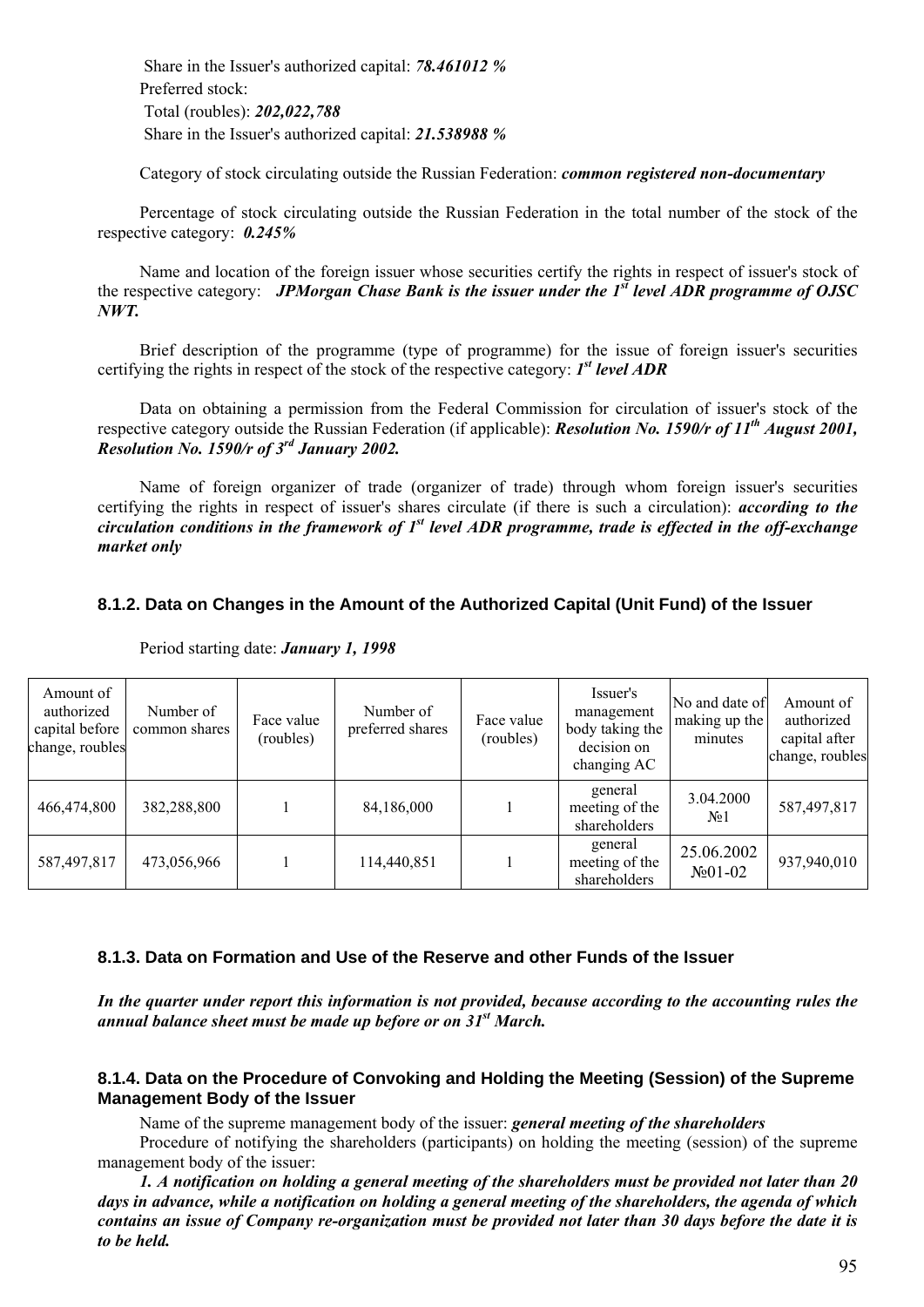*If the proposed agenda of an extraordinary general meeting of the shareholders contains the issue of electing the Board of Directors of the Company, a notification on holding an extraordinary general meeting of the shareholders must be provided not later than 50 days before the date of holding it.* 

*Within the time specified, the notification on holding a general meeting of the shareholders must be sent to each person indicated in the list of those entitled to participation in the general meeting of the shareholders by registered mail or delivered to each of said persons against signature, or published in the Izvestiya newspaper.* 

*2. The notification on holding a general meeting of the shareholders must contain:* 

*full official name of the Company and location of the Company;* 

*form of holding the general meeting of the shareholders (meeting or absentee voting);* 

*date, place and time of holding the general meeting of the shareholders, and the mailing address to which filled in ballots may be sent, or, in case of holding the general meeting of the shareholders in the form of absentee voting, the date of finishing the acceptance of voting ballots and the mailing address to which filled in ballots are to be sent;* 

*starting time of registration of the persons (their representatives) taking part in the general meeting of the shareholders;* 

*date when the list of parties entitled to participation in the general meeting of the shareholders was made up;* 

*agenda of the general meeting of the shareholders;* 

*procedure of confirming their powers by representatives of those entitled to participation in the general meeting of the shareholders;* 

*procedure of getting familiarized with the information (materials) to be provided to those entitled to participation in the general meeting during preparation for the general meeting, and the address(es) at which it is possible to get familiarized with it (address (location) of the single executive body of the Company, as well as addresses of other places where the information (materials) will be provided).* 

*3. The notification to shareholders on holding a general meeting of the shareholders, the agenda of which includes issues, the voting on which may entail the right of demanding redemption of shares by the Company, must contain, besides the information listed in 2, the following information:* 

*on whether the shareholders holding the voting shares of the Company are entitled to demand redemption of their shares by the Company, if they vote against taking a decision or do not take part in the voting on such issues;* 

*on the price and procedure of shares redemption.* 

*4. The notification to shareholders on holding an extraordinary general meeting of the shareholders, the agenda of which includes the issue of electing the Company's Board of Directors, must contain, besides the information listed in 2, also information on the procedure and timing of proposing candidates to the Company's Board of Directors by the shareholder(s) holding in the aggregate not less than 2 per cent of the Company's voting shares.* 

*5. Besides the information listed in 2 – 4, the notification on holding a general meeting of the shareholders may contain other information on the procedure of shareholders participation in the general meeting of the shareholders.* 

Parties (bodies) entitled to convoke (demand holding) an extraordinary meeting (session) of the issuer's supreme management body, and procedure of sending (presenting) such demands:

*An extraordinary general meeting of the shareholders shall be held upon decision of the Board of Directors on the basis of its own initiative, a demand of the Company's Auditing Committee, Company's Auditor, or shareholder(s) holding at least 10 per cent of the Company's voting shares as of the date the demand is presented.* 

*Demands on holding an extraordinary general meeting may be presented by:* 

*sending them by mail to the address (location) of the single executive body of the Company as indicated in the single state register of legal entities;* 

*delivering against signature to the person acting as the single executive body of the Company, to the Chairperson of the Board of Directors of the Company, Corporate Secretary of the Company or to another person entitled to accept written mail sent to the Company;* 

*faxing.* 

Procedure of fixing the date of holding the meeting (session) of the supreme management body of the issuer:

*the date, place and time of holding the general meeting of the shareholders, and the mailing address*  to which filled in ballots may be sent, or, in case of holding the general meeting of the shareholders in the *form of absentee voting, the date of finishing the acceptance of voting ballots and the mailing address to which filled in ballots are to be sent are determined by the Board of Directors of the Company* 

*1. An annual general meeting of the shareholders shall be held not earlier than four months and not later than six months upon expiry of the fiscal year.*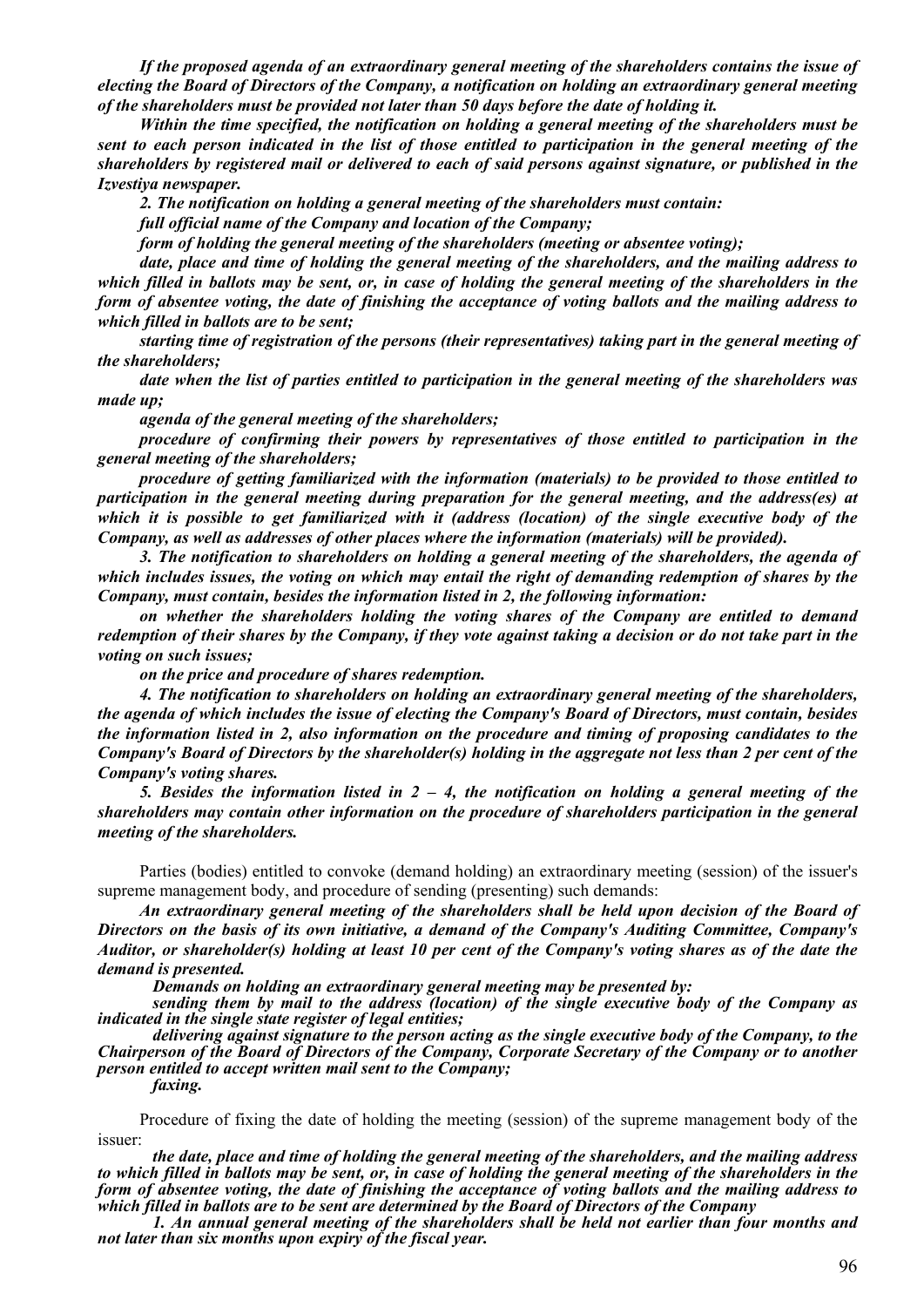*2. An extraordinary general meeting of the shareholders convoked upon demand of the Auditing Committee of the Company, auditor of the Company or the shareholder(s) holding not less than 10 per cent of the voting shares of the Company must be held within 40 days from the moment the demand on holding an extraordinary general meeting of the shareholders is presented.* 

*3. An extraordinary general meeting of the shareholders convoked upon demand of the Auditing Committee of the Company, auditor of the Company or the shareholder(s) holding not less than 10 per cent of the voting shares of the Company, the agenda of which contains the issue of electing the Company's Board of Directors, must be held within 70 days from the moment the demand on holding an extraordinary general meeting of the shareholders is presented.* 

*4. If the number of the members of the Board of Directors of the Company becomes less than the quorum required for holding sessions of the Company's Board of Directors, an extraordinary general meeting of the shareholders convoked upon decision of the Company's Board of Directors on the basis of its own initiative to decide the issue of electing the Board of Directors of the Company must be held within 70*  days from the moment the decision to hold it is taken by the Board of Directors of the Company.

*5. Except for the case mentioned in 4, an extraordinary general meeting of the shareholders convoked upon decision of the Company's Board of Directors on the basis of its own initiative to decide any issues within the terms of reference of the general meeting of the shareholders, including the issues of:* 

*- early termination of the powers of the Company's Board of Directors and electing the Company's Board of Directors (when the number of the members of the Board of Directors of the Company is not less than the quorum required for holding sessions of the Company's Board of Directors),* 

*- electing the Company's Board of Directors (if the Board of Directors has not been elected for a certain reason),* 

*must be held within the time fixed by the Company's Board of Directors, taking into account the requirements of the active law and the Articles of Association of the Company.* 

Parties entitled to put forward motions to the agenda of the meeting (session) of the supreme management body of the issuer, procedure of putting forward such motions: *the shareholder(s) holding in the aggregate at least 2 per cent of the Company's voting shares are entitled to put forward motions to the agenda of the annual general meeting of the shareholders and to propose candidates to the Board of Directors of the Company and to the Auditing Committee of the Company, the number of which may not exceed the number of members of the respective body as established by the Articles of Association. Such proposals must be received by the Company not later than 60 days after the expiry of the fiscal year.*

Parties entitled to get familiarized with the information (materials) provided for preparation and holding of the meeting (session) of the supreme management body of the issuer, and procedure of getting familiarized with such information (materials):

*The list of persons entitled to participation in the general meeting of the shareholders is made up on the basis of the data from the Company's shareholders register.* 

*The following information (materials) is provided to the persons entitled to participation in the general meeting of the shareholders according to the procedure and to the address(es) indicated in the notification on holding the general meeting of the shareholders:* 

*- annual accounts and reports, including the conclusion of the auditor and the conclusion of the Auditing Committee of the Company on the results of the inspection of the annual accounts and reports;* 

*- data on candidates to the Company's Board of Directors and the Company's Auditing Committee;* 

*- draft amendments and additions to the Articles of Association of the Company or draft Articles of Association in a new version;* 

*- draft bylaws of the Company;* 

*- other draft documents, the adoption of which is provided for by draft decisions of the general meeting of the shareholders;* 

*- draft decisions of the general meeting of the shareholders;* 

*- other information (materials) required for submission in compliance with the active law;* 

*- other information (materials) for taking decisions on the issues of the agenda of the general meeting of the shareholders, included by the Board of Directors in the list of information (materials) provided to shareholders during preparation for the general meeting of the shareholders.* 

*A notification on holding a general meeting of the shareholders must be provided not later than 20 days in advance, while a notification on holding a general meeting of the shareholders, the agenda of which contains an issue of Company re-organization must be provided not later than 30 days before the date it is to be held.* 

*Within the time specified, the notification on holding a general meeting of the shareholders must be sent to each person indicated in the list of those entitled to participation in the general meeting of the shareholders by registered mail or delivered to each of said persons against signature, or published in the Izvestiya newspaper.*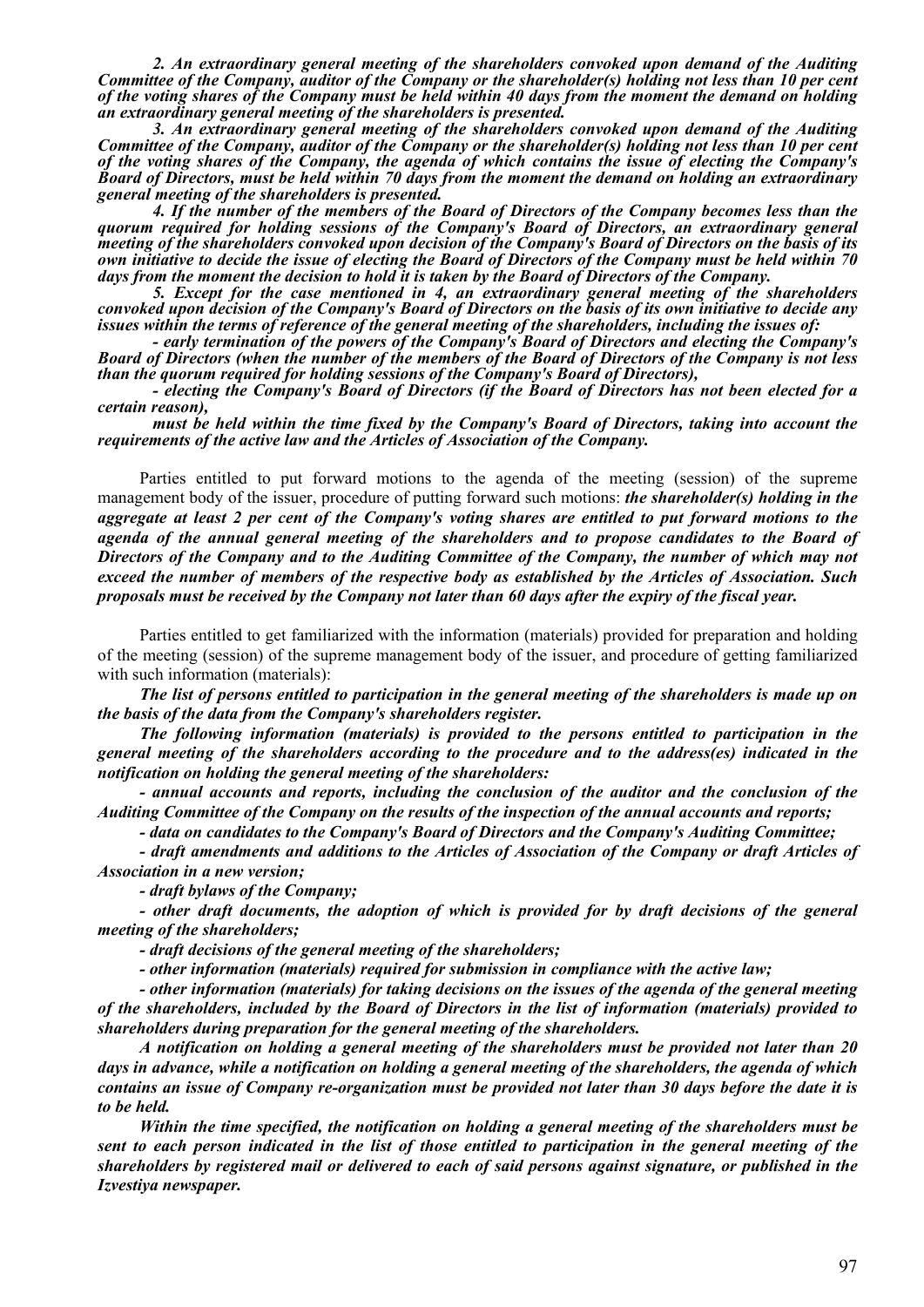## **8.1.5. Data on Commercial Organizations, in Which the Issuer Holds not Less Than 5 Per Cent of the Authorized Capital (Unit Fund) or at Least 5 Per Cent of Common Stock**

Name: RSU-Telecom *Limited Liability Company* Place of business: *18, pr. Stachek, block 2, letter B, Saint Petersburg, 198095, Russia* Mailing address: *18, pr. Stachek, block 2, letter B, Saint Petersburg, 198095, Russia* Issuer's share in the authorized capital of the corporation: *100 %* Share of the party in the Issuer's authorized capital: *0 %* Officials:

*Bukin Sergey Grigoryevich* Duties of the official: *Sole executive body* Share of the party in the Issuer's authorized capital: *0%*

Name: Recreation and Disease Prevention Centre "Svyazist" *Limited Liability Company* Place of business: *poselok Petrovskoye, Priozersky rayon, Leningrad oblast, 188732, Russia* Mailing address: *poselok Petrovskoye, Priozersky rayon, Leningrad oblast, 188732, Russia* Issuer's share in the authorized capital of the corporation: *100 %* Share of the party in the Issuer's authorized capital: *0 %* Officials:

*Yuri Nikolayevich Vinogradov* Duties of the official: *Sole executive body* Share of the party in the Issuer's authorized capital: *0.00006%*

## Name: *AMT Limited Liability Company*

Place of business: *3-5 ul. B. Morskaya, St. Petersburg, 193167* Mailing address: *k.201, d.14, Sinopskaya nab., St. Petersburg, 193167* Issuer's share in the authorized capital of the corporation: *100 %* Share of the party in the Issuer's authorized capital: *0.29741 %* Officials:

# *Vadim Vladimirovich Kotov* Duties of the official: *Sole executive body*

Share of the party in the Issuer's authorized capital: *0 %*

## Name: *Pagetelecom Limited Liability Company*

Place of business: *6, pr. Stroiteley, Cherepovets, Vologda Oblast, Russia* Mailing address: *6, pr. Stroiteley, Cherepovets, Vologda Oblast, 162627, Russia* Issuer's share in the authorized capital of the corporation: *100 %* Share of the party in the Issuer's authorized capital: *0.00203 %* Officials:

*Vladimir Vasilyevich Nikandrov*  Duties of the official: *Sole executive body* Share of the party in the Issuer's authorized capital: *0.00217 %*

## Name: *Tsentrum Limited Liability Company*

Place of business: *22, ul. Antikainena, Petrozavodsk, the Republic of Karelia* Mailing address: *22, ul. Antikainena, Petrozavodsk, 185000, the Republic of Karelia* Issuer's share in the authorized capital of the corporation: *100 %* Share of the party in the Issuer's authorized capital: *no share* Officials:

*Raisa Stepanovna Fomina*  Duties of the official: *Sole executive body* Share of the party in the Issuer's authorized capital: *0 %*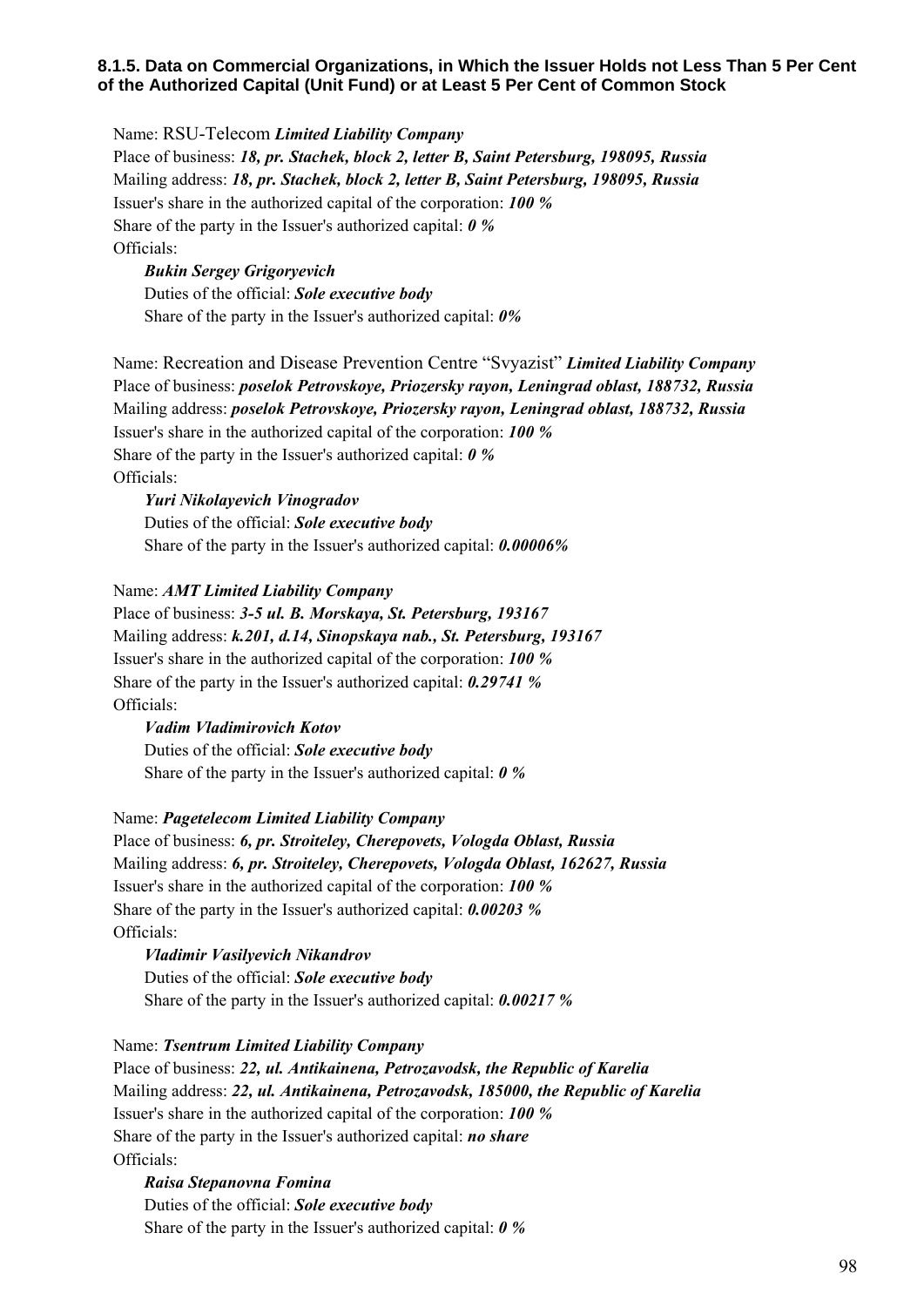Name: *Polycomp Limited Liability Company* Place of business: *20, ul. Bolshaya Morskaya, St. Petersburg, 191186, Russia* Mailing address: *24, ul. Bolshaya Morskaya, St. Petersburg, 191186, Russia* Issuer's share in the authorized capital of the corporation: *90 %* Share of the party in the Issuer's authorized capital: *no share* Officials:

*Alla Antonovna Sergeyeva*  Duties of the official: *Sole executive body* Share of the party in the Issuer's authorized capital: *0 %*

Name: *Artelecom Service Limited Liability Company* Place of business: *the Russian Federation, the city of Arkhangelsk* Mailing address: *4, proyezd Priorova, Arkhangelsk, 163071* Issuer's share in the authorized capital of the corporation: *77 %* Share of the party in the Issuer's authorized capital: *no share* Officials:

*Sergey Arkadyevich Surovtsev*  Duties of the official: *Sole executive body* Share of the party in the Issuer's authorized capital: *0.01945 %*

Name: *Vologda Cellular Communication Closed Joint-Stock Company* Place of business: *103, ul. Zosimovskaya, Vologda, 160009* Mailing address: *103, ul. Zosimovskaya, Vologda, 160009* Issuer's share in the authorized capital of the corporation: *60 %* Share of the party in the Issuer's authorized capital: *0%* Officials:

*Nikolay Gennadyevich Bredkov*  Duties of the official: *Member of the Board of Directors* Share of the party in the Issuer's authorized capital: *0.00397 %*

*Vladimir Nikolayevich Vorozheykin*  Duties of the official: *Member of the Board of Directors* Share of the party in the Issuer's authorized capital: *0 %*

*Vladimir Alexandrovich Akulich*  Duties of the official: *Member of the Board of Directors* Share of the party in the Issuer's authorized capital: *0 %*

## *Georgiy Viktorovich Sviridov*

Duties of the official: *Member of the Board of Directors* Share of the party in the Issuer's authorized capital: *0 %*

*Alexandr Mikhaylovich Tukachinsky*  Duties of the official: *Member of the Board of Directors* Share of the party in the Issuer's authorized capital: *0 %*

*Evgeniy Alexandrovich Vasilchenko*  Duties of the official: *Sole executive body* Share of the party in the Issuer's authorized capital: *0 %*

Name: *St. Petersburg Telecommunication Centre Closed Joint-Stock Company*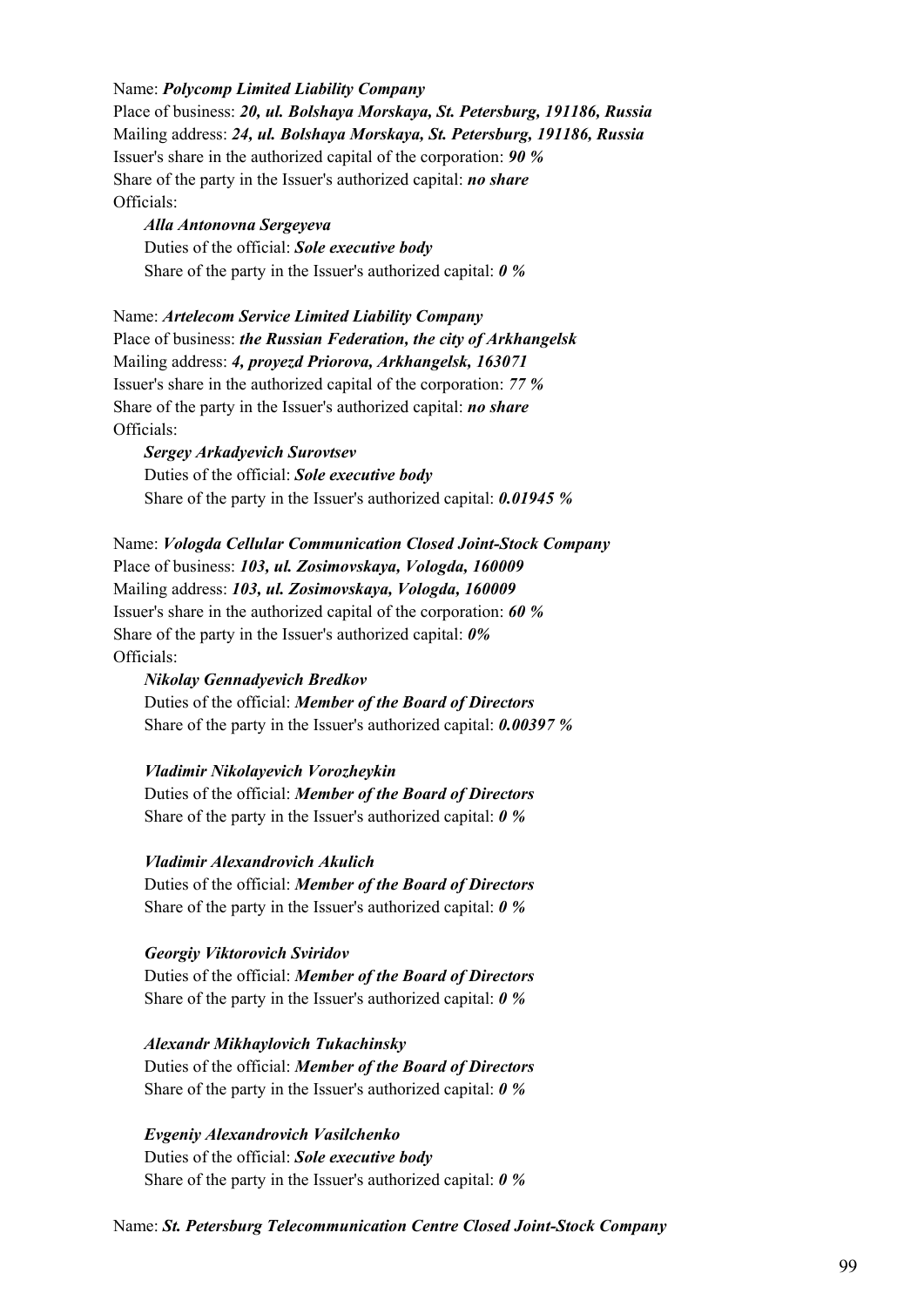Place of business: *24, Bolshevikov pr., St. Petersburg, 193232, the Russian Federation*  Mailing address: *30/32, 3-liniya, Vasilyevsky Ostrov, St. Petersburg, 199053* Issuer's share in the authorized capital of the corporation: *54.38 %* Share of the party in the Issuer's authorized capital: *no share* Officials:

#### *Alexandr Alexandrovich Gogol*

Duties of the official: *Member of the Board of Directors* Share of the party in the Issuer's authorized capital: *0 %*

#### *Vitaliy Ivanovich Danilov*

Duties of the official: *Member of the Board of Directors* Share of the party in the Issuer's authorized capital: *0 %*

*Alexandr Alexandrovich Vavilin*  Duties of the official: *Member of the Board of Directors* Share of the party in the Issuer's authorized capital: *0.01845 %*

#### *Evgeny Borisovich Stepanov*

Duties of the official: *Member of the Board of Directors* Share of the party in the Issuer's authorized capital: *0 %*

#### *Gennadiy Ivanovich Solovskiy*

Duties of the official: *Member of the Board of Directors* Share of the party in the Issuer's authorized capital: *0 %*

#### *Maria Ivanovna Dubyaga*

Duties of the official: *Sole executive body* Share of the party in the Issuer's authorized capital: *0 %*

#### Name: *Novgorod Datacom Limited Liability Company*

Place of business: *22, ul. Industrialnaya, pos. Pankovka, Novgorod district, Novgorod Oblast, 173526* Mailing address: *20, ul. Mikhaylova, Veliky Novgorod, 173000* Issuer's share in the authorized capital of the corporation: *52 %* Share of the party in the Issuer's authorized capital: *no share* Officials:

*Sergey Fyodorovich Makarov*  Duties of the official: *Sole executive body* Share of the party in the Issuer's authorized capital: *0.00025 %*

Name: *Bona Limited Liability Company* Place of business: *45, Troitsky prospekt, Arkhangelsk, 163061* Mailing address: *45, Troitsky prospekt, Arkhangelsk, 163061* Issuer's share in the authorized capital of the corporation: *51 %* Share of the party in the Issuer's authorized capital: *no share Single and collective executive bodies have not been elected due to the fact that the organization is under liquidation* 

Name: *Kolatelecom Open Joint-Stock Company* Place of business: *the city of Murmansk* Mailing address: *5/23, ul. Vorovskogo, Murmansk, 183038* Issuer's share in the authorized capital of the corporation: *50 %* Share of the party in the Issuer's authorized capital: *no share* Officials: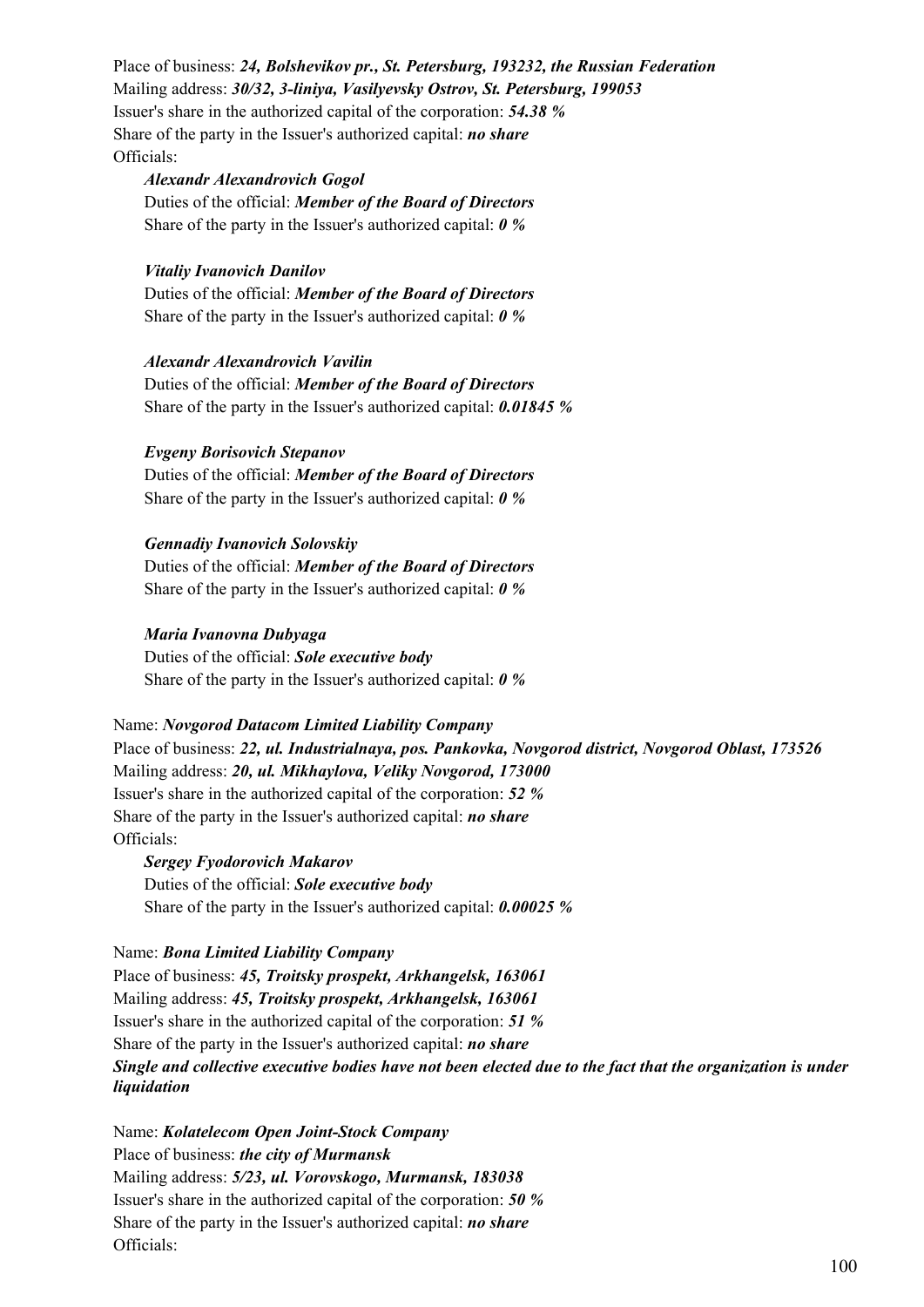## *Alexandr Abramovich Sysoyev*

Duties of the official: *Member of the Board of Directors* Share of the party in the Issuer's authorized capital: *0.02357 %*

## *Alexandr Alexeyevich Khlyzov*

Duties of the official: *Member of the Board of Directors, Sole executive body* Share of the party in the Issuer's authorized capital: *0.00158 %*

#### *Nikolay Borisovich Korzenev*

Duties of the official: *Member of the Board of Directors* Share of the party in the Issuer's authorized capital: *0%*

## Name: *NEVA KABEL Closed Joint-Stock Company*

Place of business: *8 proyezd, 9 kvartal, Promyshlennaya zona Parnas, St. Petersburg, Russia* Mailing address: *8 proyezd, 9 kvartal, Promyshlennaya zona Parnas, St. Petersburg, 194292, Russia* Issuer's share in the authorized capital of the corporation: *48.97 %* Share of the party in the Issuer's authorized capital: *no share* Officials:

## *Stefan Vidomski*

Duties of the official: *Member of the Board of Directors* Share of the party in the Issuer's authorized capital: *0 %*

## *Timo Puhakka*

Duties of the official: *Member of the Board of Directors* Share of the party in the Issuer's authorized capital: *0 %*

## *Toivo Erik Victor Lindfors*

Duties of the official: *Member of the Board of Directors* Share of the party in the Issuer's authorized capital: *0 %*

#### *Grigory Borisovich Chernyak*

Duties of the official: *Member of the Board of Directors* Share of the party in the Issuer's authorized capital: *0.04004 %*

#### *Yuriy Konstantinovich Rudov*

Duties of the official: *Member of the Board of Directors* Share of the party in the Issuer's authorized capital: *0 %*

#### *Yury Lvovich Matveyev*

Duties of the official: *Sole executive body* Share of the party in the Issuer's authorized capital: *0 %*

Name: *Commercial Television and Radio Closed Joint-Stock Company* Place of business: *3, Academician Pavlov ul., St. Petersburg, 197022* Mailing address: *3, Academician Pavlov ul., St. Petersburg, 197022* Issuer's share in the authorized capital of the corporation: *40 %* Share of the party in the Issuer's authorized capital: *no share Single and collective executive bodies have not been elected due to the fact that the organization is under liquidation* 

Name: *Medexpress Insurance Closed Type Joint-Stock Company* Place of business: *2, ul. Malaya Konyushennaya, St. Petersburg, 191186* Mailing address: *14, ul. Gorokhovaya, St. Petersburg, 191186*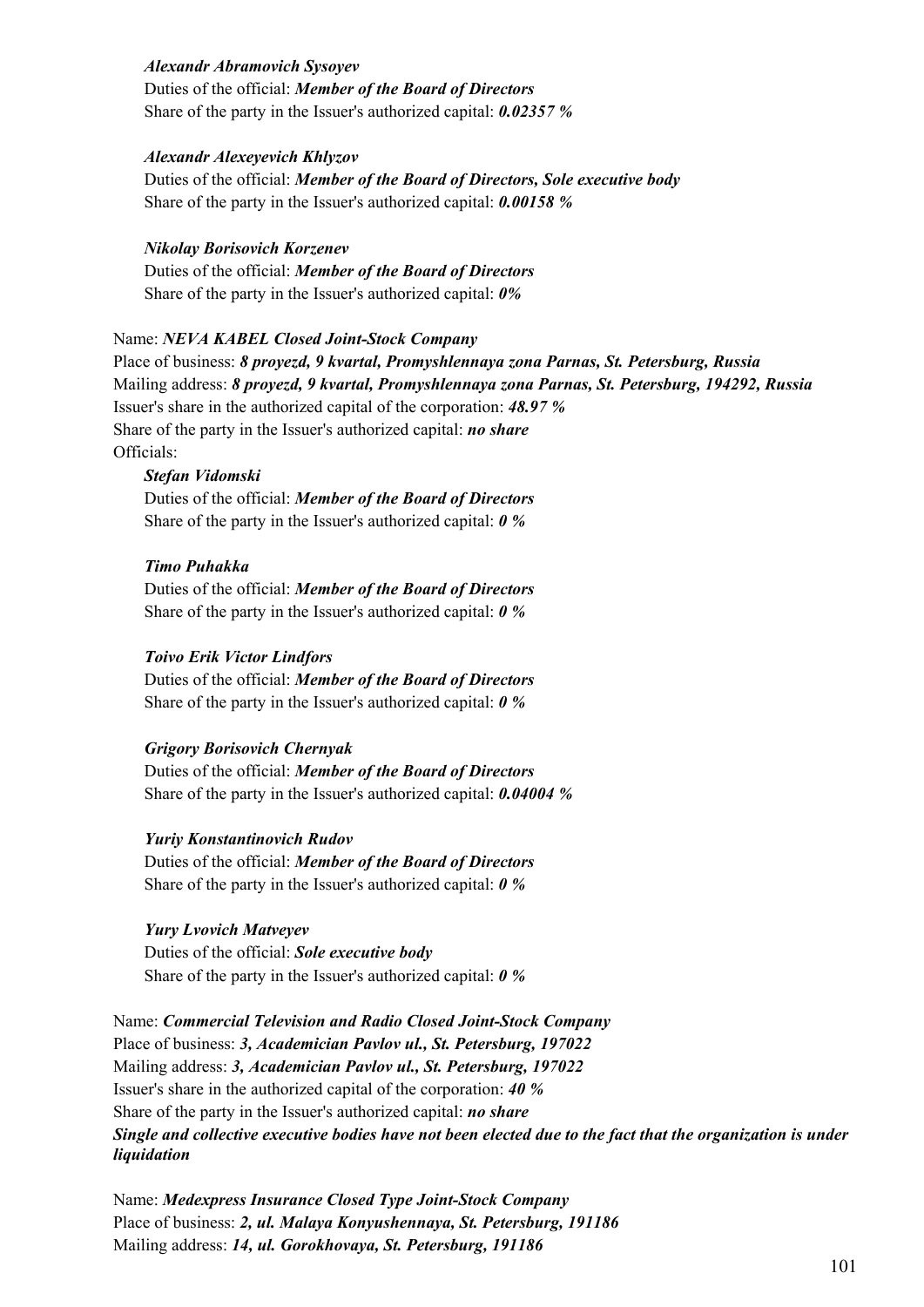Issuer's share in the authorized capital of the corporation: *34.59 %* Share of the party in the Issuer's authorized capital: *no share* Officials:

## *Grigory Borisovich Chernyak*

Duties of the official: *Member of the Board of Directors* Share of the party in the Issuer's authorized capital: *0.04004 %*

#### *Frieder Booble*

Duties of the official: *Member of the Board of Directors* Share of the party in the Issuer's authorized capital: *0 %*

### *Yury Alexandrovich Bilibin*

Duties of the official: *Member of the Board of Directors* Share of the party in the Issuer's authorized capital: *0 %*

#### *Gerhard Jurka*

Duties of the official: *Member of the Board of Directors* Share of the party in the Issuer's authorized capital: *0 %*

## *Nataliya Yuryevna Shumilova*

Duties of the official: *Member of the collegiate executive body, sole executive body* Share of the party in the Issuer's authorized capital: *0 %*

#### *Vladimir Grigoryevich Kaufman*

Duties of the official: *Member of the collegiate executive body* Share of the party in the Issuer's authorized capital: *0 %*

#### *Lidiya Tomovna Beryozka*

Duties of the official: *Member of the collegiate executive body* Share of the party in the Issuer's authorized capital: *0 %*

## *Sergey Vladimirovich Zazimko*

Duties of the official: *Member of the collegiate executive body* Share of the party in the Issuer's authorized capital: *0 %*

Name: *Kaliningrad Mobile Networks Closed Joint-Stock Company* Place of business: *24, ul. Bolnichnaya, Kaliningrad, 236040, the Russian Federation* Mailing address: *2, pl. Vasilevskogo, Kaliningrad, 236016, the Russian Federation* Issuer's share in the authorized capital of the corporation: *33.5 %* Share of the party in the Issuer's authorized capital: *no share* Officials:

#### *Vladimir Alexandrovich Akulich*

Duties of the official: *Member of the Board of Directors* Share of the party in the Issuer's authorized capital: *0 %*

#### *Kramton Stanley*

Duties of the official: *Member of the Board of Directors* Share of the party in the Issuer's authorized capital: *0 %*

#### *Vyacheslav Ivanovich Reshetko*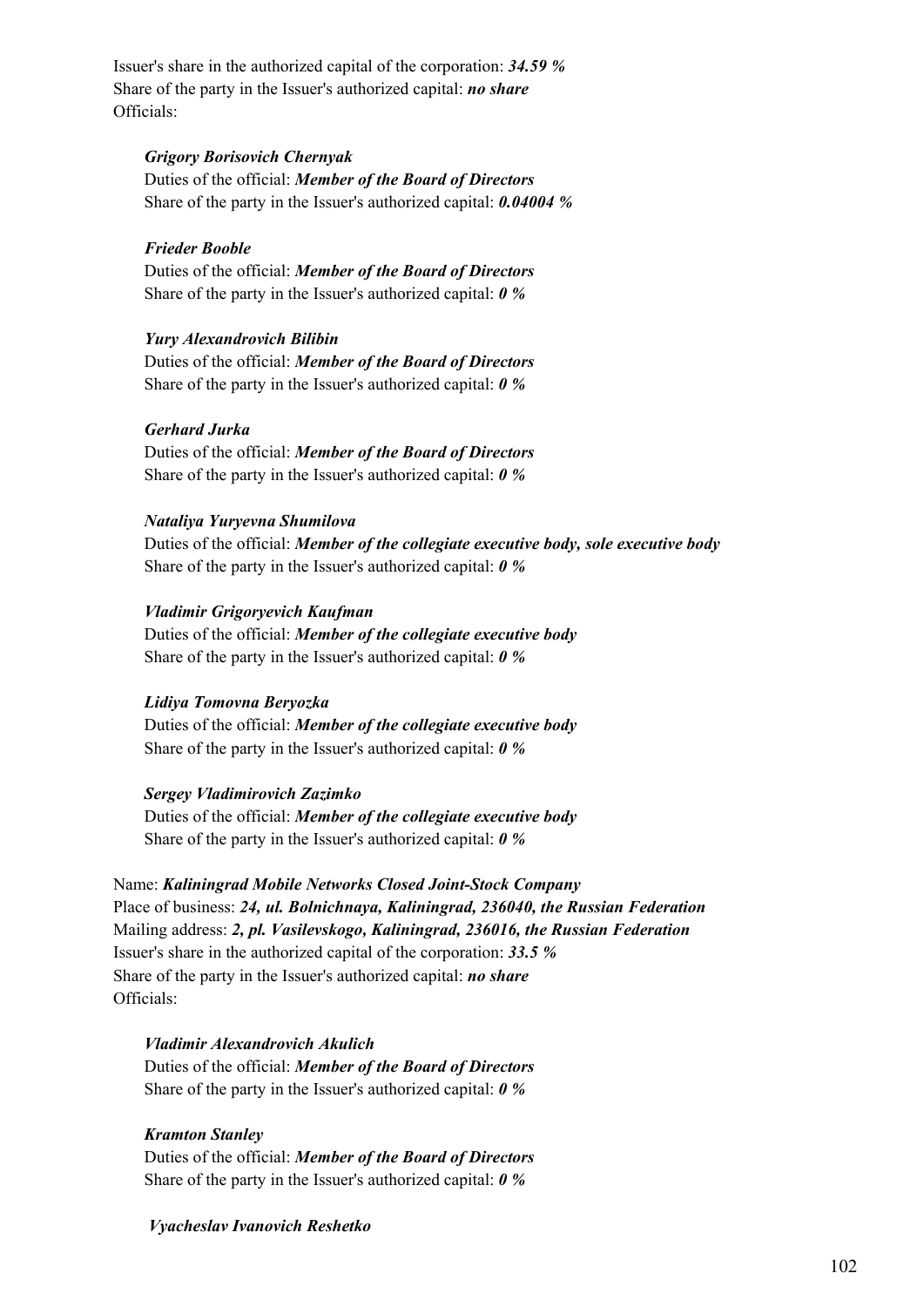Duties of the official: *Member of the Board of Directors* Share of the party in the Issuer's authorized capital: *0 %*

*Oleg Khavshabovich Avdysh*  Duties of the official: *Sole executive body* Share of the party in the Issuer's authorized capital: *0 %*

Name: *WestBaltTelecom Closed Joint-Stock Company* Place of business: *2, pl. Vasilevskogo, Kaliningrad, 236016, the Russian Federation* Mailing address: *2, pl. Vasilevskogo, Kaliningrad, 236016, the Russian Federation* Issuer's share in the authorized capital of the corporation: *28 %* Share of the party in the Issuer's authorized capital: *no share* Officials:

*Nikolay Gennadyevich Bredkov*  Duties of the official: *Member of the Board of Directors* Share of the party in the Issuer's authorized capital: *0.00397*

*Pyotr Valeryevich Mikhaylevskiy*  Duties of the official: *Member of the Board of Directors* Share of the party in the Issuer's authorized capital: *0 %*

## *Samoil Davidovich Moldavskiy*

Duties of the official: *Member of the Board of Directors, Sole executive body* Share of the party in the Issuer's authorized capital: *0.00118 %*

## *Olga Yakovlevna Blynskaya*

Duties of the official: *Member of the Board of Directors* Share of the party in the Issuer's authorized capital: *0 %*

#### *Jacob Gerd*

Duties of the official: *Member of the Board of Directors* Share of the party in the Issuer's authorized capital: *0 %*

Name: *Octagon Technologies Closed Joint-Stock Company* Place of business: *pom. 12-H, 29, Ligovsky pr., St. Petersburg, 193036* Mailing address: *pom. 12-H, 29, Ligovsky pr., St. Petersburg, 193036* Issuer's share in the authorized capital of the corporation: *26.4 %* Share of the party in the Issuer's authorized capital: *no share Single and collective executive bodies have not been elected due to the fact that the organization is under liquidation* 

Name: *Tele-Nord Open Joint-Stock Company* Place of business: *5, ul. Samoylovoy, Murmansk, 183038* Mailing address: *5, ul. Samoylovoy, Murmansk, 183038* Issuer's share in the authorized capital of the corporation: *25 %* Share of the party in the Issuer's authorized capital: *no share* Officials:

*Nikolay Gennadyevich Bredkov* Duties of the official: *Member of the Board of Directors* Share of the party in the Issuer's authorized capital: *0.00397*

*Oleg Alexandrovich Kurennoy*  Duties of the official: *Member of the Board of Directors*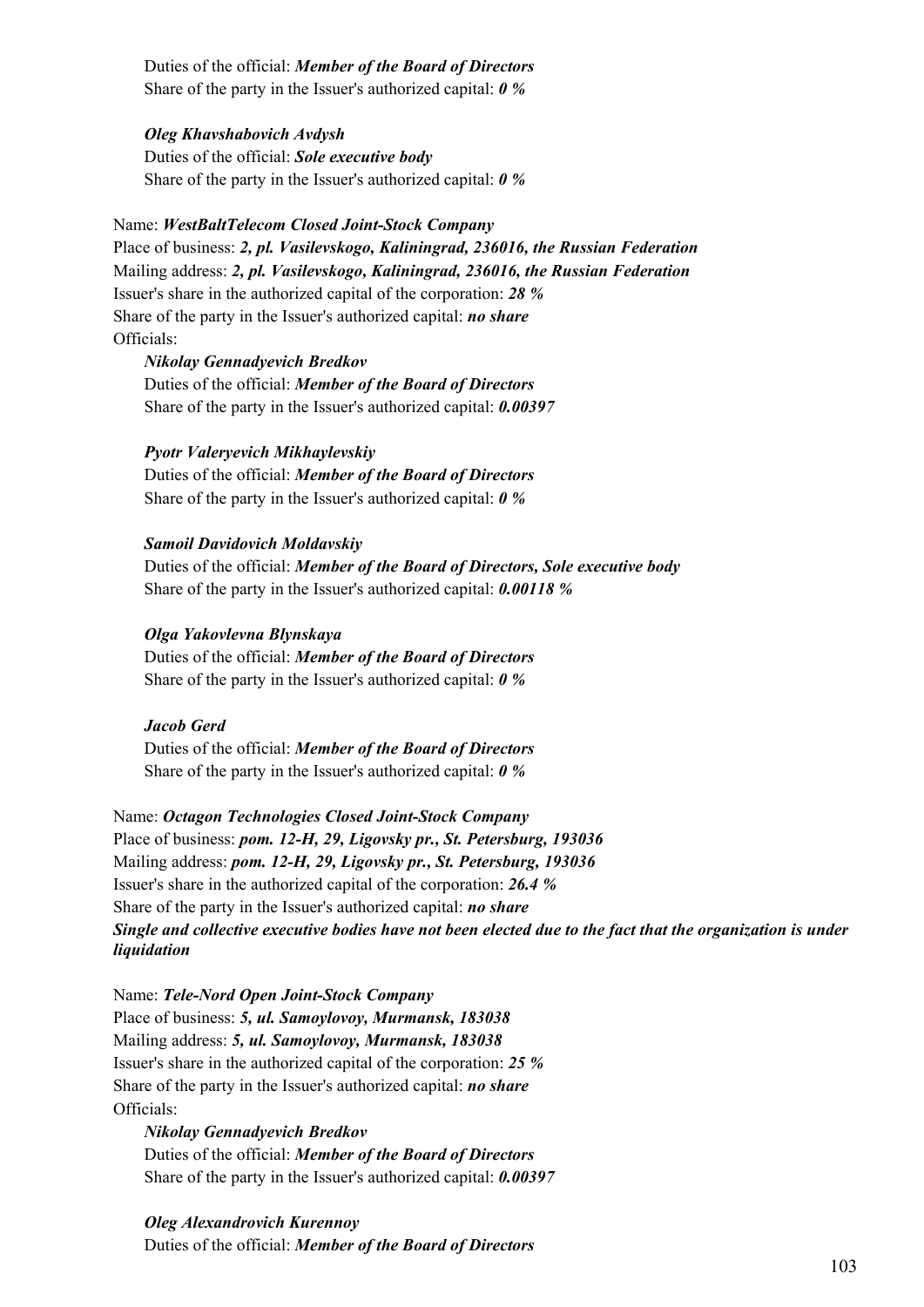Share of the party in the Issuer's authorized capital: *0 %*

*Denis Valeryevich Malyshev*

Duties of the official: *Member of the Board of Directors* Share of the party in the Issuer's authorized capital: *0 %*

*Alexandr Anatolyevich Nepomiluyev* Duties of the official: *Sole executive body* Share of the party in the Issuer's authorized capital: *0.00098 %*

Name: *Dancell Closed Type Joint-Stock Company* Place of business: *51, Baltiyskaya ul., St. Petersburg, 198092* Mailing address: *51, Baltiyskaya ul., St. Petersburg, 198092* Issuer's share in the authorized capital of the corporation: *23.65 %* Share of the party in the Issuer's authorized capital: *no share Single and collective executive bodies have not been elected due to the fact that the organization is under liquidation* 

Name: *Non-bank crediting organization Northern Clearing Chamber Closed Joint-Stock Company* Place of business: *8, ul. Voskresenskaya, Arkhangelsk, 163061* Mailing address: *8, ul. Voskresenskaya, Arkhangelsk, 163061* Issuer's share in the authorized capital of the corporation: *19.98 %* Share of the party in the Issuer's authorized capital: *no share* Officials:

*Stanislav Vladimirovich Potyomkin* Duties of the official: *Member of the Board of Directors* Share of the party in the Issuer's authorized capital: *0%*

#### *Alexandr Nikolayevich Preminin*

Duties of the official: *Member of the Board of Directors, Sole executive body* Share of the party in the Issuer's authorized capital: *0 %*

## *Alexandr Ivanovich Gladkov*

Duties of the official: *Member of the Board of Directors* Share of the party in the Issuer's authorized capital: *0 %*

#### *Lyudmila Petrovna Karpova*

Duties of the official: *Member of the Board of Directors* Share of the party in the Issuer's authorized capital: *0 %*

## *Alexey Vladimirovich Shalagin*

Duties of the official: *Member of the Board of Directors* Share of the party in the Issuer's authorized capital: *0 %*

## *Vladimir Anatolyevich Strezhnev*

Duties of the official: *Member of the Board of Directors* Share of the party in the Issuer's authorized capital: *0 %*

#### *Vitaliy Lvovich Chebotov*

Duties of the official: *Member of the Board of Directors* Share of the party in the Issuer's authorized capital: *0 %*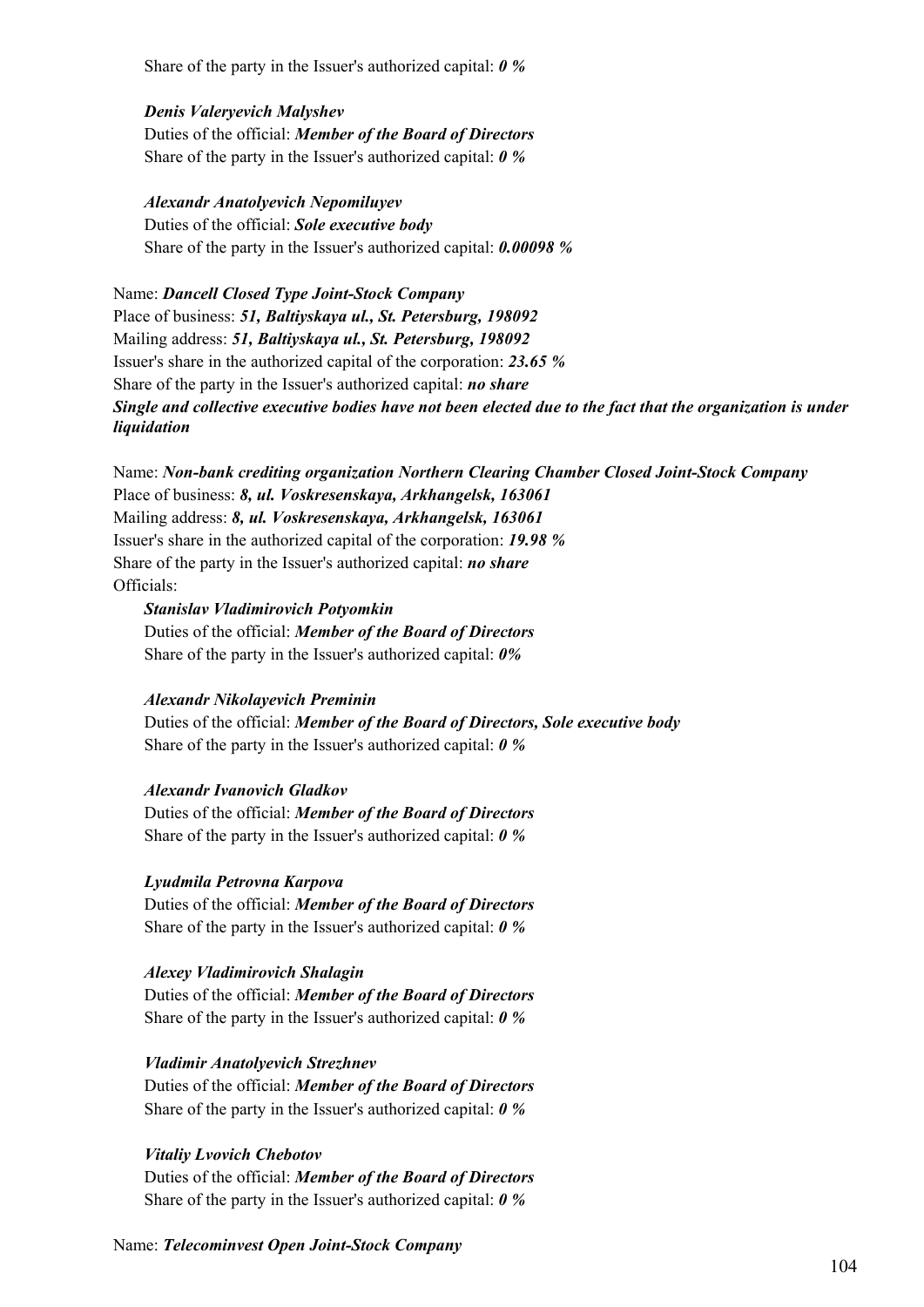Place of business: *54, Nevsky pr., St. Petersburg, 191011, Russia*  Mailing address: *54, Nevsky pr., St. Petersburg, 191011, Russia* Issuer's share in the authorized capital of the corporation: *15 %* Share of the party in the Issuer's authorized capital: *0.007 %* Officials:

## *Valery Nikolayevich Yashin*

Duties of the official: *Member of the Board of Directors* Share of the party in the Issuer's authorized capital: *0.17268 %*

## *Vladimir Alexandrovich Akulich*

Duties of the official: *Member of the Board of Directors* Share of the party in the Issuer's authorized capital: *0 %*

#### *Sergey Vladimirovich Soldatenkov*

Duties of the official: *Member of the Board of Directors* Share of the party in the Issuer's authorized capital: *0.00249 %*

#### *Alexandr Abramovich Sysoyev*

Duties of the official: *Member of the Board of Directors* Share of the party in the Issuer's authorized capital: *0.02357 %*

## *Piter Schuchardt*

Duties of the official: *Member of the Board of Directors* Share of the party in the Issuer's authorized capital: *0 %*

#### *Annika Christianson*

Duties of the official: *Member of the Board of Directors* Share of the party in the Issuer's authorized capital: *0 %*

#### *Alexandr Nikolayevich Volkov*

Duties of the official: *Member of the Board of Directors* Share of the party in the Issuer's authorized capital: *0.00011 %*

#### *Igor Nikolayevich Samylin*

Duties of the official: *Member of the Board of Directors* Share of the party in the Issuer's authorized capital: *0 %*

#### *Michael Bemke*

Duties of the official: *Member of the Board of Directors* Share of the party in the Issuer's authorized capital: *0 %*

#### *Aimo Eloholma*

Duties of the official: *Member of the Board of Directors* Share of the party in the Issuer's authorized capital: *0 %*

#### *Maxim Yurievich Gorokhov*

Duties of the official: *Member of the Board of Directors, Sole executive body* Share of the party in the Issuer's authorized capital: *0 %*

#### *Alexandr Alexeyevich Malygayev*

Duties of the official: *Member of the collegiate executive body* Share of the party in the Issuer's authorized capital: *0 %*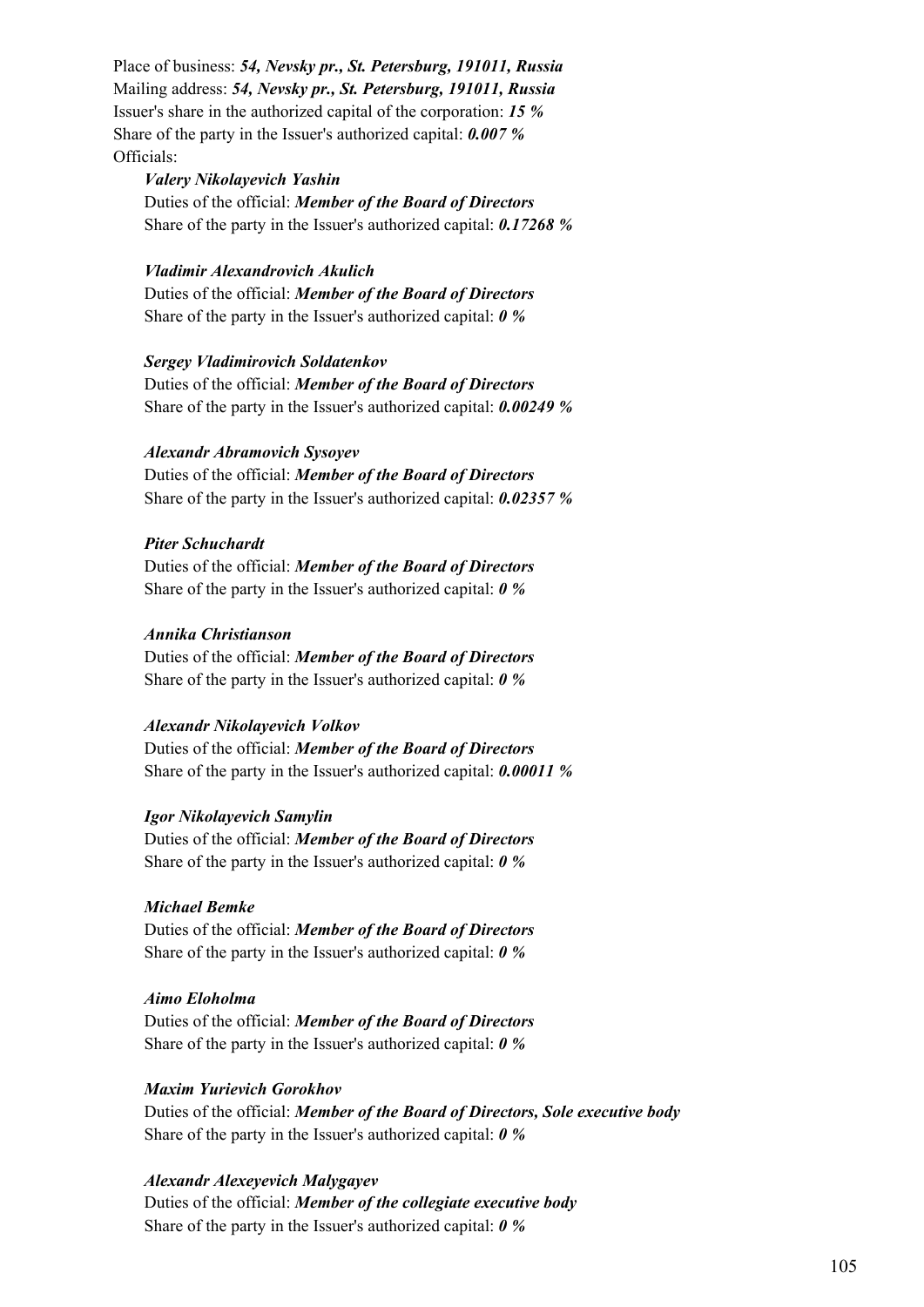#### *Alexandr Anatolyevich Barunin*

Duties of the official: *Member of the collegiate executive body* Share of the party in the Issuer's authorized capital: *0 %*

Name: *North-West Telecombank Closed Joint-Stock Company* Place of business: *12, Baskov per., St. Petersburg, 191014* Mailing address: *12, Baskov per., St. Petersburg, 191014* Issuer's share in the authorized capital of the corporation: *14.23 %* Share of the party in the Issuer's authorized capital: *0.044 %* Officials:

## *Yury Alexandrovich Bilibin*

Duties of the official: *Member of the Supervisory Board* Share of the party in the Issuer's authorized capital: *0 %*

#### *Irina Vladimirovna Golovchenko*

Duties of the official: *Member of the Supervisory Board* Share of the party in the Issuer's authorized capital: *0 %*

## *Venera Adykhamovna Khusnutdinova*

Duties of the official: *Member of the Supervisory Board* Share of the party in the Issuer's authorized capital: *0%*

## *Maxim Yurievich Gorokhov*

Duties of the official: *Member of the Supervisory Board* Share of the party in the Issuer's authorized capital: *0 %*

## *Alexandr Anatolyevich Barunin*

Duties of the official: *Member of the Supervisory Board* Share of the party in the Issuer's authorized capital: *0 %*

## *Sergey Victorovich Ivanov*

Duties of the official: *Member of the Supervisory Board* Share of the party in the Issuer's authorized capital: *0 %*

## *Mikhail Grigoryevich Trufanov*

Duties of the official: *Member of the Supervisory Board* Share of the party in the Issuer's authorized capital: *0.00436 %*

#### *Vera Ivanovna Korotayeva*

Duties of the official: *Member of the collegiate executive body* Share of the party in the Issuer's authorized capital: *0 %*

## *Sergey Victorovich Ivanov*

Duties of the official: *Member of the collegiate executive body* Share of the party in the Issuer's authorized capital: *0 %*

## *Olga Dmitriyevna Volodina*

Duties of the official: *Member of the collegiate executive body* Share of the party in the Issuer's authorized capital: *0 %*

*Sergey Victorovich Ivanov*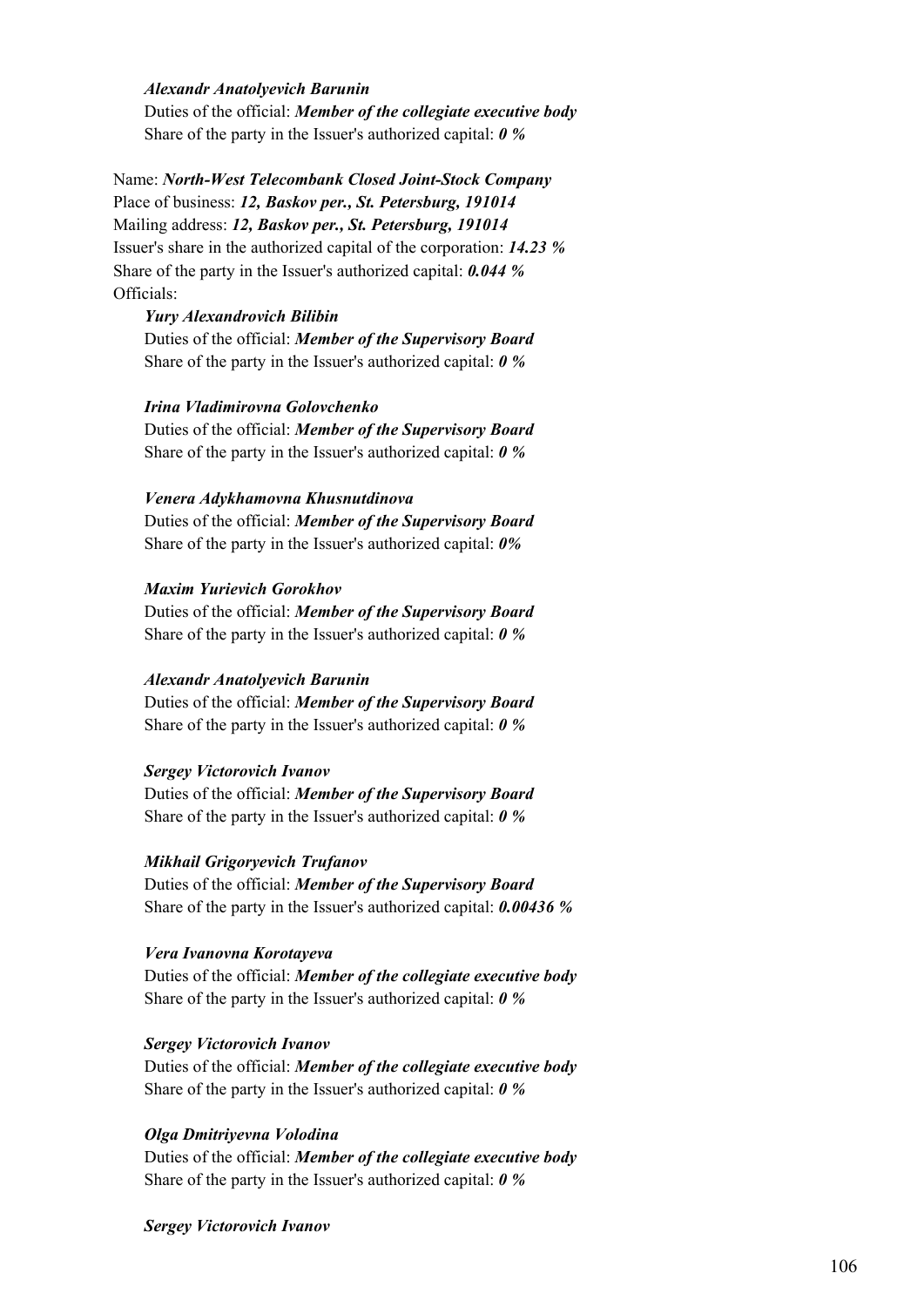Duties of the official: *Sole executive body* Share of the party in the Issuer's authorized capital: *0 %*

## Name: *FORE Closed Joint-Stock Company*

Place of business: *6, ul. Marata, St. Petersburg, 191002* Mailing address: *120, pr. Obukhovskoy Oborony, St. Petersburg, 193012* Issuer's share in the authorized capital of the corporation: *13.3 %* Share of the party in the Issuer's authorized capital: *no share* Officials:

#### *Natalya Mikhailovna Puzyryova*

Duties of the official: *Member of the Board of Directors* Share of the party in the Issuer's authorized capital: *0 %*

25.23.2 *Alexandr Alexandrovich Klyushkin* Duties of the official: *Member of the Board of Directors* Share of the party in the Issuer's authorized capital: *0 %*

25.23.3 *Mikhail Izralyevich Fux* Duties of the official: *Member of the Board of Directors*

Share of the party in the Issuer's authorized capital: *0 %*

25.23.4 *Mikhail Izralyevich Fux* Duties of the official: *Sole executive body* Share of the party in the Issuer's authorized capital: *0 %*

#### 25.24. Name: *VISA Closed Joint-Stock Company*

Place of business: *11, Sapyorny per., St. Petersburg, 191014* Mailing address: *11, Sapyorny per., St. Petersburg, 191014* Issuer's share in the authorized capital of the corporation: *10 %* Share of the party in the Issuer's authorized capital: *no share* Officials:

#### 25.24.1 *Victor Ivanovich Rozov*

Duties of the official: *Member of the Board of Directors, Sole executive body* Share of the party in the Issuer's authorized capital: *0 %*

25.24.2 *Nikolay Valeryevich Sivach* Duties of the official: *Member of the Board of Directors* Share of the party in the Issuer's authorized capital: *0 %*

25.24.4 *Gleb Sergeyevich Nikitin* Duties of the official: *Member of the Board of Directors* Share of the party in the Issuer's authorized capital: *0 %*

25.25. Name: *Rostelegraph Closed Joint-Stock Company* Place of business: *7, ul. Tverskaya, Moscow, 103375*  Mailing address: *7, ul. Tverskaya, Moscow, 103375*  Issuer's share in the authorized capital of the corporation: *11.76%* Share of the party in the Issuer's authorized capital: *no share* Officials:

25.25.1 *Vaagn Artavazdovich Martirosyan* Duties of the official: *Member of the Board of Directors* Share of the party in the Issuer's authorized capital: *0 %*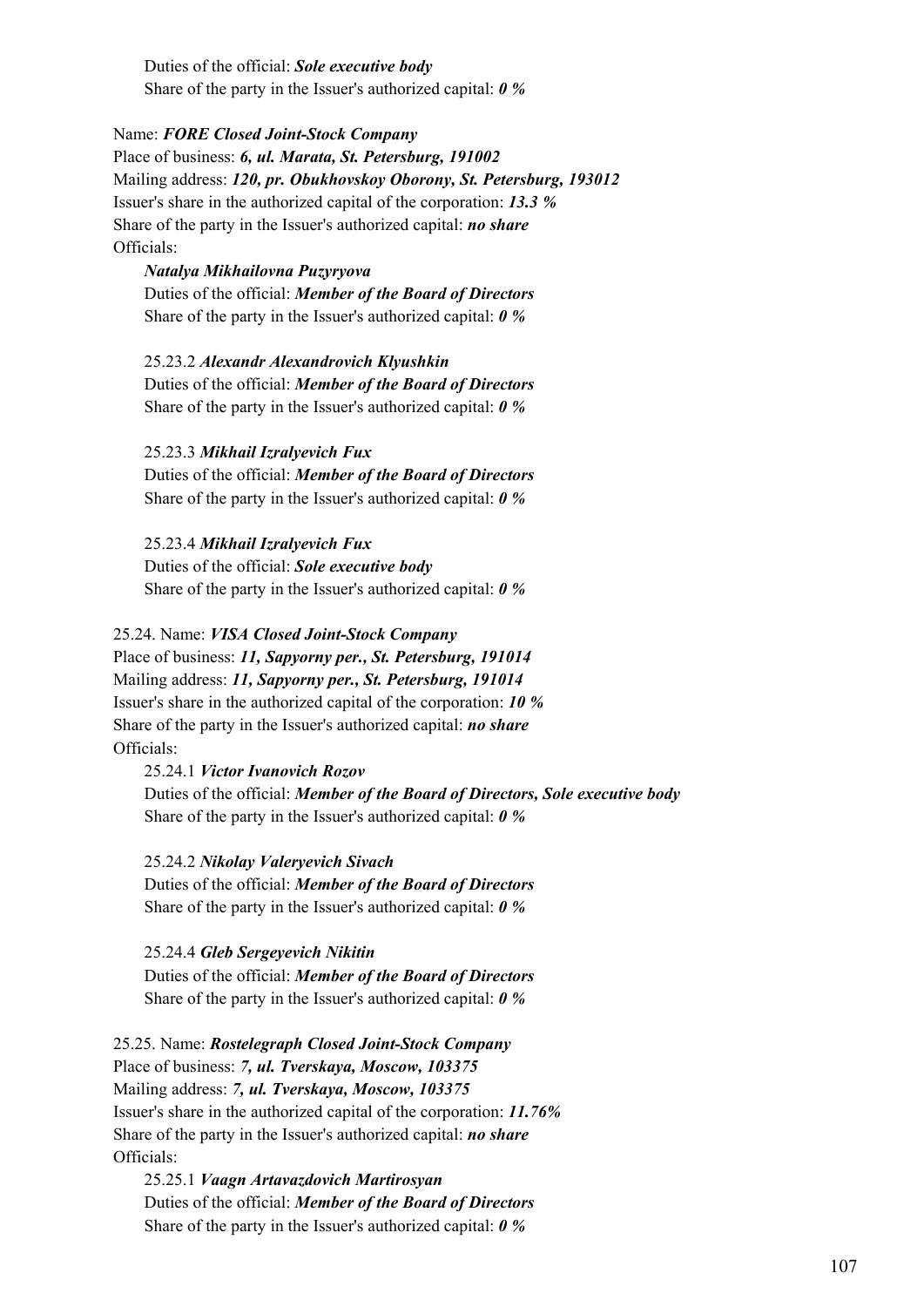25.25.2 *Igor Viktorovich Zabolotny* Duties of the official: *Member of the Board of Directors* Share of the party in the Issuer's authorized capital: *0 %*

## 25.25.3 *Yury Vasilyevich Kuzmenko*

Duties of the official: *Member of the Board of Directors* Share of the party in the Issuer's authorized capital: *0 %*

## 25.25.4 *Olga Matveyevna Rybakina*

Duties of the official: *Member of the Board of Directors* Share of the party in the Issuer's authorized capital: *0%*

25.25.5 *Victor Ivanovich Prilipko* Duties of the official: *Member of the Board of Directors, Sole executive body* Share of the party in the Issuer's authorized capital: *0 %*

# 25.25.6 *Pavel Alexandrovich Ryazantsev* Duties of the official: *Member of the Board of Directors* Share of the party in the Issuer's authorized capital: *0 %*

25.25.7 *Konstantin Vladimirovich Pirl* Duties of the official: *Member of the Board of Directors* Share of the party in the Issuer's authorized capital: *0 %*

# 25.25.8 *Vladimir Yakovlevich Putilov* Duties of the official: *Member of the Board of Directors* Share of the party in the Issuer's authorized capital: *0 %*

25.25.9 *Sergey Andreyevich Tokarenko* Duties of the official: *Member of the Board of Directors* Share of the party in the Issuer's authorized capital: *0 %*

25.26. Name: *Kit Closed Type Joint-Stock Company* Place of business: *7, ul. Pochtamtskaya, St. Petersburg, 103375* Mailing address: *7, ul. Pochtamtskaya, St. Petersburg, 103375* Issuer's share in the authorized capital of the corporation: *6.97 %* Share of the party in the Issuer's authorized capital: *no share Single and collective executive bodies have not been elected due to the fact that the organization is under liquidation* 

25.27. Name: *TD-Telecom Closed Joint-Stock Company* Place of business: *8, Voskresenskaya ul. 6<sup>th</sup> floor, Arkhangelsk, 163061* Mailing address: *8, Voskresenskaya ul. 6th floor, Arkhangelsk, 163061* Issuer's share in the authorized capital of the corporation: *6.72 %* Share of the party in the Issuer's authorized capital: *no share* Officials:

25.27.1 *Nikolay Gennadyevich Bredkov* Duties of the official: *Member of the Board of Directors* Share of the party in the Issuer's authorized capital: *0.00397*

25.27.2 *Sergey Arkadyevich Surovtsev*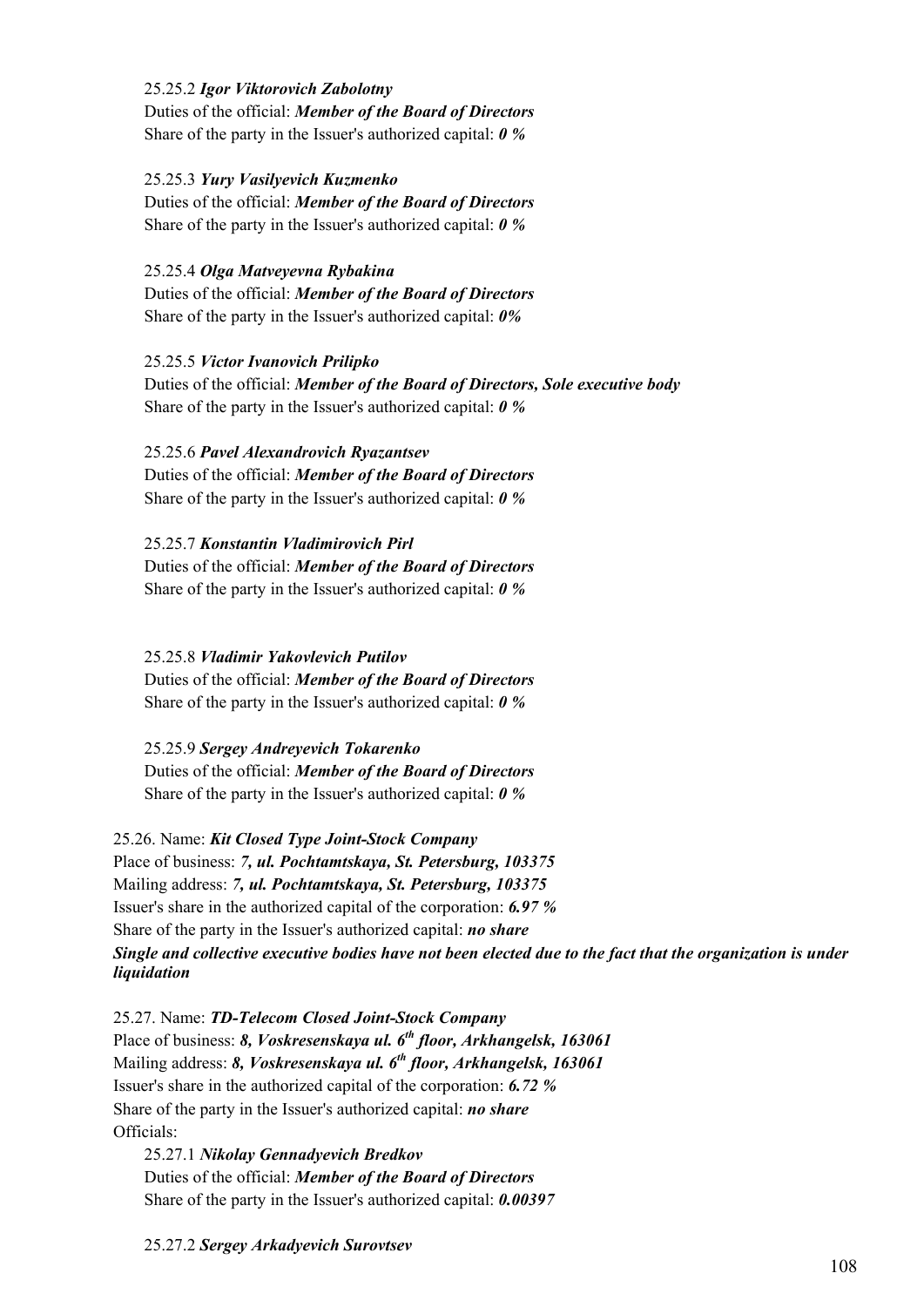Duties of the official: *Member of the Board of Directors* Share of the party in the Issuer's authorized capital: *0.01945 %*

25.27.3 *Nina Ivanovna Bakina*

Duties of the official: *Member of the Board of Directors* Share of the party in the Issuer's authorized capital: *0 %*

25.27.4 *Nikolay Mikhaylovich Vanichev*

Duties of the official: *Member of the Board of Directors, Sole executive body* Share of the party in the Issuer's authorized capital: *0.00005 %*

25.27.5 *Natalya Sergeyevna Sinkova* Duties of the official: *Member of the Board of Directors* Share of the party in the Issuer's authorized capital: *0 %*

# **8.1.6. Data on Material Transactions Made by the Issuer**

*Not submitted for this period in the report*

# **8.1.7. Data on Credit Ratings of the Issuer**

Object of assigning the rating: *issuer*

| Rating                      | Period     |            |                                 |
|-----------------------------|------------|------------|---------------------------------|
|                             | 2001       | 2002       | 4th quarter of the year<br>2003 |
| International credit rating | CCC/stable | CCC/stable | $B - /$ stable                  |
|                             |            |            |                                 |

Object of assigning the rating: *issuer's securities*  Type of securities: *bonds* Category (type): *documentary, payable to bearer* Series: *01* Form: *interest-bearing* The state registration No. of the securities issue: *4-01-00119-А* Date of state registration: *March 6, 2002*

| Rating                                       | Period |                              |
|----------------------------------------------|--------|------------------------------|
|                                              | 2002   | 4th quarter of the year 2003 |
| Credit rating according to the   ruBB/stable |        | ruBBB/stable                 |
| Russian scale                                |        |                              |
|                                              |        |                              |

Object of assigning the rating: *issuer's securities*  Type of securities: *bonds* Category (type): *documentary non-convertible, payable to bearer, with obligatory centralized care* Series: *02* Form: *interest-bearing* The state registration No. of the securities issue: *4-02-00119-А* Date of state registration: *July 8, 2003*

| Rating                                       | Period                       |  |
|----------------------------------------------|------------------------------|--|
|                                              | 4th quarter of the year 2003 |  |
| Credit rating according to the Russian scale | ruBBB/stable                 |  |

Full official name of the organization that gave the credit ratings: *Standard & Poors International Services, Inc.*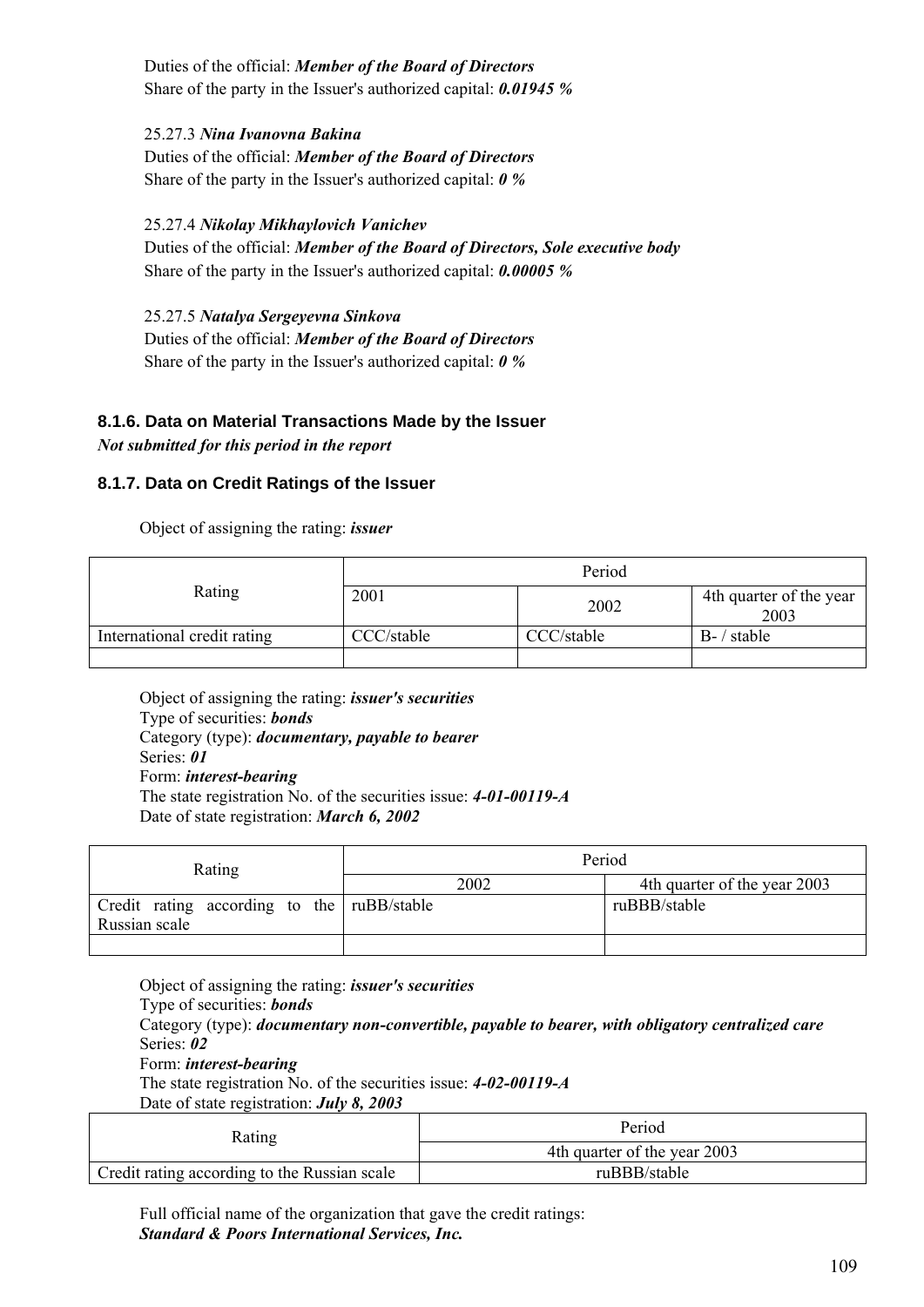Abbreviated official name: *none*  Place of business: *4/7, Vozdvizhenka ul., building 2* 

Brief description of the method of assigning the credit rating:

*Depending on categories of issuers and type of rating, there are different methods of Standard & Poor's rating assignment. Thus, in the case of companies, the characteristics of the business (market, position in competition, management and strategy) are analyzed, as well as the financial profile (financial policy, profitability, capital structure, cash flow indices, financial flexibility); in the case of regional and local authorities, the economic position, development predictability, and stability of the support of the state and municipal finance system, management quality and institutional nature of procedures, financial flexibility, fulfillment of the budget, liquidity and debt management, debt load, contingent liabilities are analyzed, and in the case of banks, business factors (market position, ownership structure, strategy and management) and financial factors (quality of assets, profitability, funding and liquidity management, and capital) are analyzed.* 

*More detailed information on the ratings assigned by Standard & Poors International Services, Inc. can be obtained from the site at http://www.standardandpoors.ru* 

# *8.2. Data on Each Category of Issuer's Shares*

Stock category: *common*

Face value (roubles) *1*

Number of shares in circulation (number of shares that are not retired or cancelled) (pcs.): *735,917,222* Number of extra shares in the process of floatation (number of shares of the extra issue, for which there has been no state registration of the report of the results of their issue): *0* 

Number of stated shares: *36,517*

Number of shares on the issuer's balance sheet: *0*

Number of extra shares that may be floated as a result of converting floated securities convertible into shares or as a result of fulfilling the obligations under issuer's options: *0*

The state registration No: *1-02-00119-А* Date of state registration: *September 9, 2003*

Rights granted by shares to their holders:

*Each common share of the Company grants equal volumes of rights to the shareholders holding them.* 

*1. Participating in the General Meeting of the Shareholders with the right of vote on all issues within its terms of reference. One common share grants the right of one vote at the meeting of the shareholders, except for cumulative voting.* 

*2. Proposing candidates, electing and being elected to the management and control bodies of OJSC North-West Telecom, putting forward issues to the agenda of the general meeting of the shareholders in compliance with the Company's Articles of Association.* 

*3. Receiving the dividend.* 

*4. The right of priority acquisition of securities in the amount proportionate to the number of voting shares held by a shareholder, if OJSC North-West Telecom places through public subscription voting shares and securities convertible into voting shares.* 

*5. Getting a part of OJSC North-West Telecom's property in case of its liquidation.* 

*6. Appealing in the court against decisions taken by the General Meeting of the Shareholders with a breach of the Federal Law, other enactments of the Russian Federation and the Articles of Association of OJSC North-West Telecom.* 

*7. Having free access to documents of OJSC North-West Telecom and getting their copies on a paid basis.* 

*8. Shareholders holding at least 10 per cent of the Company's voting shares are entitled to demand an audit (inspection) of the Company's financial and economic operation.* 

*9. Other rights provided for by the active law of the Russian Federation:* 

*a. Alienating shares held by him without consent of other shareholders of the Company thereto.* 

*b. Shareholders holding at least 10 per cent of the Company's voting shares are entitled to demand holding an extraordinary general meeting of the shareholders of the Company.*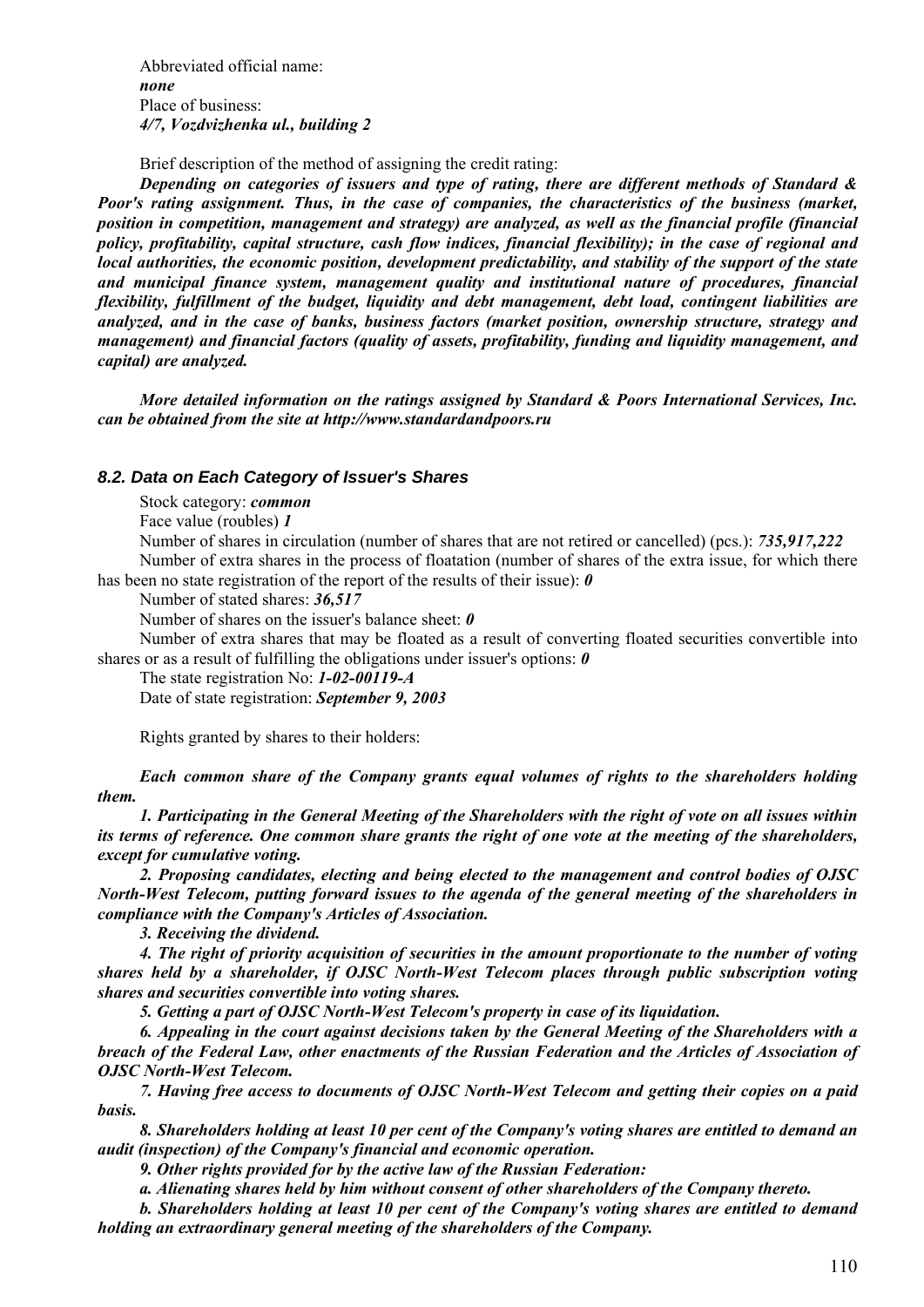*c. Attending general meetings of the shareholders personally or through their authorized representatives.* 

*d. Shareholders holding voting shares are entitled to demand that the Company redeem all or part of their shares in the following cases:* 

*- re-organization of the Company, or a big transaction, the decision on making which is taken by the general meeting of the shareholders, if they have voted against taking a decision on its re-organization or on making the said transaction or if they have not taken part in the voting on those issues;* 

*- introduction of amendments and additions to the Company's Articles of Association or approval of the Articles of Association in a new version, restricting their rights, if they have voted against taking the respective decision or if they have not taken part in the voting.* 

*e. Shareholders of the Company, who have voted against or who have not taken part in voting in respect of floating through closed subscription shares and issued securities convertible into shares, have the priority right of acquiring extra shares and issued securities convertible into shares, floated through closed subscription, in the amount proportionate to the number of the shares of that category (type) held by them. The said right does not cover floatation of shares and other issued securities convertible into shares through closed subscription only among shareholders, if in such a case the shareholders have the possibility of acquiring an integral number of floated shares and other issued securities convertible into shares in proportion to the number of the shares of the respective category (type) held by them.*

*f. Getting excerpts from the shareholders register according to the procedure established by the active law.* 

*g. Other rights provided for by the Federal Law On Joint-Stock Companies and other active legal acts of the Russian Federation.* 

Stock category: *preferred type A*

Face value (roubles) *1*

Number of shares in circulation (number of shares that are not retired or cancelled): *202,022,788*

Number of extra shares in the process of floatation (number of shares of the extra issue, for which there has been no state registration of the report of the results of their issue): **0** 

Number of stated shares: *64,605*

Number of shares on the issuer's balance sheet: *0*

Number of extra shares that may be floated as a result of converting floated securities convertible into shares or as a result of fulfilling the obligations under issuer's options: *0*

The state registration No: *2-02-00119-А*

Date of state registration: *September 9, 2003*

Rights granted by shares to their holders:

*Company's preferred shares of one type grant to the shareholders holding them equal volumes of rights and have equal face value.* 

*1. Shareholders holding Company's preferred shares do not have the right of vote at the general meeting of the shareholders, except for the following cases when they do have the right of participation in the general meeting of the shareholders with the right of vote:* 

*- when deciding the issues of re-organization and liquidation of OJSC North-West Telecom;* 

*- when introducing amendments and additions to the Articles of Association of OJSC North-West Telecom, restricting the rights of the shareholders holding preferred shares, including the cases of determining or increasing the size of the dividend and/or determining or increasing the liquidation value, paid under preferred stock of the previous turn, as well as the cases of providing privileges in the priority of paying the dividend and/or the liquidation value of OJSC North-West Telecom's property.* 

*2. Shareholders holding the preferred shares, the amount of dividend for which is determined in the Articles of Association of the Company, are entitled to participate in the general meeting of the shareholders with the right of vote on all issues of its terms of reference, starting from the meeting following the annual general meeting of the shareholders, which did not take a decision on dividend payment or took a decision on incomplete payment of dividend under the preferred shares of that type. The right of the shareholders holding preferred shares to participate in the general meeting of the shareholders terminates from the moment of the first full payment of dividend under the said shares.* 

*3. Appealing in the court against decisions taken by the General Meeting of the Shareholders with a breach of the Federal Law, other enactments of the Russian Federation and the Articles of Association of OJSC North-West Telecom.* 

*4. Having free access to documents of OJSC North-West Telecom and getting their copies on a paid basis.*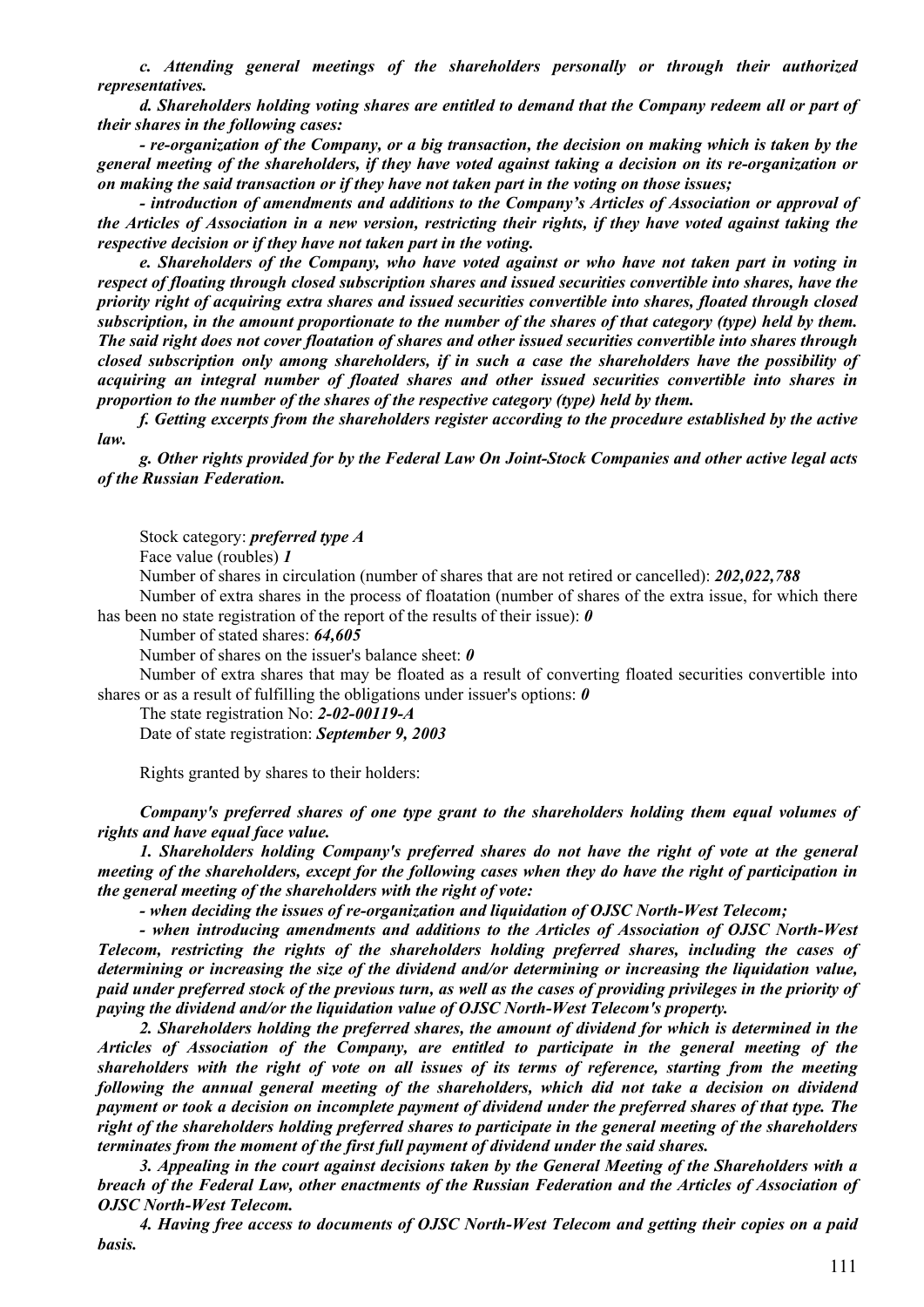*5. Receiving the liquidation value of shares in case of liquidation of OJSC North-West Telecom in the amount of the face value of such shares.* 

*6. Receiving an annual fixed dividend according to the procedure established by the Articles of Association of OJSC North-West Telecom.* 

*The amount paid as dividend on each preferred share is 10% of the Company's net profit, divided by the number of shares corresponding to 25% of the authorized capital, the net profit being determined on the basis of the results of the last fiscal year. If the total amount of dividend paid by the Company on each common share in a certain year exceeds the amount to be paid as dividend on each preferred share, then the amount of dividend paid on preferred shares must be increased to the amount of dividend paid on common shares.*

*7. Other rights provided for by the active law of the Russian Federation:* 

*a. Alienating shares held by him without consent of other shareholders of the Company thereto.* 

*b. Attending general meetings of the shareholders personally or through their authorized representatives.* 

*c. Priority right of acquiring extra shares and issued securities convertible into shares, floated through public subscription, in the amount proportionate to the number of the shares of that category (type) held by them.* 

*d. Shareholders of the Company, who have voted against or who have not taken part in voting in respect of floating through closed subscription shares and issued securities convertible into shares, have the priority right of acquiring extra shares and issued securities convertible into shares, floated through closed subscription, in the amount proportionate to the number of the shares of that category (type) held by them. The said right does not cover floatation of shares and other issued securities convertible into shares through closed subscription only among shareholders, if in such a case the shareholders have the possibility of acquiring an integral number of floated shares and other issued securities convertible into shares in proportion to the number of the shares of the respective category (type) held by them.*

*f. Getting excerpts from the shareholders register according to the procedure established by the active law.* 

*g. Shareholders holding preferred shares, who have been granted the right of vote, are entitled to demand that the Company redeem all or part of their shares in the following cases:* 

*- re-organization of the Company, or a big transaction, the decision on making which is taken by the general meeting of the shareholders, if they have voted against taking a decision on its re-organization or on making the said transaction or if they have not taken part in the voting on those issues;* 

*- introduction of amendments and additions to the Company's Articles of Association or approval of the Articles of Association in a new version restricting their rights, if they have voted against taking the respective decision or if they have not taken part in the voting.* 

*h. Other rights provided for by the Federal Law On Joint-Stock Companies and other active legal acts of the Russian Federation.* 

# *8.3. Data on Any Previous Issues of Issuer's Securities, Except for Issuer's Stock*

# **8.3.1. Data on Issues, All Securities of Which Have Been Retired (Cancelled)**

*No such issues* 

# **8.3.2. Data on Issues, the Securities of Which are Circulating**

Form of securities: *bonds* Series: *01* Category: *interest-bearing* Form of securities: *documentary, payable to bearer*

Data on registration of the issue by the state: The state registration No: *4-01-00119-A* Date of registration: *6.03.2002* Authority of state registration: *Federal Commission for Securities Market of Russia*

Data on state registration of the report on the results of the issue: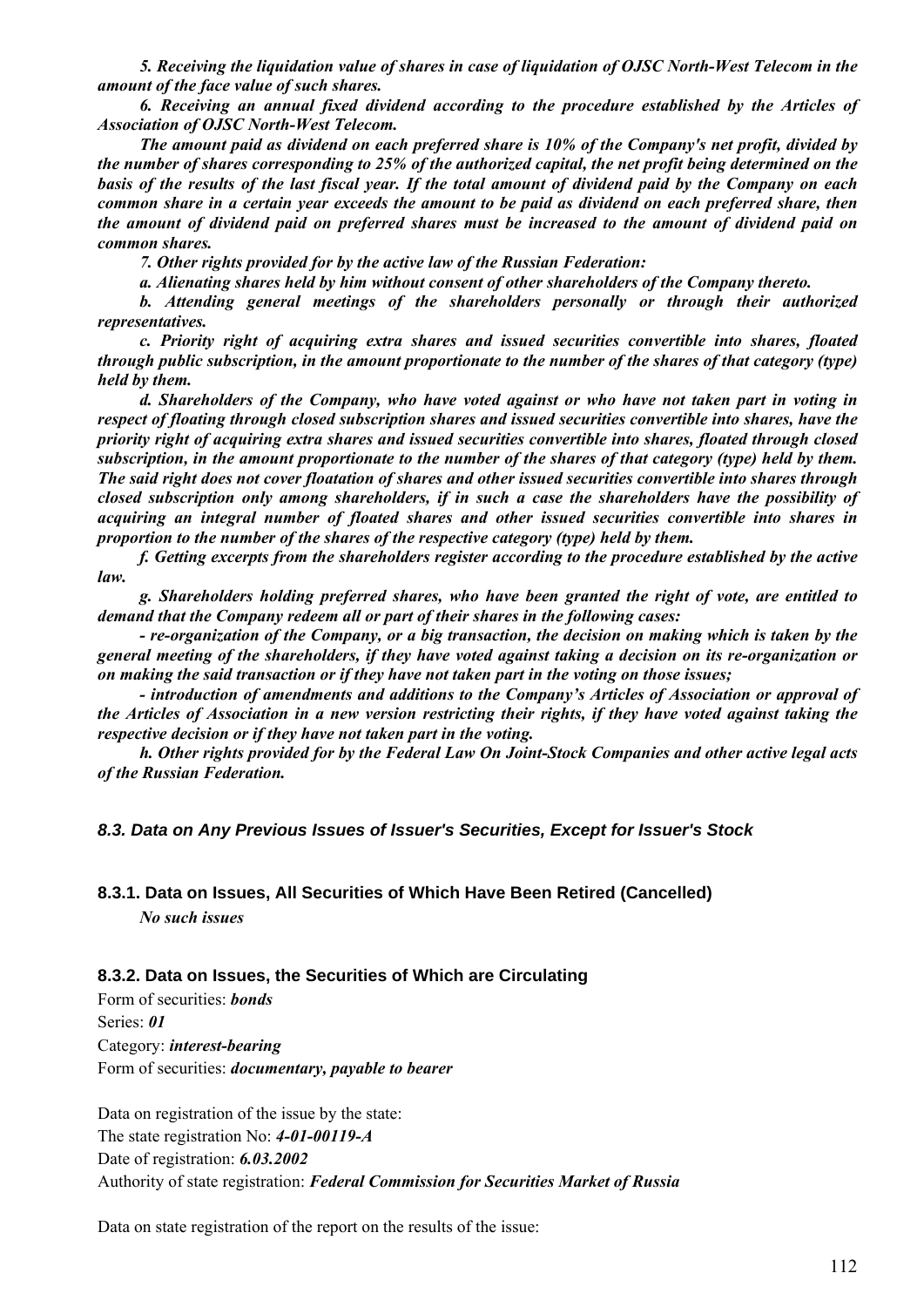Date of registration: *15.05.2002* Authority of state registration: *Federal Commission for Securities Market of Russia* 

Number of issued securities: *300,000*

Face value of one of the securities of the issue (roubles): *1,000* Total volume of issue at the face value (roubles): *300,000,000*

Current state of the issue: *Floatation is over*

Number of actually placed securities in compliance with the registered report on the results of the issue (pcs): *300,000*

Rights granted by each of the securities of the issue:

*A Bond holder is entitled to get the face value of the Bond when the Bond is retired.* 

*A Bond holder is entitled to get the interest of the Bond face value (coupon yield), fixed in the Bond, the procedure of determining such interest being described in the section "Income Born by Bonds of the Issue" of this decision on the issue.* 

*A Bond holder is entitled to get the face value of the Bond in case of liquidation of the Issuer in the sequence established by article 64 of the Civil Code of the Russian Federation.* 

*A Bond holder is entitled to freely sell or otherwise alienate the Bond.* 

*A Bond holder is entitled to present a Bond of the issue for retirement and to demand immediate reimbursement of the nominal debt under the Bonds.* 

*A Bond holder is entitled to exercise other rights provided for by the laws of the Russian Federation. The Issuer undertakes to transfer in due time and in the full volume respective amounts required to fulfil the payment commitments in compliance with this decision on the issue to the payment agent under this Bond issue.* 

*All debts of the Issuer under the Bonds of this issue shall be legally equal and equally compulsory.* 

Conditions and procedure of redemption: *Redemption of Bonds shall be effected by the Payment Agent upon instructions of the Issuer.*

*Bonds are redeemed in the currency of the Russian Federation by transfer to depositors of NDC (National Depositary Centre) which deals with centralized care of the issued Bonds in favour of Bond Owners. A Bond Owner, if it/he/she is not a depositor of NDC must authorize a Bond holder who is a depositor of NDC to receive amounts from the Bond yield payment and Bond redemption.* 

*Redemption of the Bonds is effected to NDC's (National Depository Centre's) depositors in favour of Bond Owners who are such Owners as of the and of NDC's operation day preceding the seventh day before the day of Bonds redemption (hereinafter referred to as the Date of Making up the List of Bond Holders).* 

*Within 3 (three) working days before the date of Bond redemption, NDC provides the Issuer and/or the Payment Agent with the List of Bond Holders, made up by the Date of Making up the List of Bond Holders, containing the following data:* 

*a) Full name of the Bond Holder.* 

*b) Number of Bonds taken into account on custody accounts of the respective Bond Holder.* 

*c) Location and mailing address of the Bond Holder.* 

*d) Details of the Bond Holder's bank account, viz.:* 

*- Holder's settlement account;* 

*- Holder's individual tax No.;* 

*- name of Holder's bank;* 

*- correspondence account of Holder's bank;* 

*- bank identification code of Holder's bank.* 

*The Holder independently monitors the completeness and actuality of bank account details provided by it to NDC. Should the said details fail to be submitted, or fail to be submitted in due time to NDC, execution of such obligations shall be effected in favour of a person submitting the claim to obligations execution and being the owner of Bonds as of the date of submitting the claim. In such a case the Issuer fulfils the*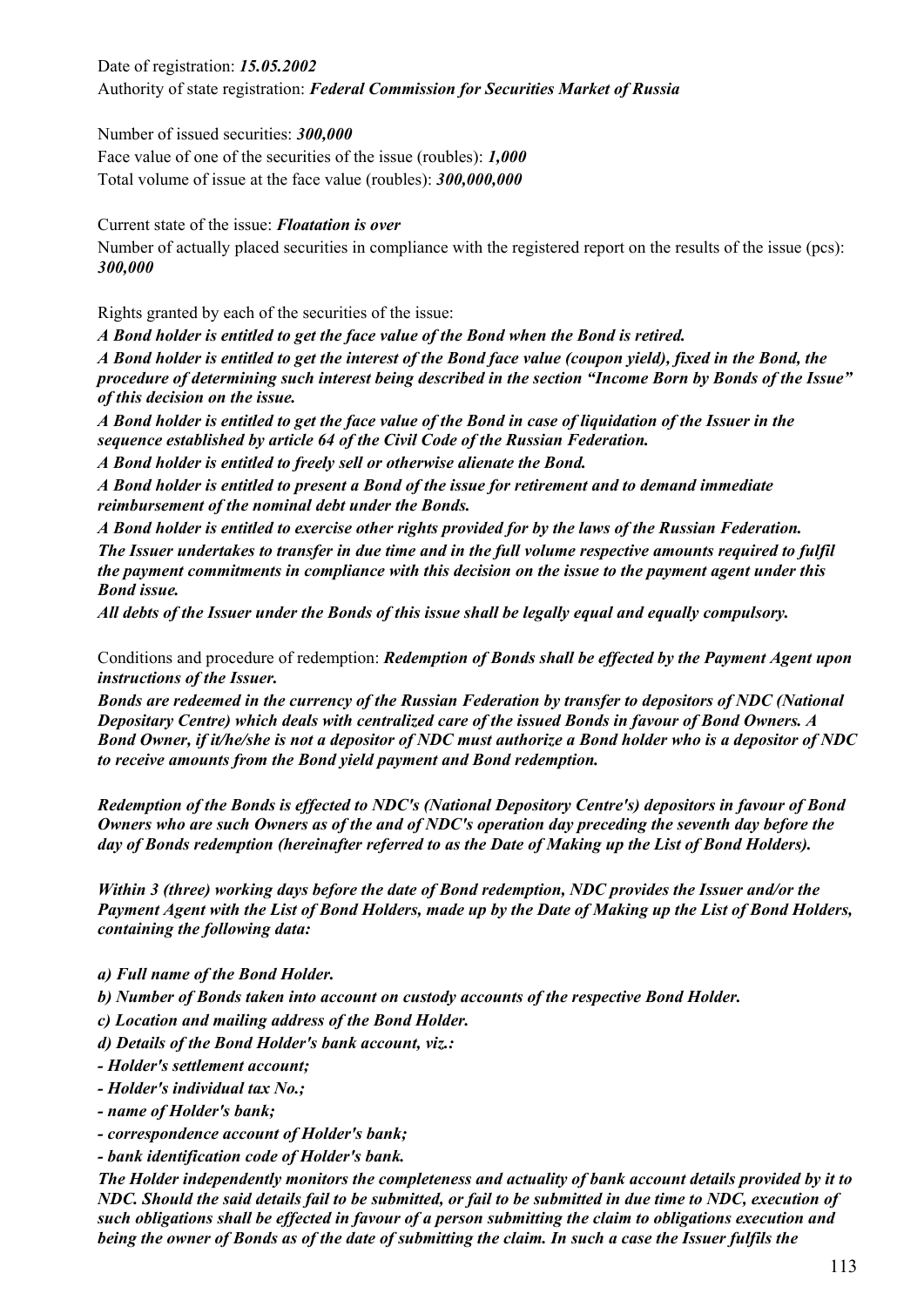*Within two working days before the date of Bonds redemption, the Issuer transfers the appropriate money to the Payment Agent's account.* 

*On the basis of the list of Bond Holders, provided by the Depositary, the Payment Agent calculates the amounts of money to be paid to each of the Bond Holders authorized to receive Bond redemption amounts. On the date of Bonds redemption, the Payment Agent transfers the appropriate monies to accounts of Bond Holders in favour of Bond Owners.* 

*If one person is authorized to receive Bond redemption amounts for several Bond Owners, then the entire amount is transferred to such a person without breakdown for each Bond Owner.* 

Interest yield, or procedure of determining it:

*The aggregate amount of coupon yields charged and paid for each coupon period and the discount in the form of the difference between the redemption price (face value) and the floatation price is considered as the bond yield.* 

*The Bonds have five coupons.* 

*The Bonds floatation start date is considered as the date when the coupon period of the 1st coupon of the issue starts.* 

*The 91st day from the day when floatation of the issued Bonds starts is considered as the date when the coupon period of the 2nd coupon starts.* 

*The 182nd day from the day when floatation of the issued Bonds starts is considered as the date when the coupon period of the 3rd coupon starts.* 

*The 365th day from the day when floatation of the issued Bonds starts is considered as the date when the coupon period of the 4th coupon starts.* 

*The 547th day from the day when floatation of the issued Bonds starts is considered as the date when the coupon period of the 5th coupon starts.* 

*The date of the each coupon payment is considered as the date when the respective coupon period ends.* 

*The coupon interest rate is:* 

*- 20% (twenty per cent) per annum on the first coupon;* 

*-19% (nineteen per cent) per annum on the second coupon;* 

*-18% (eighteen per cent) per annum on the third coupon;* 

*-16% (sixteen per cent) per annum on the fourth coupon;* 

*-16% (sixteen per cent) per annum on the fifth coupon.* 

 *The amount of payment on each coupon per Bond is calculated as follows:*   $Kj = Cj * Nom * (T - T(j-1))/365/100 %$ ,

*where,* 

*j is the No. of the coupon period, j=1,2,3,4,5;* 

*Kj is the amount of coupon payment on each Bond;* 

*Nom is the face value of one Bond;* 

*Cj is the amount of the interest rate of the j-th coupon, in per cent per annum;* 

*T(j-1) is the date of the beginning of the j-th coupon period;* 

*T(j) is the date of the end of the j-th coupon period.* 

*The amount of coupon payment is determined to one kopeck (with mathematical rounding off).* 

*Procedure and time of Bond Yield payment* 

*Yield on the five coupons of the Bonds of the issue is to be paid on the following dates:* 

*Coupon yield on the first coupon is to be paid on the 91st day from the day when floatation of the Bonds of the issue starts.* 

*Coupon yield on the 2nd coupon is to be paid on the 182nd day from the day when floatation of the Bonds of the issue starts.* 

*Coupon yield on the 3rd coupon is to be paid on the 365th day from the day when floatation of the Bonds of the issue starts.*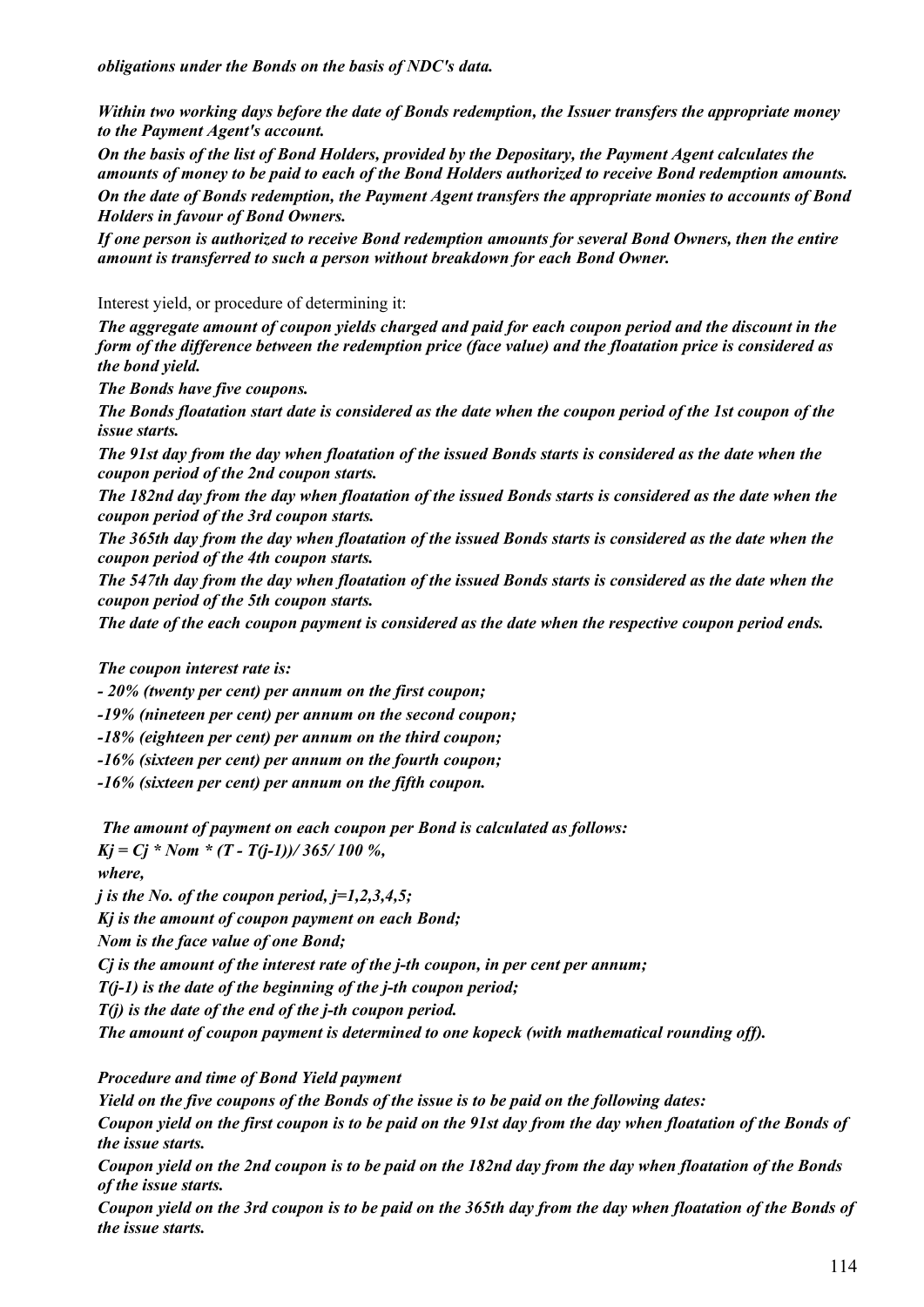*Coupon yield on the 4th coupon is to be paid on the 547th day from the day when floatation of the Bonds of the issue starts.* 

*Coupon yield on the last coupon is to be paid simultaneously with redemption of the Bonds on the 730th day from the day when floatation of the Bonds of the issue starts.* 

*Should the date of the Bonds coupon period end fall on a day off, irrespective of whether it is a national holiday or a day off for settlement operations, then payment of the due amount shall be effected on the first working day following the day off. The bond holder is not entitled to demand any interest or any other compensation for such a delay in payment.*

*Payment of the coupon yield on the Bonds is effected by a payment agent upon instructions of the Issuer (hereinafter referred to as Payment Agent) – its duties are entrusted to: North-West Telecombank Closed Joint-Stock Company, Telecombank CJSC; place of business: 12, Baskov* 

*per., St. Petersburg, 191014*

*Mailing address: 12, Baskov per., St. Petersburg, 191014*

*The Issuer may appoint extra payment agents and cancel such appointments. Official announcement of the Issuer on the said actions is to be published by the Issuer within 10 (ten) working days before the date of such appointments or their cancellation in the newspapers Izvestiya (the regional St. Petersburg circulation) and/or Vedomosti.* 

*Payment of the Bond yield is effected in the currency of the Russian Federation by transfer to NDC's (National Depository Centre's) depositors. A Bond owner holder, if it/he/she is not a depositor of NDC must authorize Bond holder who is a depositor of NDC to receive amounts from the Bond yield payment.* 

*Payment of the Bond yield is effected NDC's (National Depository Centre's) depositors in favour of Bond Owners who are such Owners as of the end of NDC's working day preceding the seventh day before the day of Bond yield payment (hereinafter referred to as the Date of Making up the List of Bond Holders). Execution of obligations in respect of an owner included in the list of Bond Owners is considered as due and proper, including the case of Bonds alienation, after the date of Making up the List of Bond Owners.*

*Within 3 (three) working days before the date of Bond Yield payment, NDC provides the Issuer and/or the Payment Agent with the List of Bond Holders, made up by the Date of Making up the List of Bond Holders, containing the following data:* 

*a) Full name of the Bond Holder.* 

*b) Number of Bonds taken into account on custody accounts of the respective Bond Holder.* 

*c) Location and mailing address of the Bond Holder.* 

*d) Details of the Bond Holder's bank account, viz.:* 

*- Holder's settlement account;* 

*- Holder's individual tax No.;* 

*- name of Holder's bank;* 

*- correspondence account of Holder's bank;* 

*- bank identification code of Holder's bank.* 

*The Holder independently monitors the completeness and actuality of bank account details provided by it to NDC. Should the said details fail to be submitted, or fail to be submitted in due time to NDC, execution of such obligations shall be effected in favour of a person submitting the claim to obligations execution and being the owner of Bonds as of the date of submitting the claim. In such a case the Issuer fulfils the obligations under the Bonds on the basis of NDC's data.* 

*Within two working days before the date of Bond Yield payment, the Issuer transfers the appropriate money to the Payment Agent's account.* 

*On the basis of the list of Bond Holders, provided by the Depositary, the Payment Agent calculates the amounts of money to be paid to each of the Bond Holders authorized to receive Bond yields amounts. On the date of Bond Yield payment, the Payment Agent transfers the appropriate monies to the accounts of Bond Holders in favour of Bond Owners.* 

*If one person is authorized to receive Bond Yields for several Bond Owners, then the entire amount is transferred to such a person without breakdown for each Bond Owner.*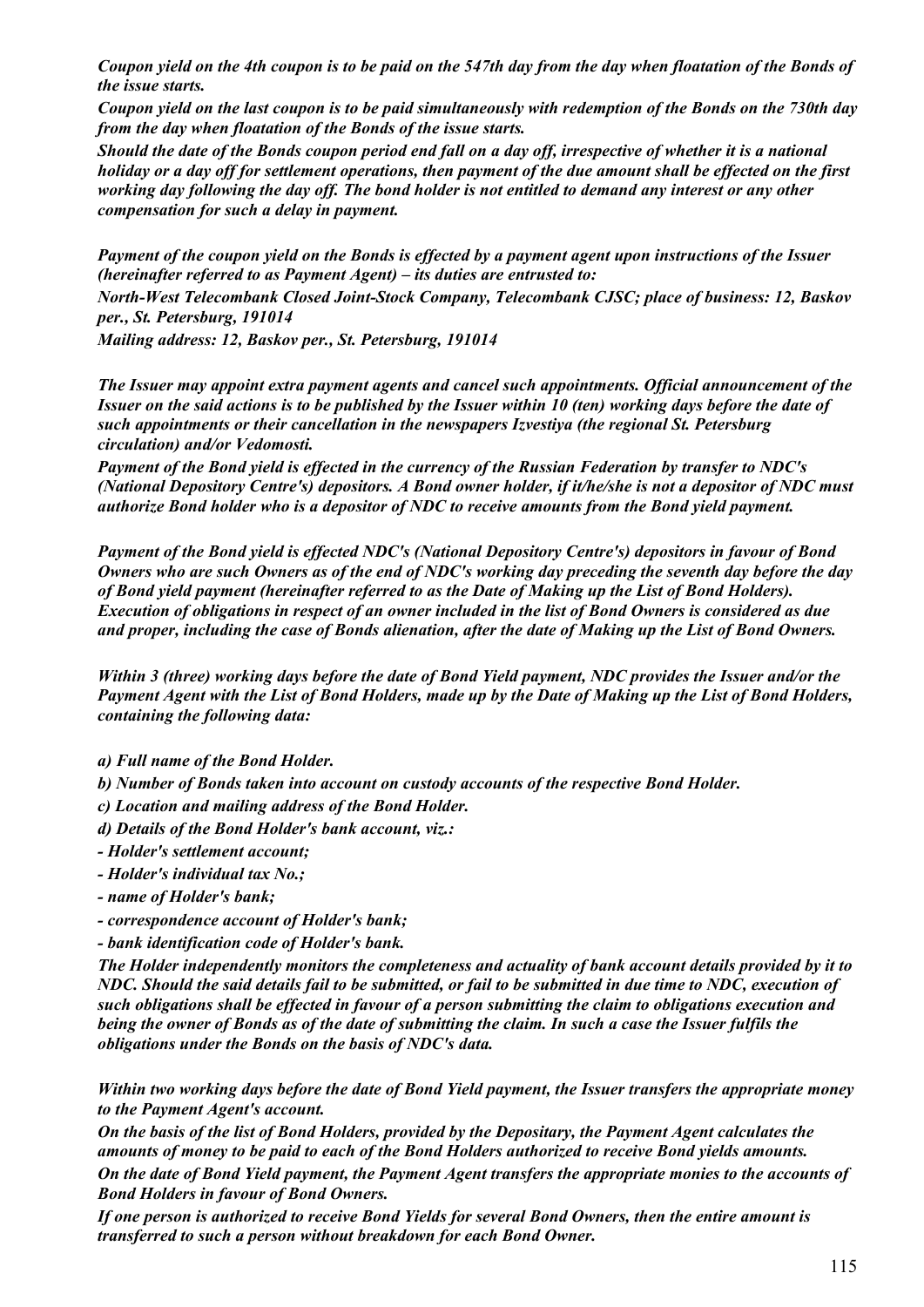Security on bonds of the issue: *No security is provided for*

Depositary providing centralized care of issuer's securities: Name: *National Depositary Centre Nonprofit Partnership*  Abbreviated name: *NDC* Place of business: *12, ul. Zhitnaya, Moscow, Russia*  Mailing address: *1/13, Sredniy Kislovskiy per., Moscow, 103009, Russia* Tel: *(095) 956-2790, (095) 956-2791* Fax: *(095) 956-2792* e-mail: *none*

License: No. of license: *177-03437-000010*  Date of issue: *4.12.2000* Period: *not determined* Authority issuing the license: *Federal Commission for Securities Market*

Date of the operation beginning: *10.04.2002*

Form of securities: *bonds* Series: *02* Category: *interest-bearing non-convertible, with obligatory centralized care* Form of securities: *documentary, payable to bearer*

Data on registration of the issue by the state: The state registration No: *4-02-00119-А* Date of registration: *8.07.2003* Authority of state registration: *Federal Commission for Securities Market of Russia*

Data on state registration of the report on the results of the issue: Date of registration: *14.11.2003* Authority of state registration: *Federal Commission for Securities Market of Russia* 

Number of issued securities: *1,500,000* Face value of one of the securities of the issue (roubles): *1,000* Total volume of issue at the face value (roubles): *1,500,000,000*

Current state of the issue: *Floatation is over* Number of actually placed securities in compliance with the registered report on the results of the issue (pcs): *1,500,000*

Rights granted by each of the securities of the issue: *The Bond Holder is entitled to get 30% (thirty per cent) of the face value of the Bonds on the 1092nd (one thousand ninety second) day from the day of the Bonds floatation start.* 

*The Bond Holder is entitled to get 30% (thirty per cent) of the face value of the Bonds on the 1274th (one thousand two hundred seventy fourth) day from the day of the Bonds floatation start.* 

*The Bond Holder is entitled to get 40% (forty per cent) of the face value of the Bonds at retirement on the 1456th (one thousand four hundred fifty sixth) day from the day of the Bonds floatation start.* 

*A Bond holder is entitled to get the interest of the Bond face value (coupon yield), fixed in the Bond, the procedure of determining such interest being described in Actions of a bond Holder in the case of the Issuer's refusal to fulfil the commitments under the Bonds are shown in sub-item 8.3 of the Decision on the issue and in sub-item 56.11 of the Bonds Prospectus.*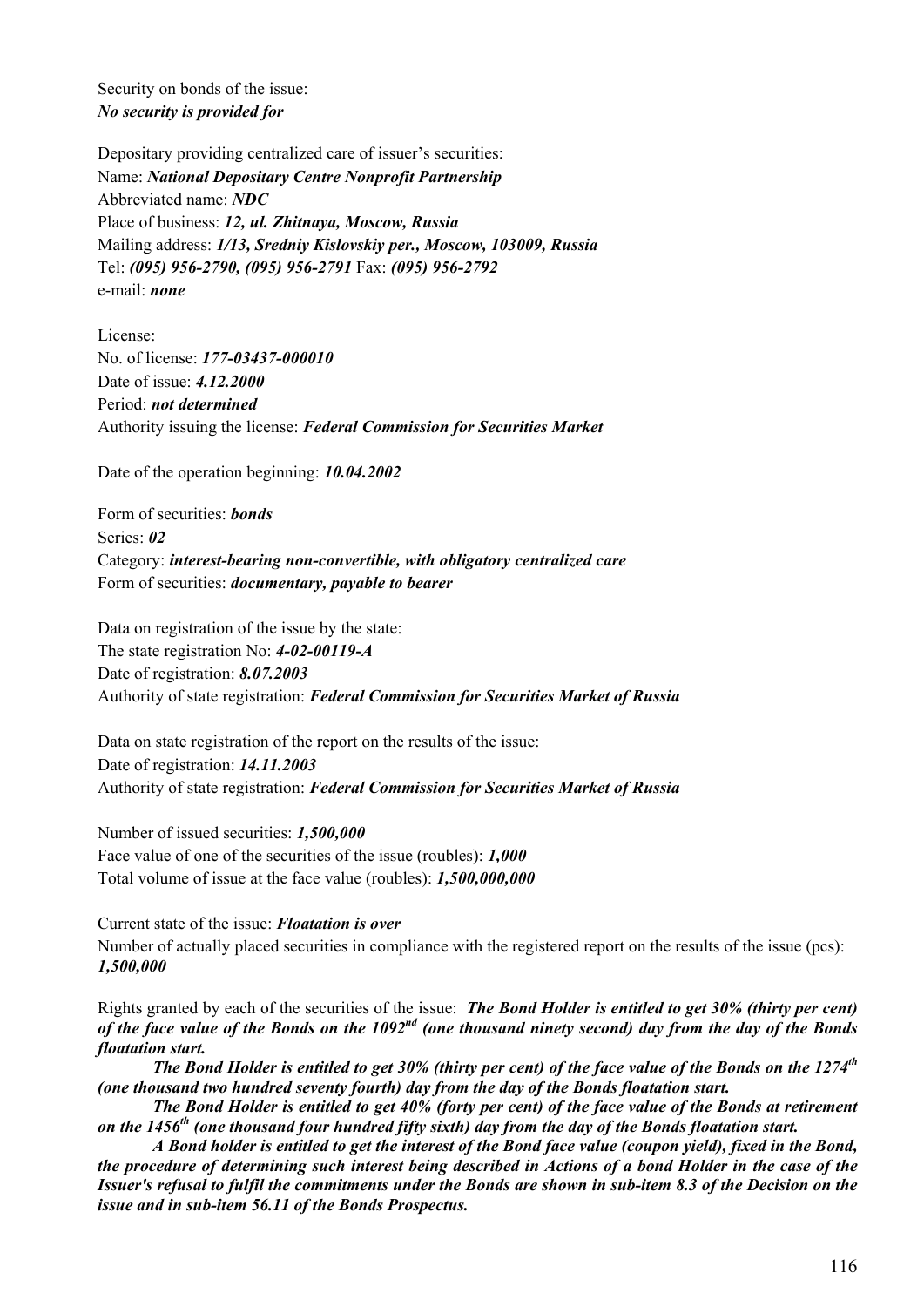*A Bond Holder is entitled to demand that the Issuer acquire Bonds within the period established by the Decision on the issue, which is at least 7 (seven) last days of the eighth coupon period at the price and according to the procedure established by the Decision on the issue.* 

 *A Bond holder is entitled to get the face value of the Bond that has not been paid off by the Issuer in case of liquidation of the Issuer in the sequence established by article 64 of the Civil Code of the Russian Federation.* 

*The face value of the Bond, that has not been paid off by the Issuer, means above and hereinafter the difference between the face value of each Bond of the issue and the part of the face value of the Bond, that has been paid off by the Issuer in compliance with the Decision on the Issue and the Offering Circular.* 

*A Bond holder is entitled to freely sell or otherwise alienate the Bond. Bond Holders who bought Bonds at the floatation shall not be entitled to make transactions with Bonds prior to registration of the report on the results of the Bonds issue in compliance with the legislation of the Russian Federation.* 

*A Bond holder is entitled to present a Bond of the issue for retirement and to demand immediate reimbursement of the nominal debt under the Bonds in the following cases:* 

*1) a court award on bankruptcy of the Issuer takes effect;* 

*2) a decision on liquidation of the Issuer is taken by the Issuer's body authorized to take such a decision; 3) a court award on bankruptcy of the Warrantor takes effect;* 

*4) a decision on liquidation of the Warrantor is taken by the Warrantors body authorized to take such a decision;* 

*5) the Issuer does not fulfil its obligation to pay the coupon yield under the Bonds of this issue upon expiry of 10 (ten) working days from the date of payment of the respective coupon yield established in compliance with the conditions of the issue.* 

*6) other cases expressly provided for by the legislation of the Russian Federation.* 

*The Issuer undertakes to transfer in due time and in the full volume respective amounts required to fulfil the payment commitments in compliance with the Decision on the Bonds Issue to the Payment Agent under this Bond issue.* 

*Actions of a bond Holder in the case of the Issuer's refusal to fulfil the commitments under the Bonds are shown in item 8.6 of this Decision on the issue and item 56.11 of the Bonds Prospectus* 

*A Bond holder is entitled to exercise other rights provided for by the laws of the Russian Federation.* 

Conditions and procedure of redemption:

*The face value of Bonds shall be retired in parts on the following dates (hereinafter referred to as the "Dates of retiring a part of the face value of Bonds"):* 

*1. 1092nd (one thousand ninety second) day from the day of the Bonds Issue floatation start – 30% (thirty per cent) of the face value of the Bonds;* 

*2. 1274th (one thousand two hundred seventy fourth) day from the day of the Bonds Issue floatation start – 30% (thirty per cent) of the face value of the Bonds;* 

*3. 1456th (one thousand four hundred fifty sixth) day from the day of the Bonds Issue floatation start -40% (forty per cent) of the face value of the Bonds.* 

*Retirement of a part of the Bonds face value is effected by the payment agent upon instructions of the Issuer (hereinafter referred to as Payment Agent) – its duties are entrusted to:* 

*Full official name of the organization: North-West Telecombank Closed Joint-Stock Company*

*Abbreviated official name: Telecombank CJSC*

*Place of business: 12, Baskov per., St. Petersburg, Russia*

*Mailing address: 12, Baskov per., St. Petersburg, 191014*

*General license for banking operations: №168*

*Date of issue: 22.03.2000*

*Period: without limitation of the period* 

*Authority issuing the license: Bank of Russia*

*The Issuer may appoint extra payment agents and cancel such appointments. Official announcement of the Issuer on the said actions is to be published by the Issuer within 10 (ten) working days before the date of such appointments or their cancellation in the newspapers Izvestiya and/or Vedomosti (the regional St. Petersburg circulation).* 

*A part of the Bonds face value is retired in the currency of the Russian Federation by a non-cash transaction to depositors of NDC (National Depositary Centre) which deals with centralized care of the issued Bonds in favour of Bond Owners.* 

*Retirement of the part of the Bonds face value is effected in favour of Bond Owners who are such*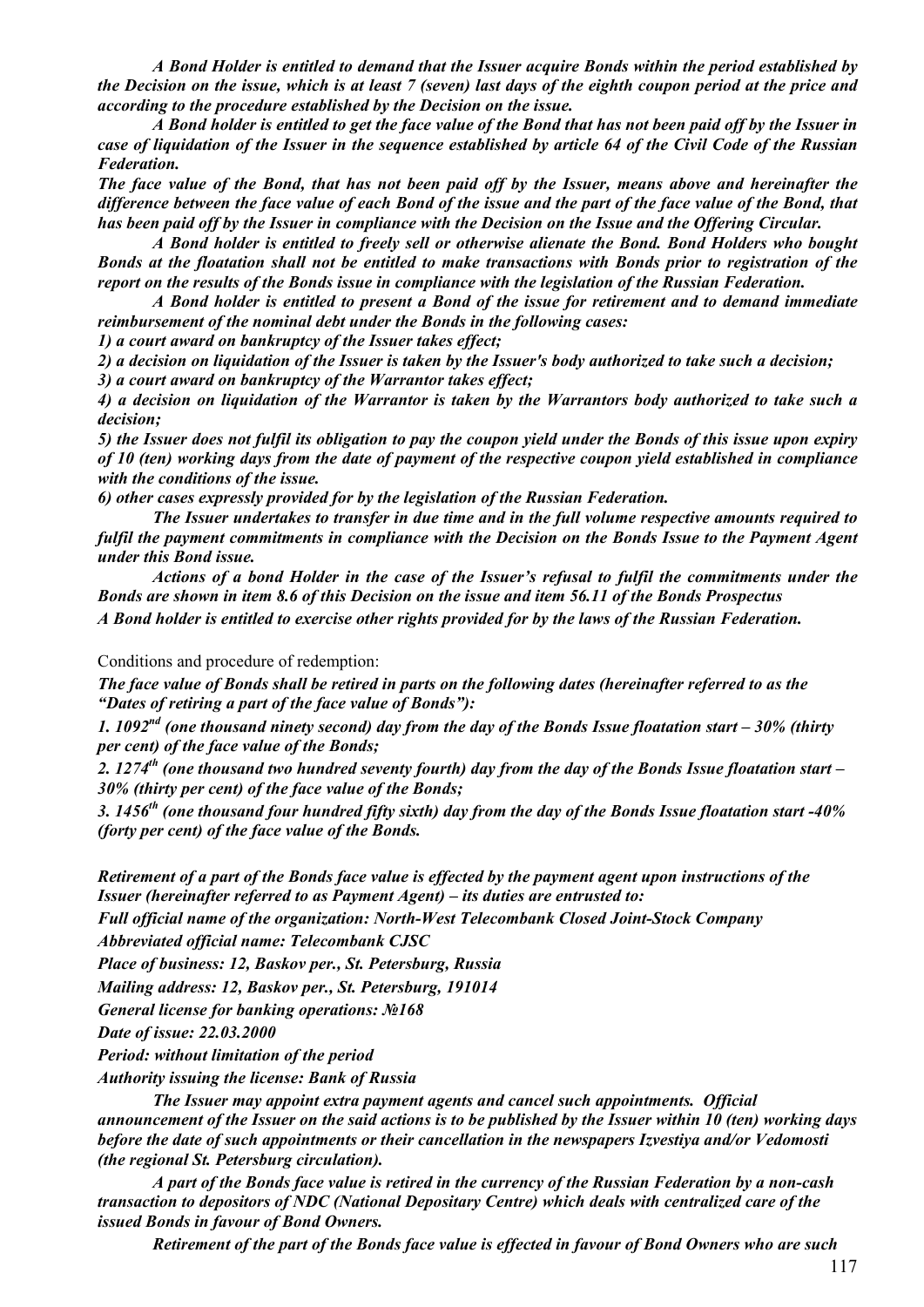*Owners as of the and of NDC's operation day preceding the sixth day before the day of Bonds retirement (hereinafter referred to as the Date of Making up the List of Bond Holders for Retirement of a Part of the Bonds Face Value).* 

*The above list of Bond Holders shall include:* 

*1) NDC's depositors, if:* 

*- said parties are owners of the Bonds of the issue;* 

*- said parties are authorized by owners of the Bonds of the issue to receive monetary funds during retirement of a part of the issued Bonds face value;* 

*2) Bond owners who are not NDC's depositors and who have not authorized NDC's depositors dealing with the accounting of the Bonds held by the owners to receive money when a part of the issued Bonds face value is retired.* 

*It is presumed that nominal holders who are NDC's depositors are authorized to receive Bonds retirement money. Not later than on the 3rd (third) working day before the Date of retirement of the part of Bonds face value, NDC's depositors, who are nominal holders and who are not authorized by their clients to receive retirement amounts under the Bonds, shall transfer to the NDC the list of Bond owners, that must contain all the details indicated below in the List of Bond Holders for the retirement of a part of Bonds face value.*

*A Bond Owner, if it/he/she is not a depositor of NDC may authorize a Bond holder who is a depositor of NDC to receive amounts from the Bond yield payment and retirement of a part of the Bonds face value.* 

*On the basis of the data available and/or submitted by depositors, NDC shall make up the List of Bond Holders for retirement of a part of the face value, which List shall be submitted to the Issuer and/or to the Payment Agent not later than on the 2nd (second) working day before the Date of the retirement of a part of the Bonds face value. The List of Bond Holders for Retirement of a Part of the Face Value shall include the following details:*

*a) full official name (official name for non-profit organizations, full personal name for an individual) of the Owner or nominal holder authorized by the Owner to receive the retirement amounts under the Bonds;* 

*b) the number of Bonds registered on the custody account of the Owner or on the inter-depositary account of the nominal Bonds holder authorized by the Owner to receive the retirement amounts under the Bonds; c) location and mailing address of the Owner or nominal holder authorized by the Owner to receive the retirement amounts under the Bonds;* 

*d) bank account details of the Owner or nominal holder authorized by the Owner to receive the retirement amounts under the Bonds, viz:* 

*- No. of the bank account;* 

*- name of the bank, with which the account is opened;* 

*- correspondent account of the bank, with which the account is opened;* 

*- location and mailing address of the bank;* 

*- bank identification code of the bank, with which the account is opened;* 

*e) tax-payer's identification No. (INN, or TIN) of the Owner or nominal holder authorized by the Owner to receive the retirement amounts under the Bonds;* 

*f) tax status of the Owner or nominal holder authorized by the Owner to receive the retirement amounts under the Bonds (resident, non-resident with a permanent representative office in the Russian Federation, non-resident without a permanent representative office in the Russian Federation, etc.).* 

*The Holder independently monitors the completeness and actuality of bank account details provided by it to NDC. Should the said details fail to be submitted, or fail to be submitted in due time to NDC, execution of such obligations shall be effected in favour of a person submitting the claim to obligations execution and being the owner of Bonds as of the date of submitting the claim. In such a case the Issuer fulfils the obligations under the Bonds on the basis of NDC's data.* 

*Not later than on the 2nd (second) working day before the Date of retirement of a part of the Bonds face value, the Issuer shall transfer the required monetary funds to the Payment Agent's account. On the basis of the list of Bond Holders, provided by the NDC, the Payment Agent calculates the amounts of money to be paid to each of the Bond Holders authorized to receive Bond retirement amounts.*

*On the date of Bonds face value partial retirement, the Payment Agent transfers the appropriate monies to accounts of Bond Holders in favour of Bond Owners.* 

*If one person is authorized to receive Bond redemption amounts for several Bond Owners, then the entire amount is transferred to such a person without breakdown for each Bond Owner.* 

*Should On the date of Bonds face value partial retirement fall on a day off, irrespective of whether it is a national holiday or a day off for settlement operations, then payment of the due amount shall be*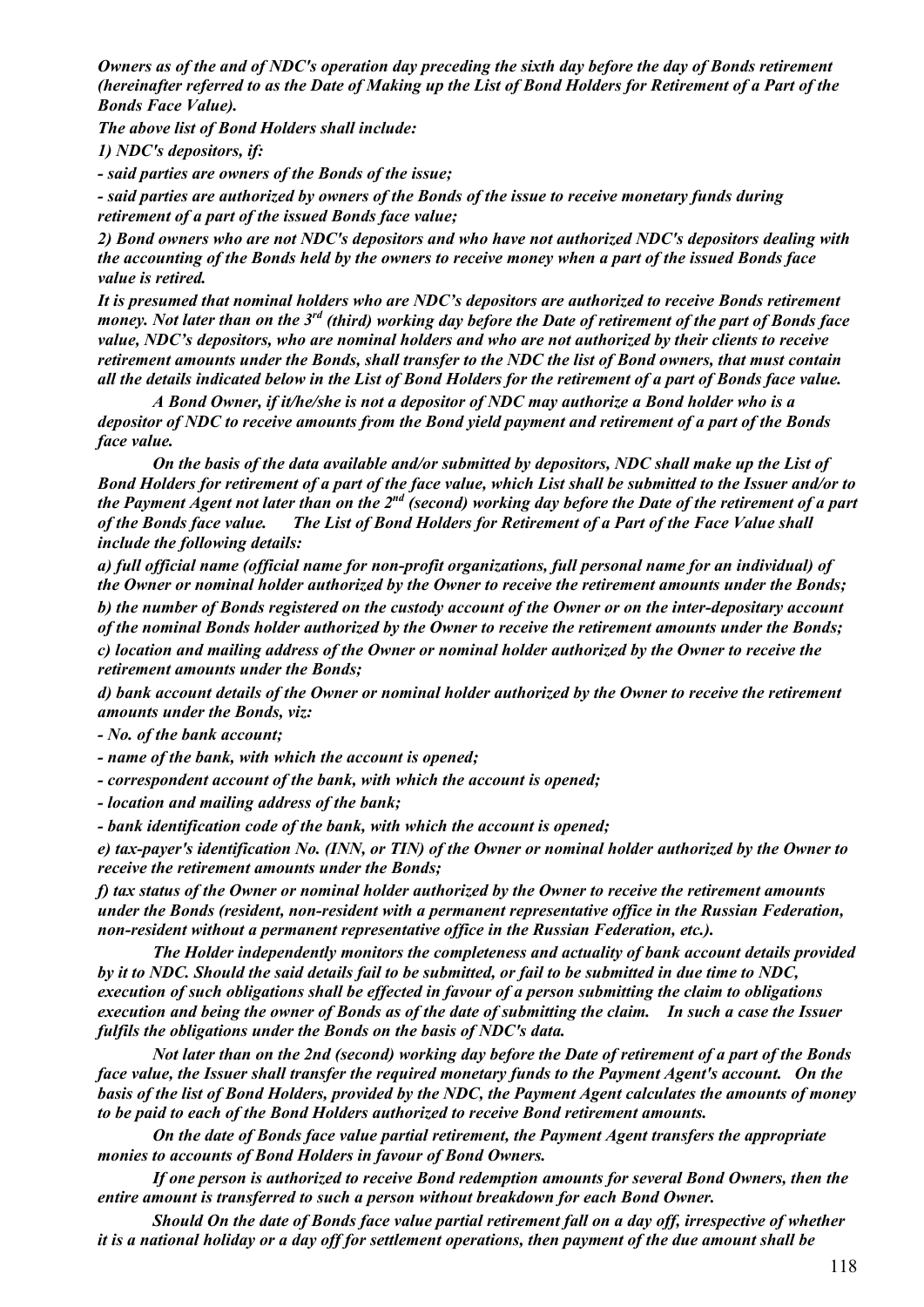# *effected on the first working day following the day off. The bond holder is not entitled to demand any interest or any other compensation for such a delay in payment.*

*Execution of the obligations under the Bonds in respect of a party included in the List of Bond Holders for Bonds face value partial retirement shall be considered as due and proper also in case of alienation of Bonds after the date on which the above List was made up.* 

Interest yield, or procedure of determining it:

| Coupon (interest) period<br>Coupon (interest) yield                                                                                                                                                                                                                                                                                                                                                                                                                                                                                                                                                                                                                                                                                                                                                                                                                                                                                                                                                                                                                                                                                                                                                                                                                                                                                                                                                                                                                                                                                                                                                                                                                                                                                                                                                                                                                                                                                                                                                                                                                                                                                                                                                                                                                                                                                                                                                       |
|-----------------------------------------------------------------------------------------------------------------------------------------------------------------------------------------------------------------------------------------------------------------------------------------------------------------------------------------------------------------------------------------------------------------------------------------------------------------------------------------------------------------------------------------------------------------------------------------------------------------------------------------------------------------------------------------------------------------------------------------------------------------------------------------------------------------------------------------------------------------------------------------------------------------------------------------------------------------------------------------------------------------------------------------------------------------------------------------------------------------------------------------------------------------------------------------------------------------------------------------------------------------------------------------------------------------------------------------------------------------------------------------------------------------------------------------------------------------------------------------------------------------------------------------------------------------------------------------------------------------------------------------------------------------------------------------------------------------------------------------------------------------------------------------------------------------------------------------------------------------------------------------------------------------------------------------------------------------------------------------------------------------------------------------------------------------------------------------------------------------------------------------------------------------------------------------------------------------------------------------------------------------------------------------------------------------------------------------------------------------------------------------------------------|
| The completion date                                                                                                                                                                                                                                                                                                                                                                                                                                                                                                                                                                                                                                                                                                                                                                                                                                                                                                                                                                                                                                                                                                                                                                                                                                                                                                                                                                                                                                                                                                                                                                                                                                                                                                                                                                                                                                                                                                                                                                                                                                                                                                                                                                                                                                                                                                                                                                                       |
|                                                                                                                                                                                                                                                                                                                                                                                                                                                                                                                                                                                                                                                                                                                                                                                                                                                                                                                                                                                                                                                                                                                                                                                                                                                                                                                                                                                                                                                                                                                                                                                                                                                                                                                                                                                                                                                                                                                                                                                                                                                                                                                                                                                                                                                                                                                                                                                                           |
| 91st day from the day<br>The interest rate of the first coupon is determined by<br>when floatation of the<br>holding an auction among potential buyers of Bonds on<br>Bonds starts<br>the first day of the primary distribution of the issued<br>Bonds. On the day when the auction to determine the<br>interest rate of the first coupon of the Bond is held,<br>Members of the Section of MMVB submit applications<br>for the auction, using the trading system of MMVB both<br>for their own account and for the account and on behalf<br>of clients. The time for submitting applications for the<br>auction to determine the interest rate of the first coupon<br>is established by MMVB upon agreement with the<br>Issuer and the Underwriters.<br>Applications for<br>acquisition of Bonds by Members of the MMVB Section<br>are to be sent to one of the Underwriters with the<br>indication of the following significant conditions:<br>1) Purchase price: 100% (one hundred per cent) of the<br>face value;<br>2) Number of Bonds, that the potential buyer would like<br>to acquire, if the Issuer assigns the interest rate of the<br>first coupon as greater or equal to the acceptable interest<br>rate indicated in the application.<br>3) Interest rate of the first coupon acceptable for the<br>investor. The term "Acceptable interest" means the<br>minimum interest rate of the first coupon, which, if<br>announced by the Issuer, would make the potential<br>investor ready to buy the number of Bonds indicated in<br>the application at the price of 100% (one hundred per<br>cent) of the face value. The acceptable interest rate must<br>be expressed in per cent per annum accurate to a<br>hundredth of per cent.<br>Money must be reserved in the amount sufficient for<br>complete payment of the Bonds stated in the<br>applications, taking into account the MMVB's<br>commission fee.<br>Applications, in which one or several of the above<br>significant conditions do not comply with the<br>requirements set forth in items 1-3, and applications that<br>are not secured by money as provided for in the previous<br>paragraph are not permitted for participation in the<br>auction to determine the interest rate of the first coupon.<br>Upon expiry of the period for filing applications for<br>auction to determine the interest rate of the first coupon, |
|                                                                                                                                                                                                                                                                                                                                                                                                                                                                                                                                                                                                                                                                                                                                                                                                                                                                                                                                                                                                                                                                                                                                                                                                                                                                                                                                                                                                                                                                                                                                                                                                                                                                                                                                                                                                                                                                                                                                                                                                                                                                                                                                                                                                                                                                                                                                                                                                           |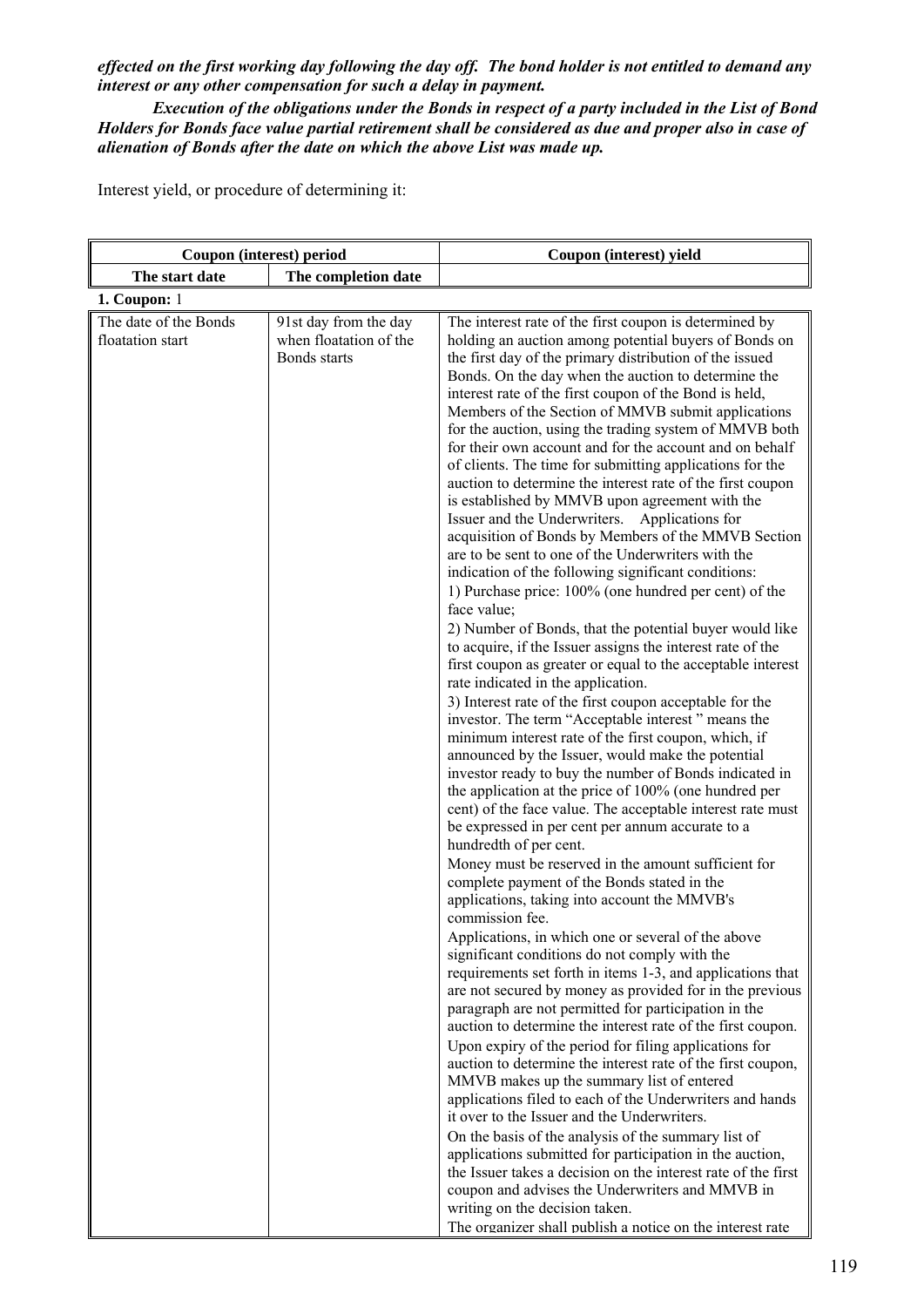|                                                  |                                                  | of the first coupon using the trading system of Moscow<br>Interbank Currency Exchange (MMVB) by sending<br>electronic messages to all Members of the Section. |  |  |  |
|--------------------------------------------------|--------------------------------------------------|---------------------------------------------------------------------------------------------------------------------------------------------------------------|--|--|--|
| 2. Coupon: 2                                     |                                                  |                                                                                                                                                               |  |  |  |
| 91st day from the day                            | 182nd day from the day                           | The amount of coupon rate for the second coupon equals                                                                                                        |  |  |  |
| when floatation of the                           | when floatation of the                           | to the amount of coupon rate for the first coupon.                                                                                                            |  |  |  |
| Bonds starts                                     | Bonds starts                                     |                                                                                                                                                               |  |  |  |
| <b>3. Coupon: 3</b>                              |                                                  |                                                                                                                                                               |  |  |  |
| 182nd day from the day<br>when floatation of the | 273rd day from the day<br>when floatation of the | The amount of coupon rate for the third coupon equals                                                                                                         |  |  |  |
| Bonds starts                                     | Bonds of the issue starts                        | to the amount of coupon rate for the first coupon.                                                                                                            |  |  |  |
| 4. Coupon: 4                                     |                                                  |                                                                                                                                                               |  |  |  |
| 273rd day from the day                           | 364th day from the day                           | The amount of coupon rate for the fourth coupon equals                                                                                                        |  |  |  |
| when floatation of the                           | when floatation of the                           | to the amount of coupon rate for the first coupon.                                                                                                            |  |  |  |
| Bonds of the issue starts                        | Bonds of the issue starts                        |                                                                                                                                                               |  |  |  |
| <b>5. Coupon: 5</b>                              |                                                  |                                                                                                                                                               |  |  |  |
| 364th day from the day                           | 455th day from the day                           | The coupon rate for the fifth coupon shall be determined                                                                                                      |  |  |  |
| when floatation of the                           | when floatation of the                           | according to the following formula:                                                                                                                           |  |  |  |
| Bonds of the issue starts                        | Bonds of the issue starts                        |                                                                                                                                                               |  |  |  |
|                                                  |                                                  | $C(5) = C(1) - 1$                                                                                                                                             |  |  |  |
|                                                  |                                                  | where $C(1)$ is the interest rate of the first coupon, in per                                                                                                 |  |  |  |
|                                                  |                                                  | cent per annum;                                                                                                                                               |  |  |  |
|                                                  |                                                  | and $C(5)$ is the interest rate of the fifth coupon, in                                                                                                       |  |  |  |
|                                                  |                                                  | per cent per annum;                                                                                                                                           |  |  |  |
| <b>6. Coupon: 6</b>                              |                                                  |                                                                                                                                                               |  |  |  |
| 455th day from the day                           | 546th day from the day                           | The amount of coupon rate for the sixth coupon equals                                                                                                         |  |  |  |
| when floatation of the                           | when floatation of the                           | to the amount of coupon rate for the fifth coupon.                                                                                                            |  |  |  |
| Bonds of the issue starts                        | Bonds starts                                     |                                                                                                                                                               |  |  |  |
| 7. Coupon: 7                                     |                                                  |                                                                                                                                                               |  |  |  |
|                                                  |                                                  |                                                                                                                                                               |  |  |  |
| 546th day from the day                           | 637th day from the day                           | The amount of coupon rate for the seventh coupon                                                                                                              |  |  |  |
| when floatation of the                           | when floatation of the                           | equals to the amount of coupon rate for the fifth coupon.                                                                                                     |  |  |  |
| <b>Bonds</b> starts                              | Bonds starts                                     |                                                                                                                                                               |  |  |  |
| 8. Coupon: 8                                     |                                                  |                                                                                                                                                               |  |  |  |
| 637th day from the day<br>when floatation of the | 728th day from the day<br>when floatation of the | The amount of coupon rate for the eighth coupon equals                                                                                                        |  |  |  |
| Bonds starts                                     | <b>Bonds</b> starts                              | to the amount of coupon rate for the fifth coupon.                                                                                                            |  |  |  |
| <b>9. Coupon: 9</b>                              |                                                  |                                                                                                                                                               |  |  |  |
| 728th day from the day                           | 819th day from the day                           | The interest rate of the ninth coupon is established by                                                                                                       |  |  |  |
| when floatation of the                           | when floatation of the                           | the Issuer's Board of Directors and brought to the notice                                                                                                     |  |  |  |
| Bonds starts                                     | Bonds starts                                     | of all interested parties by publishing the information in                                                                                                    |  |  |  |
|                                                  |                                                  | the newspaper Vedomosti and/or the newspaper                                                                                                                  |  |  |  |
|                                                  |                                                  | Izvestiya (the regional edition of St. Petersburg) not later<br>than 14 (fourteen) working days before the date of                                            |  |  |  |
|                                                  |                                                  | expiry of the eighth coupon period.                                                                                                                           |  |  |  |
| 10. Coupon: 10                                   |                                                  |                                                                                                                                                               |  |  |  |
| 819th day from the day                           | 910th day from the day                           | The interest rate of the tenth coupon is established by                                                                                                       |  |  |  |
| when floatation of the                           | when floatation of the                           | the Issuer's Board of Directors and brought to the notice                                                                                                     |  |  |  |
| Bonds starts                                     | Bonds starts                                     | of all interested parties by publishing the information in                                                                                                    |  |  |  |
|                                                  |                                                  | the newspaper Vedomosti and/or the newspaper                                                                                                                  |  |  |  |
|                                                  |                                                  | Izvestiya (the regional edition of St. Petersburg) not later<br>than 14 (fourteen) working days before the date of                                            |  |  |  |
|                                                  |                                                  | expiry of the eighth coupon period.                                                                                                                           |  |  |  |
| 11. Coupon: 11                                   |                                                  |                                                                                                                                                               |  |  |  |
| 910th day from the day                           | 1001st day from the day                          | The interest rate of the eleventh coupon is established by                                                                                                    |  |  |  |
| when floatation of the                           | when floatation of the                           | the Issuer's Board of Directors and brought to the notice                                                                                                     |  |  |  |
| Bonds starts                                     | Bonds starts                                     | of all interested parties by publishing the information in<br>the newspaper Vedomosti and/or the newspaper                                                    |  |  |  |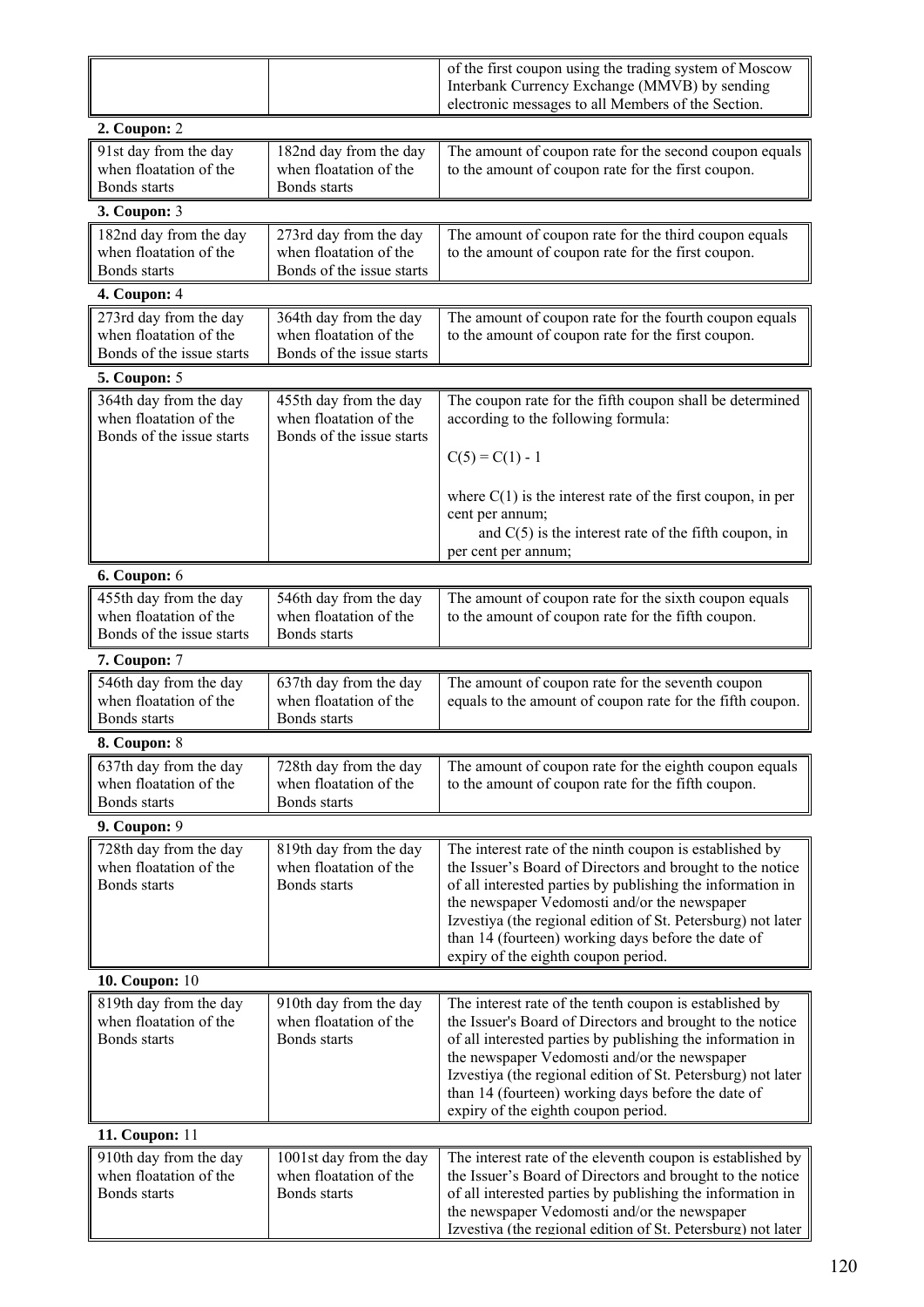|                                                                          |                                                                          | than 14 (fourteen) working days before the date of<br>expiry of the eighth coupon period.                                                                                                                                                                                                                                                                                                            |  |  |
|--------------------------------------------------------------------------|--------------------------------------------------------------------------|------------------------------------------------------------------------------------------------------------------------------------------------------------------------------------------------------------------------------------------------------------------------------------------------------------------------------------------------------------------------------------------------------|--|--|
| 12. Coupon: 12                                                           |                                                                          |                                                                                                                                                                                                                                                                                                                                                                                                      |  |  |
| 1001st day from the day<br>when floatation of the<br><b>Bonds starts</b> | 1092nd day from the<br>day when floatation of<br>the Bonds starts        | The interest rate of the twelfth coupon is established by<br>the Issuer's Board of Directors and brought to the notice<br>of all interested parties by publishing the information in<br>the newspaper Vedomosti and/or the newspaper<br>Izvestiya (the regional edition of St. Petersburg) not later<br>than 14 (fourteen) working days before the date of<br>expiry of the eighth coupon period.    |  |  |
| 13. Coupon: 13                                                           |                                                                          |                                                                                                                                                                                                                                                                                                                                                                                                      |  |  |
| 1092nd day from the day<br>when floatation of the<br>Bonds starts        | 1183rd day from the day<br>when floatation of the<br><b>Bonds</b> starts | The interest rate of the thirteenth coupon is established<br>by the Issuer's Board of Directors and brought to the<br>notice of all interested parties by publishing the<br>information in the newspaper Vedomosti and/or the<br>newspaper Izvestiya (the regional edition of St.<br>Petersburg) not later than 14 (fourteen) working days<br>before the date of expiry of the eighth coupon period. |  |  |
| 14. Coupon: 14                                                           |                                                                          |                                                                                                                                                                                                                                                                                                                                                                                                      |  |  |
| 1183rd day from the day<br>when floatation of the<br>Bonds starts        | 1274th day from the day<br>when floatation of the<br>Bonds starts        | The interest rate of the fourteenth coupon is established<br>by the Issuer's Board of Directors and brought to the<br>notice of all interested parties by publishing the<br>information in the newspaper Vedomosti and/or the<br>newspaper Izvestiya (the regional edition of St.<br>Petersburg) not later than 14 (fourteen) working days<br>before the date of expiry of the eighth coupon period. |  |  |
| <b>15. Coupon: 15</b>                                                    |                                                                          |                                                                                                                                                                                                                                                                                                                                                                                                      |  |  |
| 1274th day from the day<br>when floatation of the<br>Bonds starts        | 1365th day from the day<br>when floatation of the<br>Bonds starts        | The interest rate of the fifteenth coupon is established by<br>the Issuer's Board of Directors and brought to the notice<br>of all interested parties by publishing the information in<br>the newspaper Vedomosti and/or the newspaper<br>Izvestiya (the regional edition of St. Petersburg) not later<br>than 14 (fourteen) working days before the date of<br>expiry of the eighth coupon period.  |  |  |
| <b>16. Coupon: 16</b>                                                    |                                                                          |                                                                                                                                                                                                                                                                                                                                                                                                      |  |  |
| 1365th day from the day<br>when floatation of the<br>Bonds starts        | 1456th day from the day<br>when floatation of the<br>Bonds starts        | The interest rate of the sixteenth coupon is established<br>by the Issuer's Board of Directors and brought to the<br>notice of all interested parties by publishing the<br>information in the newspaper Vedomosti and/or the<br>newspaper Izvestiya (the regional edition of St.<br>Petersburg) not later than 14 (fourteen) working days<br>before the date of expiry of the eighth coupon period.  |  |  |

*The Bonds coupon yield for the first, second, third, fourth, fifth, sixth, seventh, eighth, ninth, tenth, eleventh and twelfth coupon periods is calculated according to the following procedure:* 

*Ki = Ci \* Ni \* (ti - Ti)/365/100% where i is the sequence number of the coupon, i= 1, 2, 3, 4, 5, 6, 7, 8, 9, 10, 11, 12,* 

*Ki is the amount of coupon payment on each Bond Ci is the coupon interest rate N is the face value of one Bond ti is the expiry date of the i-th coupon period Ti is the starting date of the i-th coupon period.* 

*The Bonds coupon yield for the thirteenth and fourteenth coupon periods is calculated according to the following procedure:* 

*Ki = Ci \* 0.7 \* N \* (ti - Ti)/365/100%*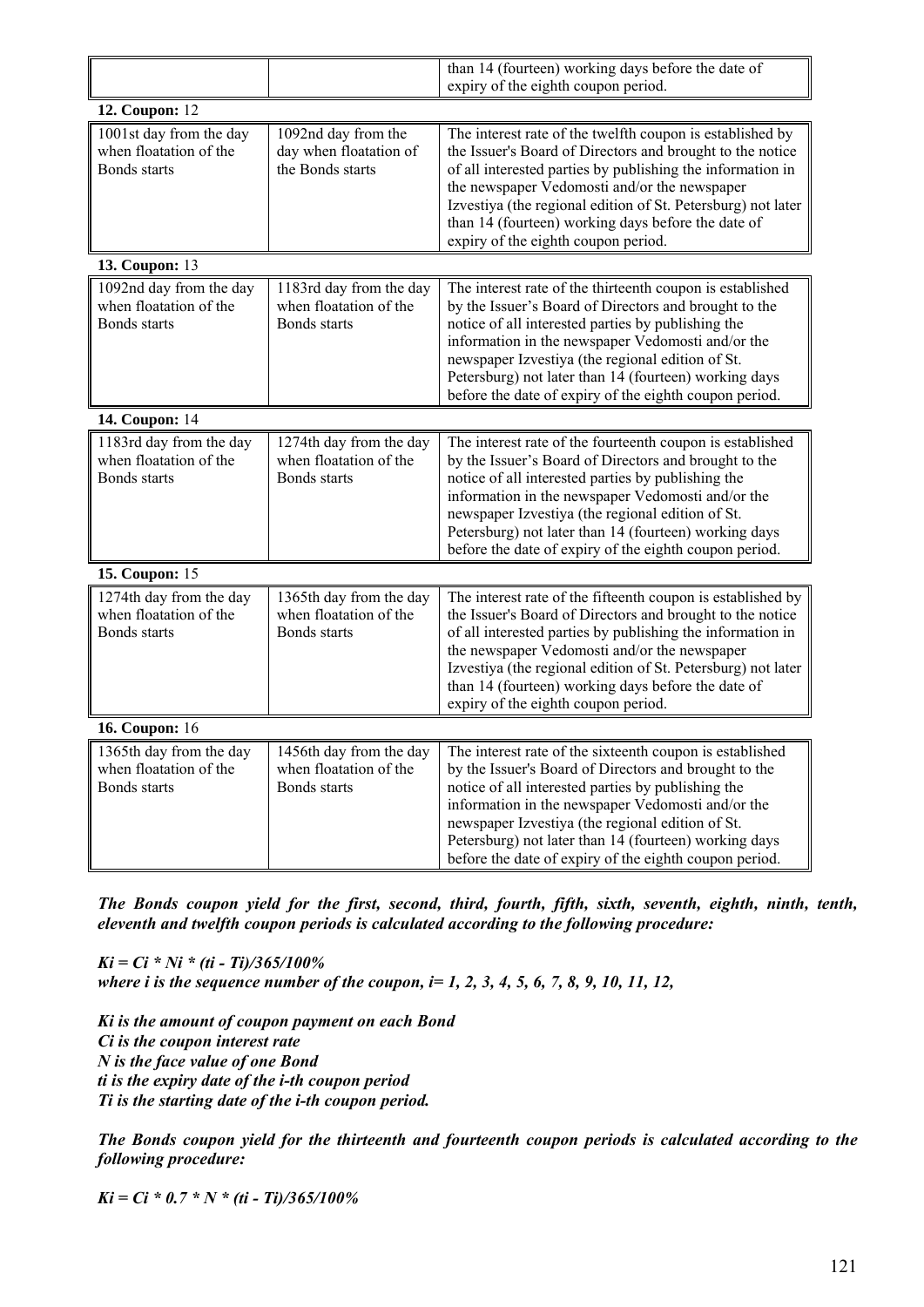*The Bonds coupon yield for the fifteenth and sixteenth coupon periods is calculated according to the following procedure:* 

*Ki = Ci \* 0.4 \* N \* (ti - Ti)/365/100%* 

*The amount of yield on the coupon is calculated accurate to one kopeck (the second decimal place being rounded off according to the mathematical rounding-off rules, viz.: if the third decimal place is greater than or equal to 5, the second decimal place is increased by one, and if the third decimal place is less than 5, the second decimal place is not changed).*

### *Note*

*According to the results of the auction held among potential buyers of Bonds on the first day of the primary floatation of the Bonds of the issue at the Moscow Interbank Currency Exchange, the coupon rate from the first to the fourth amounted to 14.2% per annum. According to the procedure for determining the coupons, described above, the coupon rate from the fifth to the eighth will amount to 13.2% per annum.*

Security on bonds of the issue: *The acquisition of Bonds means that the acquirer of Bonds makes a contract, under which a security of the Bonds issue is provided. With the passage of the title to the Bond, the acquirer also receives the rights under the said Contract in the same scope and on the same conditions that exist as of the moment of the passage of the title to the Bond.* 

*An Offer of Providing a Security in the Form of a Surety for the Purposes of the Bonds Issue by OJSC North-West Telecom shall serve as the document confirming the provision by the Trubsnab limited liability company of a security for the purposes of the Bonds issue.*

Depositary providing centralized care of issuer's securities:

Name: *National Depositary Centre Nonprofit Partnership*  Abbreviated name: *NDC* Place of business: *12, ul. Zhitnaya, Moscow, Russia*  Mailing address: *1/13, Sredniy Kislovskiy per., Moscow, 103009, Russia* Tel: *(095) 956-2790, (095) 956-2791* Fax: *(095) 956-2792* e-mail: *none*

License: No. of license: *177-03437-000010*  Date of issue: *4.12.2000* Period: *not determined* Authority issuing the license: *Federal Commission for Securities Market*

Date of the operation beginning: *10.04.2002* 

# **8.3.3. Data on the Issues, the Issuer's Commitments under the Securities of Which Have not Been Fulfilled (Default)**

*No such issues* 

# *8.4. Data on the Persons(S) Providing Security for the Bonds of the Issue*

*The security has been provided for the interest-bearing documentary non-convertible bonds payable to bearer, with obligatory centralized care, series 02, state registration No. of the issue 4-02-00119-А.* 

The party providing security:

Full name: *Trubsnab Limited Liability Company* Abbreviated name: *Trubsnab LLC* TIN: *2320099881* Place of business: *2/1, per. Trunova, Central district, Sochi, Krasnodar krai, 354057* Mailing address: *2/1, per. Trunova, Central district, Sochi, Krasnodar krai, 354057*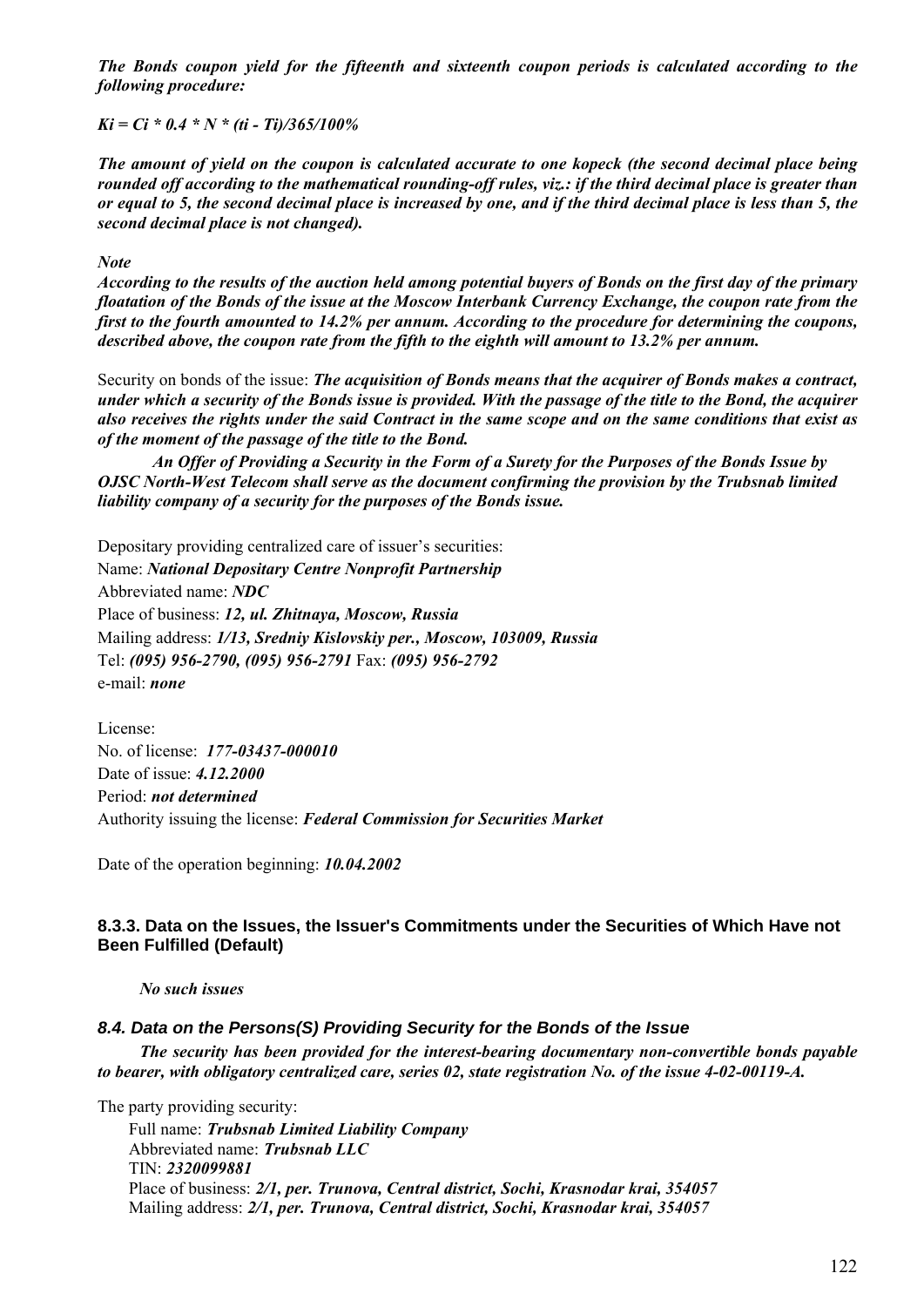# *8.5. Conditions of Ensuring Fulfilment of Commitments under the Bonds of the Issue*

*The security has been provided for the interest-bearing documentary non-convertible bonds payable to bearer, with obligatory centralized care, series 02, state registration No. of the issue 4-02-00119-А.* 

Type of security (method of security provided):

#### *surety*

Amount of security (roubles): *1,500,000,000*

Procedure of presenting claims to the warrantor to bond holders:

*In compliance with articles 810 and 811 of the Civil Code of Russia, the Issuer must return to the owners during retirement of Bonds their face value and must pay the coupon yield under the Bonds within the time and according to the procedure provided for by the terms and conditions of the Decision on the Bonds issue and the Offering Circular.* 

*Each Bond Holder is entitled to declare his Bonds of this issue as due to retirement and to demand immediate return of the face value of the Bonds, that has not been paid by the Issuer, in the following cases:* 

*1) a court award on bankruptcy of the Issuer takes effect;* 

*2) a decision on liquidation of the Issuer is taken by the Issuer's body authorized to take such a decision; 3) a court award on bankruptcy of the Warrantor takes effect;* 

*4) a decision on liquidation of the Warrantor is taken by the Warrantors body authorized to take such a decision;* 

*5) the Issuer does not fulfil its obligation to pay the coupon yield under the Bonds of this issue upon expiry of 10 (ten) working days from the date of payment of the respective coupon yield established in compliance with the conditions of the issue.* 

*6) other cases expressly provided for by the legislation of the Russian Federation.* 

*In case of Issuer's refusal to fulfil the obligations under the Bonds, Bond Owners may apply to the court (court of arbitration), suing the Issuer and demanding to retire a Bond and to pay the income accrued on it, as well as to pay interest for failure to retire the Bond in due time in compliance with articles 395 and 811 of the Civil Code of Russia.* 

*Should the Issuer refuse to fulfil the obligations under the Bonds, the Bond Owners and/or nominal Bond Holders shall be entitled to apply to the party providing security for the Bonds issue with a demand to perform Issuer's obligations under the Bonds pf the issue for the Issuer in compliance with the terms and conditions of the offer on provision of a security in the form of a surety for the purpose of the Bonds issue.* 

*Should the Issuer fail to fulfil the obligations in respect of repaying the face value of the Bonds and/or payment of the interest yield on the Bonds, the Issuer's obligations to Bond Owners in respect of repaying the face value of the Bonds and/or payment of the interest yield on the Bonds shall be fulfilled for the Issuer by the Trubsnab limited liability company (hereinafter referred to as Company) as follows:* 

*Bond Owners and/or nominal Bond Holders shall present to the Company written requests for the Company to pay the face value of the Bonds and to pay the interest yield on the Bonds (hereinafter referred to as the Demand to Fulfil the Obligations).* 

*The Demand to Fulfil the Obligations shall meet the following conditions:* 

*- it shall be presented to the Company in writing and signed by the Bond Owner (or its authorized representatives);* 

*- indicated in it shall be: full personal or official name of the Bond Owner, his/its tax-payer's No. (INN - TIN), tax status, place of residence (location), bank account details, Volume of Outstanding Obligations in respect of the Bond Owner sending such a Demand to Fulfil the Obligations;*

*- it shall be indicated in the Demand to Fulfil the Obligations that the Issuer has not paid to the Bond Owner or has not paid in full within the time established by the Documents of the Issue:* 

 *- the principal amount of the debt in retirement of the Bonds;* 

 *- the coupon yield in the form of interest on the face value of the Bonds;* 

 *- public irrevocable obligations of the Issuer to redeem its Bonds.* 

*the Demand to Fulfil the Obligations shall be presented to the Company not later than 90 (ninety) days from the respective due date of Issuer's obligations execution in respect of the Bond Owner sending such a Demand to Fulfil the Obligations;* 

*The Demand to Fulfil the Obligations shall be accompanied by a statement of custody account with NDC or with depositaries being depositors of NDC to confirm the rights of the Bond Owner to his Bonds; The Demand to Fulfil the Obligations and documents enclosed thereto shall be sent to the Company by* 

*registered mail, by messenger mail or express mail. The Company shall consider the Demand to Fulfil the Obligations within 14 (fourteen) days from the day of expiry of the period of 90 (ninety) days from the respective due date of Issuer's obligations*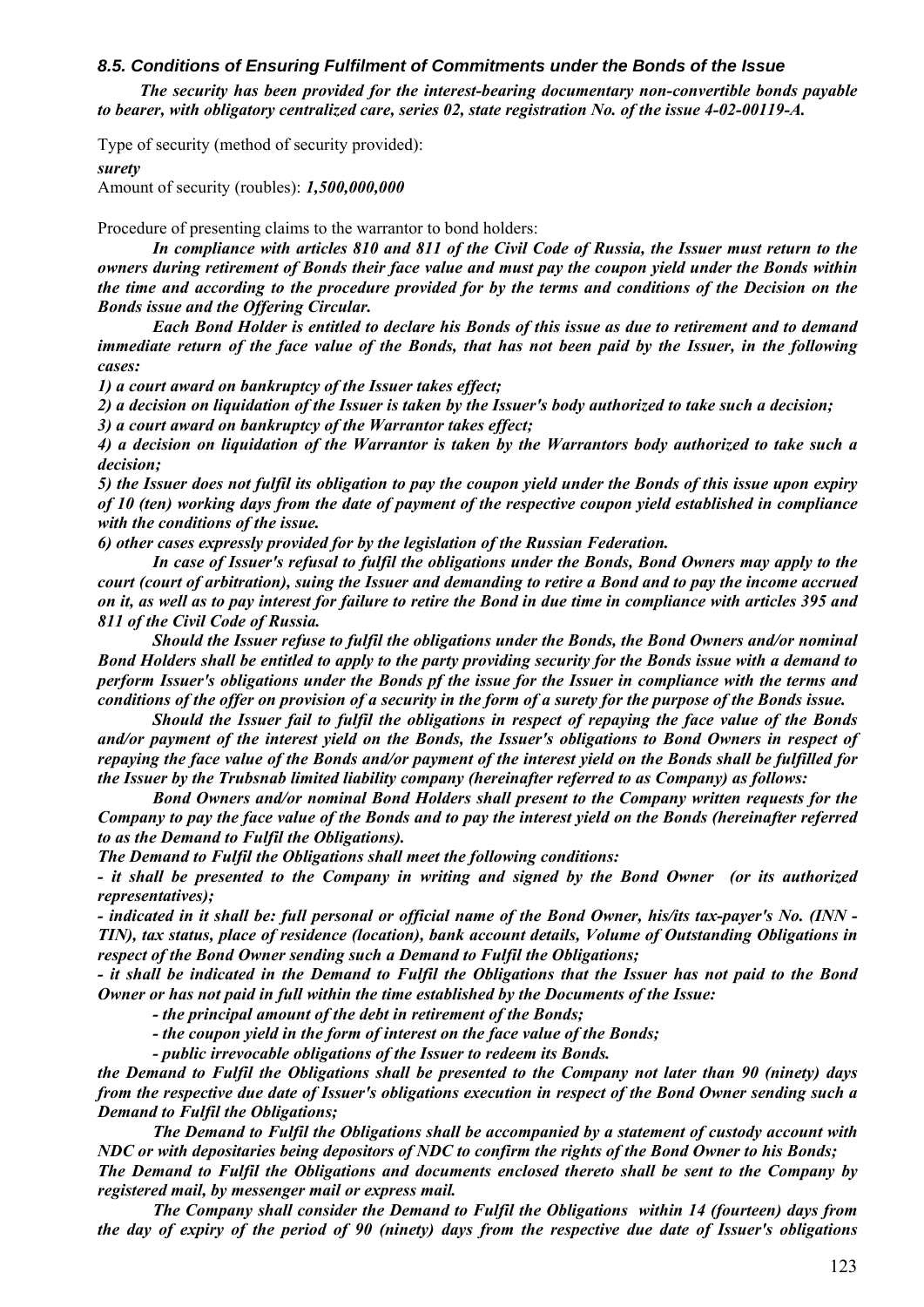*execution in respect of the Bond Owner sending such a Demand to Fulfil the Obligations. If the Company chooses to satisfy the Demand to Fulfil the Obligations, the Company shall notify the Bond Owner thereof and, within 30 (thirty) days from the day of expiry of the period for consideration of the Demand to Fulfil the Obligations), shall effect payment in compliance with the terms and conditions of the Offer to the Bond Owner's bank account, the details of which are indicated in the Demand to Fulfil the Obligations.*

*Should the Warrantor fail to fulfil its obligations in compliance with the terms and conditions of the above offer of providing a security in the form of a surety for the purpose of the Bonds issue or should the Issuer fail to fulfil the obligations to pay the yield and to retire the Bonds, the owners shall be entitled to apply to the court (court of arbitration), suing the Issuer or the Warrantor and demanding to pay the face value and/or the yield accrued on the Bonds and to indemnify them for losses.* 

*The procedure of Bond Owners and/or nominal holders action in case of Issuer's refusal to fulfil its obligations under the Bonds of the issue is also described in clause 11 of the Decision on Issue.* 

Value of Issuer's net assets as of the date of providing a security *11,232,245 thousand roubles*

Value of the net assets of the legal entity providing a guarantee securing the execution of Issuer's obligations under the Bonds: *in compliance with the Resolution of the Federal Commission for the Securities Market No. 38/ps of 11th September 2002 that was in effect as of the end of the 1st quarter 2003, no respective requirement was established.*

# *8.6. Data on Organizations Registering Titles to Issuer's Securities*

Registrar: Full official name: *Registrator-Svyaz Closed Joint-Stock Company* Abbreviated name: *Registrator-Svyaz CJSC* Place of business: *Moscow, Russia* Mailing address: *15A, ul. Kalanchevskaya, POB 45, Moscow, 107078* Tel: *(095) 975-3605* Fax: *(095) 975-3605* e-mail: *regsw@asvt.ru*

License: No. of license: *10-000-1-00258* Date of issue: *1.10.2002* Period: *not determined* Authority issuing the license: *Federal Commission for the Securities Market of RF*

Date since which the Issuer's registered securities register is kept by the said registrar: *18.07.2002*

Depositary: *data on the centralized care of securities are given in clause 8.3.2*

# *8.7. Data on Legislative Acts Regulating the Issues of Import and Export of Capital That may Influence the Payment of Dividend, Interest and Other Amounts to Non-Residents*

*There are no respective legislative acts* 

# *8.8. Description of the Taxation Procedure for Income under Issuer's Securities That have been Floated and are to be Floated*

The active law provides for the following taxation procedure for income on shares depending on the category of the shareholder:

*Resident legal entities.* 

*Taxation of operations with stock shall comply with Chapter 25 of the Tax Code of RF, put into effect by the Federal Law of 06.08.01 No. 110-FZ. 1. On income from operations with stock.*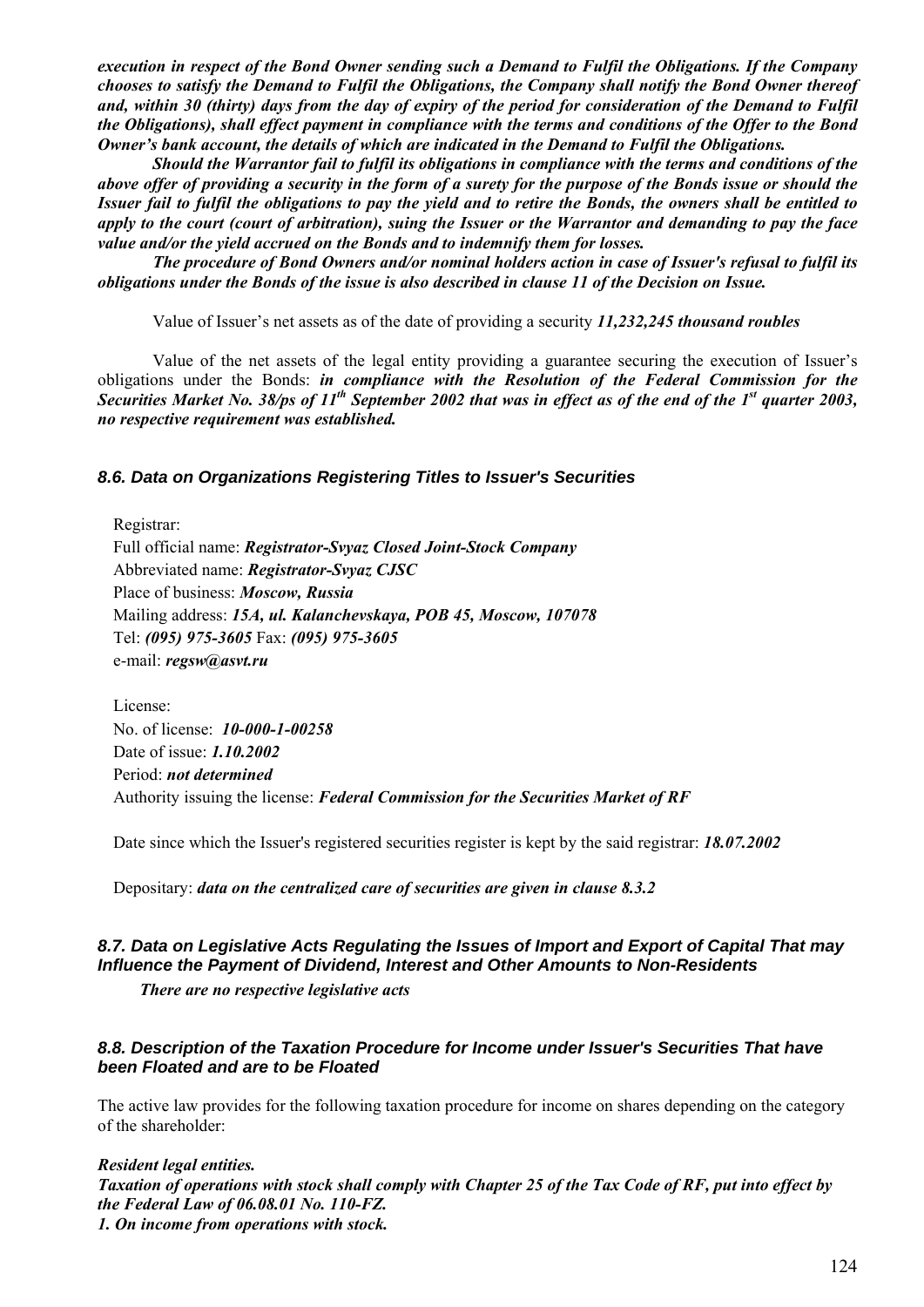*Tax-payer's income from operations of realization or other withdrawal of securities is determined based on the price of realization or other withdrawal of securities.* 

*Expenses in realization (or other withdrawal) of securities are determined based on the price of securities acquisition and realization costs.* 

*A tax-payer who is a shareholder realizing shares received by him when the authorized capital of the stock company was increased determines income as the difference between the realization price and the initially paid value of the share, adjusted taking into account the change in the number of shares, caused by the increase of the authorized capital.* 

*Tax-payer's determine the taxation base for operations with securities circulating in the organized securities market separately from the taxation base for operations with securities that are not circulating in the organized securities market.* 

*Income gained from operations with securities circulating in the organized securities market may not be lessened by expenses or losses from operations with securities that are not circulating in the organized securities market.* 

*Income gained from operations with securities that are not circulating in the organized securities market may not be lessened by expenses or losses from operations with securities circulating in the organized securities market.* 

*The tax rate is 24 per cent.* 

*It shall be noted that:* 

 *the tax amount calculated according to the tax rate in the amount of 7.5 per cent is included in the federal budget;* 

 *the tax amount calculated according to the tax rate in the amount of 14.5 per cent is included in the budgets of the entities of the Russian Federation;* 

 *the tax amount calculated according to the tax rate in the amount of 2 per cent is included in the local budgets.* 

*Legislative (representative) authorities of the entities of the Russian Federation are entitled to reduce the tax rate for certain categories of tax-payers in respect of the tax amounts included in the budgets of the entities of the Russian Federation. In such a case the said rate may not be less than 10.5 per cent. The tax is determined as the percentage of the tax base corresponding to the tax rate. Based on the results of each reporting (tax) period, tax-payers calculate the amount of the quarterly advance payment, proceeding from the tax rate and the actually gained taxable profit calculated as progressive total from the start of the taxation period until the end of the first quarter, half a year, nine months and one year. The sum total of quarterly advance payments is determined taking into account the earlier calculated amounts of advance payments. During the period (quarter) under report, tax-payers pay monthly advance payments. Monthly advance payments are effected in equal installments in the amount of one third of the payable quarterly advance payment for the quarter preceding the quarter, in which monthly advance payments are effected.* 

*The tax to be paid upon expiry of the tax period shall be paid not later than the time established for submission of tax returns for the respective tax period.* 

 *Quarterly advance payments are to be effected not later than the time established for submission of tax returns for the respective period under report.* 

*Tax-payers submit tax returns not later than 30 days from the day of the expiry of the respective period under report.* 

*Tax returns on the results of a tax period are to be submitted by tax-payers not later than the 31st of March of the year following the expired tax period.* 

*2. On income in the form of dividend.* 

*The following rates are applied to the tax base determined as income gained in the form of dividend: 6 per cent on income gained in the form of dividend from Russian organizations.* 

*A Russian organization is the source of the tax-payer's income, the said organization being recognized as the fiscal agent.* 

*In such a case, the amount of the tax to be deducted from the tax-payer's income who receives dividend is calculated by the fiscal agent.* 

 *Peculiarities of taxation for foreign organizations that do not operate through a permanent representative office in the Russian Federation and gain income from sources in the Russian Federation The following types of income gained by a foreign organization, that are not related to its business operations in the Russian Federation are included in income of a foreign organization from sources in the Russian Federation and are subject to a tax deducted from the source of income payment:* 

 *- dividend paid to a foreign organization being a shareholder (participant) of Russian organizations;*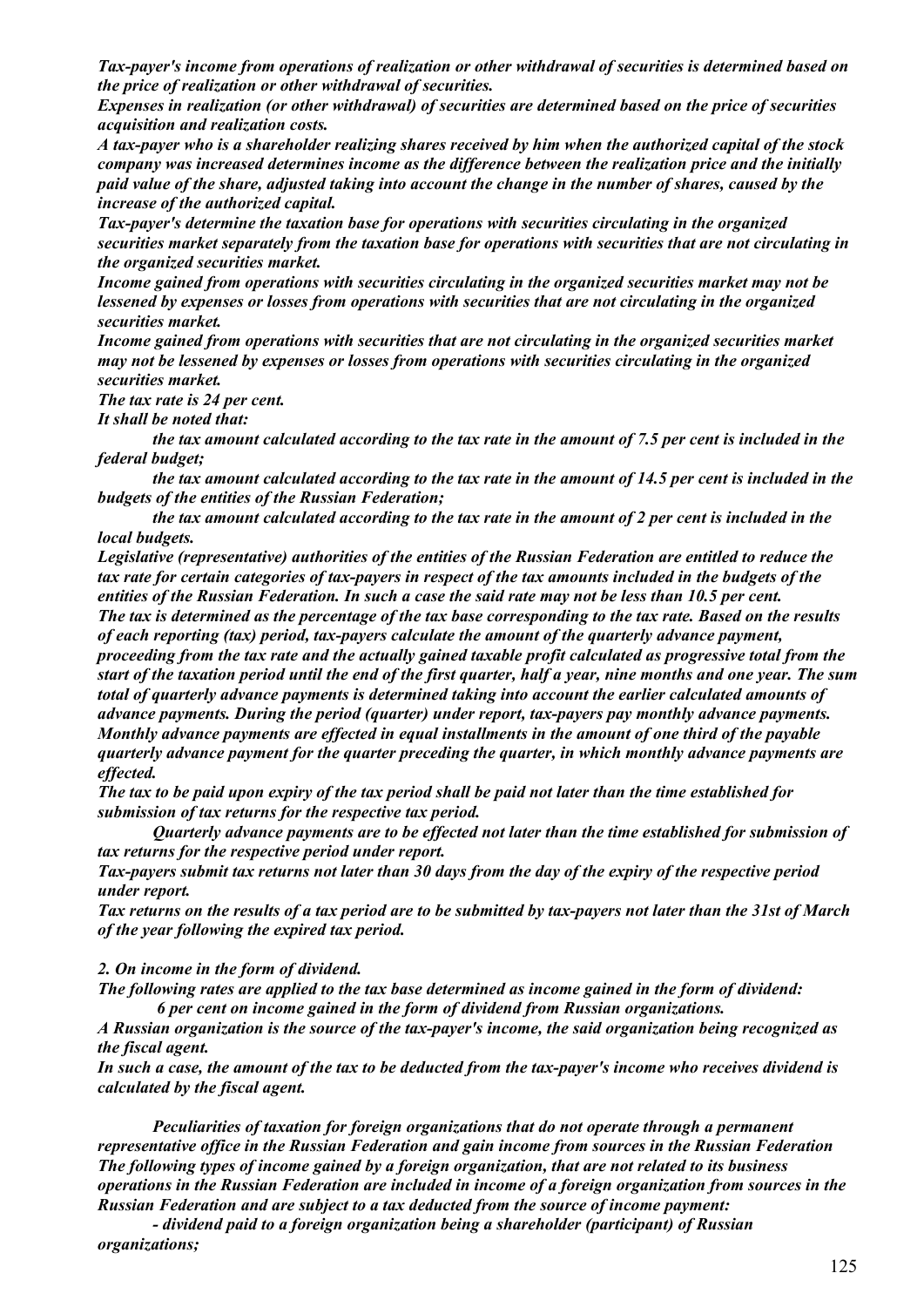*- income from realization of shares of Russian organizations, over 50 per cent of the assets of which consist of real estate situated in the territory of the Russian Federation. Tax rate:* 

 *15 per cent on income gained in the form of dividend from Russian organizations;* 

 *20 per cent - income from realization of Russian organizations stock.* 

*Responsibility to determine the amount of the tax, to deduct that amount from the tax-payer's income and to transfer the tax to the budget rests with the Russian organization that pays the said income to the tax-payer. The tax is deducted with each payment (transfer) of monetary funds.* 

*The fiscal agent must transfer the respective amount of tax within three days after the day of payment (transfer) of monetary funds to a foreign organization or other receipt of income by the foreign organization.* 

*Tax on income of individuals is calculated and paid on the basis of chapter 23 of part two of the Tax Code of the Russian Federation, adopted by the Federal Law of 5th August 2000, No. 117-FZ (in the version of the Federal Law of 29th December 2000, No. 166-FZ) put into effect starting from 1st January 2001 by the Federal Law of 5th August 2000, No. 118-FZ "On Putting into Effect Part Two of the Tax Code of the Russian Federation and Introducing Amendments to Some Legislative Acts of the Russian Federation on Taxes".* 

*Individuals being tax residents of RF pay the tax for the following types of gained income from operations with stock:* 

*1. On income from operations with stock.* 

*When determining the tax base for income from operations with stock, the income gained from the following operations is taken into account:* 

*purchase and sale of securities circulating in the organized securities market;* 

*purchase and sale of securities that are not circulating in the organized securities market.* 

*The income (loss) related to operations of purchase and sale of securities is determined as the sum total of income on the aggregate of transactions with securities of the respective category made during the taxation period, less the amount of losses.* 

*The income (loss) from a transaction of sale and purchase of securities is determined as the difference between the amounts gained from the sale of securities and the expenses for acquisition, sale and storage of securities, actually incurred by the tax-payer (including the expenses reimbursable to the professional participant of the securities market) and confirmed by appropriate documents. The said expenses include:*

 *amounts paid to the seller in compliance with the contract;* 

 *payment for services rendered by the depositary;* 

 *commission to professional participants of the securities market;* 

 *stock-exchange fee (commission);* 

 *registrar's remuneration;* 

 *other expenses immediately related to purchase, sale and storage of securities and paid for services provided by professional participants of the securities market in the framework of their professional activities.* 

*The income from a transaction of sale and purchase of securities circulating in the organized securities market is reduced by the amount of interest paid for the use of monetary funds attracted for effecting the transaction of sale and purchase of securities, within the amounts calculated proceeding from the effective re-financing rate of the Central Bank of the Russian Federation.* 

*For a transaction with securities circulating in the organized securities market, the loss is determined taking into account the limit of securities market price fluctuation.* 

*If tax-payer's expenses cannot be evidenced by documents, he is entitled to resort to the property tax deduction. Property deduction in the amount received in the tax period from sale of stock held by the taxpayer for less than three years, however, not exceeding 125,000 roubles. In case of sale of stock held by the tax-payer for three years and longer, the property tax deduction is provided in the amount received by the tax-payer from the sale of the said property.*

*The tax rate is 13 per cent.* 

### *2. On income in the form of dividend.*

*If a Russian organization is the source of the tax-payer's income gained in the form of dividend, such organization is considered the fiscal agent and establishes the amount of tax separately for each tax-payer in respect of each payment of the said income at a rate of 6 per cent.* 

*Fiscal agents must deduct the charged amount of tax directly from the tax-payer's income when it is actually paid.*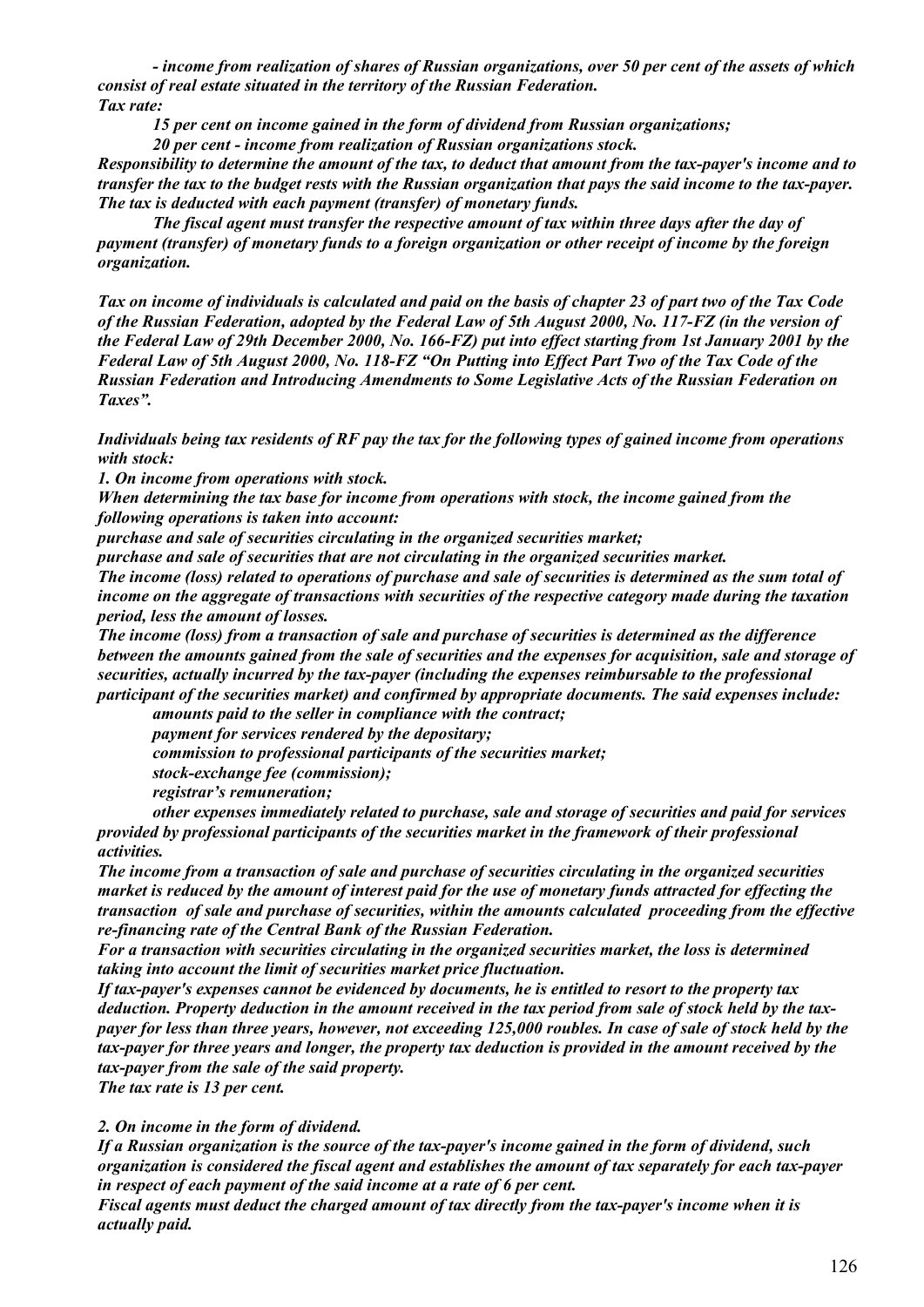*Fiscal agents must transfer the amounts of the calculated and deducted tax not later than the day following the day of actual receipt of the income by the tax-payer.* 

*Individuals who are not tax residents of RF pay the tax for the following types of income gained from operations with stock:* 

*1. On income from stock realization.* 

*2. On income in the form of dividend.* 

*The tax base is determined without applying tax deductions.* 

*Tax rate: Income gained by individuals who are not tax residents of RF is subject to taxation at the rate of 30 per cent.* 

*When dividend is distributed in favour of a tax-payer who is not a tax resident of RF, the tax is calculated and deducted at the rate of 30 per cent without set-off of the tax amount paid by the organization distributing the dividend to the income of the organization.* 

*Tax payment procedure and timing: For each payment, the fiscal agent must deduct from the tax-payer's income the amount of tax and transfer it to the budget. The fiscal agent transfers the amounts of the calculated and deducted tax not later than the day following the day of actual receipt of the income by the tax-payer.* 

*Value added tax* 

*According to the Taxation Code of the Russian Federation, income from operations with floated Bonds, viz.: income from realization (withdrawal, retirement) of Bonds, as well as coupon yield, is not subject to value added taxation.* 

Procedure of profit taxation of income gained by non-resident legal entities of the Russian Federation from operations with Bonds

*The tax base for operations with Bonds is determined as the sum total of income from realization (retirement) of Bonds, gained in the tax period under report, less the expenses accepted for deduction in the tax period under report.* 

*Income from realization or other kinds of withdrawal of Bonds is determined proceeding from the Bonds realization (retirement) price and the amount of accumulated interest (coupon) yield, paid to the tax-payer by the buyer or by the Issuer, while expenses are determined proceeding from the Bonds acquisition price (including expenses related to their acquisition), realization costs and the amount of accumulated interest (coupon) yield, paid by the tax-payer to the seller. The amount of expenses does not include the amounts of accumulated interest (coupon) yield, that have been taken for deduction when determining the tax base.* 

*If the tax-payer qualifies an operation with Bonds as a futures transaction with financial instruments, the tax base is determined taking into account the provisions of articles 301-305, 326 and 327 of the Tax Code of the Russian Federation. When a tax-payer effects repo (repurchase) operations with Bonds, the tax base is determined taking into account the provisions of articles 282 and 333 of the Tax Code of the Russian Federation.* 

*The realization price is determined as the actual price of realization, if the actual price meets the criteria established by clauses 5 and 6 of article 280 of the Tax Code of the Russian Federation (depending on whether the Bonds are securities that are circulating or are not circulating in the organized securities market)* 

*If the actual price does not meet the requirements established by clauses 5 and 6 of article 280 of the Tax Code of the Russian Federation, then the price determined according to the procedure established by the Tax Code of the Russian Federation is used in taxation.* 

*Tax-payers determine the tax base for operations with securities circulating in the organized securities market separately from the tax base for operations with securities that are not circulating in the organized securities market, except for professional dealers of the securities market. Professional dealers of the securities market form a unified tax base taking into account the income and expenses from operations with securities.* 

*Tax-payers incurring losses from operations with securities are entitled to carry over the said losses to the future in the amount up to 30% (thirty per cent) of the tax base according to the procedure established by article 283 of the Tax Code of the Russian Federation. Carry-over of losses from operations with securities*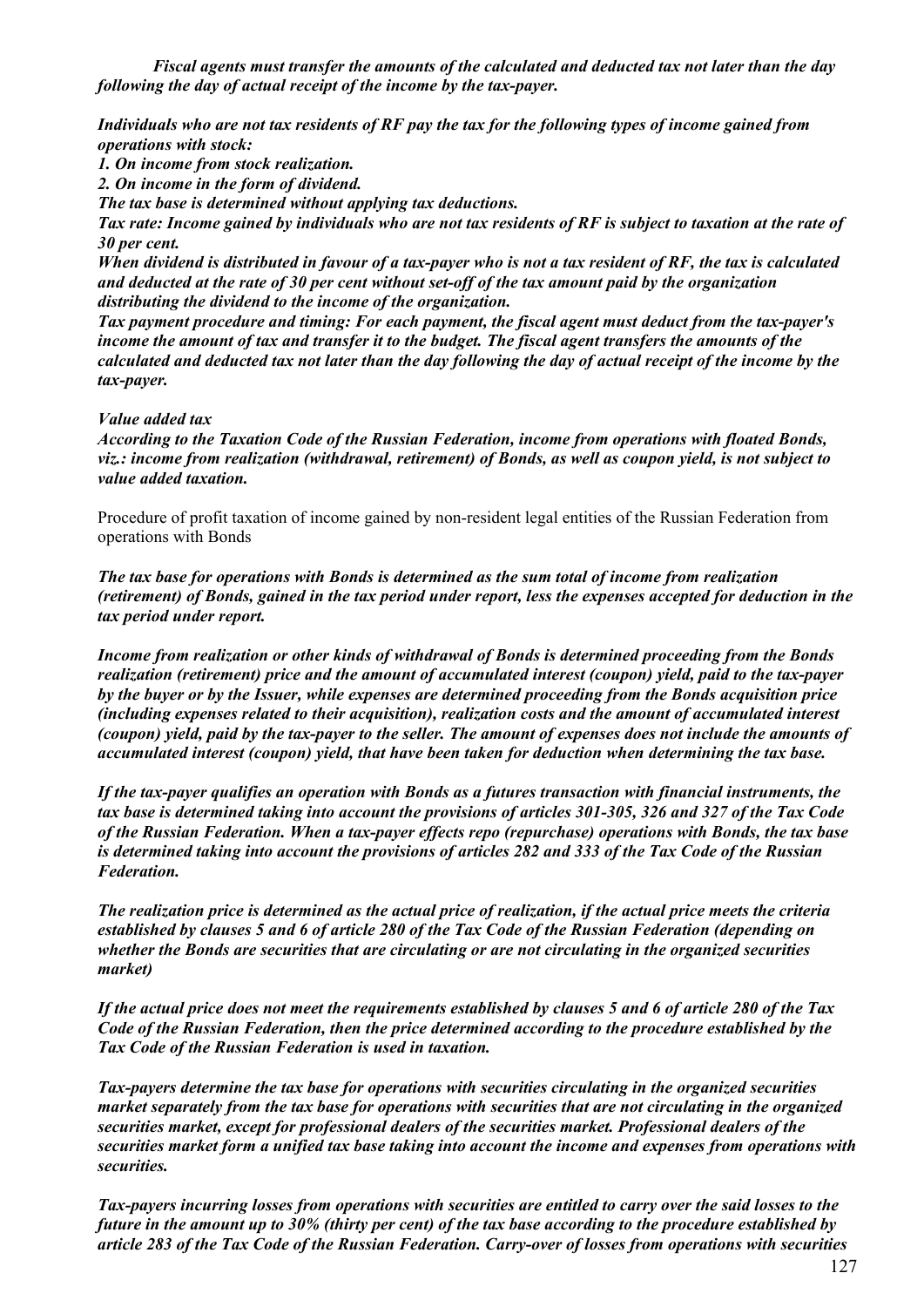*circulating in the organized securities market and with securities that are not circulating in the organized securities market is to be effected separately for the said categories of securities within the profit gained from operations with the said categories of securities This provision does not cover professional dealers of the securities market. They determine the amount of loss to be carried over to the future, taking into account all income and expenses recognized for the purpose of taxation, including income and expenses in operations with securities.* 

*When a coupon is retired by the Issuer, the taxable interest yield is recognized by the tax-payer based on the established profitability of the Bonds according to the procedure established by the Tax Code of the Russian Federation. Tax-payers determining income and expenses for the purpose of taxation by the accrual method must calculate and recognize for the purpose of taxation the interest yield on Bonds as of the last date of the (tax) period under report.* 

*The tax rate for income related to operations with Bonds is 24 (twenty four) per cent. Legislative bodies of the entities of Russian Federation may adopt laws reducing the profit tax rate by not more than 4 (four) per cent points.* 

*The taxation procedure for income gained by resident individuals of the Russian Federation from operations with Bonds.* 

*Taxation of income gained by resident individuals of the Russian Federation in the form of coupon payments, income gained after retirement of Bonds or sale of Bonds before the retirement date is at the rate of 13 (thirteen) per cent.* 

*The income (loss) related to operations of purchase and sale of bonds is determined as the sum total of income on the aggregate of transactions with securities of the respective category made during the taxation period, less the amount of losses from transactions with securities of this category. In such a case the income (loss) related to transactions of purchase and sale of Bonds is determined as the difference between the amounts obtained from realization of Bonds and the expenses for acquisition, realization and care of Bonds (including expenses reimbursable to a professional participant of the securities market, interest within the limits of the active refinancing rate of the Central Bank of the Russian Federation for the use of funds attracted for the transaction of purchase and sale of Bonds circulating in the organized securities market). Expenses may be taken into account only provided they are actually incurred by the tax-payer and provided there are documents confirming the said expenses.* 

*If tax-payer's expenses cannot be proven by documents, he is entitled to exercise the property tax deduction in the amount not exceeding 125,000 (one hundred twenty five thousand) roubles in case of selling Bonds that were held by the tax-payer for less than three years, or in the amount of the entire gained income in case of selling Bonds that were held by the tax-payer for three years or longer.* 

*For unprofitable transactions with securities circulating in the organized securities market, the amount of loss is determined taking into account the limit border of the securities market price fluctuations. At the moment, the limit border of the market price fluctuations has been fixed in the amount of 19.5 (nineteen point five) per cent.* 

*Calculation and payment of the tax is effected by the fiscal agent upon expiry of the tax period or when it pays money to the tax-payer before the expiry of the respective tax period.* 

*If it is impossible to deduct the calculated tax amount from the tax-payer, the fiscal agent (broker, asset manager or another person effecting operations under a contract of agency, contract of commission or another contract in favour of the tax-payer) notifies in writing the tax authority in its registration location within one month from the moment such a circumstance arises on the impossibility of the said deduction and on the amount of the tax-payer's debt.* 

*In accordance with explanations of the tax authorities, calculation and payment of the tax on the amounts received by the tax-payer in the tax period in connection with transactions of purchase and sale of securities held by it on the basis of the title, to effect which the tax-payer has acted as the seller of securities without making contracts of brokerage servicing, contracts of asset management in the securities market, contracts of commission or agency or any other similar contracts, are effected on the basis of the tax return submitted by the tax-payer to the tax authority upon expiry of the tax period. Tax-payers submit tax returns before 30th April and pay the income tax before 15th July of the year following the year under report.*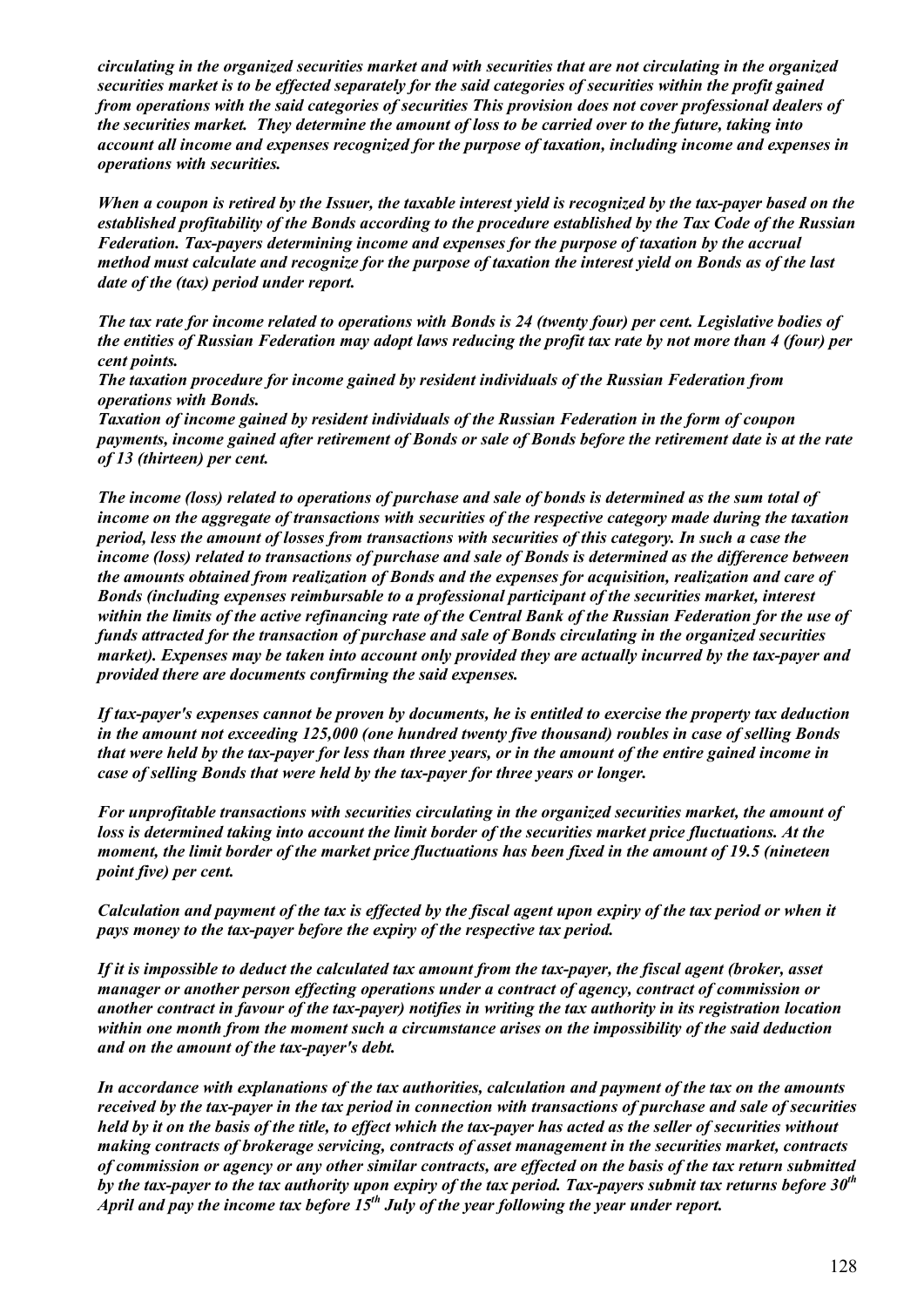*Procedure of profit taxation of income gained by non-resident legal entities of the Russian Federation from operations with Bonds.* 

*Foreign legal entities operating in the Russian Federation through a permanent representative office determine the tax base from making operations with Bonds and calculate the amount of the tax to be paid to the budget according to the procedure similar to the one established for resident legal entities of the Russian Federation, taking into account the provisions of article 307 of the Tax Code of the Russian Federation.* 

*For foreign legal entities that are not operating in the Russian Federation through a permanent representative office, the received interest yield on Bonds is considered as the income taxable in the Russian Federation. The tax is to be levied by the fiscal agent being the source of payment at the rate of 20 (twenty) per cent.* 

*If an agreement of avoiding double taxation exists between the Russian Federation and the state where the foreign legal entity receiving the interest income on Bonds is a resident, then the rate provided for by the international treaty is applied.* 

*In such a case, to apply a reduced rate or to be relieved from paying the tax in the territory of the Russian Federation, the foreign legal entity must present prior to payment to the interest yield to the fiscal agent an official confirmation of the fact of its permanent location in the country, with which the Russian Federation has entered into a respective treaty of avoiding double taxation, certified by an authorized body of the respective foreign state.* 

*The taxation procedure for income gained by non-resident individuals of the Russian Federation from operations with Bonds.* 

*Taxation of income gained by non-resident individuals of the Russian Federation in the form of coupon payments, income gained after retirement of Bonds or sale of Bonds before the retirement date is at the rate of 30 (thirty) per cent, unless otherwise provided for by international treaties of avoiding double taxation.* 

*The income (loss) related to operations of purchase and sale of bonds is determined as the sum total of income on the aggregate of transactions with securities of the respective category made during the taxation period, less the amount of losses from transactions with securities of this category. Non-resident individuals of the Russian Federation are entitled to a reduction of the taxable income from sale of Bonds by the amounts of actually incurred and documented expenses for their acquisition, realization and care. No property tax deductions to non-resident tax-payers of the Russian Federation are provided for.* 

*For unprofitable transactions with securities circulating in the organized securities market, the amount of loss is determined taking into account the limit border of the securities market price fluctuations. At the moment, the limit border of the market price fluctuations has been fixed in the amount of 19.5 (nineteen point five) per cent.* 

*Calculation and payment of the tax is effected by the fiscal agent upon expiry of the tax period or when it pays money to the tax-payer before the expiry of the respective tax period. When obtaining relief from a tax, effecting a set-off or obtaining tax deductions, a non-resident is entitled to present the required documents both before paying the tax and during one year upon expiry of the tax period, on the basis of the results of which the non-resident claims obtaining relief from a tax, effecting a set-off or obtaining tax deductions. If no required documents are presented, the fiscal agent is obliged to deduct the calculated tax amount. The tax-payer is entitled to return the deducted tax amount after submitting a tax return and confirming documents.* 

*If the tax has not been levied by the fiscal agent, then, upon expiry of the tax period the tax-payer must submit to tax authorities an income statement and pay the tax independently. Tax-payers submit tax returns before 30th April and pay the income tax before 15th July of the year following the year under report.*

*A treaty on avoiding double taxation, existing between the Russian Federation and the country, where the individual is a resident, may provide for relieving from payment of the tax or paying the tax at a lower rate.* 

*To be relieved from paying a tax, effecting a set-off, obtaining tax deductions or other tax privileges, a nonresident individual of the Russian Federation must submit to respective divisions of the Ministry of the Russian Federation for Taxes and Fees an official evidence that it is a resident of the state with which the Russian Federation has entered into a treaty (agreement) on avoiding double taxation, effective during the*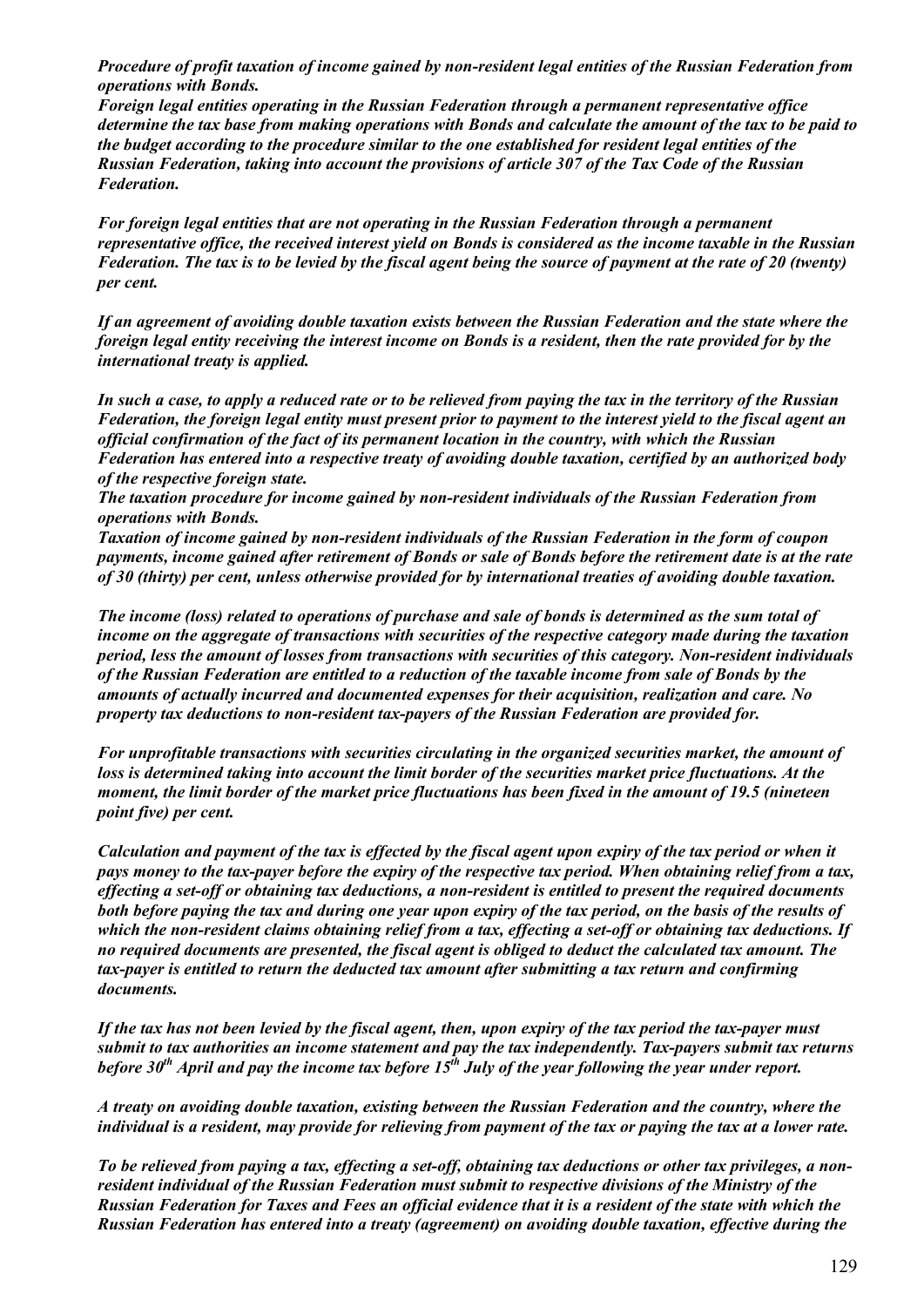*respective tax period or a part thereof, as well as a document on the gained income and on payment of tax outside the Russian Federation, certified by the tax authority of the respective foreign state.* 

*Property tax* 

*Bonds are not subject to property tax.* 

# *8.9. Data on Stated (Accrued) and Paid Dividend under Issuer's Shares, and on Income Yielded by Issuer's Bonds*

Data on stated (accrued) and paid dividend under issuer's shares:

### **1999**

# Stock category: *common*

Amount of stated (accrued) dividend under issuer's shares of each category per share (roubles): *0*

Amount of stated (accrued) dividend under issuer's shares of each category in the aggregate for all shares of one category (roubles): *0*

Name of the Issuer's management body taking the decision on (stating) payment of dividend under issuer's shares: *general meeting of the shareholders*

Date of holding the meeting (session) of the issuer's management body taking the decision on payment (stating) of dividend: *27.05.1999*

Date of the minutes of the meeting (session) of the issuer's management body taking the decision on payment (stating) of dividend: *27.05.1999*

No. of the minutes of the meeting (session) of the issuer's management body taking the decision on payment (stating) of dividend: *1*

Time fixed for payment of the stated dividend under the issuer's shares: *without limitation of the period*  Form and other conditions of payment of the stated dividend under the issuer's shares: *monetary*

Period under report (year, quarter), for which the stated dividend under the issuer's shares are paid (were paid): *1998*

# Stock category: *preferred type A*

Amount of stated (accrued) dividend under issuer's shares of each category per share (roubles): *0.01*

Amount of stated (accrued) dividend under issuer's shares of each category in the aggregate for all shares of one category (roubles): *841,860*

Name of the Issuer's management body taking the decision on (stating) payment of dividend under issuer's shares: *general meeting of the shareholders*

Date of holding the meeting (session) of the issuer's management body taking the decision on payment (stating) of dividend: *27.05.1999*

Date of the minutes of the meeting (session) of the issuer's management body taking the decision on payment (stating) of dividend: *27.05.1999*

No. of the minutes of the meeting (session) of the issuer's management body taking the decision on payment (stating) of dividend: *1*

Time fixed for payment of the stated dividend under the issuer's shares: *without limitation of the period*  Form and other conditions of payment of the stated dividend under the issuer's shares: *monetary*

Period under report (year, quarter), for which the stated dividend under the issuer's shares are paid (were paid): *1998*

Total amount of the dividend paid under all shares of the Issuer for each period under report, for which the decision on payment (dividend statement) has been taken (roubles): *668,743*

# **2000**

Stock category: *common*

Amount of stated (accrued) dividend under issuer's shares of each category per share (roubles): *0.012*

Amount of stated (accrued) dividend under issuer's shares of each category in the aggregate for all shares of one category (roubles): *4,587,456.6*

Name of the Issuer's management body taking the decision on (stating) payment of dividend under issuer's shares: *general meeting of the shareholders*

Date of holding the meeting (session) of the issuer's management body taking the decision on payment (stating) of dividend: *09.06.2000*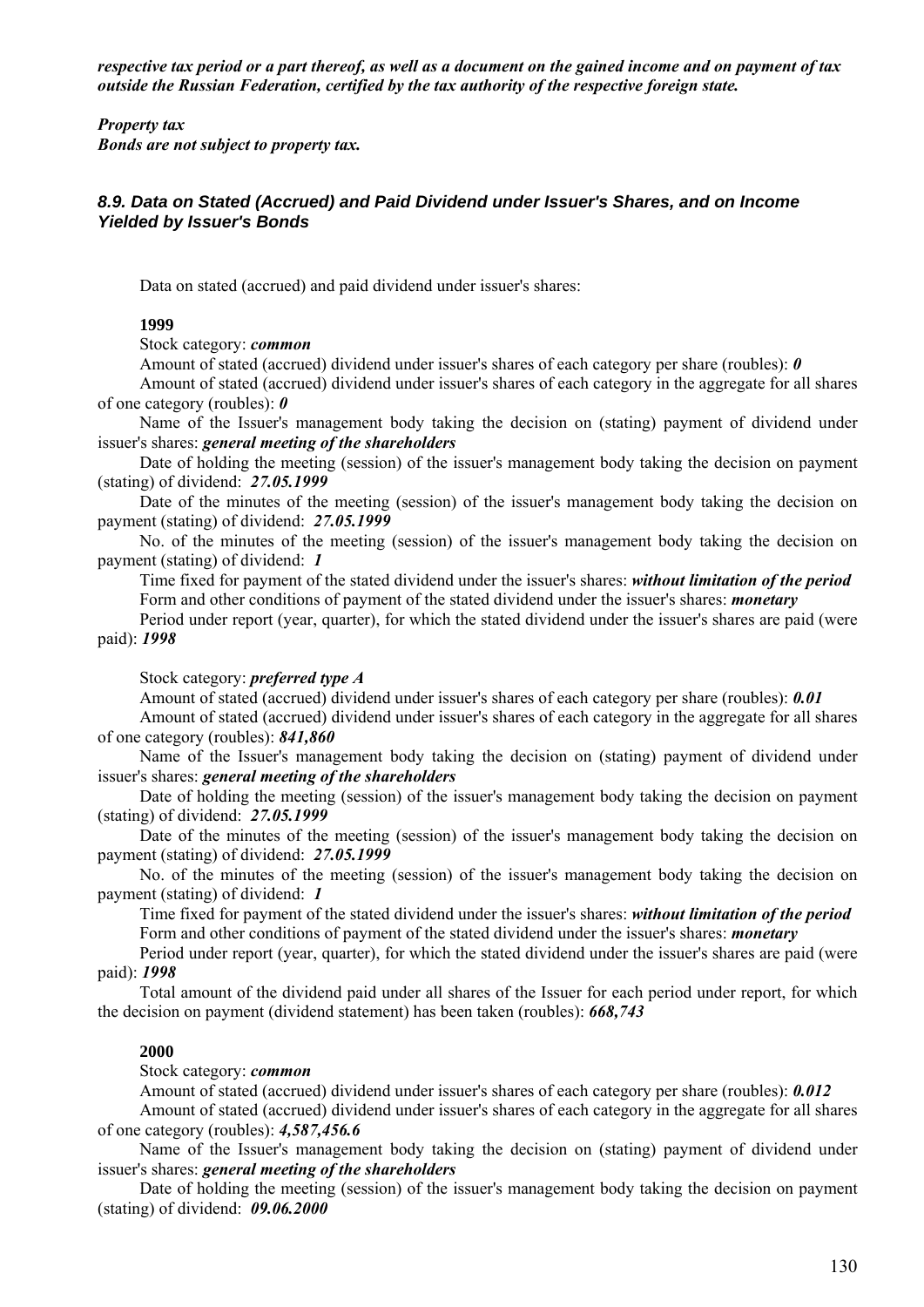Date of the minutes of the meeting (session) of the issuer's management body taking the decision on payment (stating) of dividend: *09.06.2000*

No. of the minutes of the meeting (session) of the issuer's management body taking the decision on payment (stating) of dividend: *1*

Time fixed for payment of the stated dividend under the issuer's shares: *without limitation of the period*  Form and other conditions of payment of the stated dividend under the issuer's shares: *monetary*

Period under report (year, quarter), for which the stated dividend under the issuer's shares are paid (were paid): *1999*

#### Stock category: *preferred type A*

Amount of stated (accrued) dividend under issuer's shares of each category per share (roubles): *0.079*

Amount of stated (accrued) dividend under issuer's shares of each category in the aggregate for all shares of one category (roubles): *6,650,694*

Name of the Issuer's management body taking the decision on (stating) payment of dividend under issuer's shares: *general meeting of the shareholders*

Date of holding the meeting (session) of the issuer's management body taking the decision on payment (stating) of dividend: *09.06.2000*

Date of the minutes of the meeting (session) of the issuer's management body taking the decision on payment (stating) of dividend: *09.06.2000*

No. of the minutes of the meeting (session) of the issuer's management body taking the decision on payment (stating) of dividend: *1*

Time fixed for payment of the stated dividend under the issuer's shares: *without limitation of the period* Form and other conditions of payment of the stated dividend under the issuer's shares: *monetary*

Period under report (year, quarter), for which the stated dividend under the issuer's shares are paid (were paid): *1999*

Total amount of the dividend paid under all shares of the Issuer for each period under report, for which the decision on payment (dividend statement) has been taken (roubles): *2,239,442.91*

#### **2001**

### Stock category: *common*

Amount of stated (accrued) dividend under issuer's shares of each category per share (roubles): *0.119*

Amount of stated (accrued) dividend under issuer's shares of each category in the aggregate for all shares of one category (roubles): *56,293,779.55*

Name of the Issuer's management body taking the decision on (stating) payment of dividend under issuer's shares: *general meeting of the shareholders*

Date of holding the meeting (session) of the issuer's management body taking the decision on payment (stating) of dividend: *25.05.2001*

Date of the minutes of the meeting (session) of the issuer's management body taking the decision on payment (stating) of dividend: *25.05.2001*

No. of the minutes of the meeting (session) of the issuer's management body taking the decision on payment (stating) of dividend: *1*

Time fixed for payment of the stated dividend under the issuer's shares: *without limitation of the period* Form and other conditions of payment of the stated dividend under the issuer's shares: *monetary*

Period under report (year, quarter), for which the stated dividend under the issuer's shares are paid (were paid): *2000*

Stock category: *preferred type A*

Amount of stated (accrued) dividend under issuer's shares of each category per share (roubles): *0.257*

Amount of stated (accrued) dividend under issuer's shares of each category in the aggregate for all shares of one category (roubles): *29,411,299.1*

Name of the Issuer's management body taking the decision on (stating) payment of dividend under issuer's shares: *general meeting of the shareholders*

Date of holding the meeting (session) of the issuer's management body taking the decision on payment (stating) of dividend: *25.05.2001*

Date of the minutes of the meeting (session) of the issuer's management body taking the decision on payment (stating) of dividend: *25.05.2001*

No. of the minutes of the meeting (session) of the issuer's management body taking the decision on payment (stating) of dividend: *1*

Time fixed for payment of the stated dividend under the issuer's shares: *without limitation of the period* Form and other conditions of payment of the stated dividend under the issuer's shares: *monetary*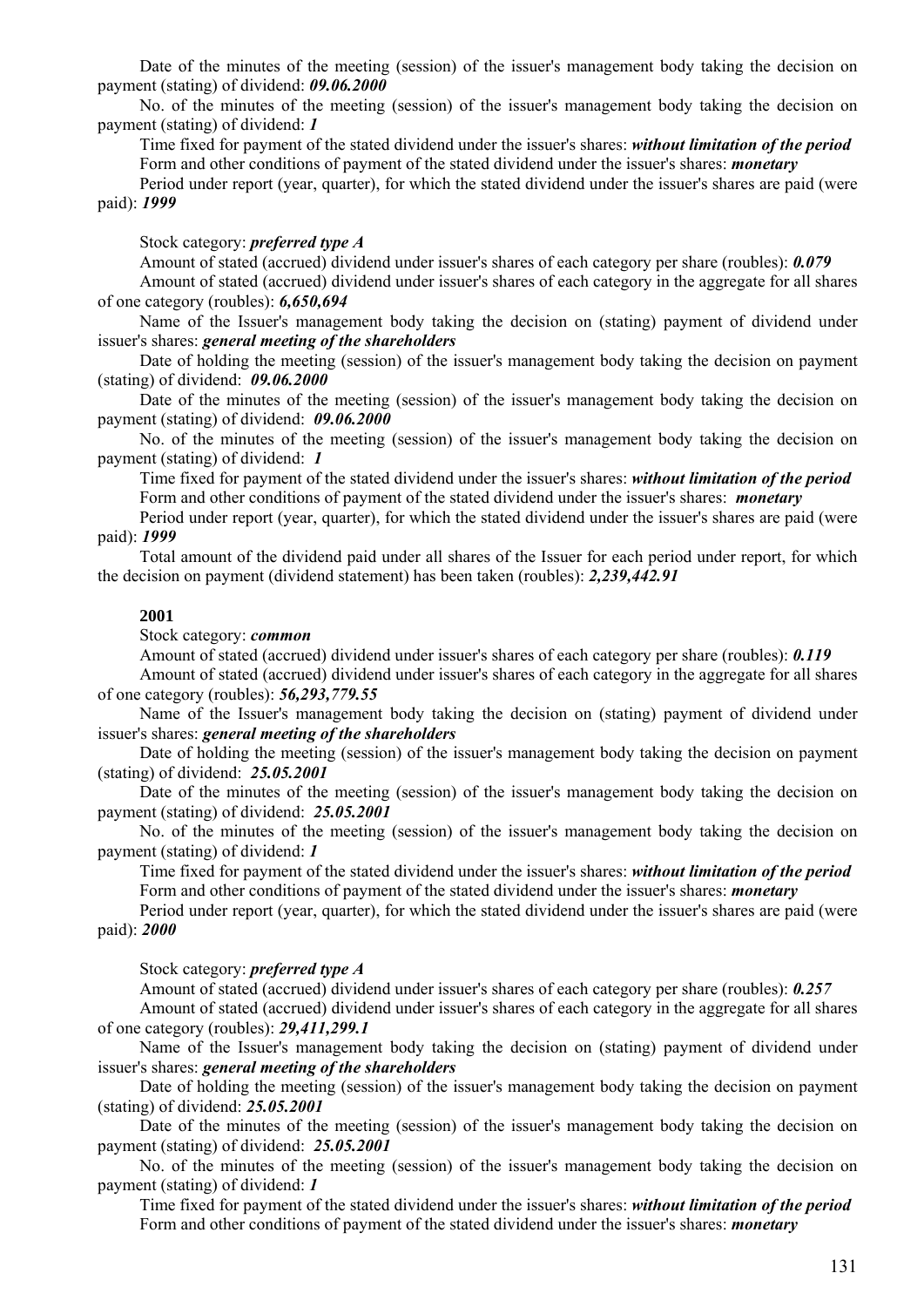Period under report (year, quarter), for which the stated dividend under the issuer's shares are paid (were paid): *2000*

Total amount of the dividend paid under all shares of the Issuer for each period under report, for which the decision on payment (dividend statement) has been taken (roubles): *2,539,172.93*

# **2002**

#### Stock category: *common*

Amount of stated (accrued) dividend under issuer's shares of each category per share (roubles): *0.077*

Amount of stated (accrued) dividend under issuer's shares of each category in the aggregate for all shares of one category (roubles): *36,425,386.37*

Name of the Issuer's management body taking the decision on (stating) payment of dividend under issuer's shares: *general meeting of the shareholders*

Date of holding the meeting (session) of the issuer's management body taking the decision on payment (stating) of dividend: *25.06.2002*

Date of the minutes of the meeting (session) of the issuer's management body taking the decision on payment (stating) of dividend: *25.06.2002*

No. of the minutes of the meeting (session) of the issuer's management body taking the decision on payment (stating) of dividend: *01-02*

Time fixed for payment of the stated dividend under the issuer's shares: *31.12.2002*

Form and other conditions of payment of the stated dividend under the issuer's shares: *monetary*

Period under report (year, quarter), for which the stated dividend under the issuer's shares are paid (were paid): *2001*

#### Stock category: *preferred type A*

Amount of stated (accrued) dividend under issuer's shares of each category per share (roubles): *0.248* Amount of stated (accrued) dividend under issuer's shares of each category in the aggregate for all shares of one category (roubles): *28,381,331.04*

Name of the Issuer's management body taking the decision on (stating) payment of dividend under issuer's shares: *general meeting of the shareholders*

Date of holding the meeting (session) of the issuer's management body taking the decision on payment (stating) of dividend: *25.06.2002*

Date of the minutes of the meeting (session) of the issuer's management body taking the decision on payment (stating) of dividend: *25.06.2002*

No. of the minutes of the meeting (session) of the issuer's management body taking the decision on payment (stating) of dividend: *01-02*

Time fixed for payment of the stated dividend under the issuer's shares: *31.12.2002*

Form and other conditions of payment of the stated dividend under the issuer's shares: *monetary*

Period under report (year, quarter), for which the stated dividend under the issuer's shares are paid (were paid): *2001*

Total amount of the dividend paid under all shares of the Issuer for each period under report, for which the decision on payment (dividend statement) has been taken (roubles): *2,539,172.93*

### **2003**

#### Stock category: *common*

Amount of stated (accrued) dividend under issuer's shares of each category per share (roubles): *0.064*

Amount of stated (accrued) dividend under issuer's shares of each category in the aggregate for all shares of one category (roubles): *47,098,702.208*

Name of the Issuer's management body taking the decision on (stating) payment of dividend under issuer's shares: *general meeting of the shareholders*

Date of holding the meeting (session) of the issuer's management body taking the decision on payment (stating) of dividend: *23.06.2003*

Date of the minutes of the meeting (session) of the issuer's management body taking the decision on payment (stating) of dividend: *23.06.2003*

No. of the minutes of the meeting (session) of the issuer's management body taking the decision on payment (stating) of dividend: *02-03*

Time fixed for payment of the stated dividend under the issuer's shares: *31.12.2003*

Form and other conditions of payment of the stated dividend under the issuer's shares: *monetary*

Period under report (year, quarter), for which the stated dividend under the issuer's shares are paid (were paid): *2002*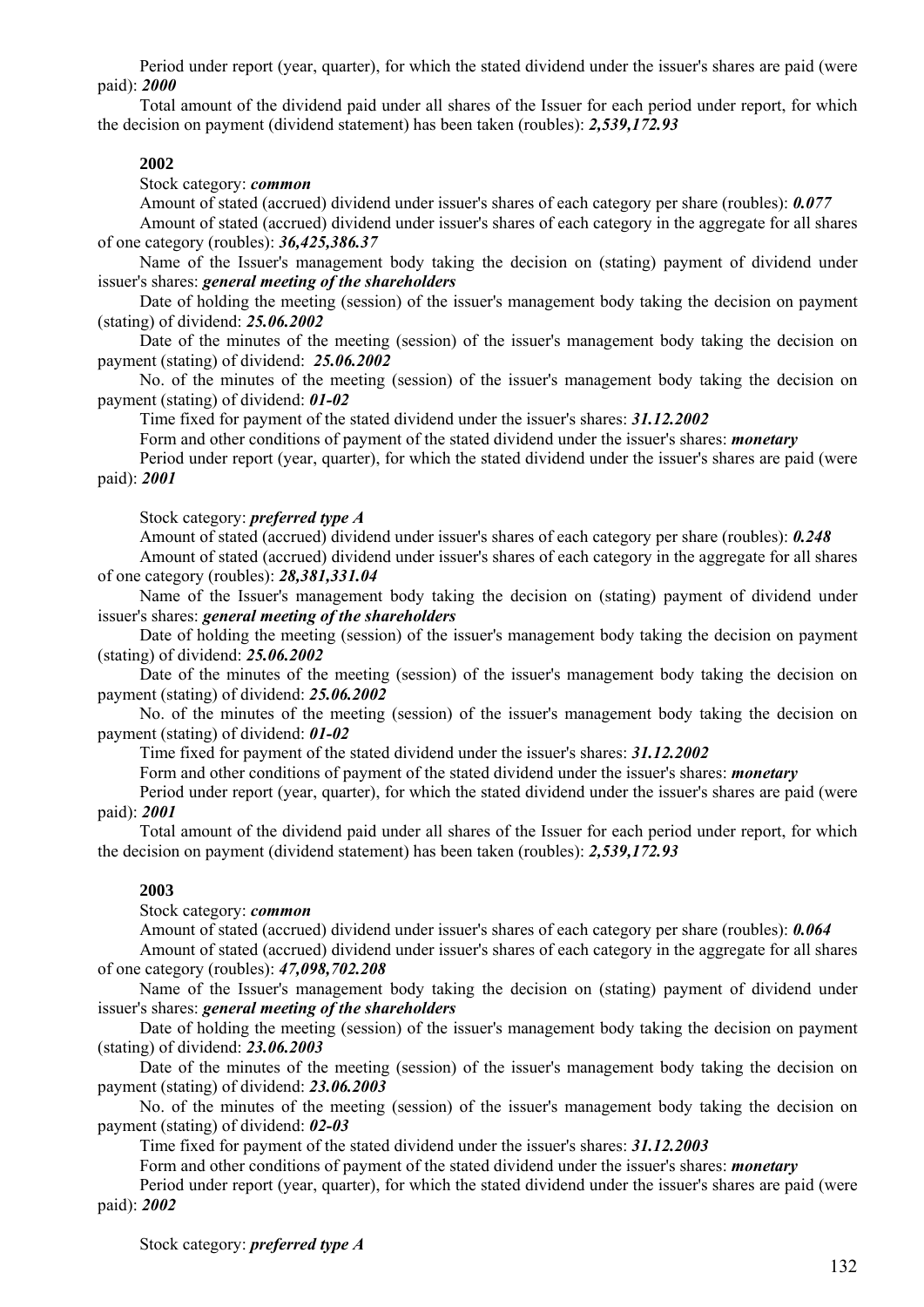Amount of stated (accrued) dividend under issuer's shares of each category per share (roubles): *0.14*

Amount of stated (accrued) dividend under issuer's shares of each category in the aggregate for all shares of one category (roubles): *28,283,190.32*

Name of the Issuer's management body taking the decision on (stating) payment of dividend under issuer's shares: *general meeting of the shareholders*

Date of holding the meeting (session) of the issuer's management body taking the decision on payment (stating) of dividend: *26.06.2003*

Date of the minutes of the meeting (session) of the issuer's management body taking the decision on payment (stating) of dividend: *07.06.2003*

No. of the minutes of the meeting (session) of the issuer's management body taking the decision on payment (stating) of dividend: *02-03*

Time fixed for payment of the stated dividend under the issuer's shares: *31.12.2003*

Form and other conditions of payment of the stated dividend under the issuer's shares: *monetary*

Period under report (year, quarter), for which the stated dividend under the issuer's shares are paid (were paid): *2002*

Total amount of the dividend paid under all shares of the Issuer for each period under report, for which the decision on payment (dividend statement) has been taken (roubles): *73,535,324.82*

Form of securities: *bonds* Series: *01* Category: *interest-bearing* Form of securities: *documentary, payable to bearer*

Data on registration of the issue by the state: The state registration No: *4-01-00119-A* Date of registration: *6.03.2002* Authority of state registration: *Federal Commission for Securities Market of Russia*

Data on state registration of the report on the results of the issue: Date of registration: *15.05.2002* Authority of state registration: *Federal Commission for Securities Market of Russia* 

Number of issued securities: *300,000* Face value of one of the securities of the issue (roubles): *1,000* Total volume of issue at the face value (roubles): *300,000,000*

Current state of the issue: *Floatation is over* Number of actually placed securities in compliance with the registered report on the results of the issue (pcs): *300,000*

Type of income paid under the bonds of the issue: *interest (coupon)* Amount of income to be paid under the bonds of the issue in terms of money per bond (roubles): *267.26* Amount of income to be paid under the bonds of the issue in terms of money in the aggregate for all bonds of the issue (roubles): *80,178,000*

Time fixed for payment of income under the bonds of the issue: *during 1 day*

Form and other conditions of payment of the income under the bonds of the issue: *monetary*

Period under report (year, quarter), for which the income under the bonds of the issue was paid (is paid): *from 10.04.02 to 10.07.02*

Total amount of income paid under all bonds of the issue for each period under report, for which such income was paid (roubles): *14,958,000*

Period under report (year, quarter), for which the income under the bonds of the issue was paid (is paid): *from 11.07.02 to 09.10.02*

Total amount of income paid under all bonds of the issue for each period under report, for which such income was paid (roubles): *14,211,000*

Period under report (year, quarter), for which the income under the bonds of the issue was paid (is paid): *from 10.10.02 to 10.04.03*